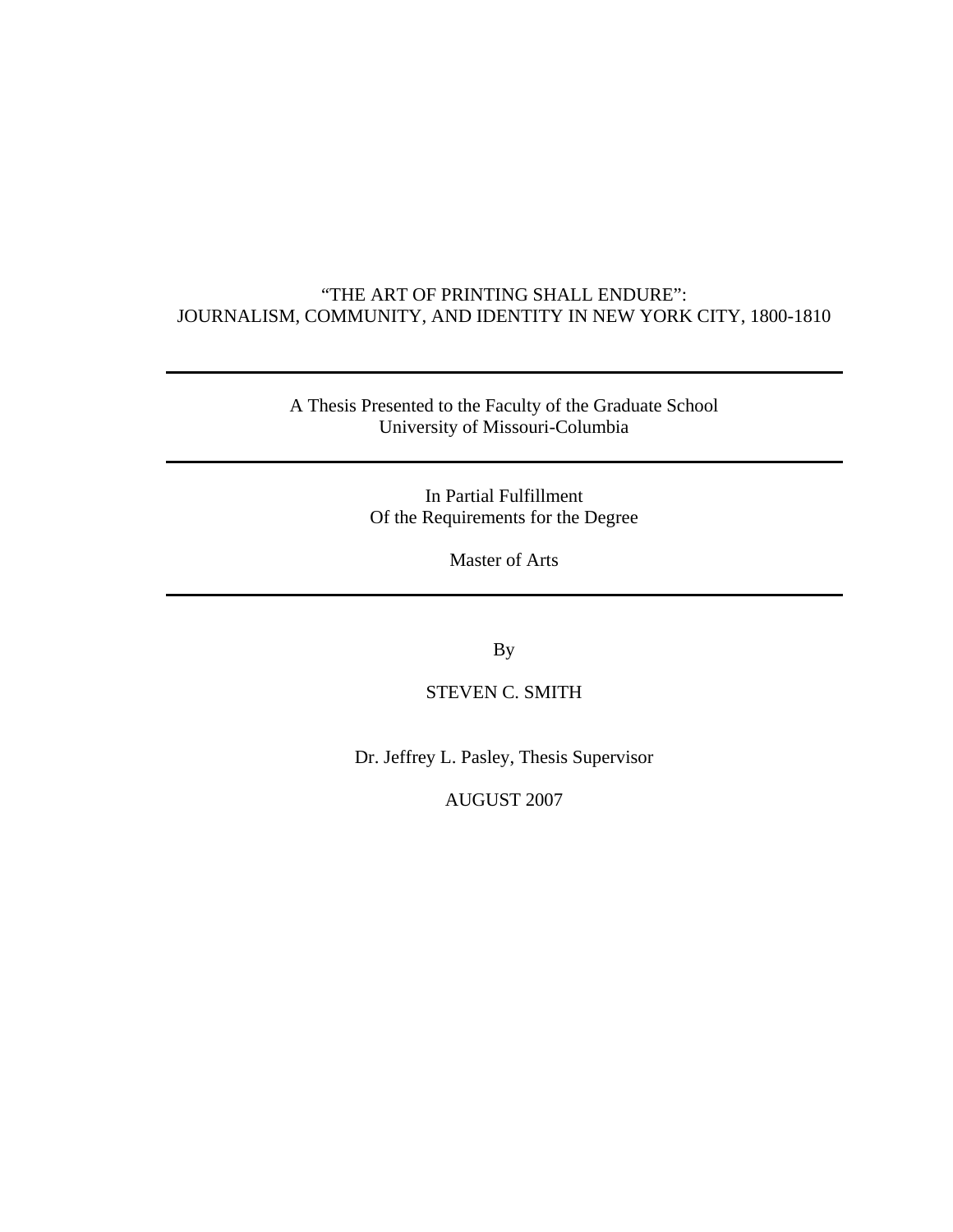© Copyright by Steven Carl Smith 2007

All Rights Reserved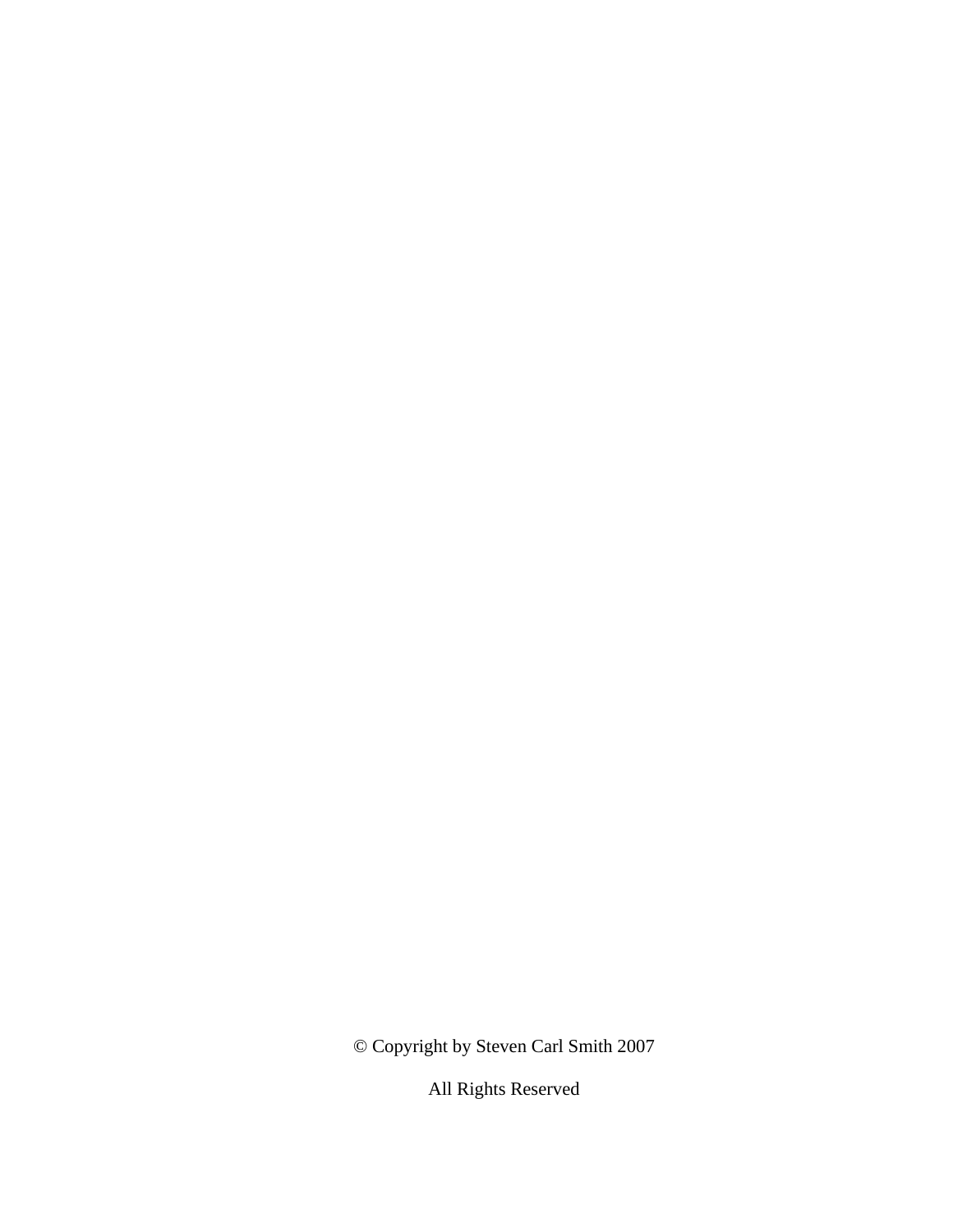The undersigned, appointed by the Dean of the Graduate School, have examined the thesis entitled

#### "THE ART OF PRINTING SHALL ENDURE": JOURNALISM, COMMUNITY, AND IDENTITY IN NEW YORK CITY, 1800-1810

Presented by Steven C. Smith

In candidacy for the degree of Master of Arts

And hereby certify that, in their opinion, it is worthy of acceptance.

Professor Jeffrey L. Pasley

Professor John L. Bullion

Professor Betty Houchin Winfield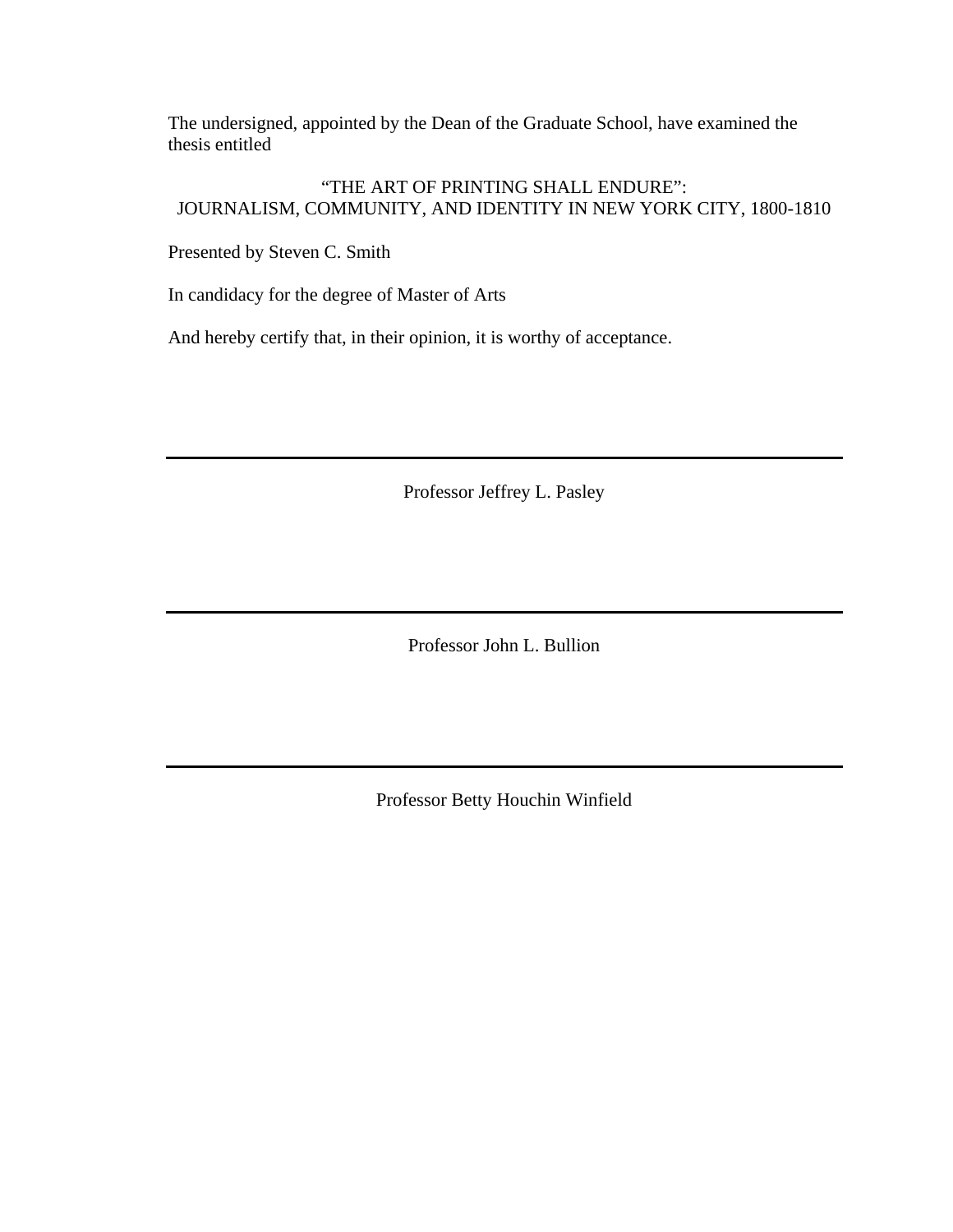For Mary Lou Evilsizor and Dorothy Rhoads

And in Loving Memory of

Carl Rhoads Emogean Rhoads Raymond Smith

May your examples always shine through in me.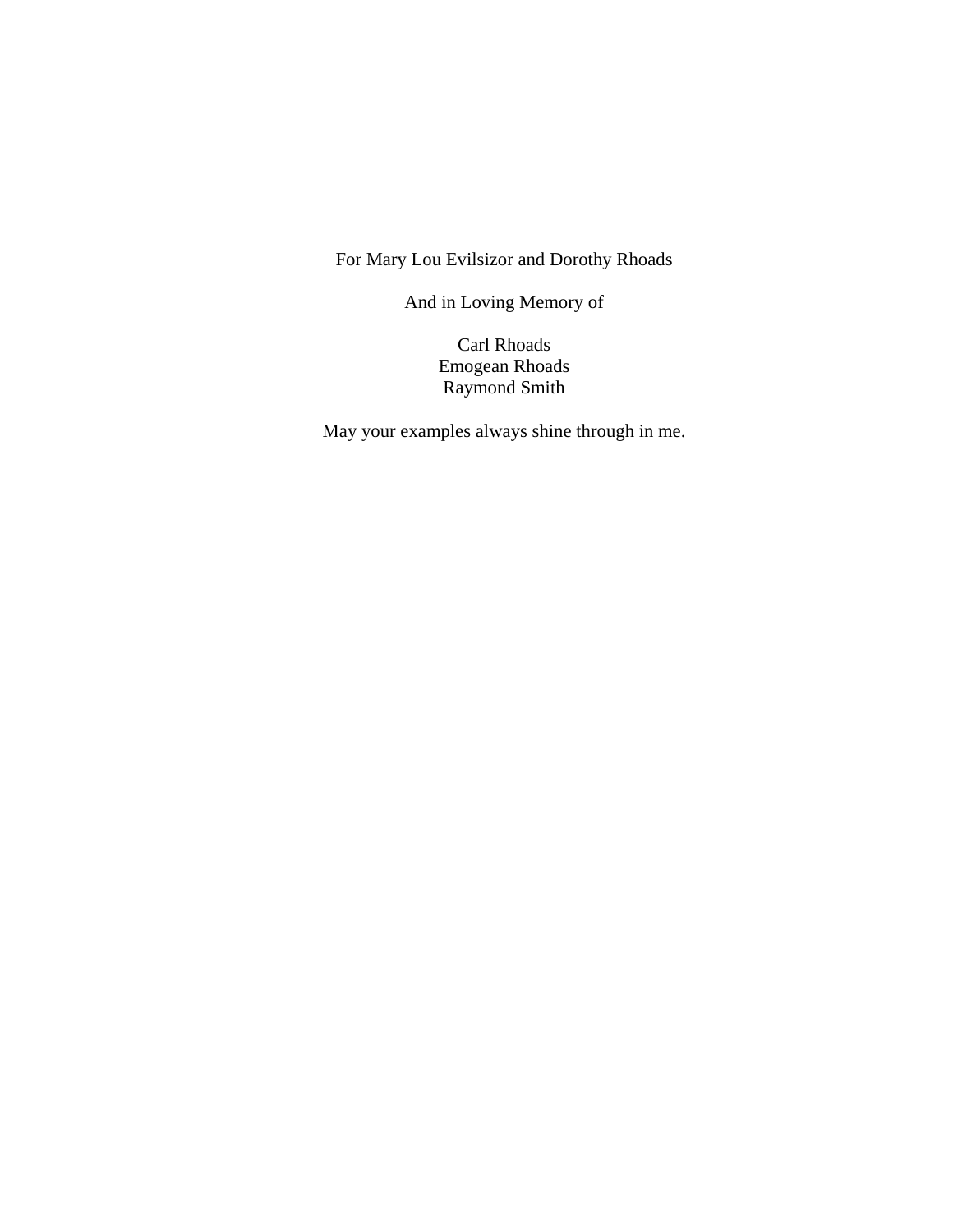### **ACKNOWLEDGEMENTS**

 First and foremost, the guidance of my advisor Jeffrey L. Pasley has been invaluable. He has been an outstanding mentor who showed interest in this work from the very beginning, encouraging me to always put myself out there. His insistence that I find my own voice while continuing to think about "what does this say" and "what is the significance of this" has been an important step in my slow evolution as a graduate student. He has become a good friend and someone I can rely on for quick advice, even in the stickiest of situations. His scholarship laid a great deal of the interpretive groundwork for me to pursue this project, so to say that this project owes a great deal to Jeff Pasley is a gross understatement.

Moreover, John L. Bullion of the Department of History and Betty Houchin Winfield of the Missouri School of Journalism are also deserving of thanks for kindly taking time out of their busy schedules to serve on my committee. Both showed a great deal of patience with me during this process, and always seemed to have an open mind and sound advice. Moreover, Professor Bullion deserves special thanks for jumping aboard this train wreck right before it reached the final destination. Professors Bullion and Winfield deserve a great deal of recognition for inspiring my thinking about how to conclude this thesis. Although they may never fully know, Professor Bullion and Professor Winfield impacted this project greatly, and I am grateful for their help.

 Nancy Taube deserves any and all recognition that comes her way for being the central nervous center for the graduate program. I know I have approached her with about one thousand questions, and she always has an answer (or two) for me. Patty, Sandy, and Melinda also deserve notice for keeping the department above water and for

ii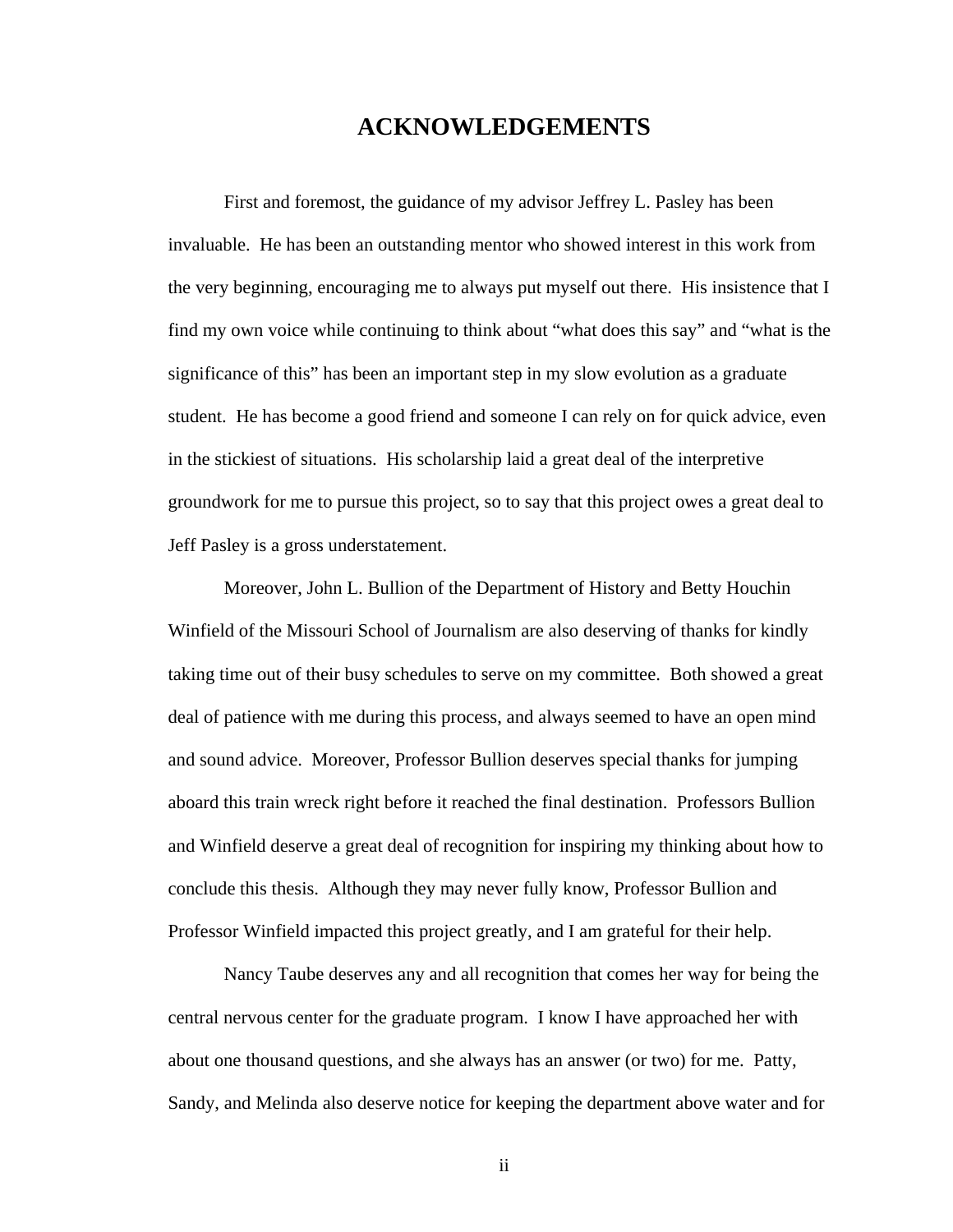helping out in so many ways. I would also like to point out John H. Wigger, the Director of Graduate Studies for the Department of History. Professor Wigger agreed in the Winter Semester 2006 to read my thesis, but due to scheduling conflicts, was unable to serve on the committee. Although his name does not grace the signature page, Professor Wigger—through personal or seminar talks—greatly influenced this project, and I would like to thank him for his generosity and patience.

As far as the nuts and bolts, Kerby A. Miller contributed to the development of the second chapter, and I want to thank him for allowing me access to his collection of Irish-American letters. Theodore Koditschek offered me advice on how to investigate the Constitutional Society of Manchester and modern British radicalism. Moreover, Michael Durey of Murdoch University, Australia offered some useful insight on the career of James Cheetham and Anglo-radicalism more generally. Lastly, I want to thank Harvey M. Wachtell of Wright State University for overseeing some of the research that served as a foundation for this thesis and helping to refine my writing style with his critical eye.

Parts of this project were presented in embryonic form at conferences both stateside and abroad. I read versions of chapter three at the Fifth Annual Graduate Student Conference on History at the University of Missouri in April 2006 and later at the Annual Conference of the British Group of Early American Historians in September 2006 at St. Anne's College, University of Oxford. I owe a great deal of thanks to the scholars I met at the latter meeting. Attending the conference broadened my own original thinking on early American history, thus allowing the project to grow in exponential ways. First, I want to thank Peter Thompson of the University of Oxford for allowing me the opportunity to present at the conference and for helping me understand his theory of

iii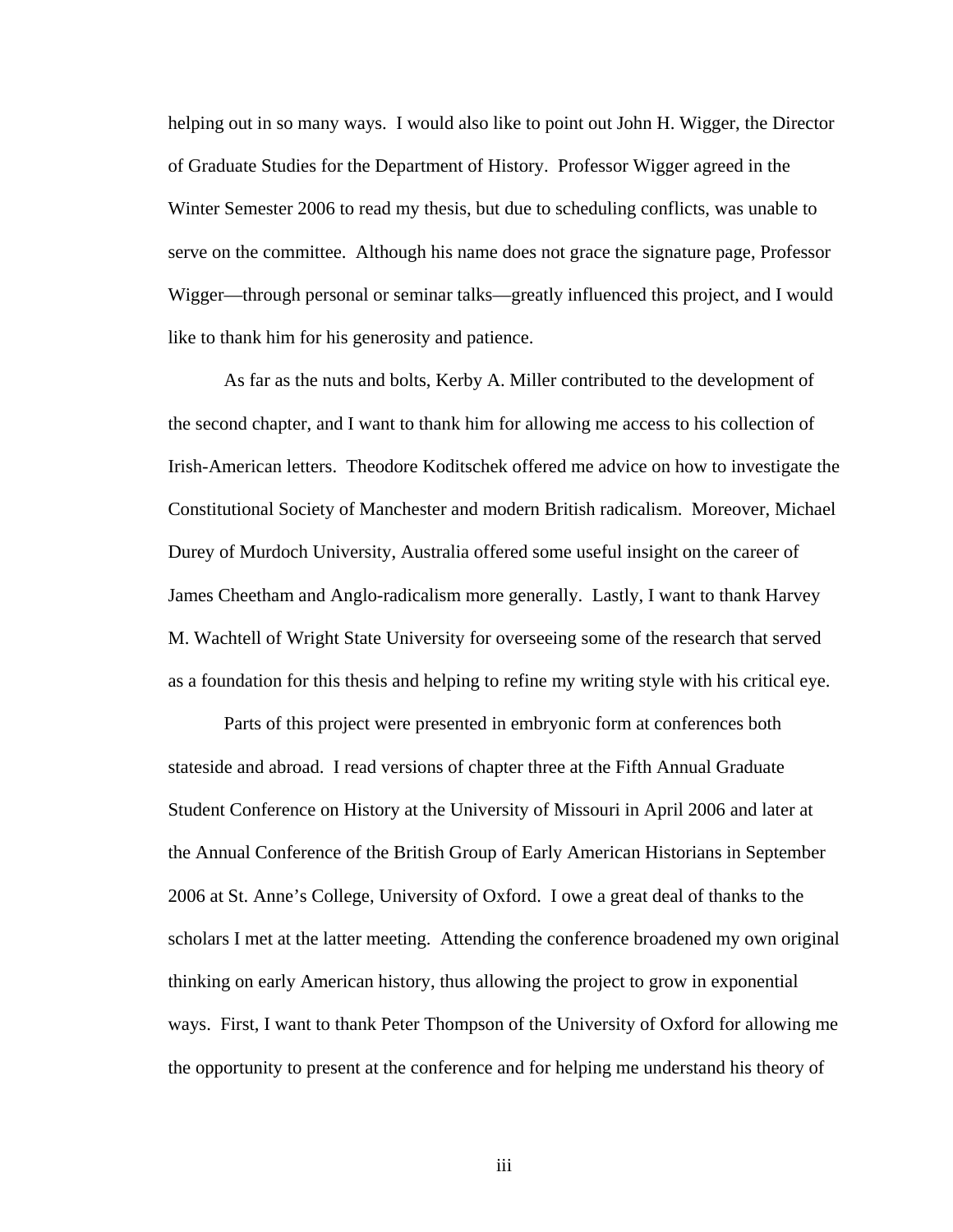"public space" versus "public sphere" over a glass of wine. I would also like to thank Simon Middleton, Frederika J. Teute, Christopher Grasso, Warren Hofstra, Julie Atkinson, Kenneth Owen, Andrew Beaumont, and Frazer McGlinchey for their critical questions, insightful comments, and instructive suggestions. Simon Middleton and Frederika J. Teute deserve special notice for offering me advice in the months following the gathering in England. Furthermore, an early draft of chapter one was presented at the Twenty-Eight Annual Conference on New York State History in June 2007 in Cooperstown, New York, and I am grateful that the organizers Field Horne and Edward Knoblauch included my work in their program. Also, I am thankful for the thoughtful and gracious comments offered by Donald Roper of the State University of New York at New Paltz and Michael Lipton of the State University of New York at Oneonta.

 My family deserves my deepest thanks. Throughout this entire ordeal, Mom, Dad, and Jess remained by my side with unfailing love and constant reassurance when times were rough. They always seemed to have something positive to say, even at my lowest of lows. They may not realize it, but all three of them influenced this thesis in more ways than one, and I will always be eternally grateful for their support during the process of research and writing. Thanks for hanging in there with me.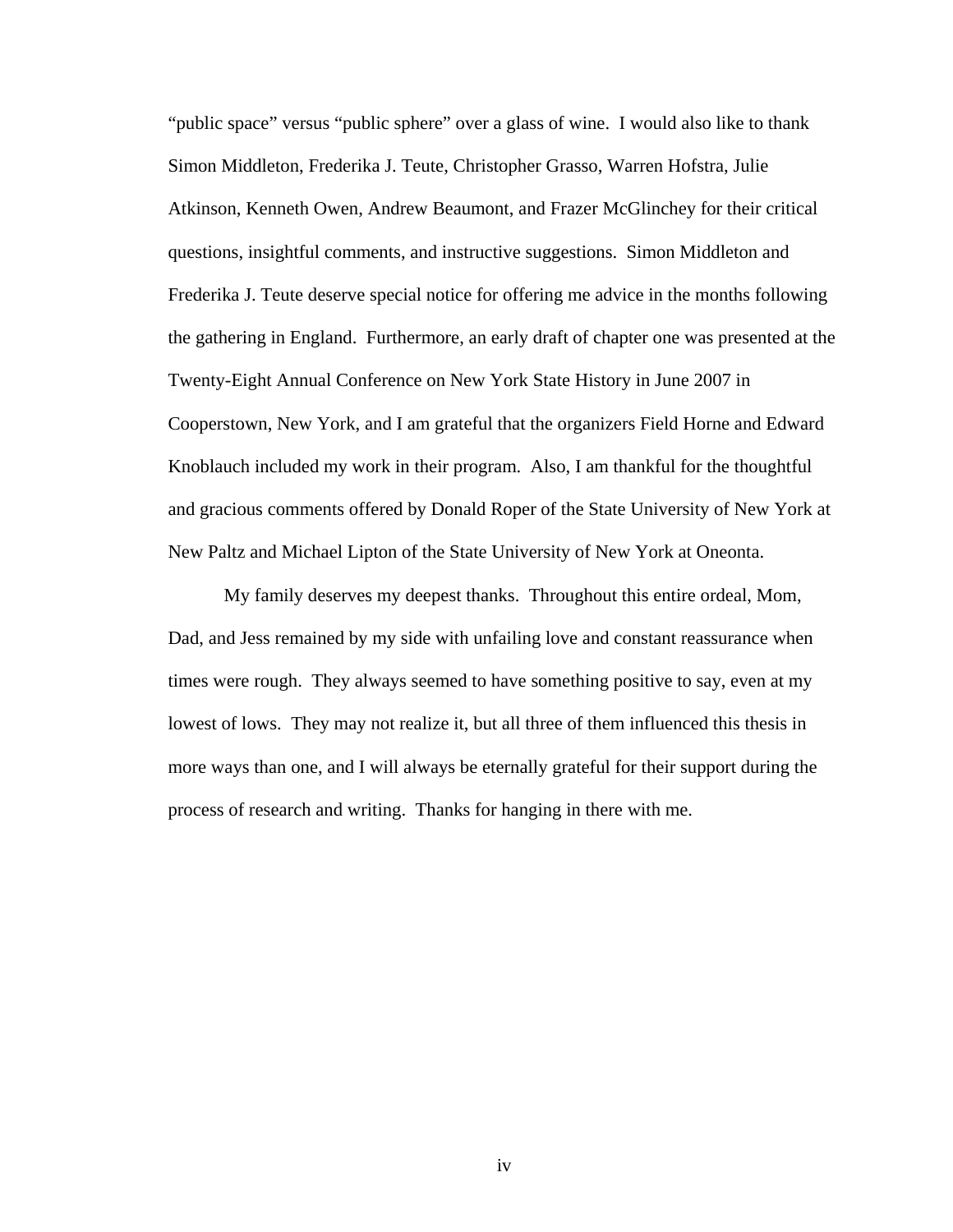# **TABLE OF CONTENTS**

| <b>INTRODUCTION</b>                                                                 |
|-------------------------------------------------------------------------------------|
|                                                                                     |
| <b>CHAPTER</b>                                                                      |
| 1. Before the Giants Ruled: The Art of Printing in Early National New               |
| 2.<br>Working Class Hero: James Cheetham, the Rise of Republican Journalism, and    |
| 3. "A Man of Education and Talents": The Strange Career of Dr. Peter Irving, Editor |
| <b>CONCLUSION</b>                                                                   |
|                                                                                     |
| <b>APPENDIX</b>                                                                     |
| 1.                                                                                  |
| 2. List of Printers, Booksellers, and Bookbinders in New York City, 1800-           |
| List of Newspapers Published in New York City, 1790-<br>3.                          |
|                                                                                     |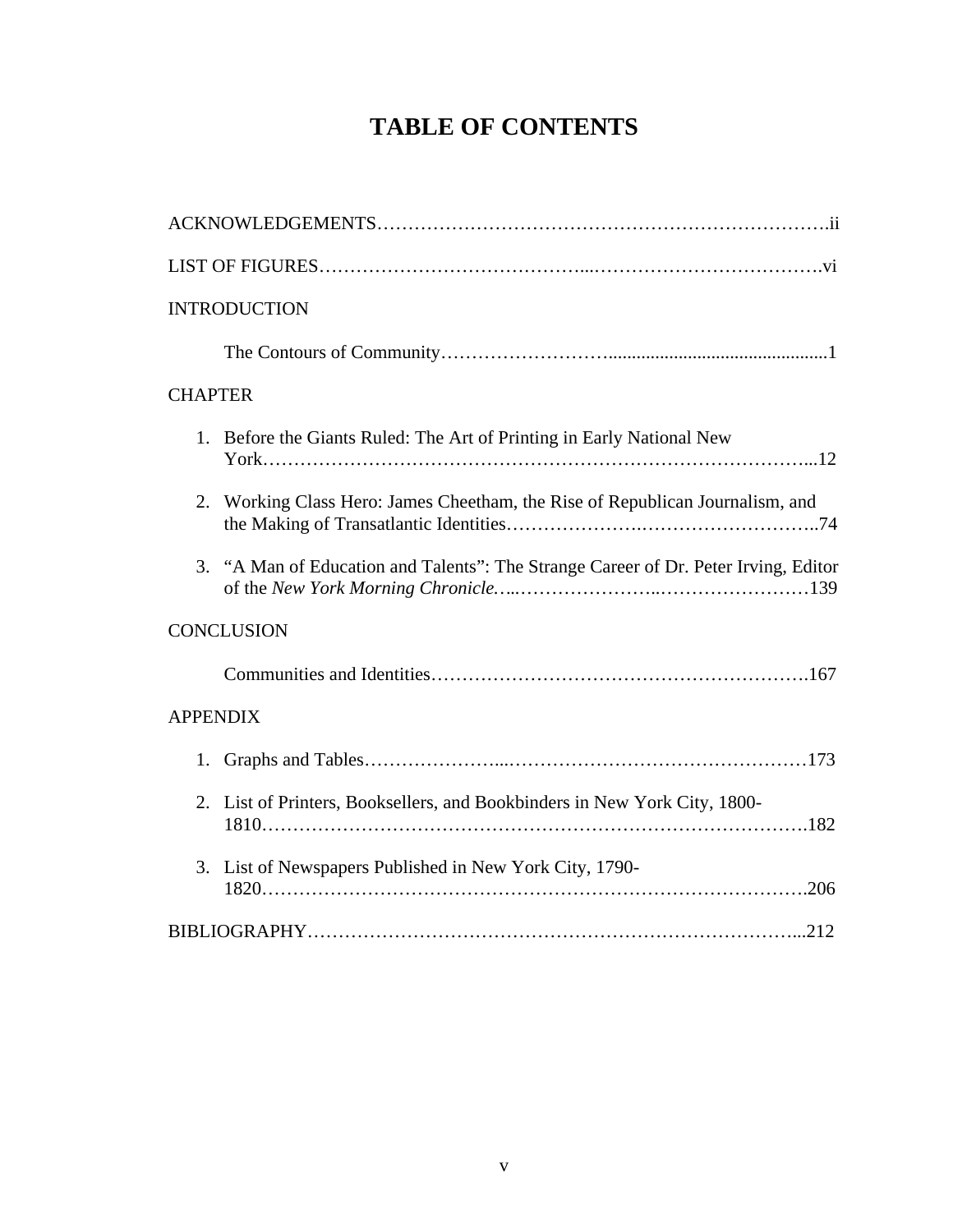# **LIST OF FIGURES**

| Figure                                                                              |
|-------------------------------------------------------------------------------------|
|                                                                                     |
|                                                                                     |
| 1.3: Total Number of Printers, Booksellers, and Bookbinders Compared with Total     |
| 1.4: Total Number of Printers, Booksellers, and Bookbinders Compared with Total     |
| 1.5: Number of Newspapers Established in New York City                              |
|                                                                                     |
|                                                                                     |
| 1.8: Percentage of Printers, Booksellers, and Bookbinders                           |
|                                                                                     |
| 1.10: Percentage of Newspapers Published in the Old East, 1800-181029               |
| 1.11: Printers, Booksellers, and Bookbinders on Pearl Street, 1800-181033           |
| 1.12: Percentage of Printers, Booksellers, and Bookbinders Residing Between 102 and |
| 1.13: Printers, Booksellers, and Bookbinders Listed at                              |
|                                                                                     |
|                                                                                     |
| 2.2: Number of Irish-related pieces in the American Citizen, 1801-1810107           |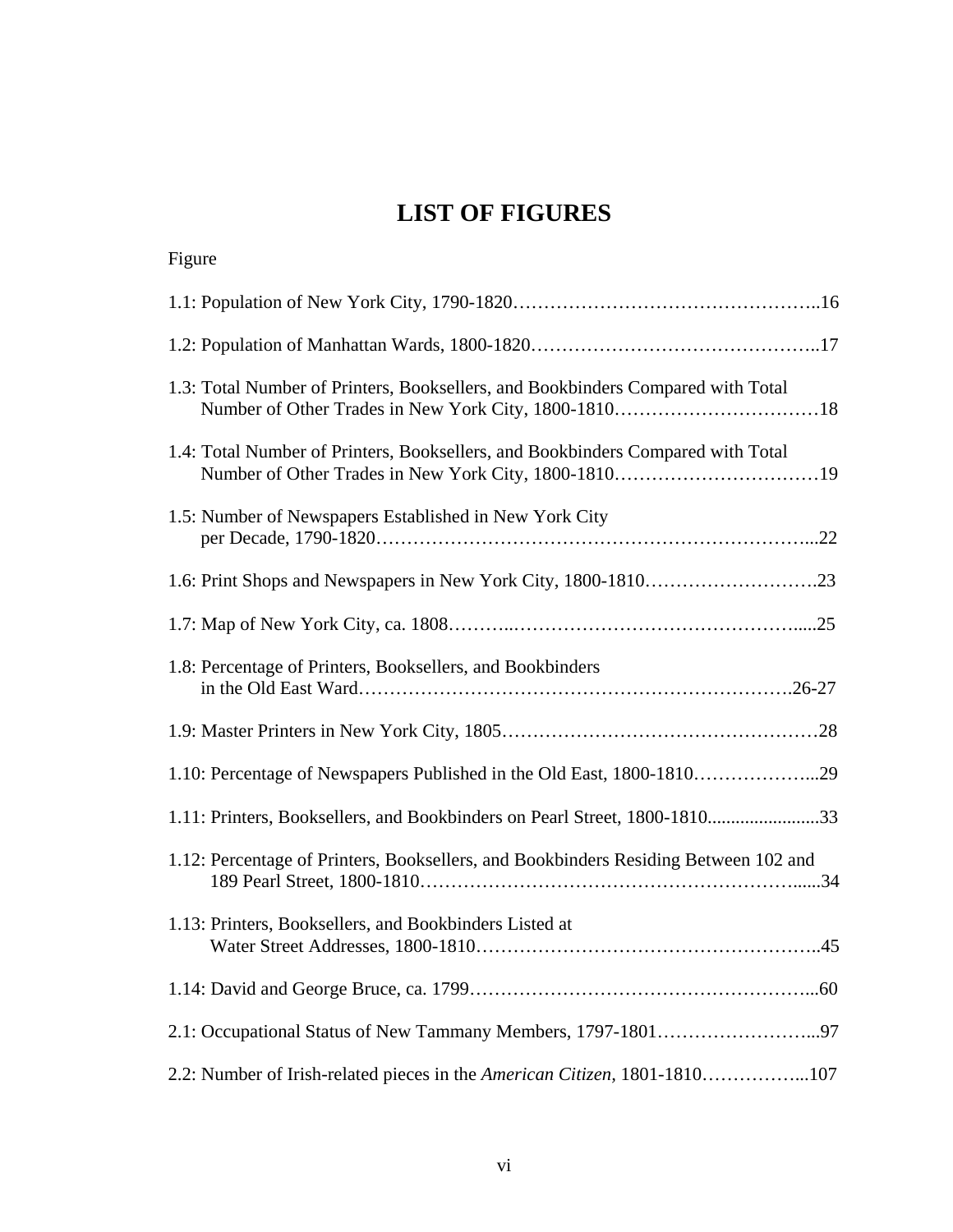## **Introduction**

### **The Contours of Community**

In an address to the New-York Typographical Society in July 1816, Adoniram Chandler praised "the art of PRINTING; an art truly divine."<sup>1</sup> Indeed, Chandler noted the societal improvements aided by the growth of printing industry in New York, namely the "arts and sciences, and the general diffusion of knowledge; the induction of the rising generation to virtue, and the suppression of vice; the extension of benevolence, and the promotion of harmony," all of which appeared to be "objects" that would certainly "ensure its permanency."<sup>2</sup> Reflecting on the brief history of the Society, Chandler reminded his fellow printers of their particular place within the growing city and its literary and political circles, stating that the seventh anniversary of the Society's founding "affords the greatest satisfaction, when we reflect that its members have so long happily united in endeavoring to promote the objects for which it was intended." $3$ 

Chandler echoed the sentiments espoused fourteen years earlier by Thomas Ringwood at a meeting of the society's predecessor, the Franklin Typographical Association of New York. Praising the efforts of printers such as Thomas and James Swords, George Hopkins, James Oram, and Isaac Collins in creating public dialogue through newspapers, pamphlets, and books, Ringwood declared that "the art of printing will shortly arrive to a degree of eminence in America, equal (at least comparatively) to

<sup>&</sup>lt;sup>1</sup> Adoniram Chandler, An Oration Delivered Before the New-York Typographical Society on Their Seventh *Anniversary, July 4, 1816* (New York: Printed for the Society by J. Seymour, 1816), 9.

 $<sup>2</sup>$  Ibid., 9</sup>

 $3$  Ibid., 11.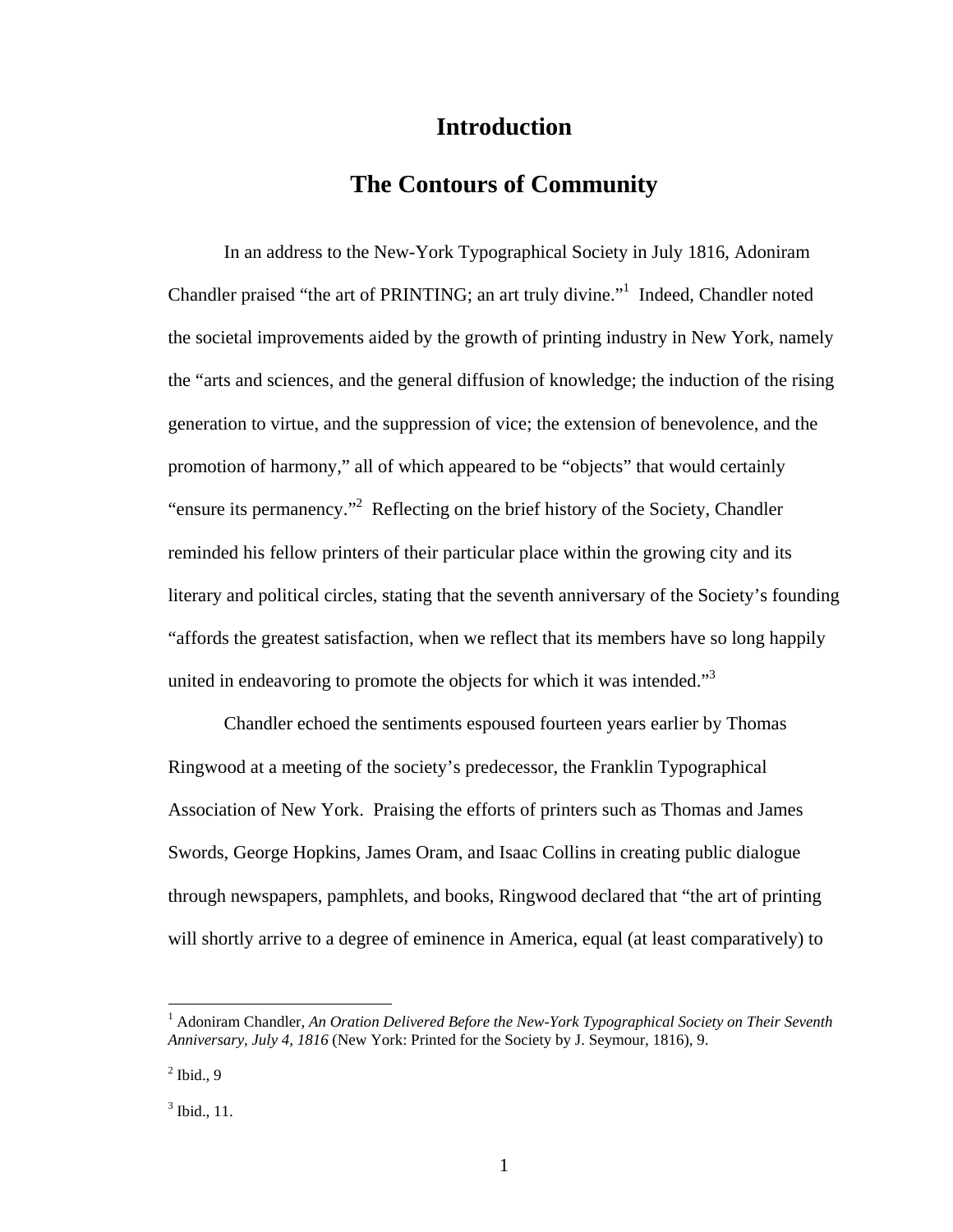what it has arisen in Europe," for after having encountered "many difficulties" in its infancy, printers in Gotham "rendered futile every obstruction opposed" to them which, as result, warranted the Franklin Association "the most sanguine hopes of its durability."<sup>4</sup>

Printers in New York City understood their importance as essential figures in the transmission of ideas in the early Republic. Indeed, the inherently democratic belief that knowledge was power and that every citizen should possess the ability to partake of that knowledge was especially pervasive after Jefferson's election in 1800.<sup>5</sup> Print was especially powerful in early nineteenth-century New York City. Contributing to the centrality of the printed word to the social, cultural, political, and economic life in Manhattan were dozens of printers, booksellers, and bookbinders who lined the city's streets, producing, advertising, and selling newspapers, pamphlets, and books, among others. This thesis, therefore, will demonstrate that a significant number of these artisans and merchants—including the most influential printers and booksellers—resided in a clearly-defined and relatively small geographic area in what is now Lower Manhattan near the East River.

<sup>4</sup> Thomas Ringwood, *An Address Delivered Before the Franklin Typographical Association of New-York, and a Select Company on the Fifth of July, 1802, in Commemoration of the Twenty-Seventh Anniversary of American Independence, and of the Third of the Association* (New York: Printed by Southwick and Crooker, 1802), 18, 16.

 $<sup>5</sup>$  For studies relating to the dissemination of information following Jefferson's election, see especially</sup> Gerald J. Baldasty, *The Commercialization of News in the Nineteenth Century* (Madison, Wis.: University of Wisconsin Press, 1992); Richard D. Brown, *Knowledge Is Power : The Diffusion of Information in Early America, 1700-1865* (New York: Oxford University Press, 1989); Richard R. John, *Spreading the News : The American Postal System from Franklin to Morse* (Cambridge, Mass.: Harvard University Press, 1995); Jerry W. Knudson, *Jefferson and the Press : Crucible of Liberty* (Columbia, S.C.: University of South Carolina Press, 2006); Jeffrey L. Pasley, *"The Tyranny of Printers" : Newspaper Politics in the Early American Republic* (Charlottesville: University Press of Virginia, 2001); Andrew W. Robertson, *The Language of Democracy : Political Rhetoric in the United States and Britain, 1790-1900* (Ithaca: Cornell University Press, 1995); Richard J. Twomey, *Jacobins and Jeffersonians: Anglo-American Radicalism in the United States, 1790-1820* (Garland, 1989).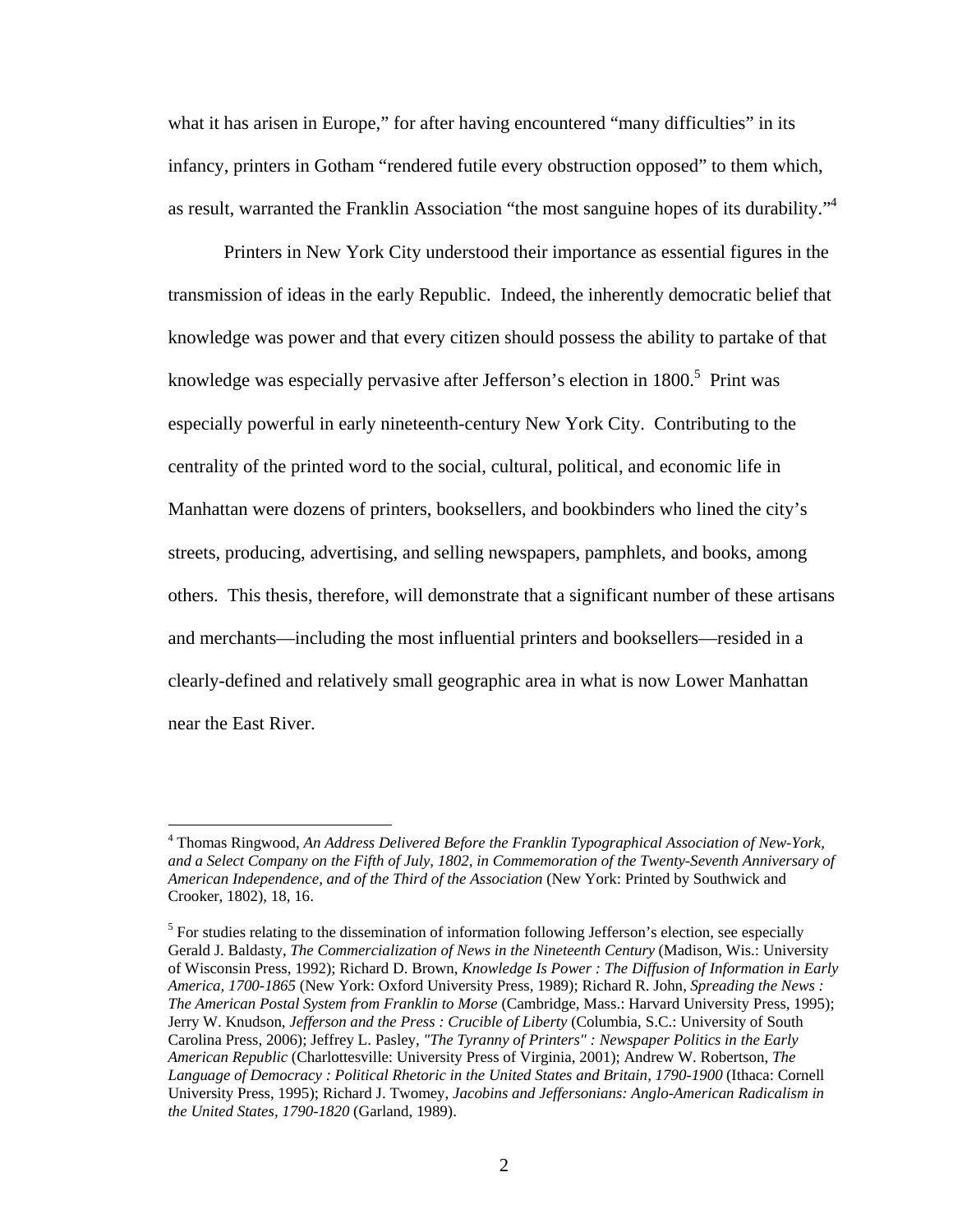In order to establish such an argument, this thesis will present a modification of Jürgen Habermas's theory of the public sphere. In *The Structural Transformation of the Public Sphere: An Inquiry into a Category of Bourgeois Society, Habermas examines the* rise of a bourgeois public sphere that expanded political participation beyond the state and bureaucracy. Print culture, according to Habermas, was central to the bourgeois public sphere and, in fact, the public sphere developed as a result of literary discussions among "a reading public" that emerged in late-seventeenth and early-eighteenth century urban life.<sup>6</sup> The bourgeois reading public, however, shifted their focus from literature to politics and, as Habermas notes, political discussion shifted from the aristocracy to a "forum in which the private people, come together to form a public, readied themselves to compel public authority to legitimate itself before the public opinion."<sup>7</sup>

 It should be noted, however, that the Habermasian public sphere is an abstract concept, a person-less realm where only ideas exist as opposed to actual people formulating debate in a public space.<sup>8</sup> As Michael Warner notes, the bourgeois public sphere as a frame of reference "has been structured from the outset by a logic of abstraction that provides a privilege for unmarked identities," namely the negation of

<sup>&</sup>lt;sup>6</sup> Jürgen Habermas, *The Structural Transformation of the Public Sphere: An Inquiry into a Category of Bourgeois Society*, trans. Thomas Burger and Frederick Lawrence (Cambridge, Mass.: The MIT Press, 1989), 21.

 $<sup>7</sup>$  Ibid., 25-26.</sup>

<sup>8</sup> For more discussion of Habermas, see Craig Calhoun, ed., *Habermas and the Public Sphere* (Cambridge, Mass.: The MIT Press, 1992); J. Corner, *Television Form and Public Address* (London: Edward Arnold, 1995); P. Dahlgren, *Television and the Public Sphere* (London: Sage, 1995); N. Garnham, "The Media and the Public Sphere," in *Communicating Politcs*, ed. P. Golding, G. Murdock, and P. Schlesinger (Leicester: Leicester University Press, 1986); J. McGuigan, *Cultural Populism* (London: Routledge, 1992); O. Neght and A. Kluge, *Public Sphere and Experience* (Minneapolis: University of Minnesota Press, 1993); J. Thompson, *The Media and Modernity* (Cambridge, UK: Polity, 1995).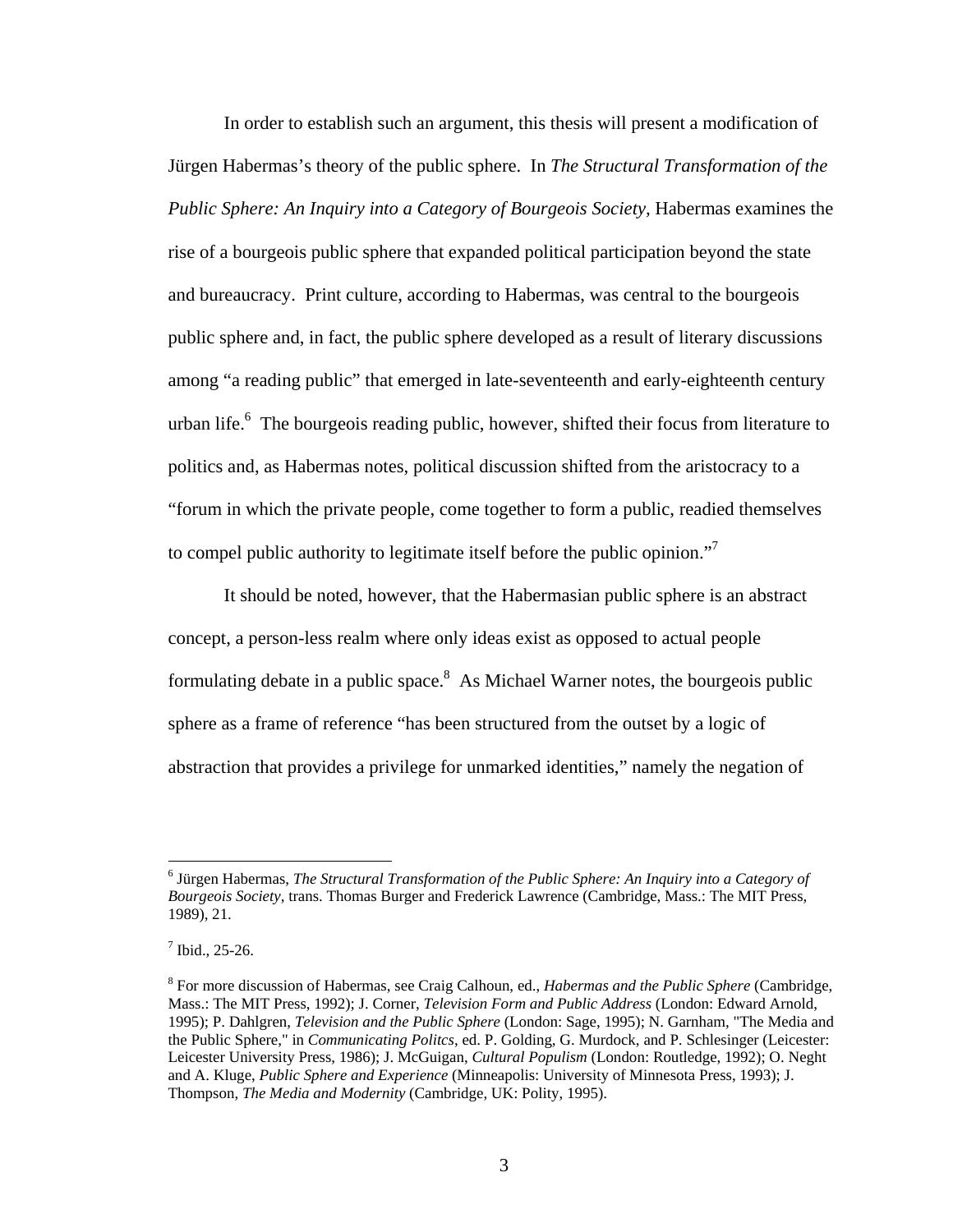gendered, racial, and class-based sense of self.<sup>9</sup> Self-abstraction, therefore, is problematic in clarifying the interrelatedness of groups of people within a community.<sup>10</sup> The community of printers, booksellers, and bookbinders was not an abstraction at all; rather, it consisted of real people participating in a clearly defined "public space", and their movements and publications are vital to understanding the political and publishing culture of New York City in the early nineteenth-century. Indeed, similar to Warner's suggestion that a bourgeois public sphere reduces participants to a self-abstraction, to infer that "print" is the necessary arbiter of rational public discourse is just as reductionist because it negates the identities of the artisans and merchants responsible for disseminating the information that contributes to discussion in taverns, hotels, coffeehouses, street corners, and homes.

Peter Thompson makes a similar argument in his study of tavern life in Revolutionary-era Philadelphia. He explains the subtle distinctions between "public space" versus the Habermasian "public sphere," in that "the concept of the public sphere invites the reader to consider the emergence and the function within civil society" of a set

<sup>9</sup> Michael Warner, "The Public and the Mass Subject," in *Habermas and the Public Sphere*, 384. See also Warner, *The Letters of the Republic: Publication and the Public Sphere in Eighteenth-Century America*  (Cambridge, Mass.: Harvard University Press, 1990).

 $10$  In a collection of essays, David Nord places journalism at the heart of American community life. He asserts that the press, coinciding with formal institutions, helps to form different elements of the public sphere, namely religion, political factions, ethnic groups, and cultural interest groups. "Civic journalism (or public journalism, as it is often called) embraces many ideas and practices but at its core is an effort to build community through the forum function of the press" consisting of dialogue, discussion, and conversation. The medium of communication in a community, according to Nord, is print, and people in power—or people grasping for power—have continually sought control of the press. Nord's theoretical framework of "journalism in American community life" is a rather elusive concept. In the case of New York City in the early nineteenth-century, however, not only did the "community of journalism"—a term this thesis is borrowing and modifying from an abstract concept into an actual community organically connected to the city—contribute to rational public discourse in New York, it existed primarily in a small geographic area which, as a result, was an important frame of reference for Gotham's development as the epicenter of American journalism. David Paul Nord, *Communities of Journalism: A History of American Newspapers and Their Readers* (Urbana: University of Illinois Press, 2001), 6, 11.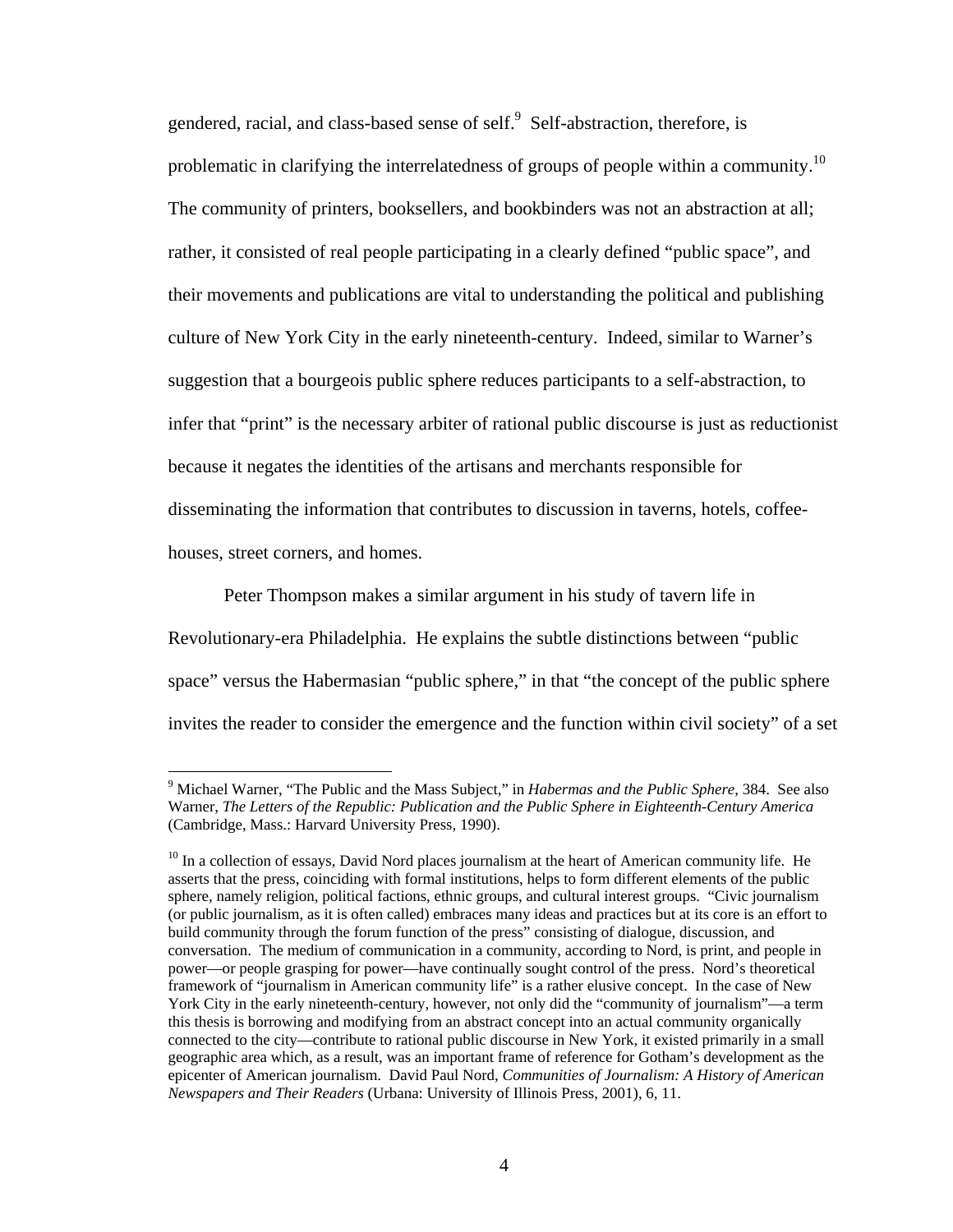of "relatively inflexible rational-critical discursive assumptions and practices," whereas "public space," according to Thompson, indicates a unique "range of changing forms" of behavior; namely, why people "chose to drink in a public house, in preference to the home, workplace, or the city's streets," doing so "in order to make particular statements and to enact and assess values that seemed distinctive to them."<sup>11</sup>

Demographically speaking, the Thompsonian theory of "public space" is applicable in this instance, for New York directories indicate unique settlement patterns that are indicative of conscious decisions by printers, booksellers, and bookbinders to interact with, and react to, their fellow artisans and merchants. Print, and those involved with its production and distribution, as this study poses, can be located in a physical "public space" in addition to a rhetorical "public sphere." Thus, this thesis will examine when and why a large portion of printers, booksellers, and bookbinders chose to work and live in certain areas of Manhattan, for many unsuccessful artisans and merchants were only able to achieve success by moving into this organic community after having toiled on its outskirts. Granted, the existence of artisan neighborhoods were not uncommon in early America; however, the absence of European-style guilds allowed artisans and merchants the freedom of choice when opening a shop, thus contributing to the notion that printers, booksellers, and bookbinders made conscious decisions—based

<sup>&</sup>lt;sup>11</sup> Peter Thompson, *Rum, Punch, and Revolution: Taverngoing and Public Life in Eighteenth-Century Philadelphia,* (Philadelphia: University of Pennsylvania Press, 1999), 17-19. Additionally, Keith Michael Baker notes that "there is a profound ambiguity built into Habermas's definition," for the notion that people, public and private, make use of their reason is presented simultaneously in two registers: "as the emergence of a normative ideal of rational public discussion from within the distinctive social formation of bourgeois civil society and as the realization, or rather the fleeting, partial realization, of this ideal within that society." Baker, "Defining the Public Sphere in Eighteenth-Century France: Variations on a Theme by Habermas," in *Habermas and the Public Sphere*, 183.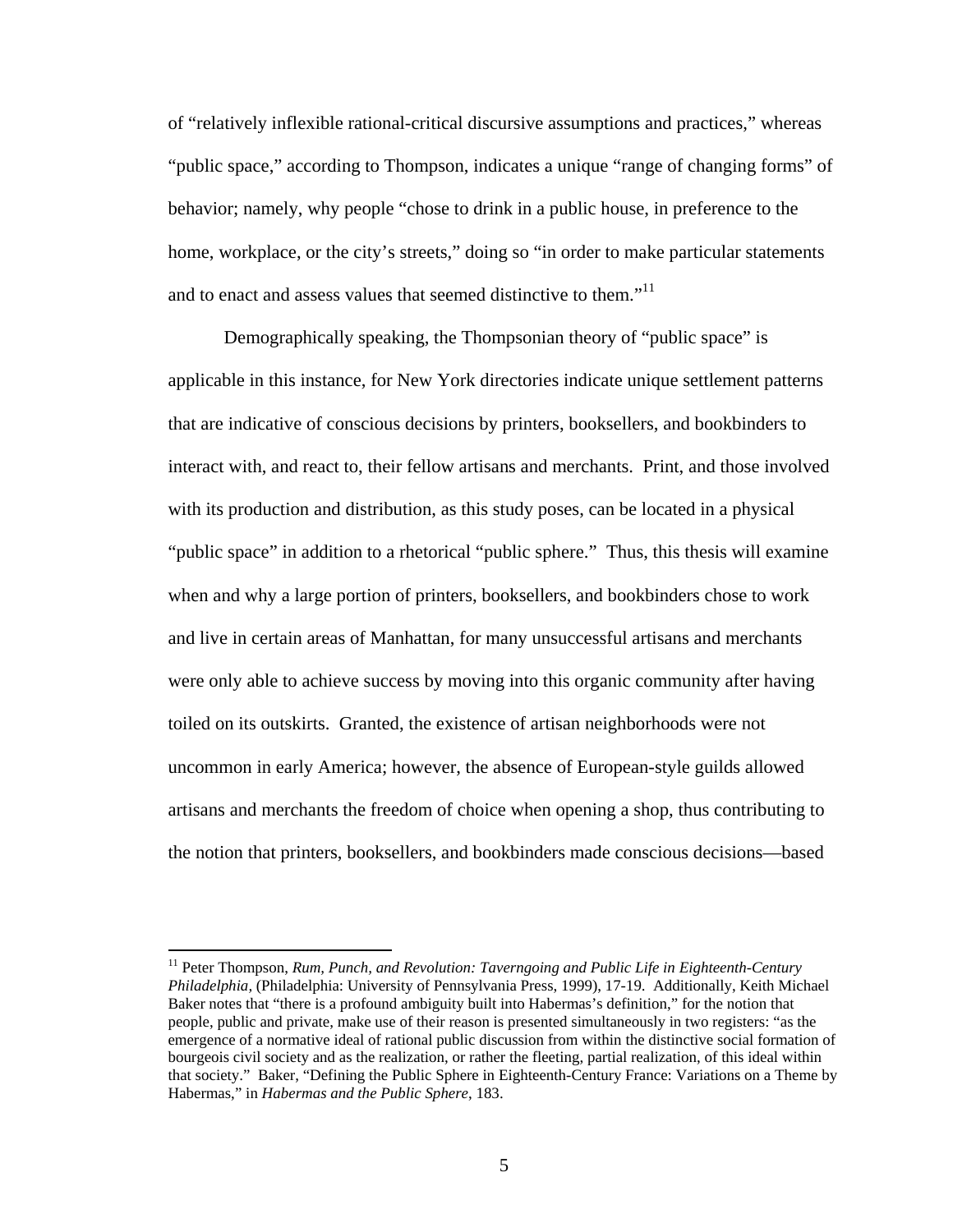on their awareness of the "public space" associated with their trade—to settle in certain areas of Manhattan.<sup>12</sup>

In addition to the notion of physical public space, this thesis asserts that a "community" of separate—but intertwining—artisans and merchants existed in early nineteenth-century New York City. In his influential study titled *Imagined Communities: Reflections on the Origin and Spread of Nationalism*, Benedict Anderson argues that the development of nationalism is steeped in ways in which people consider space and identity over time. Anderson labels this unique progression as an "imagined community," which he defines as a community of people with a common identity, either geographically or linguistically. As a result, the maturation of communities stems not from fear or hatred of outsiders, but rather love and respect for the collective group. Moreover, the crux of identity construction in the "imagined community" is the dissemination of information, namely print media. Men and women of the community share identical meanings and create a strong community bond when reading the same newspaper, the same novel, or listening to the same speaker.<sup>13</sup> For the purpose of this thesis, Anderson's concept of the "imagined community" is an equally important frame of reference in conjunction with the physical public space because the marriage of the two provides a rational theoretical framework for highlighting the community of printers, booksellers, and bookbinders that existed in Gotham from 1800 to 1810.

<sup>&</sup>lt;sup>12</sup> Sam Bass Warner, *The Private City: Philadelphia in Three Periods of its Growth* (Philadelphia: University of Pennsylvania Press, 1987).

<sup>13</sup> Benedict R. O'G Anderson, *Imagined Communities : Reflections on the Origin and Spread of Nationalism* (London: Verso Editions/NLB, 1983). For a similar approach, see David Waldstreicher, *In the Midst of Perpetual Fetes: The Making of American Nationalism, 1776-1820* (Chapel Hill: University of North Carolina Press, 1997. Published for the Omohundro Institute of Early American History and Culture).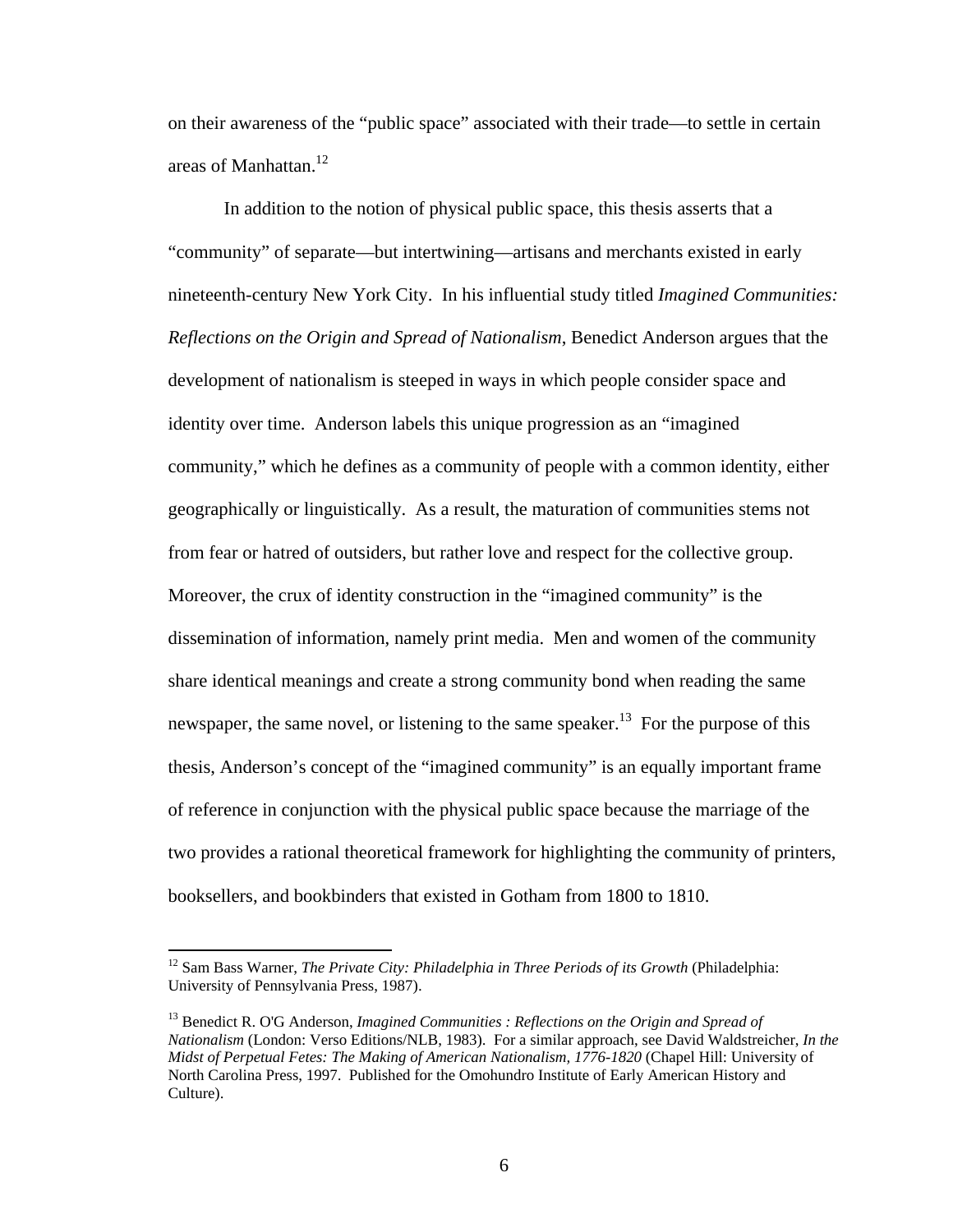Chapter one, therefore, will consider this community in the context of urban and economic growth by presenting data obtained from New York City directories, and then considering the development of trade unions among journeymen printers, booksellers, and, to a lesser extent, master printers that enabled members of this community to construct their identities.<sup>14</sup> A close examination of the city directories published between 1800 and 1810 points out that certain patterns of settlement existed among printers, booksellers, and bookbinders in the first decade of the nineteenth-century, indicating a conscious awareness among these artisans and merchants of their "public space" in relation to New York City. After over one-thousand names, addresses, and occupations of printers, booksellers, and bookbinders were collected from city directories and catalogued into cross-searchable databases, the evidence indicated that a distinct "community" of printers, booksellers, and bookbinders was present in New York in the first decade of the nineteenth-century, with many of the most populated streets either running parallel or intersecting with one another.<sup>15</sup> Moreover, what was even more

1

<sup>&</sup>lt;sup>14</sup> Nord notes that "the transformation of community life in American cities is a subject of intense and increasing interest in historical studies. The idea of community, of course, has always been central to both urban sociology and urban history. Until recently, however, both have tended to treat the concept rather ahistorically. Community traditionally has been discussed as an idea type—sometimes lost, sometimes hoped for, but seldom explored in the intricacies of historical context. Nord, *Communities of Journalism,*  109.

<sup>15</sup> This argument contests the assertions of Richard Sennett and Thomas Bender. In *The Fall of Public Man,* Sennett presents a declension argument of public life in the late eighteenth and early-nineteenth century as people began interjecting more private, intimate thought processes into the public sphere. "As a result, confusion has arisen between public and intimate life; people are working out in terms of personal feelings such matters which properly can be dealt with only through codes of impersonal meaning." Although Sennett asserts that community was indeed a public demonstration of "shared personality" based on common traits of intimacy among its members, his contention that the idea of "community" began to erode in the nineteenth-century is contested by the existence of the community of printers, booksellers, and bookbinders in early nineteenth-century New York City. Thomas Bender, on the other hand, asserts that community does not involve geographic proximity but rather is a private matter that is not at all connected with the rhetorical public sphere or physical public spaces. See Sennett, *The Fall of Public Man* (New York: Vintage Books, 1978), 5, 222-223; Bender, *Community and Social Change in America* (New Brunswick: Rutgers University Press, 1978), 148.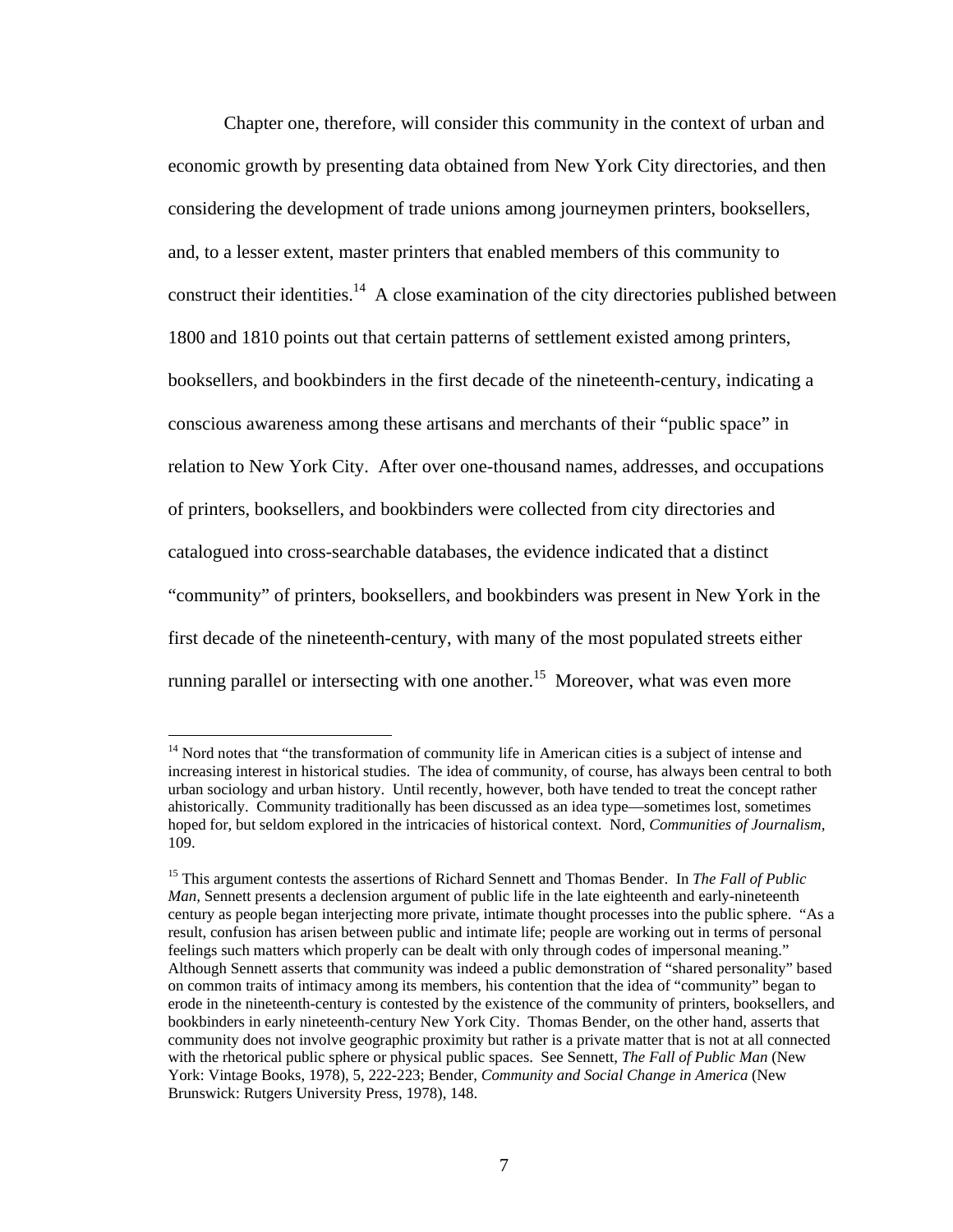astonishing was the permanence of this area, with many artisans and merchants occupying one or more shops on the same street (or at the same address) for many consecutive years.

 Chapters two and three, on the other hand, depart from the macro-approach in favor of the micro, taking a closer look at the form and function of journalism in early New York by *locating* two significant printers and their publications in this community. At the heart of these two chapters is an examination of how journalism impacted the political culture of New York, contributing to the scholarly dialogue that examines the influence of journalism in the early Republic's political realm. Indeed, recent scholarship has demonstrated that founding and maintaining a newspaper was essential for the survival of political factions in the early Republic, but less is known about New York and the ways in which journalists influenced the city's divisive political sphere.<sup>16</sup>

Although the latter two chapters are a departure from the community overview, "community" nonetheless remains an important theme. The newspapers and pamphlets discussed in chapters two and three were constructed with the public in mind, and were purchased, read, and shared in numerous public gathering places such as the abovementioned taverns, hotels, and coffeehouses in addition to homes. Thus, as scholars have

<sup>&</sup>lt;sup>16</sup> For the origin of this dialogue, see Sloan, "The Party Press: The Newspaper Role in National Politics, 1789-1816," (Ph.D. diss., University of Texas at Austin, 1981), 11; Sloan, "The Early Party Press: The Newspaper Role in American Politics, 1788-1812," *Journalism History* 9, no. 1 (Spring 1982): 23. See also Sloan, "Purse and Pen": Party-Press Relationships, 1789-1816," *American Journalism* VI (1989): 103- 127; Gerald Baldasty, "The Press and Politics in the Age of Jackson," *Journalism Monographs* 89 (1984): 1-28; Baldasty, *The Commercialization of News in the Nineteenth Century* (Madison: University of Wisconsin Press, 1992).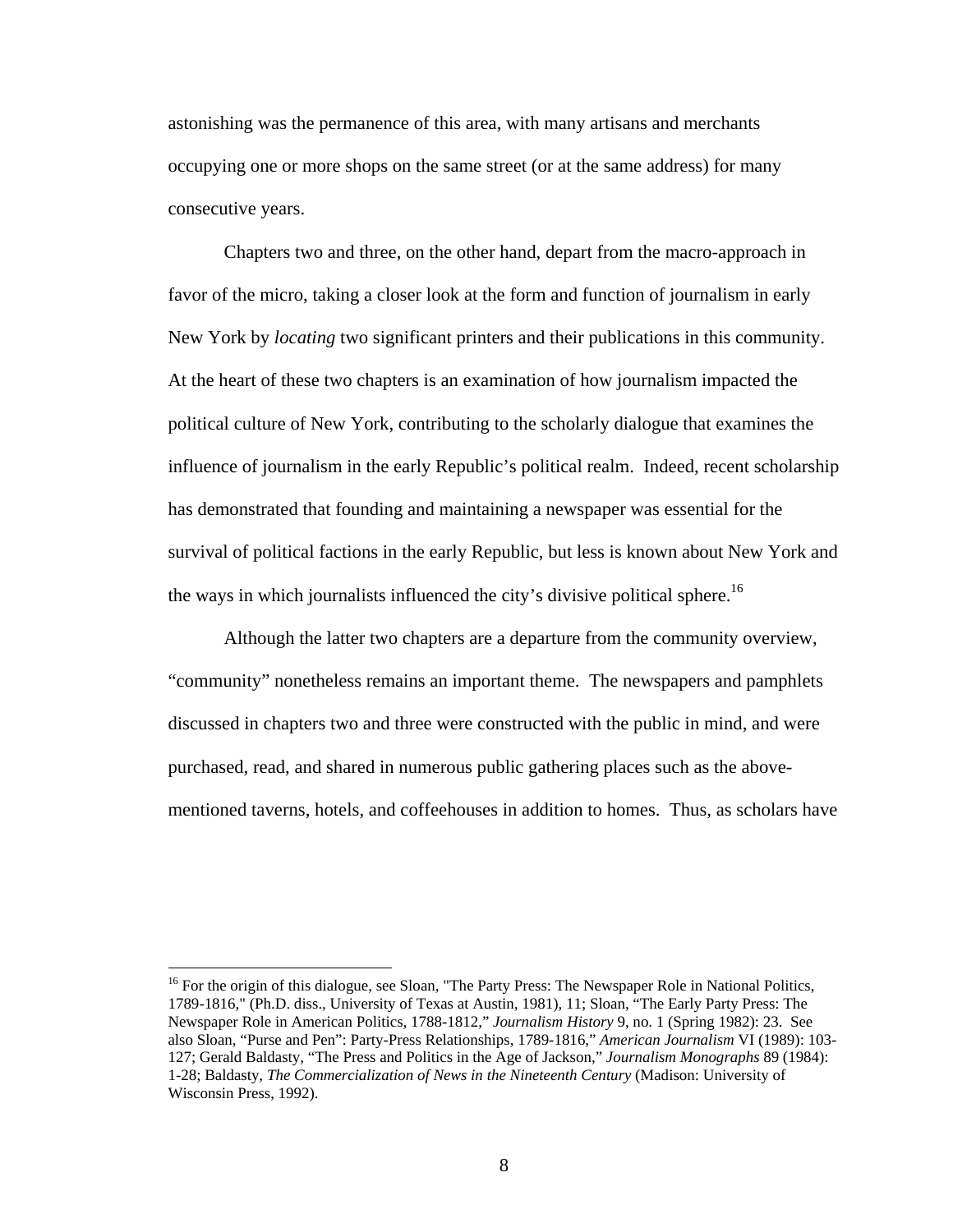noted, it is commonplace to assert that even though newspapers may not have achieved great circulation, newspapers and pamphlets gained large public audiences.<sup>17</sup>

Chapter two will examine the fascinating life of James Cheetham, editor of the *American Citizen* and the *Republican Watch-Tower,* who began his political career as a radical working-class agitator in reformation societies in Manchester, England. The chapter will explore the ideology of the Manchester societies and their public organ, the *Manchester Herald,* in an effort to evaluate Cheetham's transatlantic influence within New York's publishing community. Lastly, chapter two will consider Cheetham's unique position as public spokesman and organizer for the Clintonian Republicans as well as his considerable influence in New York's immigrant community.<sup>18</sup> As a deposed radical who was forcefully exiled from England in 1794, Cheetham, as a naturalized "American citizen," appealed to immigrants—especially Irish-Americans—by

<sup>17</sup> See Pasley, *"The Tyranny of Printers,"* 7-8, Thomas C. Leonard, *News for All: America's Coming-of-Age with the Press* (New York: Oxford University Press, 1995); 3-61, Brown, *Knowledge is Power,* 132-59 and 218-96; David W. Conroy, *In Public Houses: Drink & the Revolution of Authority in Colonial Massachusetts* (Chapel Hill: Published for the Institute of Early American History and Culture by the University of North Carolina Press, 1995), 234-36, 279-80, 304-305, 313; Anthony Smith, *The Newspaper: An International History* (London: Thames and Hudson, 1979), 95.

<sup>&</sup>lt;sup>18</sup> Michael Durey, "Thomas Paine's Apostles: Radical Emigrés and the Triumph of Jeffersonian Republicanism," *The William and Mary Quarterly*, 3<sup>rd</sup> Ser., 44 (1987): 670. This essay summarizes Durey's assertions found in *Transatlantic Radicals and the Early American Republic* (Lawrence: University of Kansas Press, 1997). See also, Nigel Ken Little, "Transoceanic Radical: The Many Identities of William Duane," (Ph.D. diss., Murdoch University—Perth, Western Australia, 2003). Little offers an interesting case study of the shifting transatlantic identities of William Duane, editor of the Philadelphia *Aurora,* whose editorial career—while certainly more spectacular and flamboyant—mirrored that of James Cheetham. Little examines Duane's life in the United States while paying particular attention to his earlier—and less studied—time in Ireland, England, and India. Little highlights Duane's shifting sense of self, for Duane was adept at adjusting his identity to fit his current social, political, and economic milieu. Indeed, Duane "changed his identity to suit his political growth from radical whig to Painite to Painite-Jeffersonian," for political change "on a national level drew him into a clear with, or disaffection from, a particular country." Little constructs a clearer picture of Duane's early career in both Ireland and England in the 1780s, which as a result, enabled him to better illustrate his role in early American political journalism. The standard biography of Duane is Kim Tousley Phillips, *William Duane, Radical Journalist in the Age of Jefferson,* (New York: Garland, 1989). See also Phillips, "William Duane, Philadelphia's Democratic Republicans, and the Origins of Modern Politics," *Pennsylvania Magazine of History and Biography* 101 (1977): 365-87; and Pasley, *"The Tyranny of Printers",* 176-195 and 285-319.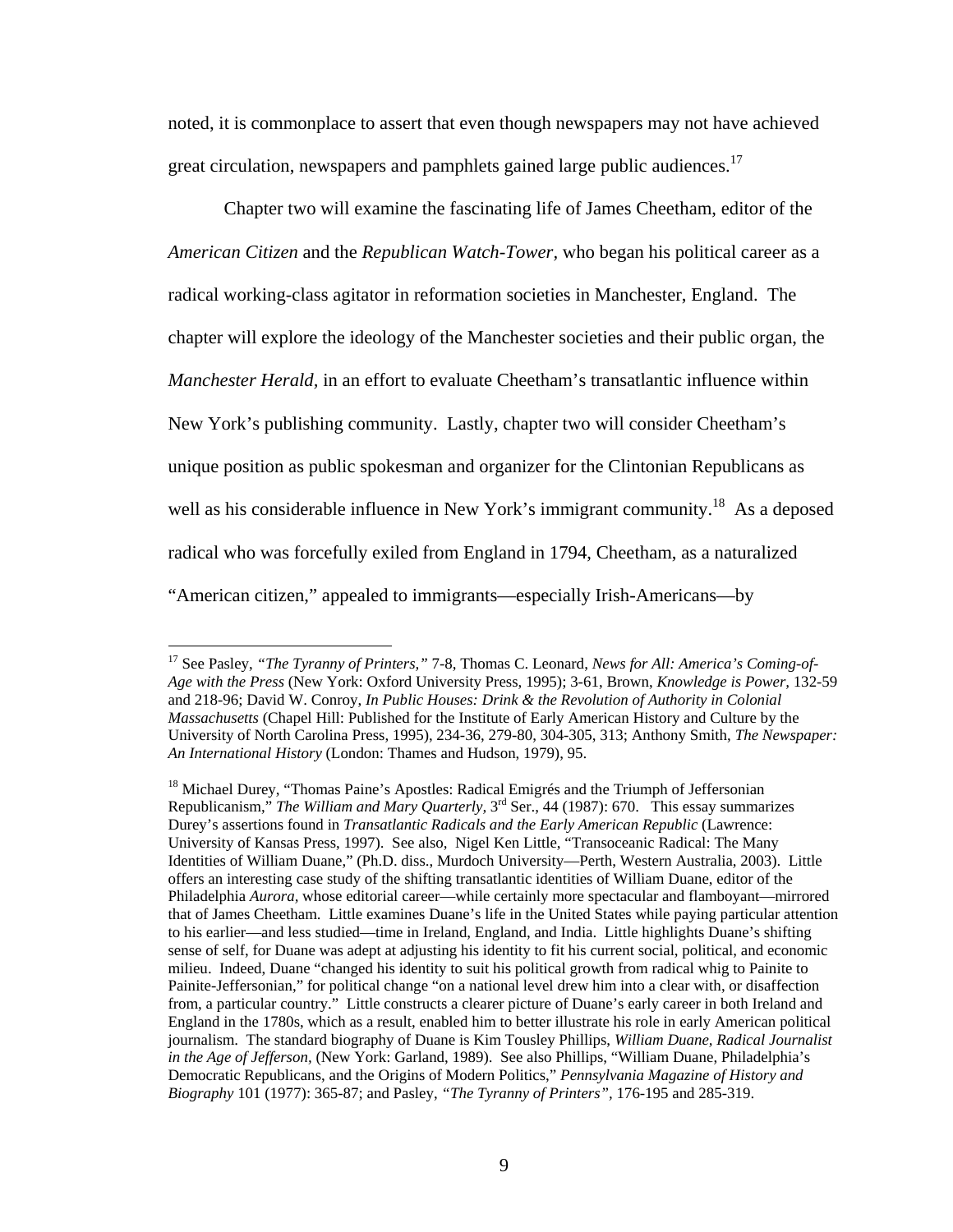confronting the rabid nativism espoused by neighboring newspapers such as William Coleman's *New-York Evening Post.* Thus, utilizing notions of community, identity, and newspaper politics as a useful frame of reference, this chapter will analyze Cheetham's efforts to construct a "community identity" for Irish-Americans in early national New York.

Chapter three is a biographical sketch of Peter Irving during his brief stint as the editor of Aaron Burr's political newspapers, the *Morning Chronicle* and *The Corrector.*  Unlike Cheetham, Irving—the older brother of Washington Irving—was a licensed physician with a flair for literary and theatrical criticism who was hand-picked by Burr to edit his daily paper, the *Morning Chronicle.* Scholars have dismissed the *Morning Chronicle* as a mere mercantile and literary miscellany, thus missing the political rhetoric hidden in its many pages from 1802-1807 when its publication was essential for the promotion of Burr's career.19 Moreover, *The Corrector,* limited to ten publications in March and April 1804 during the height of Burr's campaign to attain the governorship in New York State, further demonstrates the importance of newspapers to the identity of political factions in New York City. Furthermore, historians have overlooked the significance of Irving and his partnership with the notorious Burr, and although scholars

 $19$  Scholars who have addressed Peter Irving's career as a Burrite editor have disagreed about his musings in the *Morning Chronicle* and *The Corrector.* Stanley T. Williams, for example, dismisses Peter's reputation for "judicial probity" as somewhat mythical and problematical," whereas Martin Roth disagrees with this position, stating that his contributions to both newspapers were "rational and dignified." Williams, when writing about the *Morning Chronicle,* asserts that it was a political publication and that its "tone under [Peter's] editorship is certainly abusive," while Roth writes that the newspaper was "really a mercantile and cultural miscellany," suggesting that its phraseology was much more subdued than the heightened invective used by the Irving brothers in *The Corrector.* See Williams, *The Life of Washington Irving,* 2 vols. (New York: Oxford University Press), I: 35; II: 264; Roth, *Washington Irving's Contributions to "The Corrector"* (Minneapolis: University of Minnesota Press, 1968), pp. 9, 38.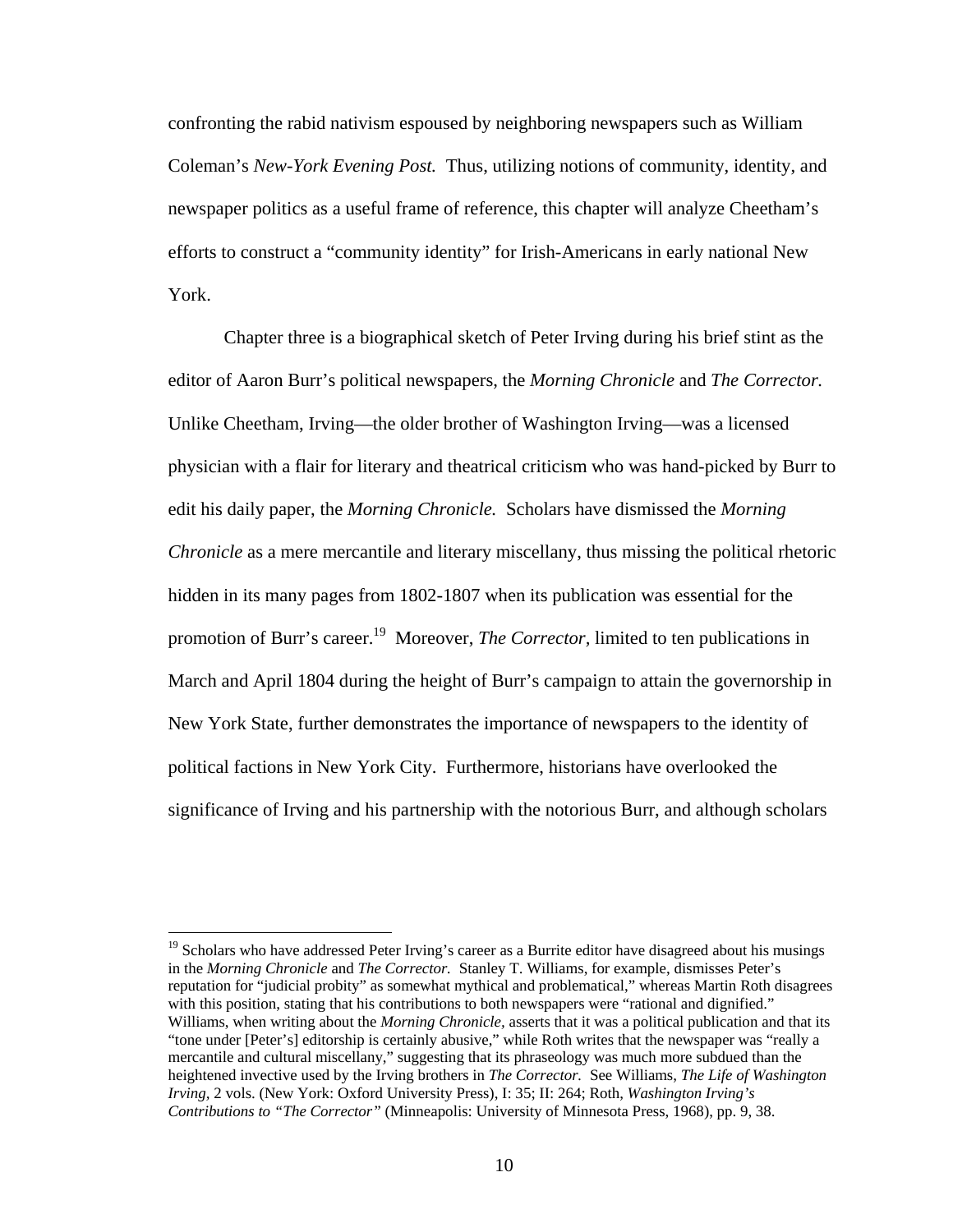have discussed Burr's "Little Band," none have dealt specifically with Irving and his impact as a partisan journalist.<sup>20</sup>

Asserting that the association of printers, booksellers, and bookbinders in a particular physical public space should be considered as a central category of analysis, this thesis will present a complex, multi-layered story that pulls together disparate records such as business settlement patterns, early trade union organization, political associations, and transatlantic ideologies in order to gain a better understanding of journalism and publishing, broadly defined, in early national New York City. This thesis, therefore, is a social history of printers, booksellers, and bookbinders and their publications, first presenting a guided walking tour of New York City's printing and publishing community, then narrowing the expedition by knocking on the historical doors of two important figures from this community.

1

<sup>&</sup>lt;sup>20</sup> See for example Howard B. Rock, *Artisans of the New Republic: The Tradesmen of New York City in the Age of Jefferson* (New York: New York University Press, 1984); Alfred F. Young, *The Democratic Republicans of New York: The Origins, 1763-1797* (Chapel Hill: University of North Carolina Press, 1967); Charles J. Nolan, Jr., *Aaron Burr and the American Literary Imagination* (Westport, CT: Greenwood Press, 1980); Joanne B. Freeman, *Affairs of Honor: National Politics in the New Republic* (New Haven: Yale University Press, 2001); Nancy Isenberg, "The 'Little Emperor': Aaron Burr, Dandyism, and the Sexual Politics of Treason," in *Beyond the Founders: New Approaches to the Political History of the Early American Republic,* Jeffrey L. Pasley, Andrew W. Robertson, and David Waldstreicher, eds., (Chapel Hill: University of North Carolina Press, 2004): 129-158; Isenberg, *Fallen Founder: The Life of Aaron Burr*  (New York: Viking, 2007).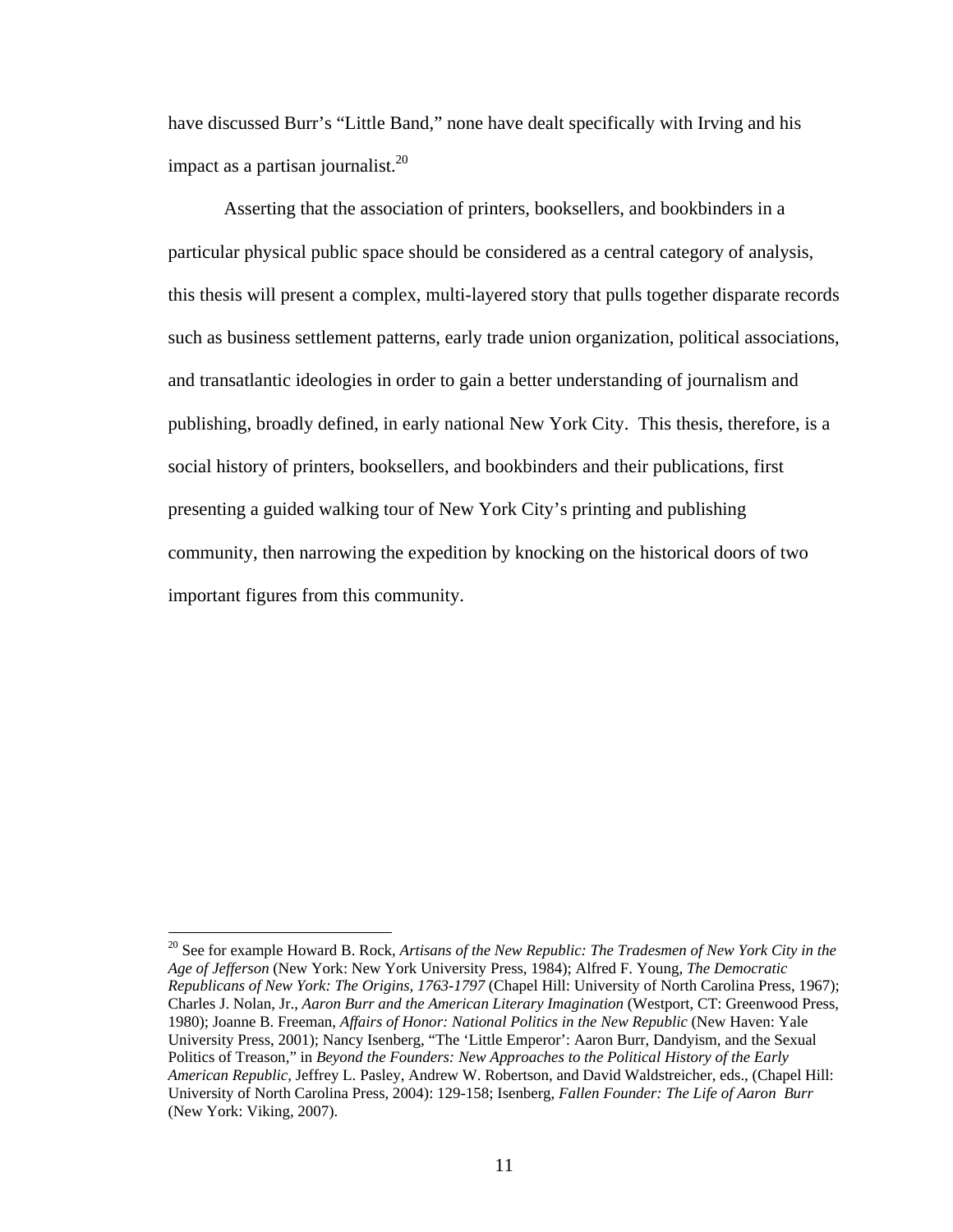### **Chapter One**

## **Before the Giants Ruled: The Art of Printing in Early National New York**

After publishing the *New York Herald* at the corner of Fulton and Nassau Streets for more than twenty years, James Gordon Bennett moved to the corner of Broadway and Ann at the foot of Park Row, known colloquially by contemporaries and scholars alike as "America's Newspaper Row."<sup>1</sup> Even though Bennett paid the former tenant Phineas Taylor Barnum \$200,000 for the unexpired lease and \$450,000 for a lot where the American Museum once stood, he relished the opportunity to publish the *Herald* in the city's busiest financial district alongside other dailies such as the *New York Tribune,* the *New York Times,* the *World,* the *Express,* and the *Daily News.*<sup>2</sup> This small geographic area between Ann Street and Tyron Row was home to more newspapers per capita than anywhere in the United States, or abroad. By the end of the Civil War, New York was fast becoming the cradle of American journalism, and by the conclusion of the nineteenth-century, the city was synonymous with journalism. Indeed, in 1890 Park Row was "the most widely known newspaper area in the nation," with seventeen papers emanating from the city's presses in addition to every important news outlet in the United States and Canada having offices nearby.<sup>3</sup>

<sup>&</sup>lt;sup>1</sup> Hy B. Turner, *When Giants Ruled: The Story of Park Row, New York's Great Newspaper Street* (New York: Fordham University Press, 1999); Allen Churchill, *Park Row* (New York: Rinehart, 1958).

<sup>2</sup> P. T. Barnum, *The Colossal P.T. Barnum Reader: Nothing Else Like It in the Universe*, ed. James W. Cook (Urbana: University of Illinois Press, 2005), 53-56; James L. Crouthamel, *Bennett's New York Herald and the Rise of the Popular Press* (Syracuse, N.Y.: Syracuse University Press, 1989), 40; Richard O'Connor, *The Scandalous Mr. Bennett* (Garden City, N.Y.: Doubleday, 1962), 15, 43-44, 65, 70, 71, 73, 131, 161, 176, 179, 205, 208, 209, 210, 221, 272, 309, 322.

<sup>3</sup> Turner, *When Giants Ruled,* 114.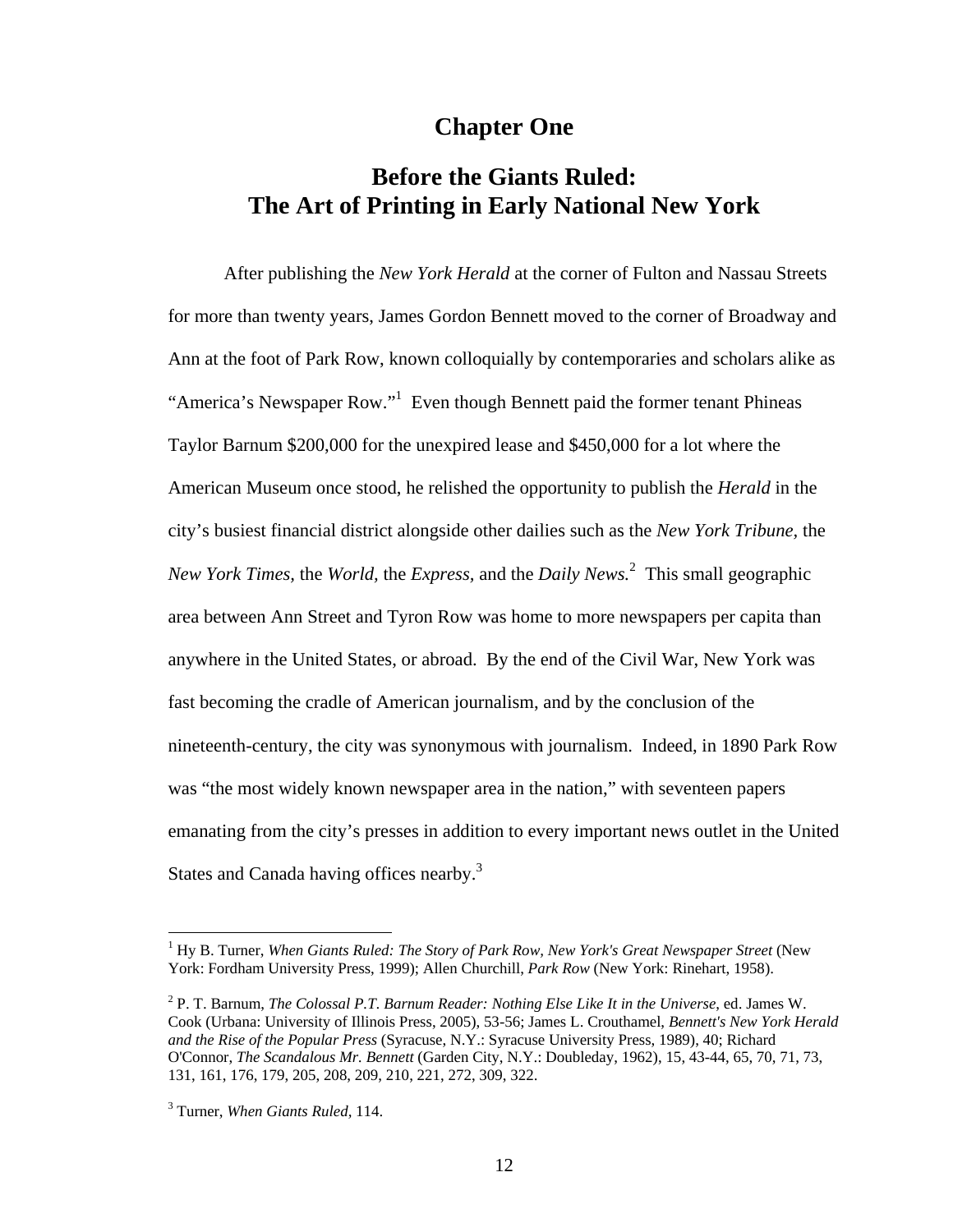The symbiotic evolution of New York City and journalism began, according to the prevailing historiography, with the so-called "revolution of 1833" that witnessed the appearance of a "new kind of daily paper" such as Benjamin Day's *Sun*, Asa Greene's *Transcript*, and Bennett's *Herald*. 4 According to David Henkin, newspapers in midnineteenth century New York City rendered "new forms of social knowledge visible in the public spaces of the city" in addition to constituting "their own public space, an arena of print exchange where strangers appeared, circulated, browsed, and presented themselves before the urban crowd," which was a stark contrast to the "staid six-penny commercial journals and political party organs that had dominated the city's press in the first three decades of the century."<sup>5</sup>

Henkin dismisses the centrality of the early nineteenth-century press in this transformation by beginning his story in 1833, thus adhering to the mythological

<sup>4</sup> David M. Henkin, *City Reading: Written Words and Public Spaces in Antebellum New York* (New York: Columbia University Press, 1998), 105, 107. For discussion of the assertion that the "penny press" represented America's first "mass medium," see Louis Heren, *The Power of the Press?* (London: Orbis, 1985), esp. 36-39; James L. Crouthamel, "The Newspaper Revolution in New York, 1830-1860," *New York History* 45, no. 2 (1964): 91; Helen MacGill Hughes, *News and the Human Interest Story* (New York: Greenwood Press, 1968); Frank Luther Mott, *American Journalism: A History, 1690-1960*, 3d ed. (New York: Macmillan, 1962), 215-253; Dan Schiller, *Objectivity and the News: The Public and the Rise of Commercial Journalism* (Philadelphia: University of Pennsylvania Press, 1981); Michael Schudson, *Discovering the News: A Social History of American Newspapers* (New York: Basic Books, 1978), 12-60; Andie Tucher, *Froth & Scum : Truth, Beauty, Goodness, and the Ax Murder in America's First Mass Medium* (Chapel Hill: University of North Carolina Press, 1994). By beginning his study in the 1830s, Schudson ignores important historical and journalistic antecedents that may have aided in his suppositions. As suggestive as the chapter heading is for the Penny Press, Schudson demonstrated an inability to use newspapers in illustrating the multivalent notions of equality and egalitarianism in the age of Jacksonian politics. Instead, Schudson makes his inference that increased circulation, advertising open to anyone, and political independence reflected not "the affairs of an elite in a small trading society," but the "activites of an increasingly varied, urban, and middle-class society of trade, transportation, and manufacturing." Using as a frame of reference Ronald P. Formisano's assertion that "fully developed parties cannot be said to appear in the United States until the late 1830s or early 1840s," Schudson claims that the "democratization of business and politics in the 1830s suggests a framework for understanding the revolution of journalism," and as a result, Shudson asserts that he has made the connection "between the middle class and the new journalism." Ronald P. Formisano, "Deferential-Participant Politics: The Early Republic's Political Culture, 1789-1840," *American Political Science Review* 68 (1974): 474; Schudson, *Discovering the News,* 22-23, 49, 50.

<sup>5</sup> Henkin, *City Reading*, 104-105.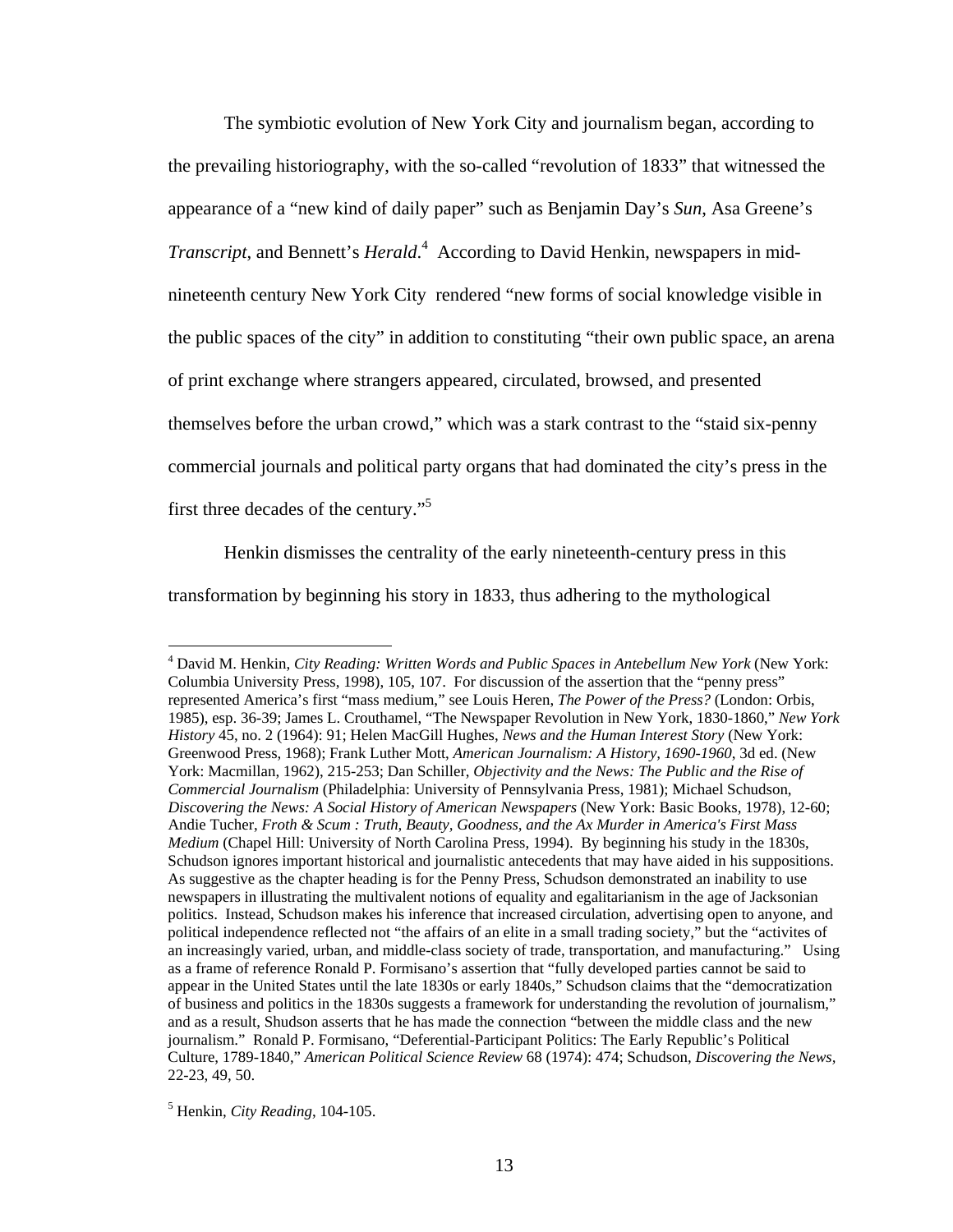significance of the penny press. Prior to the "revolution of 1833," and reminiscent of the famed Park Row that dominated the journalism world into the twentieth century, in 1803, for example, newspapers such as the *American Citizen,* the *Commercial Advertiser,* and the *Daily Advertiser* resided on Pearl Street, with the *Mercantile Advertiser* and the *New-York Evening Post* occupying Pine Street, and the *Morning Chronicle* and *Chronicle*  Express on William Street near the *New-York Price-Current* on Water Street.<sup>6</sup> Moreover, working alongside Pearl Street printers were ten booksellers and four bookbinders, with six booksellers and three bookbinders on Water Street. Although these printers, booksellers, and bookbinders did not reside on one street, all of these streets were located within a few blocks of one another as demonstrated below in Figure 1.7.

The aim of this chapter is to reconsider the spatial contexts of New York City's publishing community in the first decade of nineteenth century by first plotting where the city's printers, booksellers, and bookbinders worked through a close examination of city directories. This chapter, therefore, will demonstrate that before the giants of Park Row ruled, there were distinct patterns of settlement among printers, booksellers, and bookbinders in the first decade of the nineteenth-century. Contrary to the assertion that merchants in the late eighteenth and early nineteenth-century regulated economic space in order to restrict direct competition, this chapter will argue that printers, booksellers, and bookbinders deliberately opened shops in certain public spaces in order to create business as well as foster a "community" identity.<sup>7</sup> Where printers, booksellers, and

<sup>6</sup> David Longworth, *Longworth's American Almanac, New York Register, and City Directory, for the Twenty-Eighth Year of American Independence* (New-York: D. Longworth, 1803).

<sup>7</sup> Elizabeth Blackmar, *Manhattan for Rent, 1785-1850* (Ithaca: Cornell University Press, 1989), 83. For discussion of community construction based on shared identities, see Benedict R. O'G Anderson, *Imagined Communities: Reflections on the Origin and Spread of Nationalism* (London: Verso Editions/NLB, 1983).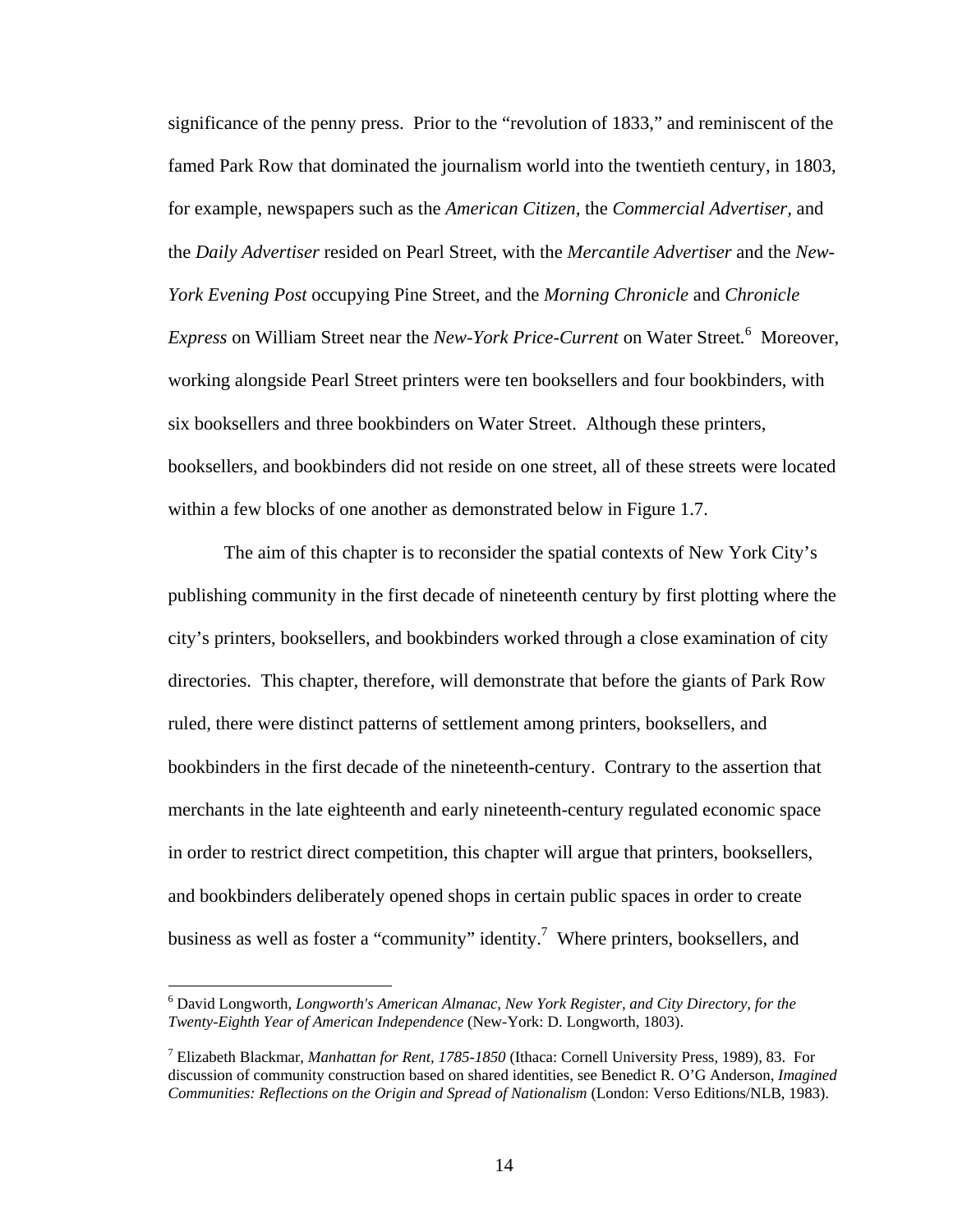bookbinders operated was shaped by their awareness of the public space associated with their community. As noted in the introduction, this thesis is adopting a theoretical modification of the rhetorical public sphere—the Thompsonian notion of physical public space—in order to demonstrate that printers, booksellers, and bookbinders made deliberate public statements by choosing to live and work near one another. The "range of changing forms" of behavior in this instance highlights the distinctive characteristics of shared identities between printers, booksellers, and bookbinders, indicating why they chose to settle in a particular geographic space over time.<sup>8</sup> Moreover, the latter half of this chapter will provide further suggestion of printers' and booksellers' awareness of the "public space" associated with the shared values of this community by exploring attempts at collective labor and mercantile organization.

#### *Growing City, Growing Community*

Between 1790 and 1810 the population of New York City increased dramatically from thirty-three thousand to ninety-six thousand, as demonstrated by Figure 1.1. For example, in 1790 the population of Manhattan was 33,131, and by 1800 the population nearly doubled to 60,  $515.<sup>9</sup>$  By 1810, there were 96,373 residents in Manhattan, and this trend continued through 1820 with the population of the city eclipsing  $120,000$ .<sup>10</sup>

<sup>&</sup>lt;sup>8</sup> Peter Thompson, *Rum, Punch, and Revolution: Taverngoing and Public Life in Eighteenth-Century Philadelphia,* (Philadelphia: University of Pennsylvania Press, 1999), 17-19.

<sup>9</sup> U.S. Bureau of the Census, *1990 Census of Population and Housing*, "Population and Housing Unit Counts," CPH-2-1, Table 46. See Michael R. Haines, "Population of cities with at least 100,000 population in 1990: 1790–1990," in *Historical Statistics of the United States, Earliest Times to the Present: Millennial Edition,* edited by Susan B. Carter, Scott Sigmund Gartner, Michael R. Haines, Alan L. Olmstead, Richard Sutch, and Gavin Wright (New York: Cambridge University Press, 2006), Table Aa832-1033. Ellis Library, University of Missouri <www.mulibraries.missouri.edu>

 $10$  Ibid. It should be noted that Figure 1.1 includes the population of Queens, Richmond, Brooklyn, and the Bronx in addition to Manhattan to offer a demographic comparison of the growth of New York's boroughs, even though the Five Boroughs that now make up "New York City" were not consolidated until 1898.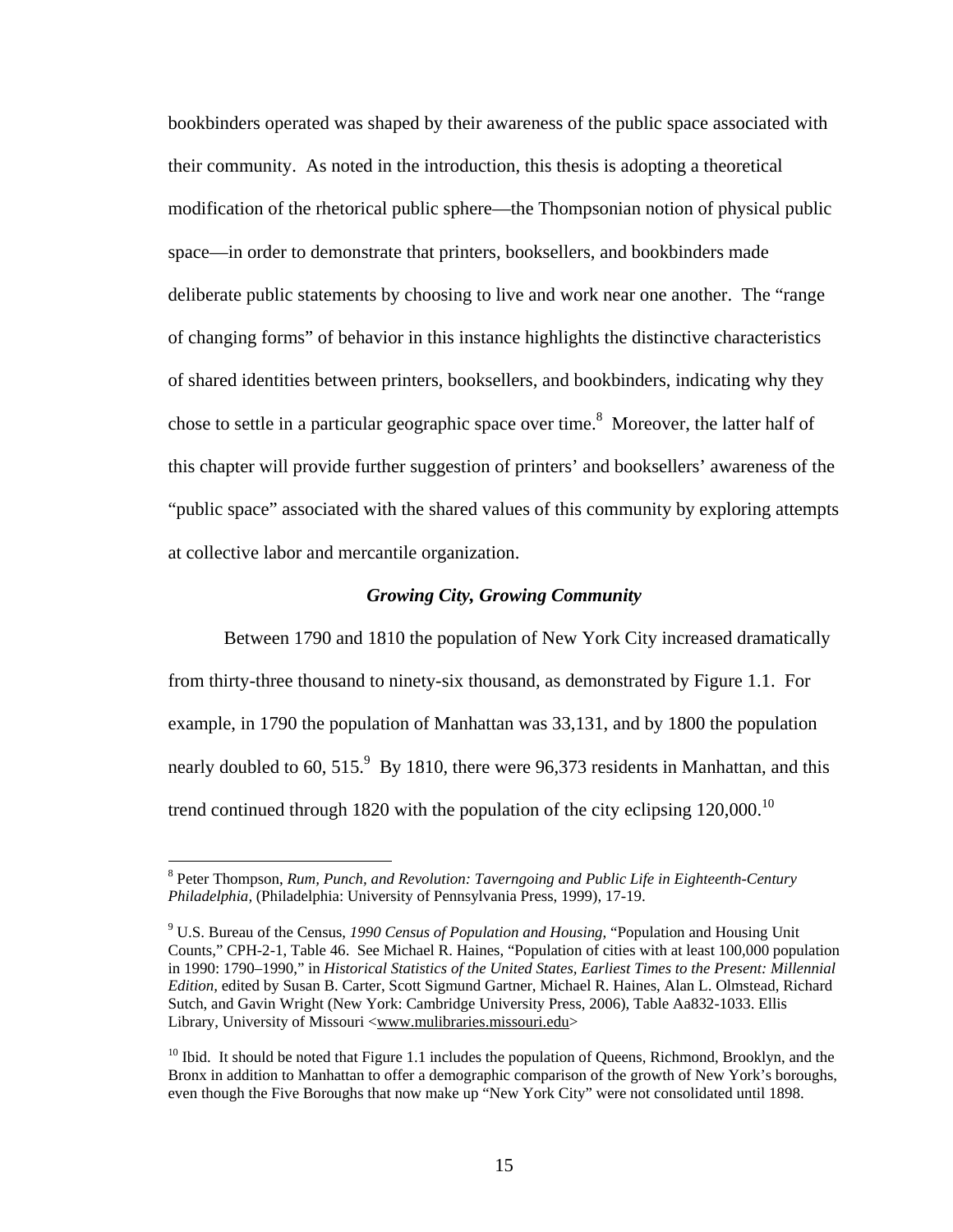

**Figure 1.1: Population of New York City, 1790-1820**

Accordingly, given the steady growth in Manhattan's population from 1800 to 1810, the city's wards—with the exception of the Sixth and Seventh Wards—increased in population throughout the decade. Indeed, as Figure 1.2 points out below, the population of the First, Second, Third, Fourth, and Fifth Wards escalated exponentially from 1800 to 1810. For example, in 1800 the population of the First, Second, and Fourth Wards were 4,320, 5,167, and 6,935, respectively, and ten years later each experienced dramatic growth: the First Ward had 7,941 inhabitants, while 8,493 lived and worked in the Second Ward, with 10,226 populating the Fourth Ward.<sup>11</sup>

<sup>&</sup>lt;sup>11</sup> Todd Gardner, US Bureau of the Census.  $\langle$ www.demographia.com>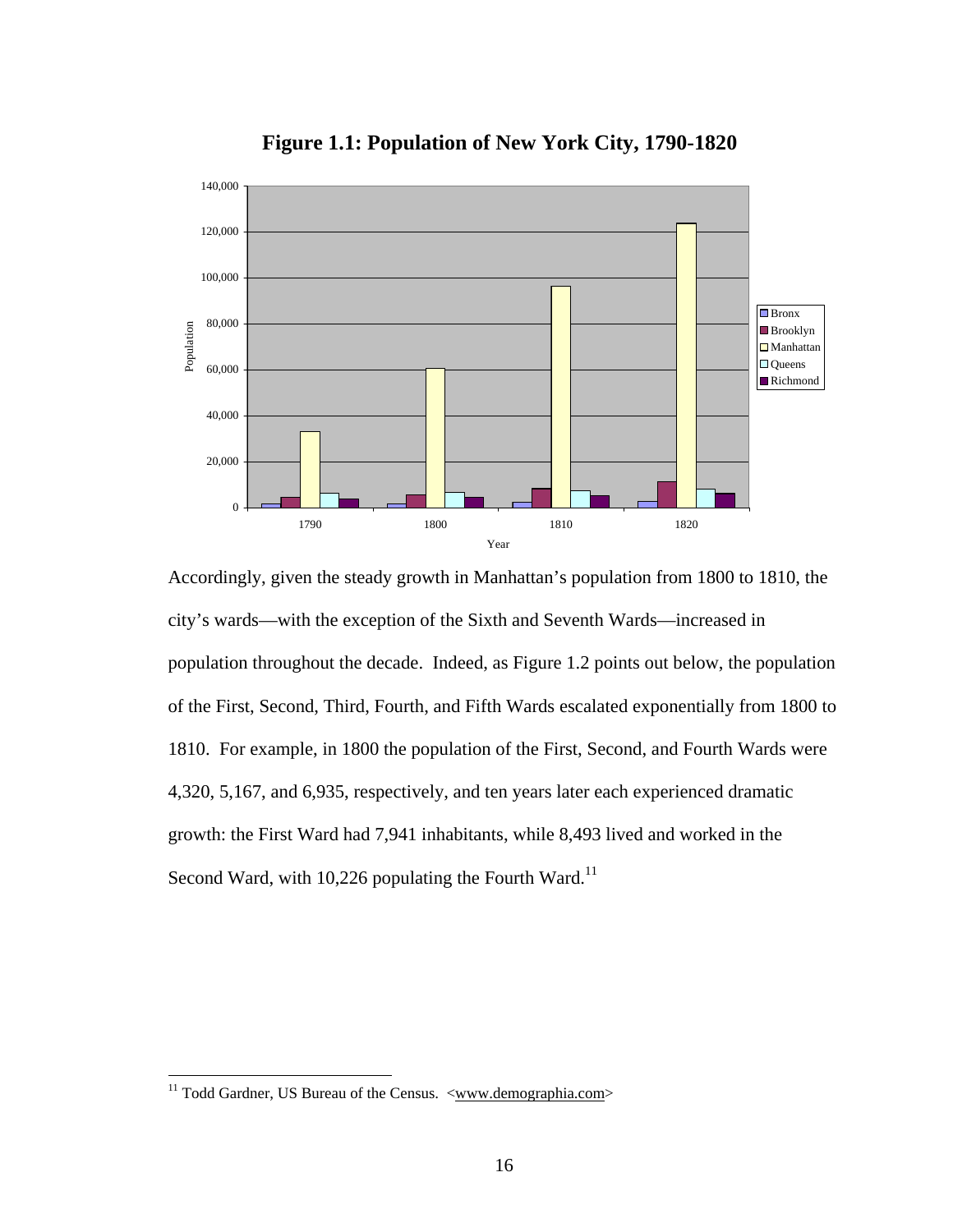|  |  |  | Year First Second Third Fourth Fifth Sixth Seventh Eighth Ninth Tenth                                                                                                                                                            |  |  |
|--|--|--|----------------------------------------------------------------------------------------------------------------------------------------------------------------------------------------------------------------------------------|--|--|
|  |  |  |                                                                                                                                                                                                                                  |  |  |
|  |  |  | <b>1800</b> 4,320 5,167 6,449 6,935 9,148 13,076 15,394 -- -- --<br><b>1810</b> 7,941 8,493 7,426 10,226 14,744 11,286 12,120 9,128 4,719 10,890 <b>1820</b> 12,085 8,214 9,201 10,736 12,421 13,309 13,006 13,766 11,162 17,806 |  |  |
|  |  |  |                                                                                                                                                                                                                                  |  |  |

**Figure 1.2: Population of Manhattan Wards, 1800-1820** 

Alongside the rapid growth in population, the number of practitioners and purveyors of the burgeoning print trade increased in order to meet the demands of an increasingly diverse city, especially in the years following Jefferson's victory in the presidential election in 1800. In 1786, for example, in the first published city directory there were only five printers, four booksellers, and one bookbinder with offices in Manhattan, and by 1789 only three bookbinders and booksellers owned shops in addition to fourteen printers.<sup>12</sup> By contrast, according to listings in the city directories, in  $1800$ there were sixty-two printers, booksellers, and bookbinders in New York City, and by the end of the decade, that total increased to one hundred and five.<sup>13</sup>

<sup>&</sup>lt;sup>12</sup> David C. Franks, *The New-York City Directory Containing, a Valuable and Well Calculated Almanack;—Tables of the Different Coins, Suitable for Any State, and Digested in Such Order, as to Render an Exchange between Any of the United States Plain and Easy* (New York: Printed by Shepard Kollock, 1786); Franks, *The New-York Directory, Containing 1. Names of Citizens, Their Occupations, and Places of Abode. 2. Officers of the State* (New York: Printed by Samuel and John Loudon, for the editor, 1787); John M'Comb and Cornelius Tiebout, *The New York Directory, and Register, for the Year 1789 Illustrated with an Accurate and Elegant Plan of the City of New-York, and Part of Long-Island, Including the Suburbs, with all the Streets, Lanes, Public Buildings, Wharves, & C. Exactly Laid Down, from the*  Latest Survey... Price—3 S. 6d. With the Plan of the City (New York: Printed for Hodge, Allen, and Campbell, and sold at their respective stores, 1789). This data, along with much of the data below, was compiled through my research of city directories. The names of printers, booksellers, and bookbinders are collected in a database I constructed. Those names are listed by year in a simplified form in Appendix Two.

<sup>13</sup> David Longworth and Abraham Shoemaker, *Longworth's American Almanack, New York Register, and City Directory for the Twenty-Fifth Year of American Independence: Price 5s. Sewed—Halfbound 6s* (New York: Printed and Published by D. Longworth, no. 11 Park, 1800); Longworth, *Longworth's American Almanac, New York Register, and City Directory for the Thirty-Fifth Year of American Independence* (New York: D. Longworth, 1810).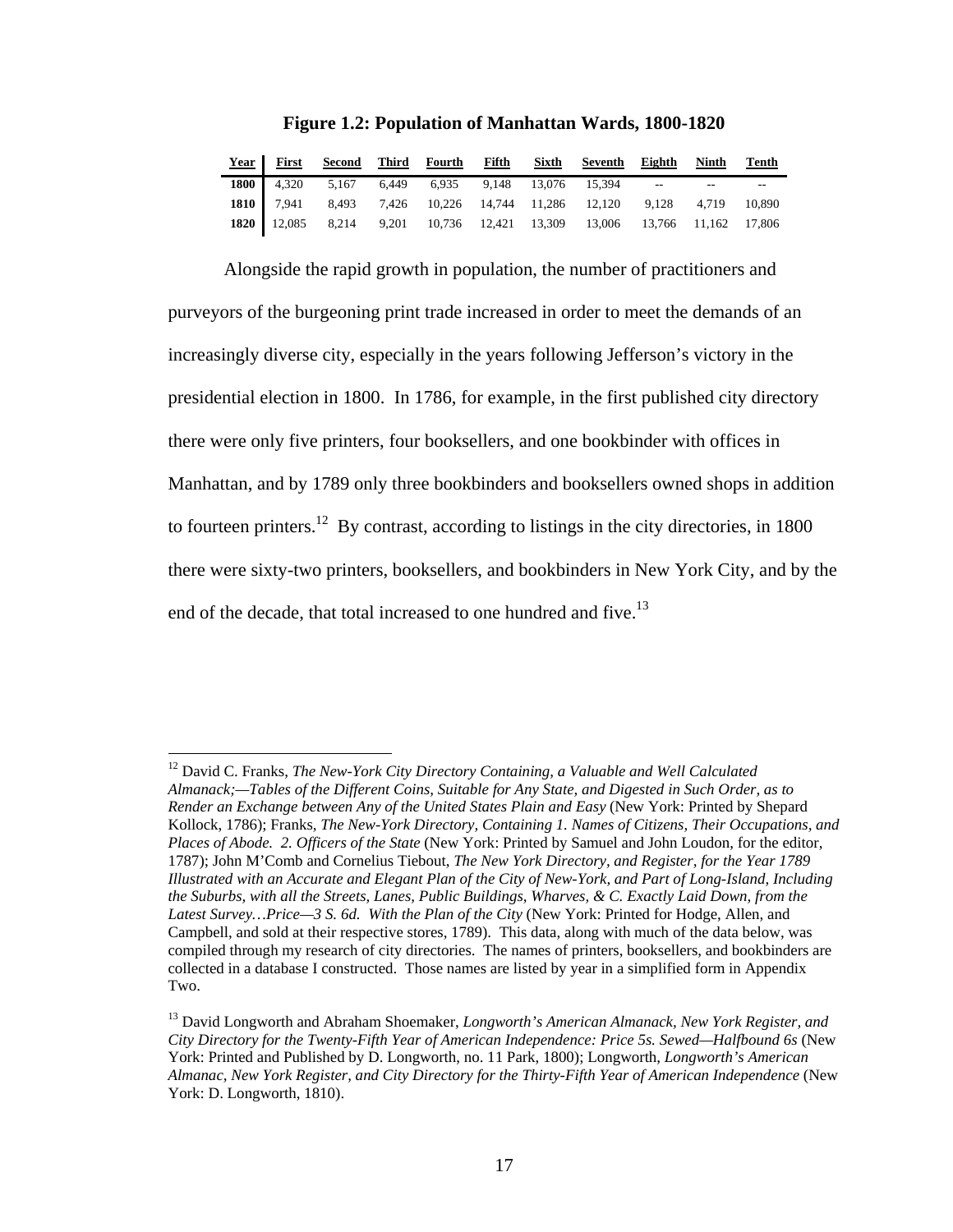| Year | <b>Printers</b> | <b>Booksellers</b> | <b>Bookbinders</b> | <b>Total</b> | <b>Other Trades</b> |
|------|-----------------|--------------------|--------------------|--------------|---------------------|
| 1800 | 34              | 15                 | 13                 | 62           | 53                  |
| 1801 | 32              | 22                 | 19                 | 73           | 59                  |
| 1802 | 38              | 25                 | 20                 | 83           | 63                  |
| 1803 | 45              | 26                 | 22                 | 93           | 62                  |
| 1804 | 52              | 28                 | 20                 | 100          | 66                  |
| 1805 | 45              | 48                 | 26                 | 119          | 71                  |
| 1806 | 47              | 29                 | 22                 | 98           | 73                  |
| 1807 | 37              | 29                 | 25                 | 91           | 70                  |
| 1808 | 37              | 25                 | 19                 | 81           | 79                  |
| 1809 | 44              | 20                 | 24                 | 88           | 76                  |
| 1810 | 52              | 21                 | 32                 | 105          | 76                  |

| Figure 1.3: Total Number of Printers, Booksellers, and Bookbinders |  |                                                                               |
|--------------------------------------------------------------------|--|-------------------------------------------------------------------------------|
|                                                                    |  | <b>Compared with Total Number of Other Trades in New York City, 1800-1810</b> |

 Figure 1.3 isolates the three major occupations within the community and outlines the number of listings in the city directories for each year from 1800 to 1810. Growth was fairly consistent among the three occupations, with the most spectacular increase belonging to bookbinders. Moreover, as the table indicates, the growth of the three separate—but intertwining—trades outnumbered the growth of other trades in the city, as Figure 1.4 clearly demonstrates.<sup>14</sup> As noted above, there were only three bookbinders listed in the city directory in 1789—John Bryce of 30 Smith Street, Peter Kirby of 44 Crown Street, and Edward Wier of 52 Maiden-Lane. 15 By 1800, that number had increased to 13, 26 by mid-decade, and 32 by  $1810^{16}$ 

<sup>&</sup>lt;sup>14</sup> Although the numbers for Printers, Booksellers, and Bookbinders are derived from my own research, the category of "Other Trades" is cited in Mark A. Lause, *Some Degree of Power: From Hired Hand to Union Craftsman in the Preindustrial American Printing Trades, 1778-1815* (Fayetteville: University of Arkansas Press, 1991), 38. Lause based his numbers on Harry B. Weiss, *The Number of Persons and Firms Connected with the Graphic Arts in New York City, 1633-1820* (New York: New York Public Library, 1946); and George Leslie McKay, *A Register of Artists, Engravers, Booksellers, Bookbinders, Printers, and Publishers in New York City, 1633-1820* (New York: New York public Library, 1942). See also, Ruth Suswein Gottesman, ed., *The Arts and Crafts in New York, 1777-1779: Advertisements and News Items from New York City Newspapers* (New York: New York Historical Society Quarterly, 1948); Gottesman, ed., *The Arts and Crafts in New York, 1800-1804* (New York: New York Historical Society, 1949).

<sup>15</sup> M'Comb and Tiebout, *The New York Directory,* (1789). From this point on, I will list only the last name of the directory editor, an abbreviated title, and corresponding year in parentheses, unless a particular directory has not been previously cited, at which time the entire citation will be listed.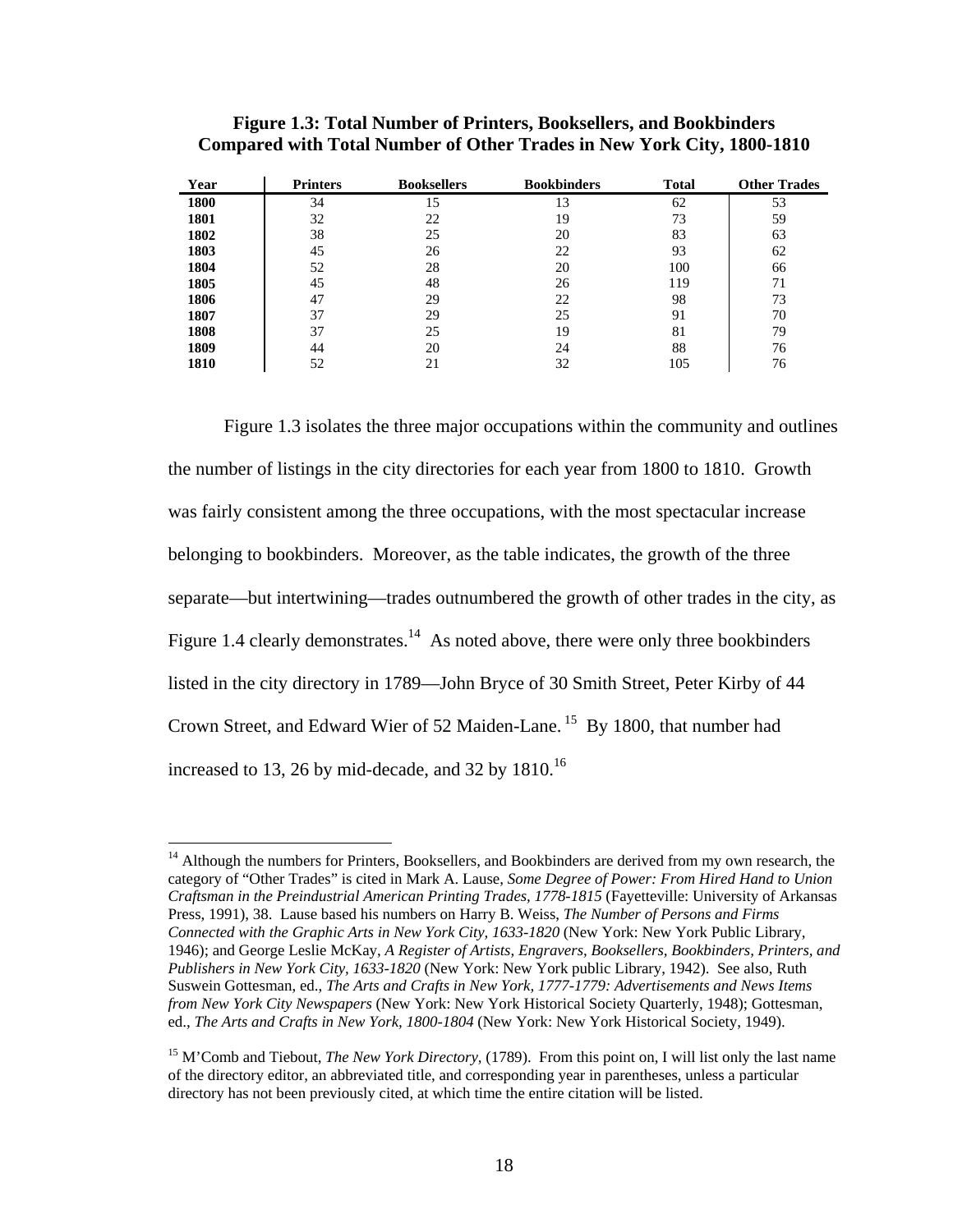

**Figure 1.4: Total Number of Printers, Booksellers, and Bookbinders Compared with Other Trades in New York City, 1800-1810**

The book trade emerged alongside merchants who were devoted to one or two goods such as textiles, drugs, and hardware in addition to the traditional all-purpose trader. Between 1800 and 1805, the number of booksellers listed in the city rose from 15 to 48. Curiously, the following year, the number of booksellers decreased dramatically from 48 to 29, and declined steadily for the next four years, with only 21 shops listed in  $1810.<sup>17</sup>$  Indeed, as the eighteenth-century gave way to the nineteenth, the importance of the New York City book trade became increasingly evident by not only the sharp rise in the number of bookbinders and booksellers, but with the formation of the American Company of Booksellers and the New York Association of Text Book Sellers in 1802

<sup>&</sup>lt;sup>16</sup> Longworth and Shoemaker, *Longworth's American Almanack and New-York Register*, (1800), Longworth, *Longworth's American Alamanack, New York Register, City Directory, for the Thirtieth Year of American Independence* (New York: David Longworth, 1805); Longworth, *Longworth's American Almanac and New York Register,* (1810).

<sup>&</sup>lt;sup>17</sup> Longworth, *Longworth's American Almanac and New York Register,* (1805), Longworth, *Longworth's American Almanac, New York Register, and City Directory, for the Thirty-First Year of American Independence* (New York: David Longworth, 1806); Longworth, *Longworth's American Almanac and New York Register,* (1810).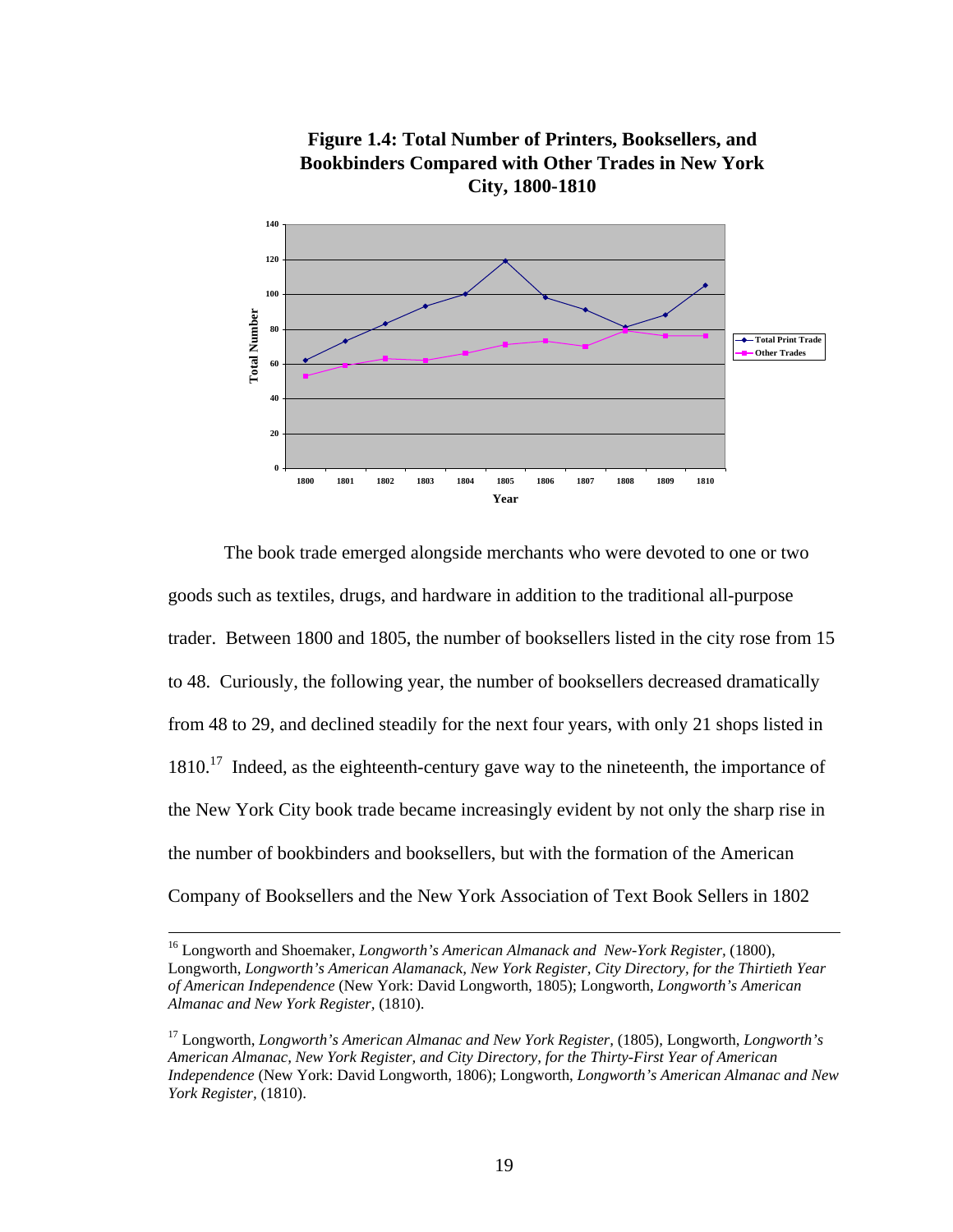and the first literary fair in United States history.<sup>18</sup> Moreover, as Cathy N. Davidson notes, the emergence of a literate middle class in the early Republic created a market in which the bookbinder and bookseller thrived. "The rising middle class, with its increasingly voracious appetite for books, especially novels," asserts Davidson, "portended a new mass patronage of books" prompting numerous writers and, subsequently, members of New York's publishing community, "to earn a living by their pen."19 Furthermore, historian Paul Clemens finds that during a "qualitative reading revolution" after 1760, private libraries began to grow as a result of the increased demand for reading material other than religious tracts.<sup>20</sup> Household libraries were diverse, with titles varying from histories, geographies, biographies, encyclopedias, novels, dictionaries, spelling books, almanacs, and poetry collections. "The growing diversity of titles may indicate the increasing piety or intellectual curiosity," writes Clemens, "yet it

<sup>18</sup> Edwin G. Burrows and Mike Wallace, *Gotham: A History of New York City to 1898* (New York: Oxford University Press, 1999), 338; Charlotte Elizabeth Morgan, *The Origin and History of the New York Employing Printers' Association: The Evolution of a Trade Association* (New York: Columbia University Press, 1930), 32.

<sup>&</sup>lt;sup>19</sup> Cathy N. Davidson, *Revolution and the Word: The Rise of the Novel in America* (New York: Oxford University Press, 2004), 15. For books and the emergence of American public life, see Jay Fliegelman, *Declaring Independence: Jefferson, Natural Language & the Culture of Performance* (Stanford, Calif.: Stanford University Press, 1993); Christopher Looby, *Voicing America: Language, Literary Form, and the Origins of the United States* (Chicago: University of Chicago Press, 1996); Michael Warner, *The Letters of the Republic: Publication and the Public Sphere in Eighteenth-Century America* (Cambridge, Mass.: Harvard University Press, 1990).

<sup>20</sup> Paul G.E. Clemens, "The Consumer Culture of the Middle Atlantic, 1760-1820," *The William and Mary Quarterly* 3rd ser., 72, no. 4 (2005): 589. For books as commodities, see Elizabeth Carroll Reilly and David D. Hall, "Part 2: Customers and the market for Books," in Hugh Amory and David D. Hall, *The Colonial Book in the Atlantic World* (New York: American Antiquarian Society, 2000), 287-399; William L. Joyce and others, *Printing and Society in Early America* (Worcester: American Antiquarian Society, 1983). For more general studies of consumer culture in early America, see T. H. Breen, *The Marketplace of Revolution: How Consumer Politics Shaped American Independence* (Oxford; New York: Oxford University Press, 2004); Richard L. Bushman, *The Refinement of America: Persons, Houses, Cities*, 1st ed. (New York: Knopf : Distributed by Random House, 1992).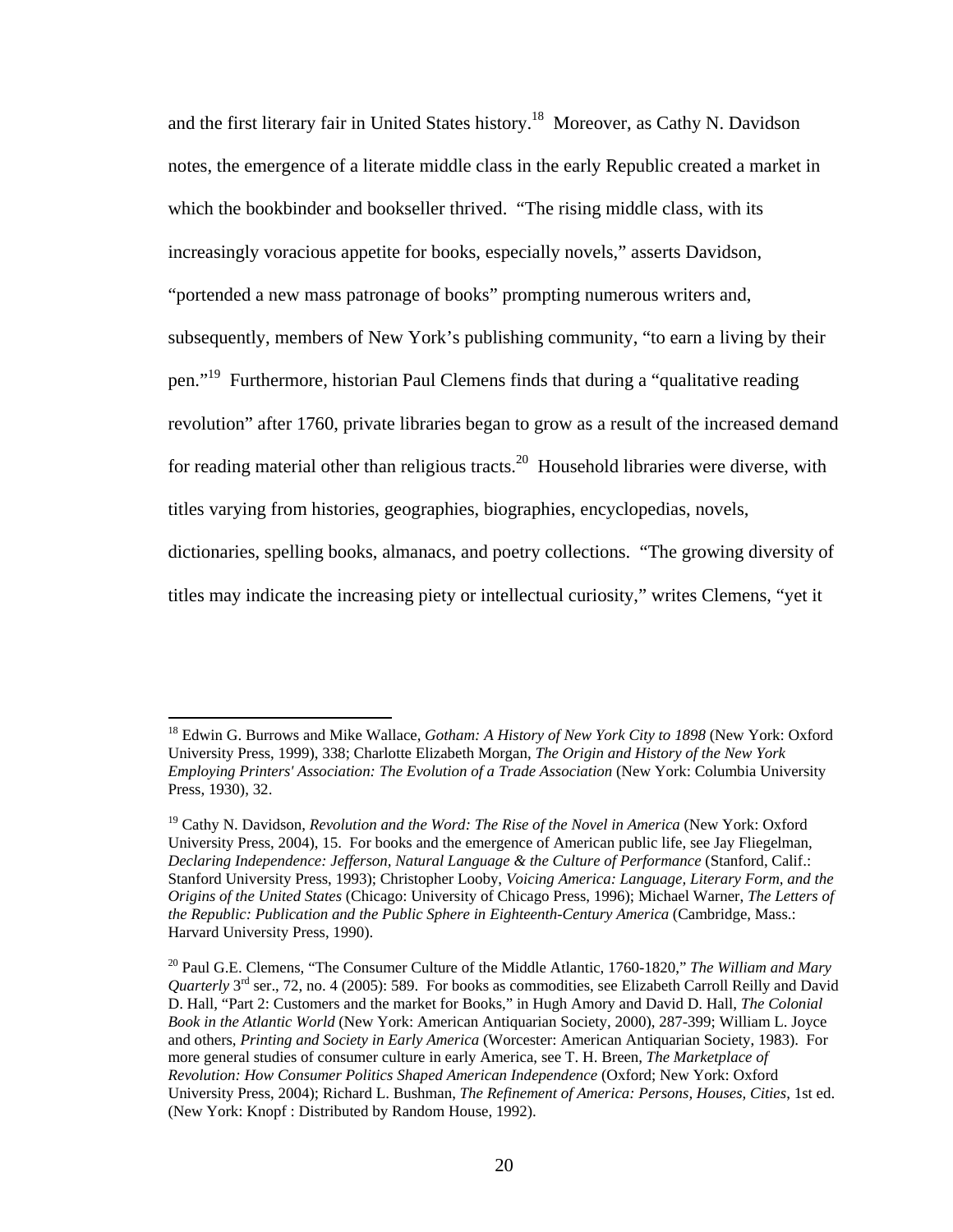also suggests that books were very much commodities whose mere possession was of significance to the owner."<sup>21</sup>

In conjunction with the steady rise of booksellers and bookbinders listed in the city directories from 1800 to 1810, printers in New York City experienced similar growth. In 1800, for example, the city directories listed 34 printers at various addresses in Manhattan, and by 1803 that number had risen to 45 and 52 by the following year.<sup>22</sup> As the decade progressed, there was a dip similar to that of booksellers and bookbinders, with the concurrent resurgence from 1808 to 1810 when the number of printers leveled at  $52<sup>23</sup>$  Accordingly, given initial growth of the printing trade and its increased stability as the decade progressed, the first ten years of the nineteenth-century witnessed a dramatic expansion of the newspaper network in the city.

1

<sup>&</sup>lt;sup>21</sup> Clemens, "The Consumer Culture of the Middle Atlantic," 589. Clemens bases his study on four counties in the mid-Atlantic region: Kent (eastern Maryland), Chester (southeastern Pennsylvania), and Fairfield (southwestern Connecticut) because of their commercial ties to either Philadelphia or New York City, and because of the "mid-eighteenth-century wheat boom that brought substantial prosperity to established households." Clemens, "The Consumer Culture of the Middle Atlantic," 579.

<sup>&</sup>lt;sup>22</sup> Longworth, *Longworth's American Almanac, New York Register, and City Directory, for the Twenty-Eighth Year of American Independence* (New York: D. Longworth, 1803); Longworth, *Longworth's American Almanac, New York Register, and City Directory, for the Twenty-Ninth Year of American Independence* (New York: David Longworth, 1804), Longworth, *Longworth's American Almanac and New York Register* (1805).

<sup>23</sup> Longworth, *Longworth's American Almanac and New York Register* (1808, 1809, 1810).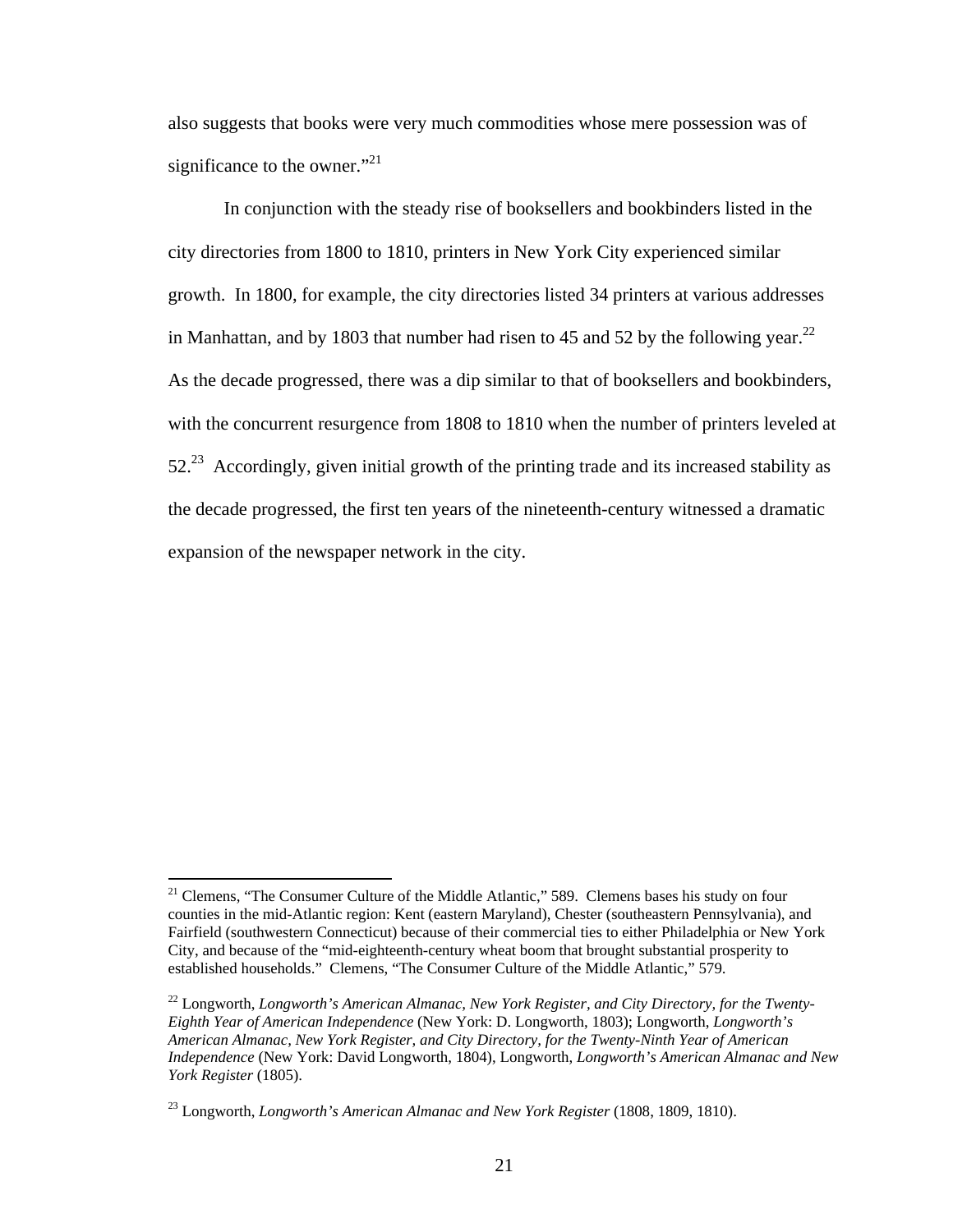

**Figure 1.5: Number of Newspapers Established in New York City per Decade, 1790-1820**

As illustrated by Figure 1.5, between 1790 and 1799 there were twenty-three newspapers established, whereas from 1800 to 1810 an astounding forty newspapers were founded in New York City. For example, papers such as the *American Citizen, Forlorn Hope, Porcupine's Gazette, Prisoner of Hope, Republican Watch-Tower, Temple of Reason,* the *New-York Evening Post* and *Herald,* the *Chronicle Express* and *Morning Chronicle,* the *New-York Journal,* the and *Weekly Visitor* began publication during the first three years of the decade. Moreover, the years from 1806 to 1810 saw similar growth with a staggering twenty-five papers such as the *Independent Republican,* the *People's Friend,* the *New-York Spy,* the *Weekly Inspector,* the *New-York Aurora,* the *Public Advertiser,* the *Oracle,* the *Pelican,* the *Observateur Impartial,* the *Columbian,* the *New-York Journal,* the *Observer,* the *Washington Republican,* the *Spirit of '76,* the *New-York Morning Post, Morning Star, Political Bulletin,* and *The Shamrock; or, Hibernarian Chronicle* originating. Aside from stalwarts such as the *American Citizen* and *Republican Watch-Tower* (1800 to 1810), the *New-York Evening Post* (1801-present), the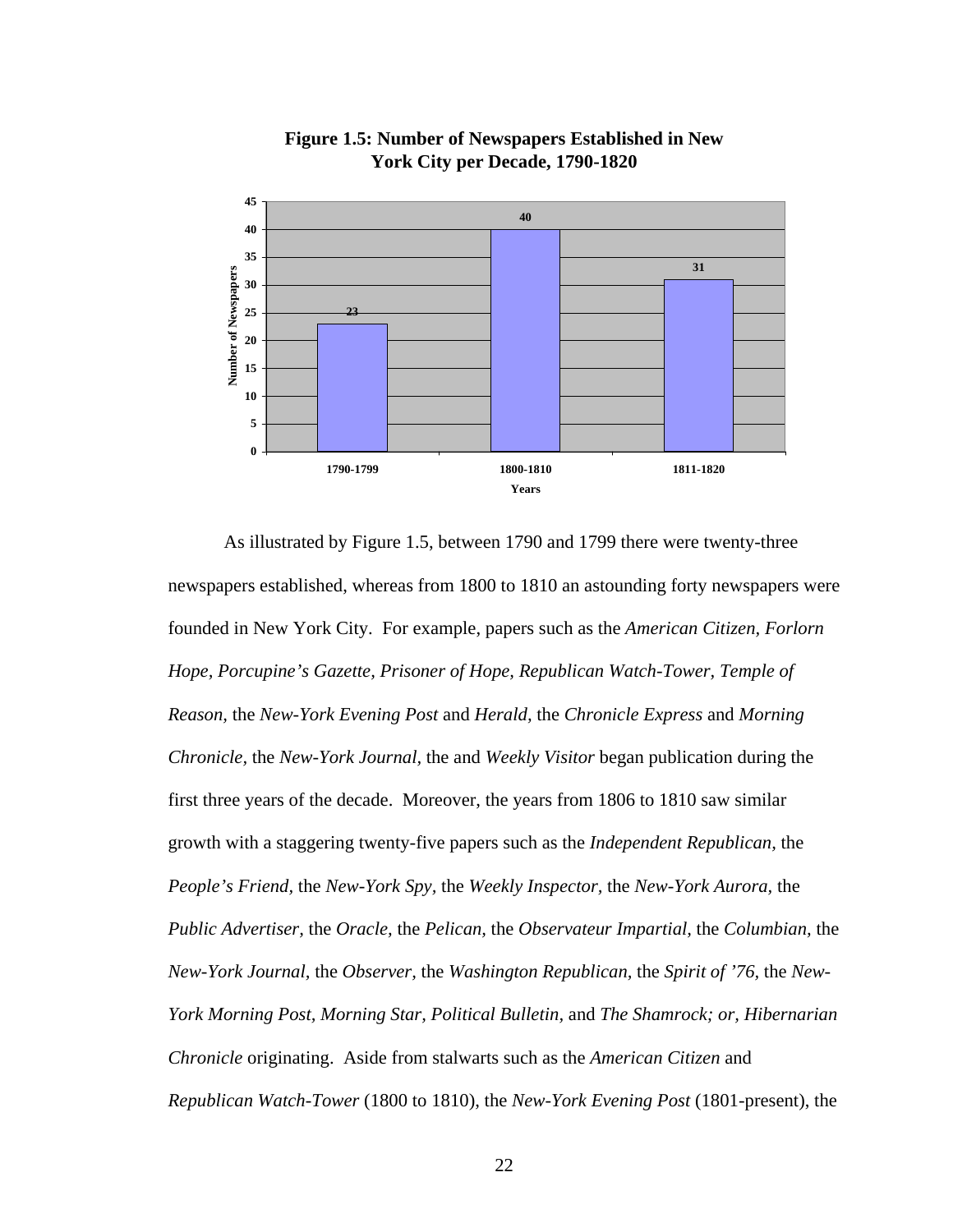*New-York Herald* (1801-1817), the *Morning Chronicle* (1802-1807), the *Weekly Visitor*  (1802-1807), the *Public Advertiser* (1807 to 1813), the *Columbian* (1809 to 1820), and *The Shamrock* (1810 to 1817), many of these papers were short-run ventures, often not lasting for more than a few issues and, if fortune prevailed, a year.  $24$ 

Despite the prominence newspapers held in New York's rhetorical public sphere and physical public space, only a portion of New York printers published newspapers, as indicated by Figure 1.6, whereas many within the trade concentrated on larger, laborintensive projects such as textbooks, almanacs, academic and scientific dissertations, literature, poetry, drama, religious tracts, political pamphlets, and juvenile pieces, among others. This chapter will demonstrate that the distinction between newspaper and miscellaneous publishing began to emerge in the early years of the nineteenth-century. Newspaper printers concentrated primarily on their dailies, weeklies, and semiweeklies—with the exception of a random title every now and again—whereas a great number of New York printers such as Thomas and James Swords published only books, sermons, and texts, not newspapers.

| Year | <b>Print Shops</b><br>(N) | <b>Print Shops Publishing Newspapers</b><br>(N) | <b>Newspapers in New York City</b><br>(N) |
|------|---------------------------|-------------------------------------------------|-------------------------------------------|
| 1800 | 34                        | 12                                              | 15                                        |
|      |                           |                                                 |                                           |
| 1801 | 32                        | 9                                               | 11                                        |
| 1802 | 38                        | 10                                              | 15                                        |
| 1803 | 45                        | 10                                              | 14                                        |
| 1804 | 52                        | 11                                              | 17                                        |
| 1805 | 45                        | 10                                              | 14                                        |
| 1806 | 47                        | 16                                              | 19                                        |
| 1807 | 37                        | 13                                              | 20                                        |
| 1808 | 37                        | 11                                              | 15                                        |
| 1809 | 44                        | 14                                              | 17                                        |
| 1810 | 52                        | 12                                              | 16                                        |

**Figure 1.6: Print Shops and Newspapers in New York City, 1800-1810** 

 $24$  For a more detailed description of the ebb and flow of founding and decline of newspapers from 1800 to 1810, see Appendix One and Three.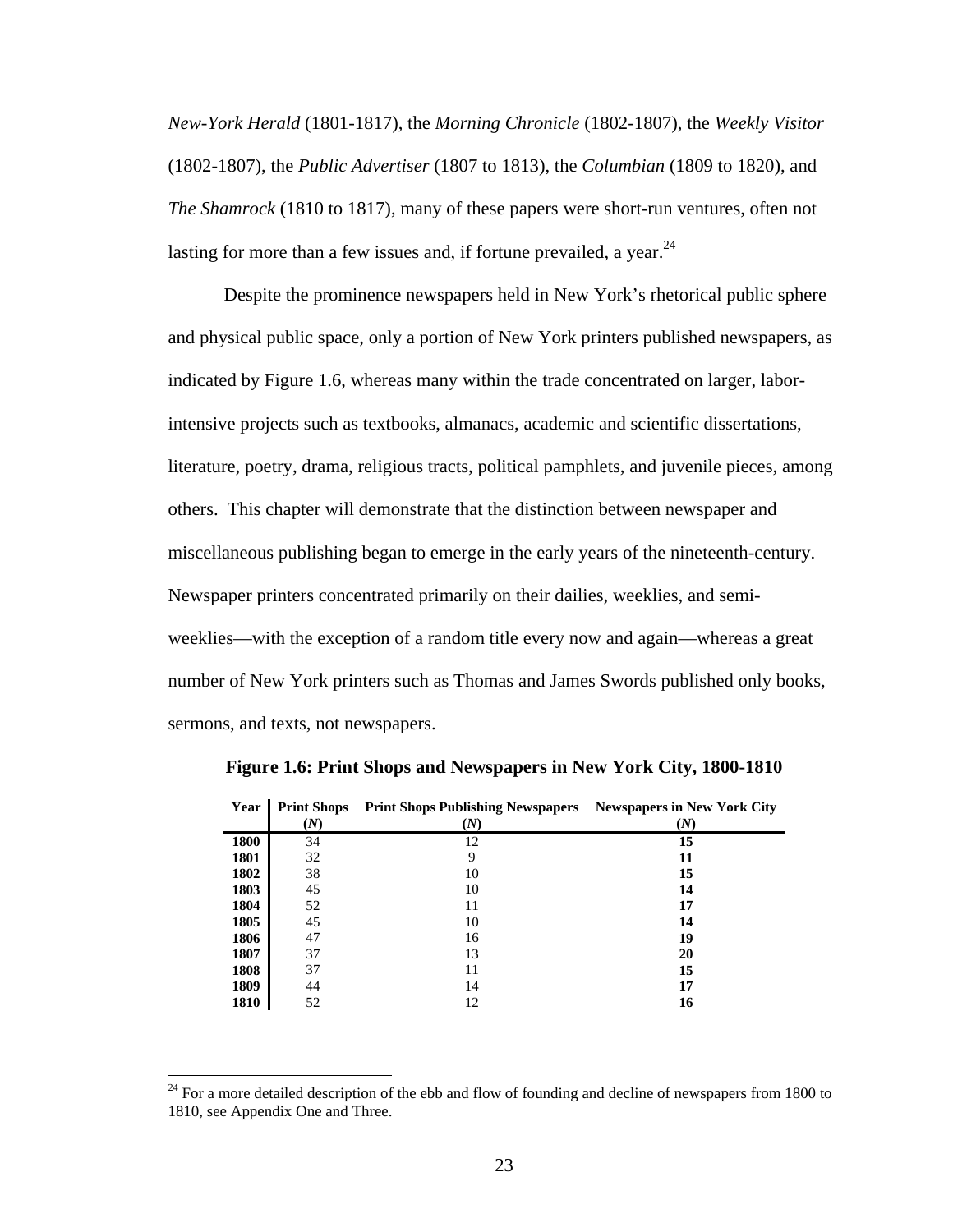#### *Development of a Community in the Old East*

This community, consisting of printers, booksellers, and bookbinders, existed primarily on the streets of the Old East Ward near the East River waterfront in what is now Lower Manhattan.<sup>25</sup> This ward, at one time consisting of streets east of William Street between Hanover Square and John Street, dissected the First, Second, and parts of the Fourth Wards that were created in 1791, as shown in Figure 1.7. Moreover, as David Nord points out, in 1790 the Old East was home to a high concentration of artisans on Pearl Street and Water Street, a trend that would continue into the first decade of the nineteenth-century.26

<sup>&</sup>lt;sup>25</sup> The "Charter of Libertyes and Priveleges" was drafted by New York's colonial governor, Colonel Thomas Dongan, and eighteen delegates at the first representative assembly in the sixty year history of the colony. In addition to defining the basic form of government for the colony, "Dongan's Charter" as it came to be known, made New York City into a self-governing organism by dividing the city into five wards: South, Dock, East, West, and North, plus an Out Ward that contained the remainder of Manhattan. For discussion of Dongan's Charter, see Linda Briggs Biemer, *Women and Property in Colonial New York: The Transition from Dutch to English Law 1643-1727* (Ann Arbor, Mich.: UMI Research Press, 1983); Hendrik Hartog, *Public Property and Private Power: The Corporation of the City of New York in American Law, 1730-1870* (Chapel Hill: University of North Carolina Press, 1983); Michael G. Kammen, *Colonial New York: A History* (New York: Scribner, 1975); Donna Merwick, "Becoming English: Anglo-Dutch Conflict in the 1670s in Albany, New York," *New York History* 62 (1981); John M. Murrin, "English Rights as Ethnic Aggression: The English Conquest, the Charter of Liberties of 1683, and Leisler's Rebellion in New York," in *Authority and Resistance in Early New York*, ed. William Pencak and Conrad Wright (New York: 1988); David E. Narret, "Dutch Customs of Inheritance, Women, and the Law in Colonial New York City," in *Authority and Resistance in Early New York*, ed. William Pencak and Conrad Wright (New York: 1988); Robert C. Ritchie, *The Duke's Province : A Study of New York Politics and Society, 1664-1691* (Chapel Hill: University of North Carolina Press, 1977).

 $26$  David Paul Nord, "A Republican Literature: A Study of Magazine Reading and Readers in Late Eighteenth-Century New York," *American Quarterly* 40, no. 1 (1988): 51, Nord, *Communities of Journalism*, 185. Nord estimates through a random sample of 156 artisans in the city directories, that 12.8% resided on Pearl Street, 5.1% on Fair, 4.5% on Water, 3.8% on Chatham (now Park Row), and 3.2% on Ann.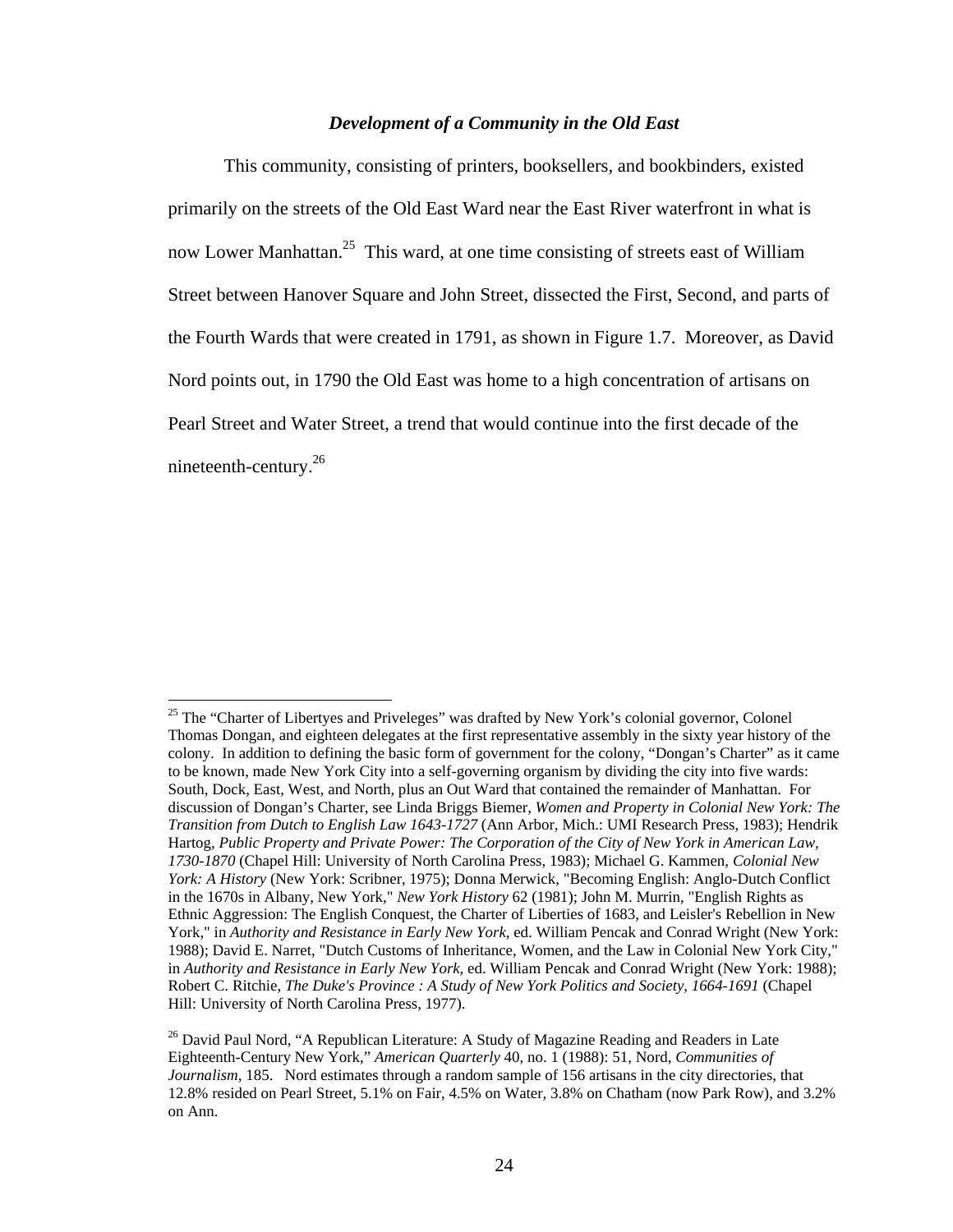



Source: Howard B. Rock, *Artisans of the New Republic: The Tradesmen of New York City in the Age of Jefferson* (New York: New York University Press, 1979).

The most heavily populated streets, as shown above in Figure 1.7, were within the boundaries of the area east of William Street, including Maiden Lane and the Fly Market, Pine Street, Water Street, Gold Street, the Peck-slip, Cliff Street, and Pearl Street.<sup>27</sup> From 1800 to 1810 the city directories listed 463 printers, 288 booksellers, and 242 bookbinders, and of these listings, 43.4% of the city's printers, 31.8% of bookbinders, and an astonishing 73.6% of booksellers owned shops in the Old East. For example, in 1801 62.5% of the 32 printers listed in the city directories had offices located in the Old

1

Using the original map cited by Rock, I color-coded the streets of this community: Pearl Street (Bright Yellow), William Street (Dark Green), Water Street (Orange), Maiden Lane (Purple), Cliff Street (Black), Fly Market (Light Green), Peck-Slip (Red), Pine Street (Blue), and Chatham Row (Later Park Row, Pink). Also, the ward lines are more clearly marked with black lines.

 $^{27}$  For a discussion of the development of the business district in the Old East Ward, see Blackmar, *Manhattan For Rent, 1785-1850,* esp. 44-71.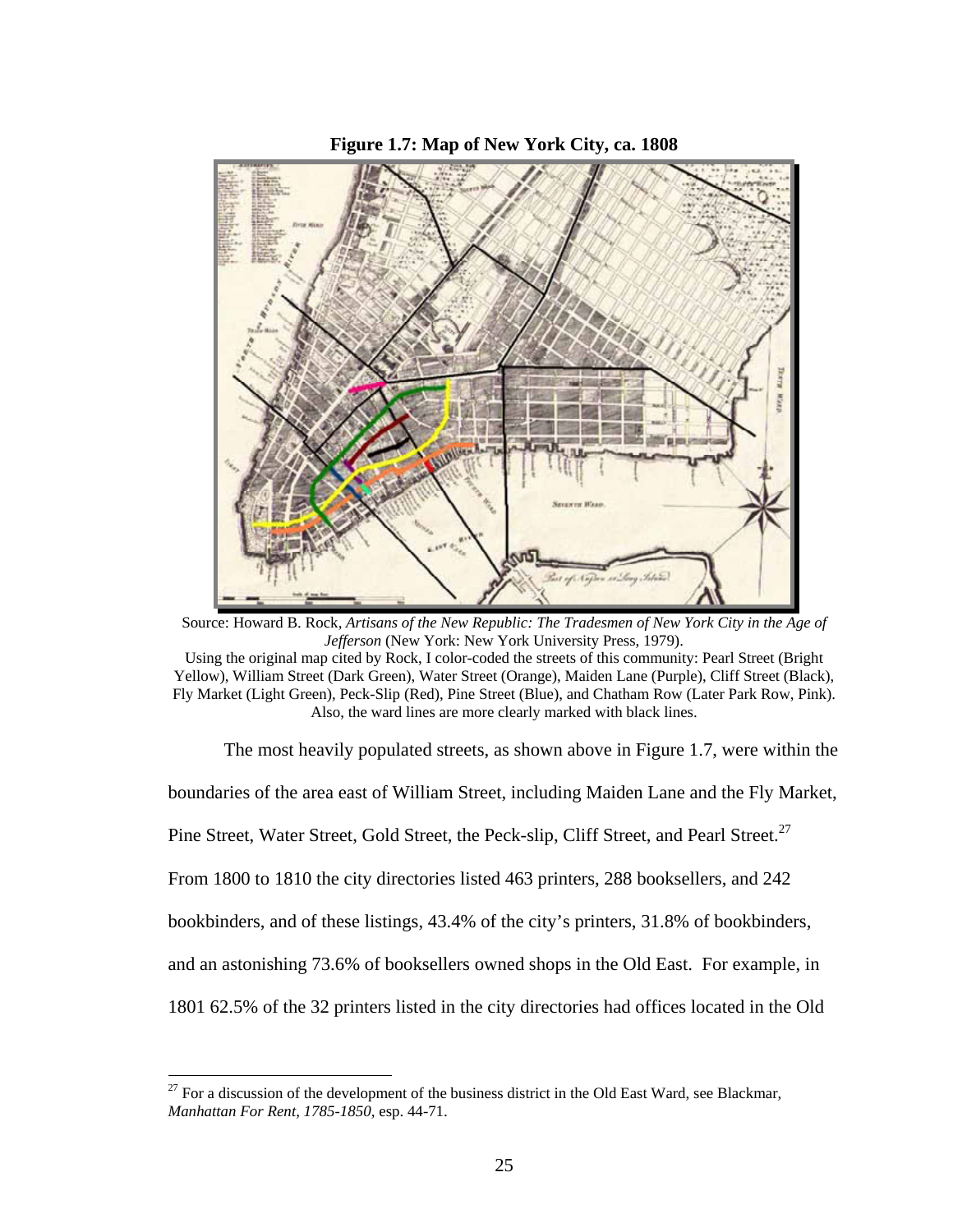East, along with 72.7% of the booksellers and 36.8% of the bookbinders.<sup>28</sup> This trend was fairly consistent throughout the decade, as demonstrated by Figure 1.8, which isolates the three occupations in separate tables, outlining the number of occupants of the Old East alongside the total number of occupants in Manhattan with the resulting percentage.

|              | <b>Old East Printers</b><br>(N) | <b>Manhattan Printers</b><br>(N) | <b>Old East Printers</b><br>$(\%)$ |
|--------------|---------------------------------|----------------------------------|------------------------------------|
| 1800         | 20                              | 34                               | 58.8                               |
| 1801         | 20                              | 32                               | 62.5                               |
| 1802         | 19                              | 38                               | 50                                 |
| 1803         | 18                              | 45                               | 40                                 |
| 1804         | 23                              | 52                               | 44.2                               |
| 1805         | 25                              | 45                               | 55.5                               |
| 1806         | 17                              | 47                               | 36.2                               |
| 1807         | 14                              | 37                               | 37.8                               |
| 1808         | 12                              | 37                               | 32.4                               |
| 1809         | 16                              | 44                               | 36.3                               |
| 1810         | 17                              | 52                               | 32.6                               |
| <b>TOTAL</b> | 201                             | 463                              | 43.4                               |

**Figure 1.8: Percentage of Printers, Booksellers, and Bookbinders in the Old East Ward, 1800-1810** 

|              | <b>Old East Booksellers</b> | <b>Manhattan Booksellers</b> | <b>Old East Booksellers</b> |
|--------------|-----------------------------|------------------------------|-----------------------------|
|              | (N)                         | (N)                          | $($ %)                      |
| 1800         | 13                          | 15                           | 86.6                        |
| 1801         | 16                          | 22                           | 72.7                        |
| 1802         | 20                          | 25                           | 80                          |
| 1803         | 20                          | 26                           | 76.9                        |
| 1804         | 20                          | 28                           | 71.4                        |
| 1805         | 28                          | 48                           | 58.3                        |
| 1806         | 23                          | 29                           | 79.3                        |
| 1807         | 25                          | 29                           | 86.2                        |
| 1808         | 19                          | 25                           | 76                          |
| 1809         | 15                          | 20                           | 75                          |
| 1810         | 13                          | 21                           | 61.9                        |
| <b>TOTAL</b> | 212                         | 288                          | 73.6                        |

<sup>&</sup>lt;sup>28</sup> These percentages are derived from a controlled sample of all printers, booksellers, and booksellers listed at Pearl Street, Water Street, William Street, Front Street, Maiden Lane and the Fly Market, Pine Street, Gold Street, Peck-Slip, Cliff Street, and Ann Street, divided by the total number of printers in Manhattan for each year from 1800 to 1810. The sample is pulled from my database of New York printers, booksellers, and booksellers. Source: Longworth, *Longworth's Almanac and New York Register* (1800, 1801, 1802, 1803, 1804, 1805, 1806, 1807, 1808, 1809, 1810).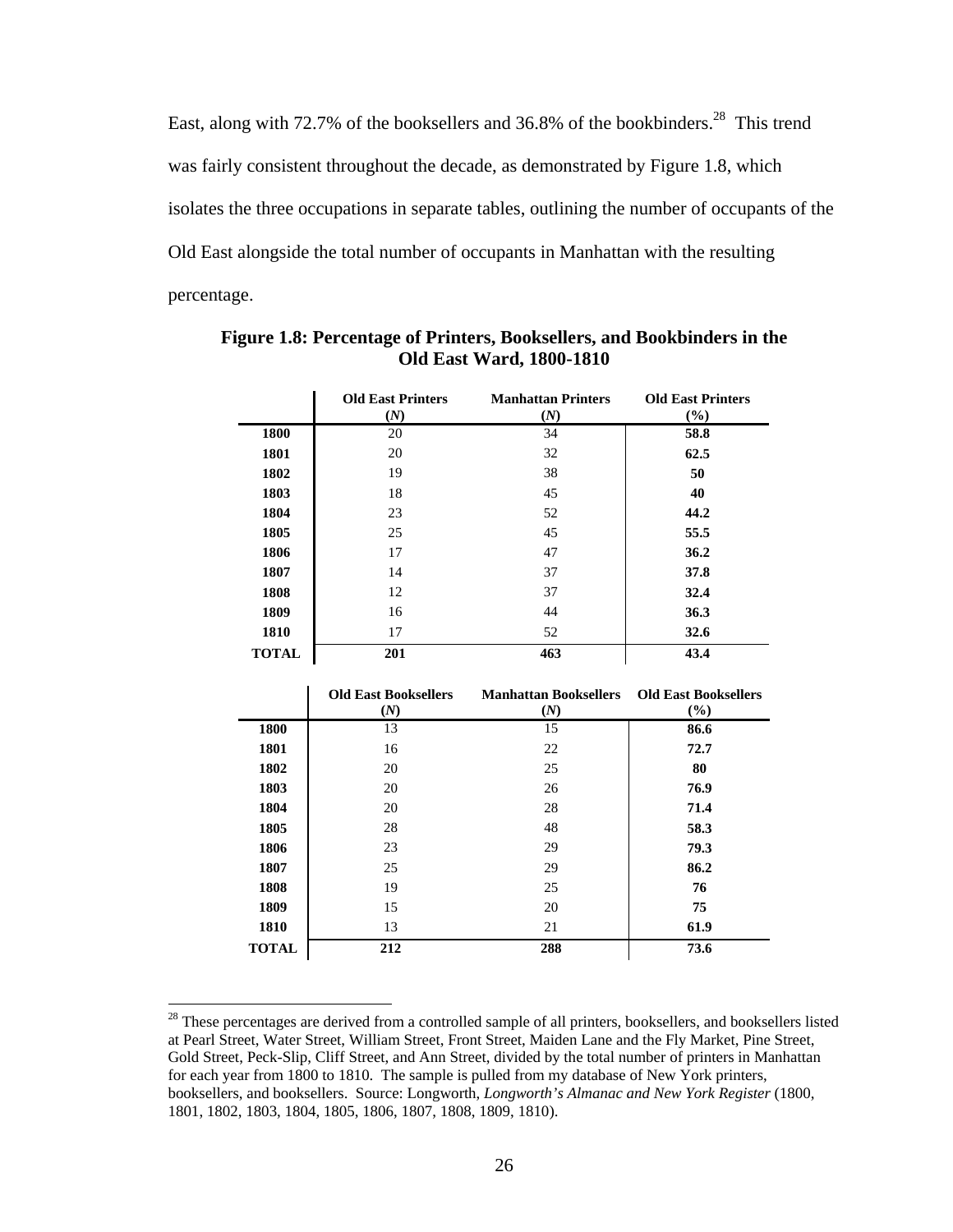|              | <b>Old East Bookbinders</b><br>(N) | <b>Manhattan</b><br><b>Bookbinders</b><br>(N) | <b>Old East</b><br><b>Bookbinders</b><br>$(\%)$ |
|--------------|------------------------------------|-----------------------------------------------|-------------------------------------------------|
| 1800         | 5                                  | 13                                            | 38.4                                            |
| 1801         | 7                                  | 19                                            | 36.8                                            |
| 1802         | 6                                  | 20                                            | 30                                              |
| 1803         | 9                                  | 22                                            | 40.9                                            |
| 1804         | 7                                  | 20                                            | 35                                              |
| 1805         | 7                                  | 26                                            | 26.9                                            |
| 1806         | 7                                  | 22                                            | 31.8                                            |
| 1807         | 9                                  | 25                                            | 36                                              |
| 1808         | 6                                  | 19                                            | 31.5                                            |
| 1809         | 4                                  | 24                                            | 16.6                                            |
| 1810         | 10                                 | 32                                            | 31.2                                            |
| <b>TOTAL</b> | 77                                 | 242                                           | 31.8                                            |

#### **Figure 1.8 continued**

1

Of the streets listed above, Water Street and Pearl Street were the most densely populated with printers, booksellers, and bookbinders. Indeed, between 1800 and 1810, an astounding 228 printers, booksellers, and bookbinders maintained a business on Pearl Street, whereas 112 published and bound print material at Water Street addresses.<sup>29</sup> During this time, 79 printers, 114 booksellers, and 35 bookbinders were listed in the city directories with Pearl Street addresses while 44 printers, 50 booksellers, and 18 bookbinders had Water Street addresses.<sup>30</sup> Furthermore, 36 booksellers, 9 printers, and 4 bookbinders worked on Maiden Lane and the Fly Market, while 14 printers, 2 booksellers, and 10 bookbinders had William Street addresses, in addition to the 22 listed printers listed as Pine Street occupants.<sup>31</sup> Moreover, as Figure 1.9 indicates below, of the nineteen shops headed by Master Printers listed in the 1805 directory, only four labored

<sup>&</sup>lt;sup>29</sup> Longworth, *Longworth's American Almanac and New York Register* (1800, 1801, 1802, 1803, 1804, 1805, 1806, 1807, 1808, 1809, 1810).

<sup>30</sup> Longworth, *Longworth's American Almanac and New York Register* (1800, 1801, 1802, 1803, 1804, 1805, 1806, 1807, 1808, 1809, 1810).

<sup>&</sup>lt;sup>31</sup> Longworth, *Longworth's American Almanac and New York Register* (1800, 1801, 1802, 1803, 1804, 1805, 1806, 1807, 1808, 1809, 1810).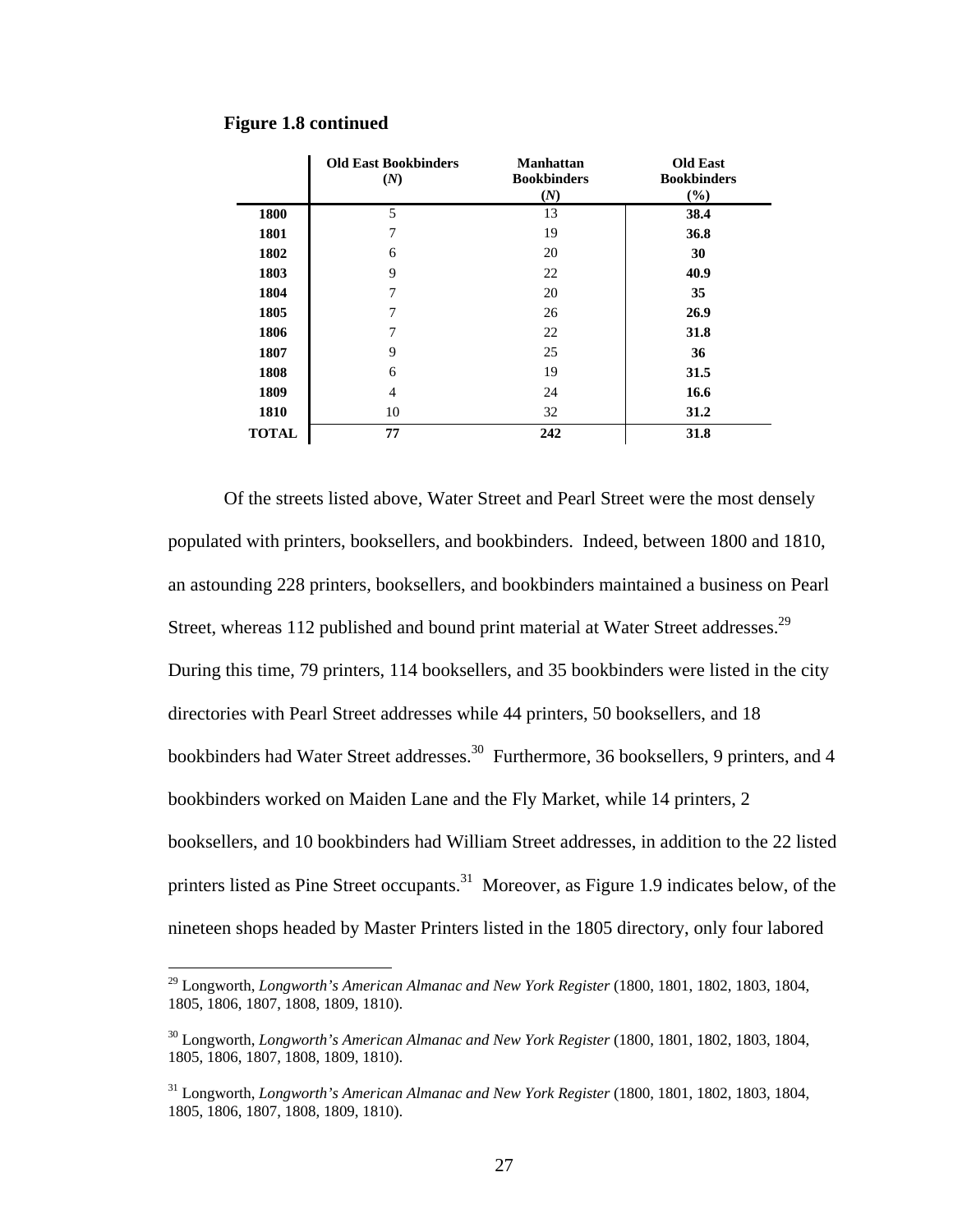outside of the boundary of the old East Ward: Lewis Nichols of 308 Broadway, Caleb Pierson of 102 Chamber Street, Aaron Forman at the corner of Dey and Broadway, and Stephen Gould  $& Co.$  at the corner of Wall Street and Broadway, and only one of these firms—Gould & Co.—published newspapers. Accordingly, 31.5% of the Master Printers had Pearl Street shops, while an additional 42.1% of those listed in 1805 operated on Pine, Water, and William Streets collectively.32

| <b>Last Name</b>             | <b>First Name</b> | <b>Street Number</b> | <b>Street Name</b> | Newspaper(s)                      |
|------------------------------|-------------------|----------------------|--------------------|-----------------------------------|
| <b>Nichols</b>               | Lewis             | 308                  | <b>Broadway</b>    | $---$                             |
| <b>Pierson</b>               | Caleb             | 102                  | Chamber            | $---$                             |
| Forman                       | Aaron             |                      | Dev c. Broadway    | ---                               |
| <b>Collins &amp; Perkins</b> |                   | 189                  | Pearl              |                                   |
| <b>Hopkins</b>               | George F.         | 118                  | Pearl              | <b>Commercial Advertiser</b>      |
| Seymour                      | Jonathan          |                      |                    | <b>Minerva</b>                    |
|                              |                   |                      |                    | <b>The Spectator</b>              |
|                              |                   |                      |                    | <b>The Weekly Inspector</b>       |
| Lang                         | John              | 116                  | Pearl              | <b>New-York Gazette</b>           |
| Sage & Clough                |                   | 149                  | Pearl              | $---$                             |
| <b>Swords</b>                | T.&J.             | 160                  | Pearl              | ---                               |
| <b>Swaine</b>                | John              | 49                   | Pearl              | <b>Bowery Republican</b>          |
|                              |                   |                      |                    | <b>Independent Republican</b>     |
| <b>Burnham</b>               | Michael           | 40                   | Pine               | <b>New-York Evening Post</b>      |
|                              |                   |                      |                    | <b>New-York Herald</b>            |
| <b>Crookes</b>               | John              | 68                   | Pine               | <b>Mercantile Advertiser</b>      |
|                              |                   |                      |                    | The Diary; or, Loudon's Register  |
| <b>Jones</b>                 | Louis             | 55                   | Pine               | Daily Advertiser                  |
| Gould & Co.                  | S.                |                      | Wall c. Broad      | <b>The Corrector</b>              |
|                              |                   |                      |                    | <b>The Shamrock</b>               |
| Forman                       | George            | 64                   | Water              | ---                               |
| <b>Jones</b>                 | Louis, Jr.        | 99                   | Water              | <b>Le Bulletin</b>                |
| Ming & Young                 |                   | 102                  | Water              | <b>Daily Items, For Merchants</b> |
|                              |                   |                      |                    | <b>Weekly Visitor</b>             |
| <b>Davis</b>                 | William A.        | 39                   | William            | <b>Morning Chronicle</b>          |
|                              |                   |                      |                    | <b>Chronicle Express</b>          |
| Deane & Andrews              |                   | 71                   | William c. Maiden  | <b>Moniteur Francais</b>          |

**Figure 1.9: Master Printers in New York City, 1805**

 Moreover, as indicated by Figure 1.10, a majority of Manhattan's newspapers published between 1800 and 1810 were indeed printed on neighboring streets in the Old East Ward. For example, in 1800 there were 15 newspapers circulating throughout New York, and only 46.6% originated in the Old East. However, by 1803 all 14 of the city's

<sup>32</sup> Longworth, *Longworth's American Almanac and New York Register,* 1805. Curiously, the 1805 Directory is the only one in the series between 1800 and 1810 to distinguish "Master Printer" from that of "Printer," even though Longworth appeared to neglect listing journeymen printers in his directories.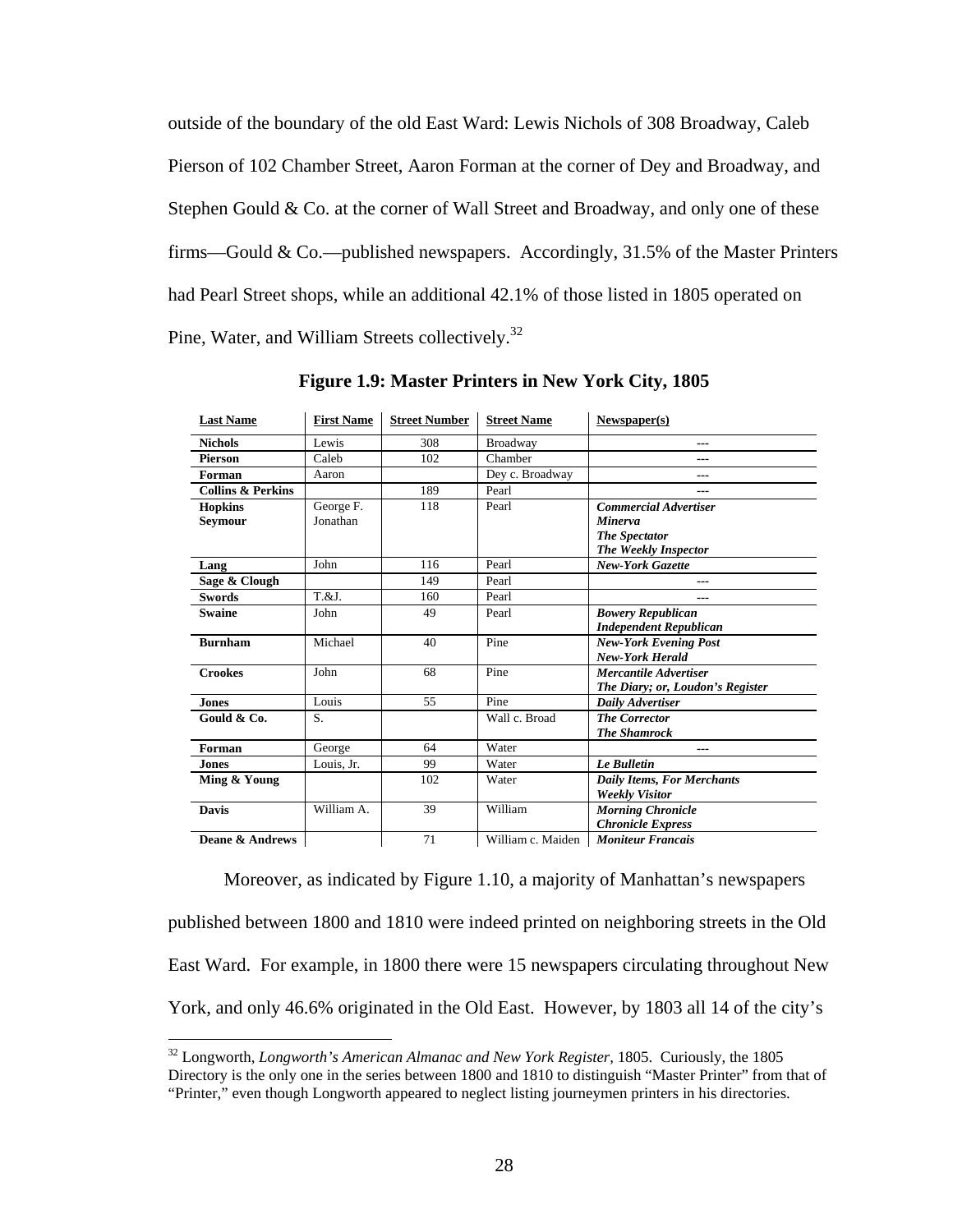newspapers originated in the Old East, including James Cheetham's *American Citizen*  and *Republican Watch-Tower* (136 Pearl Street)*,* William Coleman's *New-York Evening Post* and *New-York Herald* (40 Pine Street), the *Commercial Advertiser* and the *Spectator*  published by Joseph Mills (131 Pearl), John Lang's *New-York Gazette* (116 Pearl), the *Morning Chronicle* and the *Chronicle Express* published by William A. Davis for the editor Peter Irving (39 William Street), and the *Daily Advertiser* published by Jonathan Seymour  $(118$  Pearl).<sup>33</sup>

| Year | <b>Newspapers in New York</b><br><b>City</b><br>(N) | <b>Republican</b><br><b>Newspapers</b><br>(N) | Federalist<br><b>Newspapers</b><br>(N) | <b>Newspapers in the Old</b><br>East<br>(%) |
|------|-----------------------------------------------------|-----------------------------------------------|----------------------------------------|---------------------------------------------|
| 1800 | 15                                                  |                                               | 6                                      | 46.6                                        |
| 1801 | 11                                                  | 4                                             | 6                                      | 81.8                                        |
| 1802 | 15                                                  | 6                                             |                                        | 60                                          |
| 1803 | 14                                                  |                                               | 8                                      | <b>100</b>                                  |
| 1804 | 17                                                  |                                               |                                        | 88.2                                        |
| 1805 | 14                                                  |                                               |                                        | 85.7                                        |
| 1806 | 19                                                  | 6                                             | 10                                     | 73.6                                        |
| 1807 | 20                                                  |                                               | 12                                     | 70                                          |
| 1808 | 15                                                  |                                               |                                        | 66.7                                        |
| 1809 | 17                                                  |                                               |                                        | 82.3                                        |
| 1810 | 16                                                  | 6                                             |                                        | 62.5                                        |

**Figure 1.10: Percentage of Newspapers Published in the Old East, 1800-1810** 

Furthermore, with the exception of 1800 and 1804, Federalist newspapers such as the *Commercial Advertiser,* the *Daily Advertiser,* the *New-York Evening Post,* and the *Mercantile Advertiser* outnumbered Republican papers such as Cheetham's *American Citizen* on a yearly basis.<sup>34</sup> Also, as indicated below, this trend remained consistent

<sup>33</sup> Longworth, *Longworth's American Register and New York Almanac,* (1803).

<sup>&</sup>lt;sup>34</sup> The broadly defined categories of "Republican" and "Federalist" are employed here so as to avoid diluting the issue. Donald Stewart and David Fishcer use labels such as "moderately Federalist," "independently Federalist," and "Federalist, though not extensively so" to assign partisanship. This confuses the issue, therefore I chose to assign either "Republican" or "Federalist." The annotated appendices in both Stewart and Fischer—alongside Milton W. Hamilton—were absolutely essential in helping to determine which papers sided with what party. See David Hackett Fischer, *The Revolution of American Conservatism: The Federalist Party in the Era of Jeffersonian Democracy* (New York: Harper & Row, 1965); Milton W. Hamilton, *The Country Printer: New York State, 1785-1830*, 2d ed. (Port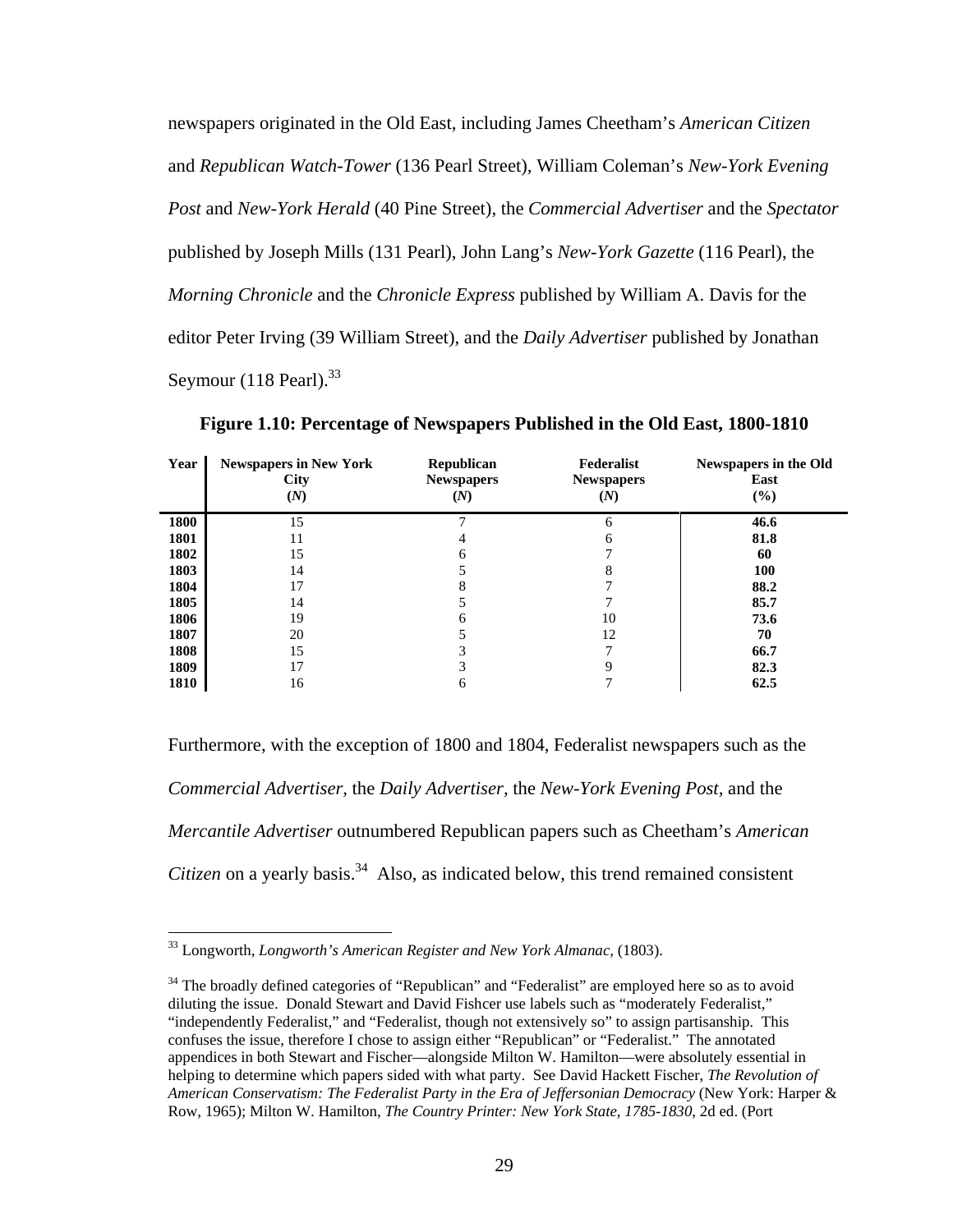throughout the decade with the city's most influential Republican and Federalist newspapers lining the streets of the Old East Ward. The following pages will break down several streets of this community to better demonstrate this phenomenon.

\*\*\*

However, prior to categorizing the demographics of this community, it is necessary to consider why such a large group of printers, booksellers, and bookbinders would exist in a particular geographic space over time. First, it is essential to think of the printer as a working-class tradesman with an "inclination for books" as Benjamin Franklin astutely observed in his autobiography.<sup>35</sup> Despite being a trade that contributed to rational public discourse, it was, as one scholar notes, "a dirty, smelly, physically demanding job" that required "as many as sixteen hours setting type" in order to produce a four-page newspaper.<sup>36</sup> The completed pamphlet, bound book, or newspaper may not exhibit such a laborious process in its final form; however, producing a document as simple as a daily paper demanded a certain amount of aptitude at operating complex machinery and following the correct steps in order create the final product. The paper, for example had to be properly dampened; the carefully placed type was forcefully beaten with heavy balls soaked in homemade ink often brewed in-house by an apprentice or

Washington, N.Y.: I.J. Friedman, 1964); Donald Henderson Stewart, *The Opposition Press of the Federalist Period* (Albany: State University of New York Press, 1969).

<sup>35</sup> Benjamin Franklin. *The Life of Dr. Benjamin Franklin. Written by Himself* (New-York: Printed by T. and J. Swords, 1794), 23.

<sup>36</sup> Pasley, *"The Tyranny of Printers,"* 25. See also Milton W. Hamilton, *The Country Printer;* W. J. Rorabaugh, *The Craft Apprentice : From Franklin to the Machine Age in America* (New York: Oxford University Press, 1986); Rollo G. Silver, *Typefounding in America, 1787-1825* (Charlottesville: Published for the Bibliographical Society of the University of Virginia by the University Press of Virginia, 1965); Rollo G. Silver, *The American Printer, 1787-1825* (Charlottesville: Published for the Bibliographical Society of the University of Virginia by the University Press of Virginia, 1967); Rollo G. Silver, *The Baltimore Book Trade, 1800-1825* (New York: New York Public Library, 1953); Lawrence C. Wroth, *The Colonial Printer* (Charlottesville, Va.: Dominion Books, 1964).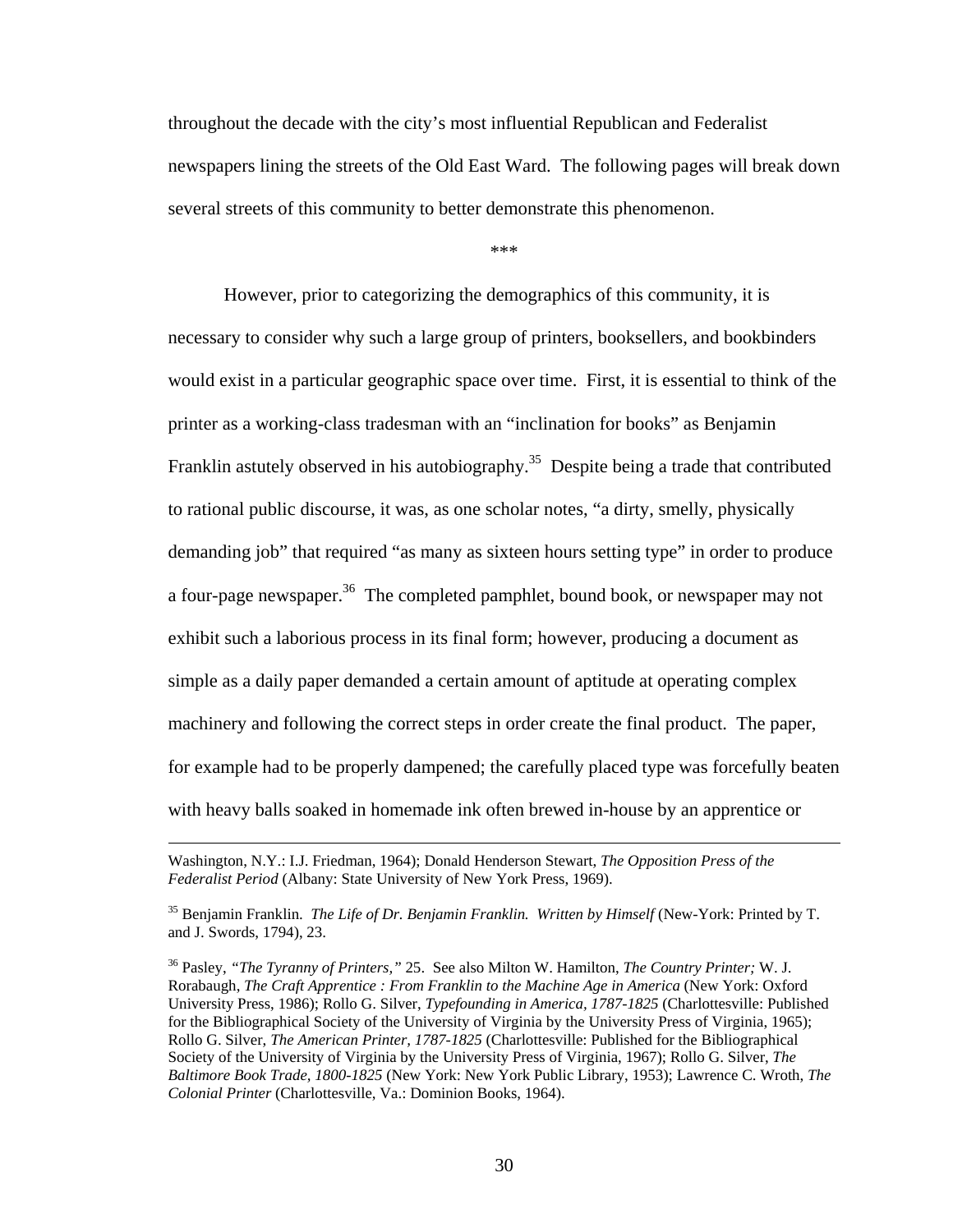journeyman; finally, the heavy wooden press was forcefully lowered onto the wet paper in order to impress the text. Thus, a small, weekly newspaper, "with a barely adequate circulation of only 500 or 600, required a day and most of a night of unremitting labor to produce."<sup>37</sup> Therefore, given the intense labor invested in producing newspapers, books, pamphlets, and broadsheets, it is reasonable to assert that printers—despite often having differing ideological leanings, as will be demonstrated below—purposely congregated near one another because of their shared artisan identities.

Also, printers relied on one another for buying and selling essential items for their shops. For example, George and David Bruce advertised in the *Mercantile Advertiser*  and the *Public Advertiser* that they had received from Philadelphia "BOOK INK of the best quality" to be sold for 45 cents and "NEWSPAPER INK, superior in colour to any offered for sale before, at 37 cents."38 The Bruce brothers maintained that the ink for sale at their Pearl Street shop would be "preferred by every printer who wishes to make good work," and that they would be the exclusive supplier of the Philadelphia ink.<sup>39</sup> Moreover, it is logical to conclude that a printer specializing in book production would open a shop near a bookbinder because he could transport his work to the latter with greater ease. Indeed, as Rollo G. Silver points out, printers and booksellers had close ties with one another, with printers often times printing various titles for the local bookstore.40

 $39$  Ibid.

<sup>37</sup> Pasley, *"The Tyranny of Printers,"* 26.

<sup>38 &</sup>quot;Printing Ink," *Mercantile Advertiser* and *Public Advertiser,* 21 November 1809. See also *Columbian*  and *New-York Evening Post,* 23 December 1809.

<sup>40</sup> Silver, *The American Printer,* 71.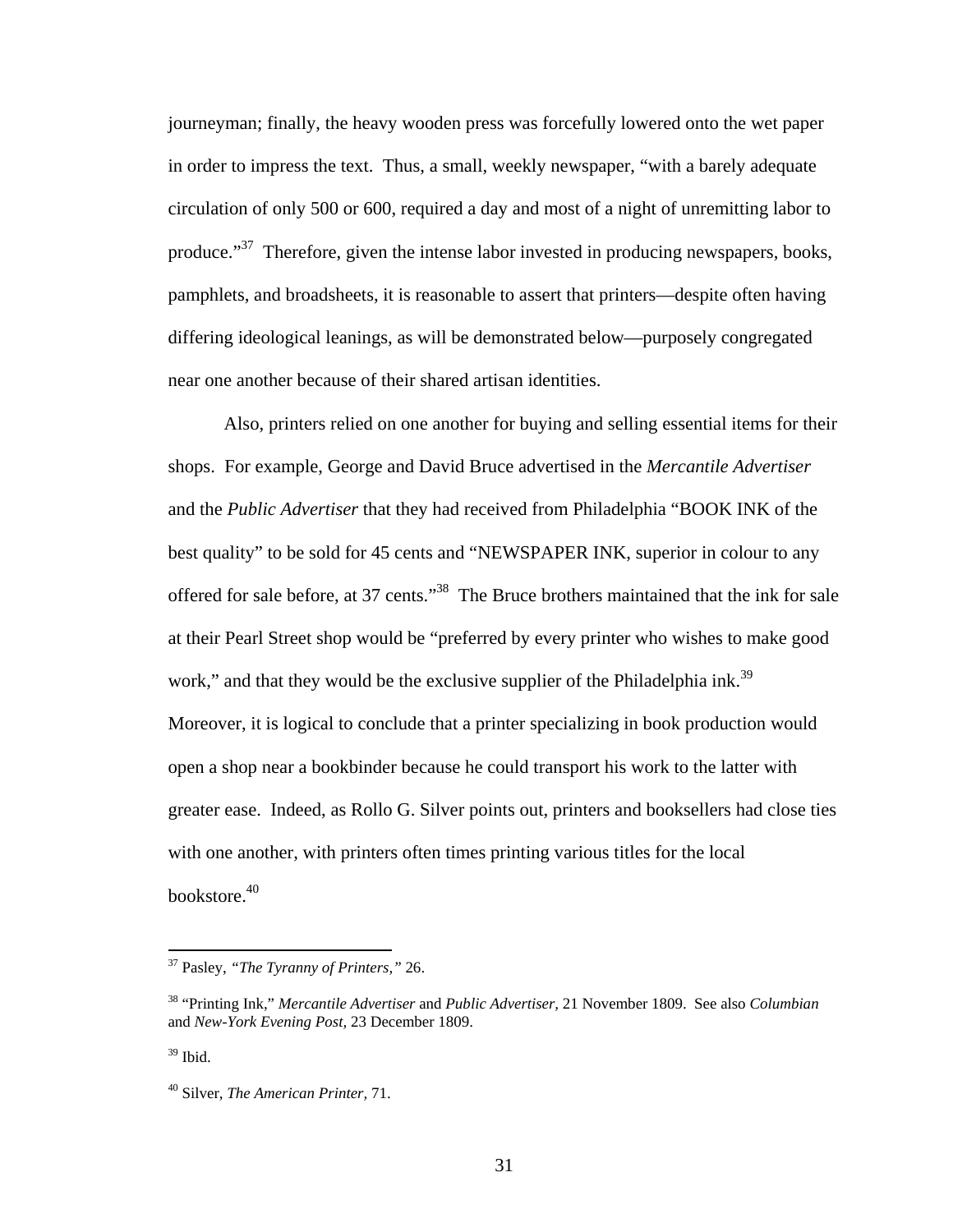# *Pearl Street*

Pearl Street, with its location near the eastside docks, was bustling with commercial activity in the early nineteenth century and proved to be an ideal environment in which the publishing community could thrive. Pearl Street was crawling with bankers, brokers, insurance men, accountants, and lawyers going to and from various offices, rubbing elbows with printers, booksellers, and bookbinders amidst the noisiness of wagons, carts, and carriages. Moreover, most leading Pearl Street merchants were specialized wholesalers and jobbers who catered to the wants and needs of the local economy.<sup>41</sup> Thus, Pearl Street was a natural destination to not only purchase printed goods, but to make and sell them as well. Figure 1.11, seen below, illustrates the number of these shops on a yearly basis.

<sup>41</sup> On Pearl Street, see Blackmar, *Manhattan For Rent, 1785-1850,* 23, 82-84; Robert Greenhalgh Albion and Jennie Barnes Pope, *The Rise of New York Port, 1815-1860* (New York: C. Scribner's Sons, 1939), 43, 63, 280; Stuart M. Blumin, *The Emergence of the Middle Class: Social Experience in the American City, 1760-1900* (New York: Cambridge University Press, 1989), 78-83, 86; Paul E. Johnson and Sean Wilentz, *The Kingdom of Matthias* (New York: Oxford University Press, 1994), 18-19; John Atlee Kouwenhoven, *The Columbia Historical Portrait of New York; an Essay in Graphic History in Honor of the Tricentennial of New York City and the Bicentennial of Columbia University* (Garden City, N.Y.: Doubleday, 1953), 132; Bertram Wyatt-Brown, *Lewis Tappan and the Evangelical War against Slavery* (Cleveland,: Press of Case Western Reserve University, 1969), esp. 41-77.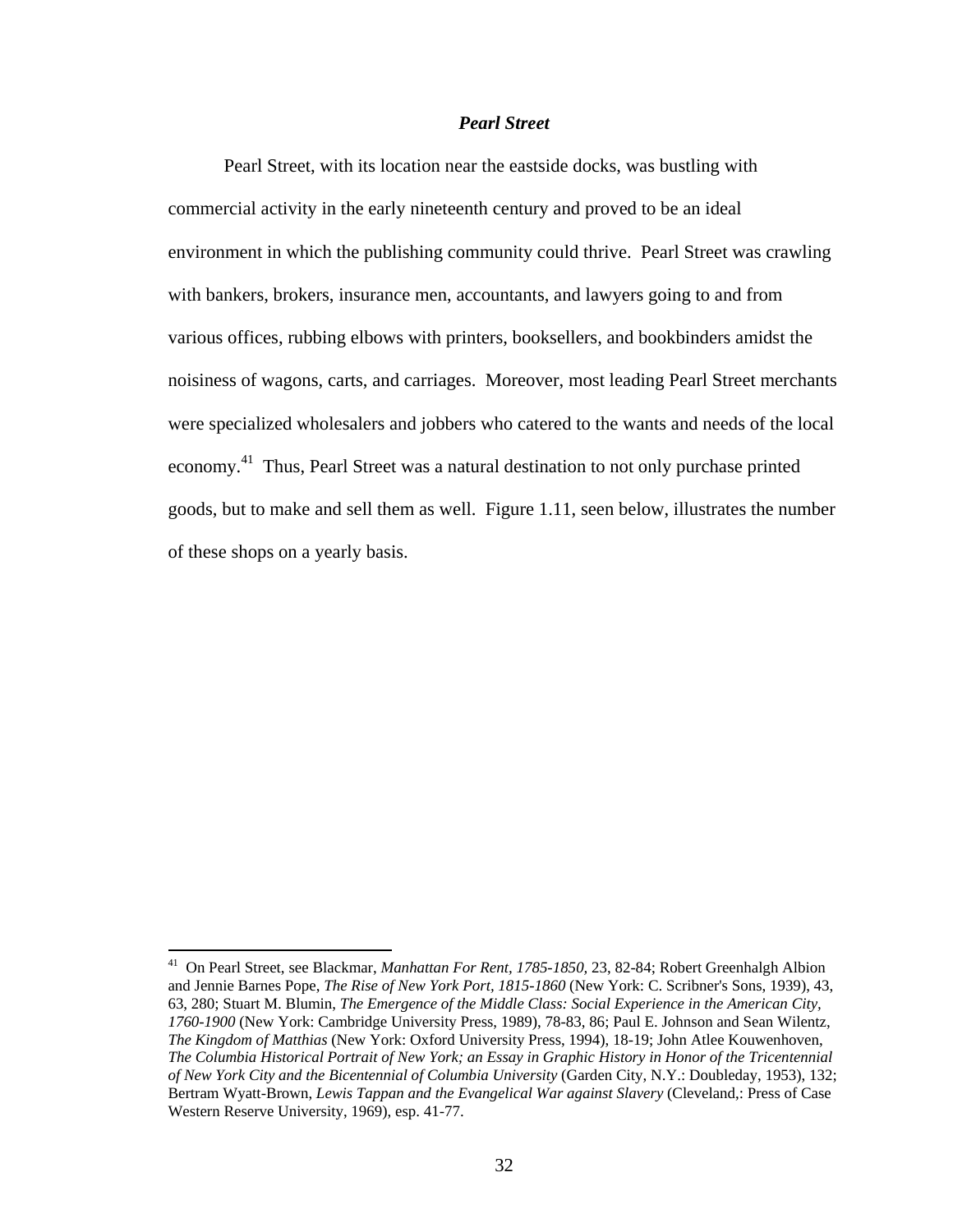



What is most compelling about the demographics of Pearl Street printers, booksellers, and bookbinders, however, is the dispersal of the addresses listed in the city directories from 1800 to 1810. Pearl Street snaked through what is now Lower Manhattan, intersecting with Wall Street and Maiden Lane, dissecting the First, Second, and Fourth Wards, coming to an end at Chatham Street (now Park Row)—a major thoroughfare that connects Broadway and Bowery Lane. Despite its length, printers, booksellers, and bookbinders seemed to operate within relatively short distances from one another on Pearl Street, lending credence to the existence of a spatially-developed community in early nineteenth-century New York City. As Figure 1.12 illustrates below, a majority of the printers, booksellers, and bookbinders listed as Pearl Street occupants had street numbers ranging from 102 to 189. For example, in 1800 57.1% of printers and booksellers resided between 102 and 189 Pearl Street along with 50% of the street's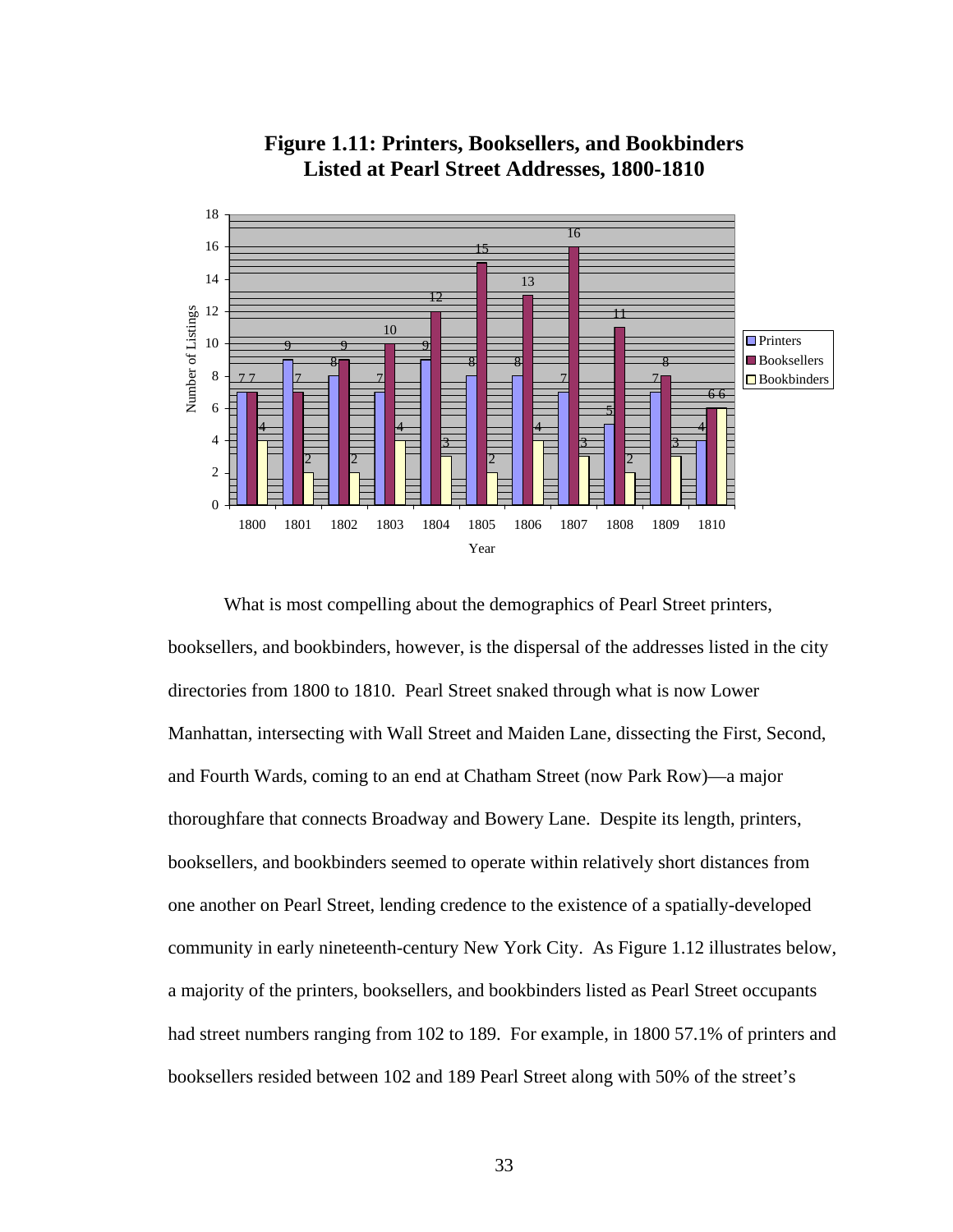bookbinders. Moreover, in 1803, these numbers increased to 85.7%, 80%, and 100% for the three occupations, respectively, and by 1809, 85.7% of Pearl Street printers, 87.5% of the booksellers, and 66.7% of the bookbinders resided between 102 and 189 Pearl Street.<sup>42</sup>

| Year | <b>Printers</b> | <b>Booksellers</b> | <b>Bookbinders</b> | <b>Total</b> |
|------|-----------------|--------------------|--------------------|--------------|
|      | $($ %)          | (%)                | (%)                | $(\%)$       |
| 1800 | 57.1            | 57.1               | 50.0               | 55.5         |
| 1801 | 88.9            | 85.7               | 50.0               | 83.3         |
| 1802 | 75.0            | 88.8               | 100                | 84.2         |
| 1803 | 85.7            | 80.0               | 100                | 85.7         |
| 1804 | 66.7            | 91.7               | 50.0               | 75.0         |
| 1805 | 75.0            | 86.7               | 50.0               | 80.0         |
| 1806 | 75.0            | 84.6               | 25.0               | 72.0         |
| 1807 | 57.1            | 81.2               | 66.7               | 73.0         |
| 1808 | 80.0            | 72.7               | 0.0                | 66.7         |
| 1809 | 85.7            | 87.5               | 66.7               | 83.3         |
| 1810 | 50.0            | 100                | 50.0               | 68.7         |

**Figure 1.12: Percentage of Printers, Booksellers, and Bookbinders Residing Between 102 and 189 Pearl Street, 1800-1810** 

As a result of its centrality to New York's growing economy, many Pearl Street occupants were listed for several years in the city directories with Pearl Street addresses. James Cheetham, the editor of the *American Citizen* and its country version the *Republican Watch-Tower*, published his work at various Pearl Street addresses from 1803 to 1809.<sup>43</sup> Cheetham was a deposed English radical who arrived in New York in 1794 following his acquittal from treason charges stemming from his involvement in several reformation societies in Manchester. Trained in the family business of hat manufacturing, he honed his printing skills working as a pressman for the radical

<sup>42</sup> Longworth, *Longworth's American Almanac and New York Register* (1800, 1801, 1802, 1803, 1804, 1805, 1806, 1807, 1808, 1809, 1810)

<sup>43</sup> From 1801 to 1810, Cheetham and the *American Citizen* operated out of the following addresses: 22 William Street (1801), 13 Bridge Street (1802), 136 Pearl Street (1803), 81 Pearl Street (1804, 1805), 86 Pearl Street, (1806, 1807, 1808, 1809), 129 Water Street (1810). See Longworth, *Longworth's American Almanac and New York Register* (1801, 1802, 1803, 1804, 1805, 1806, 1807, 1808, 1809, 1810).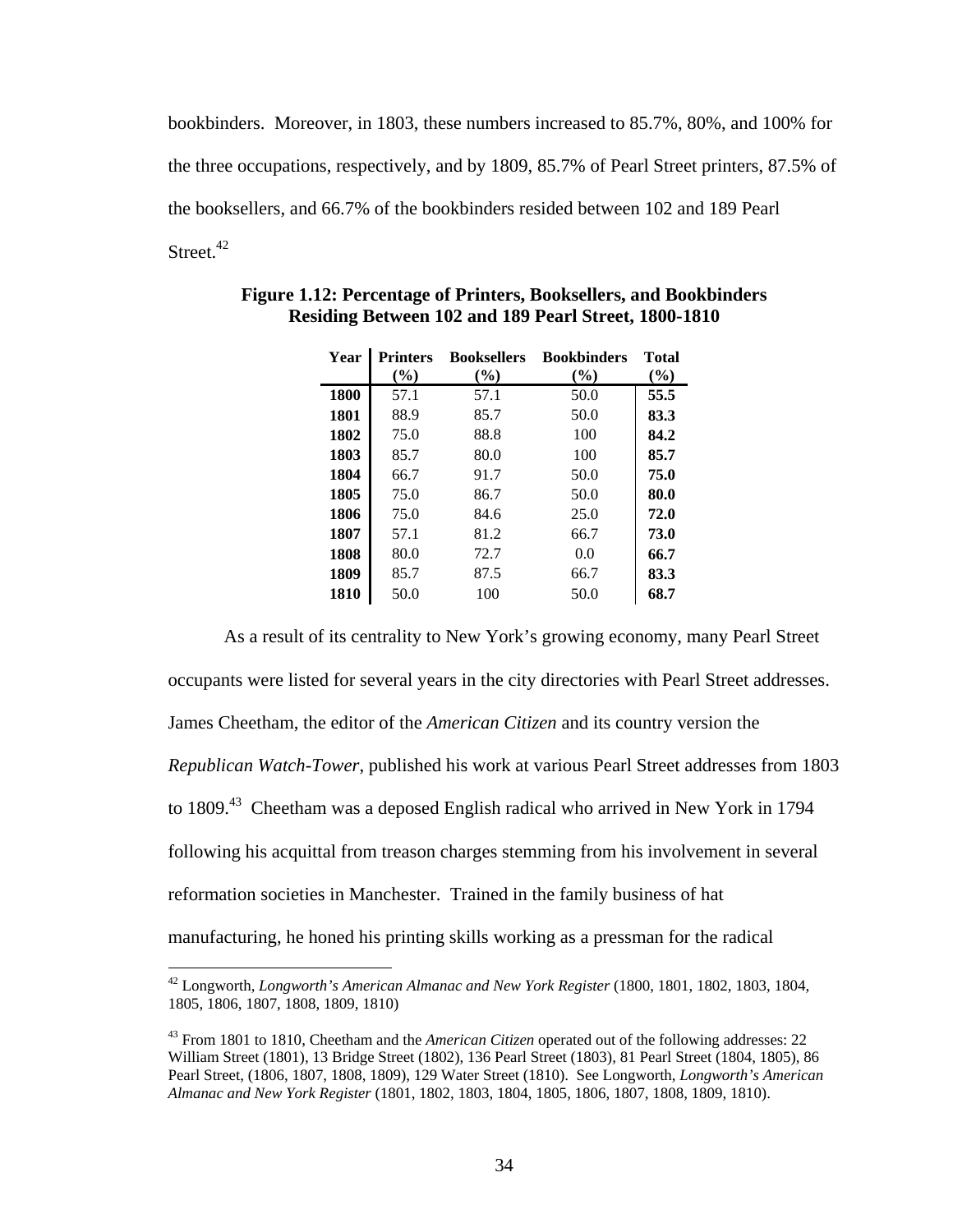newspaper the *Manchester Herald* in the early 1790s. After arriving in New York,

Cheetham toiled for several years as a hatter, popping up occasionally as the author of an

editorial or pamphlet. He emerged from the immigrant community in 1801 as the editor

of the *American Citizen*, becoming one of the most influential Republican journalists in

the early Republic until his untimely death from malaria in  $1810<sup>44</sup>$  Furthermore,

Cheetham's career was indicative of specialization among New York printers in the early

nineteenth-century. Although he did author the occasional political polemic from 1800 to

1810—all of which he personally published—Cheetham concentrated primarily on

editing and printing his two Republican newspapers.<sup>45</sup>

1

John Lang, who printed the long-standing *New York Gazette,* operated a shop at

116 Pearl Street from 1800 to 1810 after moving from Philadelphia in 1797. Prior to

<sup>44</sup> For Cheetham, see chapter two. See also Evan Cornog, *The Birth of Empire: Dewitt Clinton and the American Experience, 1769-1828* (New York: Oxford University Press, 1998); Michael Durey, *Transatlantic Radicals and the Early American Republic* (Lawrence: University Press of Kansas, 1997); John W. Francis, "Reminisces of Printers, Authors, and Booksellers in New York," *The International Magazine of Literature, Art, and Science* 5, no. 2 (1852); Lawrence M. Lasher, "James Cheetham: Journalist and Muckraker" (Ph.D. diss., University of Maryland-College Park, 1965); Jerome Mushkat, *Tammany; the Evolution of a Political Machine, 1789-1865* (Syracuse, N.Y.: Syracuse University Press, 1971); Jeffrey L. Pasley, *"The Tyranny of Printers" : Newspaper Politics in the Early American Republic* (Charlottesville: University Press of Virginia, 2001); Richard J. Twomey, *Jacobins and Jeffersonians: Anglo-American Radicalism in the United States, 1790-1820* (Garland, 1989).

<sup>45</sup> See for example James Cheetham, *Remarks on the Merchant's Bank* (New-York Printed by James Cheetham, 1804); Cheetham, *A Reply to Aristides* (New-York: Printed by James Cheetham, 1804); Cheetham, *Letters on Our Affairs with Spain* (New-York: Printed by the Author, 1804); Cheetham, *Nine*  Letters on the Subject of Aaron Burr's Political Defection with an Appendix (New York: Printed by Denniston & Cheetham, 1803); Cheetham, *A Letter to a Friend on the Conduct of the Adherents to Mr. Burr* (New York: Printed by James Cheetham, 1803); Cheetham, *A Letter Concerning the Ten Pound Court in the City of New-York Addressed to the State Legislature* (New York: Printed by Denniston and Cheetham, 1803); Cheetham, *A View of the Political Conduct of Aaron Burr, Esq., Vice-President of the United States* (New-York: Printed by Dennison & Cheetham, 1802); Cheetham, *A Narrative of the Suppression by Col. Burr, of the History of the Administration of John Adams, Late President of the United States, Written by John Wood ... To Which Is Added, a Biography of Thomas Jefferson ... And of General Hamilton: With Strictures on the Conduct of John Adams, and on the Character of General C.C. Pinckney. Extracted Verbatim from the Suppressed History* (New-York, Printed by James Cheetham, 1802); Cheetham, *Annals of the Corporation, Relative to the Late Contested Elections with Strictures Upon the Conduct of the Majority* (New York: Printed by Denniston and Cheetham, 1802); Cheetham, *A Dissertation Concerning Political Equality, and the Corporation of New-York* (New-York: Printed by D. Denniston, 1800); Cheetham, *The New Crisis*. New-York: Printed by the author, 1810).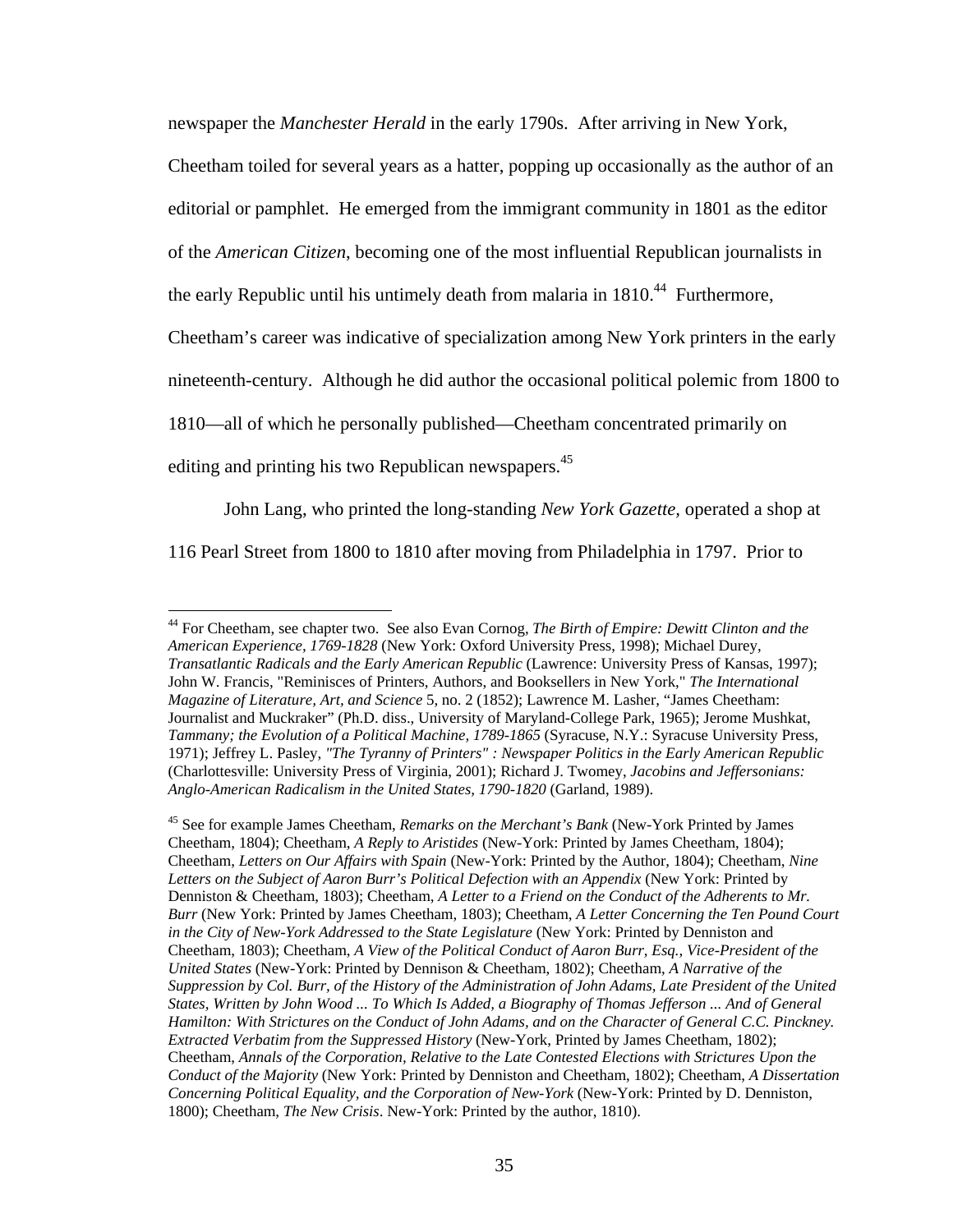printing the *Gazette*—which he began co-publishing with Archibald M'Lean in January 1797 until M'Lean's death one year later—Lang printed a variety of bound material, specializing in several genres including political treatises, religious tracts, and, to a lesser extent, books intended for women, including William Alexander's *The History of Women, Letters to Married Women* by Hugh Smith, and a children's book by an anonymous female author titled *Amusement Hall.*<sup>46</sup>

George F. Hopkins, a Master Printer who partnered with Noah Webster in the publication of the *Commercial Advertiser,* the *Minerva,* and *The Spectator—*all decidedly Federalist papers—owned various shops along Pearl Street from 1800 to 1807. Hopkins printed the *Minerva* from 1796 to 1797, the *Commercial Advertiser* from 1797 to 1799, the paper that succeeded the aforementioned *Minerva*, and *The Spectator*—the semiweekly edition of the *Commercial Advertiser*—from 1797 to 1799.<sup>47</sup> Given his political sentimentality, Hopkins was the printer of choice to publish Federalist treatises. In 1804, for example, William Coleman—editor of the Federalist daily *New-York Evening Post* hand-picked Hopkins and his partner Jonathan Seymour to publish his scathing indictment of Aaron Burr following the vice-president's famous duel with Alexander Hamilton.<sup>48</sup> In addition to Coleman's pamphlet, Hopkins and Seymour published John

<sup>46 &</sup>quot;Lady," *Amusement Hall; or, An Easy Introduction to the Attainment of Useful Knowledge. By a Lady*  (Philadelphia: Printed by Lang and Ustick, 1796); Hugh Smith, *Letters to Married Women, On Nursing and the Management of Children. By the Late Hugh Smith, M.D.,* (Philadelphia: Printed for Matthew Carey, by Lang and Ustick, 1796); William Alexander, *The History of Women, from the Earliest Antiquity, to the Present Time; Giving an Account of Almost Every Interesting Particular Concerning that Sex, Among all Nations, Ancient and Modern. With a Complete index. By William Alexander, M.D.,* (Philadelphia: Published by J.H. Dobelbower for John Lang, 1796).

<sup>47</sup> *Minerva,* 2 May 1796, 15 May and 30 September 1797, *The Spectator,* 4 October 1797. Hopkins dissolved his *Spectator* partnership with Webster in 1799. See *The Spectator,* 3 July 1799. For more on the dissolution of this partnership, see the *Commercial Advertiser,* 1 July 1799.

<sup>48</sup> William Coleman, *A Collection of the Facts and Documents Relative to the Death of Major General Alexander Hamilton, with Comments Together with the Various Orations, Sermons, and Eulogies that*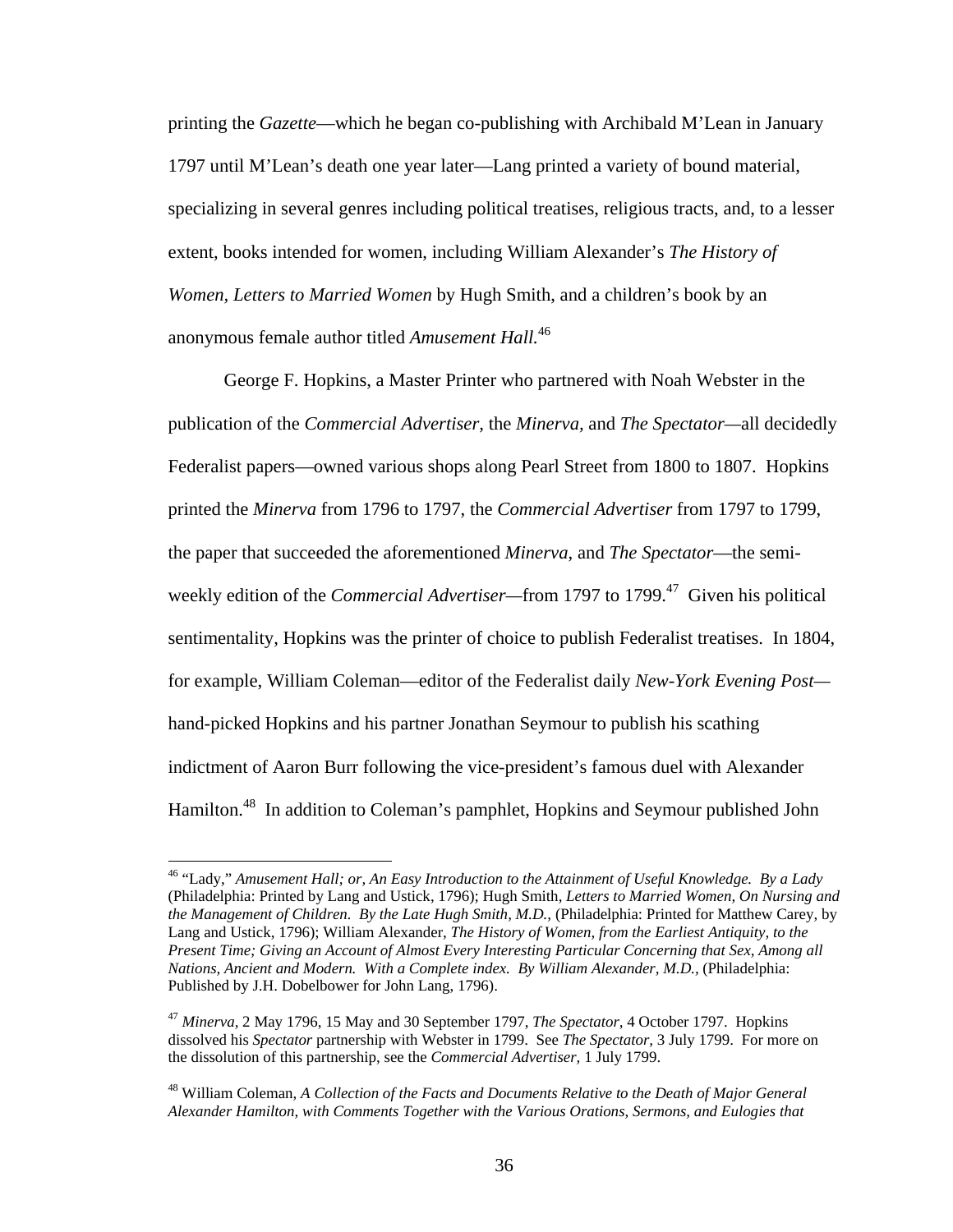M. Mason's commemoration of Hamilton titled *An Oration, Commemorative of the late Major-General Alexander Hamilton*. 49 Moreover, in 1806 Hopkins and Seymour printed *The Weekly Inspector,* a paper edited by Thomas Green Fessenden from their shop at 118 Pearl Street. In the "Prospectus" of *The Weekly Inspector,* Fessenden announced the political sentiments of those involved with the paper. "In making a profession of our political tenets," he noted, "we would observe that we are FEDERALISTS, and wish to be instrumental in healing the wounds of party."<sup>50</sup> Singling out rival editors such as Cheetham, *The Weekly Inspector* asserted "as respects our conduct towards the Editors of newspapers, we shall merely observe, that falsehood and sophistry will be the objects of our animadversion."51 Interestingly, even though Seymour eventually dissolved his sixyear partnership with George Hopkins and opened his own shop, he did not move his business very far away from his former partner, relocating in 1808 to 110 Pearl Street and moving to 118 Pearl Street in 1809, the same shop he once shared with Hopkins. Commenting on his experience as a journeyman printer in Seymour's shop, a young Thurlow Weed wrote that

Have Been Published or Written on his Life and Character by the editor of the Evening Post (New York: Printed by Hopkins and Seymour, 1804). For more on the duel and the public backlash in print, see Steven C. Smith, "'Printers, Called Republican in This City': The Power of the Political Press in Early National New York," in *The Image of Power: Proceedings of the Annual Conference of the Society for the Interdisciplinary Study of Social Imagery,* Will Wright and Steven Kaplan eds. (Colorado Springs, CO: Colorado State University, 2006): 264-271.

<sup>49</sup> John Mitchell Mason, *An Oration, Commemorative of the late Major-General Alexander Hamilton, Pronounced before the New-York State Society of the Cincinnati, on Tuesday, the 31st of July, 1804 by J.M. Mason* (New-York: Printed by Hopkins and Seymour, 1804).

<sup>50 &</sup>quot;Prospectus of *The Weekly Inspector,* 30 August 1806. For a discussion of the significance of the prospectus in the early Republic, see Sloan, "The Early Party Press: The Newspaper Role in American Politics, 1788-1812." *Journalism History* 9, no. 1 (1982): 18-24.

<sup>&</sup>lt;sup>51</sup> Ibid. The "Prospectus" also promised abstracts of foreign and domestic news as well as a litany of literary and scientific articles.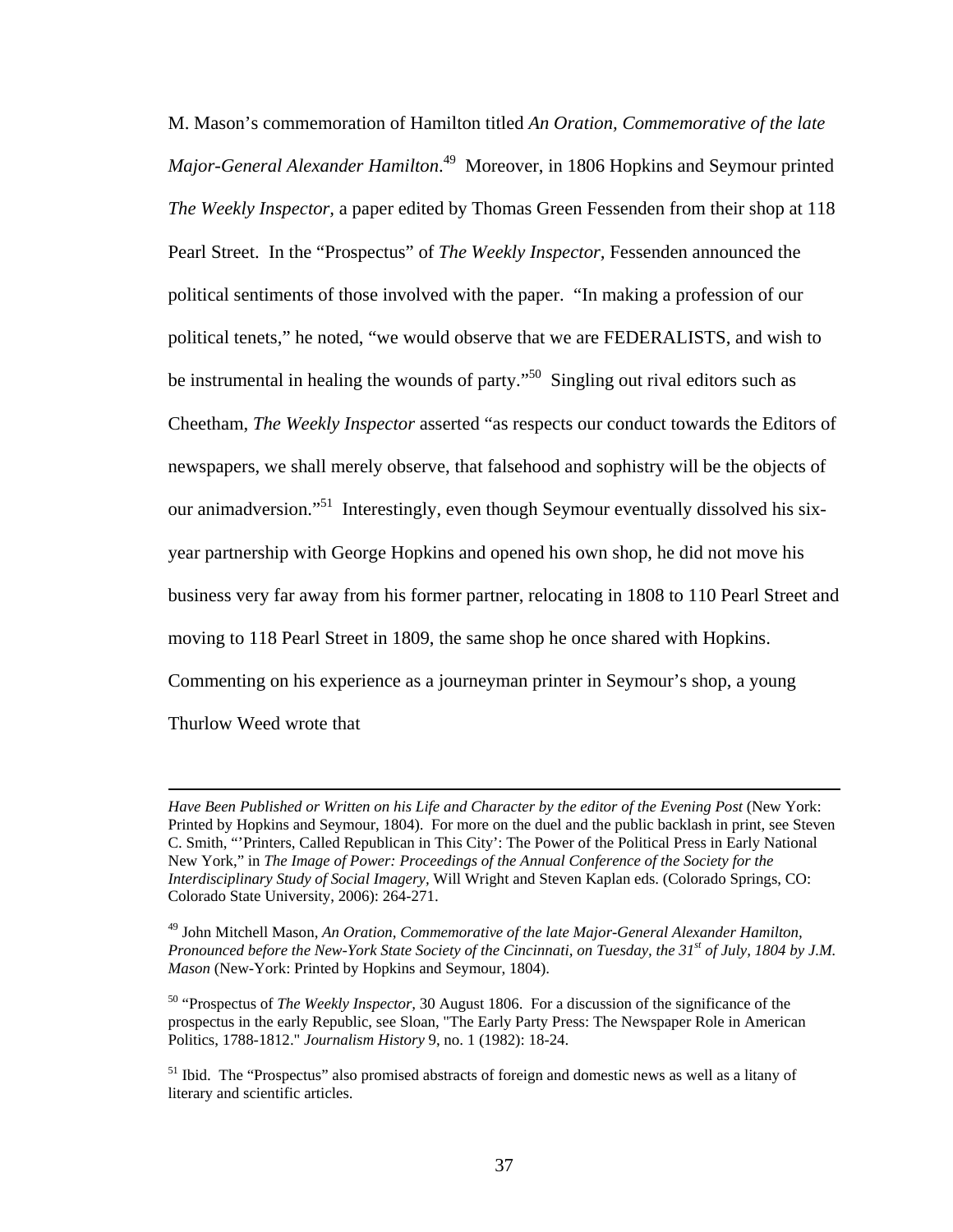My situation at the office of Mr. Seymour was a very pleasant one. We were employed upon a quarto edition of "Scott's Family Bible," and worked with a will, earning from twelve to fifteen dollars a week. We were at the office in the morning as soon as it was light, doing, in the summer months, a third of our day's work before breakfast. It was a wellregulated office and most of the journeymen were intelligent and temperate. Mr. Seymour himself was a kind-hearted man, who had an encouraging word for us all, and it afforded him evident pleasure to find his journeymen coming to him on Saturday nights to receive their wages, especially if their bills were large ones. $52$ 

Thomas and James Swords, who operated their bookstore and print shop at 160 Pearl Street from 1803 to 1810 after having moved from 99 Pearl Street, present an interesting case study. The Swords brothers rose to prominence in 1790 as the publishers of the *New-York Magazine; or, Literary Repository,* an eclectic monthly that varied in its coverage of topics, ranging from politics, religion, science, morality, public virtue, domestic issues, humor, literature and poetry, as well as marriage and death notices. Historian David Nord estimates that the Swords brothers devoted 46.8% of the *New-York Magazine* to "manners and morals," a nebulous category that included "sentimental stories of love lost or found, seduction resisted or embraced," as well as "simple expositions on virtue—with titles such as 'Vanity,' 'Avarice,' 'On Idleness,' 'The Benefits of Temperance,' or simply 'On Virtue.'"<sup>53</sup>

Although the *New-York Magazine* had a fairly elite base of readers—President George Washington, Vice-President John Adams, Chief Justice John Jay, and New York mayor Richard Varick were subscribers—the Swords brothers distributed their monthly

<sup>52</sup> Thurlow Weed, *Life of Thurlow Weed Including His Autobiography and a Memoir.*, 2 vols. (New York,: Da Capo Press, 1970), I: 57. For more on Thurlow Weed, see Glyndon G. Van Deusen, *Thurlow Weed, Wizard of the Lobby* (New York: Da Capo Press, 1969).

<sup>53</sup> David Paul Nord, "A Republican Literature," 52-53, Nord, *Communities of Journalism,* 186-187. In addition to "manners and morals," Nord also estimates coverage on several other categories of content: politics and government (15.3%), religion (4.9%), science and health (3.9&), household advice (1.0%), humor (4.2%), commentary on art, music, and letters (3.9%), poetry (3.9%), news briefs (3.6&), and marriages, deaths, and other vital statistics (12.6%).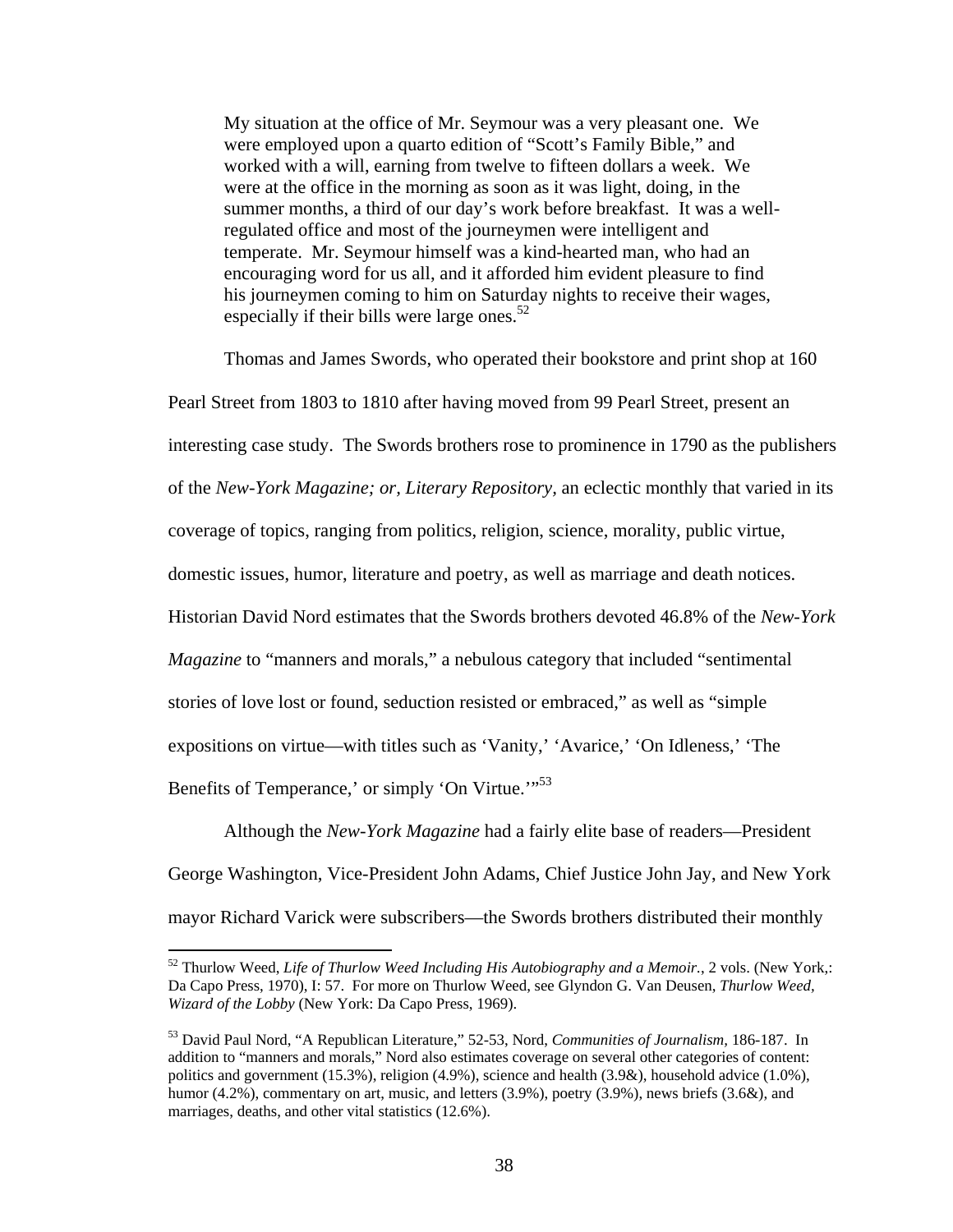publication to many of the city's artisans, shopkeepers, merchants, professionals, and non-skilled laborers, and among the subscribers to the *New-York Magazine* were printers (who made up 9.5% of the readership), booksellers, and bookbinders.<sup>54</sup> Furthermore, the Swords brothers professed in April 1790 their devotion to the republican notion of "equal liberty" for all classes of society, especially concerning the dissemination of knowledge in the community, asserting that

A well conducted magazine, we conceive must, from its nature, contribute greatly to diffuse knowledge throughout a community, and to create in that community a taste for literature. The universality of the subjects which it treats of will give to every profession, and every occupation, some information, while its variety holds out to every taste some gratification. From its conciseness, it will not require more time for its perusal than the most busy can well spare; and its cheapness brings with it the convenient purchase of every class of society.<sup>55</sup>

Alongside their concern for the dissemination of knowledge and a concentration

on "public virtue" such as "justice, truth, benevolence, modesty, humility, mildness, and

temperance," the Swords brothers published numerous essays and stories aimed primarily

<sup>&</sup>lt;sup>54</sup> In Appendix B, "Occupation List of Subscribers," Nord differentiates the varying occupations of subscribers to the *New-York Magazine.* Professionals: attorney, benevolent society, clerk, college, federal government official, local government official, military officer, minister, physician, college student, and teacher. Merchant: banker, broker, insurer, and merchant. Shopkeeper: boardinghouse, bookstore, grocer, ironmonger, jewelry store, livery stable, paint and glass store, porterhouse, ship chandler, store or shopkeeper, tavern, tobacco store, vendue master. Artisan: baker, barber, bookbinder, brewer, butcher, cabinetmaker, carpenter, carver and gilder, chair maker, chandler, clock/watchmaker, coach painter, cooper, copperplate printer, coppersmith, cutler, dancing master, distiller, furrier, glover, gold/silversmith, hatter, mason, mathematical instrument maker, nail maker, pewterer, pilot, printer, saddler, sail maker, sea captain, ship carpenter, ship joiner, shoemaker, tailor or mantua maker, tanner or currier, type founder, upholsterer, weaver, and whitesmith. Non-skilled: gardener, nurseryman, washer, and widow. See Nord, "A Republican Literature," 50, 60-61, Nord, *Communities of Journalism,* 183, 194.

<sup>55</sup> *New York Magazine; or, Literary Repository* 1 (New York: Thomas and James Swords, April 1790): 197. For sketches of the *New-York Magazine,* see Frank Luther Mott, *A History of American Magazines, 1741-1850* (Cambridge, Mass.: The Belkap Press of Harvard University Press, 1930), 114-116; William Loring Andrews, "The First Illustrated Magazine Published in New York," in *The Old Booksellers of New York, and Other Papers* (New York: William Loring Andrews, 1895); Kenneth Scott and Kristin L. Gibbons, eds., *The New-York Magazine Marriages and Deaths, 1790-1797* (New Orleans: Polyauthors, 1975); Mary Rives Bowman, "Dunlap and 'The Theatrical Register' of the *New-York Magazine,*" *Studies in Philology* 24 (July 1927): 413-25.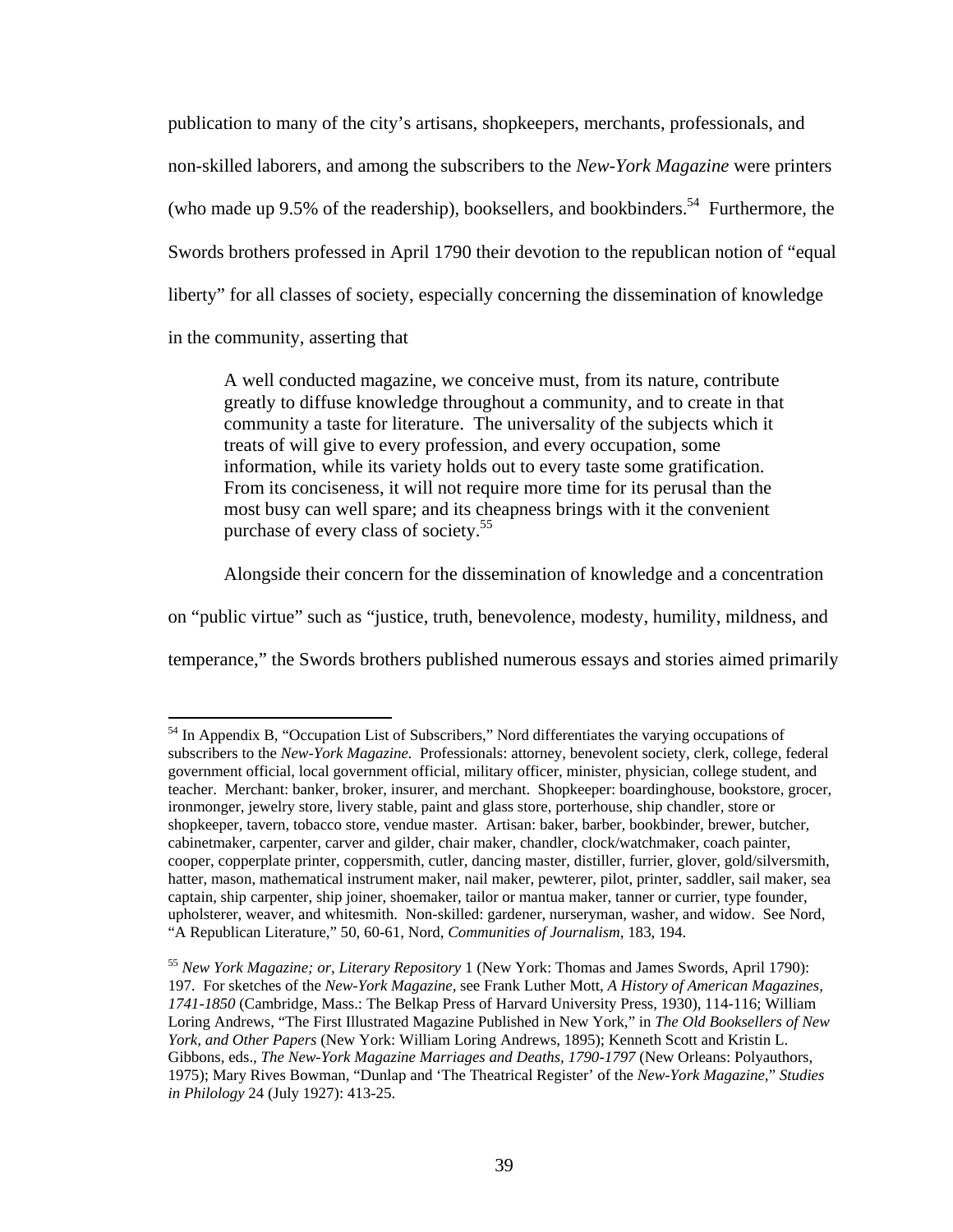at women.56 Indeed, Nord estimates that 11% of the articles in the 1790 editions "either had a woman as the main character or had a clearly identifiable female author, and many more were obviously aimed at and probably written by women.<sup>57</sup> Echoing the conventional gendered expectations of the time, Thomas and James Swords anticipated that New York women would submit "many a poetic wreath," simply because poetry "seems peculiarly the province of that sex, whose sweetest ornament is the mild tear that trembles in the eye of sensibility."58 Despite the seemingly trivial nature of the *New-York Magazine*'s gendered pieces—"On the Choice of a Husband," or "On the Virtue of Acorn Coffee," for instance—publications such as the *New-York Magazine* encouraged women to take on a more prominent role within the home, emphasizing an active family life that including managing a household and educating children.<sup>59</sup>

 Aside from publishing the *New-York Magazine,* the Swords brothers printed a wide variety of genres including almanacs, eulogies, textbooks, and juvenile literature; however, evidence indicates that they specialized in subjects such as religion, literature, politics, and academic titles.<sup>60</sup> For example, from 1790 to 1800 the Swords brothers

<sup>56</sup> *New-York Magazine* 1 (August 1790): 442.

<sup>57</sup> Nord, "A Republican Literature," 55, Nord, *Communities of Journalism,* 189.

<sup>58</sup> *New-York Magazine* 1 (April 1790): 198. See Linda K. Kerber, *Women of the Republic: Intelect and Ideology in Revolutionary America* (Chapel Hill: University of North Carolina Press, 1980), 235-36

<sup>59</sup> See Mary Beth Norton, *Liberty's Daughters: The Revolutionary Experience of American Women, 1750- 1800* (Boston: Little, Brown, 1980), 246-250; Kerber, *Women of the Republic,* 11-12; Kerber, "The Republican Ideology of the Revolutionary Generation," *American Quarterly* 37 (1985): 484-485; Susan Branson, *These Fiery Frenchified Dames: Women and Political Culture in Early National Philadelphia*  (Philadelphia: University of Pennsylvania Press, 2001), 15, 23-32, 52, 102.

 $60$  These categories are derived from my own understanding of the titles published by Thomas and James Swords and are by no means binding. The totals mentioned above are derived from my own rudimentary cataloguing of titles printed by Thomas and James Swords retrieved from electronic lists generated by the Merlin System, Ellis Library, University of Missouri. <www.mulibraries.missouri.edu>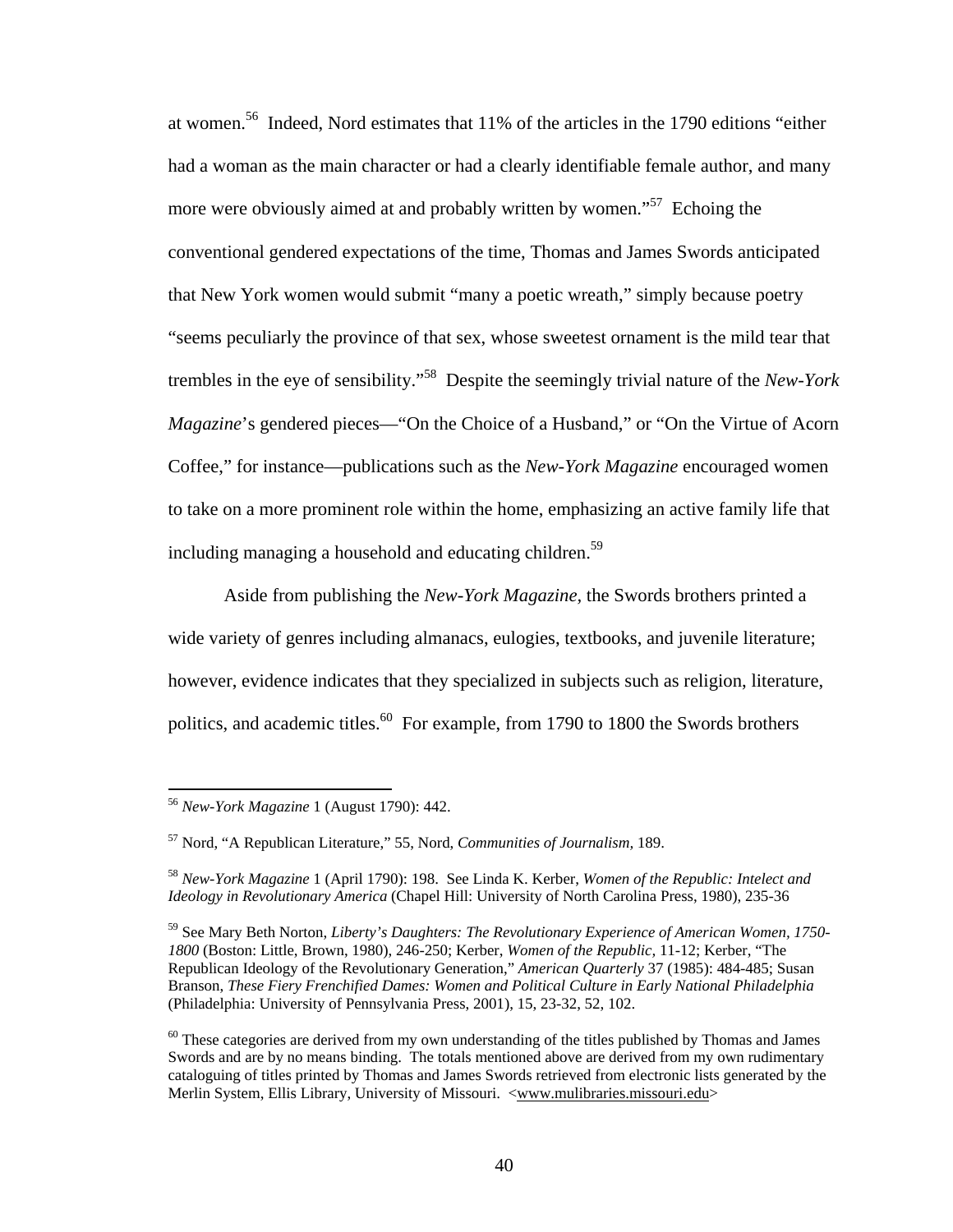published 39 religious tracts (mainly sermons and devotionals) such as John Stanford's *A Lecture on the Excellence of the Gospel of Christ* and *An Essay on the Law of God*, 23 political or public works, 25 dramatic, literary, and poetic pieces including John O'Keefe's *Wild Oats; or, the Strolling Gentleman. A Comedy in Five Acts*, and 33 academic titles authored by students graduating from Columbia College.<sup>61</sup> Indeed, prominent Manhattan doctors such as David Hosack and Peter Irving—the physician turned printer whose brief editorial career will be examined in chapter three—had their work published by Thomas and James Swords, the official "printers to the faculty of physic of Columbia College."<sup>62</sup>

In addition to printers, booksellers were also prominent figures in the Pearl Street economy. Samuel Campbell, a bookseller listed at 124 Pearl Street, ran his successful shop for not only the entirety of the first decade of the nineteenth century, but for several years before and after, and was one of the most successful print merchants in the city. Initially an occupant of Hanover Square on the Corner of the Old Slip from 1787 to 1794, Campbell relocated to a location at 124 Pearl Street that was ideal for an educated

<sup>61</sup> John O'Keefe, *Wild Oats; or, The Strolling Gentleman. A Comedy, in five acts. By John O'Keefe, Esquire, as performed at the theatre, New-York. By the Old American Company* (New-York: Printed by T. and J. Swords, for John Reid, bookseller and stationer, 1793); John Stanford, *A lecture on the excellence of the Gospel of Christ, and its particular influence in supporting the mind under the sufferings of human life. Delivered as introductory to a course of lectures commenced August 7, 1791, under the patronage of a select number of gentlemen in the city of New-York. By John Stanford, M.A.* (New-York: Printed by T. and J. Swords, 1791); Stanford, *An essay on the law of God. By John Stanford, M.A. [Two lines of Scripture text]* (New-York: Printed by Thomas and James Swords, 1791).

 $62$  See David Hosack, An Enquiry into the Causes of Suspended Animation from Drowning; with the Means *of Restoring Life. By David Hosack, M.D.* (New-York: Printed by Thomas and James Swords, 1792); Peter Irving, *An inaugural dissertation on the influenza. Submitted to the public examination of the faculty of physic, under the authority of the trustees of Columbia College, in the state of New-York, William Samuel Johnson, LL.D. president; for the degree of Doctor of Physic, on the sixth day of May, 1794. By Peter Irving, citizen of the state of New-York. [One line from Horace]* (New-York: Printed by T. and J. Swords, printers to the faculty of physic of Columbia College, 1794).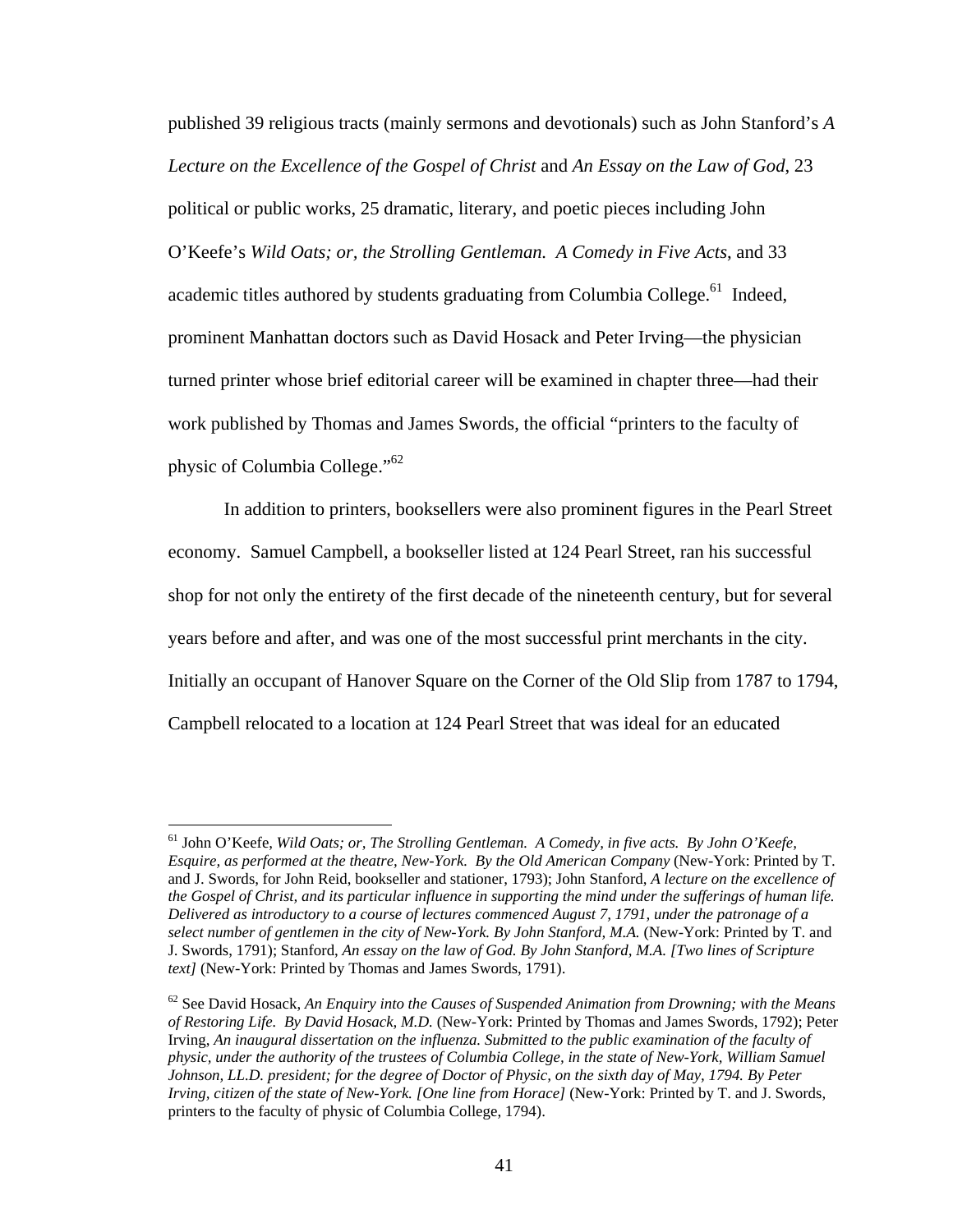clientele—"directly opposite of the Bank of New York."63 Concerned with attracting customers to his book and stationary store, Campbell occasionally published catalogues of the books on his shelves, which were unique in their description of books and authors, whereas previous catalogues were concerned more with the title and size of the book.<sup>64</sup> Another bookseller, Thomas Arden—whose shop was located at 186 Pearl Street from 1800 to 1805—sold numerous educational titles such as Dilworth's *The Schoolmaster's Assistant* and Scott's *Lessons in Elocution.*65 Evert Duyckink owned and operated a book and stationary store at 110 Pearl Street from 1800 to 1810, selling various almanacs and

<sup>63</sup> See Samuel Campbell, *Samuel Campbell's Sale Catalogue of Books, for 1794 Comprehending Above Fifty Thousand Volumes, in Arts, Sciences, and Miscellaneous Literature; Forming a General Assortment of the Principal Authors, Ancient and Modern* (New York: Published by Samuel Campbell, 1794).

<sup>64</sup> See, for example, Samuel Campbell, *Samuel Campbell's Sale Catalogue for 1787 Containing Ten Thousand Volumes, Being a Choice Assortment of Books in Every Branch of Science and Literature* (New-York: Catalogues delivered by Samuel Campbell, 1787); Campbell, *Samuel Campbell's Catalogue of Books for 1789 Comprehending Above Twenty Thousand Volumes in Arts, Sciences, and Miscellaneous*  Literature, Forming a General Assortment of the Principal Authors Ancient and Modern (New York: Published by Samuel Campbell, 1789); Campbell, *Samuel Campbell's Sale Catalogue of Books, for 1794 Comprehending above Fifty Thousand Volumes, in Arts, Sciences, and Miscellaneous Literature; Forming a General Assortment of the Principal Authors, Ancient and Modern* (New York: Published by Samuel Campbell, 1794); Campbell, *Samuel Campbell's Sale Catalogue of Books, for 1798 & 1799 Comprehending above Twenty Thousand Volumes, in Arts, Sciences, and Miscellaneous Literature; Forming a General Assortment of the Principal Authors, Ancient and Modern* (New York: Published by Samuel Campbell, 1798).

<sup>65</sup> See, for example, Thomas Dilworth, *The Schoolmaster's Assistant Being a Compendium of Arithmetic, Both Practical and Theoretical to Which Is Prefixt, an Essay on the Education of Youth ... By Thomas Dilworth* (New York: Printed by Lewis Nichols for Thomas S. Arden, 1802); William Scott, *Lessons in Elocution, or, a Selection of Pieces, in Prose and Verse, for the Improvement of Youth in Reading and Speaking* (New-York: Printed for T.S. Arden by Heard and Foreman, 1802); Samuel Davies, *Sermons on Important Subjects by Samuel Davies to Which Are Now Added, Three Occasional Sermons, Not Included in the Former Editions, Memoirs and Character of the Author and Two Sermons on Occasion of His Death by the Rev. Drs. Gibbons and Finley* (New York: Printed for T.S. Arden, 1802); Edward I. Ball, *Duties Payable on Goods, Wares, and Merchandize, Imported into the United States of America, from and after the 30th June, 1804 the Duties of Tonnage, Rates of Fees, Drawbacks, &C., with the Necessary Forms for the Direction of Merchants, Masters of Vessels, and Others Doing Business at the Custom-House* (New-York: Printed for Thomas S. Arden); Mathurin Cordier and James Hardie, *Corderii Colloquia, or, Cordery's Colloquies with a Translation of the First Forty : To Which Is Added, a Vocabulary of All the Words Which Occur in the Book, Wherein the Primitives of Compound and Derivative Words Are Minutely Traced, and the Irregularities of Anomalous Nouns and Verbs Are Particularly Mentioned* (New York: Printed for T.S. Arden); Mungo Park, *Travels and Recent Discoveries in the Interior Districts of Africa, in the Year 1796 & '97* (New York: Printed for T.S. Arden).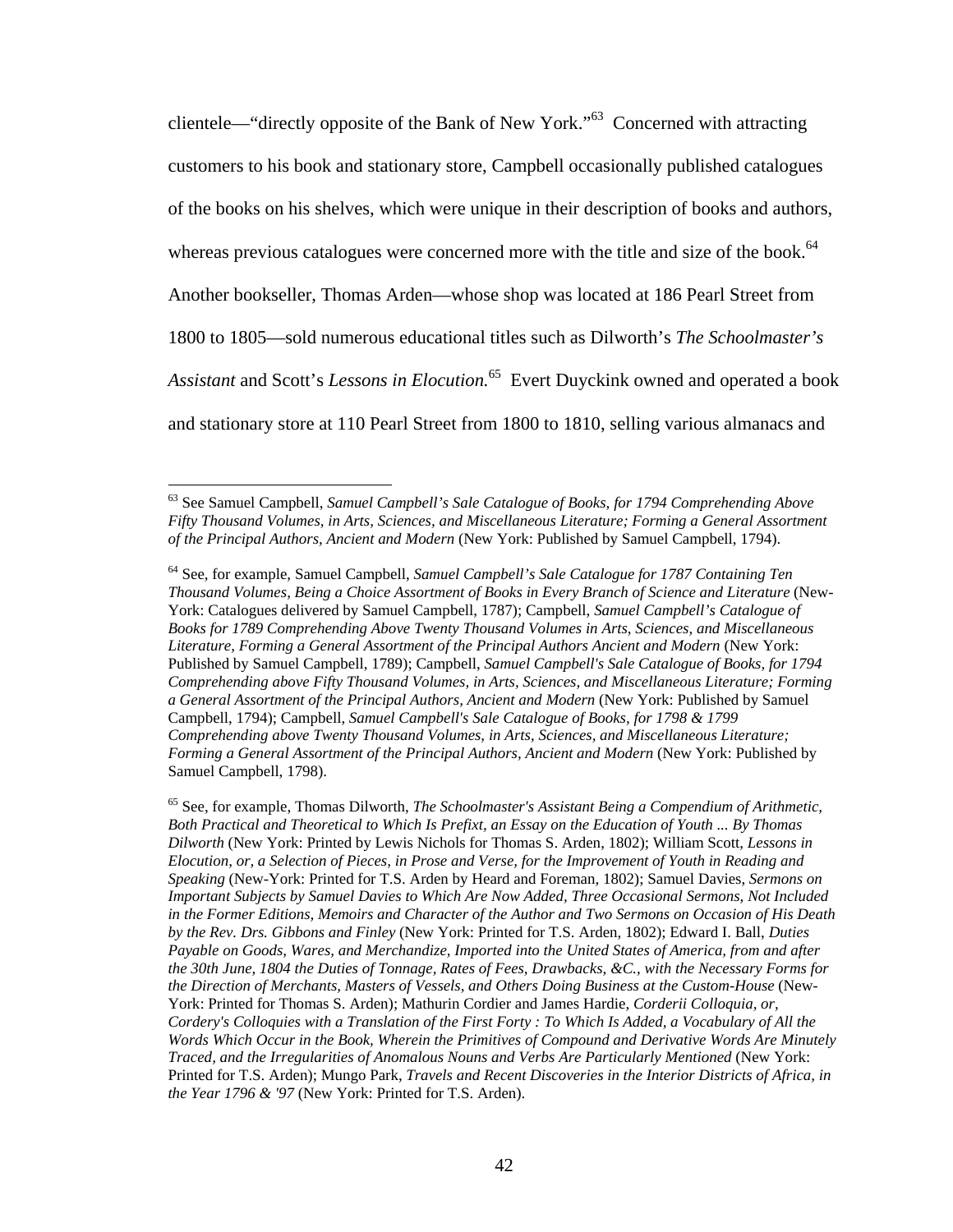religious tracts in addition to J. Hamilton Moore's *The Young Gentleman and Lady's Monitory,* a title printed by John Tiebout of Pearl Street for fellow booksellers Robert MacGill and Napthali Judah of Maiden Lane, John Reid of 106 Water and Brown & Stansbury of 114 Water, Cornelius Davis of 7 Peck-Slip, and T.B. Jansen, Stephen Stephens, and Thomas Arden of Pearl Street.<sup>66</sup>

### *Water Street*

Formerly known as Little Dock Street, Water Street began near the old Battery in Manhattan's First Ward running parallel to Pearl Street, intersecting with Wall Street, Maiden Lane, and the Peck-Slip, ending at St. James Street in the Fourth Ward. In addition to Pearl Street, Water Street was at the heart of Manhattan's business district in the early nineteenth-century, especially near the Tontine Coffee House, which served as the epicenter of transactions between Manhattan merchants.<sup>67</sup> The Coffee House, erected in the early 1790s and located on the northwest corner of Wall and Water, was organized and operated by a number of shareholders who owned among themselves 203 shares.<sup>68</sup> Overseeing the general function of the Coffee House—in addition to the shareholders—

<sup>66</sup> See J. Hamilton Moore, *The Young gentleman and lady's monitor, and English teacher's assistant; being a collection of select pieces from our best modern writers: calculated to eradicate vulgar prejudices and rusticity of manners; improve the understanding; rectify the will; purify the passions; direct the minds of youth to the pursuit of proper objects; and to facilitate their reading, writing, and speaking the English language, with elegance and propriety. Particularly adapted for the use of our eminent schools ... By J. Hamilton Moore. Author of the Practical navigator, and Seaman's new daily assistant* (New York: Printed by John Tiebout, no. 358 Pearl-Street, for R. Macgill, J. Reid, J. Harrisson, E. Duyckinck, C. Davis, Brown and Stansbury, T.B. Jansen, S. Stevens, N. Judah, T. Arden, A. Summervill, Bell and Smith., 1799); Longworth, *Longworth's American Almanac and New York Register* (1800).

<sup>67</sup> See, for example, John J. Skidmore and Wilmot Oakley. *For Sale, at Public Auction, on the First Day of March Next, at the Tontine Coffee-House, in the City of New-York, If Not Previously Disposed of at Private Sale That Very Valuable Farm, Mansion House, and out Houses, the Late Country Seat of the Rev. Abraham Keteltas Deceased* (New York: Printed by John Tiebout, No. 358 Pearl-Street, 1799); Gordon Saltonstall Mumford, *The Memorial of Ship-Owners and Others Interested in Foreign Commerce, Convened ... At the Tontine Coffee House in the City of New-York the 17th January 1817* (Washington, D.C.: s.n., 1817).

<sup>&</sup>lt;sup>68</sup> The Constitution and Nominations of the Subscribers to the Tontine Coffee-House (New York [s.n.], 1796), 1.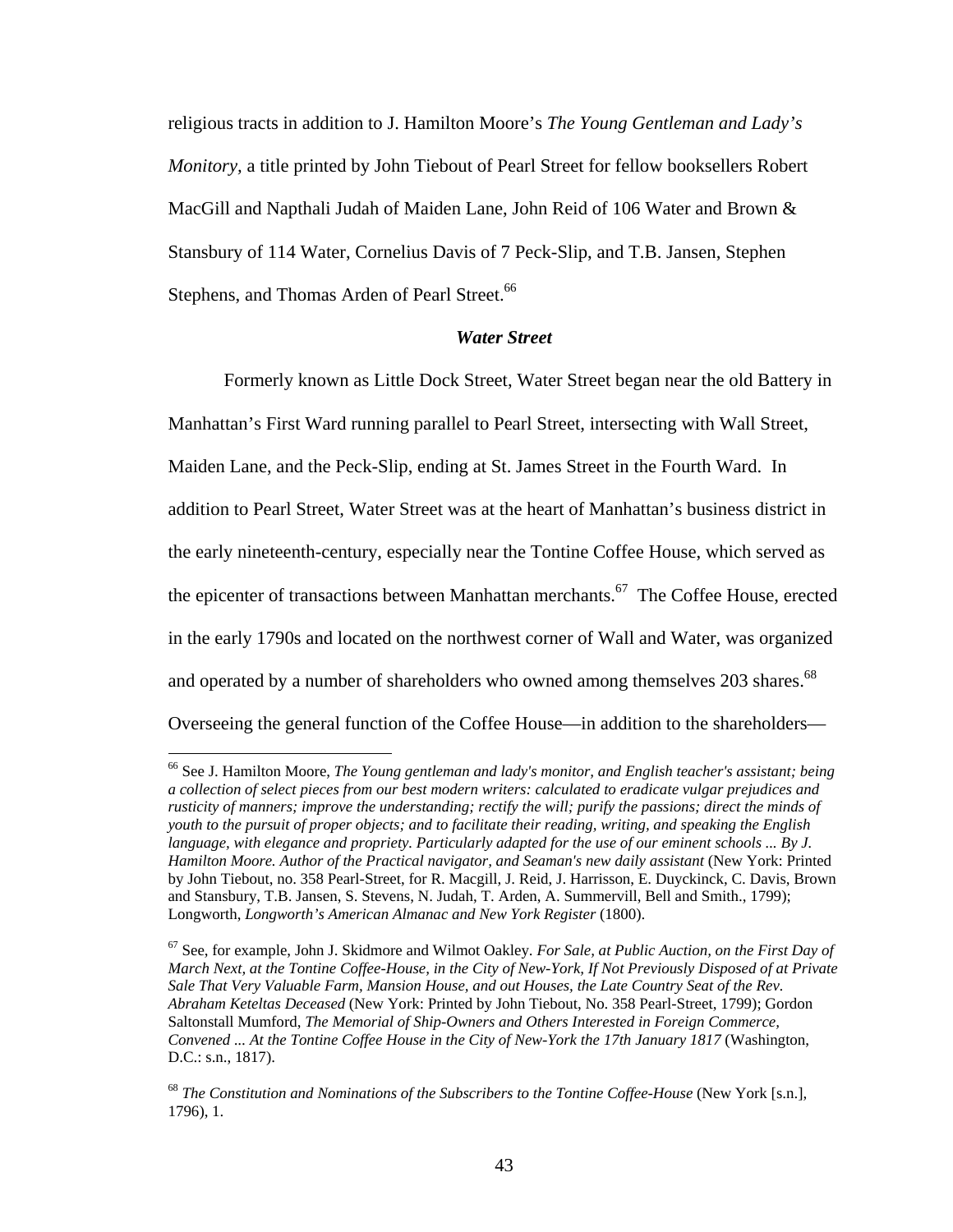was a committee of five trustees, the original appointments being John Brome, Gulian Verplanck, John Delafield, William Laight, and John Watts.<sup>69</sup> Interestingly, among the numerous merchants and gentlemen who owned shares, Francis Childs—editor of the New York *Daily Advertiser* from 1785-1796—owned one share in the Coffee House.70 Furthermore, the Society for the Encouragement of American Manufactures—known colloquially among contemporaries as the New York Manufacturing Society—was formed by a committee of prominent local businessmen at Rawson's Tavern on Water Street, just a few blocks from the Tontine Coffee House, and was headed by Chatham Street brewer White Matlock and Melancthon Smith, a merchant-politician who was highly recognized in Manhattan's business district.<sup>71</sup>

 Although not as densely populated with printers, booksellers, and bookbinders as Pearl Street, Water Street was nonetheless a similar hub for members of this community to thrive for many years. From 1800 to 1810 the city directories listed 44 printers, 50 booksellers, and 18 bookbinders, nearly doubling the total number of listings for the next most populated street.<sup>72</sup> As Figure 1.13 illustrates below, the ebb and flow of growth and subtle decline on Water Street resembled Pearl Street, as seen above in Figure 1.12. For

<sup>&</sup>lt;sup>69</sup> Ibid.

 $70$  Ibid., 21.

<sup>&</sup>lt;sup>71</sup> Thomas E.V. Smith, *The City of New York in the Year of Washington's Inauguration, 1789* (Riverside, Conn.: Chatham Press, 1973), 108; Sidney Irving Pomerantz, *New York, An American City, 1783-1803: A Study of Urban Life* (Port Washington, NY: I.J. Friedman, 1965), 197. Both Matlock and Smith were subscribers to Thomas and James Swords' *New-York Magazine.* See Preface to *New-York Magazine; or, Literary Repository* 1 (New York: Thomas and James Swords, 1790), viii.

 $72$  Total Number of Printers, Booksellers, and Bookbinders Listed at Water Street Addresses, 1800-1810. *Street Name Printers Booksellers Bookbinders* **Total Water** | 44 50 18 112

Source: Longworth, *Longworth's American Almanac and New York Register* (1800, 1801, 1802, 1803, 1804, 1805, 1806, 1807, 1808, 1809, 1810).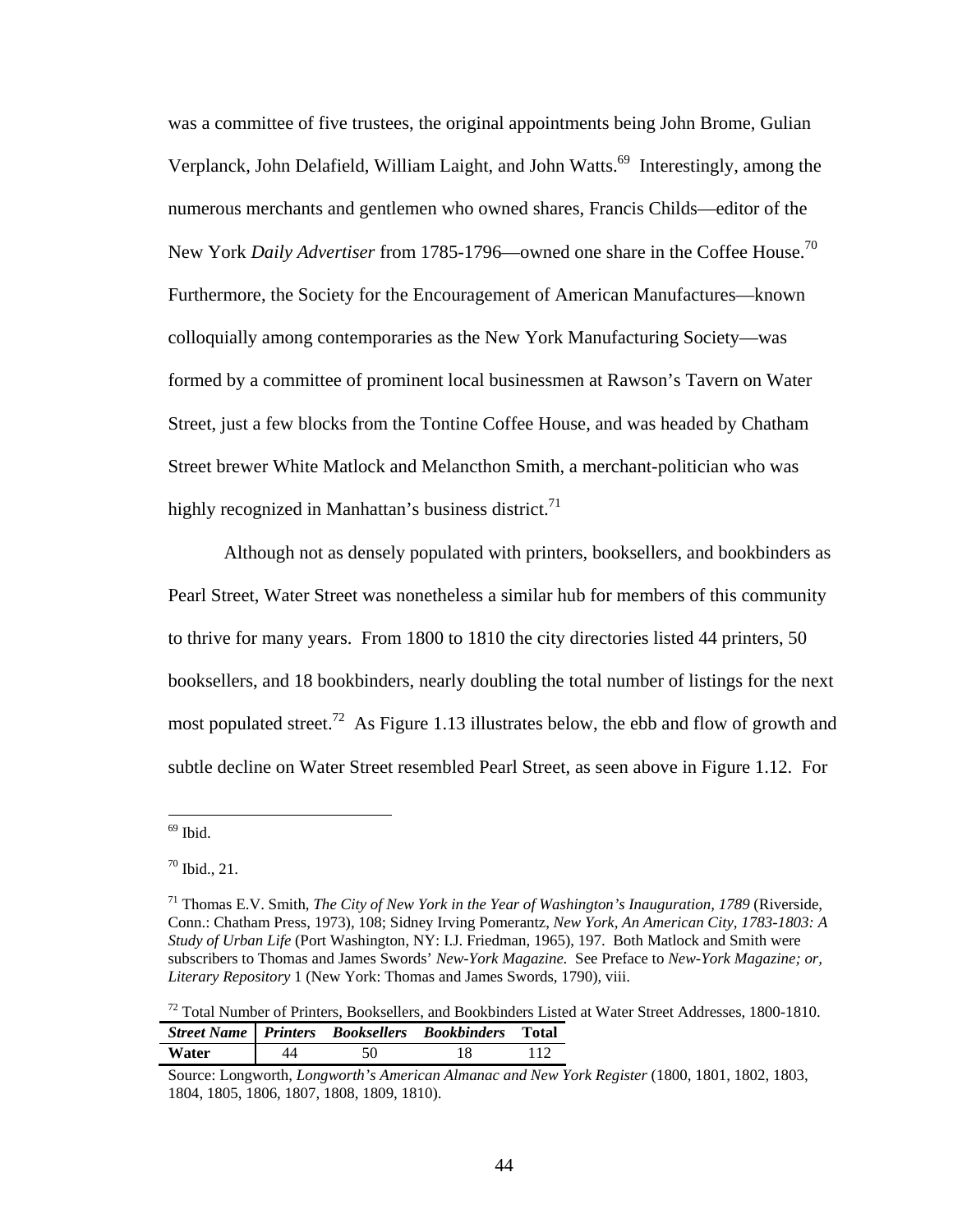example, in 1800, there were only 3 printers and 4 booksellers listed with Water Street addresses and by 1804 the number of printers and booksellers increased to 7 and 5 respectively, as well as the addition of 2 bookbinders.<sup>73</sup> This trend leveled off somewhat after 1804, however, as only 5 printers, 4 booksellers, and 1 bookbinder worked on Water Street in 1806 and by 1810 only 3 printers, 2 booksellers, and 1 bookbinder owned shops on Water Street.<sup>74</sup>



**Figure 1.13: Printers, Booksellers, and Bookbinders Listed at Water Street Addresses, 1800-1810**

 Similar to the pattern discussed above regarding Pearl Street occupants, many printers, booksellers, and bookbinders were listed in the city directories with Water Street addresses for several years. Monteath M'Farlane, a printer who resided at 290 Water Street from 1801 to 1805, published the *Columbian Gazette,* a Federalist weekly paper

<u>.</u>

<sup>73</sup> Longworth, *Longworth's American Almanac and New York Register* (1800 and 1804).

<sup>74</sup> Longworth, *Longworth's American Almanac and New York Register* (1804, 1805, 1806, 1810).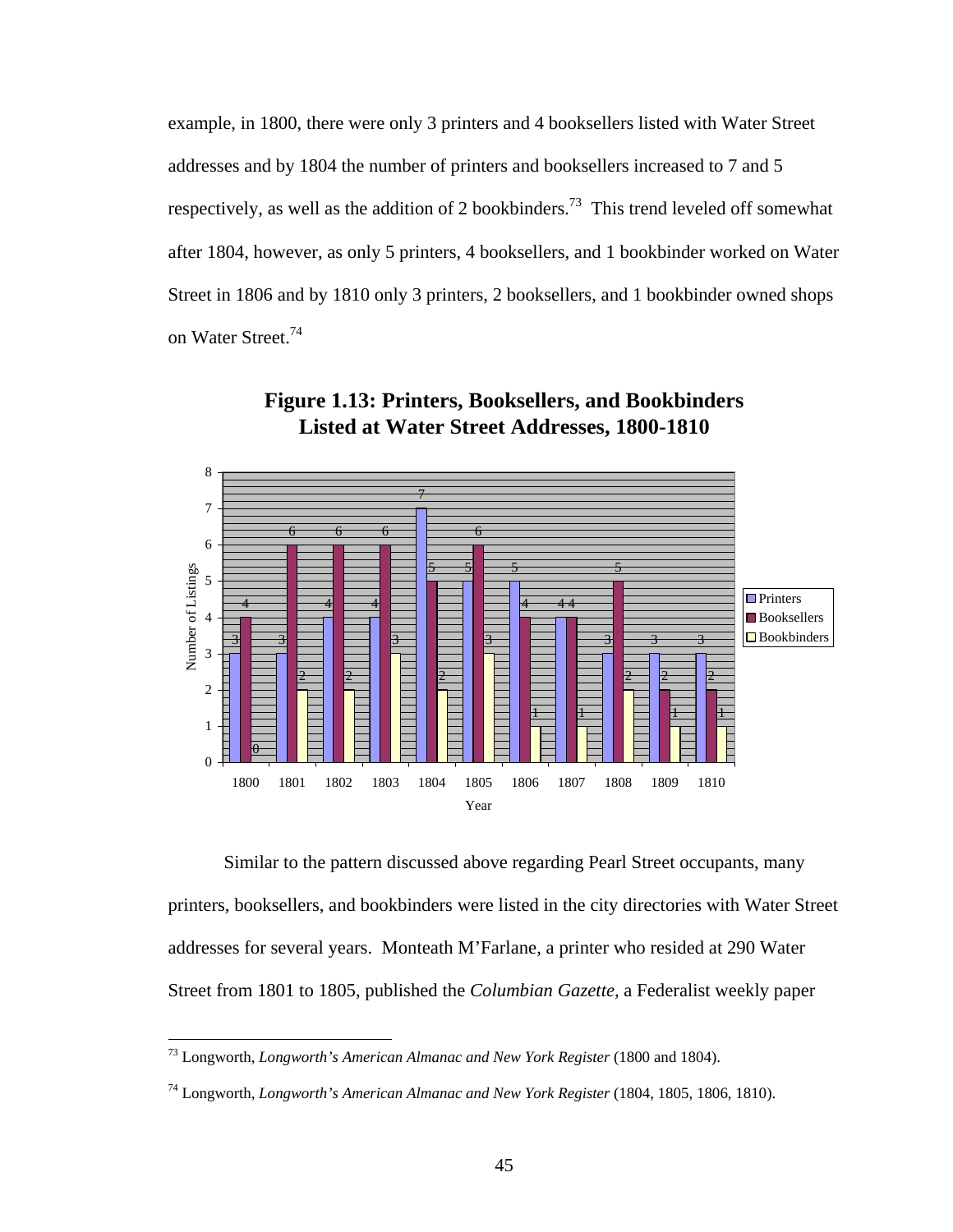edited by J. M. Williams. Bookseller John Reid operated out of his 106 Water Street shop for the entirety of the first decade of the nineteenth-century, selling titles such as John Remney's *An Account of the Present State of Egypt* and Constantin-François Volney's *The Ruins: or, A Survey of the Revolutions of Empires*. 75 James Oram, a printer and bookseller, published the *New-York Price-Current* and the *Ladies' Weekly Museum*  from his print and stationary store on 102 and later 114 Water Street.<sup>76</sup>

In addition to Oram, the long-standing *New-York Price-Current—*one of the city's first business newspapers—was also published by Alexander Ming and William Young from 1804 to 1805.<sup>77</sup> Ming and Young moved into Oram's old printing office at 102 Water Street after Oram relocated to 114 Water. Together, Ming and Young published the *Weekly Visitor* in 1802 before relinquishing their duties to John Clough. Although his wife and Young died in 1804 and 1805, respectively, Ming—who had been a printer in New York since 1796—continued to publish newspapers such the *Price-Current* until

<sup>75</sup> Longworth, *Longworth's American Almanac and New York Register* (1800, 1801, 1802, 1803, 1804, 1805, 1806, 1807, 1808, 1809, 1810). John Remney, *An account of the present state of Egypt. Containing; its situtation, extent and divisions; rivers, bays, harbours and capes; climate, diseases, air, soil and productions; chief towns, population, manners, customs, and a description of the various inhabitants ... Compiled by John Remmey, with occasional notes. To which is added, an appendix, containing an authentic and impartial account of the naval action in the road of Aboukir ... The whole illustrated by a map of Egypt and part of Syria, from the latest and best authorities* (New-York: Printed for John Reid, no. 106 Water Street, by M.L. & W.A. Davis, 1799); Constantin-François Volney, *The ruins: or A survey of the revolutions of empires. By M. Volney, one of the deputies of the National Assembly of 1789, and author of Travels into Syria and Egypt. Translated from the French. [Six lines from Volney]* (New-York: Printed by William A. Davis, for E. Duyckink & Co. T. & J. Swords, N. Judah, Rogers & Berry, Fellows & Adam, J. Reid, J. Harrison, D. Dunham, T. Allen, P.A. Mesier, and B. Gomez, booksellers, 1796).

 $76$  Oram is listed as a printer and bookseller at 102 Water Street from 1800 to 1803, and later at 114 Water Street in 1807 and 1808. Oram printed the *New York Price Current* in 1796 and the short-lived *Ladies' Weekly Museum* in 1817. See, Longworth, *Longworth's American Almanac and New York Register* (1800, 1801, 1802, 1804, 1807, 1808).

<sup>77</sup> Because its publication continually changed hands, the *New-York Price-Current* carried, at one time or another, several unique mastheads, including *The New-York Prices Current* (1797), *Oram's New-York Price-Current, and Marine Register* (1797-1799), *Ming & Young's New-York Price Current* (1804-1805), *Ming's New-York Price-Current* (1805-1817), and *Dickinson's (Formerly) Ming's New-York Price-Current*  (1813).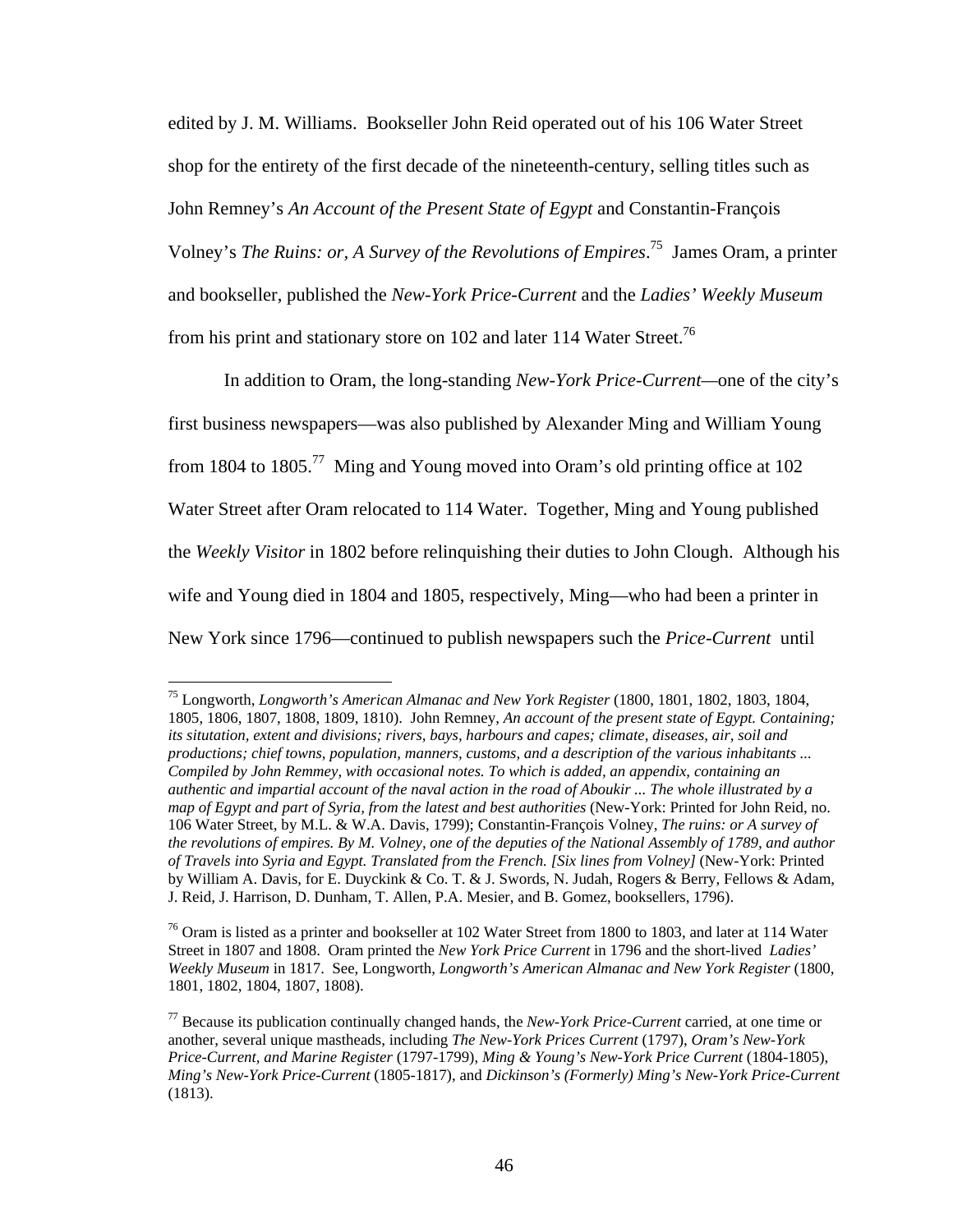1813 and *Daily Items, For Merchants* from 1815 to 1816.78 In 1804, the pair advertised in their newspaper the availability of "a general assortment of stationary, seaman's articles" as well as "blank books, best english letter paper, quills, wafers, sealing wax, ink-powder, and lead pencils" at their 102 Water Street office.<sup>79</sup> In 1806, Ming—in addition to printing the *Price-Current*—began publishing various local and national almanacs. Initially, Ming printed and sold *Hutchins Improved: Being an Almanack and Ephemeris* by John Nathan Hutchins alongside his own *Ming's New-York Pocket Almanac* and *Ming's United States Register.*<sup>80</sup>However, by 1818 Ming consolidated his *United States Register* with *Hutchins Improved,* the result being *Mings' Hutchins' Improved; Being an Almanac and Ephemeris.*<sup>81</sup> Indeed, between 1806 and 1819, Alexander Ming published at least 30 almanacs and registers, and only rarely did he stray

<sup>78</sup> For the announcement of his wife's death, see *Columbian Centinel,* 22 August 1804. David Longworth, Abraham Shoemaker, and Elkanah Tisdale, *The American Almanack, New-York Register, and City Directory, for the Twenty-First Year of American Independence Containing Most Things Useful in a Work of the Kind and Embellished with an Accurate Map of the City, and a Perspective of the Tontine City Tavern* (New-York: Printed for the editor, by T. & J. Swords, no. 99 Pearl-Street). For discussion of Alexander Ming, see Mark A. Lause, "The 'Unwashed Infidelity': Thomas Paine and Early New York Ciby Labor History," *Labor History* 27, no. 3 (1986): 394; Lause, *Some Degree of Power,* 135, 222 n. 11; Gilbert Vale, *The Life of Thomas Paine* (New York: Gilbert Vale, 1841), 159; Alfred Lorenz, *Hugh Gaine: A Colonial Printer-Editor's Odyssey to Loyalism* (Carbondale: Southern Illinois University Press, 1972), 141-142; Walter Edward Hugins, *Jacksonian Democracy and the Working Class: A Study of the New York Workingmen's Movement, 1829-1837* (Paolo Alto: Stanford University Press, 1967), 90.

<sup>79</sup> *Ming & Young's New-York Price-Current,* 13 October 1804.

<sup>80</sup> John Nathan Hutchins, *Hutchins improved: being an almanack and ephemeris ... for the year of our Lord 1807 ... By John Nathan Hutchins, philom* (New-York: Printed and sold by Alexander Ming, no. 102 Water Street, 1806); Alexander Ming, *Ming's New-York pocket almanac, for the year 1806 ... Calculated for this and the neighboring states. ... By Abr'm. Shoemaker, philo* (New-York: Printed by Alex. Ming, 102 Water Street, 1805); Alexander Ming, *Ming's United States register, and New-York pocket almanac, for the year 1807 ... Calculated for this and the neighboring states. ... By Abr'm. Shoemaker, philo.* (New-York: Printed by Alex. Ming, 102 Water Street, 1806).

<sup>81</sup> Alexander Ming, *Mings' Hutchins' Improved; being an Almanac and Ephemeris…for the Year of our Lord 1819* (New-York: Printed and published by Alexander Ming, 1818).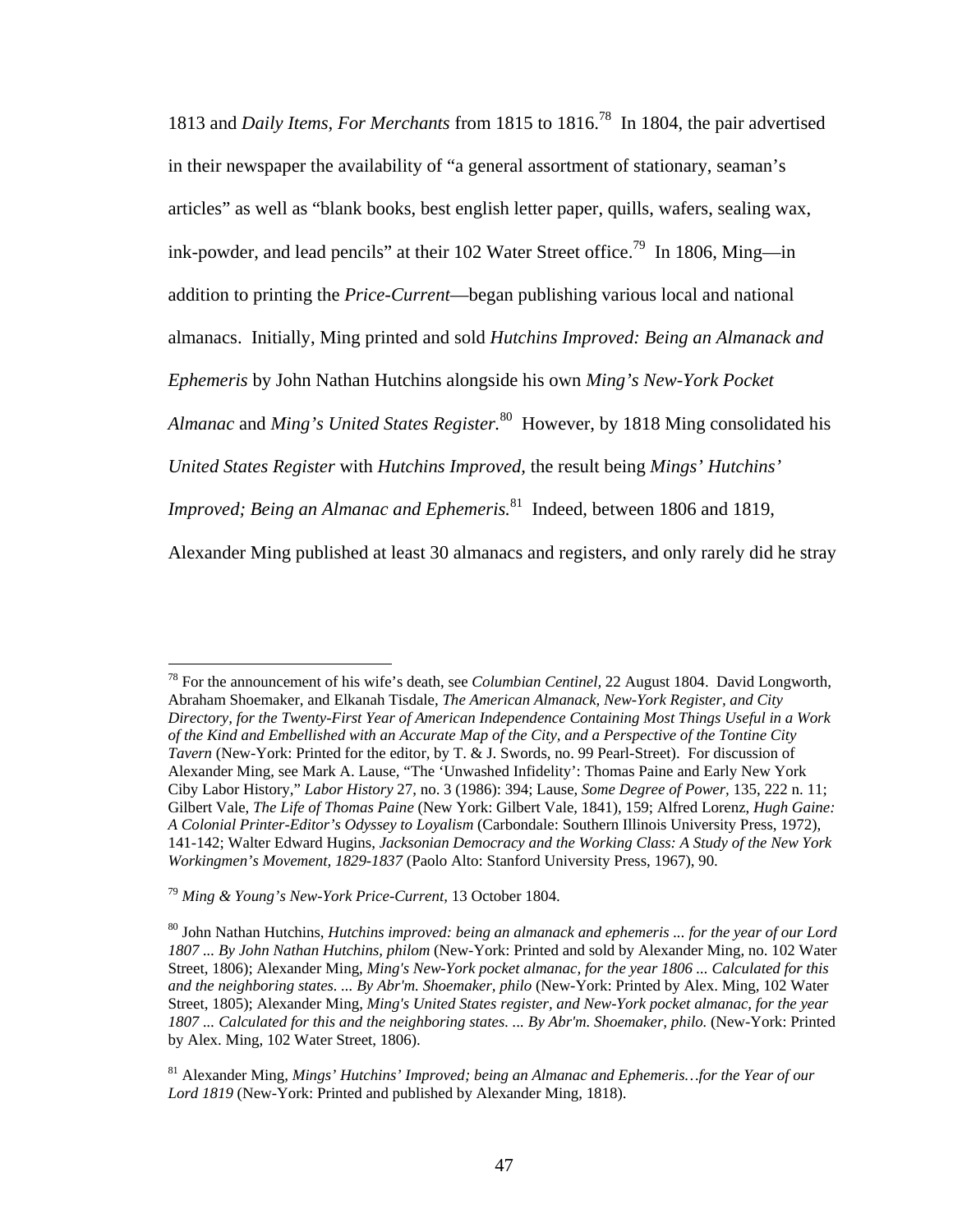from this pattern and print other genres.<sup>82</sup> John Tiebout, another printer/bookseller, conducted business from various Water Street addresses: 246 Water from 1800 to 1803, and 238 Water from 1804 to 1809, and along with Thomas Burling, published the shortlived *New-York Tablet* from 1797 to 1798. 83

### *Maiden Lane and the Fly Market*

Printers, booksellers, and bookbinders owned shops on several other streets in the Old East. Maiden Lane, for example, connects Broadway, which runs northeast from the Old Battery, with Pearl Street. In the early nineteenth-century, Maiden Lane was part of a burgeoning retail district consisting of unique specialty shops that also lined Broadway and William Street, continuing a trend that began in the early eighteenth-century. When New York was a proprietary British colony, Maiden Lane was one of the major commercial streets near the East River waterfront, housing, by 1728, one of the five municipal marketplaces where colonists shopped for food and other provisions. Moreover, by the beginning of the nineteenth-century, "the city-run system of public markets was flourishing."<sup>84</sup> The oldest market in the city, the Fly Market, at the

<sup>82</sup> For example, in 1806 Ming published *The book of common prayer, and administration of the sacraments and other rites and ceremonies of the church, according to the use of the Protestant Episcopal Church in the United States of America: together with the psalter, or, Psalms of David* (New-York: Printed by Alexander Ming, no. 102 Water-Street, 1806), and in 1815 he sold B.T. Onderdonk's *Observations on a late pamphlet, containing strictures on Bishop Hobart's pastoral letter, on the subject of Bible and Common prayer book societies* (New-York: Published by D. Longworth, no. 11 Park, 1815). Also, Ming printed one theatrical piece by Michael Kelly titled *Cinderella, or, The little glass slipper: a grand pantomimic spectacle, as got up at the New-York Theatre, under the direction of Mr. Twaits with entire new scenery, machinery, dresses and decorations* (New-York: Printed by Alexander Ming, 1808).

<sup>83</sup> Longworth, *Longworth's American Almanac and New York Register* (1800, 1801, 1802, 1803, 1804, 1805, 1806, 1807, 1808, 1809).

<sup>84</sup> Burrows and Wallace, *Gotham*, 354. For Maiden lane, see also, pp. 30, 54, 88, 125, 159, 304, 340, 354, 437, 439, 597, 651.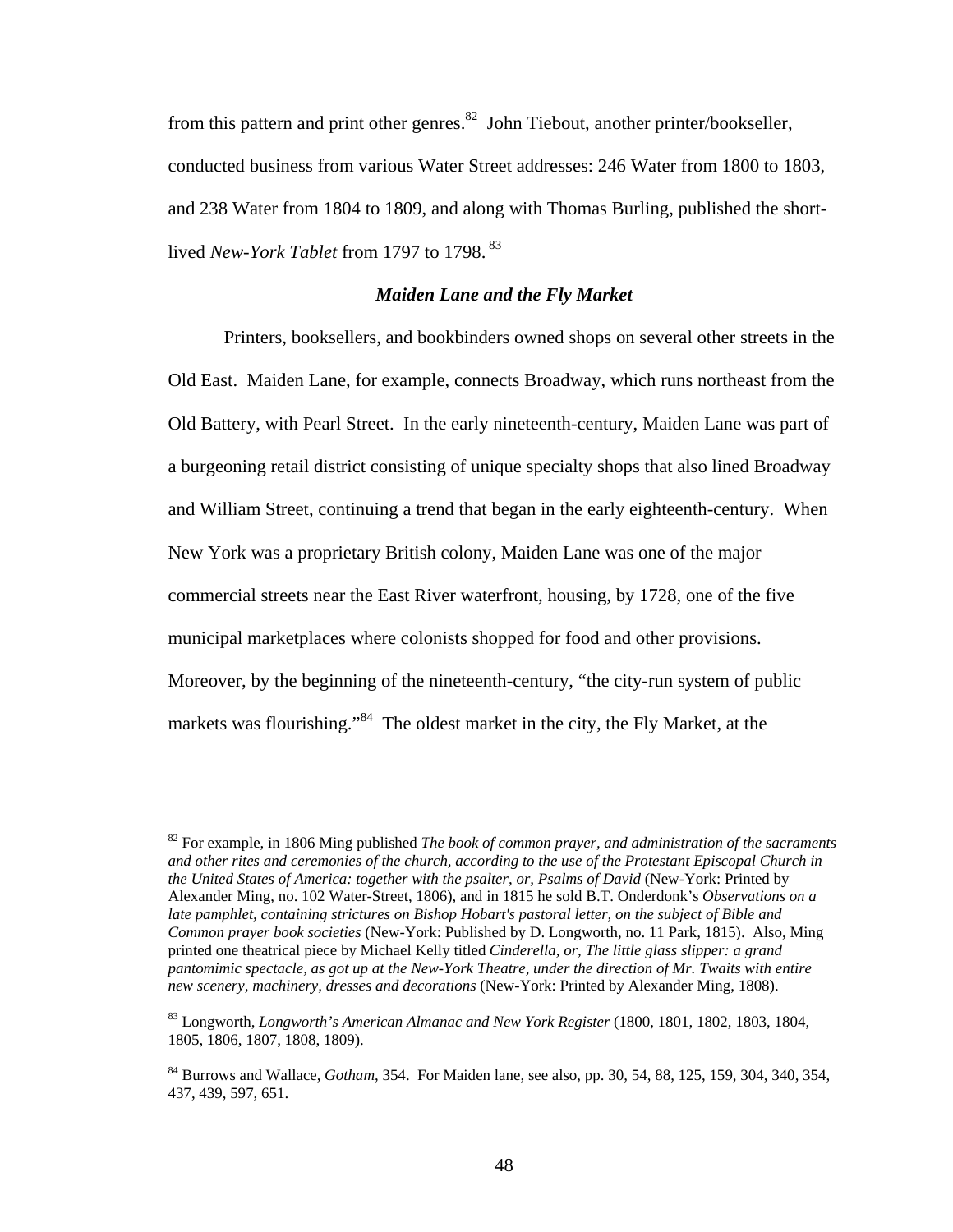southeastern tip of Maiden Lane at the intersection of Front Street, consisted of several market houses that sold meat, produce, and fish.<sup>85</sup>

 Given Maiden Lane's history of being more of a marketplace for goods and less of an area for transactions between merchants, traders, and businessmen, there were considerably fewer printers and bookbinders. For example, only three print shops were listed between 1800 and 1810 with Maiden Lane addresses in the city directories. The print shop and stationary store owned by brothers George and Robert Waite, on the other hand, was fairly successful. Indeed, their two shops—which published the weekly newspaper *The Remembrancer* from 1804 to 1806 and the *Weekly Messenger* from 1811 to 1813*—*were listed at two different Maiden Lane addresses from 1800 to 1810: 64 Maiden Lane from 1801 to 1804 and 38 Maiden Lane from 1806 to 1810, although *The Remembrancer* indicates that the Waite brothers operated both shops in 1805.<sup>86</sup>

*The Remembrancer,* despite containing bits and pieces of local and international news, was concerned primarily with advertising items sold at George and Robert Waite's book stores and print shops at 38 and 64 Maiden Lane. For example, the Waite brothers asserted that their printing services were "executed in a superior stile of elegance, and on more reasonable terms than can possibly be done at any other office" in New York City, claiming to possess "an additional assortment of FANCY, & ORNAMENTAL TYPE."<sup>87</sup>

<sup>&</sup>lt;sup>85</sup> According to Burrows and Wallace, the mayor of the city served as the overseer of the market. He, along with the city council, "regulated deputy clerks, markers and sealers of weights and measures, inspectors, porters, packers, and cullers, and city prohibited forestalling, engrossing, and regrating and paid close attention to sanitary conditions (oysters could not be sold between June 1 and September 30). As a result, the quality of food sold in New York City was generally good." Burrows and Wallace, *Gotham,* 354.

<sup>86</sup> *The Remembrancer,* 1 July 1805. Although *The Remembrancer* was published from 1804 to 1806, this is the only existing edition available for historians.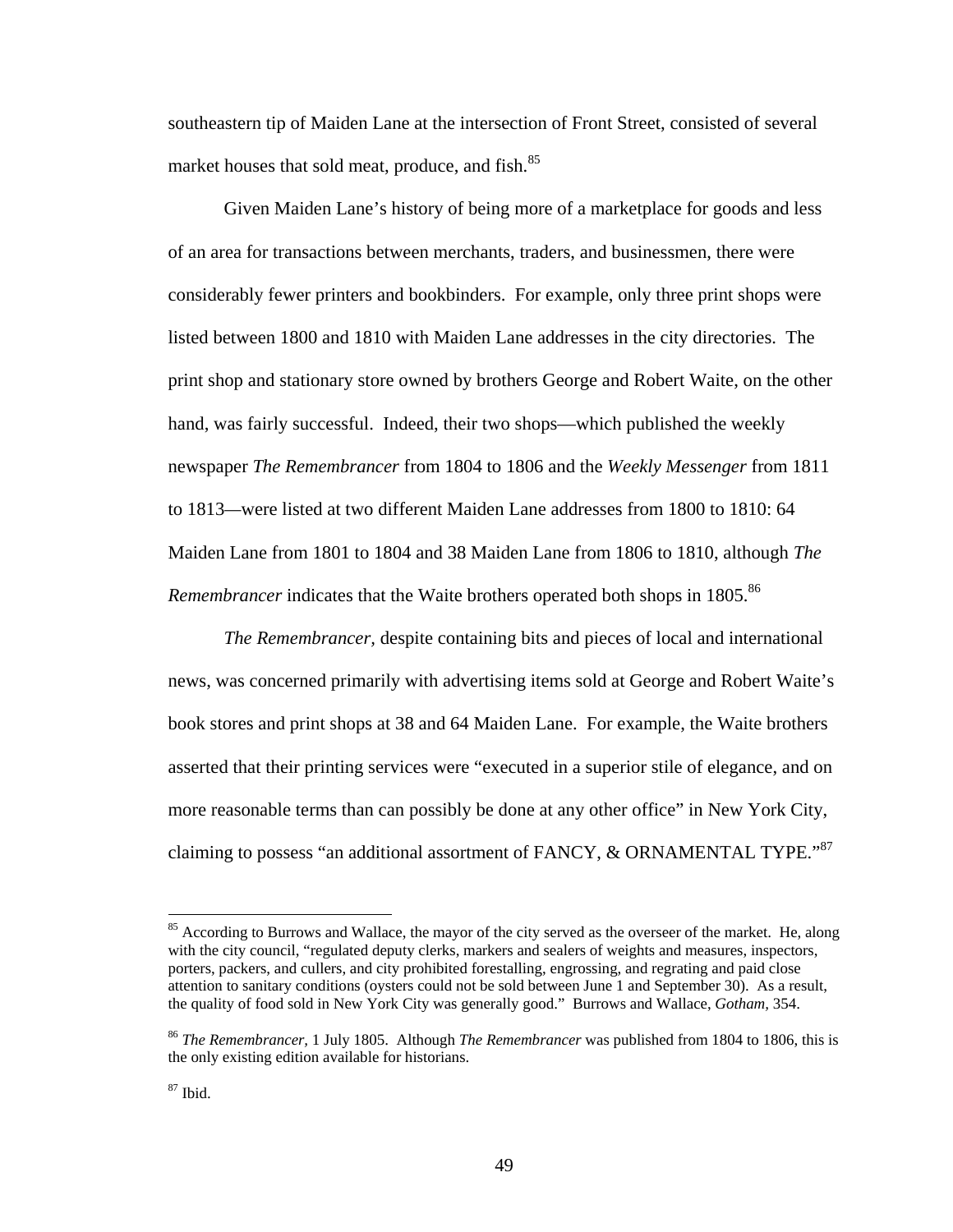In addition to numerous "VALUABLE AND ENTERTAINING BOOKS," George and Robert Waite offered a selection of unique items for public consumption.<sup>88</sup> For instance, the Waites stocked lozenges "for effectually destroying worms in children and grown persons," pills for the "cure of Outward and Inward Piles," lotion from Scotland for "the ITCH," eye salve, as well as a wide variety of "genuine patent medicines" designed to ameliorate various every-day maladies such as nervous disorders, toothaches, hoarseness, headaches, and rheumatism.<sup>89</sup>

 In addition to the book and stationary stores owned by George and Robert Waite, several competing booksellers owned shops on Maiden Lane and at the Fly Market. Robert Macgill, for example, owned a book and stationary store at 24 Maiden Lane from 1800 to 1802, and in 1803 he relocated down the street to 118 Fly Market, where he operated a successful store for the remainder of the decade, selling various textbooks ranging from Noah Webster's *An American Selection of Lessons in Reading and Speaking,* John Ash's *Grammatical Institutes, or an Easy Introduction to Dr. Lowth's English Grammar,* and Thomas Dilworth's *The Schoolmaster's Assistant,* which was printed for Macgill by George and Robert Waite.<sup>90</sup> William Durell owned a shop at 106

<sup>88</sup> Ibid.

 $89$  Ibid.

<sup>90</sup> Longworth, *Longworth's American Almanac and New York Register* (1800, 1801, 1802, 1803, 1804, 1805, 1806, 1807, 1808, 1809, 1810). See Noah Webster, *An American selection of lessons in reading and speaking. Calculated to improve the minds and refine the taste of youth. To which are prefixed rules in elocution, and directions for expressing the principal passions of the mind. Being the third part of A grammatical institute of the English language. By Noah Webster, Jun. Author of "Dissertations of the English language," "Collection of essays and fugitive writings," "The prompter," etc.* (New-York: Printed for E. Duychink, R. Macgill, N. Judah, P.A. Mesier, C. Davis, J. Harrison, and B. Gomez, 1799); John Ash, *Grammatical institutes, or An easy introduction to Dr. Lowth's English grammar: designed for the use of schools, and to lead young gentlemen and ladies into the knowledge of the first principles of the English language. By John Ash, LL.D. With an appendix, containing, I. The declension of irregular and defective verbs. II. The application of the grammatical institutes. III. Some useful observations on the ellipsis. IV. Exerises of bad English. V. Lessons on the English language. To which are added, select lessons, to instil*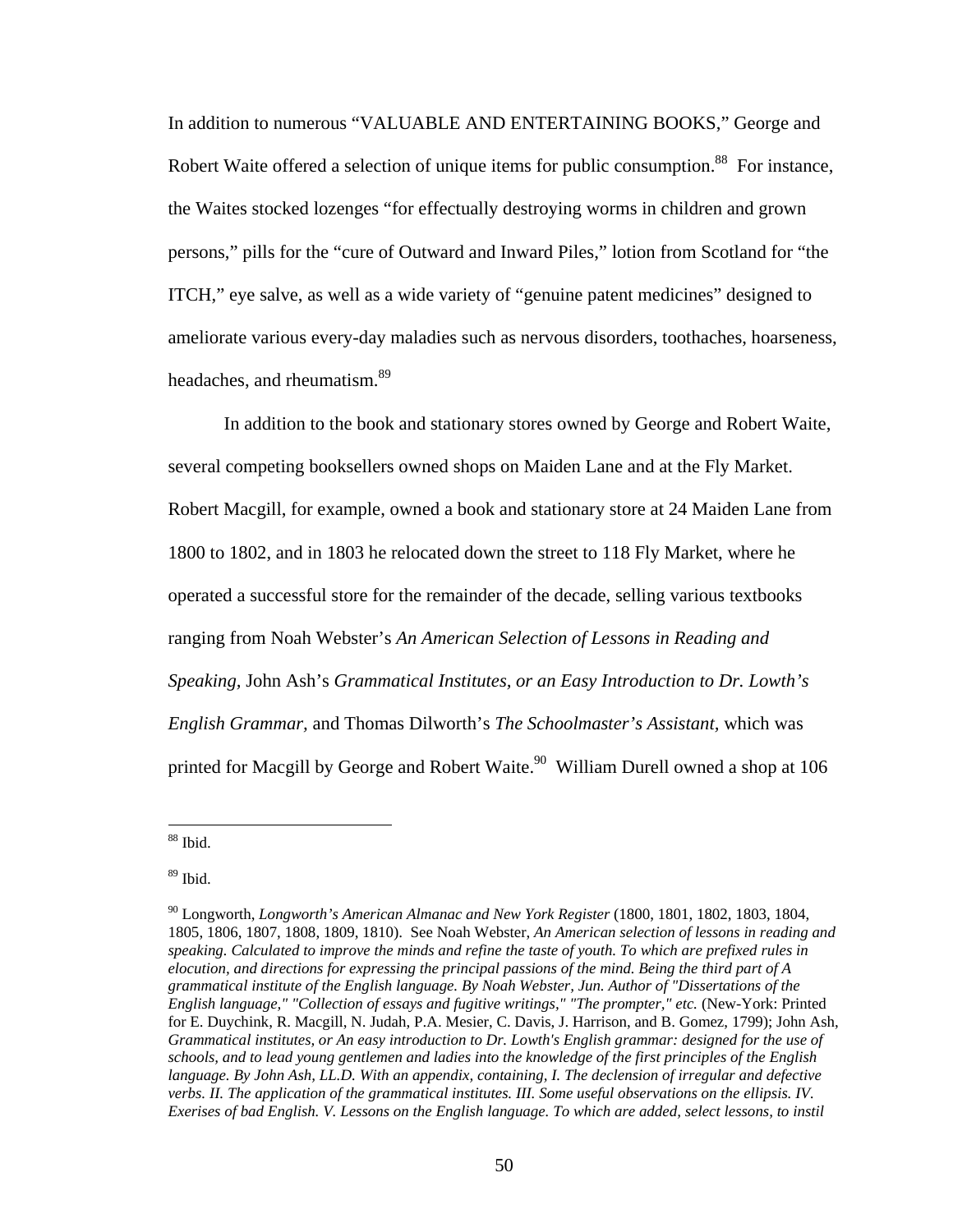Maiden Lane from 1801 to 1806, at which time he moved to Vernick Street in 1807, Vanicle in 1808, and finally to 19 Magazine in 1809 and then 91 Magazine in 1810.<sup>91</sup> William Falconer appeared to be a bookseller who could not compete with more prominent shops and, as a result, was frequently on the move from place to place, selling a "select assortment of BOOKS, Classical, Scientific and Miscellaneous" in addition to "various articles of Stationary."<sup>92</sup> At the beginning of the nineteenth-century, he owned a shop at 94 Water Street for two years before moving to 112 Pearl Street in 1802, 106 Maiden Lane in 1803, finally ending up back at 112 Pearl Street from 1804 to 1805 amidst competition from booksellers such as Thomas and James Swords and Samuel Campbell.<sup>93</sup> Furthermore, Maiden Lane was home to many occupants such William Barlas who was only able to own a Maiden Lane shop for one year, the certain casualty of a highly competitive market, especially given that advertisements promoting Barlas's

*just sentiments of virtue into youth, and a collections of books, proper for young gentlemen and ladies, to shorten the path of knowledge.* (New-York: Printed by J. Buel for E. Duyckinck & Co. Robert Macgill & Peter A. Messier, 1798); Thomas Dilworth, *The schoolmaster's assistant; being a compendium of arithmetic both practical and theoretical. In five parts. ... The whole being delivered in the most familiar way of question and answer ... To which is prefixed, an essay on the education of youth humbly offered to the consideration of parents. By Thomas Dilworth, author of the New guide to the English tongue, &c.*  (New-York: Printed by G. and R. Waite, for T.S. Arden, T.B. Jansen and Co., J. Tiebout, C. Davis, J. Harris, S. Stephens, P.A. Messier, B. Gomez, W. Falconer, R. Macgill, Bell and Smith, 1800).

<sup>&</sup>lt;sup>91</sup> Longworth, *Longworth's American Almanac and New York Register* (1801, 1802, 1803, 1804, 1805, 1806, 1807, 1808, 1809).

<sup>92</sup> *New-York Evening Post,* 24 July 1804. a 1799 advertisement in the *Daily Advertiser* boasted a "large variety of other valuable works" in divinity, history, biography, travel, law, physics, surgery, anatomy, chemistry, botany, arts and sciences, geography, poetry and drama, novels and romances, as well as various text books. *New-York Daily Advertiser,* 9 November 1799.

<sup>93</sup> Longworth, *Longworth's American Almanac and New York Register* (1800, 1801, 1802, 1803, 1804, 1805, 1806, 1807, 1808, 1809).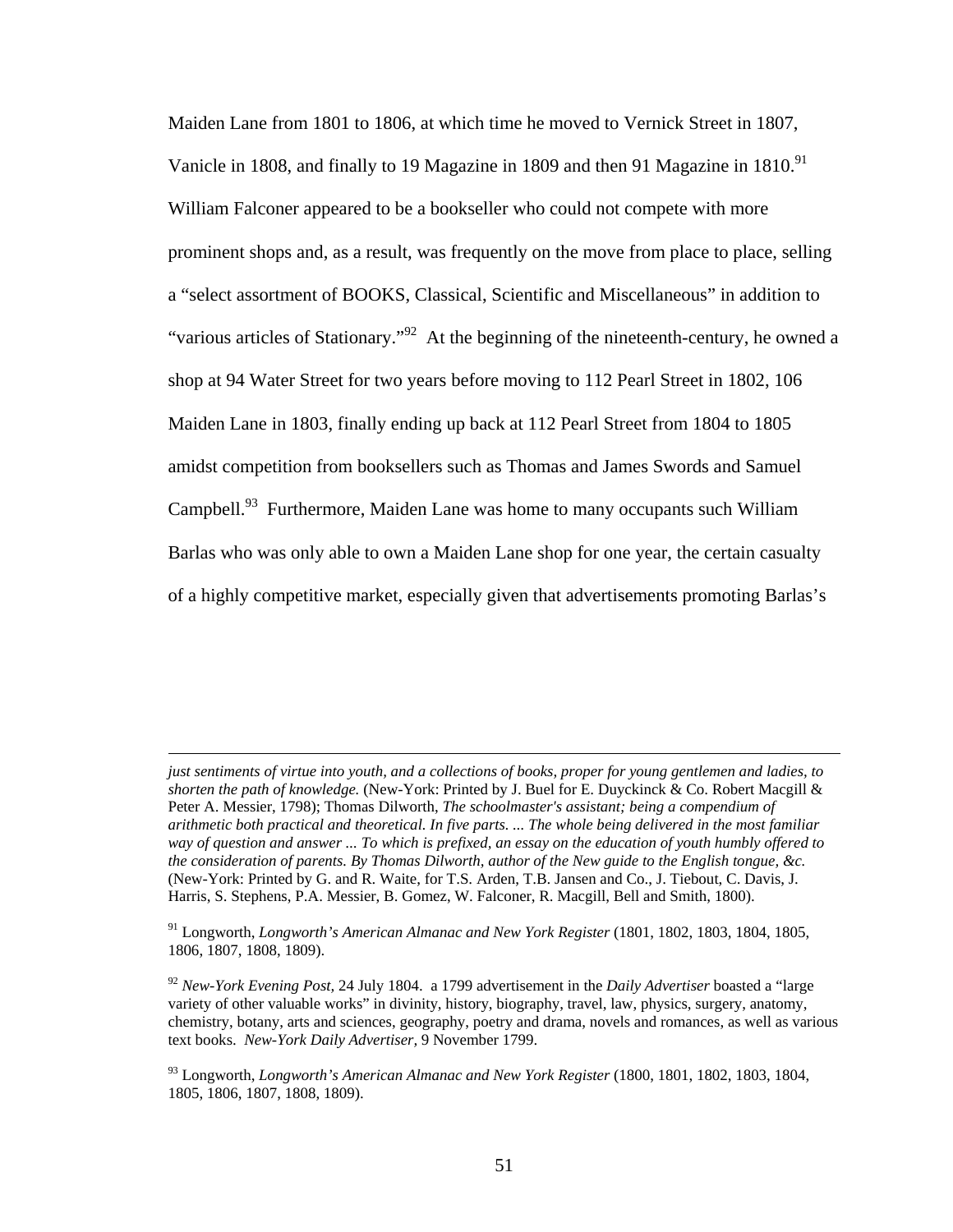store only listed "books suiting a library" such as classic Latin and Greek texts in addition to advanced biblical, scientific, and medicinal titles.<sup>94</sup>

# *Pine Street*

Curiously, from 1800 to 1810 the city directories do not list either booksellers or bookbinders on Pine Street, whereas 22 printers and editors worked on Pine Street. Located near the large enclave of printers, booksellers, and bookbinders on Pearl, Water, and Maiden Lane, Pine Street began at Broadway, cutting southeast across lower Manhattan, running parallel to Wall Street and intersecting Pearl, Water, and Front Streets, concluding at the East River docks in addition to serving as the dividing line between the First and Second Wards shown above in Figure 1.7. Furthermore, the actual name of "Pine Street" is a curiosity in and of itself. Part of the city's attempt to re-make its identity in the wake of the American Revolution, in 1794 the streets formerly known as King, Little Queen, Prince, Princess, Queen, and Duke were renamed as Liberty, Pine, Cedar, Rose, Beaver, Pearl, and Stone, respectively.<sup>95</sup>

 One of the most prominent printing partnerships in early nineteenth-century New York was located at 40 Pine Street. Founded in November 1801 through the considerable financial influence of Robert Troup and Alexander Hamilton, the *New-York Evening Post*  was published by Master Printer Michael Burnham for the editor William Coleman,

<sup>94</sup> *New-York Evening Post,* 19 December 1801. One year occupants on Maiden Lane: Charles Smith, 52 Maiden Lane (1800); William Barlas, 114 Maiden Lane (1802); David Bliss, 56 Maiden Lane (1805); J. Flanagan, 110 Maiden Lane (1807); Thomas Kirk, 48 Maiden Lane (1805); Alexander Ming, 102 Maiden Lane (1806). See Longworth, *Longworth's American Almanac and New York Register* (1800, 1801, 1802, 1803, 1804, 1805, 1806, 1807, 1808, 1809, 1810).

<sup>95</sup> Burrows and Wallace, *Gotham,* 363. The renaming of Pine Street was part of a general overhaul that witnessed several streets named after Revolutionary War heroes, including: Broome, Clinton, Duane, Franklin, Gansevoort, Greene, Horatio (Gates), King, Lafayette, Madison, Mercer, MacDougal (street and alley), Willet, and Wooster.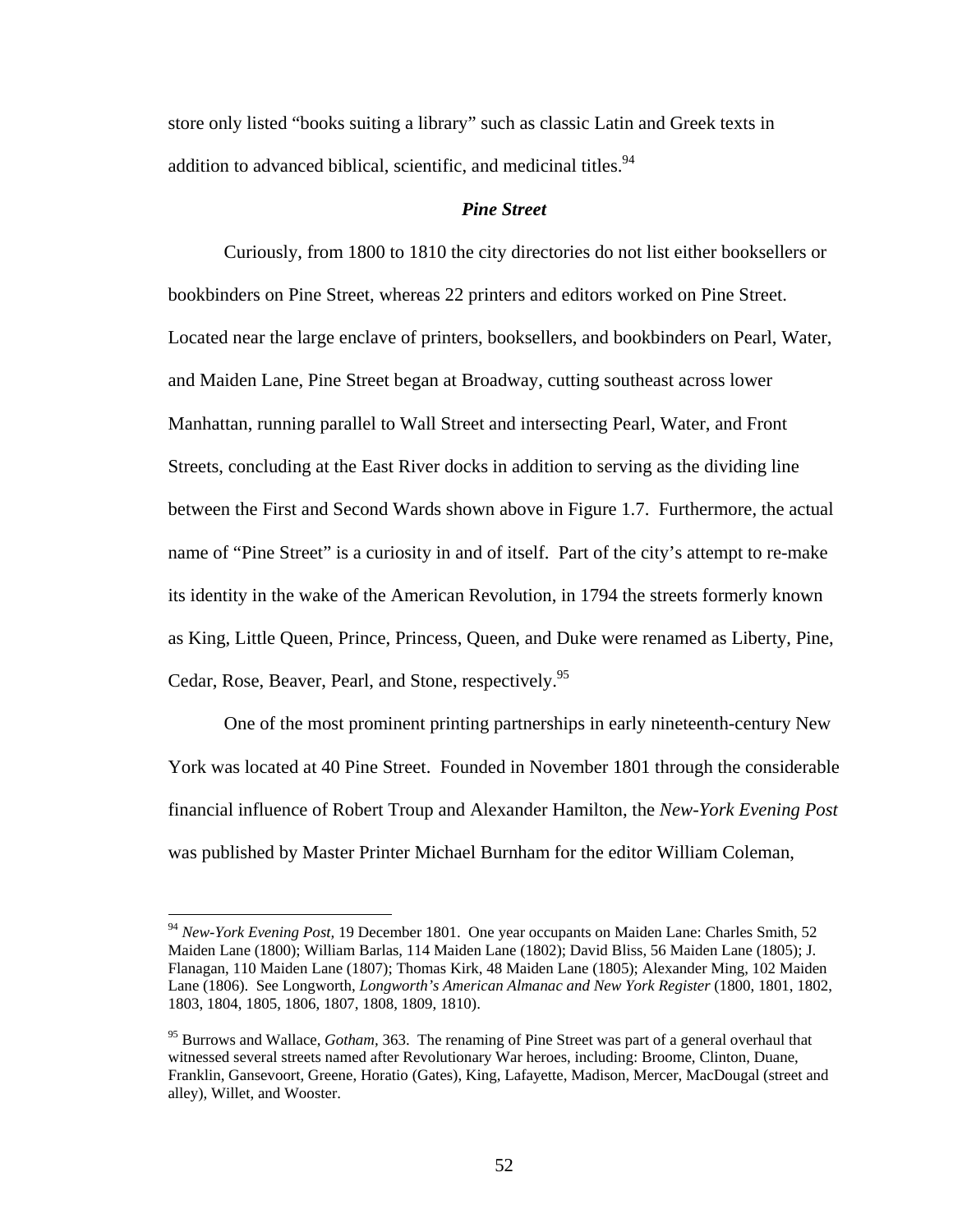hand-picked by Hamilton who, after raising over \$10,000, was able to pay the editor a \$2,000 salary in addition to purchasing the handsome brick building on Pine Street and supplying it with four new typographical fonts and a generous store of premium white paper, elements which set the *Evening Post* apart from other newspapers in the city that relied on blue paper and worn-out type face. $96$ 

Historians have noted that Hamilton established the *Evening Post* "as his personal organ," and was known to have periodically authored anonymous essays for the paper.<sup>97</sup> The editor proclaimed in his "Prospectus" that "though we openly profess our attachment to that system of politics denominated FEDERAL, because we think it the most conducive to the welfare of the community," Coleman wanted the *Evening Post* to "be equally free to all parties," stating rather timidly that "the cause of Federalism has received as much injury from the indiscreet contentions."<sup>98</sup> Despite such lofty expectations, the *Evening Post* would ultimately become—alongside Cheetham's *American Citizen* and Peter Irving's *Morning Chronicle* and short-lived *Corrector—*one of the most viciously partisan dailies in early nineteenth-century New York. Accordingly, one of Coleman's co-sponsors in the venture noted the partisanship of the young Federalist attorney. "Coleman is very jealous and devoted to the federal cause,"

<sup>96</sup> Pasley, *"The Tyranny of Printers,"* 237-238. For Coleman, see also Allan Nevins, *The Evening Post: A Century of Journalism* (New York: Boni and Liveright, 1922), 17 ff., 19-20; Fischer, *The Revolution of American Conservatism*, 137, 166, 186, 309, 319, 351.

<sup>97 &</sup>quot;Hamilton on the Louisiana Purchase: A Newly Identified Editorial from the *New York Evening Post,*" *The William and Mary Quarterly* 3rd ser., 12 (April 1955): 271. This edition of the *Quarterly* was devoted entirely to Alexander Hamilton. See also John Kyle Day, "The Federalist Press and Slavery in the Age of Jefferson," *The Historian* 65, no.6 (2003): 1314.

<sup>98</sup> *New-York Evening Post,* 17 November 1801. For discussion of the zeal in which the *American Citizen, Morning Chronicle,* and *The Corrector* attacked political opponents, see chapters two and three.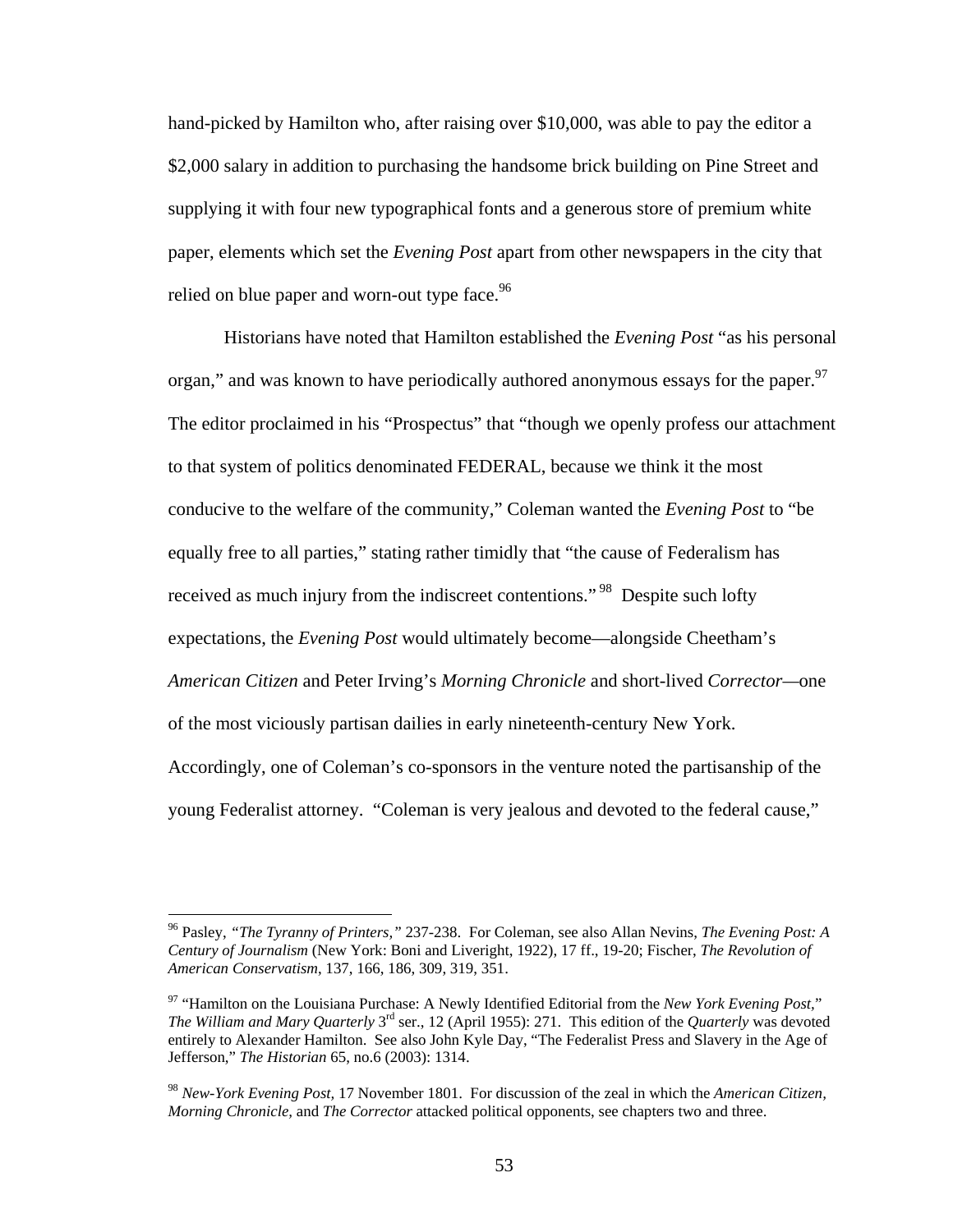wrote Robert Troup in a letter to fellow Federalist Rufus King, "but his paper is that of the scholar and the gentleman."<sup>99</sup>

 Coleman's long year career as editor of the *Evening Post* was precarious and often times perilous. Indeed, given his tendency to inflame the passions of his rivals in both the Republican Party and New York's publishing community, Coleman often found himself at the wrong end of a dispute, nearly dying in one instance as a result of a severe beating which permanently affected his health.<sup>100</sup> Coleman, however, was not afraid to put down his pen and roll up his sleeves for a good brawl. Political tensions were so charged between Coleman and James Cheetham that, after learning of a challenge to a duel emanated from the *American Citizen's* Pearl Street office, Coleman instead fought with a Republican harbormaster named Thompson, in which the unfortunate Thompson was shot and killed by the editor of the *Evening Post.*<sup>101</sup>

<sup>99</sup> Robert Troup to Rufus King, 6 June 1802, in Charles King, ed., *The Life and Correspondence of Rufus King; Comprising His Letters, Private and Official, His Public Documents, and His Speeches* (New York: G.P. Putnam's Sons, 1894), IV: 136.

<sup>100</sup> Nevins, *The Evening Post,* 49. See also Clarence S. Brigham, *Journals and Journeymen: A Contribution to the History of Early American Newspapers* (Westport, Conn.: Greenwood Press, 1971), 69. Accosting a newspaper editor was not uncommon in the early Republic. For example, Benjamin Franklin Bache and William Duane, editors of the Philadelphia *Aurora* were the targets of numerous assaults, especially Duane, who was beaten so severely in 1799 by a band of Federalists that he very nearly died. James Thomson Callendar was assaulted by an incensed reader in 1803. In June 1812 an angry mob destroyed the office of the Baltimore *Federal Republican,* forcing the paper to suspend publication for five weeks. Alexander C. Hanson, the editor of the *Federal Republican,* died as a result of the attack in addition to two Revolutionary War soldiers, General Henry Lee and General James M. Lingan, who tried in vain to protect the office. See John C. Nerone, *Violence against the Press : Policing the Public Sphere in U.S. History* (New York: Oxford University Press, 1994); Kim T. Phillips, "William Duane, Philadelphia's Democratic Republicans, and the Origins of Modern Politics," *Pennsylvania Magazine of History and Biography* 101, no. 3 (1977); Kim Tousley Phillips, *William Duane, Radical Journalist in the Age of Jefferson* (New York: Garland Pub., 1989); Jeffery Alan Smith, *Franklin and Bache : Envisioning the Enlightened Republic* (New York: Oxford University Press, 1990); James Tagg, *Benjamin Franklin Bache and the Philadelphia Aurora* (Philadelphia: University of Pennsylvania Press, 1991).

<sup>101</sup> Fischer, *The Revolution of American Conservatism,* 186; Charles H. Levermore, "The Rise of Metropolitan Journalism, 1800-1840," *The American Historical Review* 6, no. 3 (1901), 449. For more on the tumultuous and often times unique relationship between Cheetham and Coleman, see Smith, "'Printers, Called Republican in This City,'" 264-271.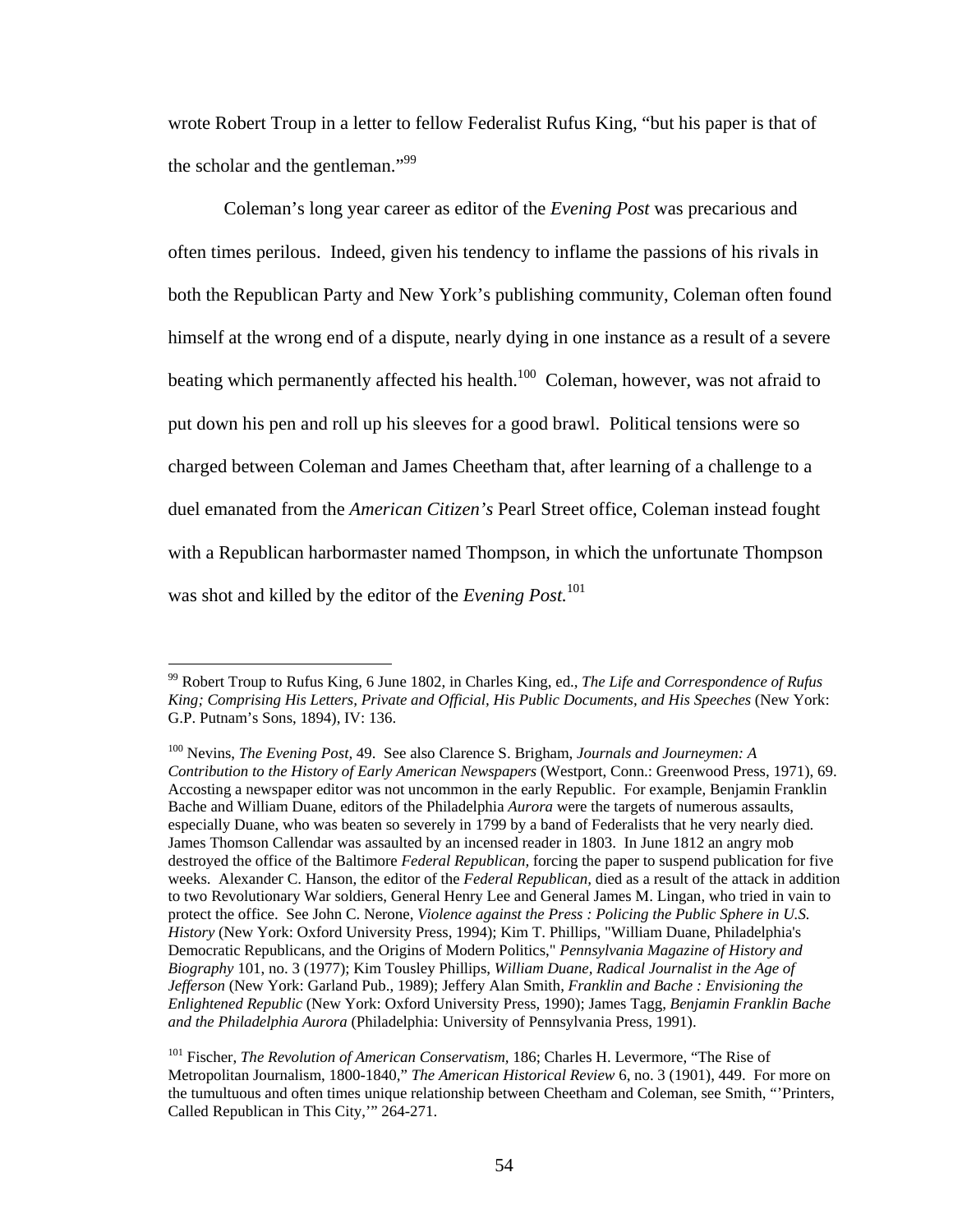#### *Organization and Identity Among Printers and Booksellers*

 Journeymen printers in New York City, often dissatisfied with working conditions in shops, utilized their capacity to communicate in order to not only organize themselves into powerful political units, but to create a community identity. Their unique ability to create printed material for public consumption placed them well ahead of fellow artisan labor societies regarding the announcement of proposals, the keeping of records, public notices of meetings, as well as the infrastructure to foster internal, community-based growth. Indeed, commonality and mutually-shared interests spread through public discourse, according to Benedict Anderson, set the stage for the development of a community identity.102 Moreover, New York booksellers—led by Pearl Street shopkeepers—were active in organizing trade associations and book fairs aimed at producing American editions that could compete in domestic and international marketplaces.

 In 1801, New York booksellers Thomas and James Swords, as well as Hugh Gaine, were appointed by the American Company of Booksellers to arrange the first literary fair to be held in the city in June 1802. Gaine, along with several of his contemporaries, "entertained the guests of the Literary Fair in Boardin's Long Room at the Coffee House in Beaver Street," and the success of the fair in New York that it led to similar ventures in Philadelphia the following year and again in Gotham in  $1804$ <sup>103</sup> At the 1804 fair, a new constitution for the American Company of Booksellers was adopted, providing for a Board of Directors representing Boston, New York, Philadelphia,

<sup>&</sup>lt;sup>102</sup> Benedict R. O'G Anderson, *Imagined Communities : Reflections on the Origin and Spread of Nationalism* (London: Verso Editions/NLB, 1983), 6.

<sup>103</sup> Morgan, *The New York Employing Printers,* 30-31. See also Adolf Growoll, *Book-Trade Bibliography in the United States in the Nineteenth Century* (New York: Dibdin Club, 1898).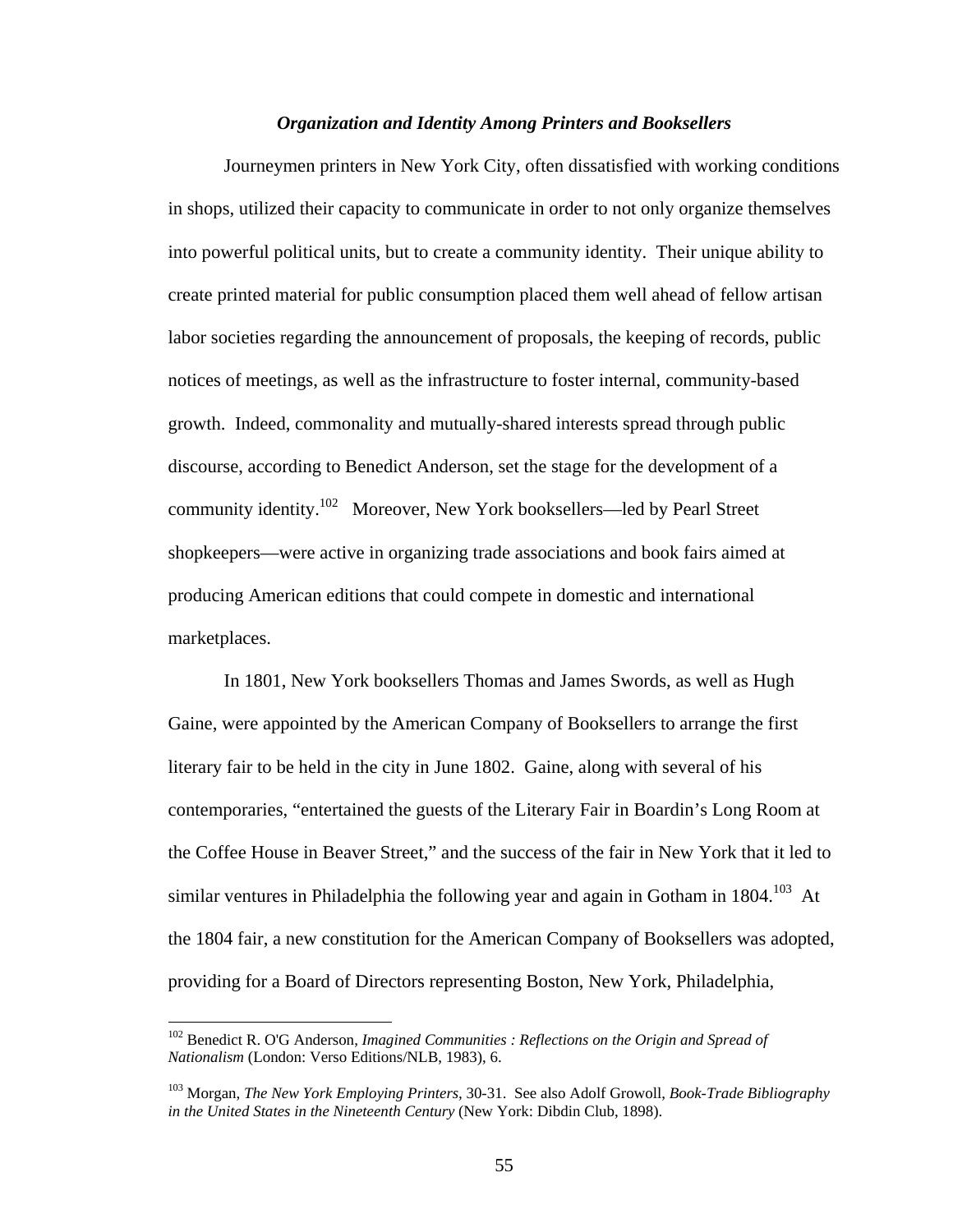Baltimore, Troy, and Albany that could "impose rules concerning transactions of the company and the awarding of premiums," in addition to determining "the price and quality of books exhibited at the Fair."<sup>104</sup> Representing New York on the Board of Directors was James Swords of 160 Pearl Street and John T. Hopkins of 118 Pearl Street.<sup>105</sup> Consequently, the fairs organized by the American Company of Booksellers did not extend beyond 1805 as a result of a Yellow Fever epidemic that swept through New York in 1805. Despite its relatively short existence, the American Company of Booksellers fostered a sense of importance for American printers by urging consumers to purchase domestically-printed newspapers, pamphlets, and books, as well as urging the U.S. Congress to legislate a protective tariff to ward off competition from European printers. Indeed, as Thomas Ringwood noted in his address to the Franklin Typographical Association of New York,

Formerly the extent of the business carried on in our line went not beyond the daily news-papers, and a few of the lower order of books for use of schools. Now we not only supply the market with editions of the useful, but with almost all the elegant works; numbers of which are executed in a style equal to any from Europe, particularly those from the presses of Messrs. Swords, Hopkins, Oram, Collins, Heard, and others in this city…It is also a subject of congratulation to us, that the efforts of the associated printers and booksellers have been so far successful as to produce American Editions of several classical works of considerable magnitude, which would not have been otherwise undertaken.<sup>106</sup>

Stemming from the initial success of the American Company of Booksellers, in

1802 the New York Association of Text Book Sellers was founded. Professing to publish

"correct American editions of such elementary works as are in general use in our schools,

<sup>104</sup> Morgan, *The New York Employing Printers,* 31.

<sup>105</sup> Longworth, *Longworth's American Almanac and New York Register,* 1804.

<sup>&</sup>lt;sup>106</sup> Ringwood, *An Address, Delivered Before the Franklin Typographical Association of New York, 18.*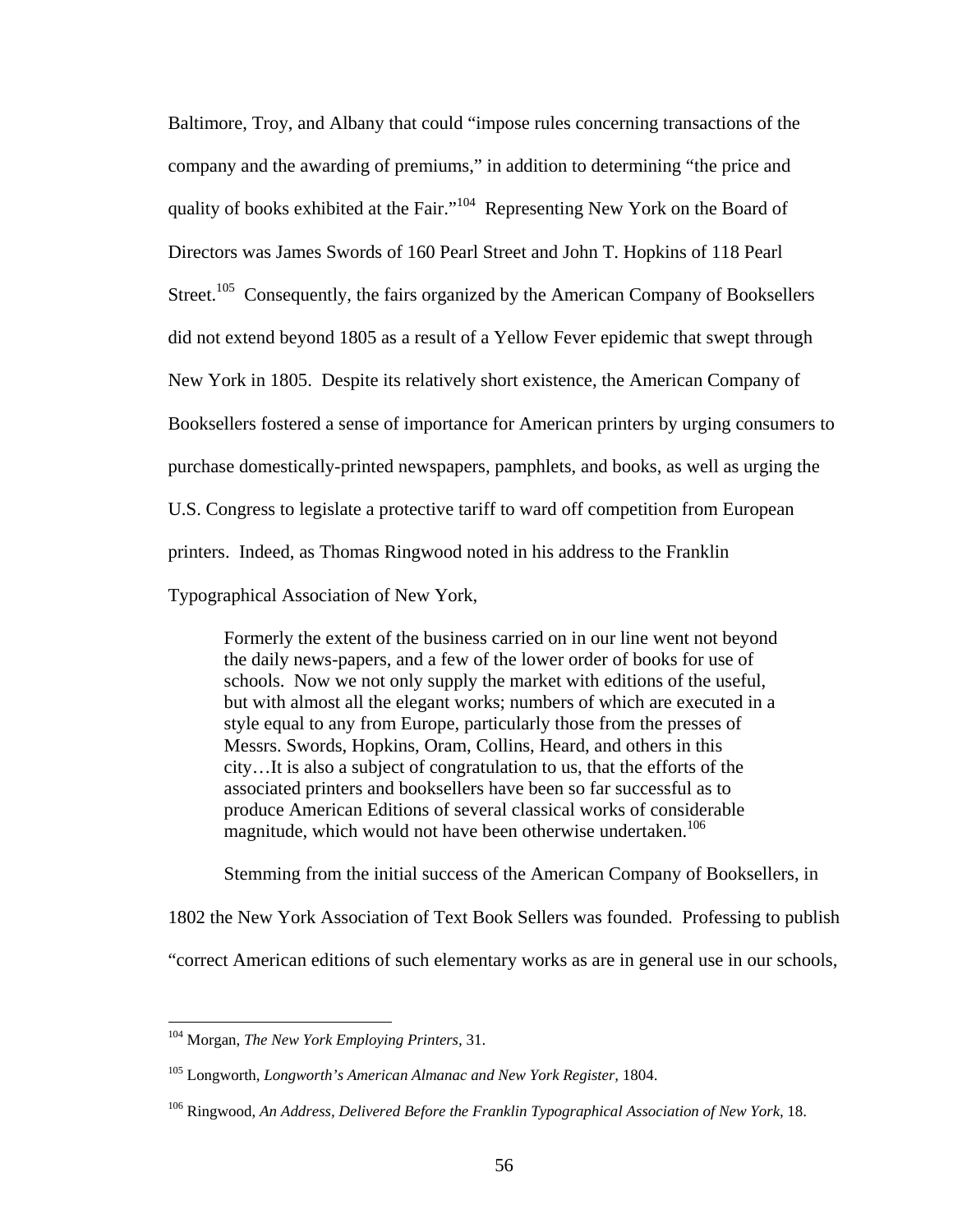academies, and colleges" as well as for "the publication of such other books as may be interesting to the community or conducive to the advancement of general knowledge," members of the New York Association of Text Book Sellers were active in the American Company of Booksellers, yet sought more localized reform.<sup>107</sup> What is noteworthy about members such as Thomas and James Swords (160 Pearl Street), George F. Hopkins (118 Pearl), Peter Messier (107 Pearl Street), Thomas S. Arden (186 Pearl Street), William Falconer (112 Pearl Street), Evert Duychink (110 Pearl), Isaac Collins & Co. (189 Pearl Street), and T.B. Jansen & Co. (248 Pearl Street), is that each bookseller—except James Oram, who resided nearby at 114 Water Street—owned either a print shop, bookstore, or both with a Pearl Street address.<sup>108</sup>

 Numerous members of the community were also involved with efforts to set price lists and wages for journeymen printers. The earliest attempt to regulate prices for printers in the city was by Thomas Greenleaf, editor of the *Argus* who, in 1791 encouraged "a more universal Circulation" of the Laws of the State of New York by reprinting and distributing for "only THREE DOLLARS"—when the previous price was five dollars—a revised edition to be "printed on a small Type, in a convenient octavo form," compiled in "two Volumes of between 4 and 500 Pages each."<sup>109</sup> In 1795 Greenleaf was again involved, along with several other members of the community, in issuing a price list for items such as items printed in various languages, cards, handbills,

<sup>107</sup> Morgan, *The New York Employing Printers,* 32.

<sup>108</sup> Ibid., 32-33. Longworth, *Longworth's American Almanac and New York Register,* 1802.

<sup>109</sup> Thomas Greenleaf, *To the Public: The Just Observation, That a Greater Proportion of Harmony and Good Will Always Subsist in That Community, Whose Inhabitants Have Acquired a General Knowledge of Its Laws, Together with the Rapid Increase of the Inhabitants of This State, Evince the Necessity of a Further Distribution of the Laws of This State ... Proposals for Re-Printing, by Subscription, a Correct Edition of the Revised Laws of the State of New-York* (New York: Printed by Thomas Greenleaf, 1791).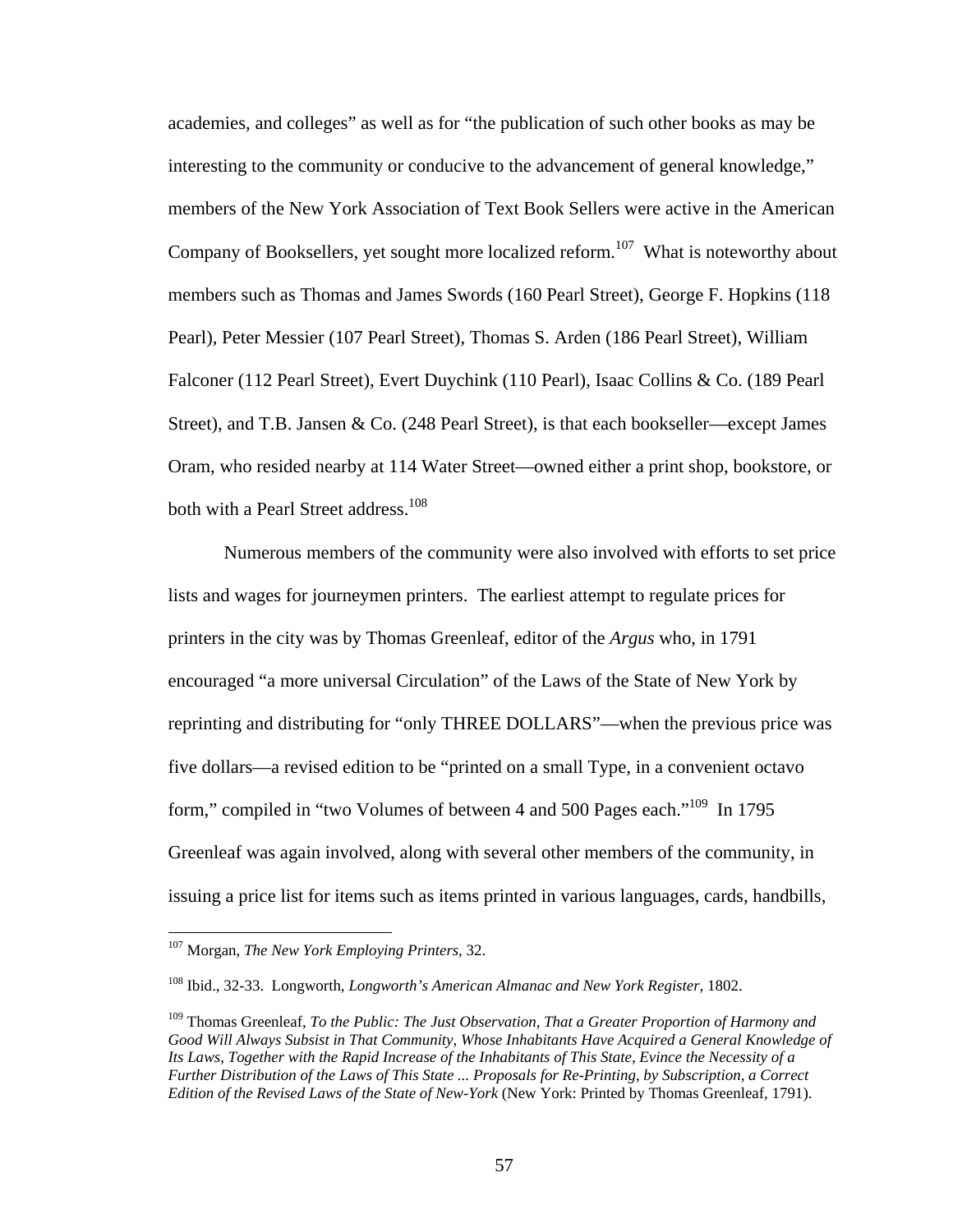"common-work…of which 1000 copies are printed," as well as indicating that "the person employing the printer" shall "furnish paper."110 This interesting handbill lists the signatures of several prominent New York City master printers, including George Forman, Archibald M'Lean, John Buel, Thomas and James Swords, George Bunce & Co., William A. Davis, and John Tiebout. Wages were regulated so strictly by the printers listed on the handbill that if any journeyman printer did "work at a less rate than is here established, we will forfeit the sum of twenty pounds, to be appropriated as a majority of shall think proper."<sup>111</sup>

 In response to the efforts of shop-owners to regulate the wage scale, journeymen printers began to organize trade unions, the first of which appeared in 1794 and was known only as the Typographical Society. The first meeting, according to the *Diary, or Evening Register,* was to be "held, agreeable to the constitution, on Saturday evening next at Mr. Stillwell's, near the ferry stairs, Fly Market—at which time and place the members are requested punctually to attend."<sup>112</sup> Despite its brief existence—three and a half years—the society succeeded in gaining an increase in wages for journeymen as well as distributing the 1795 price list discussed above. $113$ 

Soon after the dissolution of the first typographical union, New York journeymen printers founded the Franklin Typographical Association in 1799, although printers in the

<sup>110</sup> *New-York, May 18, 1795. The Following Are the Established Prices of Printing, Done at the Respective Offices of the Subscribers* (New York: s.n., 1795).

 $111$  Ibid.

<sup>112</sup> *Diary, or Evening Register,* 3 July 1794.

<sup>113</sup> Silver, *The American Printer,* 15; George A. Stevens, *New York Typographical Union No. 6; Study of a Modern Trade Union and Its Predecessors* (Albany: J. B. Lyon company, state printers, 1913), 36; George E. Barnett, "The Printers: A Study in American Trade Unionism," *American Economic Association Quarterly* 10, no. 3 (1909): 3; Ethelbert Stewart, "A Documentary History of the Early Organizations of Printers," *Bulletin of the Bureau of Labor* 61 (1905), 863.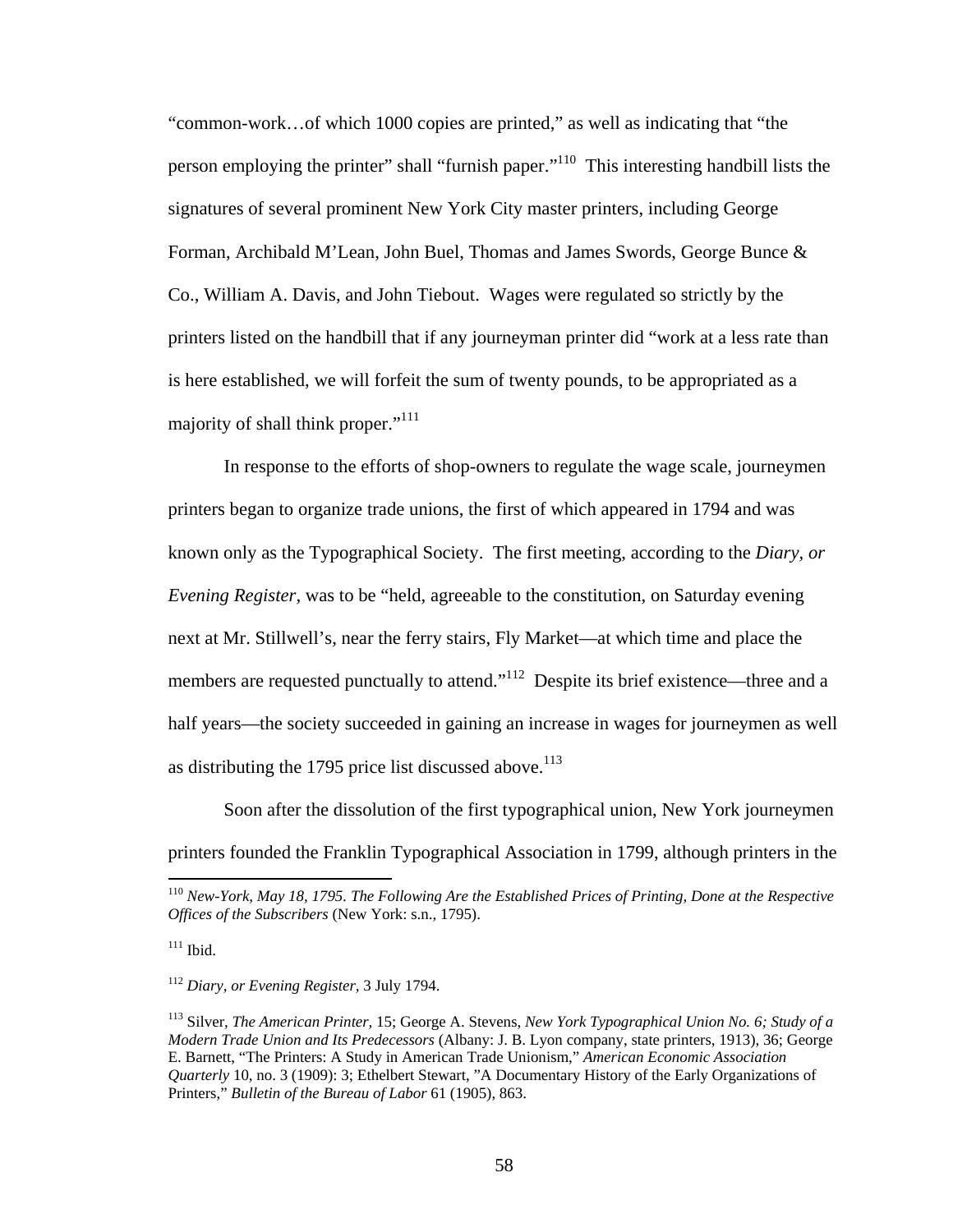city began advertising the possibility of forming a union as early as November 1798. A notice that appeared in the *Daily Advertiser* signed by "A number of journeymen" requested that "all the journeymen printers in this city are particularly requested to attend a meeting, to be held at the house of A.B. Martling, corner of George and Nassau streets...on business of the utmost importance."<sup>114</sup> The constitution that was signed by fifty members in 1799 stated that the association was to promote "harmony among journeymen" and seek out philanthropic opportunities in the community.<sup>115</sup>

Despite the lofty language of the society's constitution, the primary focus of the Franklin Typographical Association was to fix a scale of prices for the city's journeymen. The lack of a price scale for printers in the city made public and private life difficult. Indeed, journeymen were "in financial straits so frequently that the ownership of an office was hard to determine," because "a journeyman one month was an employer the next, and frequently two or three journeymen would pool their cash and then dissolve partnership."<sup>116</sup> These business patterns explain the frequency of not only print shops that appeared for only one year in the directories, but the permanence of several printers in the community, given their ties to long-standing newspapers who, according to R. H. Cressingham, "had the best situations."117 Nevertheless, the Franklin Typographical Association succeeded in inaugurating "the first complete wage scale ever adopted by New York City printers," aided by a strike in 1800 by journeymen printers that brought

<sup>114</sup> *Daily Advertiser,* 24 November 1798. For the political implications of meeting at Martling's Tavern, see Cornog, *The Birth of Empire,* 76, 96, 109, 113, 116, 183; Mushkat, *Tammany,* 30, 34, 41-42, 38-40, 44.

<sup>115</sup> Silver, *The American Printer,* 15; Stevens, *New York Typographical Union,* 37. According to Silver, the Constitution of the Franklin Typographical Association has been lost.

<sup>116</sup> R.H. Cressingham, *Official Annual of Typographical Union No. 6*. (March 1892)

 $117$  Ibid.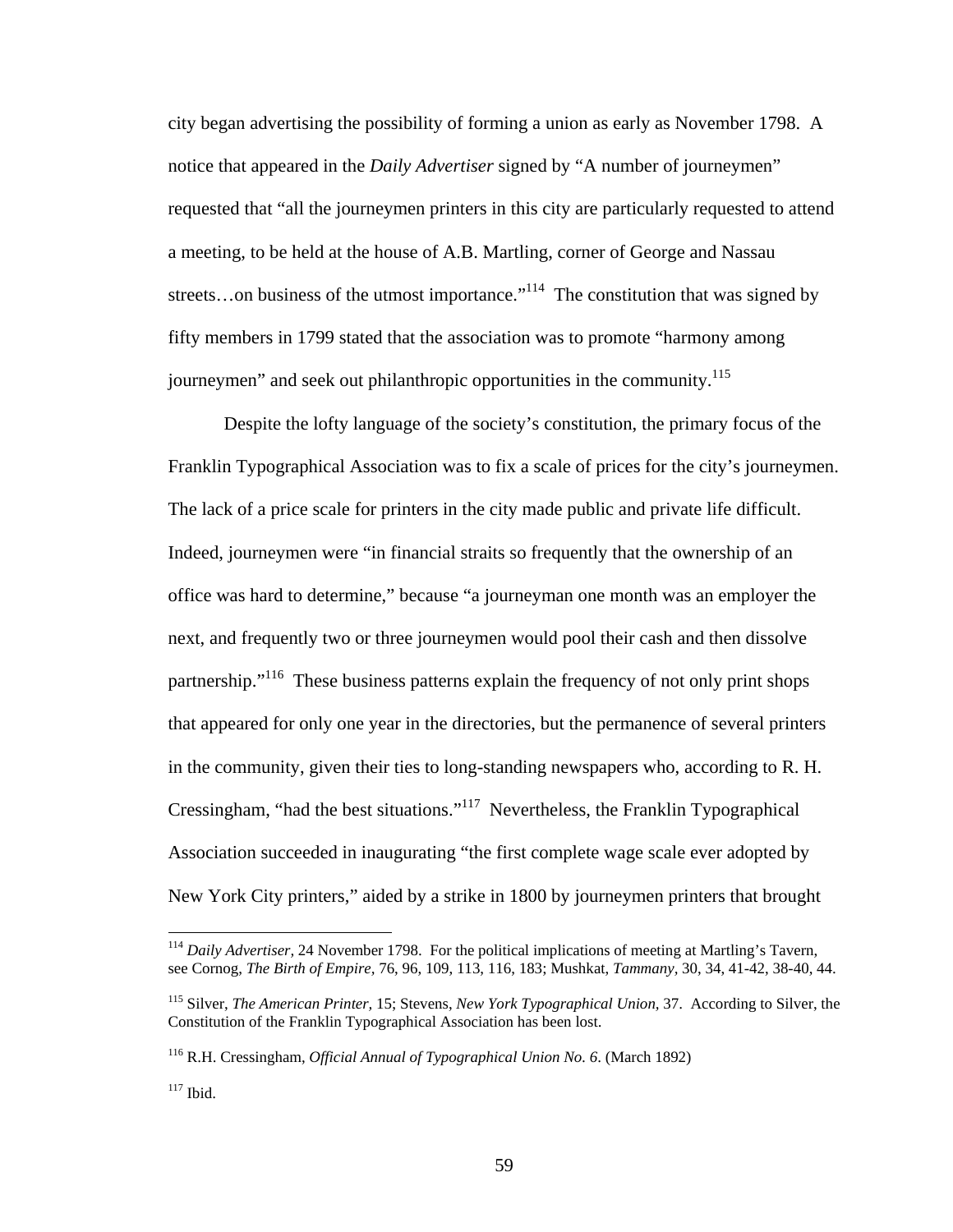forth its enforcement.<sup>118</sup> George A. Stevens notes that the members of the Association demanded at least "\$7 per week in book and job offices and \$8 a week on newspapers."<sup>119</sup>

George and David Bruce were "two of the most diligent members of members of the organization," who would eventually become "prominently identified with the business life of New York.<sup>120</sup> David Bruce was elected as the association's first vicepresident and his brother David as secretary, the result of "the substantial standing which already he had attained in his craft." $121$ 





 Figure 1.14: David and George Bruce, ca. 1799. George A Stevens, *New York Typographical Union Number Six*  (Albany: J.B. Lyon Company, 1913), 37-38.

<sup>118</sup> Stewart, "A Documentary History of the Early Organizations of Printers," 860, 863; Silver, *The American Printer,* 15.

<sup>119</sup> Stevens, *New York Typographical Union No. 6,* 39.

 $120$  Ibid., 38.

<sup>121</sup> Lyman Horace Weeks, *Book of Bruce; Ancestors and Descendants of King Robert of Scotland. Being an Historical and Genealogical Survey of the Kingly and Noble Scottish House of Bruce and a Full Account of Its Principal Collateral Families. With Special Reference to the Bruces of Clackmannan, Cultmalindie, Caithness, and the Shetland Islands, and Their American Descendants.* (New York: The Americana Society, 1907), 322.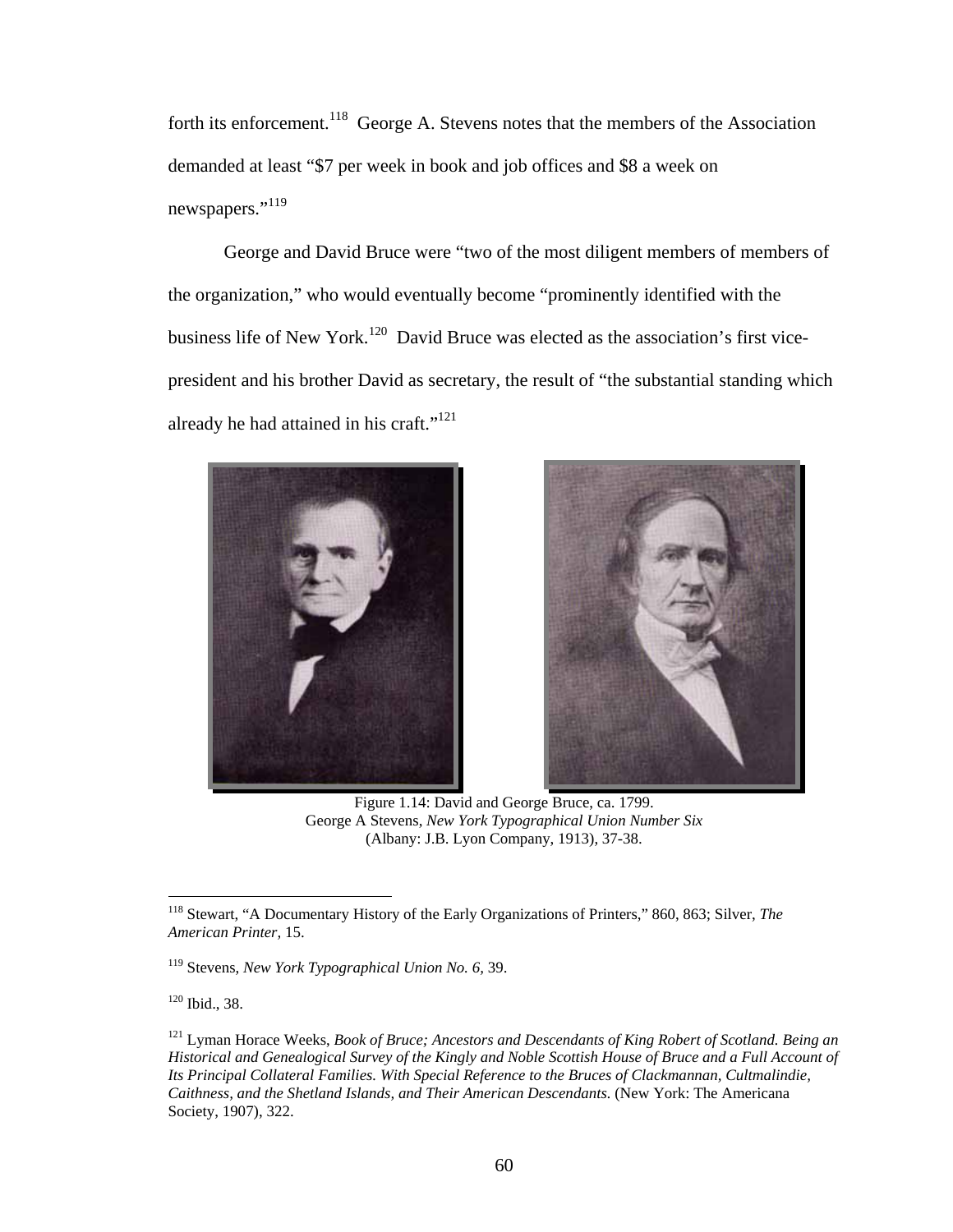Arriving in Manhattan in 1799 by way of Scotland in 1793, Philadelphia in 1798, and Albany in 1799, the Bruce brothers immediately distinguished themselves among New York printers. While in Philadelphia, the Bruce brothers mingled with Thomas Paine, whose influence impacted later movements by New York journeymen printers to unionize.<sup>122</sup> Indeed, David Bruce "had frequent opportunities of seeing Mr. Paine at the printing office in which he was engaged," and it was Paine's "usual custom" to invite Bruce and his fellow printers "to partake of a supper and refreshments which he had ordered at a hotel in the vicinity."123 The members of this "Universal Society" connected with the mind of Paine worked to ameliorate the rights and claims dispossessed workers as "a right, and not a charity."  $124$ 

For the Bruce brothers, life in New York's community of printers, booksellers, and bookbinders, while certainly fulfilling regarding their activity within the trade union, was fairly dull, offering little by way of immediate financial success. Initially, George Bruce worked as a compositor for James Chevalier's *Mercantile Advertiser* on 68 Pine Street while David worked as a pressman. Soon thereafter, George moved from shop to shop doing miscellaneous work for Isaac Collins at 189 Pearl Street and John Woods on Chapel Street.125 In 1802, George went to work for Robert Wilson at the *Daily Advertiser,* assuming publication of the paper from 1803 to 1805, at which time he

<sup>&</sup>lt;sup>122</sup> See Lause, "The 'Unwashed Infidelity." According to Lause, the free-thought ideas of Thomas Paine influenced the craftsmen of New York City in the late 18th and early 19th centuries, providing the radical ideological mindset in order to unionize.

<sup>123</sup> David Bruce, J., "Reminisces of Thomas Paine," *The Truth Seeker* 6 (February 8, 1879): 87.

<sup>124</sup> Philip Fonder, ed., *The Complete Writings of Thomas Paine* (New York: Citadel Press, 1945); 617, 433- 39; Lause, "The 'Unwashed Infidelity,'" 402.

<sup>&</sup>lt;sup>125</sup> Longworth, *Longworth's American Almanac and New York Register*, (1800, 1801, 1803, 1804, 1805, 1806, 1808).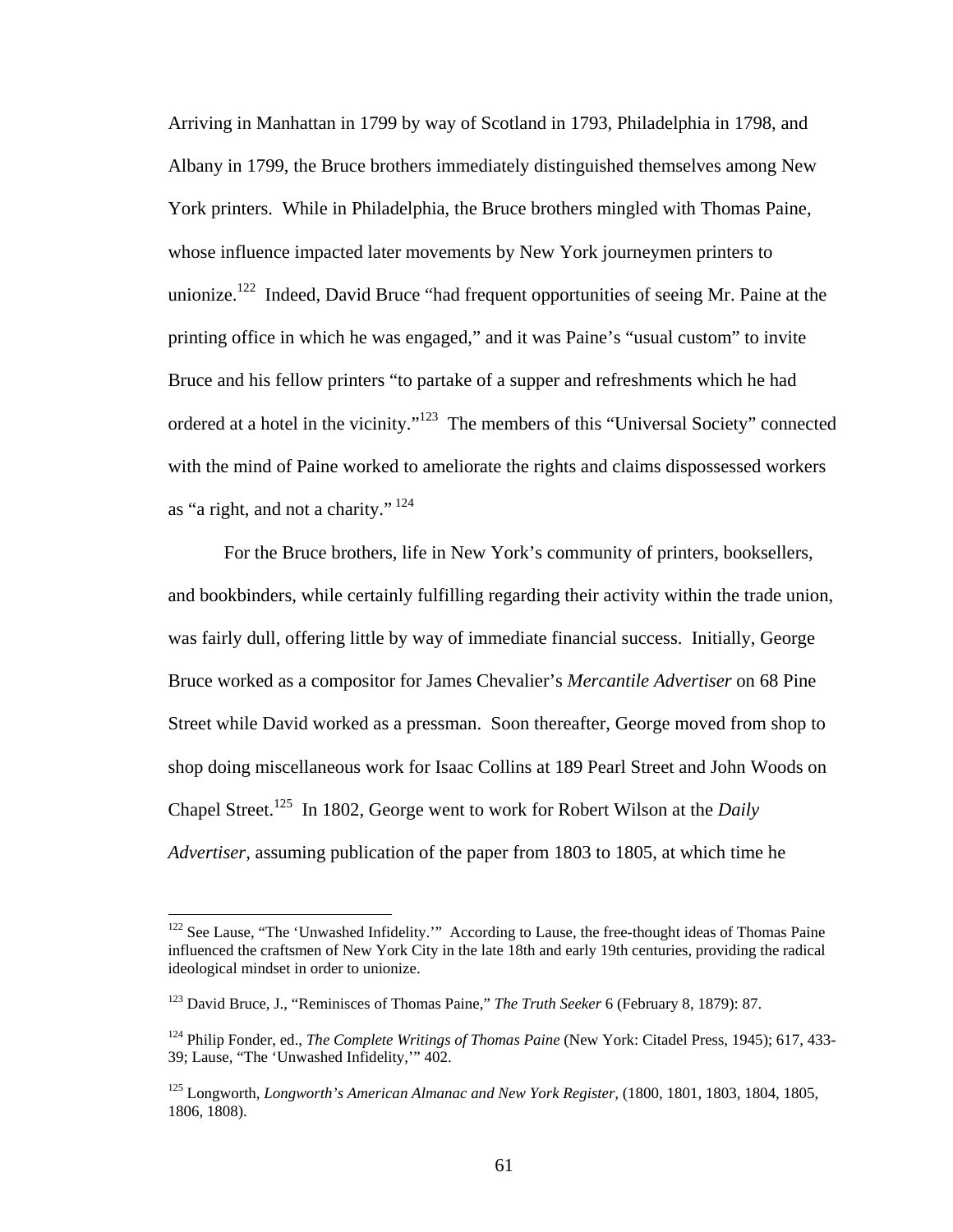relinquished those duties to James and Samuel Bayard in favor of entering into a partnership with his brother at 156 Pearl Street. By 1809, George Bruce's decision to forego his career as printer of the *Daily Advertiser—*a risky venture considering that it brought constant work—proved to be fortuitous, for he and David eventually built "the largest printing office in new York," that included "nine double-pull wooden hand presses."126 Indeed, an 1809 advertisement in the *American Citizen* for "two or three PRESSMEN" who were promised "constant employment" were encouraged to apply to "D. & G. BRUCE, 156 Pearl Street."127 One year later, the brothers were again in need of help, placing an advertisement in the *Columbian* for "Ten Compositors and Four Pressmen."<sup>128</sup>

Two published addresses given before the Franklin Typographical Association provide a glimpse into how printers created a unique community identity. Indeed, despite the lofty rhetorical overtones of John Clough and Thomas Ringwood's speeches, their publication—after having been delivered to separate banquets of the Association indicate how and why New York printers sought to distinguish themselves and their community, highlighting their importance in the growing city. Delivered on the Fourth of July, 1801, John Clough—President of the society<sup>129</sup>—began his speech by remembering "the illustrious WASHINGTON," who was "the founder of our Republic our defence in war, and our guide in peace," an interesting inclusion given that George F.

<sup>126</sup> Stevens, *New York Typographical Union No. 6,* 38.

<sup>127 &</sup>quot;To Printers," *American Citizen,* 20 June 1809.

<sup>128</sup> *Columbian,* 26 May 1810.

 $129$  Stevens notes that Clough was chosen as the society's first President in 1799, and he is subsequently listed as the President of the society in Longworth's directory several times. See Stevens, *New York Typographical Union No. 6,* 37; Longworth, *Longworth's American Almanac and New York Register,*  (1800, 1801, 1803).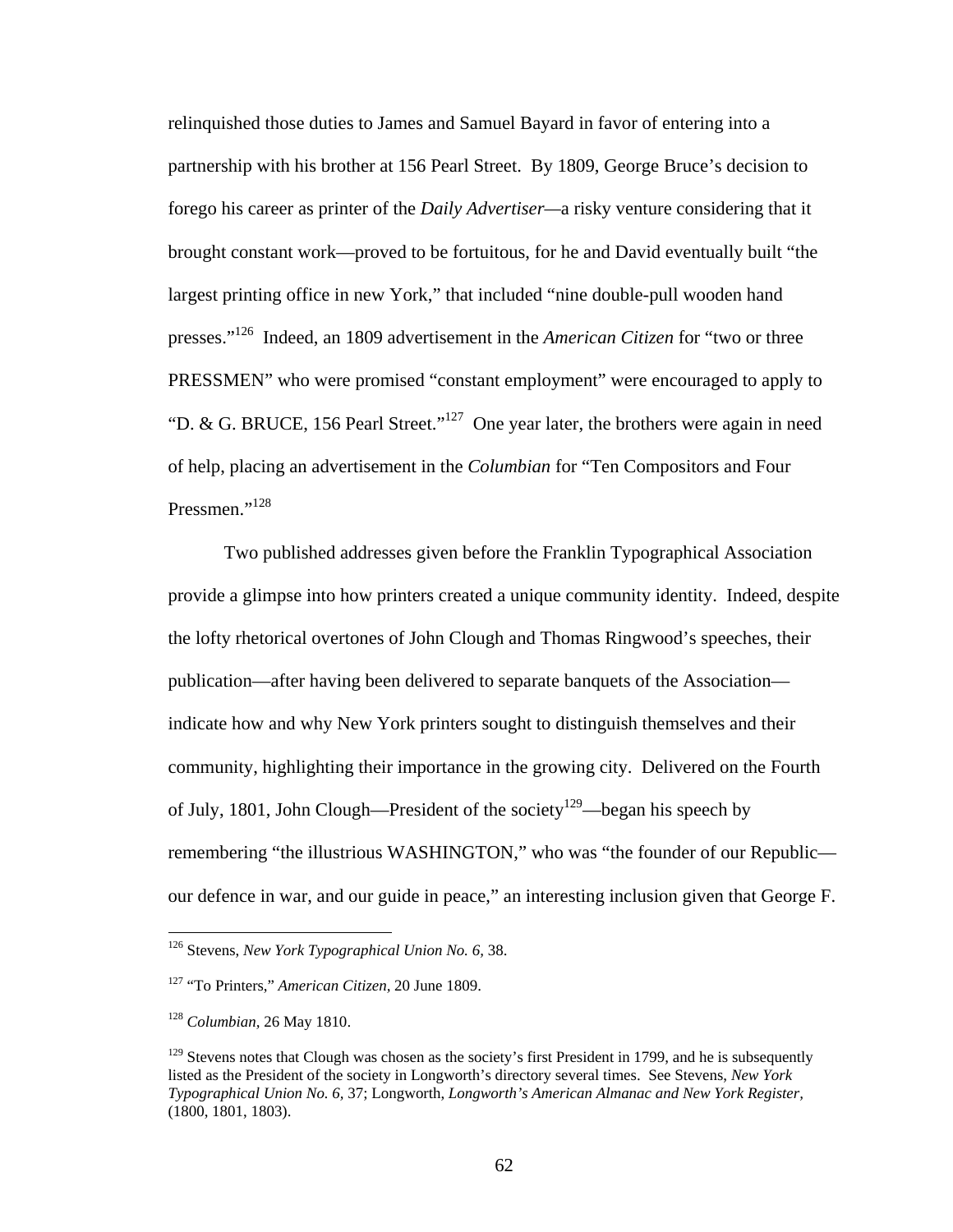Hopkins—a printer popular in Federalist circles, as noted above—was charged by George Bruce to publish Clough's address.<sup>130</sup>

A significant portion of Clough's speech, though, addressed the importance of printing to the dissemination of information and free-thought not only in New York, but the early Republic more generally. Having "banished baleful superstition from the world," Clough declared, "the Art of Printing" placed "in its stead reason and philosophy," which "have found sanctuary in the mind of man."131 "The productions of the Press opens a wide field to the contemplative mind," continued Clough, ranging from an "investigation of the philosophical researches of the great *Newton,*" to the "sublime effusions of a *Milton,* a *Shakespeare,* and an *Addison.*" 132 This is an interesting statement, given that several prominent printers such as the Bruce brothers and Alexander Ming dabbled in deism. According to historian Mark Lause, "such men not only found Deism to be a practical religious faith, but could also draw upon it for a political and social ideology."<sup>133</sup> Clough intimated that the aim of the society went beyond the "sole" purpose of demanding a greater emolument for our labor," praising how "the Art of Printing in this city" rose to a "state of perfection hitherto unprecedented" with the efforts Isaac Collins, James Oram, Thomas and James Swords, and George F. Hopkins, to name

<sup>130</sup> John Clough, *An Address, Delivered on the Fourth of July, 1801 before the Franklin Typographical Association of New-York, and a Select Company* (New-York: Printed by George F. Hopkins, 1801), 6, 7. Bruce notes that "At a special Meeting of the Franklin Typographical Association of New York, Resolved: that the Vice-President present the Thanks of this Association to Mr. Clough, for preparing and delivering an Address, in Commemoration of the twenty-sixth Anniversary of AMERICAN INDEPENDENCE, and likewise request a copy for Publication." Ibid., n.p.

 $131$  Ibid., 10.

<sup>132</sup> Ibid., 11.

<sup>&</sup>lt;sup>133</sup> Lause, "The 'Unwashed Infidelity," 400.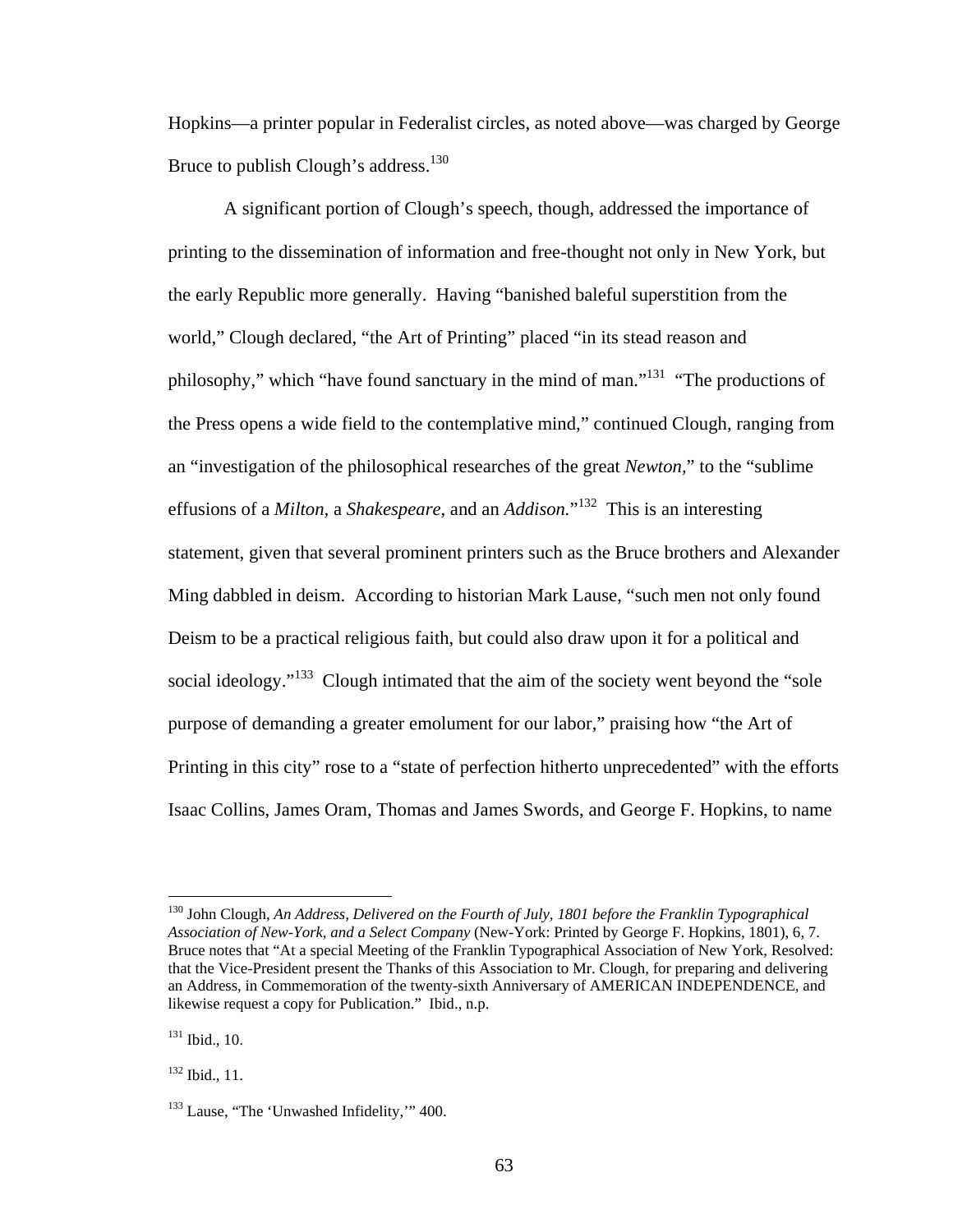only a few.134 At the conclusion of Clough's address, the society drank sixteen toasts ranging from celebratory bursts for the twenty-sixth anniversary of the American Revolution, Washington, Benjamin Franklin, the Constitution, Thomas Jefferson, the Booksellers' Association of New York whose "well-meant and laudable exertions" prevented "the vast importation of European books," as well as printing—"an art which has been so essentially instrumental in promoting the Independence of our Country" and the continued freedom of the Press. $135$  It is not surprising that the most cheers were reserved for the latter two toasts.

Printers in New York did not limit their efforts to helping journeymen in Manhattan; rather, a working relationship with their fellow practitioners in Philadelphia blossomed in the first decade of the nineteenth-century. In 1802, the Franklin Typographical Association invited the newly-formed Philadelphia Typographical Society to work towards a joint proposal to Congress "for laying an additional duty on imported European works."<sup>136</sup> The common identity shared by printers in the two cities was evident during an 1803 epidemic of yellow fever in New York City when the Philadelphia society of printers came to the aid of their brethren in Manhattan. Addressed to "journeymen printers distressed by the calamity," the Philadelphia Typographical Society contributed \$83.50 for "the relief of [New York printers] as may

1

<sup>134</sup> Clough, *An Address Before the Franklin Typographical Association,* 12.

 $135$  Ibid., 15-16. For the significance of toasts as public and political statements, see David Waldstreicher, *In the Midst of Perpetual Fetes: The Making of American Nationalism, 1776-1820* (Chapel Hill: University of North Carolina Press, 1997. Published for the Omohundro Institute of Early American History and Culture); Simon P. Newman, *Parades and the Politics of the Street: Festive Culture in the Early American Republic* (Philadelphia: University of Pennsylvania Press, 1997).

<sup>136</sup> Lause, *Some Degree of Power,* 67.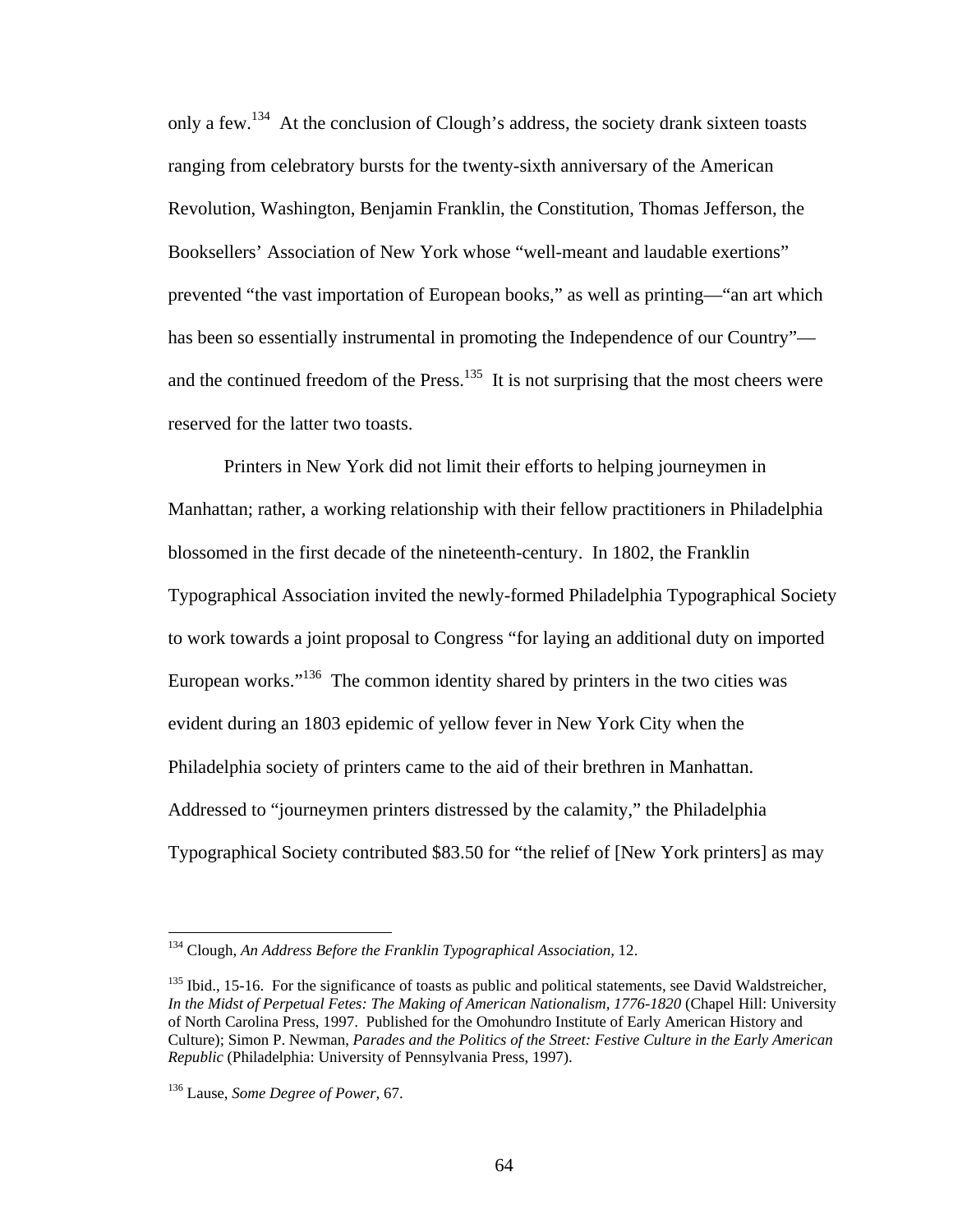be distressed in consequence of the prevailing epidemic."<sup>137</sup> Although scholars link the yellow fever epidemic to the dissolution of the Franklin Typographical Association—it was last mentioned in May 1804 in the *Daily Advertiser—*the disaster did not seem to curb the increase of printers, booksellers, and bookbinders in the city.<sup>138</sup> Indeed, as Figure 1.3 curiously notes, the number of printers rose from 45 in 1803 to 52 in 1804, with booksellers experiencing a smaller increase from 26 to  $28^{139}$  The disease did, however, limit the number of newspapers founded in years in which it devastated the city. For instance, the only two years from 1800 to 1810 in which no newspapers were founded were 1803 and 1805, respectively.<sup>140</sup>

Even though the Franklin Typographical Association had already corroded, it was nonetheless influential in prompting the Philadelphia Typographical Society to petition Congress for a general tariff on imported books. Competition from abroad threatened the prosperity of the local and national print trade, and the Philadelphia society sought to strengthen the domestic book trade by petitioning Congress to legislate a protective tariff on European books, thereby strengthening ties between local printers and booksellers. The Philadelphia petition was presented to the House Committee on Commerce and Manufactures, and Jacob Crowninshield—a Republican merchant from Salem, Massachusetts—presented a report concerning the society's grievances to the House of

<sup>139</sup> Number of Printers, Booksellers, and Bookbinders in 1803 and 1804 **Year Printers Booksellers Bookbinders** 

| 1803 | -45       |    |                                                                               |
|------|-----------|----|-------------------------------------------------------------------------------|
|      | 1804   52 | 20 |                                                                               |
|      |           |    | Source: Longworth, Longworth's Almanac and New York Register (1803 and 1804). |

 $140$  For more on the number of newspapers founded in New York, see Appendix One Appendix Three.

<sup>137</sup> Silver, *The American Printer,* 15, Stevens, *New York Typographical Union No. 6,* 40.

<sup>&</sup>lt;sup>138</sup> *Daily Advertiser*, 8 May 1804. The president of the society, Jacob Frank, requested members to "attend" a special meeting at their hall this evening at 8 o'clock on the business of importance."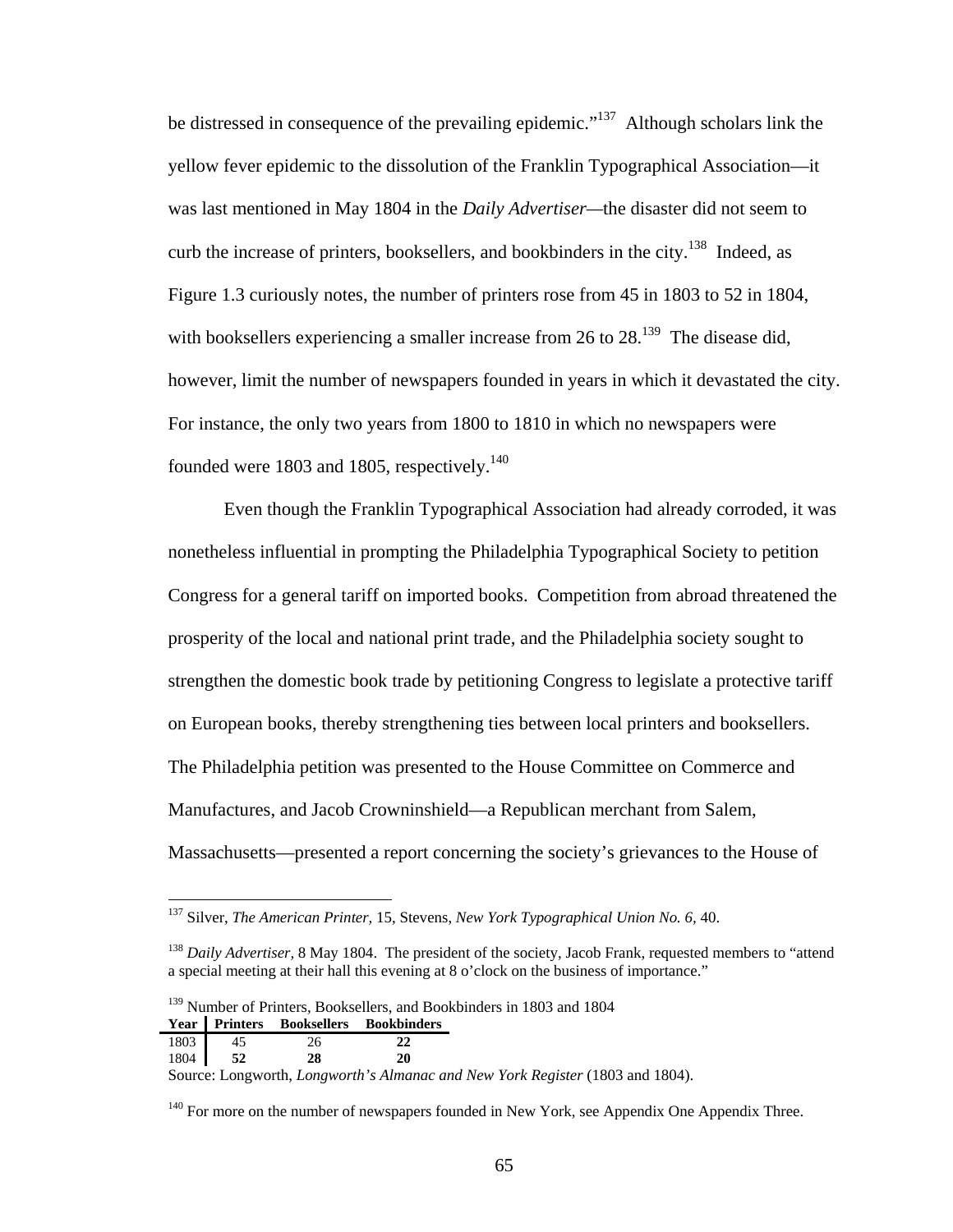Representatives.141 Citing the "great expenses which must necessarily attend the importation of European books into this country" that would certainly "give a decided advantage to the American bookseller," Crowninshield asserted that he and the Committee saw "no reason why the price should be increased by additional duties," maintaining that "the art of printing" was already sufficiently protected.<sup>142</sup> Indeed, in order to convince domestic printers and booksellers that they would not be undersold by European competitors, Crowninshield and the Committee praised the development of printing in the early Republic.

It must be confessed that the Art of Printing has progressed more rapidly in the United States, than almost any other branch of machinery. This is a truth acknowledged by the petitioners, and assented to, with much pleasure, by the Committee; where, then, can the danger that the English bookseller will be able to undersell the American in his own market? $143$ 

The dissolution of the Franklin Typographical Association created a political and

economic vacuum, for without a society devoted to enforcing the price scale of 1800,

journeymen printers had little or no leverage with shop owners who were unwilling to

pay according to contemporary standards. As a consequence, several craftsmen met with

David H. Reins at his home on 49 Barclay Street in June 1809 to discuss reorganizing a

<sup>&</sup>lt;sup>141</sup> Jacob Crowninshield was a representative from Massachusetts. Born in Salem, Mass., Crowninshield engaged in mercantile pursuits, and was an unsuccessful candidate for election in 1798 to the Sixth Congress. He became a member of the Massachusetts Senate in 1801 and eventually became Secretary of the Navy during Jefferson's first term, even though he never fulfilled his duties because of ill health. In 1803, after having fully recovered, he was elected to three consecutive Congresses and served until his death in April 18. See John H. Reinoehl, ed., "Some Remarks on the American Trade: Jacob Crowninshield to James Madison, 1806," *The William and Mary Quarterly* 3rd ser., 16 (January 1959): 83- 118. See also "Jacob Crowninshield," *Biographical Directory of the United States Congress, 1774-2005*  (House Document:  $108<sup>th</sup>$  Congress,  $2<sup>nd</sup>$  Session, No. 108-222), 899.

<sup>&</sup>lt;sup>142</sup> Jacob Crowninshield, "Protecting Duties: Communicated to the House of Representatives, January 22, 1805," House Committee on Commerce and Manufactures, 8th Congress, Second Session. *American State Papers 010,* (Finance Vol. 2, no. 227), p. 118. Ellis Library, University of Missouri <www.mulibraries.missouri.edu>

 $143$  Ibid.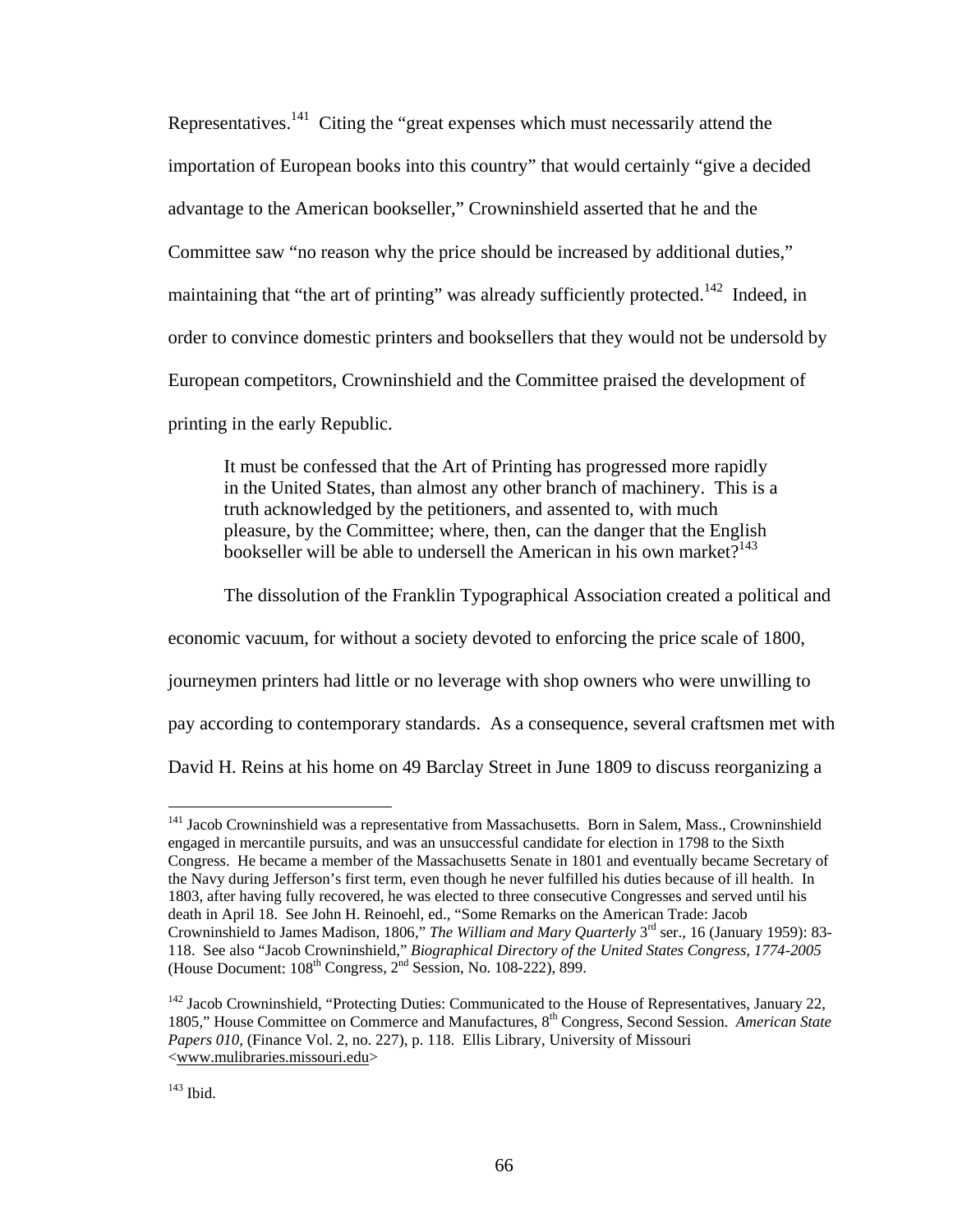benevolent society similar to the Franklin Typographical Association. Soon thereafter in early July 1809, a hastily-organized meeting of forty-nine local journeymen convened, becoming the New York Typographical Society after adopting a lengthy constitution. Journeyman John H. Sherman was elected president and Sydney W. Andrews—a shop owner at 48 Elm Street—as vice-president.<sup>144</sup> Moreover, on 3 July, a Board of Directors consisting of several new shop owners who had relocated to more remote areas of the city was chosen by the society: Walter W. Hyer of 7 Burling-Slip, Henry H. Gird of 30 Roosevelt, Edward Innet, George H. Lincke, Thomas Thompson, Thomas O'Neill of 8 Magazine, Daniel Fanshaw, J.W. Palmer, John Forbes, George Asbridge, Nathaniel Gray of 51 Cliff Street, and David H. Reins of 49 Barclay Street, who also served as the first secretary.<sup>145</sup> With the exception of Nathaniel Gray and Walter W. Hyer, all of the former journeyman printers who were able to open their own shops, moved away from the powerful master printers in the Old East, perhaps in order to create their own solidarity as a society and to distance themselves from their former masters. Barclay Street, for example, intersects both Chapel and Church Streets on the northwest side of Broadway and is much closer to the Hudson River waterfront. Roosevelt and Magazine, however, are somewhat closer. Beginning at Chatham Street, Roosevelt Street cuts a southern line through the middle of the Fourth Ward intersecting with Baucker, Oak, and Cherry streets, and is just outside the imagined boundaries of the journalism community. Magazine Street forms a natural triangle with Chatham Street and Broadway in the Sixth Ward.

<sup>&</sup>lt;sup>144</sup> Longworth, *Longworth's American Almanac and New York Register* (1809).

<sup>145</sup> Stevens, *New York Typographical Union No. 6,* 41-42, Silver, *The American Printer,* 16-18, Barnett, "The Printers," 4-5, 12; Stewart, "A Documentary History of the Early Organizations of Printers," 942-45; Longworth, *Longworth's American Almanac and New York Register* (1809).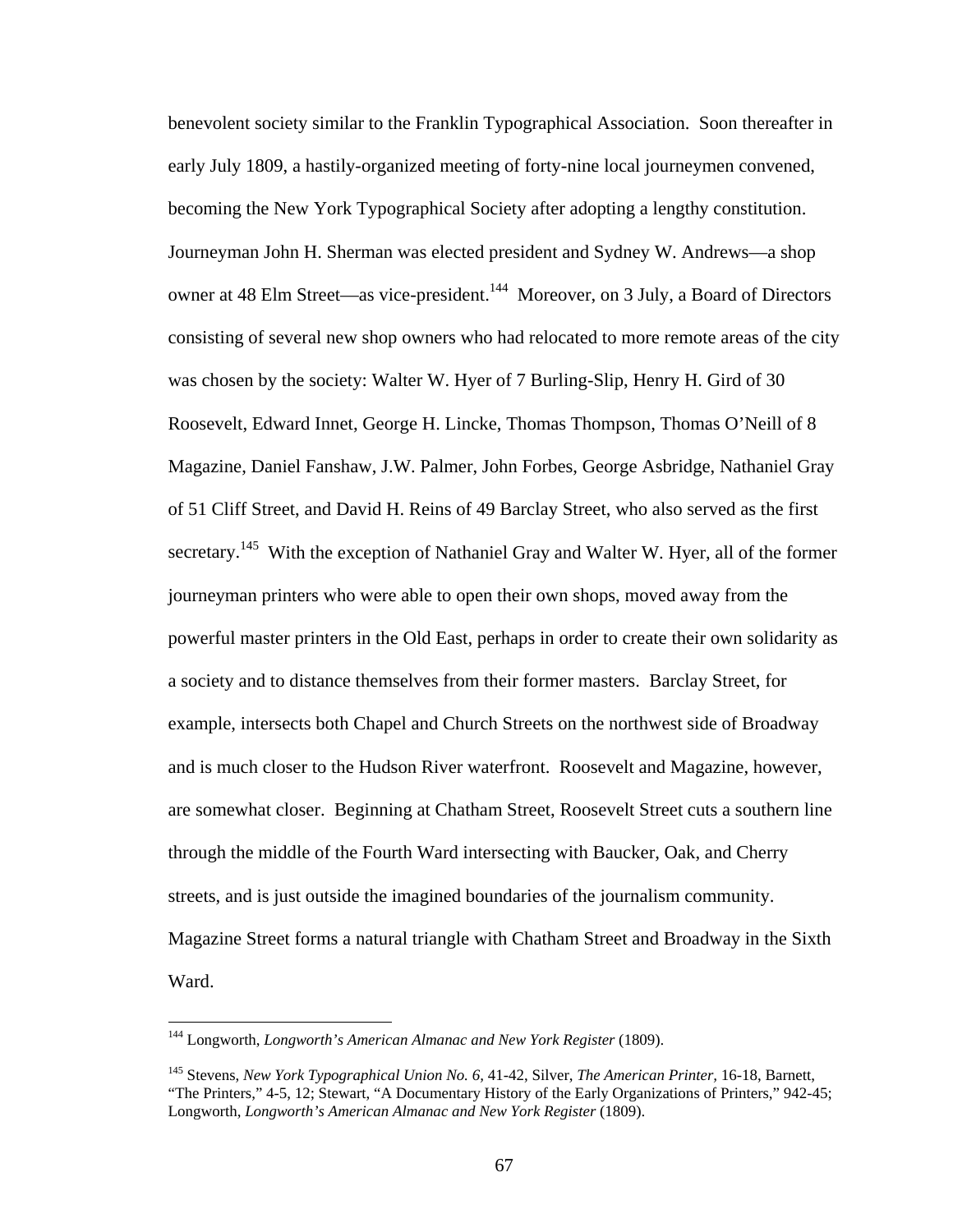Containing twenty-one articles, the Constitution of the New York Typographical Society conveyed the organization's aim to regulate prices in hope of ameliorating the distress of journeymen printers who were being shut out of work by employing printers undercutting the 1800 price scale. Indeed, after outlining how the society would function from within, Article 17 illustrates their benevolent purposes of providing monetary relief for distressed journeymen printers.

When the funds of the society shall have amounted to \$100 the Board of Directors may award such sum to sickly and distressed members, their widows and children as to them may seem meet and proper. Provided, that such sum shall not exceed \$3 per week. And in every case wherein a member may be thrown out of employ by reason of his refusing to take less than the established prices they shall advance, if required on his own security, at their discretion, such a sum per week as is sufficient to defray his ordinary expenses. And if such member, by sickness or otherwise, shall be rendered unable to refund the amount, or part of the sum so advanced, the board may levy a tax upon every member of the society, which shall be sufficient, or in part sufficient to defray the amount advanced as aforesaid.<sup>146</sup>

Moreover, a series of sixteen by-laws were added to the original constitution in August

1811. Most were of little significance to the larger aims of the society and were

concerned only with providing procedural rules for overseeing the monthly meetings.<sup>147</sup>

Soon after the implementation of the constitution, members of the New York

Typographical Society pushed for a new regulation of prices. The Board of Directors

appointed a committee to draft a scale of prices in August 1809, and this list was

eventually delivered to the city's master printers. In October 1809 Pearl Street printers

James Swords, John Crookes and, ironically, George Bruce—once a journeyman

<sup>146</sup> Article 17, Constitution of the New York Typographical Society, July 1809, in Stevens, *New York Typographical Union No. 6,* 42-45.

<sup>147</sup> See Stevens, *New York Typographical Union No. 6,* 45-47.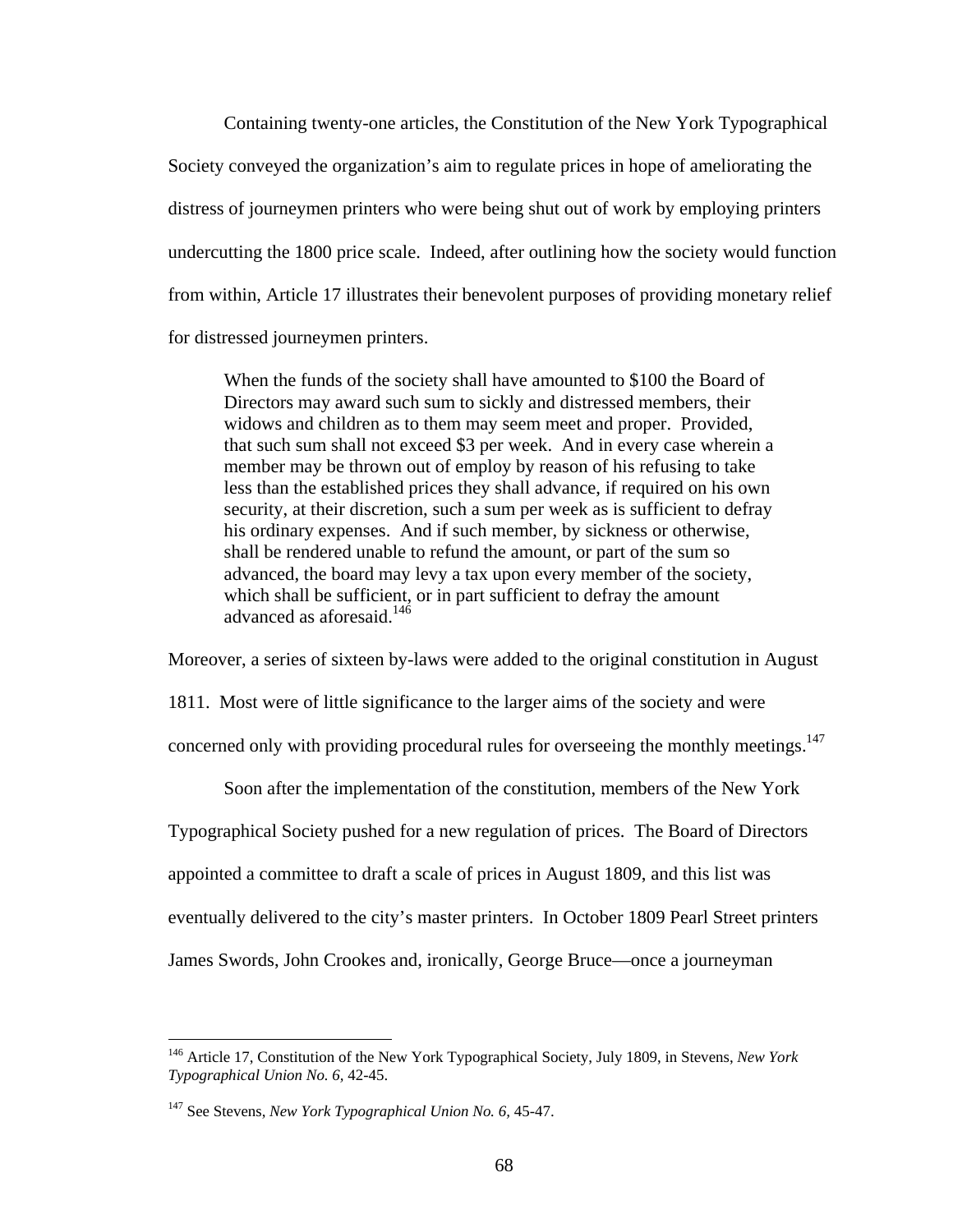himself—offered a counter proposal to the New York Typographical Society on behalf of the city's employing printers.

The master printers of the city of New York; having convened on the  $25<sup>th</sup>$ instant, by public notice, to deliberate upon certain propositions which had been made to them by the journeymen for an increase of wagers, unanimously (except in two or three trifling instances) adopted the subsequent resolutions. In presenting them to the consideration of the Typographical Society, they think it proper to remark, that, although no circumstances have come to their knowledge which would justify on the part of the journeymen a demand for more than the customary wages; yet, desirous of meeting them in the spirit of conciliation and harmony, and to remove every obstacle that might have a tendency to interrupt a mutual good understanding, the master printers have made considerable advances on the prices hitherto given, and to as great an extent as the present state of the printing business would admit. The scale which is now offered may, therefore, be considered as a *maximum,* beyond which it would be highly injurious, if not ruinous, to the interests of the trade to venture.<sup>148</sup>

The wage scale of 1809, which was adopted by master printers and the New York

Typographical Society after a strike by journeymen printers, classified prices for many types of work.<sup>149</sup> For example, the price scale allocated certain prices for composition jobs in foreign languages, mathematics, and newspapers. Indeed, work "done in a different language from the English" would be paid a higher sum, whereas "works done partly in figures and partly plain, such as arithmetical works" would "be paid in proportion to the trouble; and that rule and figure work be paid double."<sup>150</sup> Moreover, the scale outlined press-work charges for bookwork, cards, broadsides, wood engravings, and newspaper work.<sup>151</sup> The price scale was so comprehensive that wholesale revision was

<sup>&</sup>lt;sup>148</sup> James Swords, John Crookes, and George Bruce, "Counter Proposal of the New York Master Printers to the New York Typographical Society," New-York Historical Society, SY1809, no. 29.

<sup>149</sup> Silver, *The American Printer,* 16-17.

<sup>&</sup>lt;sup>150</sup> Composition, Articles 3 and 6, "Price Scale for Printers 1809," New-York Historical Society, SY1809, no. 29.

<sup>&</sup>lt;sup>151</sup> Ibid., Press-Work, Articles 1, 3, 4, and 9.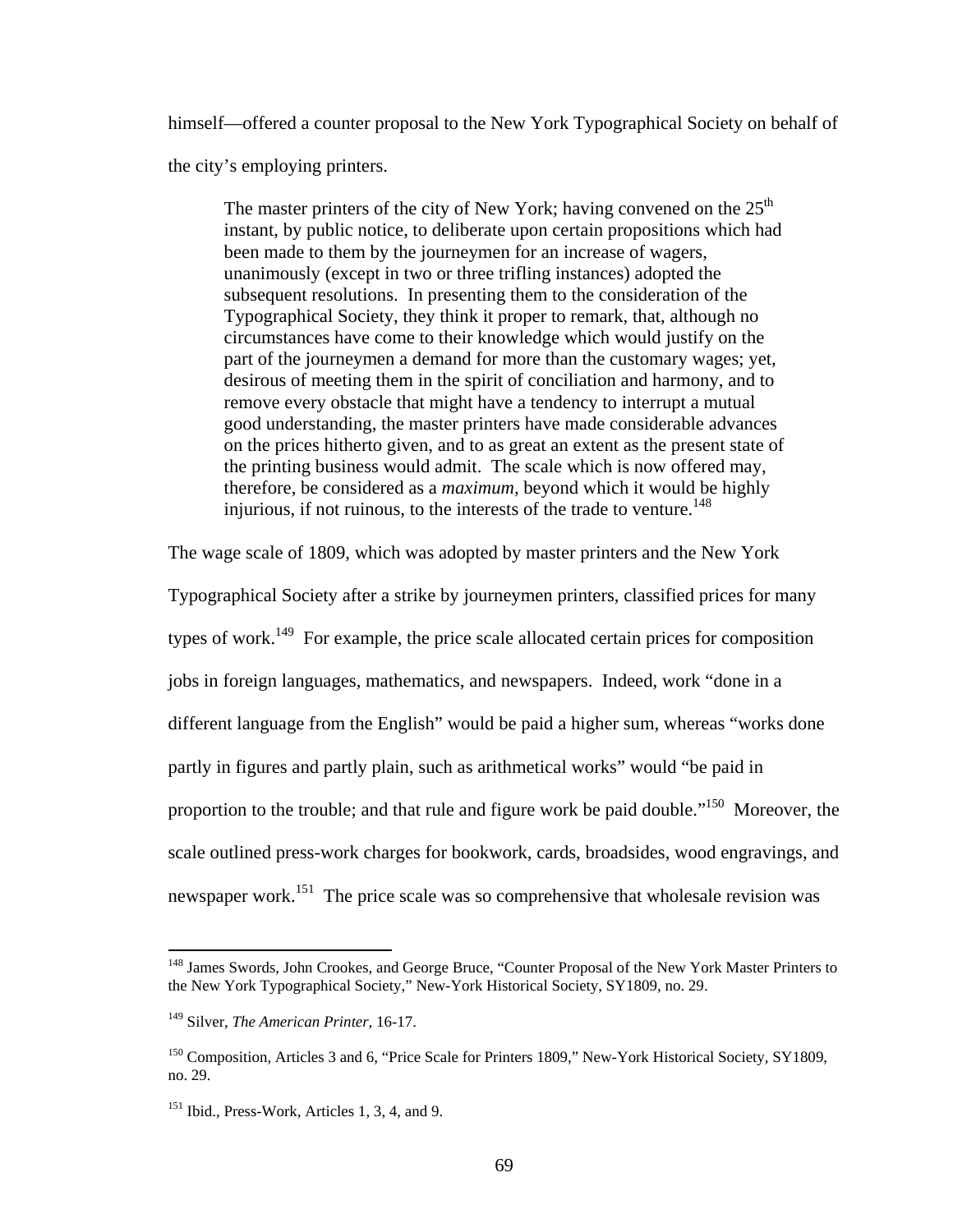not considered until 1815, and the New York Typographical Society encouraged members to adhere to the wages adopted in 1809. Indeed, Article 13 of the 1811 by-laws asserted that "no member of this society shall work for less than the wages which may be established," and that "neither shall he engage or continue in any office where there is a journeyman working for less than the established prices."<sup>152</sup>

### *Conclusion*

For their annual celebration on 4 July 1811, journeymen printers of the New York Typographical Society congregated at 10 Fair Street and enjoyed "an appropriate and excellent oration on the art of printing pronounced by Mr. George Asbridge," followed by a series of "toasts, odes, etc., prepared for the occasion" that were "dispatched with a hilarity and joy only equaled by the harmony which sweetened them."<sup>153</sup> The poet Samuel Woodworth composed two odes vocalized at the celebration. The second, titled "Printing and Independence," was performed by Asbridge:

> Hail, Freedom! hail, celestial guest! O never from thy sons depart; Thine be the empire of the West, Thy temple every freeman's heart; The Art of Printing gave thee birth, And brightens still thy reign over earth.

Arise, ye favor'd sons of light, Professors of our Heaven-born art, And in the chorus all unite, While joy expands each throbbing heart; "THE ART OF PRINTING SHALL ENDURE, And Independence be secure."<sup>154</sup>

1

<sup>&</sup>lt;sup>152</sup> Article 13, By-laws of the Constitution of the New York Typographical Society, 7 August 1811, in Stevens, *New York Typographical Union No. 6,* 47.

<sup>153</sup> *New York Columbian,* 9 July 1811.

<sup>154</sup> Samuel Woodworth, "Printing and Independence," in Stevens, *New York Typographical Union No. 6,*  88-89. Regarding Woodworth's \$10 medal, Stevens notes that "apparently the committee that had been selected to purchase a medal for the successful candidate displayed laxity, for the minutes of the general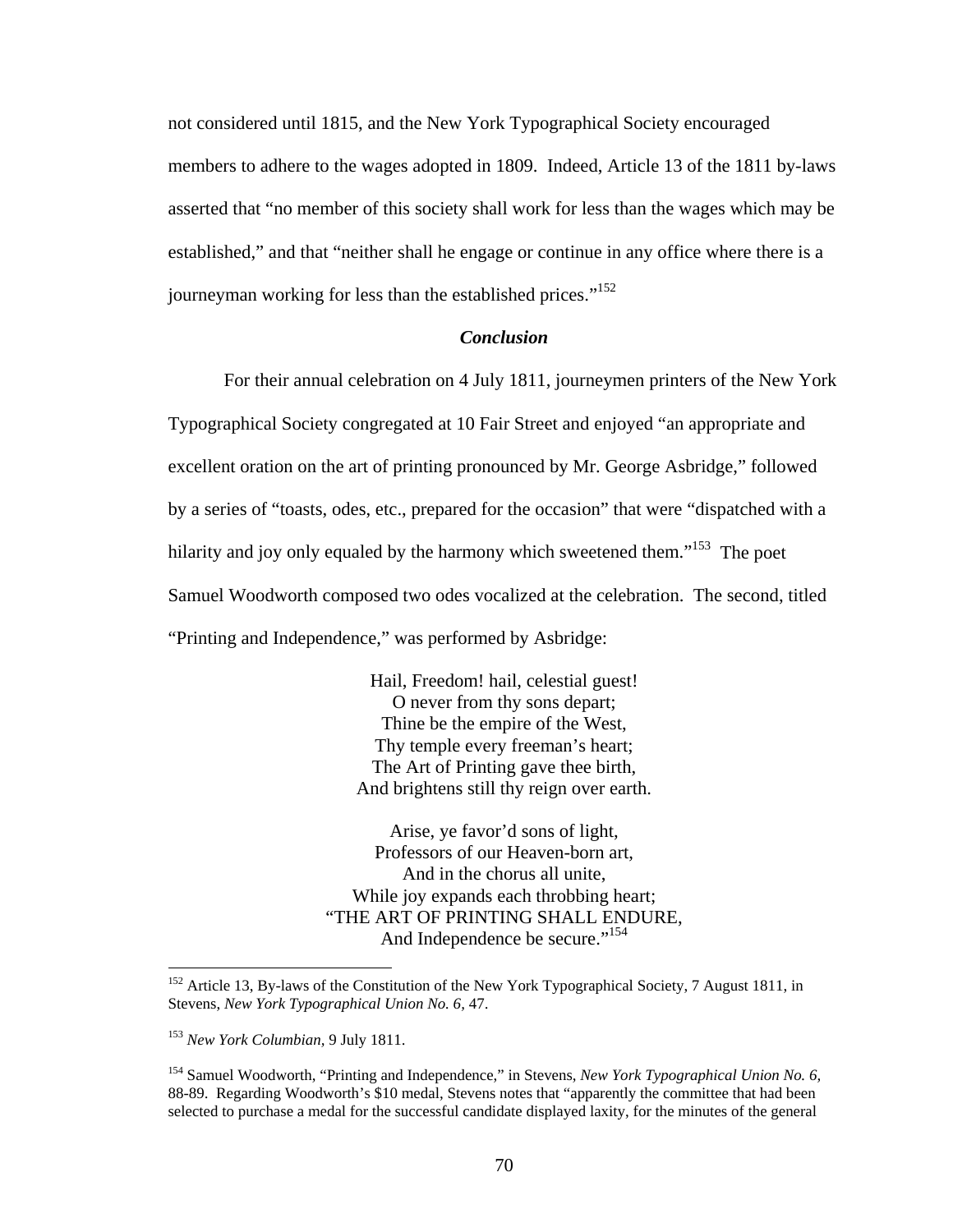Woodworth's poem provided a rhetorical springboard that launched printing and publishing into the second decade of the nineteenth-century. When considering the progression of the printing and publishing industry and New York, the "ART OF PRINTING" did indeed endure; moreover, it expanded to the point that New York City, in the latter-half of the nineteenth-century, would be home to a street dubbed America's "newspaper row." As this chapter has suggested, a distinct "community" consisting of printers, booksellers, and bookbinders existed in early nineteenth-century Manhattan that greatly influenced rational—and irrational—public discourse in the first decade of the nineteenth-century. The offices of the city's leading Republican and Federalist papers were only a few steps away from one another, and such close proximity fostered conflict in the rhetorical public sphere and physical public space as printers and their editors jockeyed for political position with one another on the pages of their dailies and in the street. Thus, by pulling together the disparate records of the city's yearly directories, a unique community that otherwise has gone unnoticed by historians, begins to reemerge. Although it has not attained the mythological status of the famed Park Row that James Gordon Bennett patrolled on a daily basis, it is certainly intriguing to imagine life among competing and conniving printers, booksellers, and bookbinders within a relatively small geographic area.155 Therefore, despite the heated rhetorical exchanges between

meeting of February 1, 1812, show that the members comprising it were 'requested to exhibit it at the next general meeting of the society, if possible.'" The medal, however, was never delivered, and Woodworth was given \$10 in order to procure a medal of his liking. Stevens, *New York Typographical Union No. 6,*  89-90.

<sup>155</sup> Burrows and Wallace, *Gotham,* 440-441. See also, Albion and Pope, *The Rise of New York Port, 1815- 1860*; Gunther Paul Barth, *City People: The Rise of Modern City Culture in Nineteenth-Century America*  (New York: Oxford University Press, 1980); Charles Henry Brown, *William Cullen Bryant* (New York: Scribner, 1971); Eugene Exman, *The Brothers Harper: A Unique Publishing Partnership and its Impact Upon the Cultural Life of America from 1817 to 1853* (New York: Harper & Row, 1965); Hellmut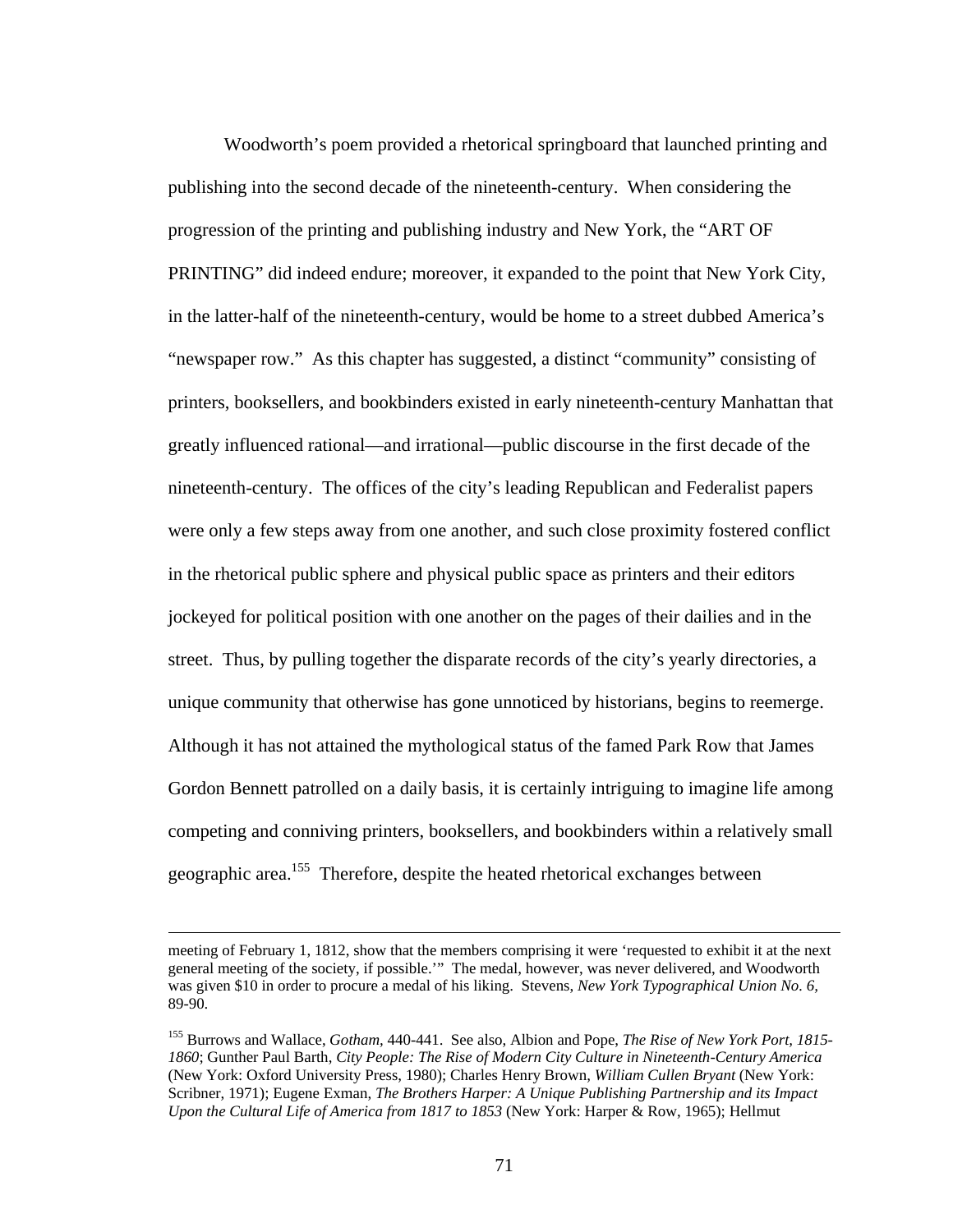newspapers—examples of which will be examined in the following two chapters—and heightened competition for readership, printers, booksellers, and bookbinders made conscious decisions to open their shops in certain areas of Manhattan as a result of their common identities. Distinct patterns of settlement led to competition, competition led to business, and business led to permanence.

 By 1810, the print trade in the United States was certainly formidable, producing newspapers, books, and magazines that rivaled European editions. Indeed, Albert Gallatin noted in his report on American manufacturing that printing had finally gained a stable footing, asserting that "printing is carried on to an extent commensurate with the demand," and that "the numerous newspapers, which alone form a considerable item in value, all the books for which is an adequate number of purchasers, are printed in the United States."<sup>156</sup> The growth of New York City's publishing industry began to extend beyond Gotham's city limits, and by 1820 print shops were scattered across the entire state.<sup>157</sup> Nevertheless, there are certain shortcomings by focusing only on the first decade of the nineteenth-century, namely the bridge between this quite literal community and the journalism and publishing "revolution" that overwhelmed Manhattan in the mid-1830s is not entirely complete and will thus have to wait for a future study that this author hopes

Lehmann-Haupt, *The Book in America: A History of the Making and Selling of Books in the United States*  (New York: Bowker, 1952); Mushkat, *Tammany*; Allan Richard Pred, *Urban Growth and the Circulation of Information: The United States System of Cities, 1790-1840* (Cambridge, Mass.: Harvard University Press, 1973); Dan Schiller, *Objectivity and the News: The Public and the Rise of Commercial Journalism*  (Philadelphia: University of Pennsylvania Press, 1981); Michael Schudson, *Discovering the News: A Social History of American Newspapers* (New York: Basic Books, 1978).

<sup>156</sup> Albert Gallatin, "American Manufactures," *The Debates and Proceedings in the Congress of the United States: with an Appendix Containing Important State papers and Public Documents, and all the Laws of a*  Public Nature; with a Copious Index; Compiled from Authentic Materials, Eleventh Congress (Washington, D.C.: Gales and Seaton, 1853), col. 2231.

<sup>157</sup> Milton W. Hamilton, *The Country Printer: New York State, 1785-1830* (Port Washington, NY: I.J. Friedman, 1964), 89.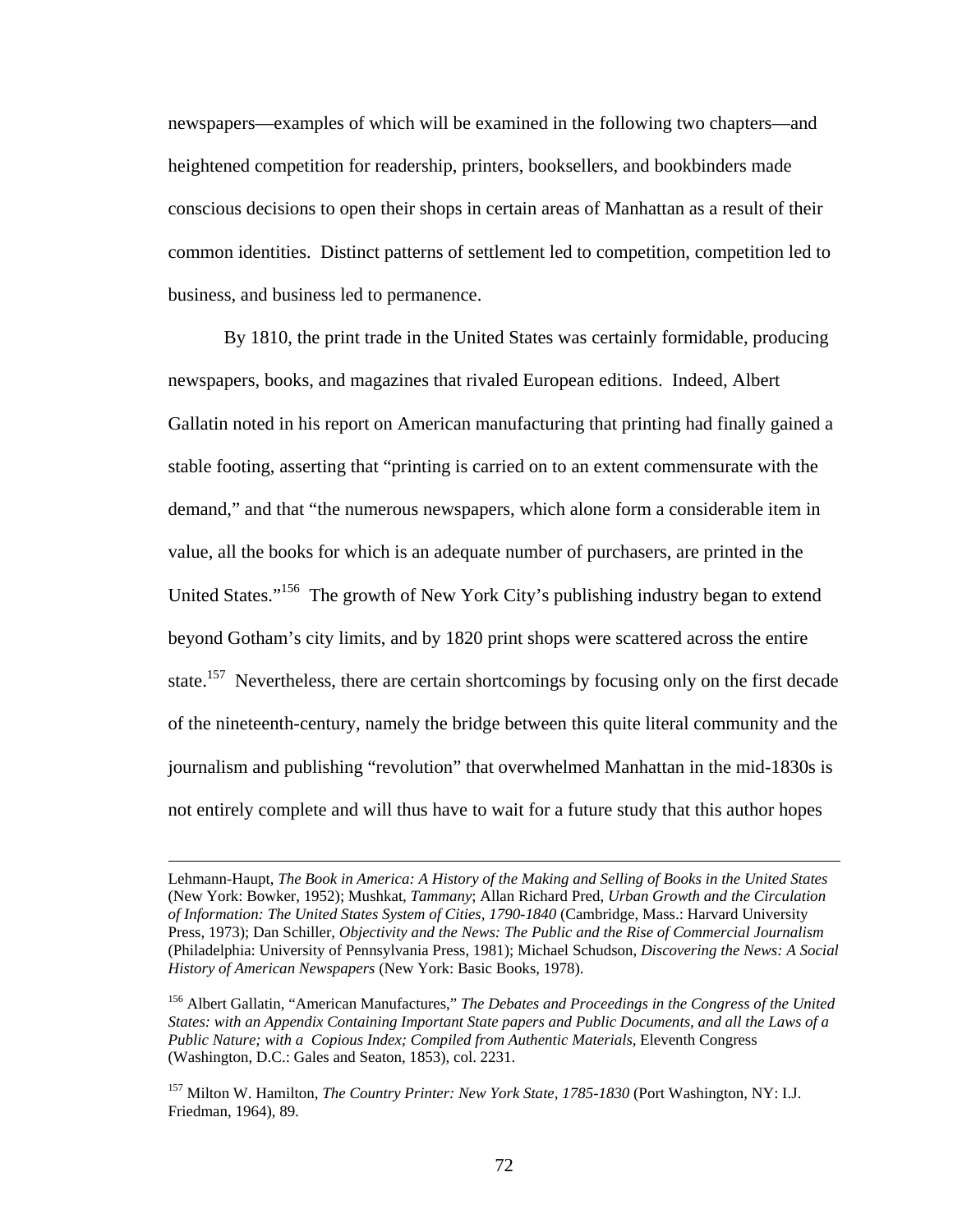to undertake in the next year or two. However, gauging from the compelling evidence both statistical and anecdotal—presented in this chapter, it is reasonable to conclude that the historical seeds for the *transformation* of American journalism from an artisan trade to an industrialized industry were planted much sooner than has been heretofore assumed.

Lastly, this chapter builds on John C. Nerone's critique of journalism historiography. Nerone is correct in asserting that historians should reconsider the mythology of the Penny Press as a "stage in the evolution of journalism."<sup>158</sup> However, in addition to historical paradigms Nerone considers essential for advancing journalism history such as readership and technology, the association of printing and public space should also be taken into account, especially as an important precursor in New York City's evolution as the cradle of American journalism. Moreover, as Nerone points out, historians have been much too willing to draw an imaginary line in the historiographical sand that pinpoints a clear delineation between the mythological influence of the Penny Press on the development of modern American journalism and what existed in the earlier years of the nineteenth-century. Rather, scholars need to consider that there was an organic transition from the early nineteenth-century New York to the Penny Press of the 1830s which, consequently, influenced Gotham's maturation as the capital of American journalism and publishing.

<sup>158</sup> John C. Nerone, "The Mythology of the Penny Press," *Critical Studies in Mass Communication* 4, no. 4 (1987): 403.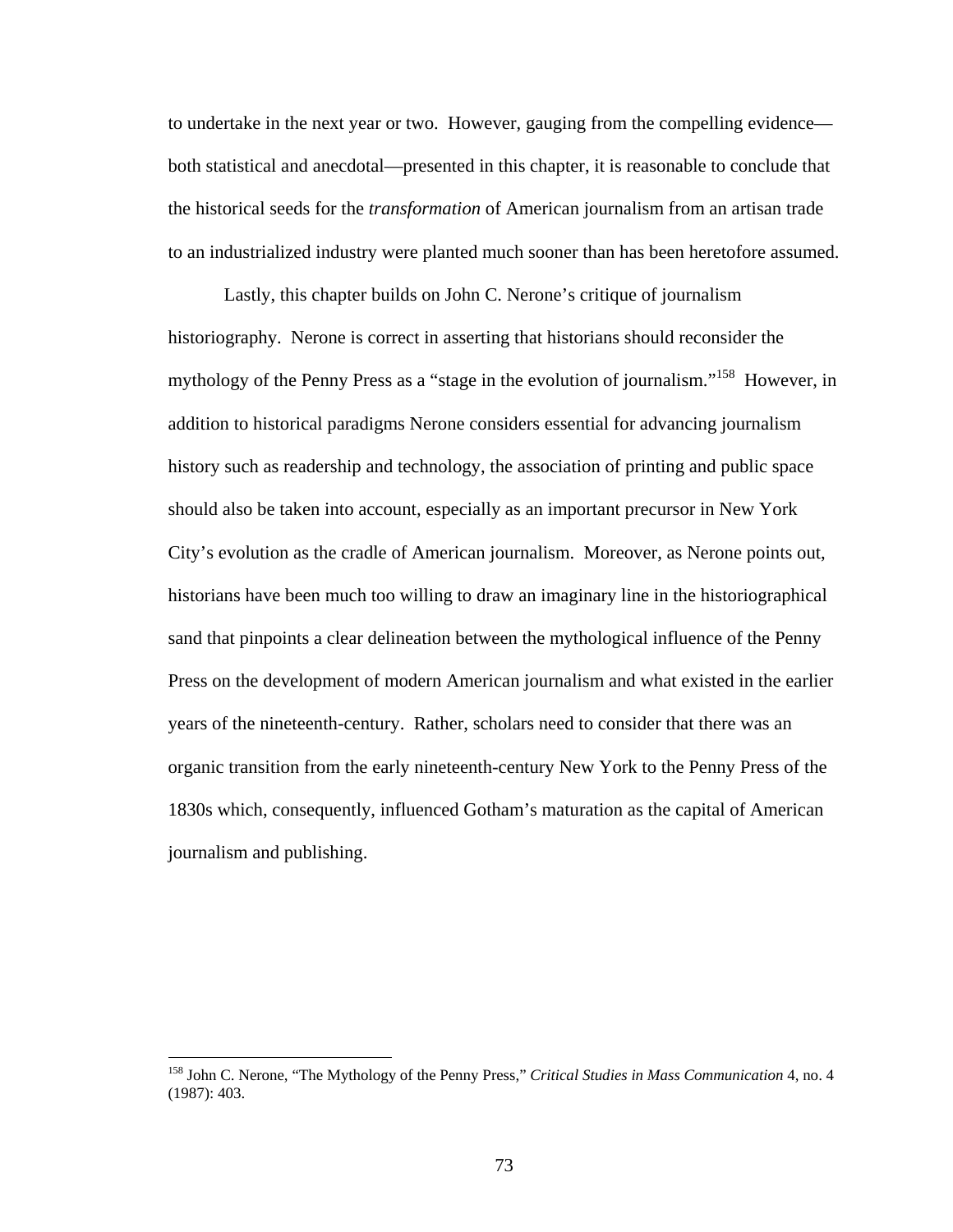## **Chapter Two**

# **Working-Class Hero: James Cheetham, the Rise of Republican Journalism, and the Making of Transatlantic Identities**

Speaking before the New-York Typographical Society in January 1852, Dr. John Francis reminisced about the careers of several noteworthy printers, namely William Coleman, Charles Holt, Nathaniel Carter, Dr. Peter Irving, and James Cheetham, editor of the *American Citizen* and *Republican Watch-Tower*. According to Francis, Cheetham was an imposing man: he was "tall, athletic, [and had a] marital bearing in his walk, a forehead of great breadth and dimensions, and penetrating gray eyes," and a man who seemed to be "authoritative wherever he might be."<sup>1</sup> As a radical émigré from Manchester, England, he would be known as a champion of Jeffersonian Republicanism and as a staunch supporter of New York Republicans George Clinton and his nephew,  $DeWitt.<sup>2</sup>$ 

As a deposed radical, James Cheetham brought his "strong and discriminating mind," his enthusiastic admiration of freedom, as well as his dissenting inclinations from England to New York, imposing his skill for partisan invective in New York's publishing

<sup>&</sup>lt;sup>1</sup> John W. Francis, "Reminisces of Printers, Authors, and Booksellers in New York," The International *Magazine of Literature, Art, and Science*, 5, no. 2 (1852): 253.

<sup>2</sup> For studies that discuss Cheetham, ee Michael Durey, *Transatlantic Radicals and the Early American Republic*, (Lawrence: University of Kansas Press, 1997); "Thomas Paine's Apostles: Radical Emigres and the Triumph of Jeffersonian Republicanism," *The William and Mary Quarterly*, 44, no. 4 (1987): 661-688. See also Richard J. Twomey, *Jacobins and Jeffersonians: Anglo-American Radicalism in the United States, 1790-1820*, (New York: Gardland, 1989). Cheetham is also noted by Jerome Mushkat, *Tammany: The Evolution of a Political Machine, 1789-1865*, (Syracuse: Syracuse University Press, 1971), but only for his connection to DeWitt Clinton and the Tammany Society. The only lengthy study is Lawrence M. Lasher, "James Cheetham: Journalist and Muckraker," Ph.D. diss., University of Maryland-College Park, 1965.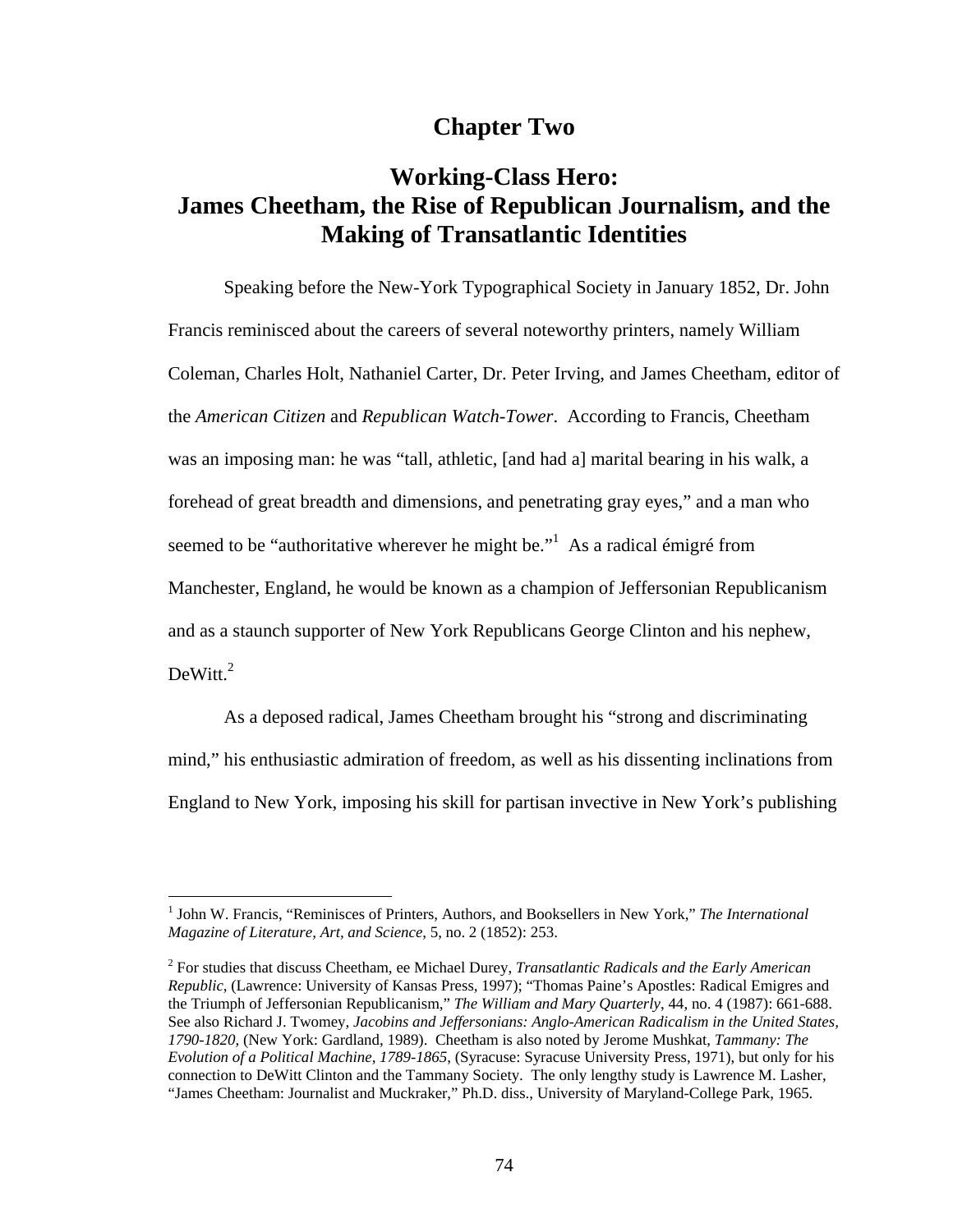community after merging with the Clintonian faction.<sup>3</sup> After toiling for several years as a hat manufacturer, Cheetham emerged from the immigrant community as a powerful Republican journalist in the early nineteenth-century after entering into a partnership with David Denniston. Initially, Cheetham depended on the \$3,000 state-printing contract secured through his service as DeWitt Clinton's public mouthpiece.<sup>4</sup> Contemporaries, therefore, associated Cheetham's political identity with the Clintonians and, as a result, the *American Citizen* was viewed as an unofficial outlet for the interests of the Irish community, given Clinton's ties to influential United Irishmen in New York.

Cheetham, however, distanced himself from DeWitt Clinton's patronage after the latter used the editor as a scapegoat for his political missteps. Cheetham militantly opposed President Thomas Jefferson's embargo and the nomination of James Madison as Jefferson's successor, positions that put him at odds with the Clintonian faction in New York. Although prominent United Irishmen such as Thomas Addis Emmet, James MacNeven, and David Bryson continued toeing the Clintonian party-line, the editor of the *American Citizen* remained a powerful force in the Irish community. Cheetham appealed to the lower-class Irish by confronting the rabid nativism of conservative Federalists who characterized Irish-Americans as "polluted contents," as well as "outcasts and vagabonds."<sup>5</sup> Indeed, Cheetham questioned whether a man can be an alien, asserting that if so, "he is universally told that, being an alien, he has no right to speak,

<sup>3</sup> *New-York Evening Post*, 9 September 1810.

<sup>4</sup> For Cheetham's patronage, see Noble E. Cunningham, *The Jeffersonian Republicans in Power: Party Operations, 1801-1809* (Chapel Hill: University of North Carolina Press, 1963. Published for the Institute of Early American History and Culture), 254-255.

<sup>5</sup> "To the Citizens of New-York," *New-York Commercial Advertiser*, 8 April 1807; *New-York Commercial Advertiser*, 16 April 1807. For a brief study of nativism in New York City, see Harvey Strum, "Federalist Hibernophobes in New York, 1807," *Éire-Ireland*, 16 (1981): 7-13.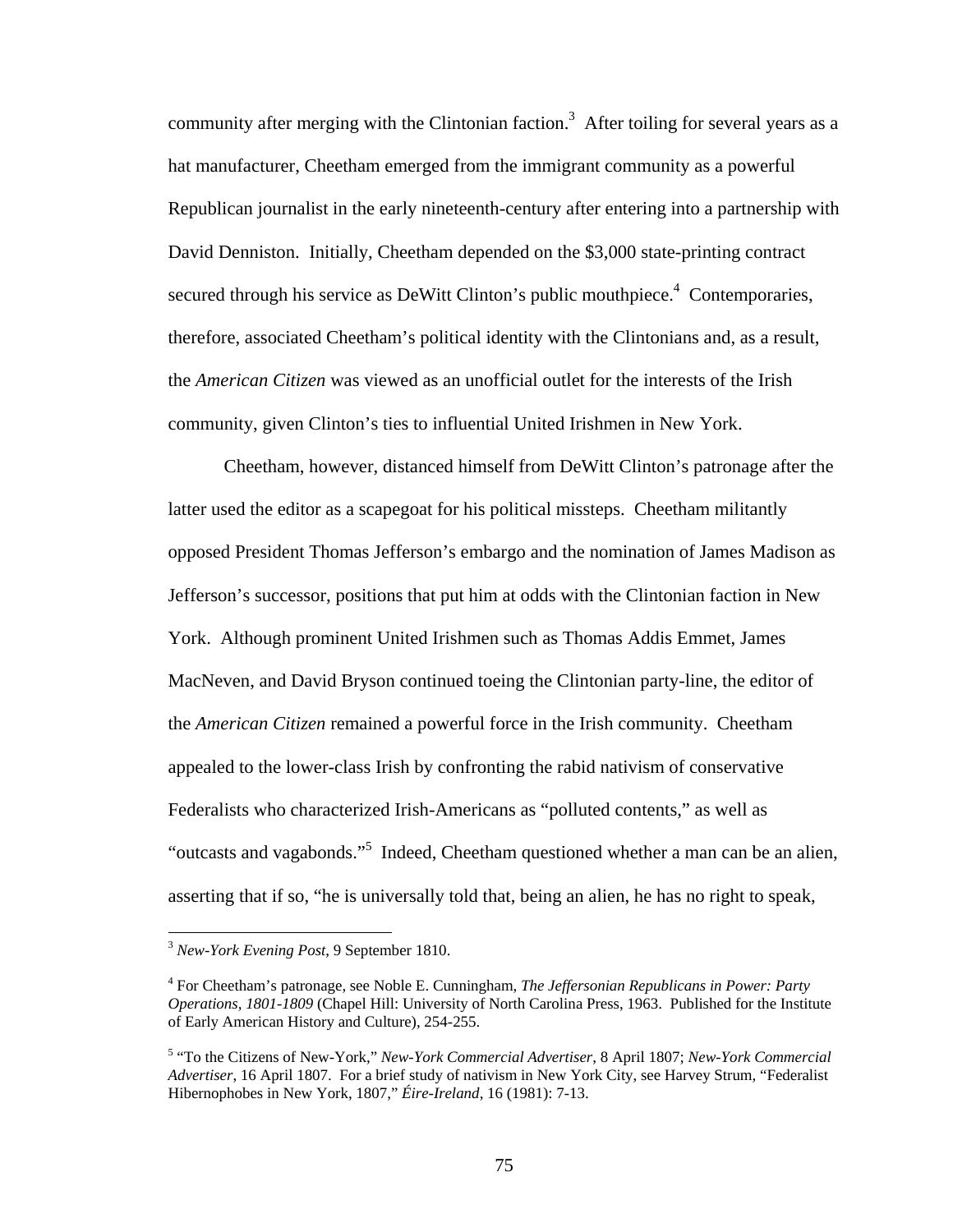much less to write, on our political concerns," maintaining that the Irish "are always considered, and by *all* parties treated, as *foreigners.*" 6

This chapter will consider the political career of James Cheetham, editor of the New York *American Citizen* and *Republican Watch-Tower*, and his promulgation of the "strongest doctrines in behalf of the widest democracy" that included Irish-Americans in New York City from 1800 to  $1810$ .<sup>7</sup> Moreover, this chapter will focus initially on the radical newspaper, the *Manchester Herald*, in an effort to evaluate the transatlantic ideology Cheetham exerted in New York's publishing community. Even though Cheetham is a somewhat elusive character, his career as a partisan journalist will be examined in several historical contexts, namely his role as a radical foot-soldier in Manchester; the wave of Irish immigration to New York City; his association with and subsequent exile from the Clintonian Republicans; and the rampant nativism espoused by Federalists.

Chapter one examined movements of printers, booksellers, and bookbinders, maintaining that artisans and merchants associated with New York's printing and publishing industry deliberately chose where to open their shops based on economics, politics, and shared common identities associated with their community. The following two chapters, on the other hand, will take a closer look at two significant members of this community and their publications. James Cheetham and Peter Irving were part of this unique community and were active participants in the rhetorical public sphere and the

 $\overline{a}$ 

76

<sup>6</sup> James Cheetham, *The Life of Thomas Paine, author of Common sense, The crisis, Rights of man, &c. &c. &c.*, (New York, Southwick and Pelsue: 1809), 122-23, 127.

<sup>7</sup> Francis, *Old New York, or, Reminisces of the Past Sixty Years: Being an Enlarged and Revised Edition of the anniversary Discourse Delivered Before the New York Historical Society*, (New York: C. Roe, 1858), 335.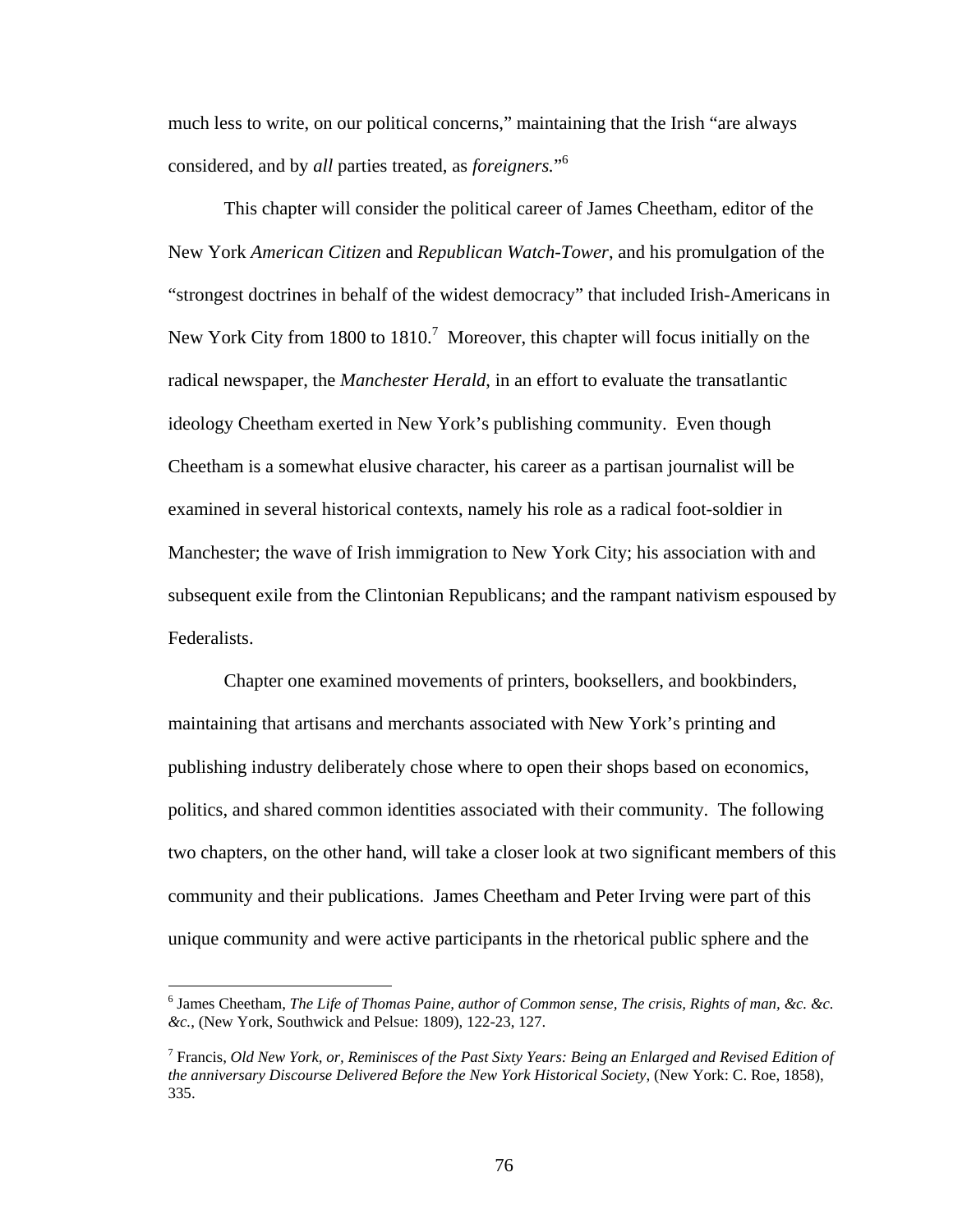physical public space. James Cheetham merits an intensive case-study given his status as the editor of the leading Republican newspapers in a community dominated by Federalist sympathies, as noted in Chapter one.

Moreover, this chapter will demonstrate how radical journalism developed in spatial contexts over time. When viewed from a transatlantic perspective, journalism in early nineteenth-century New York City transcended place in the form of Cheetham as he relocated from Manchester to the United States. His association with reformation societies in England, his ties to the weekly newspaper in Manchester, as well as his affinity for Paineite and Lockean political philosophy prepared young Cheetham for his editorial career in New York. After being tried—and subsequently acquitted—for conspiring to overthrow the English government in 1794, Cheetham fled to the United States in the wake of heightened pressure from English authorities wishing to silence dissenters. Thus, when Cheetham's talents conflated with the ideology and interests of the Clintonians, the militant republicanism and devotion to governmental reform he developed in Manchester was imposed on New York's rhetorical public sphere. Indeed, this sense of place and spatial expansion will aid in understanding the divisive political culture that developed in early nineteenth-century New York City.

#### *Friends of Peace and Good Order*

Born in Manchester, England in 1772, James Cheetham was trained in hat manufacturing, a business he labored at with his two brothers.<sup>8</sup> During his formative

<sup>8</sup> Cheetham is mentioned as a hat manufacturer in several sources. See Thomas Walker, *The Whole Proceedings on the Trial of Indictment Against Thomas Walker of Manchester, Merchant, Samuel Jackson, James Cheetham, Oliver Pearsal, Benjamin Booth, and Joseph Collier; For a Conspiracy to Overthrow the Constitution and Government, and to Aid and Assist the French (being the King's Enemies) in Case They Should Invade This Kingdom*, (Manchester, UK: Printed for T. Boden and J. Debrett, 1794), xiv; John Wood, *A Full Exposition of the Clintonian Faction, and the Society of the Columbian Illuminati; with an Account of the Writer of the Narrative, and the Character of his Certificate Men, as also remarks on*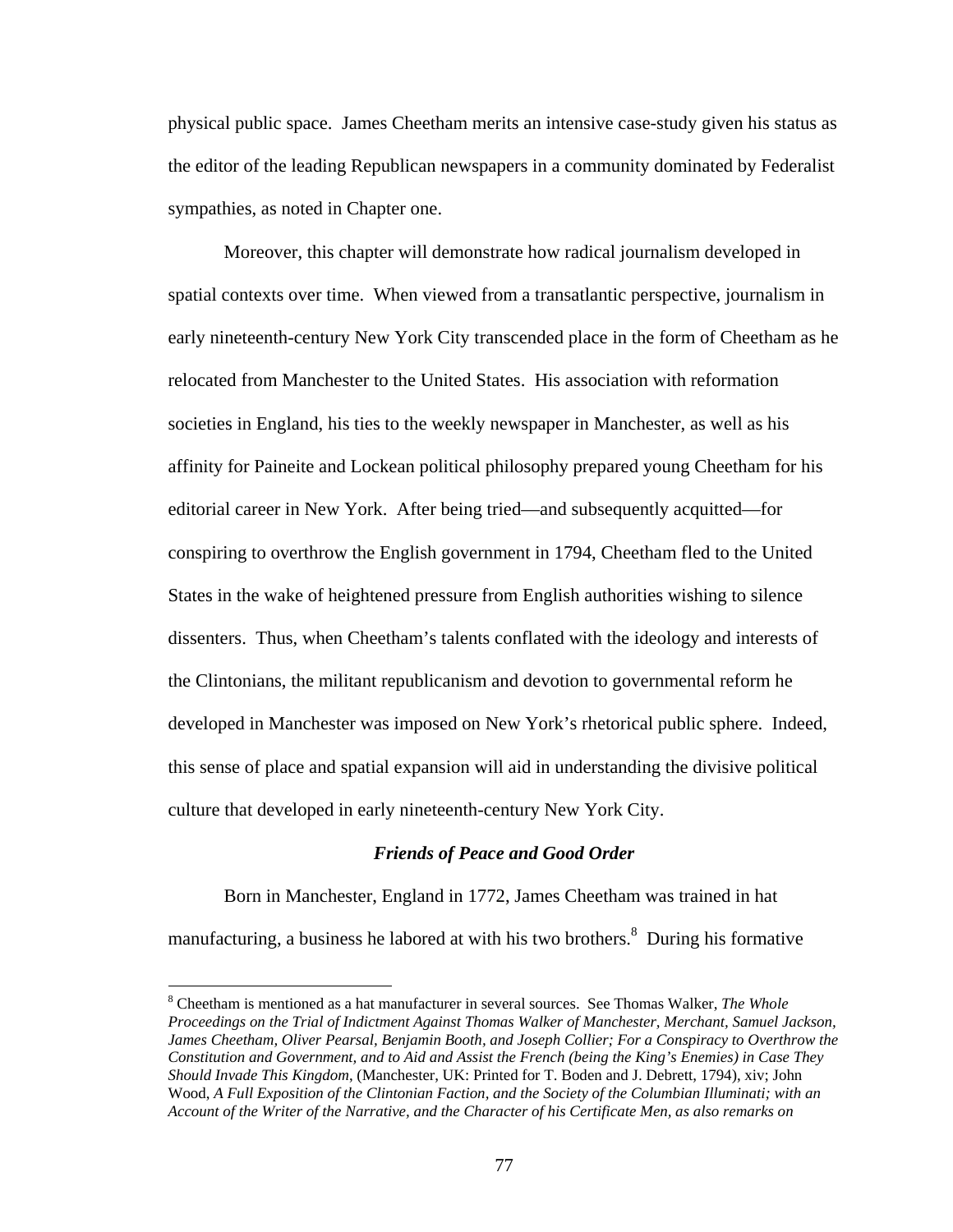years he witnessed civil and political unrest in Manchester over abolition of the African slave trade and the dissatisfaction with Parliamentary representation*.* <sup>9</sup> Manchester was, for the most part, a conservative town; however, by the late 1780s the city was bustling with anti-slavery activity spearheaded by Thomas Walker and Thomas Cooper.<sup>10</sup> Walker was a member of the General Chamber of Manufacturers, which allowed him to pursue his anti-slavery mission. He was successful in defeating a tax on cotton in 1785 and was, according to historian Christopher L. Brown, hailed as a hero upon his return to Manchester in 1786.<sup>11</sup> Moreover, Walker and Cooper obtained 10,639 signatures for an anti-slavery petition—part of a national campaign—which consisted of nearly twenty percent of Manchester's population.<sup>12</sup>

Walker coalesced the radical movement into the Manchester Constitutional

Society in October 1790, an organization that sought to "effect a reform" of the "very

inadequate, and corrupt state of the Representation of the People."13 Historians estimate

*Warren's Pamphlet*, (Newark, NJ: 1802), 10; and Francis, "Reminisces of Printers, Authors, Etc. in New York," 259.

<sup>9</sup> For an overview of Manchester radicalism in the 1790s, see Albert Goodwin, *The Friends of Liberty: The English Democratic Movement in the Age of the French Revolution*, (London: Hutchinson, 1979); James Walvin, "English Democratic Societies and Popular Radicalism, 1791-1800," Ph.D. diss., University of York, 1969; Pauline Handforth, "Manchester Radical Politics, 1789-1794," *Transactions of the Lancashire and Chesire Antiquarian Society* 66 (1956): 87-106; Dumas Malone, *The Public Life of Thomas Cooper, 1783-1839*, (New Haven: Yale University Press, 1929); Durey, *Transatlantic Radicals*, 23-25, 31-36.

<sup>10</sup> For Thomas Walker, see especially Frida Knight, *The Strange Case of Thomas Walker: Ten Years in the Life of a Manchester Radical*, (London: Lawrence and Wishart, 1957).

<sup>&</sup>lt;sup>11</sup> Christopher L. Brown, *Moral Capital: Foundations of British Abolitionism*, (Chapel Hill: University of North Carolina Press, 2006; published for the Omohundro Institute of Early American History and Culture), 447.

<sup>&</sup>lt;sup>12</sup> James Walvin, "The Rise of British Popular Sentiment for Abolition, 1787-1832," in Christine Bolt and Seymour Drescher, eds., *Anti-Slavery, Religion, and Reform: Essays in Memory of Roger Anstey*, (Folkstone, 1980), 151.

<sup>13</sup> *Manchester Herald*, 5 April 1792.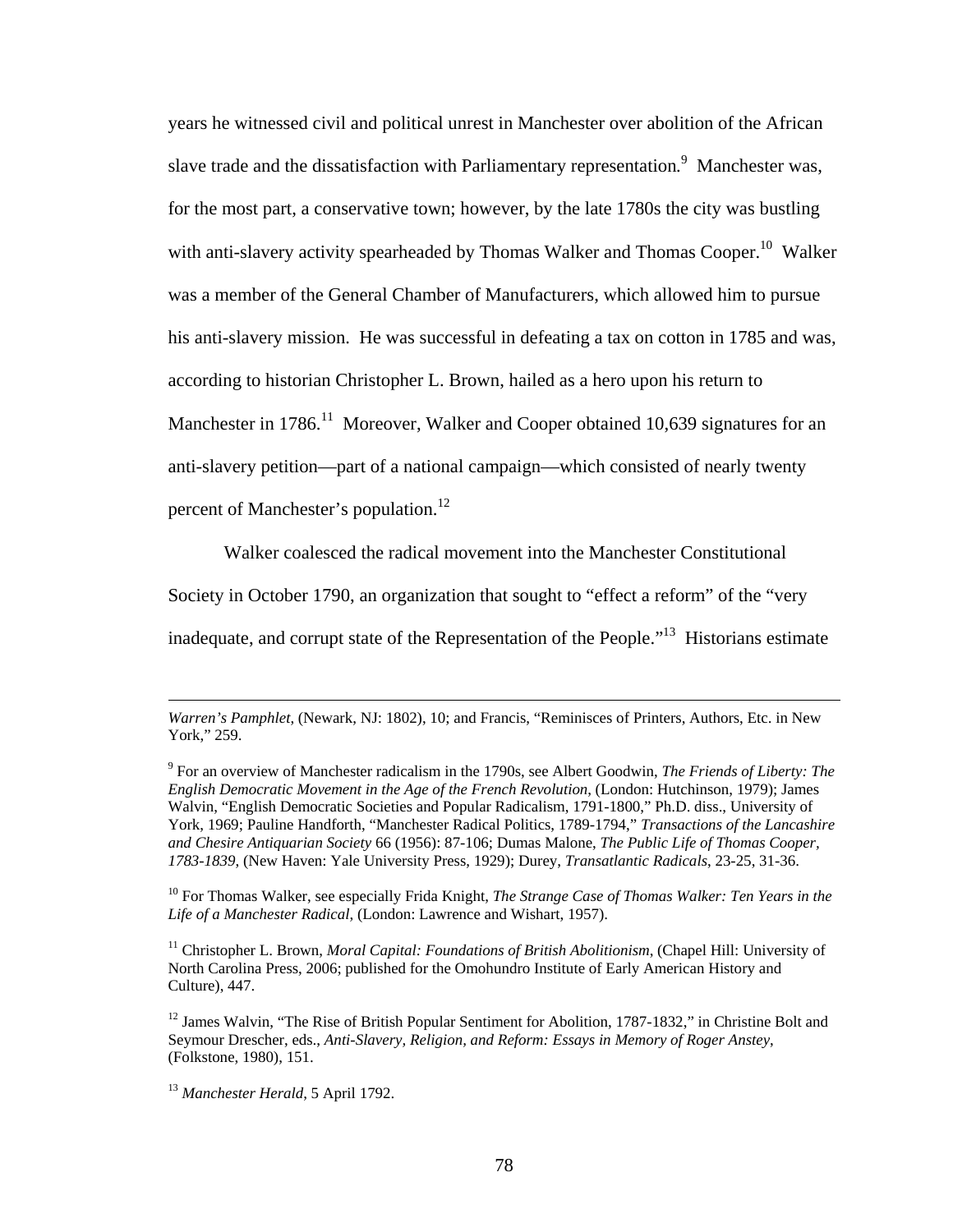that at its height, the Society numbered approximately fifty to one hundred members with an annual subscription of half a guinea.<sup>14</sup> The Society maintained that governmental power should be derived from the people, asserting that they would be satisfied only when the House of Commons truly represented the voice of the nation. The radicals in Manchester, consistent with similar movements throughout England, were enthusiastic readers of Thomas Paine, especially his caustic rebuttal of Edmund Burke's criticisms of the French Revolution. Indeed, the Manchester Constitutional Society gave a ringing endorsement of Paine's *Rights of Man* at the Bull's-Head tavern. It was a "work of the highest importance to EVERY NATION UNDER HEAVEN," for its "*strenuous exertions* to accomplish a complete reform in the *present inadequate* state of the REPRESENTATION OF THE PEOPLE" in England.<sup>15</sup> Furthermore, at a meeting held at the Freemason's Tavern, the Society of the Friends of the People asserted that "*the great plans of public benefit, which Mr. Paine has so powerfully recommended, will speedily be carried into effect*."16 Moreover, the London Society for Constitutional Information resolved in June 1792 to open a subscription "for the benefit of MR. THOMAS PAINE, Author of the "Rights of Man." 17 A similar group in Sheffield declared that the "principle of government is laid down in [*Rights of Man*], in a manner

 $14$  A.V. Mitchell, "Radicalism and Repression in the North of England, 1791-1797," M.A. thesis, University of Manchester, 1958, p. 55; Albert Goodwin, *The Friends of Liberty*, 147.

<sup>&</sup>lt;sup>15</sup> "Resolution of the Manchester Constitutional Society for March 13, 1792," *Manchester Herald*, 31 March 1792. See also "Resolutions of Mary 3, 1791," *Manchester Chronicle*, 7 Mary 1791.

<sup>&</sup>lt;sup>16</sup> "Minutes of the Society of the Friends of the People, Associated for the Purpose of Obtaining a Parliamentary Reform, on Saturday May 12, 1792," *The Manchester Herald*, 26 May 1792.

<sup>17 &</sup>quot;Resolution of the Society for Constitutional Information, London—June 15, 1792, in *Manchester Herald*, 23 June 1792.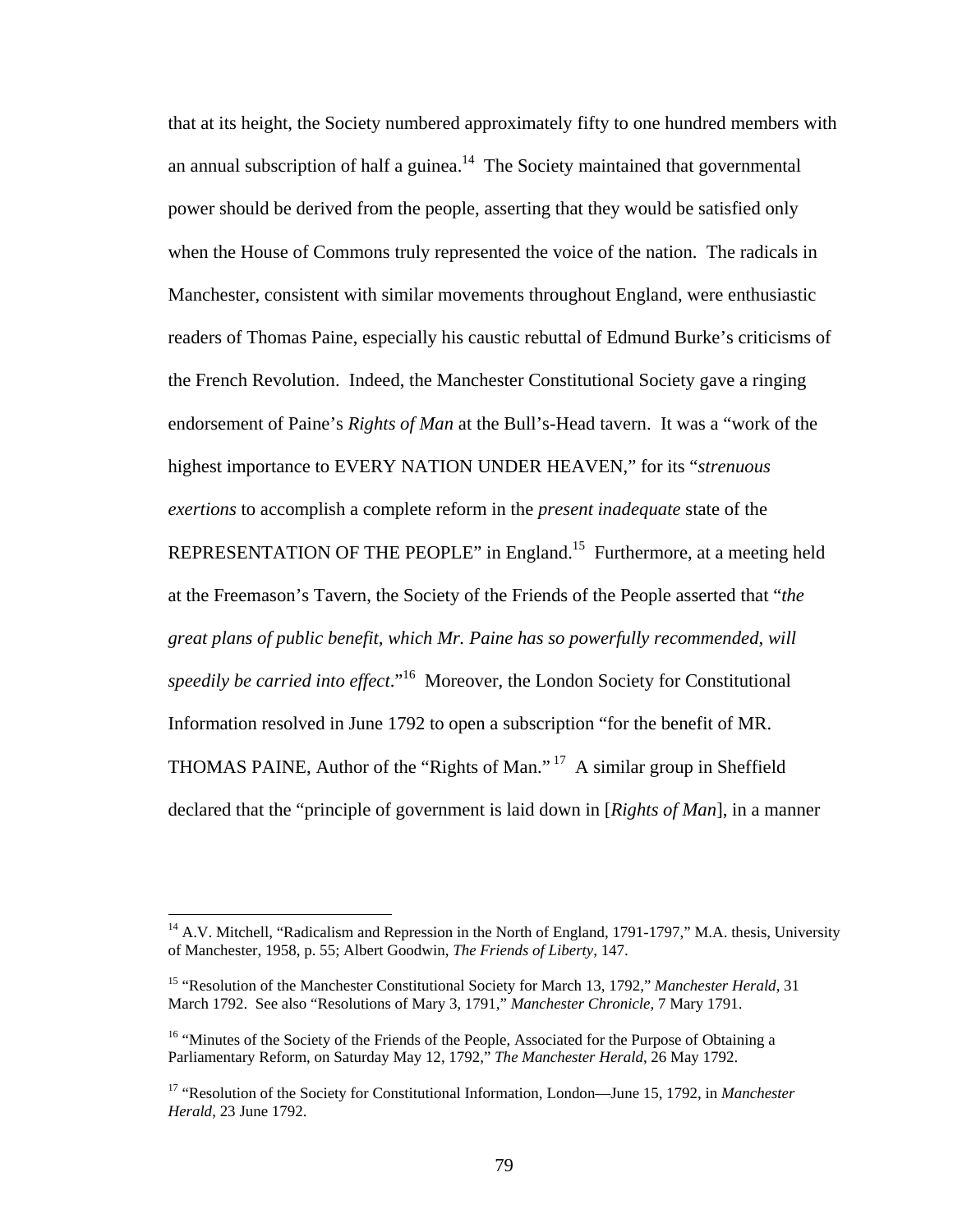so clear and irresistibly convincing, that this Society do hereby resolve to give their thanks to Mr. Paine."<sup>18</sup>

However, to analyze the impact of transatlantic radicalism from a purely Paineite perspective is to limit the scope of the reform movements in England.19 While Paine's ideas certainly served as a unifying force for the English radicals, the interests, ideas, and goals of the societies were steeped in deep economic and social grievances, namely political inequalities that were the result of defects in the English political system. Indeed, rather than creating a movement, Paineite radicalism was "transformed into a pervasive critique of the entire organization of English society."<sup>20</sup> Soon after the formation of the Manchester Constitutional and Reformation Societies—of which Cheetham and his brothers were active participants—the radicals established their own public organ, the *Manchester Herald*, which sought to be neither "MINISTERIAL nor ANTI-MINSTERIAL," but rather the "PAPER OF THE PEOPLE," without incurring the "lash of the law by indulging unnecessary freedom."<sup>21</sup> In its brief existence from March 1792 to March 1793, the *Manchester Herald* was the central mode of communication for the community of agitators in the city hoping to effect parliamentary reform and the abolition of the slave trade.

<sup>&</sup>lt;sup>18</sup> "Resolution of the Sheffield Society for Constitutional Information," *Manchester Herald*, 14 April 1792.

<sup>&</sup>lt;sup>19</sup> See Durey, *Transatlantic Radicals*, 31-26 and "Thomas Paine's Apostles"; Lasher, "James Cheetham," esp. chapters 4 and 5 and Twomey, "Jacobins and Jeffersonians: Anglo-American Radical Ideology, 1790- 1810," in Margaret C. Jacob and James R. Jacob, eds., *The Origins of Anglo-American Radicalism*, (Atlantic Highlands, NJ: Humanities Press International, 1991): 313-328.

<sup>&</sup>lt;sup>20</sup> Eric Foner, *Tom Paine and Revolutionary America*, (New York: Oxford University Press, 2005— Updated with a new preface), 228.

<sup>21</sup> *Manchester Herald*, 31 March 1792.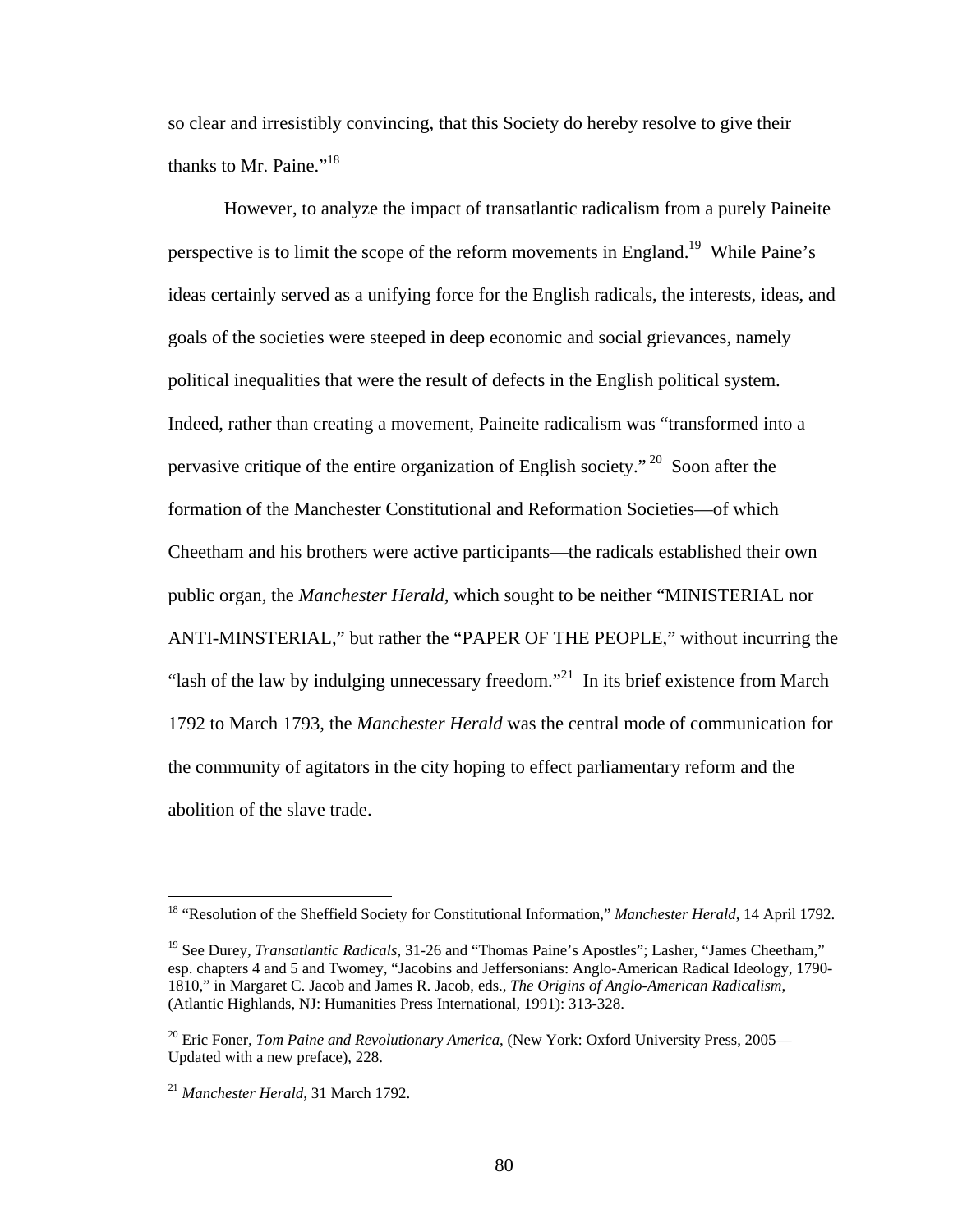Even though Cheetham was not a trained printer, he did serve as an apprentice for the *Manchester Herald* as a "letter-press printer."<sup>22</sup> Evidence indicates that he may have been involved with the *Manchester Herald* as early as September 1792 when the editors began soliciting interest for several "good and steady" journeymen printers.<sup>23</sup> Even though his role with the weekly paper cannot be explicitly defined, what is most salient in this instance is to place Cheetham in the midst of the Manchester reform movements, setting type, making ink, and pressing words to the page alongside the publishers of the *Herald,* images which will allow a better understanding of how his political socialization in the 1790s would transition to New York.

Published by Matthew Falkner and Samuel Birch, the *Manchester Herald* printed the platforms and proclamations of the Manchester Constitutional Society, the London Corresponding Society, the Manchester Reformation Society, the Manchester Patriotic Society, Friends of the People, the Society for Constitutional Reform, and the Society for Constitutional Information. The editors celebrated the successes of the French Revolution, while damning its opponents, namely Edmund Burke.<sup>24</sup> Indeed, the *Manchester Herald* viewed the success of the French Revolution as a liberating beacon for ordinary Europeans, for "through the success of French liberty, the state of MAN over all the continent may be raised," and that through the "industry of peasants and

<u>.</u>

<sup>&</sup>lt;sup>22</sup> William Leary, "History of the Manchester Periodical Press," ca. 1897. Manchester Public Library, MS. F. 052 L161, 79.

<sup>&</sup>lt;sup>23</sup> "To Journeymen Printers," *Manchester Herald*, 22 September, 29 September, and 6 October 1792.

<sup>&</sup>lt;sup>24</sup> "Edmund Burke to the Swinish Multitude," *Manchester Herald*, 22 September 1792.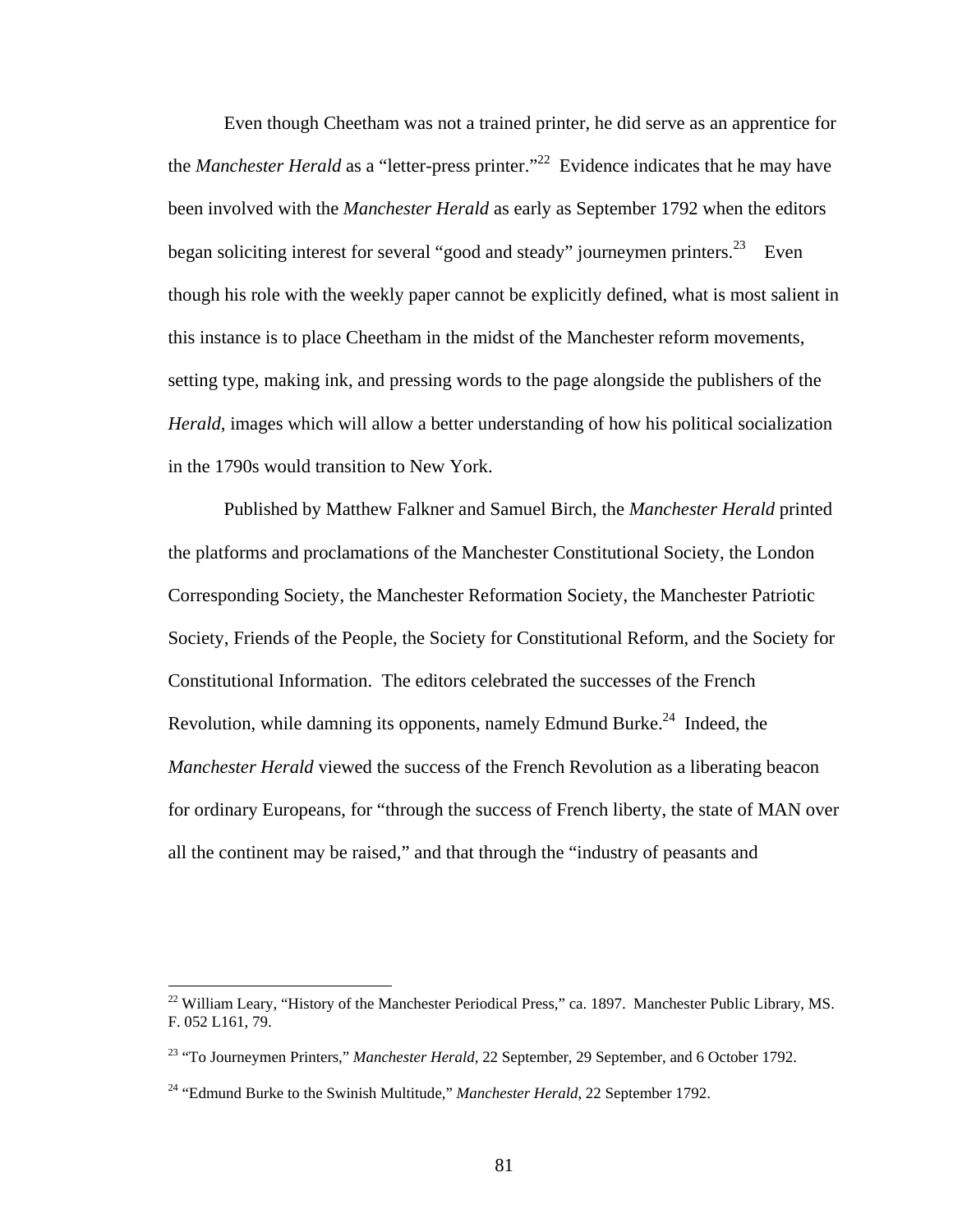manufacturers" the internal peace of countries "will not much longer depend upon the ignorance of their inhabitants."<sup>25</sup>

Evidence does indicate, however, that Cheetham was directly involved with the Manchester Reformation Society, which appeared in June 1792 in order to allow a more diverse voice that may have been excluded from the Constitutional Society due to the high-cost of membership.<sup>26</sup> This society asserted that although they did not "wish to overturn any part of the British Constitution," they sought "Parliamentary REFORM" that consisted of correcting the "present inadequate and corrupt System of Parliamentary Representation," namely the continuation of "rotten boroughs."<sup>27</sup>

When the will of the people shall be fairly expressed in the House of Commons of Great Britain, by means of Representatives equally elected, and under the DUE controul of the Electors—when no doubt can reasonably remain but that a Vote of the House of Commons shall be the voice of the Nation—then, and not till then, will the Manchester Societies be satisfied—then, and not till then, will they relax their efforts in this Public Cause…The Manchester Societies do therefore exhort their fellow Citizens to meet peaceably, but firmly on every convenient Opportunity, for the purpose of investigating the Principles, the Advantages, the Defects, and the Abuses of the Constitution under which they live; that Public Ignorance and Ancient Prejudice, may no longer stand in the way of salutary Reformation; and that every friend to the Rights of the People, may be fully instructed upon those Questions, which may hereafter require his suffrage and support."<sup>28</sup>

In March 1793 Cheetham chaired a meeting of the Reformation Society that continued to

espouse discourse aimed at constitutional reform, all while continually reasserting that

<sup>25</sup> *Manchester Herald*, 14 July 1792.

<sup>&</sup>lt;sup>26</sup> L.S. Marshall, *The Development of Public Opinion in Manchester, 1780-1820*, (Syracuse: Syracuse University Press, 1946), 113.

<sup>27 &</sup>quot;Proclamations of the Constitutional, Reformation, and Patriotic Societies of Manchester," *Manchester Herald*, 22 December 1792.

 $28$  Ibid.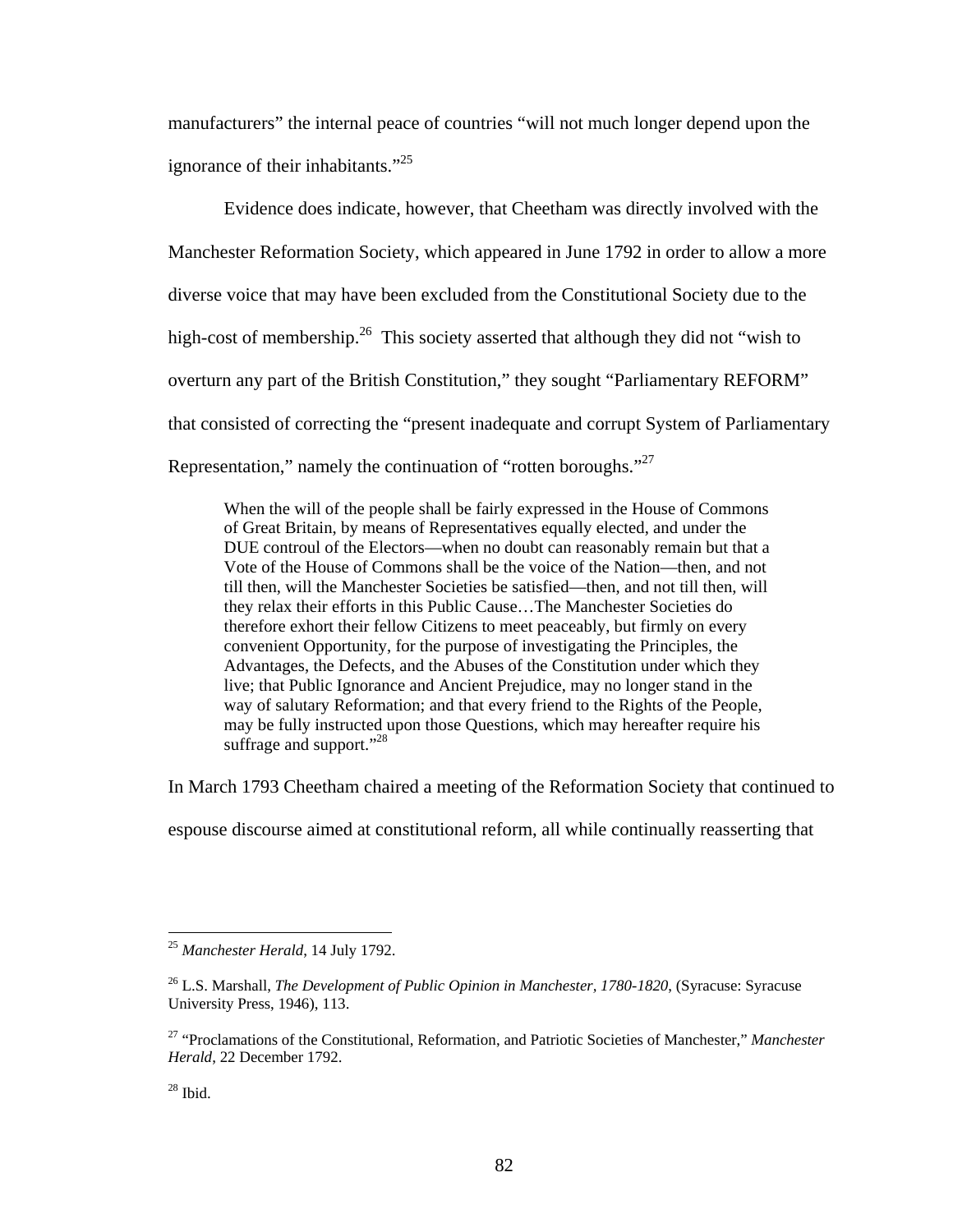they were "*friends of Peace and good Order*."29 Cheetham sought individuals who would fight for "Liberty and Happiness of his Country" and "universal suffrage" that would enable Englishmen to be free from parliamentary despotism.<sup>30</sup>

 The *Manchester Herald* links the reform movements in Lancashire with the United Irishmen, which helps to explain Cheetham's later association with Irish-Americans in New York. Historians have noted the connection between the radical movements in England and the United Irishmen, with United Irishmen communicating with the London Corresponding Society and working alongside reformers in Manchester.31 The *Manchester Herald* printed resolutions and letters from prominent United Irishmen. For example, the paper printed a document critical of the House of Lords that resulted in the imprisonment of Samuel Butler and Oliver Bond. Butler and Bond were compelled to "warn the public mind" at the violations of this secret group.<sup>32</sup> Moreover, the proceedings of a banquet held in Belfast celebrating the "great principle of Gallic emancipation" were reprinted for the people of Manchester.<sup>33</sup> Addressing the people of Ireland and England, the celebrants in Belfast toasted Tom Paine, *The Rights of* 

<sup>29 &</sup>quot;Resolutions of the Manchester Reformation Society, March 18, 1793," *Manchester Herald*, 23 March 1793.

 $30$  Ibid.

<sup>31</sup> David A. Wilson, *United Irishmen, United States: Immigrant Radicals in the Early Republic*, (Ithaca: Cornell University Press, 1998), 155. Wilson, regarding the United Irishmen movement, writes that "to strengthen the revolutionary movement in England, the United Irishmen in the capital linked up with the militant wing of the popular radical London Corresponding Society, forming the United Britons." Wilson, *United Irishmen, United States*, 27.

 $32$  "Copy of a Paper for which the Honourable SAMUEL BUTLER, and Mr. OLIVER BOND, were ordered to be fined 500l. and imprisoned six months, United Irishmen of Dublin," *Manchester Herald*, 16 March 1793.

<sup>&</sup>lt;sup>33</sup> "Belfast Commemoration of the Demolition of the Bastille, the Birth-Day of Liberty in France, July 14, 1792," *Manchester Herald*, 28 July 1792.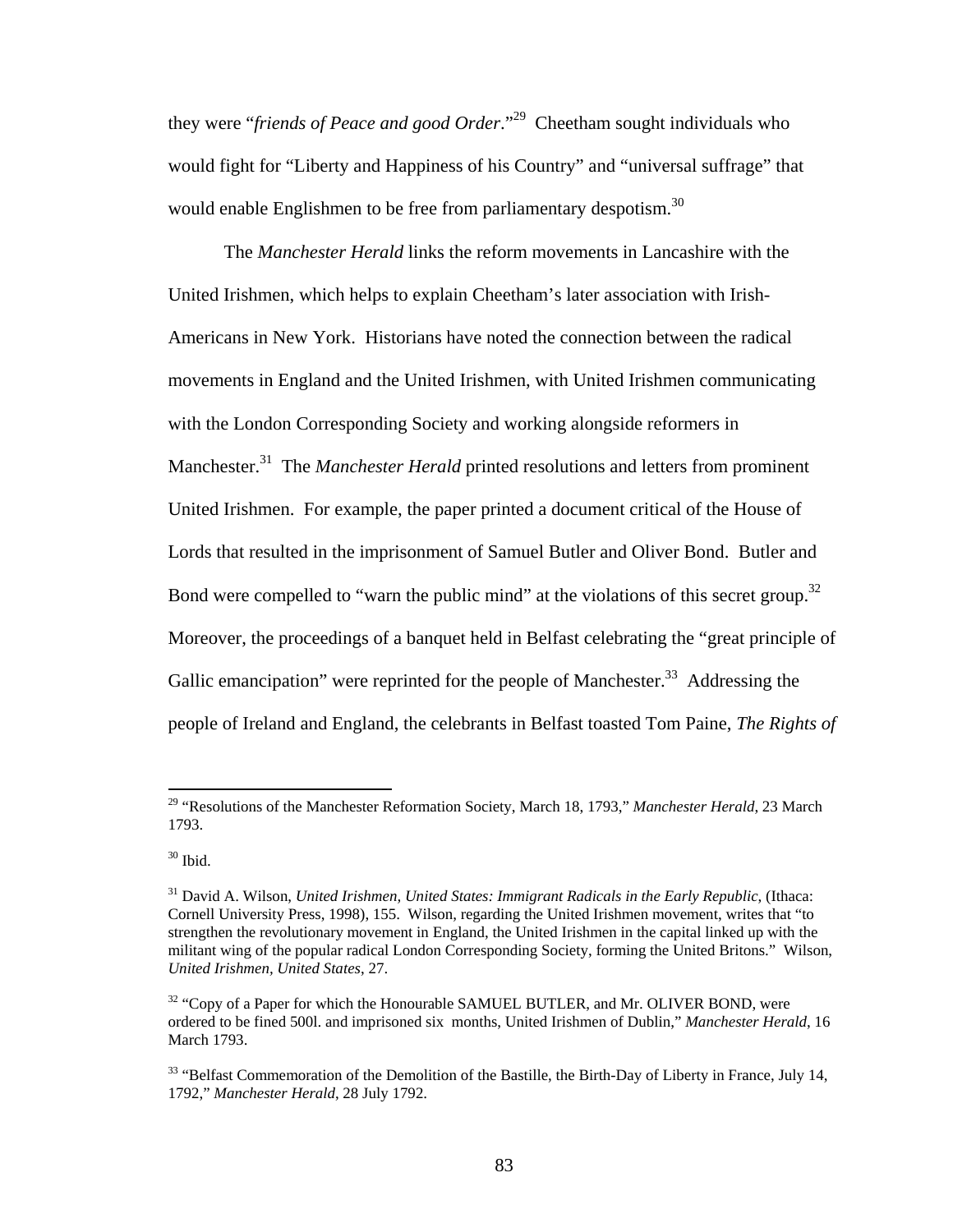*Man*, the promotion of liberty, peace, virtue, and happiness among men in the free nations of the world, George Washington, unanimity of Irishmen, as well as promising to "persevere in the pursuit of that great remedy for all our political evils, a Parliamentary Reform."<sup>34</sup> Thus, it is reasonable to conclude that Cheetham was interacting with the United Irishmen prior to his departure for New York.

 According to Pauline Handforth, radicalism in Manchester peaked in 1792 after the establishment of the *Manchester Herald*. 35 Cooper and James Watt attempted to create a liaison with the Revolutionaries in France, considering themselves as representatives for the Manchester reform movement. Indeed, the *Manchester Herald* reprinted a translation of Cooper and Watts' address to the Parisian Jacobin Club in April 1792. Cooper and Watts consider the Jacobins "not merely friends of the Constitution of France, but also under the still more-respectable title of friends of the human race," and as a result of this admiration, they requested an "amicable communication and correspondence with them."36 However, the Manchester radicals began to receive backlash from local loyalists and British authorities, who succeeded in banning the societies from meeting in taverns and inns by threatening to strip innkeepers of their licenses if they allowed meetings to be held at their establishments. Reactionary groups such as the Society for Preserving Liberty against Republicans and Levellers and the Association for Preserving Constitutional Order formed the backbone of the conservative counterattack against the radicals which, according to Handforth, "finally brought about

 $34$  Ibid.

<sup>35</sup> Pauline Handforth, "Manchester Radical Politics, 1789-1794," *Transactions of the Lancashire and Cheshire Antiquarian Society* 66 (1956): 95.

<sup>&</sup>lt;sup>36</sup> "Translation of the Address presented by the Deputies of the Constitutional Society of Manchester, to the Society of Friends of the Constitution, sitting at the Jacobins in Paris, April 13, 1792," *Manchester Herald*, 12 Mary 1792.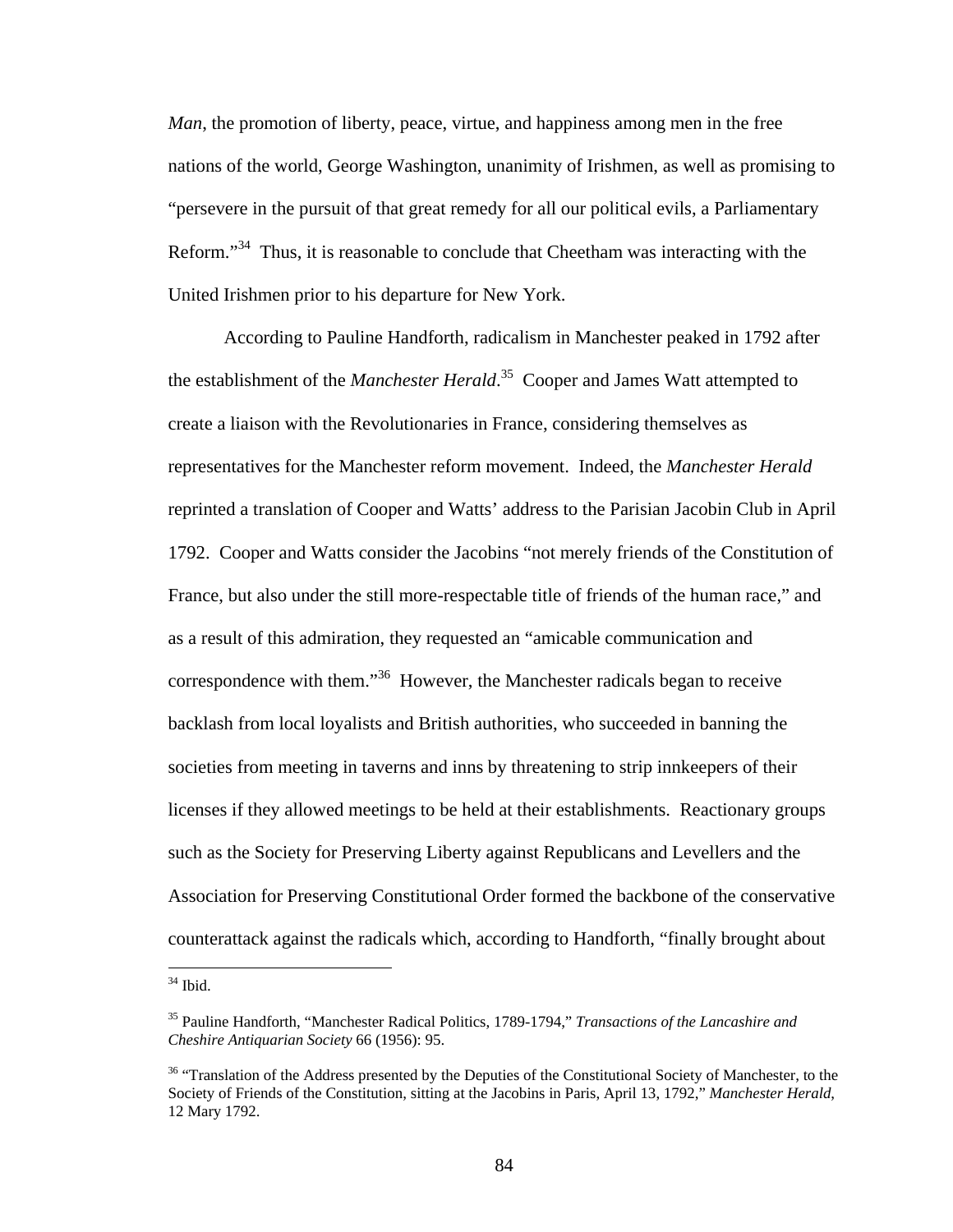their repression."37 Six sedition and libel suits were brought against the editors of the *Manchester Herald* and, as a result, Falkner and Birch declared that their weekly was "in general neatly executed" in March 1793, and the two printers fled the country.38

Cheetham and several other prominent Manchester radicals were arrested in July 1793 on charges of conspiring to overthrow the English government.<sup>39</sup> Cheetham, described as a "pernicious, seditious and ill-disposed person," was accused of "*daming the King, and wishing he was guillotined.*<sup>40</sup> He was detained on July 23<sup>rd</sup> at the New Baily Prison "on the oath of Thomas Dunn"—who was later convicted of perjury for falsifying his testimony against the Manchester radicals.<sup>41</sup> He was then held for three weeks in Lancaster Castle after having been removed from New Baily "at one o'clock in the morning," and was forced to "either sleep on upon the floor, or in the same bed with the common hangman."42 He was "*honourably acquitted*" of the charges against him in April of 1794, and he departed for New York—with his brothers—soon thereafter.<sup>43</sup>

1

<sup>&</sup>lt;sup>37</sup>Handforth, "Manchester Radical Politics," 99.

<sup>38</sup> *Manchester Herald*, 23 March 1793; Marshal, *Development of Public Opinion in Manchester*, 114.

<sup>39</sup> Thomas Walker, *The whole proceedings on the trial of indictment against Thomas Walker of Manchester, merchant, Samuel Jackson, James Cheetham, Oliver Pearsal, Benjamin Booth, and Joseph Collier; for a conspiracy to overthrow the constitution and government, and to aid and assist the French, (being the King's enemies) in case they should invade this kingdom; tried at the Assizes at Lancaster, April 2, 1794, before the Hon. Mr. Justice Heath, one of the judges of His Majesty's Court of Common Pleas. Taken in short-hand by Joseph Gurney*, (Manchester, UK: Printed for T. Boden and J. Debrett, 1794), 125.

<sup>40 &</sup>quot;Copy of Indictment against James Cheetham, late of Salford in the county of Lancashire," *The Whole Proceedings*, xi, 103.

<sup>41</sup> Ibid., Appendix, p. xiv.

 $42$  Ibid.

 $43$  Ibid.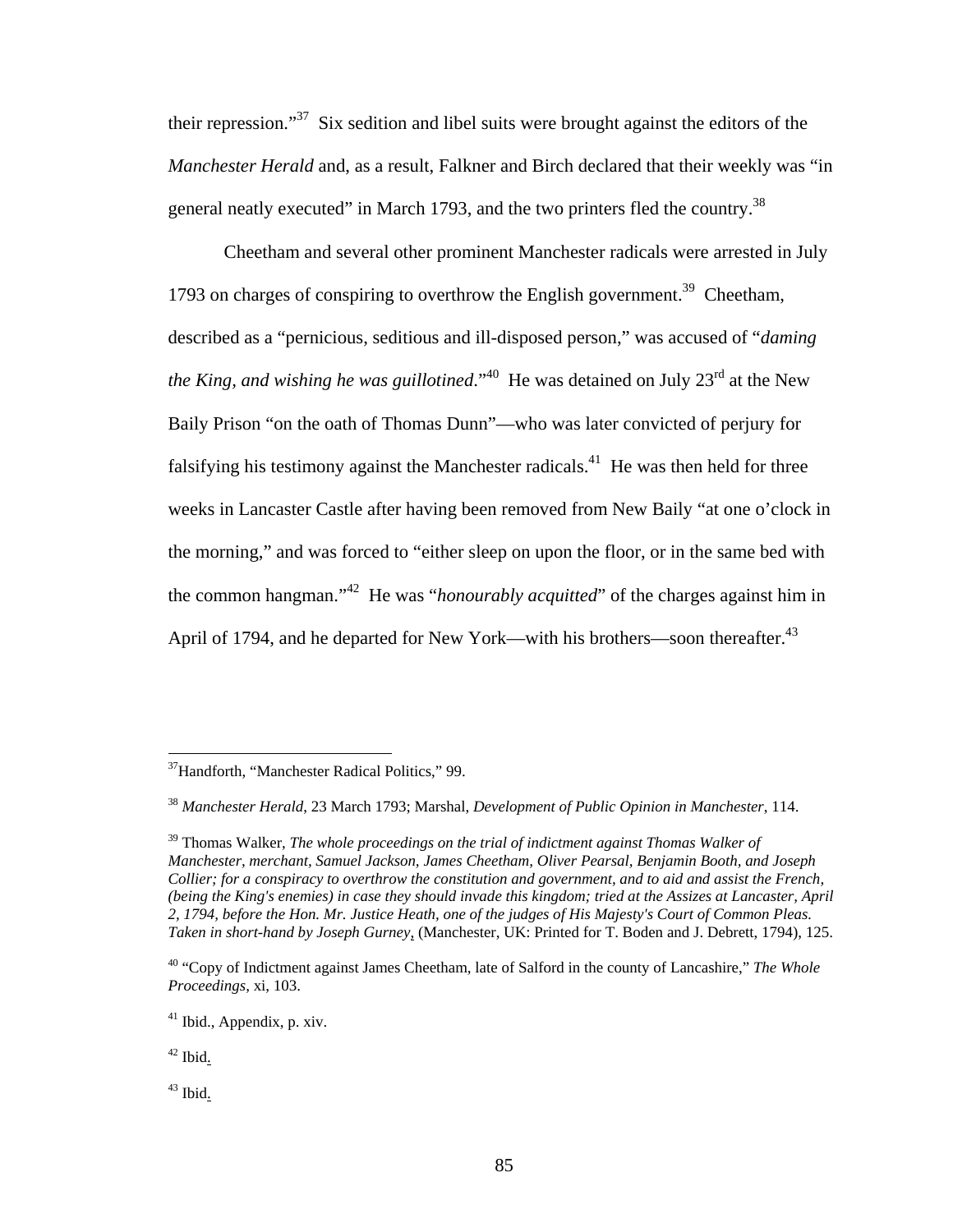#### *Fashionable Trimmings, Universal Empire, and a Dissertation on Equality*

James Cheetham arrived in New York in September 1794 after a tumultuous journey from England.44 Indeed, the *New-York Daily Gazette* noted that Cheetham had been "struck and otherwise ill-treated by the Captain" during the voyage, and his hardships were compensated by a New York court in the sum of thirty pounds.<sup>45</sup> Although he is not registered in the city directories until 1797, his brothers Benjamin and John are listed as hat manufacturers at 259 Broadway in 1795, with John relocating to 35 Murray Street in 1796 and Benjamin setting up at 18 Warren Street, all within short walking distance.<sup>46</sup> There is, however, a "J. & B. Cheetham, hat manufactury" on 110 Water Street in 1797, and it appears that James shifted his business ventures over one street to 18 Warren in a partnership with John in  $1799$ <sup>47</sup> James and Benjamin, for instance, advertised their "great variety of the most fashionable Trimmings" throughout 1797 in the New York *Diary, or Loudon's Register*. 48 Cheetham appears to have been a

 $\overline{a}$ 

47 David Longworth, *Longworth's American almanack, New-York register, and city directory, for the twenty-fourth year of American independence. Price 5s. stitched—half bound 6s*., (New York: Printed by John C. Totten and Co., 66 Nassau-Street, 1799).

<sup>44</sup> *American Citizen*, 24 July 1801.

<sup>45</sup> *New-York Daily Gazette*, 6 December 1794.

<sup>46</sup> William Duncan, *The New-York Directory, and Register, for the Year 1795. Illustrated with a New and Accurate Plan*, (New York: Printed for the Editor by T. and J. Swords, 99 Pearl Street, 1795); John Low, *The New-York directory, and register, for the year 1796. Illustrated with a plan of the city and part of Long-Island, laid down agreeably to the latest survey. : Containing the names, occupations, and places of abode of the citizens arranged in alphabetical order; a register of the executive, legislative, and judicial magistrates of the United States, and the state of New-York; the officers, both civil and military, of the city and county of New-York. Also, an account of the different societies, literary and charitable institutions in this city; with the names of their officers. : To which is added the names of the inhabitants of Brooklyn, together with an alphabetical account of the streets, lanes, wharves and slips of this city*, (New York: Printed by John Buel, corner of Water-Street and Fly-Market, and John Bull, 115 Cherry-Street, 1796).

<sup>48 &</sup>quot;J. and B. Cheetham, Hat Manufacturers, 110 Water Street," *The Diary, or Loudon's Register*, 18 February 1797. The add ran continuously until July 1797.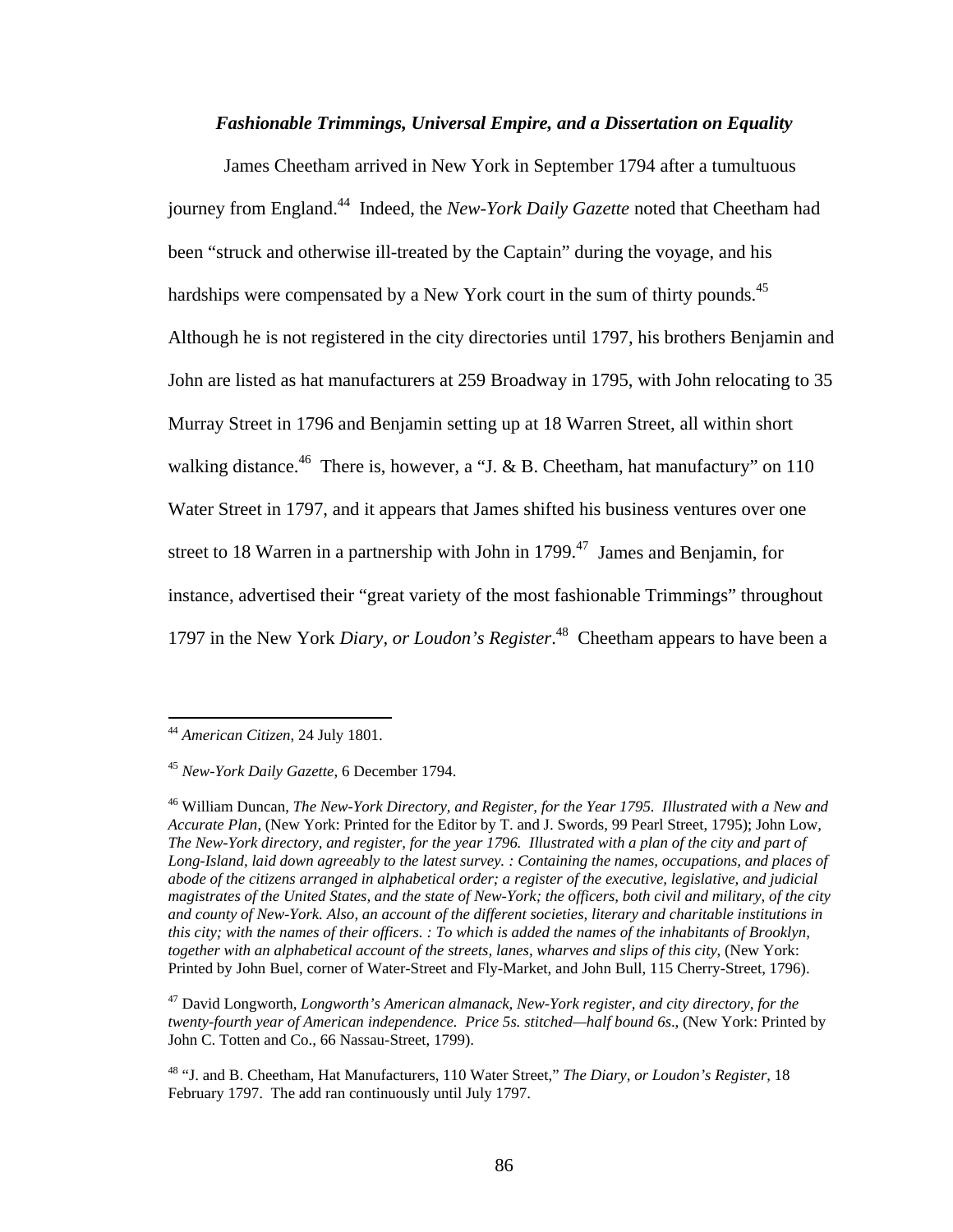successful businessman, for in 1800 he is listed as the sole-owner of a hat store at 191 Water Street, whereas his brothers were still cataloged as hat manufacturers.<sup>49</sup>

 Cheetham's initial foray into New York's publishing community was a series of essays printed in *The Diary, or Loudon's Register* that were highly critical of the British government. Indeed, these essays offer an early glimpse into his political philosophy steeped in a Lockean tradition of individual agency and responsible, republican government. "The most prominent trait in the character of the present king of England and his royal predecessors," wrote Cheetham, was an "unextinguishable thirst for universal empire." <sup>50</sup> The English people, "once famed for the fruition of liberty," became enslaved by a corrupt House of Commons once so "zealously idolized by Englishmen as the grand palladium of their sacred rights."51 Englishmen were coaxed into believing their beloved House of Commons was the "conservator of their rights and privileges"; rather, the majority of the commons owed their seats in Parliament "to the combined influence of the lords and the treasury department."<sup>52</sup>

After publishing his criticisms of English politics, Cheetham—echoing the message of the Manchester radicals—called for wholesale Parliamentary reform. "Nothing is more evident than that the present wretched condition of the people of

<sup>49</sup> David Longworth, *Longworth's American almanack, New-York register, and city directory, for the twenty-fifth year of American independence. Price 5s. sewed—halfbound 6s*., (New York: Printed and Published by D. Longworth, 11 Park, 1800).

<sup>50</sup> See "On the English Government, no. One," *Diary, or Loudon's Register*, 17, 20, 24 February and 1 and 3 March 1797.

<sup>51</sup> Ibid*.* 

<sup>52</sup> Ibid*.*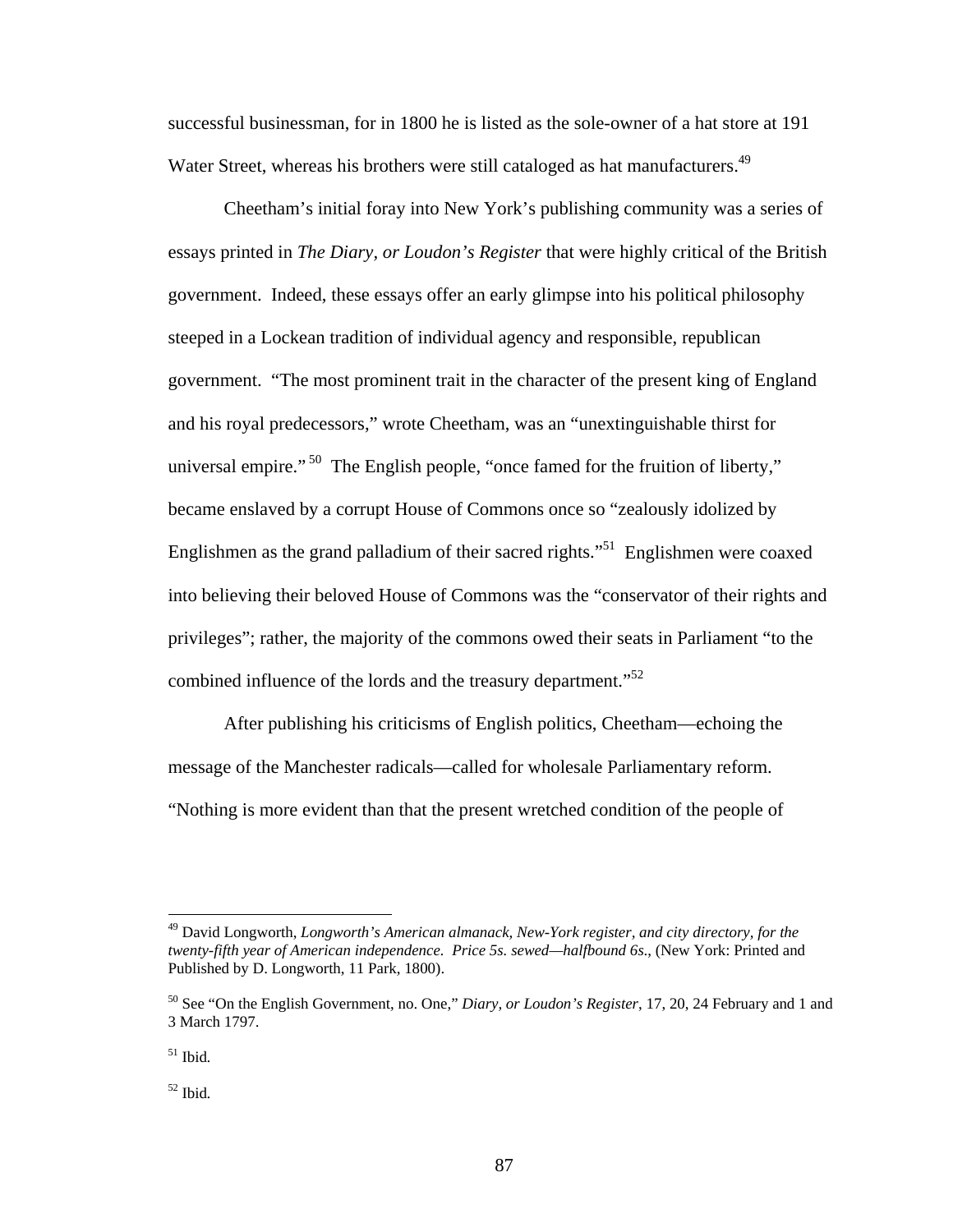England calls aloud for a thorough reformation of the government."<sup>53</sup> The people, according to Cheetham, sought to remedy the "infinite defects in the government," namely rotten boroughs and a "national debt of four hundred million of pounds sterling."<sup>54</sup>

Cheetham's call for a restoration of rights and liberties for Englishmen occurred in the wake of his earlier criticisms of the Jay Treaty, a highly unpopular document that was seen as a repudiation of the revolutionary alliance of 1778 between France and the United States.<sup>55</sup> The agreement granted England most-favored nation status and implicitly endorsed English rights to retain tariffs on American exports. In exchange, the English government agreed to abide by the original agreements in the Treaty of Paris and evacuate British troops from western outposts. Cheetham considered the Jay Treaty to be a repudiation of the American Revolution.

But for the United States to now acknowledge [English Parliamentary] jurisdiction—for them to be impelled by emphatical representatives of the marital power of Britain, to adopt implicitly, what her ministers, in their career of despotism, think proper to draw up and present to them, has something in it novel and extraordinary indeed.<sup>56</sup>

Indeed, Cheetham asserted that by relinquishing to English demands, the United States faced the possibilities of being placed, once again, under the yolk of British imperialism, for "when the treaty was in agitation in the house of representatives," the desires of

1

<sup>53 &</sup>quot;On the English Government, no. Four," *The Diary, or Loudon's Register,* 10 April 1797.

<sup>54</sup> Ibid*.* 

<sup>55</sup> For the Jay Treaty, see Samuel Flagg Bemis, *Jay's Treaty: A Study in Commerce and Diplomacy* (New Haven: Yale University Press, 1962); Jerald A. Combs, *The Jay Treaty: Political Battleground of the Founding Fathers* (Berkeley: University of California Press, 1970); Stanley M. Elkins and Eric L. McKitrick, *The Age of Federalism* (New York: Oxford University Press, 1993), 375-450.

<sup>56 &</sup>quot;On Contraband Goods, no. Four," *The Diary, or Loudon's Register,* 24 February 1797.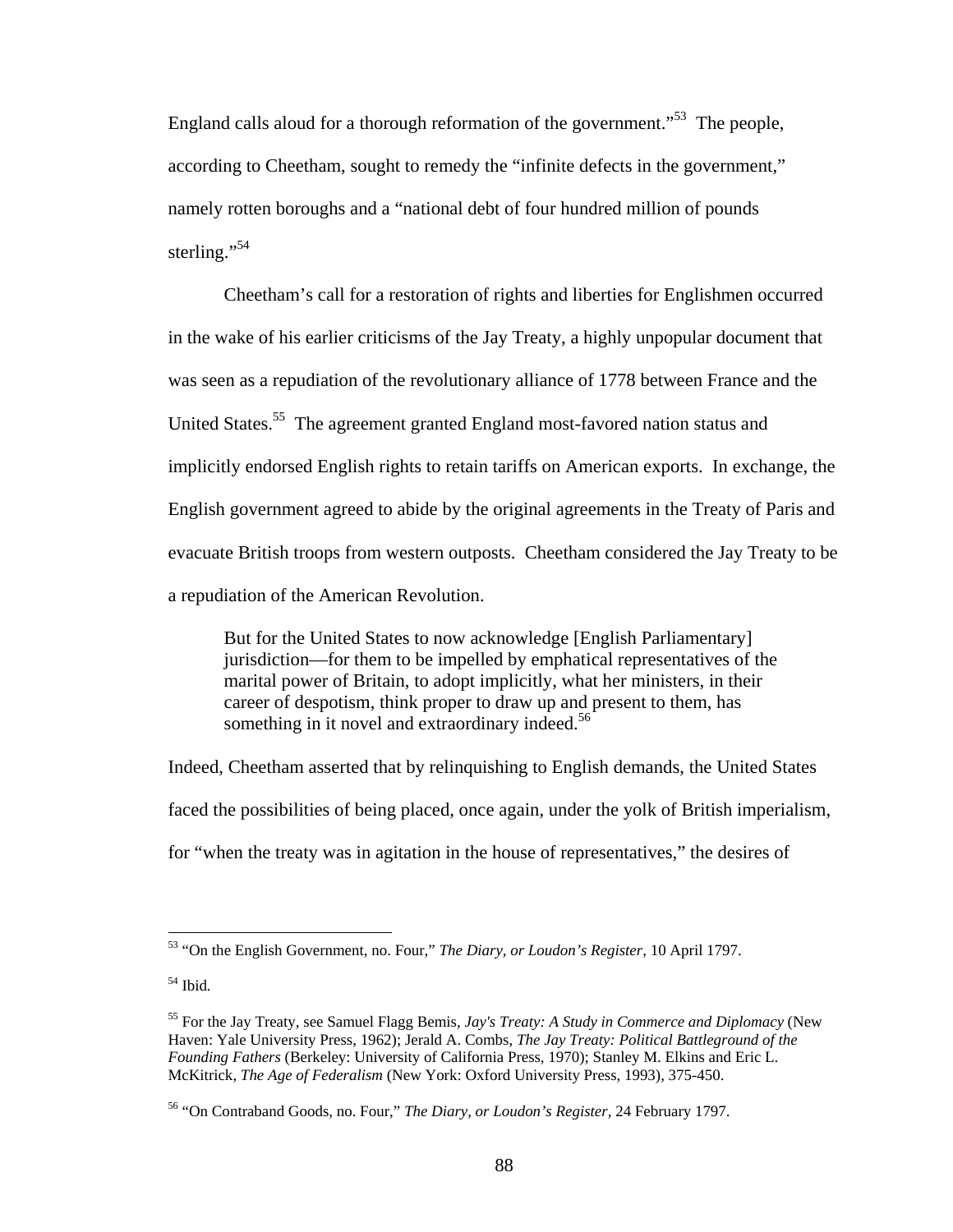Federalists allowed for the chance of "again bringing this country under the tyrannical government of England."<sup>57</sup>

Cheetham, by declaring that the United States broke its treaty with France in favor of England, came under fire in New York which was, at that time, still controlled by the Federalists. An anonymous author countered Cheetham's assertions by stating that the 1778 agreement with France was made "in the midst of a war," asking whether or not the United States could have made a similar treaty "when the United States should become at peace and the other powers in a state of war."58 Perhaps it is no coincidence, then, that shortly after his essays appeared in *The Diary* his business nearly burned as a result of a fire that "originated from coals placed between boxes evidently with an intention of burning the house."<sup>59</sup> The fire, however, was extinguished before Cheetham and his brothers lost their shop; the culprit, though, was never identified.

Soon after the *Diary* essays and the establishment of his hat store, Cheetham further demonstrated his political talents with arguably his finest polemic. Indeed, *A Dissertation Concerning Political Equality, and the Corporation of New-York* not only established Cheetham as a legitimate political thinker by reaching a wider audience than his *Diary* essays, it brought him into a working relationship with David Denniston, who printed the pamphlet. Denniston, a cousin of the prominent New York Republican

<u>.</u>

<sup>57</sup> Ibid*.* 

<sup>58 &</sup>quot;To the Printers of *The Diary,*" *The Diary, or Loudon's Register,* 23 February 1797. See also 3 March 1797.

<sup>59</sup> *New-York Daily Advertiser*, 23 March 1797. See also *The Diary, or Loudon's Register* 23 March 1797 and the *Register of the Times, A Gazette for the Country*, 24 March 1797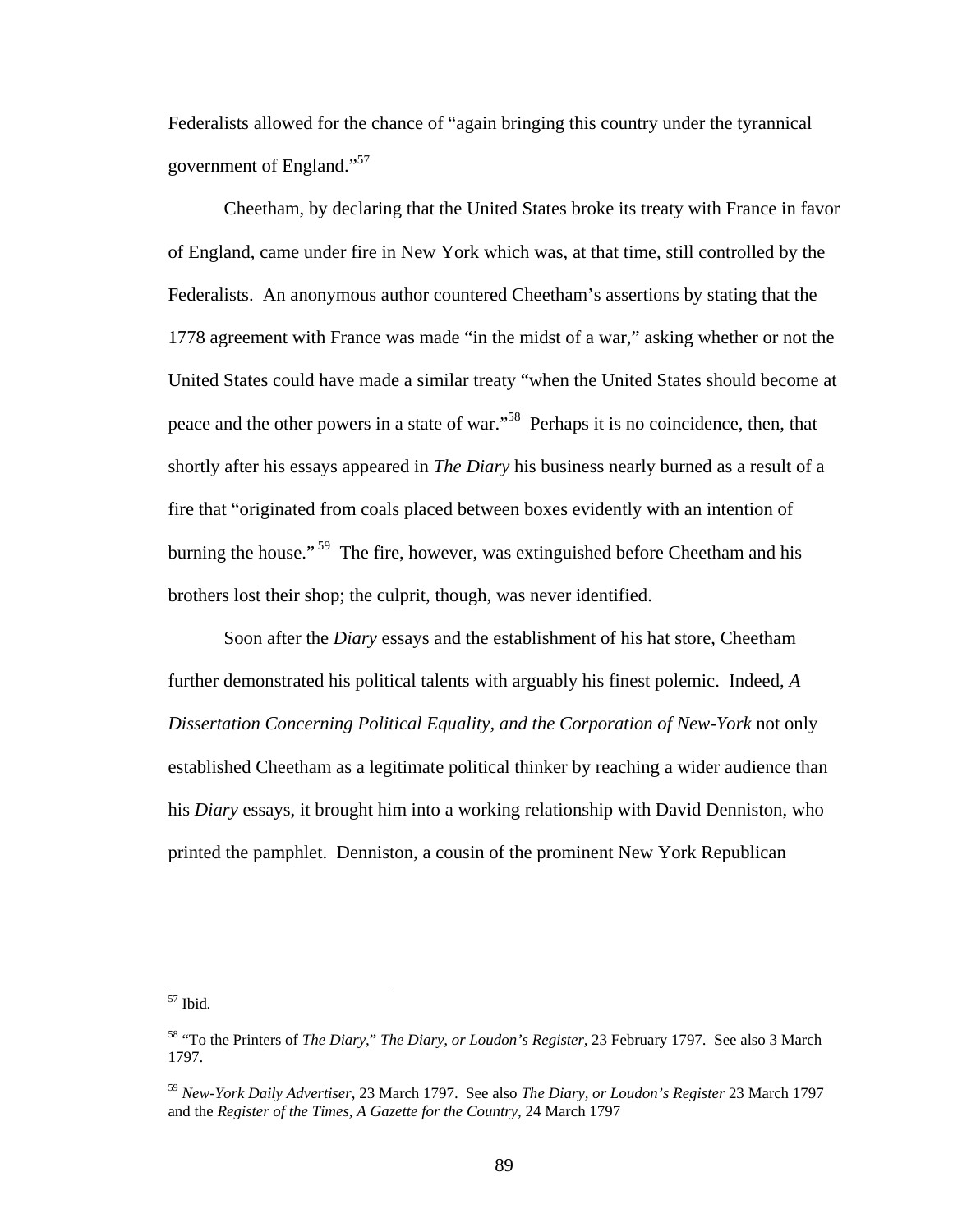DeWitt Clinton, was the proprietor of the only Republican daily in the city, the *American Citizen, and General Advertiser.60* 

Aside from the long-term implications of the partnership between Cheetham and Denniston, *A Dissertation Concerning Political Equality* was first and foremost a twopart treatise steeped in Lockean natural rights philosophy. It argued that the Mayor of New York should be elected through a popular election rather than appointed by a Council of Appointments consisting of the governor and one senator from each district. He asserted in his second chapter that the "present mode of appointing the Chief Magistrate of the city is unjust," and that it was essential for the Mayor to be "elected by the citizens over whom he presides," for in politics there was "no maxim clearer than this, that the people, for whom a Government is intended, have the exclusive right of choosing their own governors."<sup>61</sup>

Cheetham's experience in the Manchester reform movement led him to believe that a government not chosen by the people was a fundamental violation of the rights of man. Indeed, this view manifests itself in *A Dissertation* in a passage that explicitly compares the mayoral appointment system of New York with the ways in which colonial governors were appointed under George II.

The appointment of the mayor by the council is a faithful transcript, implicitly taken, but existing under dissimilar circumstances, of that established in the charter of George II. At that era England held dominion over these states, and it was consonant with her usual policy towards them to suffer the citizens to enjoy a few unimportant privileges, such as

 $60$  Regarding the bloodline of Denniston, Mary-Jo Kline explains that "James Cheetham described his partner 'as nearly related by blood' to George Clinton, but he was not the governor's nephew. George Clinton's mother was a Denniston, and if, as seems likely, David Denniston was a fairly young man in 1802, it appears that his father and the governor were first cousins." Kline, *Papers of Aaron Burr,* II: 730, no. 3.

<sup>61</sup> James Cheetham, *A Dissertation Concerning Political Equality, and the Corporation of New-York*, (New-York: Printed by D. Denniston, 1800), 40.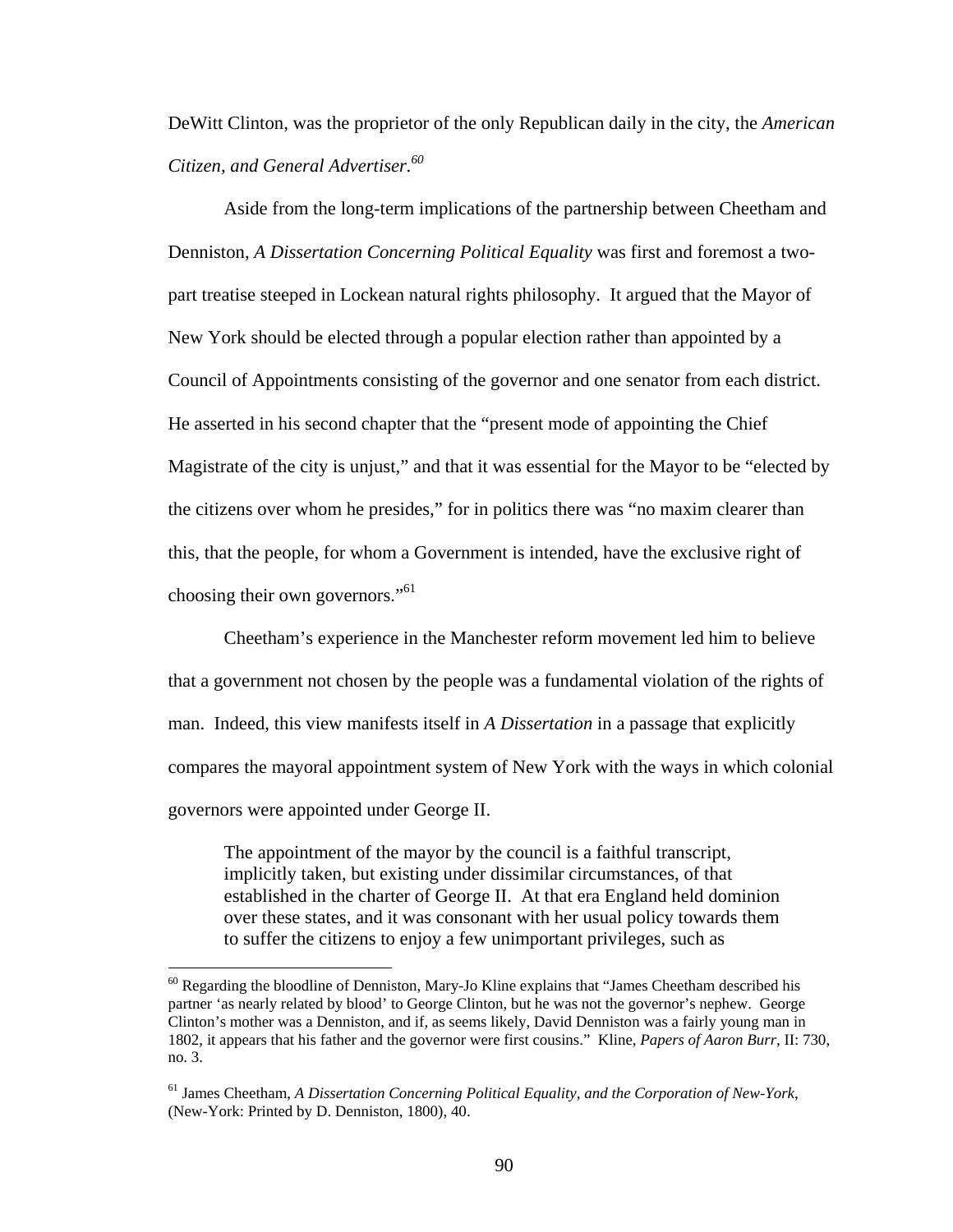electing aldermen, constables and so on; but to take especial care that with respect to important offices such as mayor, recorder, sheriff, & c. they should be appointed by the governor, who was appointed by the king. The better to keep the citizens in vassalage, and at the same time pleasingly to reconcile them to that gloomy state, they were suffered to enjoy those petty privileges. Like a cunning conqueror who, to perpetuate his conquest and to reconcile the conquered to the conqueror, the king was *graciously pleased* to allow the citizens to enjoy privileges from the exercise of which, it was conceived, no injury to his domination could result. $62$ 

Such a system, he wrote, was antithetical to the "political improvement of America" because the citizens of New York possessed the right to "regulate their own business."<sup>63</sup> He concluded the pamphlet by urging the state legislature to "give the city the right of electing its Chief Magistrate," for such a radical change to the system would be "a *permanent* good" for not only the city, but the state as well.<sup>64</sup>

 The Lockean influence on Cheetham's earliest writing is clear, and this discourse focused on the rejection of repressive aristocratic government. As discussed above, the basic political doctrine at the heart of the Manchester reform movement migrated with Cheetham from England to New York. Indeed, early in his editorial career he attributed his ideological underpinnings to his experiences in Manchester. "At an early age I imbibed opinions hostile to despotism," he wrote, "whether represented by a king or personified by Mr. Adams—whether decked in the habitments of royalty or the subtle and imposition exterior of federalism, it is equally an object of my abhorrence, equally a power with which I am always ready to contend."<sup>65</sup>

 $62$  Ibid., 43-44.

 $63$  Ibid., 45, 49.

 $64$  Ibid., 49-50.

<sup>65</sup> *American Citzen,* 2 July 1801.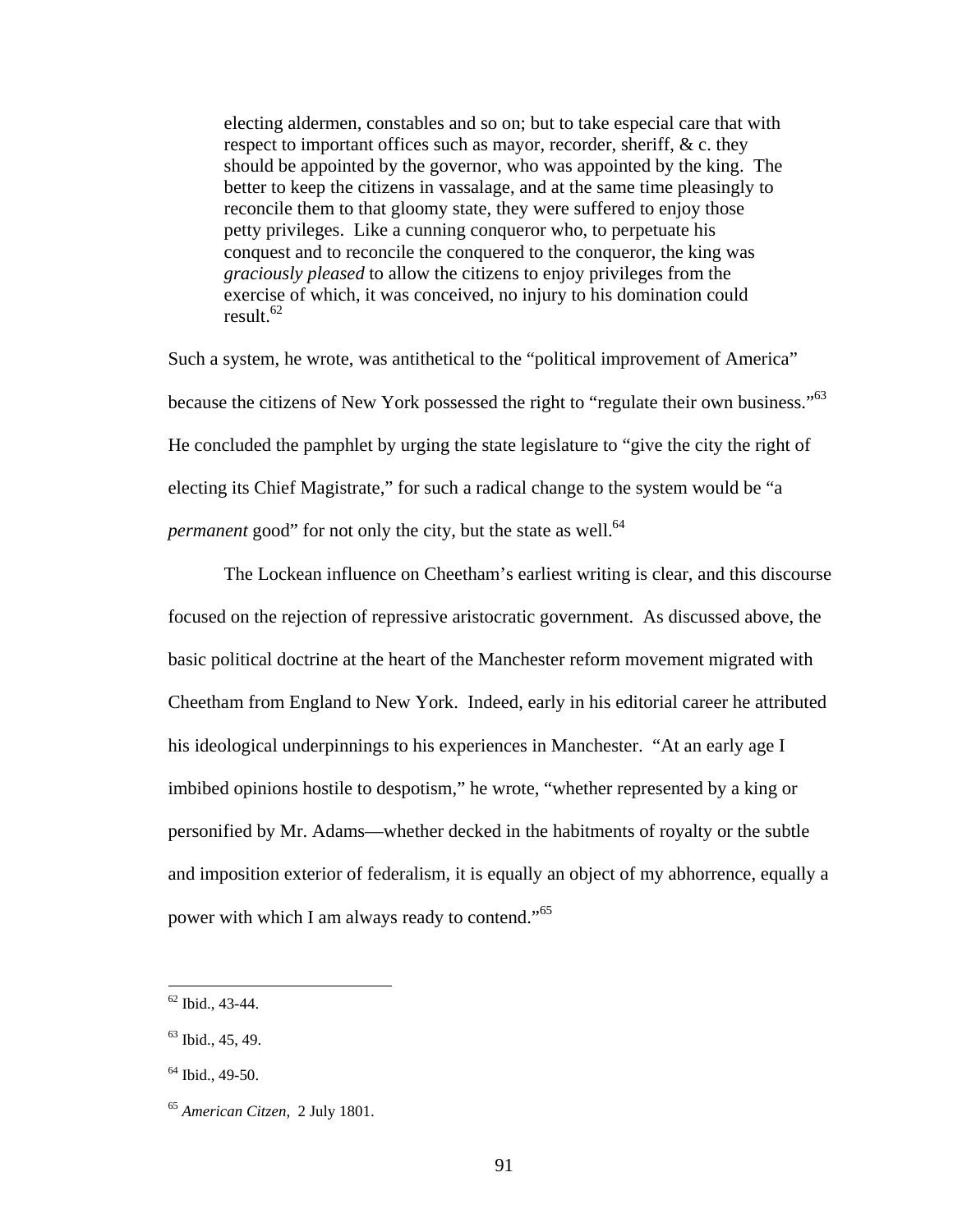Part one of the *Dissertation* is heavily influenced by Locke's *Second Treatise of Government* and is, for the most part, an undiluted summary of Locke's main philosophical principles. Locke maintained that civil government was the "proper remedy for the inconveniences of the state of nature," and this government, he wrote, was designed to protect rights of the individual. <sup>66</sup> Echoing the Lockean position, Cheetham asserted that "good government is alone competent to correct the evils to which every man is exposed in a state of nature," even though a "state of nature would be preferable to that of a civil state, if in it men could be secure from those injuries of which the civil state takes cognizance." However, "they cannot, and as it is necessary for the safety of mankind that crimes should not go unpunished, civil government founded upon universal justice, is the proper and only corrective."<sup>67</sup> Thus, for Cheetham—as stated in Locke's *Second Treatise—*government was designed to protect the rights of man. "Legislative, executive and judiciary powers, are all founded upon the reasonable presumption that offences against the well-being of society will be committed," he wrote, "and the necessity, for the end of general protection, that provision should be made for their rightful punition."68

 Cheetham emphasized the centrality of "the people" in constructing and instituting government. "It is evidence that all just government emanate strictly from the people," he maintained, that "from their universal equality and consent" national compacts are born and were, therefore, "the property of the people [and] are to be

<sup>66</sup> See John Locke, *The Second Treatise of Government* (New York: Liberal Arts Press, 1952), par. 13.

<sup>67</sup> Cheetham, *A Dissertation Concerning Political Equality,* 22.

<sup>68</sup> Ibid., 23.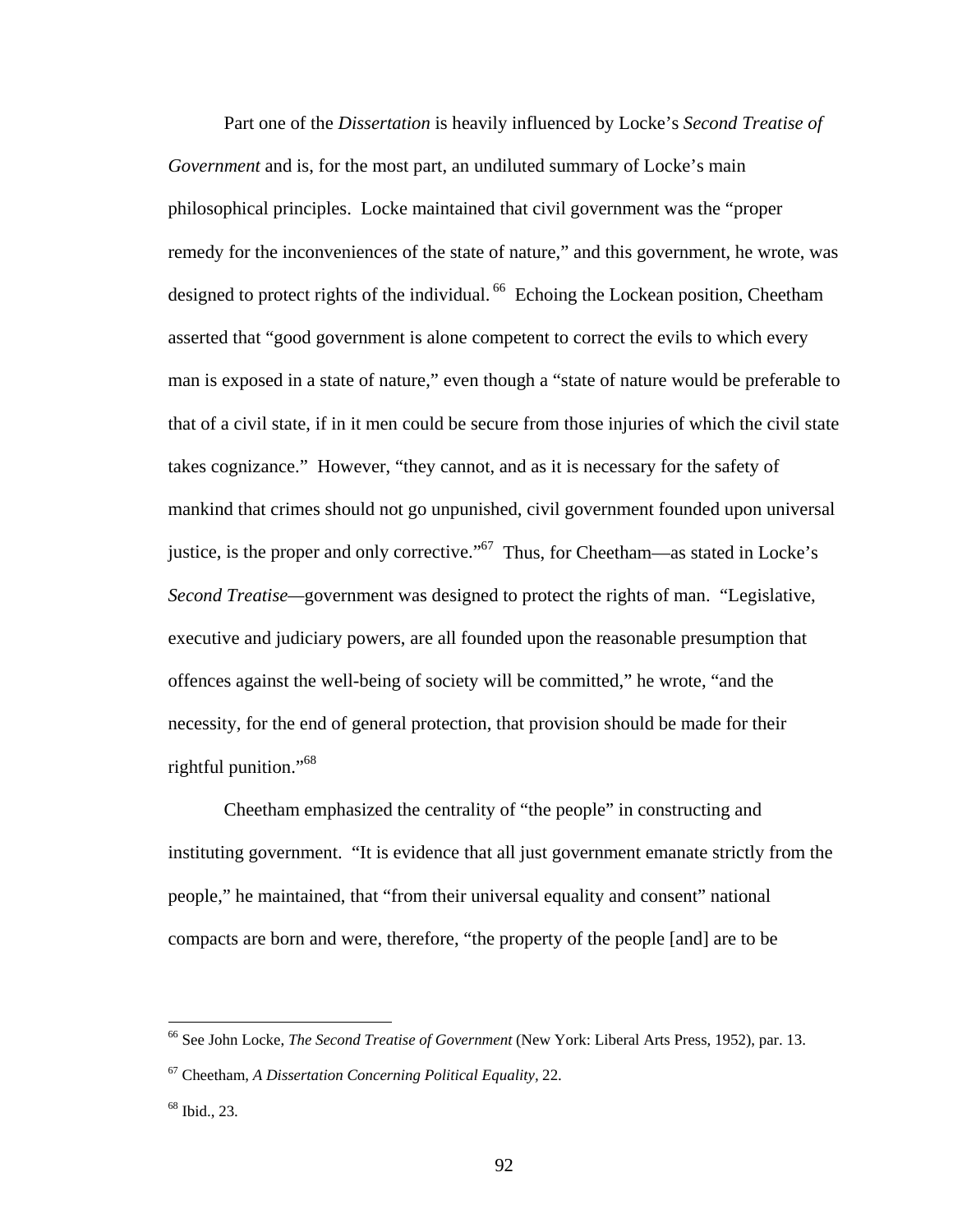considered at all times revocable by them."69 Cheetham's *Dissertation—*similar to his later writings—demonstrated his firmly-held belief that a government was responsible for the well-being of the people. Indeed, throughout his ten-year career as a prominent journalist in New York City, he employed his Lockean sympathies to combat what he considered to be despotism. For instance, he objected to suffrage laws in 1802; he argued for the retention of a small claims court in 1803 that would protect the rights of lowerclass New Yorkers; and he opposed the charter of a New York Merchant's Bank in 1804 and 1806 which, he maintained, was in the best interest of the wealthy and not of the people.70

#### *A Partnership with Mr. Denniston*

With his skills as a polemicist firmly established in New York City as a result of the *Diary* essays and *A Dissertation Concerning Equality,* in May 1801 James Cheetham entered into a partnership with David Denniston, the aforementioned printer and cousin of DeWitt Clinton, to assume the role of editor of Denniston's fledgling Republican paper. Cheetham, however, claimed to have clandestinely edited the paper for up to a year before the onset of the partnership. "For nearly a year before my partnership connection with Mr. Dennison," he wrote, "I gratuitously edited the paper, as far as it was edited."<sup>71</sup>

<sup>69</sup> Ibid., 39.

<sup>70</sup> See, for example, James Cheetham, *Annals of the Corporation, Relative to the Late Contested Elections with Strictures Upon the Conduct of the Majority* (New York: Printed by Denniston and Cheetham); James Cheetham, *A Letter Concerning the Ten Pound Court in the City of New-York Addressed to the State Legislature* (New York: Printed for Denniston and Cheetham); James Cheetham, *Remarks on the Merchant's Bank* (New York: Printed by James Cheetham); James Cheetham, *An Impartial Enquiry into Certain Parts of the Conduct of Governor Lewis and of a Portion of the Legislature, Particularly in Relation to the Merchant's Bank in a Letter to the Republicans of the State of New York : With an Appendix Containing Important Documents* (New-York: Printed by James Cheetham).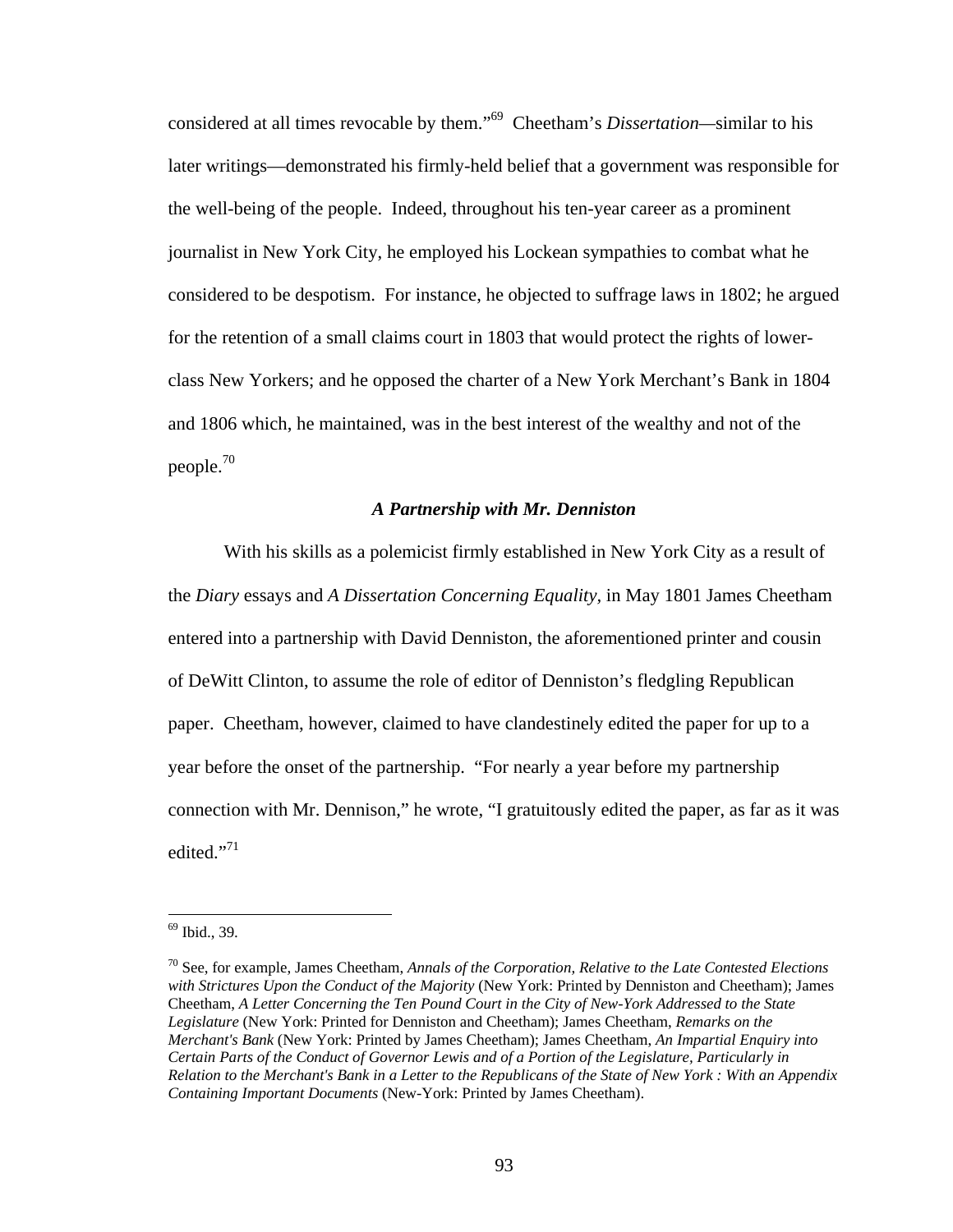Cheetham's involvement with the *American Citizen* could not have been more fortuitous. Denniston purchased the paper from Ann Greenleaf, the widow of Thomas Greenleaf, the former editor and proprietor of *The Argus, or Greenleaf's New Daily Advertiser,* in March 1800 and re-christened the paper the *American Citizen and General Advertiser.* Greenleaf's *Argus,* according to the historian Frank Luther Mott, had been a part of the "bitter partisan disputes of the time," as it was "affiliated with the Republicans" in criticizing the administration of John Adams, "though much of its sharpest invective was borrowed from the *Aurora.*" 72 Denniston, however, proved to be not only an incompetent businessman, but a substandard editor as well, and despite having invested nearly \$3,000.00 into the *American Citizen*, the circulation of his paper fell to 270.73 The layout of the *American Citizen* was typical of newspapers in the early nineteenth century. It consisted of two leaves with the outside pages devoted entirely to advertisements, with the inside sheets outlining news both foreign and domestic, essays, poetry, and invariably and inevitably, Cheetham's editorials.

 There are several conflicting versions of how James Cheetham entered into the partnership with David Denniston. For instance, in a letter to President Thomas Jefferson, Cheetham confessed that Vice-President Aaron Burr sent for Cheetham and advised him to begin editing an entirely new paper "under [Burr's] patronage" rather than becoming partners with Denniston, all based on Burr's promise of "one thousand

 <sup>71</sup> *American Citizen,* 25 May 1809.

<sup>72</sup> Frank Luther Mott, *American Journalism; a History, 1690-1960*, 3d ed. (New York,: Macmillan, 1962), 134.

<sup>73</sup> Sidney Kobre, *Development of American Journalism,* (Dubuque, Iowa: 1969), 123. Denniston was not a novice in the field of print journalism. According to Brigham's *History and Bibliography of American Newspapers,* Denniston had been the editor of the *Newburgh Packet* from 12 May 1796 to 10 January 1797. See Brigham, *History and Bibliography of American Newspapers,* I: 708.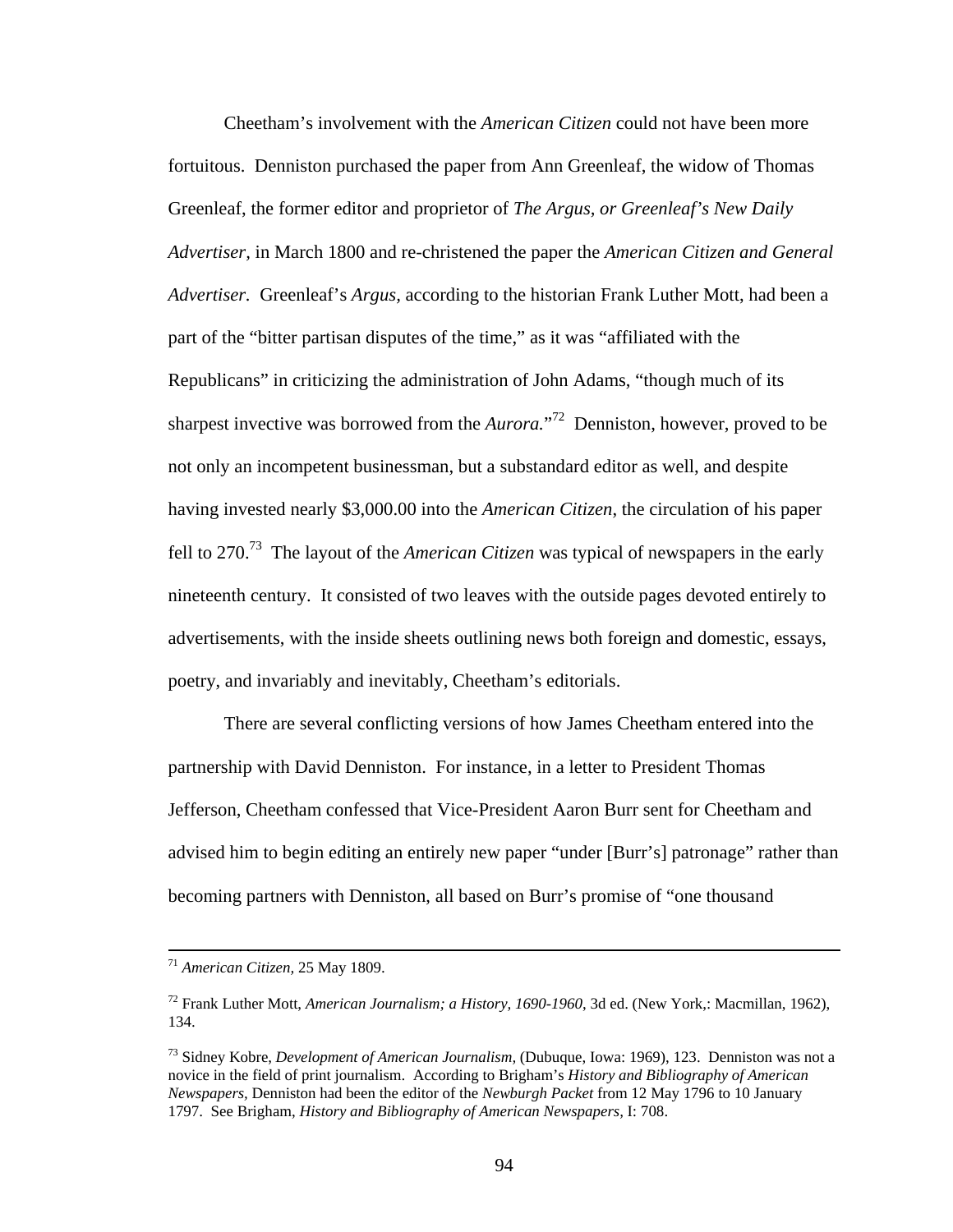Subscribers."<sup>74</sup> Cheetham, however, declined the offer, and entered into the partnership with Denniston. Denniston, in a pamphlet authored by Cheetham, agreed with this version of the story.

Sometime after Mr. Cheetham and myself had agreed on the preliminaries of a co-partnership in the publication of the *American Citizen,* Mr. Cheetham informed me that Mr. Burr wished to see us both at his house... At the hour appointed, Mr. Cheetham and myself waited on the Vice-President. When seated a conversation commenced relative to our intended connection…Mr. Burr said that the [*American Citizen*] was so badly managed that he could not recommend it to his friends for their patronage…and that he would advise Mr. Cheetham to have nothing to do with it. He [Burr] wished to patronize a paper, and said that if Mr. Cheetham was inclined to publish one, he ought to establish a new paper, and not encumber himself with the *American Citizen.* Mr. Cheetham declared his intention to fulfill his verbal agreement with me, and added that he had no idea of establishing a new paper.<sup>75</sup>

On the other hand, Matthew Livingston Davis—Burr's chief henchman and most trusted

political ally—claimed in his private notebook that Cheetham demanded a bribe of

\$1,500 to \$2,000 to publicly defend Burr in the *American Citizen* against the onslaught

from the Clintonians. Indeed, Davis lamented that "if Cheetham had been purchased, I

have no doubt the future destiny of Mr. Burr would have been different through life.<sup>76</sup>

As a consequence of his actions (or lack thereof), Davis would later regret events he

could have prevented. "Under these attacks" from Cheetham, wrote Davis, Burr "fell

 $\overline{a}$ <sup>74</sup> James Cheetham to Thomas Jefferson, 10 December 1801, Thomas Jefferson Papers, Series 1: General Correspondence, Library of Congress (Washington, DC).

<sup>75</sup> James Cheetham, *An Antidote to John Wood's Poison. By Warren,* (New York: Denniston and Cheetham, 1802), 60.

 $76$  Matthew Livingston Davis Memorandum Book, Rufus King Papers, Vol. 57, New-York Historical Society, 34. For a discussion of Davis's Memorandum Book and its historical significance, see Jeffrey L. Pasley, "Matthew Livingston Davis's Notes from the Political Underground: The Conflict of Political Values in the Early American Republic," (Columbia: University of Missouri, 2000) <http://jeff.pasleybrothers.com/writings/davisv2.htm>. For Matthew Davis, see Jerome Mushkat, *Tammany; the Evolution of a Political Machine, 1789-1865* (Syracuse, N.Y.: Syracuse University Press, 1971); Jerome Mushkat, "Matthew Livingston Davis and the Political Legacy of Aaron Burr," *New-York Historical Society Quarterly* 59, no. 2 (1975); Howard B. Rock, *Artisans of the New Republic : The Tradesmen of New York City in the Age of Jefferson* (New York: New York University Press, 1979).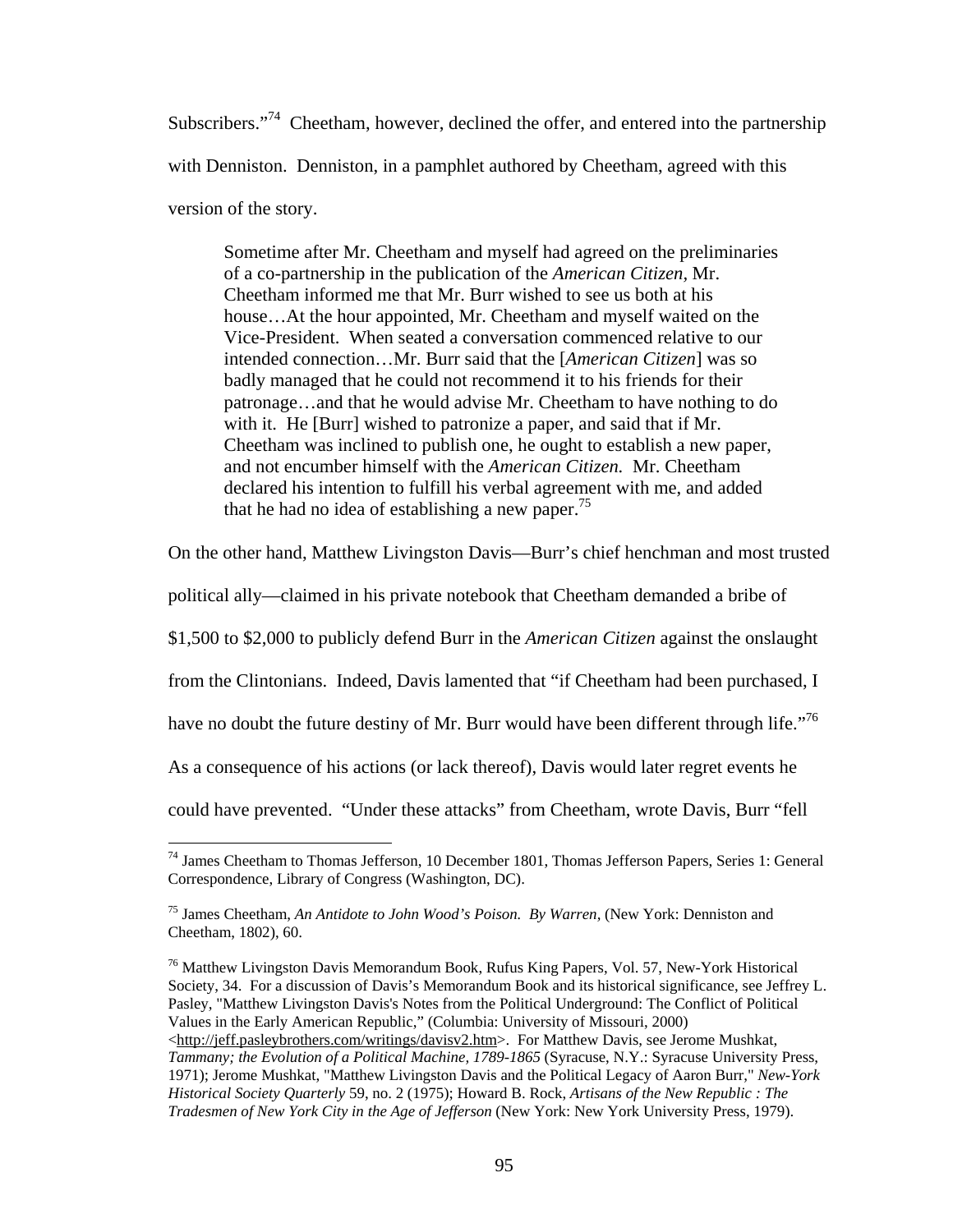from the proud eminence he once enjoyed to a condition more mortifying and more prostrate than any distinguished man has ever experienced in the United States."<sup>77</sup> Davis's admission contradicted Cheetham's note to Jefferson, and although it is intriguing to consider that Davis turned down Cheetham's offer, it is *also* reasonable to argue that Burr approached Cheetham rather than Davis declining an offer made by the editor of the *American Citizen.*<sup>78</sup>Yet another account implied that Cheetham had, up until his partnership with Denniston, been under the political auspices of Burr, and that through Burr's influence—and Denniston's inability to produce a sound republican newspaper—Cheetham was able to attain editorship of the *American Citizen.*<sup>79</sup>

Regardless of how James Cheetham and David Denniston entered into their business agreement in 1801, Cheetham approached his new role as editor of the *American Citizen* with zeal. For example, only three days after the public announcement of the partnership between Denniston and Cheetham, an editorial attacking the Federalist *Commercial Advertiser* was published, and was demonstrative of Cheetham's vindictive style. Claiming that the *Commercial Advertiser* was "a polluted vehicle for the great portion of filth produced by the anti-governmentalists in this city," Cheetham caustically chided Ebenezer Belden and George F. Hopkins for their Federalist sentiments.<sup>80</sup> In

1

<sup>77</sup> Matthew L. Davis, ed., *Memoirs of Aaron Burr,* 2 vols., (New York, NY: Harper and Brothers 1837), II: 99.

<sup>&</sup>lt;sup>78</sup> Several letters to Jefferson from Cheetham demonstrate Cheetham's distrust of Aaron Burr, which would explain why he would turn down employment from the Burrites. See Cheetham to Jefferson, 10 December 1801, 29 December 1801, and 25 July 1804, Thomas Jefferson Papers, Library of Congress.

<sup>79</sup> John Wood, *A Correct Statement of the Various Sources from Which the History of the Administration of John Adams Was Compiled and the Motives for Its Suppression by Col. Burr: With some Observations on a Narrative, by a Citizen of New-York,* (New York: Printed and sold for the author by G.F. Hopkins, 1802), 41.

<sup>80</sup> *American Citizen,* 4 May 1801. As noted in chapter one, Hopkins was regarded by the publishing community as a printer with deeply-rooted Federalist sympathies.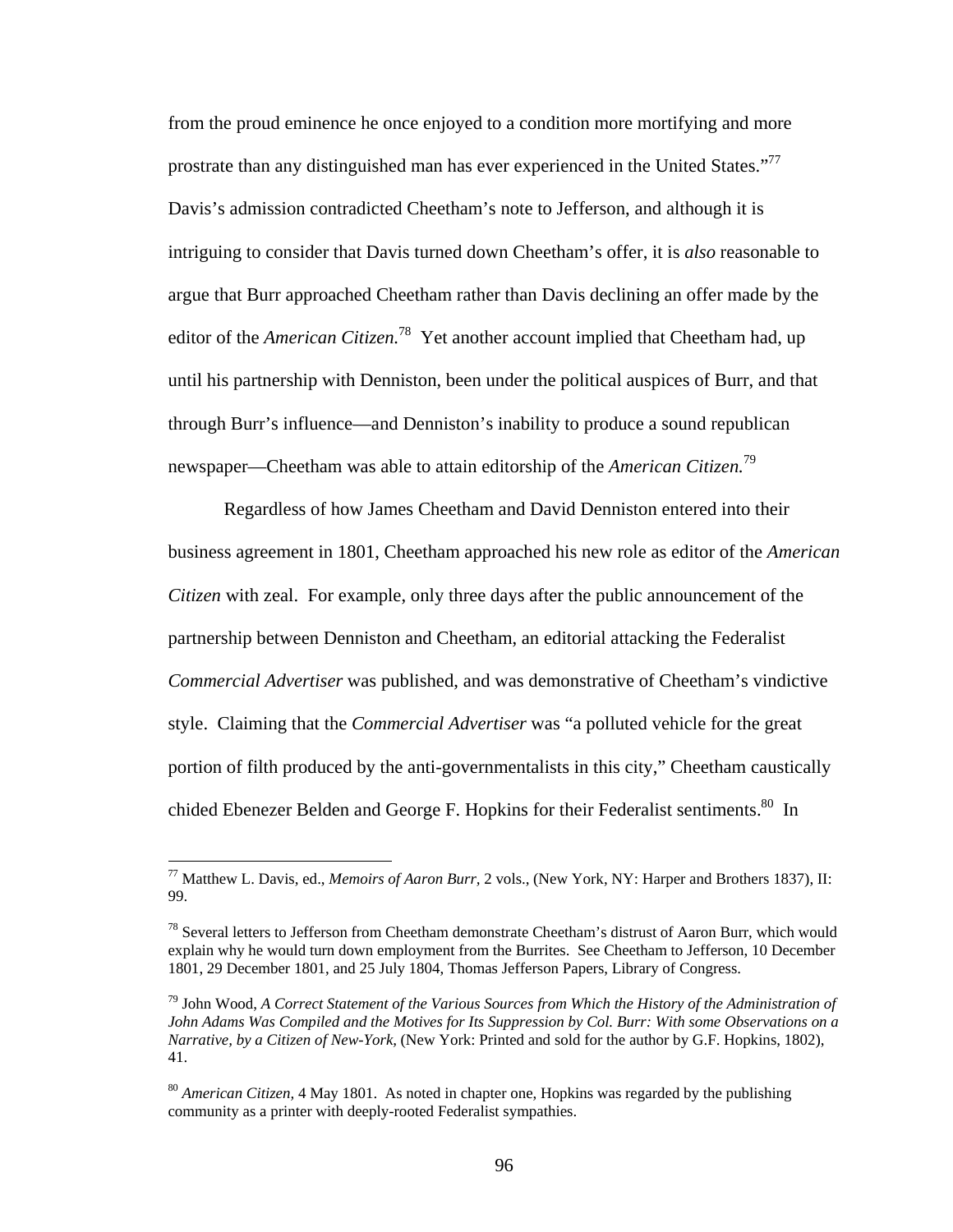addition to publishing a daily newspaper and the semi-weekly country edition, the *Republican Watch-Tower,* Cheetham became a prominent figure in republican political circles through his participation in the Tammany Society.<sup>81</sup> Indeed, as shown in Figure 2.1, Cheetham was one of only six printers—along with his partner David Denniston, as well as Matthew Livingston Davis, printer of the *Time Piece*—who were initiated as braves in the Tammany Society between 1797 and 1801.<sup>82</sup>

| 1771-1001                   |               |  |  |  |
|-----------------------------|---------------|--|--|--|
| Occupation                  | <b>Number</b> |  |  |  |
| Artisans                    | 57            |  |  |  |
| Tavern/Hotel owners         | 10            |  |  |  |
| Lawyers                     |               |  |  |  |
| Cartmen                     |               |  |  |  |
| Printers                    | 6             |  |  |  |
| <b>Merchants</b>            |               |  |  |  |
| Miscellaneous               | 3             |  |  |  |
| Doctors                     | 2             |  |  |  |
| <b>Government Officials</b> | 2             |  |  |  |
| Unknown                     | 14            |  |  |  |
| TOTAL                       |               |  |  |  |
|                             |               |  |  |  |

**Figure 2.1: Occupational Status of New Members of Tammany Society, 1797-1801** 

Cheetham's ascension to the position of editor of the sole Republican paper in

New York City not only brought him good political fortune through membership in the

Tammany Society, it brought him considerable governmental patronage. Indeed,

 $\overline{a}$ 

Cheetham was, at various times from 1801 to 1810, the "printer for the U. States, for the

state of New York, and for the corporation of this city."<sup>83</sup> According to the minutes of

<sup>&</sup>lt;sup>81</sup> Cheetham was initiated into the Tammany Society on 9 June 1800. See "Minutes of the Tammany or Columbian Order," New York Public Library. For Cheetham's role in the Tammany Society, see Mushkat, *Tammany,* 25-26, 28, 32-38.

 $82$  This table is drawn from Jerome Mushkat's inquiry of the social origins of new Tammany members. See Mushkat, *Tammany,* 25.

<sup>83</sup> *Morning Chronicle,* 15 October 1806. Henry Stanley—the editor who replaced Dr. Peter Irving, who is discussed in chapter three—went onto say that "by virtue of the first, he published the laws of the Union; of the second the laws and public documents of the state; and of the third, the edicts of his worship, the bye-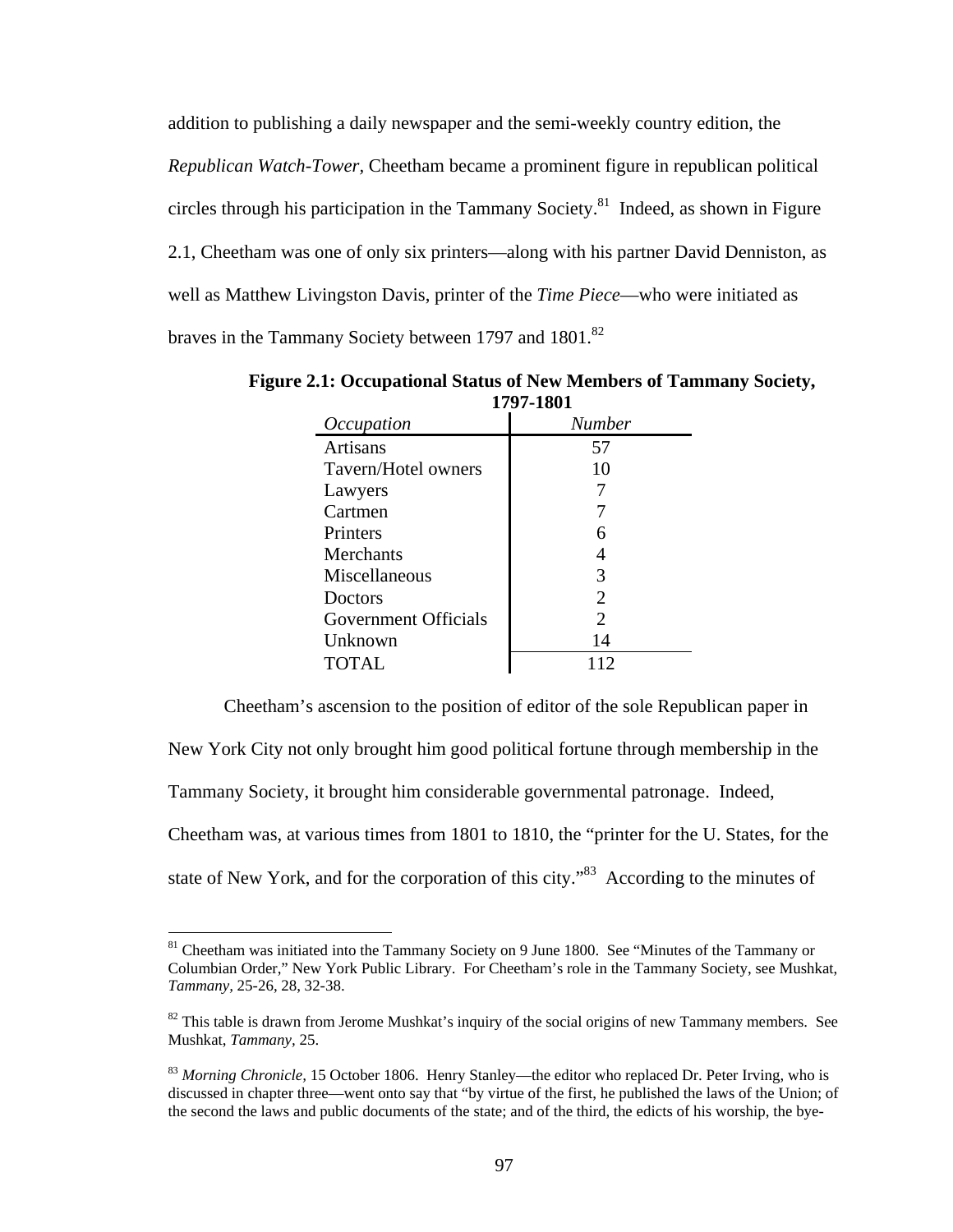the Common Council of New York, Cheetham was appointed as printer for the "Laws, Ordinances, and public resolutions" of New York City several times from 1801 to 1810, including 1802, 1803, and 1804.<sup>84</sup> Moreover, according to the *Washington Monitor*, Cheetham received \$3,000 per year as the printer for the state, with the sum being as high as "eight or nine thousand dollars a year of public money."85

Curiously, much of Cheetham's early career as the editor of the *American Citizen*  was a departure from his role as a defender of the common man. Rather, he devoted much of his writing to invective aimed at DeWitt Clinton's chief political enemy, Aaron Burr. <sup>86</sup> Given Burr's somewhat unorthodox electioneering during the 1800 Presidential campaign, the Clintonians became suspicious of the newly-elected Vice-President.<sup>87</sup> Sensing that Burr threatened their political dominance, the Clintonians turned against him, and a bitter "pamphlet war" began. In May 1802, Cheetham warned readers about Burr.

Shall we then, be compelled to expose the Vice-President? Are his minions determined to compel us to break silence, and to uncover a character incapable of bearing the light of day? Shame, shame, citizens,

<sup>84</sup> Minutes of the Common Council of New York, 1784-1831, (New York, 1917), see especially minutes for 22 July 1802, 31 January 1803, and 10 December 1804.

<sup>85</sup> *Washington Monitor,* 27 May 1809; *Morning Chronicle,* 4 October 1806.

<sup>86</sup> For a discussion of Cheetham's attacks against Burr, see Steven C. Smith, "Printers, Called Republican in This City: The Power of the Political Press in Early National New York," in *The Image of Power: Proceedings of the Annual Conference of the Society for the Interdisciplinary Study of Social Imagery*, ed. Will Wright and Steven Kaplan (Colorado Springs, CO: Colorado State University, 2006), 264-271.

 $87$  Mushkat, "Matthew Livingston Davis and the Political Legacy of Aaron Burr," 127. Mushkat argues that because "Burr gradually emerged as the party's strongman, his relations with its traditionally dominant factions, the Cintonians and the Livingstonians, grew strained." See also Mary-Jo Kline, "Editorial Note: The New York Elections of 1800," "The Republican Vice Presidential Nomination," and "Electioneering in New England," *Papers of Aaron Burr,* I: 419-426; 430-435; 443-446. Milton Lomask, *Aaron Burr: The Years from Princeton to Vice President, 1756-1805,* (New York, NY: Farrar, Straus, Girous, 1979): 231- 267; Nathan Schachner, *Aaron Burr,* (New York, NY: A.S. Bares & Company, 1937): 167-187.

laws and public proceedings of the common council, the reports of the city inspector, of the board of healthy, and numberless other offices and officers."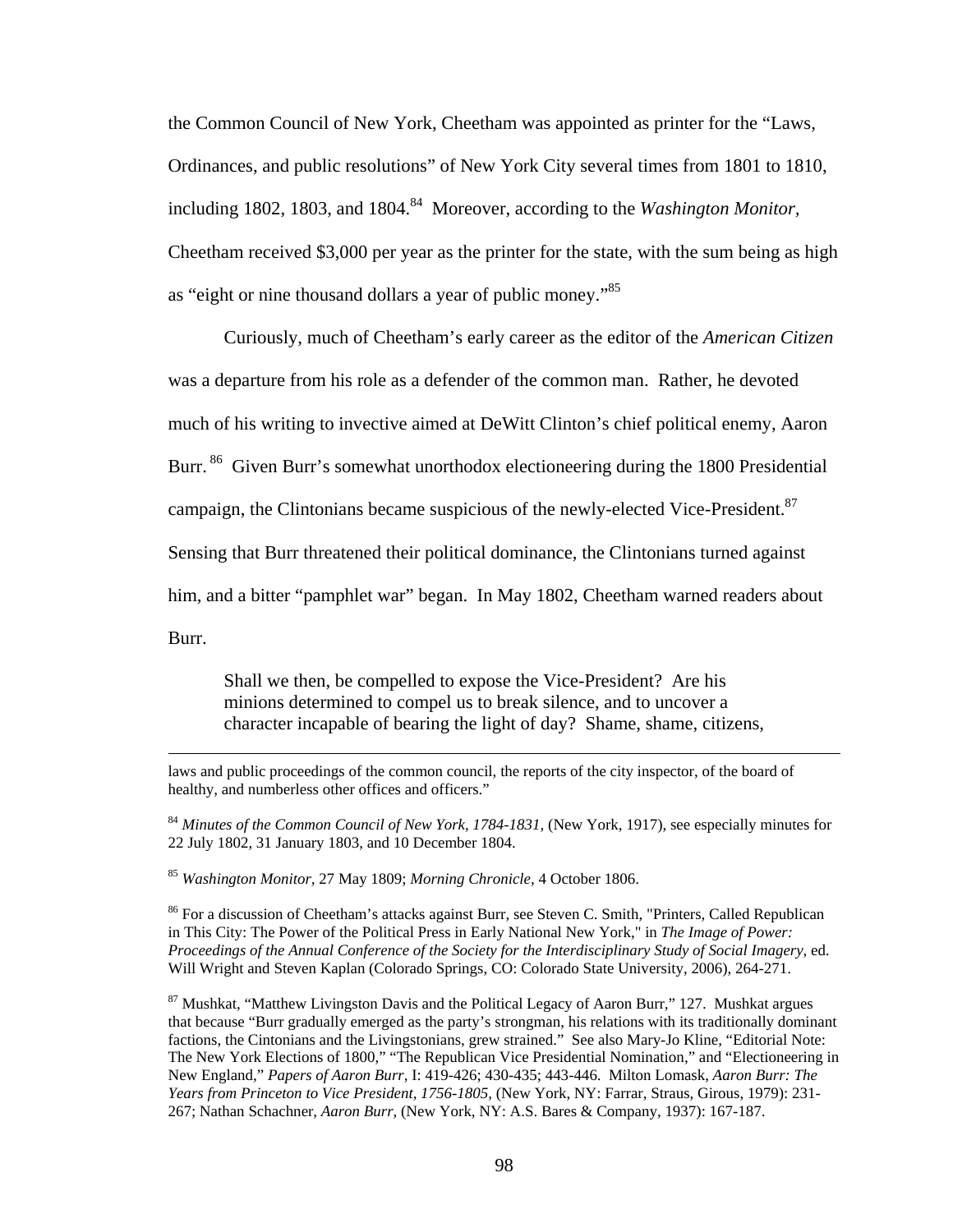the Vice-President thanks ye for not exciting investigation of matters over which his superior *cunning* would throw a veil. Were he here he would chide you for these impolitic steps.<sup>88</sup>

The immediate cause of the "pamphlet war" was a rumor that Burr planned to suppress the publication of a book that criticized John Adams' presidency.Accused of being a Federalist sympathizer, Burr defended himself by arguing the book "was calculated to do the republican party more injury than good."<sup>89</sup>

In *A View of the Political Conduct of Aaron Burr, Esq.,* Cheetham claimed to have learned the "true character" of Burr, contending that "from his *Debut* in political life, he [Burr] has been ascending the ladder of fame and power by means on which no honest man can reflect with satisfaction," and that he could cause harm to the young nation from his position of power.<sup>90</sup> Cheetham attempted to stain Burr's entire political career, arguing that he appeared to be politically isolated, belonging to neither the Republican nor Federalist party. "With the eyes of a lynx," Burr appeared to be a man without a sense of association. $91$  Cheetham asserted:

While therefore he was distrusted by the Federalists, he was suspected by his own party. He was known to mingle with the opposite party in the Legislature, and frequently to manifest a double front. His tersgiversating conduct on many important points, furnished abundant reason to suspect the purity of his views, and the sincerity of his political professions. He

1

<sup>88</sup> *American Citizen,* 20 May 1802.

<sup>89</sup> Davis, *Memoirs of Aaron Burr*, II: 85. The book referred to in the above discussion was John Wood, *History of the Administration of John Adams, esq. Late President of the United States.* Lomask noted the 500 page pamphlet "had been prepared in the Republican interest," and Burr found it to be "a pastiche." Furthermore, it consisted for the most part of attacks on Adams and his friends, culled from the Republican Press and interspersed with other matter, including 'thirty pages of high eulogium' on Burr himself. Seeing that these 'low scurrilities' would do the Republican cause more harm than good, Burr advised the publishers, Barlas and Ward, that the book was loaded with libel, some of it actionable." Lomask, *Aaron Burr,* I: 314.

<sup>90</sup> James Cheetham, *A View of the Political Conduct of Aaron Burr, Esq., Vice-President of the United States,* (New-York: Printed by Denniston & Cheetham, 1802), 5.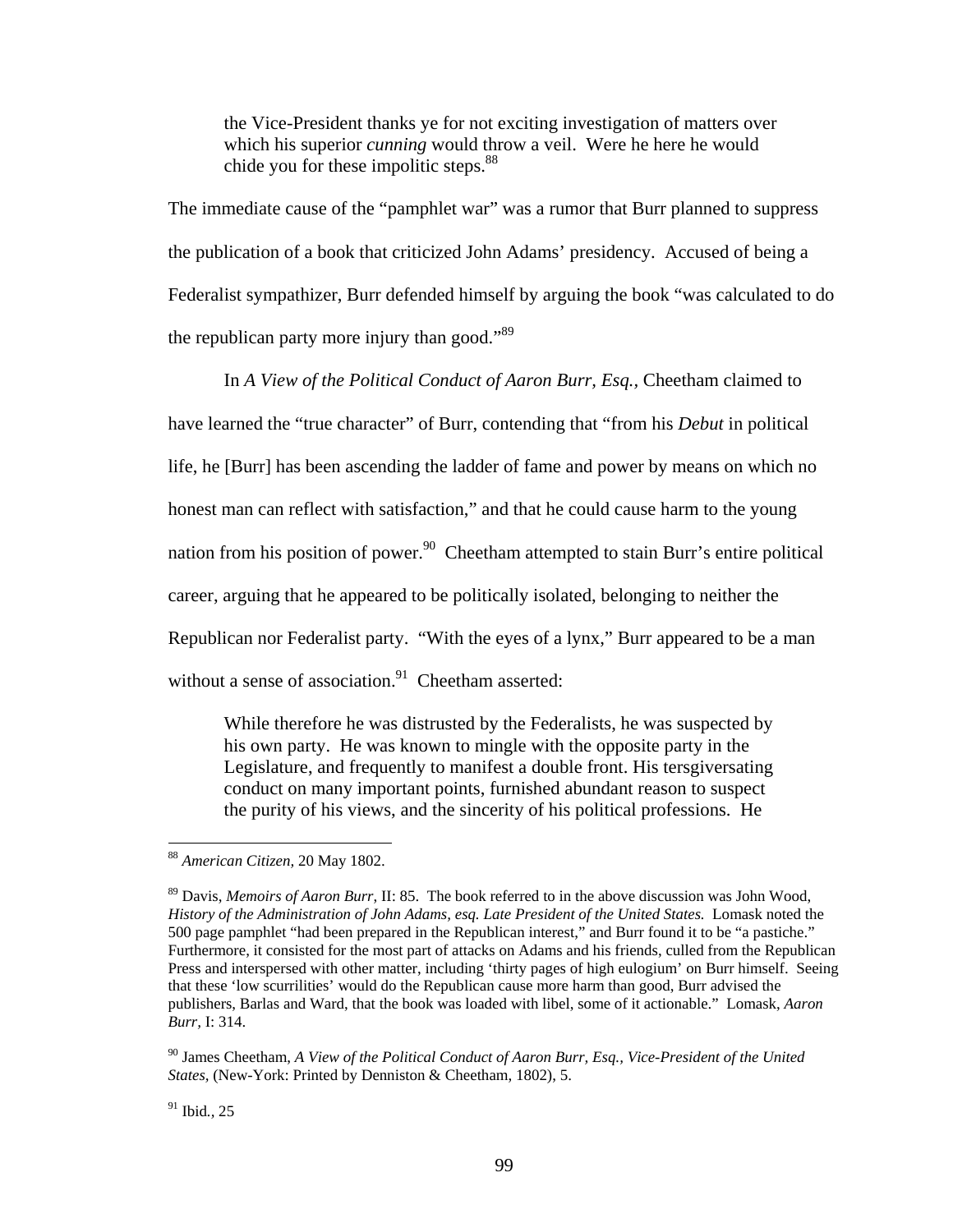frequently exhibited solicitude for the success of federal measures in the house, by a wary avoidance of opposition to them.  $92$ 

 Cheetham focused on the botched presidential election of 1800. He perceived Burr's eye "steadily fixed upon the grand object of his ambition, and his body and mind moving, as a *serpent*, heedless of the means by which he might attain it."<sup>93</sup> Moreover, the editor claimed that Burr and his friends schemed and intrigued to secure the Vice-Presidential nomination.<sup>94</sup> Cheetham also lashed out against a southern author named "Rice Planter," whom he believed to be Burr's son-in-law, Joseph Alston. "Rice Planter" proclaimed Burr to be ranked "among the defenders of American Independence," arguing that he possessed a "rigid and inflexible republicanism" and was "endowed with a mind vast, liberal, and comprehensive."<sup>95</sup>

Cheetham accused Burr of scheming to attain the Presidency in order to settle his

monetary debts because the salary of the Vice-Presidency was considerably lower than

what he desired.

Five thousand dollars per annum, the salary of the Vice President, are known to be inadequate to the payment of interest of his debts. He had fixed his basilisk eyes on the Presidency; and, in the fulness of his sanguine disposition, he entertained a hope, that, by able management*,* he might fill that office before Mr. Jefferson, to whom it was exclusively

<sup>92</sup> Ibid*.,* 26.

<sup>93</sup> Ibid*.,* 34.

<sup>94</sup> Cheetham contended that "he certainly did, for the first time since he *turned* to the *Republican* party, display great zeal and alacrity in favour of the city ticket. He did what was the duty of every good citizen; he exerted himself *in favour of* that party who have hitherto upheld the freedom of the Union." HOWEVER, Cheetham shot back by writing "did not every Republican heart palpitate in favour of the cause? Did not every Republican rally around the standard of freedom at that time with more than common ardour and solicitude?" Ibid*.,* 38; 40.

<sup>95 &</sup>quot;Biographical Sketch of Aaron Burr, by a *Rice Planter* of South Carolina," *Albany Register,* 9 January 1801; Cheetham fired back at the anonymous author by refuting that Burr had "*revolutionized* New-York and Rhode Island," and that "to every man acquainted with these States, such misrepresentations to deceive persons at a distance, must appear as the offspring of the most inordinate vanity, or the most unprincipled ambition." Cheetham, *A View of the Political Conduct of Aaron Burr*, 41-42.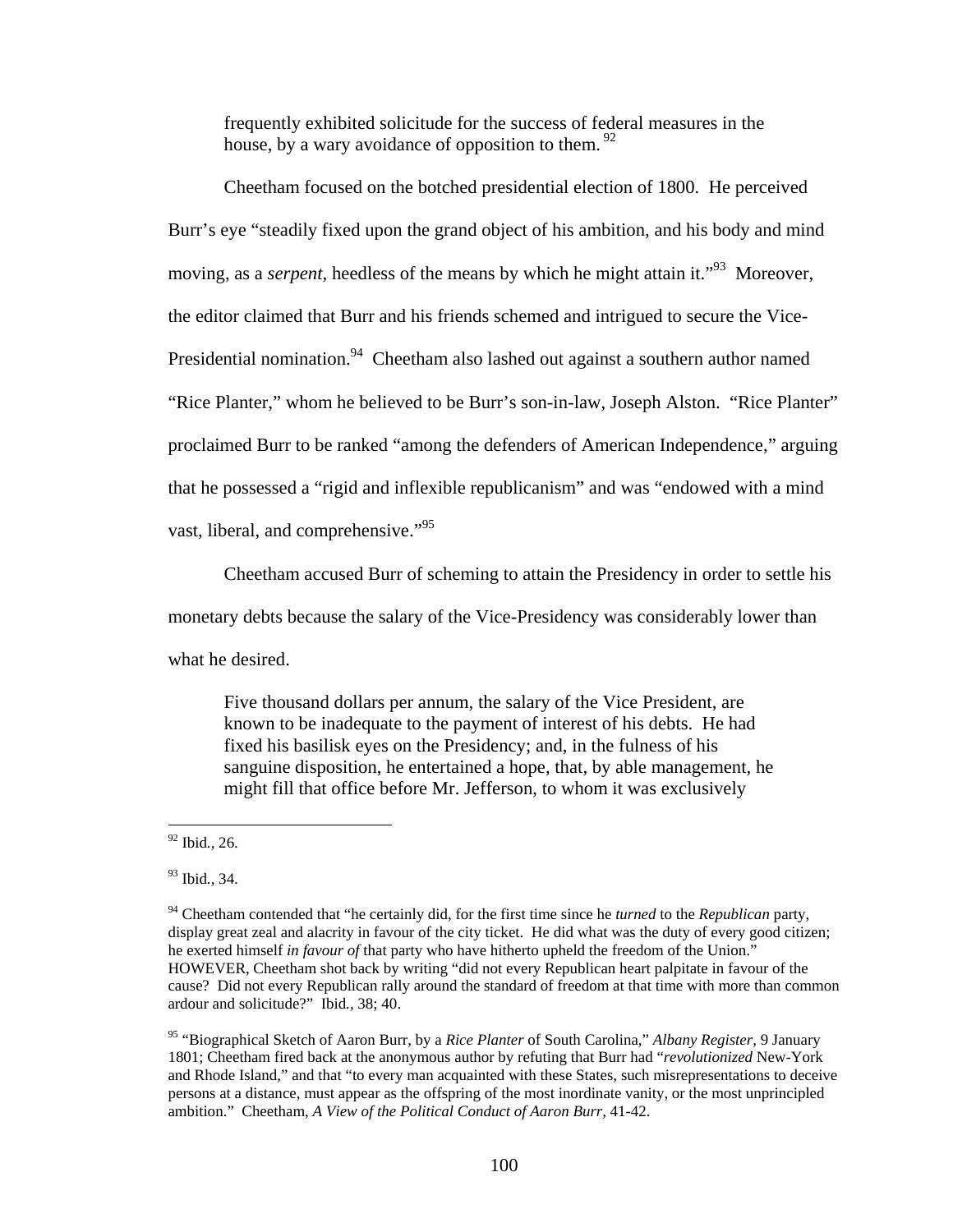allotted by the people. Hence, the moment he was nominated, he put into operation *a most extensive, complicated, and wicked system of intrigue,* to place *himself* in the presidential chair.<sup>96</sup>

Furthermore, Cheetham maintained that Burr conspired with Federalists to undermine the

election of Jefferson.<sup>97</sup> Confident in his assertions, James Cheetham closed his

discussion by writing "it is not necessary to dwell on the struggle which took place in the

House of Representatives in choosing the President. The alarming impressions it made

on every mind, can hardly be thus early effaced. We leave it, therefore, to some future

historian to draw the picture. The issue is known."<sup>98</sup> He concluded by writing that:

Perhaps so eminent an office never was bestowed upon a man of less merit, and none ever requited the benevolence with greater and more numerous evils. Above all other men it was incumbent on him, by his future good conduct, to merit the confidence and affections of his constituents. He was sensible, no man could be more so, that his past political life was exceedingly liable to yield to the touch of rigorous examination. It was therefore emphatically for him to avoid every thing that might excite an investigation; the natural course of which must issue in his disgrace…Too boundless in his views, ambitions, and disregard of the people, by grasping at every thing, he will lose the office he now holds, and alas! His fancied political reputation.<sup>99</sup>

Cheetham's salvo sent political shock-waves throughout New York and the young

nation, resulting in widespread discussion. Indeed, the *Connecticut Republican* 

*Magazine* printed excerpts from *A View*, along with numerous other newspapers.<sup>100</sup>

1

<sup>96</sup> Cheetham, *A View of the Political Conduct of Aaron Burr,* 42.

<sup>&</sup>lt;sup>97</sup> Ibid., 57. Cheetham continued by writing that "the leading federalists openly declared themselves in favor of the Vice-President, who was instantaneously transformed into the idol of the party." Ibid*.,* 59.

<sup>98</sup> Ibid.*,* 75. For a discussion of the electoral controversy of 1800, see See Freeman, *Affairs of Honor,* 199- 261; See also Daniel Sisson, *The American Revolution of 1800,* (New York, NY: Knopf, 1974); Bernard A. Weisberger, *America Afire : Jefferson, Adams, and the revolutionary election of 1800*, (New York, NY : William Morrow, 2000); John S. Pancake, "Aaron Burr: Would-Be Usurper," *William and Mary Quarterly*  8, no. 2 (1951): 204-213.

<sup>99</sup> Cheetham, *A View of the Political Conduct of Aaron Burr,* 119-120.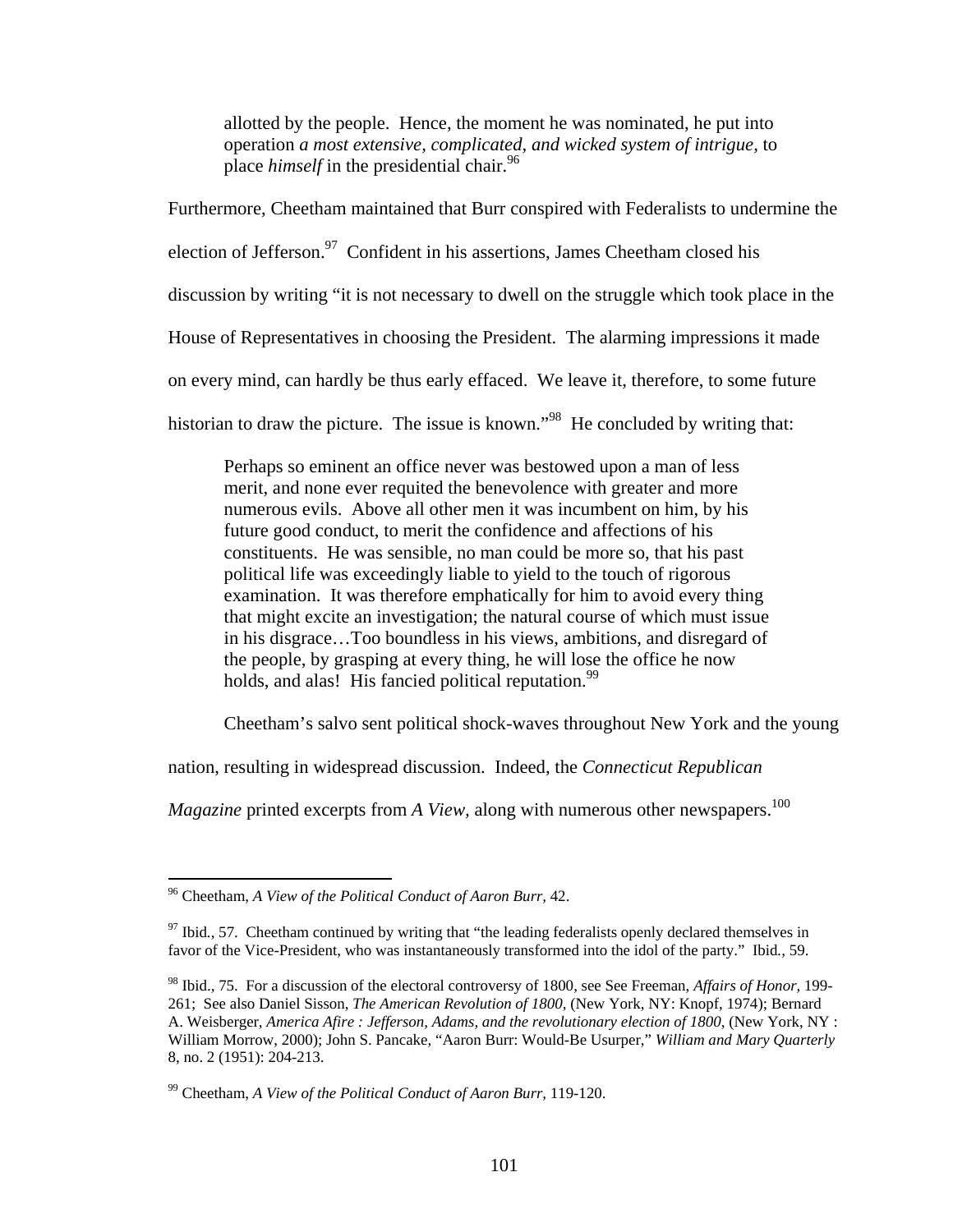Curiously, Burr supporters remained optimistic. "Every man should wish for a Cheetham," wrote Thomas Law.101 Moreover, Burr, in a letter to his son-in-law Joseph Alston, vented his disgust of Cheetham's publication*.*

You will herewith receive the second book. The malice and the motives are in this so obvious, that it will tend to discredit the whole. The charges which are of any moment will be shown to be mere fabrications. But there seems at present to be no medium of communication. The printers, called republican in this city, are devoted to the Clintons, one of them being nephew of the governor, and of course, cousin to Dewitt…You will shortly receive an explanation of this controversy, but not from me.<sup>102</sup>

In an obvious display of contempt, Burr lashed out against the numerous accusations, but he also made two interesting points worth mentioning. Indeed, he complained about the "the printers, called republican in this city," referring to the *American Citizen*, the only Republican paper in the city, sponsored by the Clintonians. Soon thereafter, Burr established a newspaper partial to his cause, the New-York *Morning Chronicle,* a topic that will be discussed in chapter three*.*

#### *United Irish Exiles and the Irish Community in New York*

As the previous section demonstrates, the first several years of Cheetham's editorial career were spent attacking the opponents of the Clintonians. It was not until a controversy within New York's Irish community that Cheetham regained his affinity for standing up for the afflicted, in this case the "little Irish community" that formed in early nineteenth-century New York by "ties of friendship and marriage," a community that enjoyed "the blessings of liberty and property that fate had denied them" in Ireland.<sup>103</sup>

 <sup>100</sup> See Luther Pratt, ed., *Connecticut Republican Magazine* 3, no. 1(1803): 81-89; *Connecticut Republican Magazine* 4, no. 1(1803): 121-130.

<sup>101</sup> Thomas Law to Aaron Burr, 23 December 1803, *Papers of Aaron Burr,* II: 811.

<sup>102</sup> Aaron Burr to Joseph Alston, 19 July 1802, *Papers of Aaron Burr,* II: 730.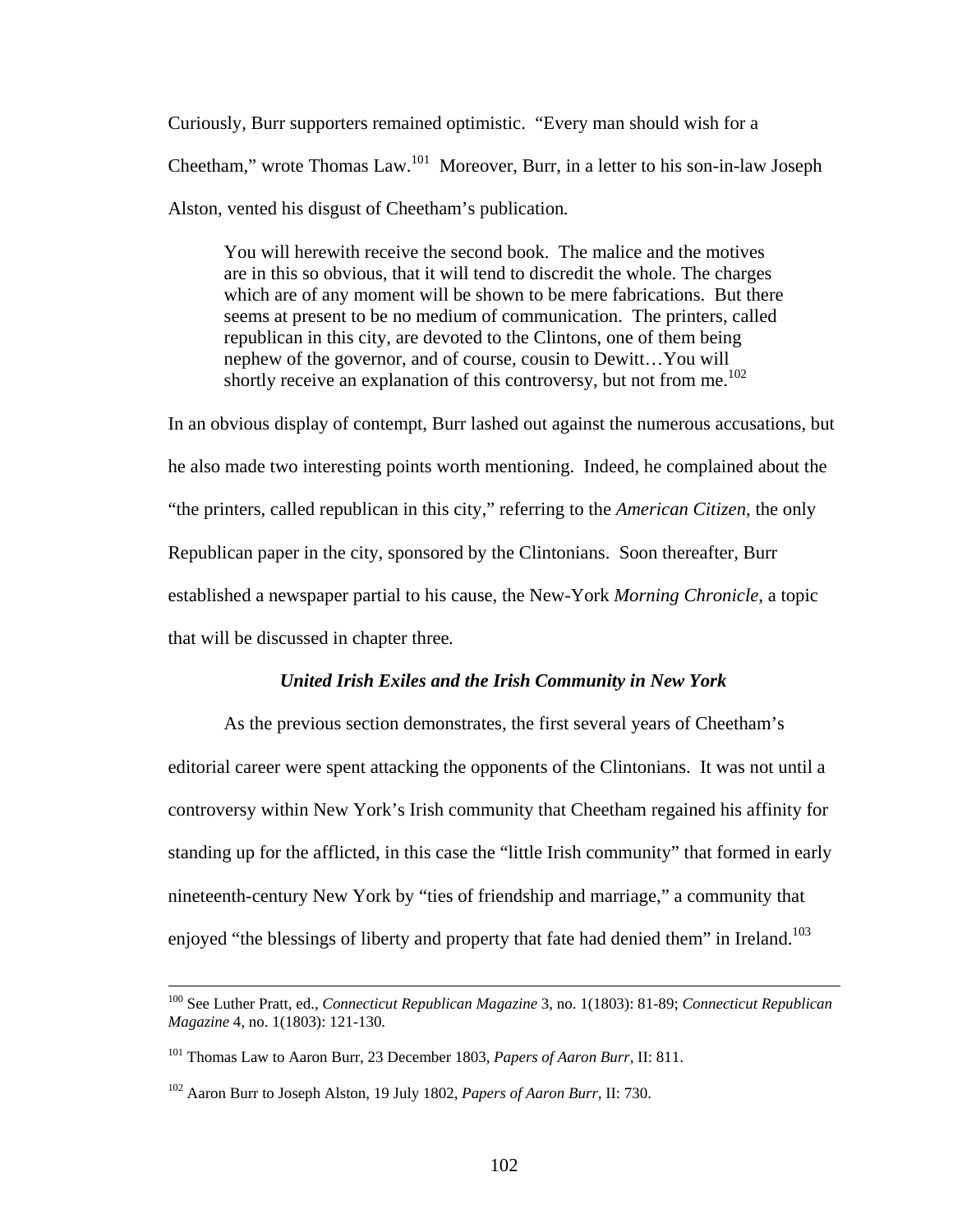Consisting primarily of middle-class businessmen, lawyers, and professionals, the newly-arrived Irish attempted, according to the historian Paul Gilje, "to mold the Irish American community in their own image," all while assimilating into the "mainstream of society while retaining some elements of their Irish identity."<sup>104</sup> As Kerby A. Miller notes*,* most Irish immigrants between 1783 and 1814 were "substantial farmers and artisans—weavers, millwrights, tanners—in middling circumstances," as well as "a significant minority" of merchants, shopkeepers, clerks, school masters, and physicians.<sup>105</sup> Moreover, Irish emigrants to the newly founded American republic—in contrast to those who came before them—paid their own ways and often times traveled in family units.

Many Irish émigrés were members of the Society of United Irishmen, a group of reformers that originated in Dublin and Belfast in the early 1790s. The United Irishmen, according to Miller, "at first merely agitated for parliamentary reform, protective tariffs, and total repeal of the Penal Laws but which eventually conspired for complete independence and the establishment of an Irish republic based on universal suffrage."<sup>106</sup>

<sup>&</sup>lt;sup>103</sup> Martin Burke, "Piecing Together a Shattered Past: The Historical Writings of the United Irish Exiles in America," in *The United Irishmen : Republicanism, Radicalism, and Rebellion*, ed. David Dickson, Dâaire Keogh, and Kevin Whelan (Dublin: The Lilliput Press, 1993), 297; Richard Robert Madden, *The United Irishmen, Their Lives and Times*, 7 vols. (London: J. Madden, 1842), II: 190-194.

<sup>&</sup>lt;sup>104</sup> Paul Gilje, "The Development of an Irish American Community in New York City before the Great Migration," in *The New York Irish*, ed. Ronald H. Bayor and Timothy J. Meagher (Baltimore, MD: The Johns Hopkins University Press, 1996), 71.

<sup>105</sup> Kerby A. Miller, *Emigrants and Exiles : Ireland and the Irish Exodus to North America* (New York: Oxford University Press, 1985), 170. Miller explains that "a large proportion of these emigrants commanded capital, skills, and education; many were well-to-do farmers' sons who were excluded from inheriting family holdings and who recognized that other opportunities in even a relatively prosperous Ireland were far less prevalent and potentially lucrative than those in the new American Republic." Ibid., 172. See also David Noel Doyle, *Ireland, Irishmen and Revolutionary America, 1760-1820* (Dublin: The Mercier Press for The Cultural Relations Committee of Ireland, 1981).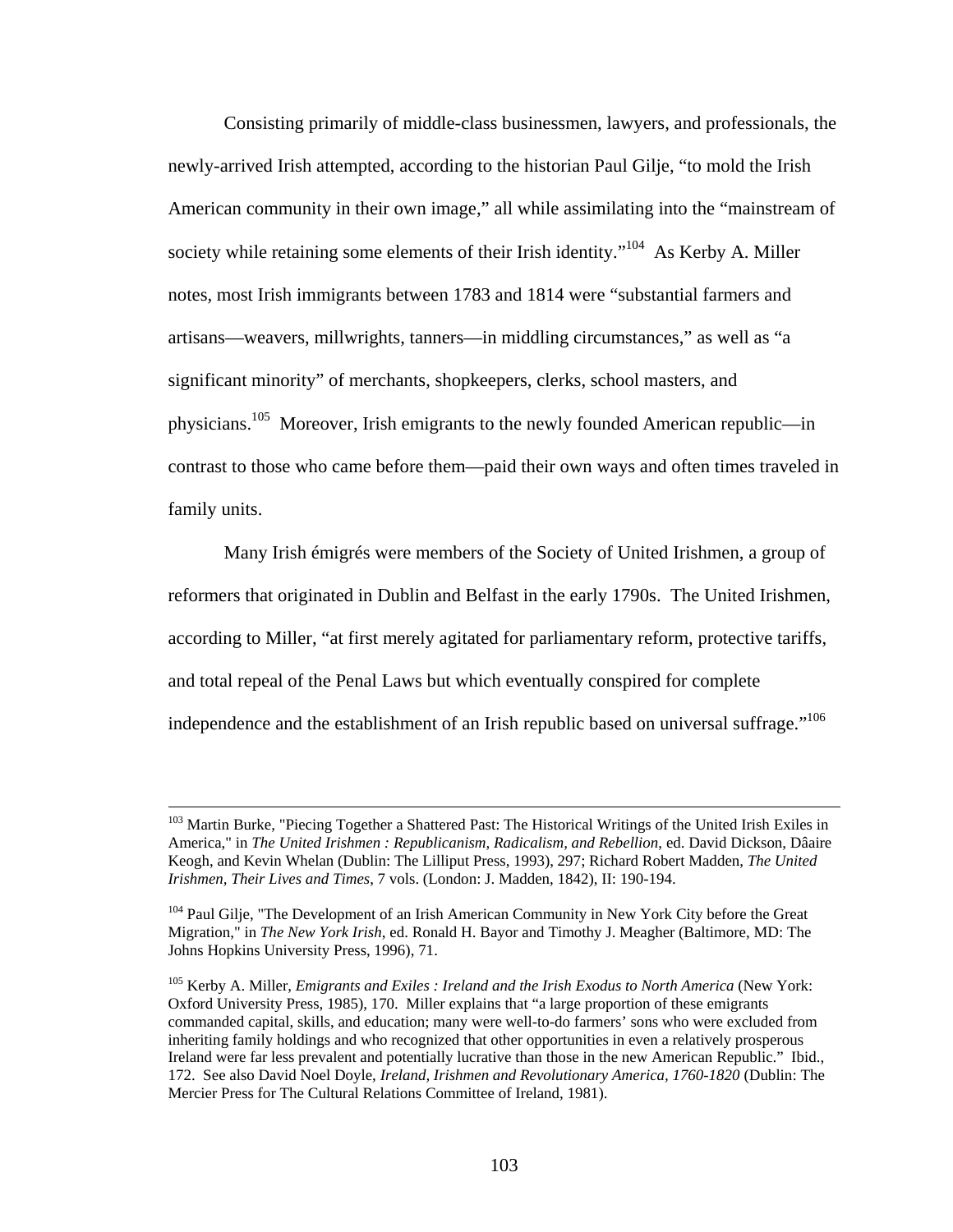Adopting rhetoric from the American and French Revolutions, the United Irishmen appealed to a middle-class audience. Their movement, however, ultimately failed, and many of the middle and upper-class leaders of the movement—including Thomas Addis Emmet, William James Macneven, William Sampson, and John Daly Burk—sought refuge in the United States after the failed rebellion in 1798, and became leaders among the New York Irish.<sup>107</sup> Almost immediately after their arrival, they secured patronage from Republican politicians who were "eager to enlist the exiles' aid in mobilizing the Irish vote."<sup>108</sup> Moreover, the former leaders of the United Irishmen became prominent members in the Hibernarian Provident Society, a relief organization established in 1802 that sought to "guide New York's new Irish immigrants and to protect and promote their interests," as well as construct Irish-American identity.<sup>109</sup>

As Irish émigrés continued to arrive in New York between 1783 and 1814, distinct Irish communities began to form in certain areas of the city. The Irish often settled near Bancker and Harmon Streets, not far from the docks of the East River. In the early nineteenth century, however, their numbers expanded not only in population but spatially, and they eventually would occupy the Fourth, Sixth, and Seventh Wards. Gilje,

108 Kerby A. Miller and others, eds., *Irish Immigrants in the Land of Canaan : Letters and Memoirs from Colonial and Revolutionary America, 1675-1815* (New York: Oxford University Press, 2003), 609.

109 Ibid., 617.

 <sup>106</sup> Miller, *Emigrants and Exiles,* 182-183. For more on the Society of United Irishmen, see Michael Durey, "The Dublin Society of United Irishmen and the Politics of the Carey-Drennan Dispute, 1792- 1794," *The Historical Journal* 37, no. 1 (1994).

<sup>&</sup>lt;sup>107</sup> Ibid., 185. Regarding the social status of the 1798 exiles, Miller writes that "the majority of emigrating United Irishmen were probably like the poor farmers and artisans in one vessel bound for New York: a set of Steerage Passengers ripe for every Species of Disorder particularly while their Whiskey lasted." However, a large proportion of the Protestants especially came from middle-and even upper-class backgrounds. The rebellion crushed and their property confiscated, they were "literally transported from his Britanic Majesty's Dominions under the sentence of a Court Martial, or obliged to fly to avoid instant death by military execution."" Miller, *Emigrants and Exiles,* 185.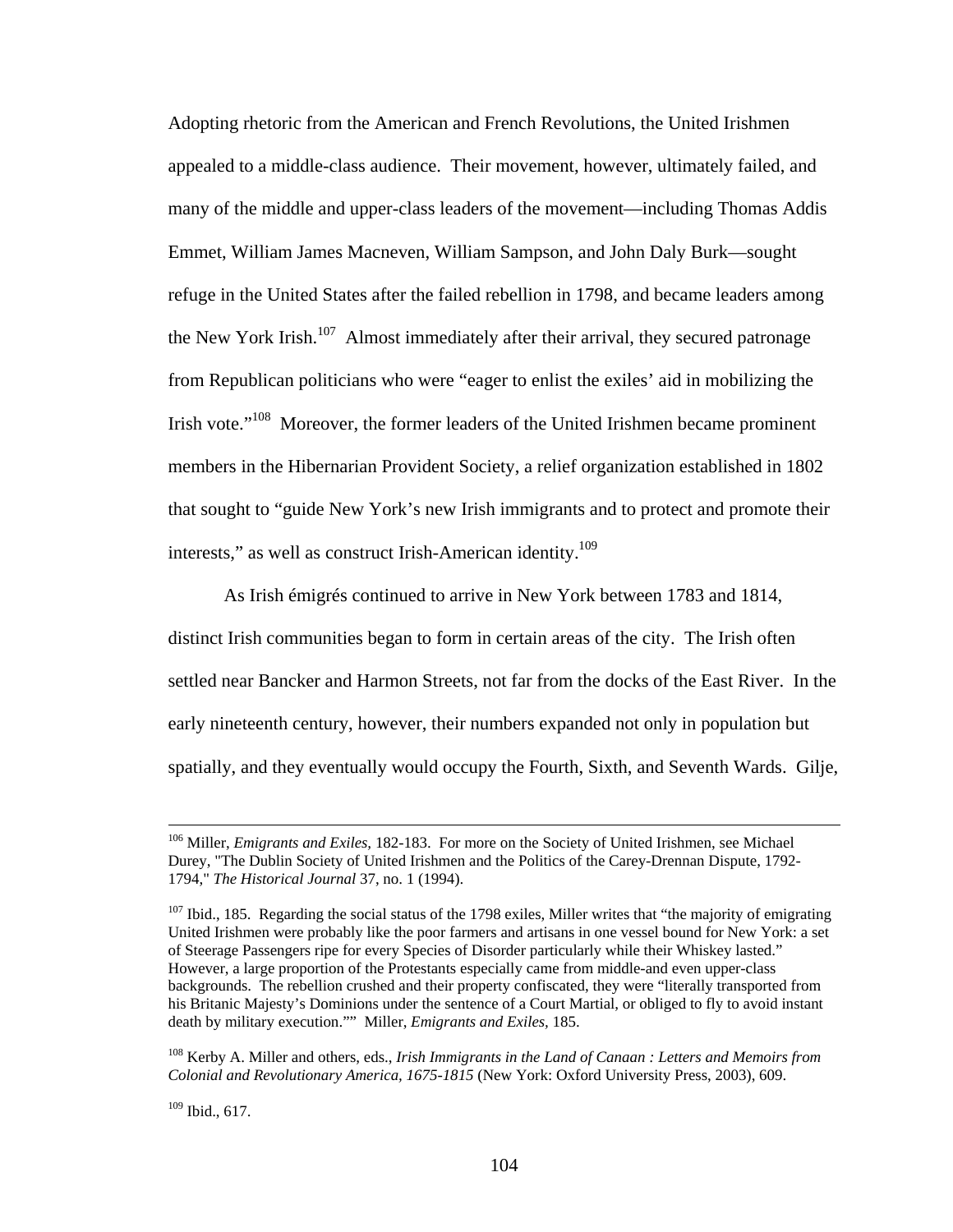through analysis of tax records, jury lists, census lists, and other sources, found large pockets of Irish "in and above Greenwich Village," as well as "Ferry, Rose, and Hague Streets in the Fourth Ward; Lombardy, Bancker, and Henry Streets in the Seventh Ward; and Elizabeth, Mulberry, Orange, Greenwich, and Prince Street in the Eighth Ward."<sup>110</sup> Only in the Sixth Ward, however, did the Irish—according to Gilje—break their patterns of settlement and dominate an entire neighborhood.

Clannishness among the Irish, while seen as objectionable to native-born New Yorkers, aided not only the development of their communities, but helped foster solidarity in the political sphere as well. Indeed, as historian Alfred F. Young explains, Republican leaders seized on the publicity surrounding the beating of two Irish ferrymen at the hands of Federalist magistrate, making it a *cause célèbre* that would galvanize the city's Republican and Irish base to oust the Federalists in 1800, in the wake of the Alien and Sedition fiasco.<sup>111</sup> Indeed, from that point on into the nineteenth-century, Republican politicians—with the aid of James Cheetham—could control the Irish vote in New York. As a consequence, though, intense nativism began seeping through Federalist channels, especially in the pages of Alexander Hamilton's *New-York Evening Post,* edited by his political confidant William Coleman, who continually refused to see a parallel between the Irish and American Revolutions, a political union commonly celebrated by Irish-Americans, and by Cheetham on the sheets of the *American Citizen.* 

<sup>&</sup>lt;sup>110</sup> Gilje, "The Development of an Irish American Community in New York City," 75. For further discussion of Irish settlement patterns in New York, see Gilje, *The Road to Mobocracy,* 127-28, 142, 161; Carole Groneman Pernicone, "The Bloody Ould Sixth: A Social Analysis of a New York City Working-Class Community" (Ph.D. diss., University of Rochester, 1973).

<sup>&</sup>lt;sup>111</sup> Alfred F. Young, *The Democratic Republicans of New York: The Origins, 1763-1797, (Chapel Hill:* University of North Carolina Press, 1967. Published for the Institute of Early American History and Culture), 486-495.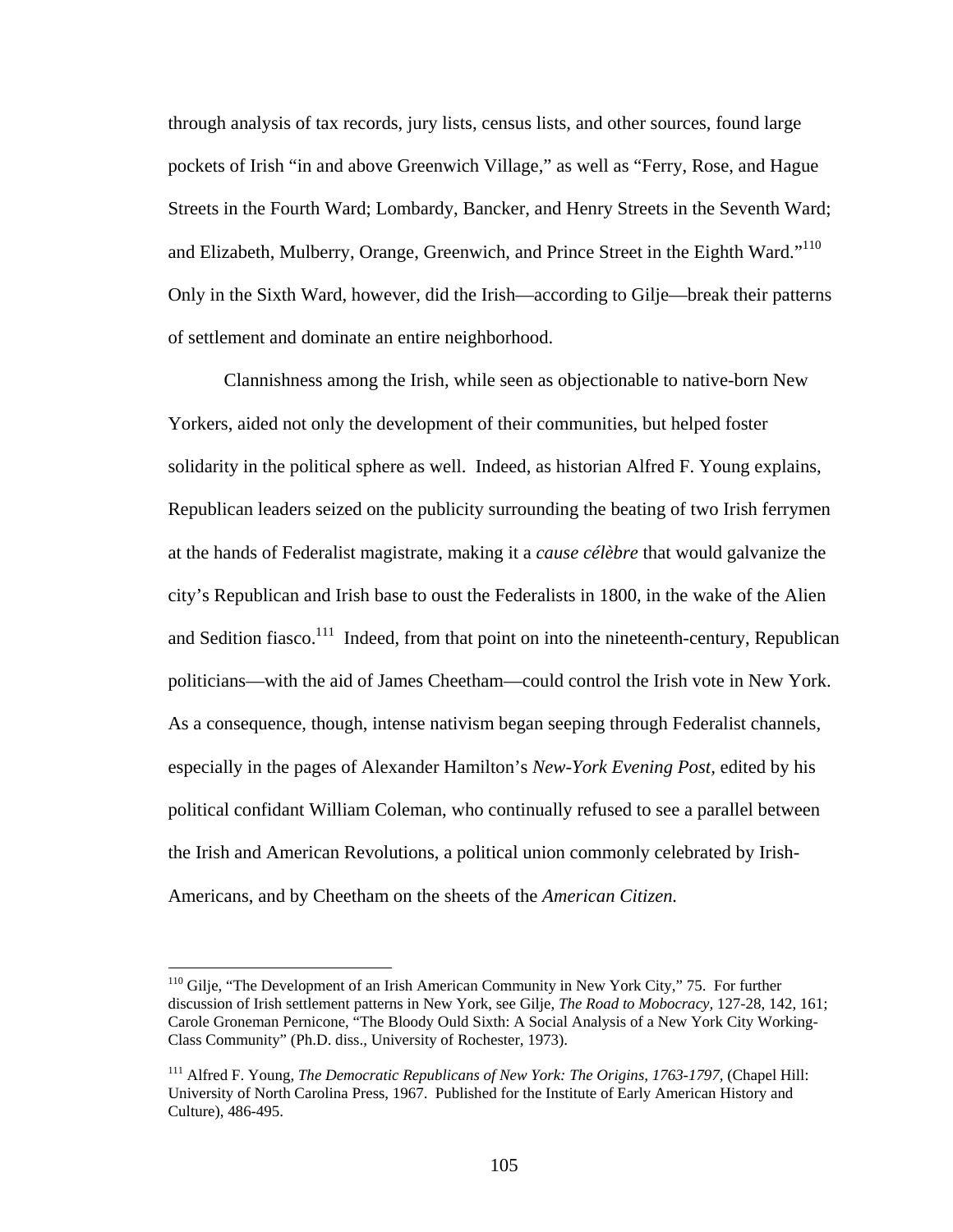### *The American Citizen and the Shaping of Irish Identity in New York*

As discussed above, Cheetham spent much of the first few years of the nineteenth-century attacking opponents hostile to Clintonian politics, leaving little time for his Lockean sympathies that predated his rise to prominence as the editor of the *American Citizen.* A controversy surrounding Federalist politician Rufus King, however, drastically re-shaped the remainder of his editorial career. Prior to the King incident Cheetham had, for the most part, provided room in his paper for issues relating to the Irish community in New York, but the Irish and their concerns did not often contribute to his often acerbic editorial style. As Figure 2.2 indicates, the *American Citizen* printed an average of seventeen pieces related to Irish-Americans, with twenty-eight in 1804. Indeed, the New York Irish often complained of the lack of editorial concern for the Irish and their native country offered in the city's newspapers. For example, in a letter to Dr. Robert Simms of Belfast, John Chambers complained that "the News Papers have taken no interest in the affairs of our little country  $\&$  insert (rarely) anything respecting it."<sup>112</sup>

1

<sup>&</sup>lt;sup>112</sup> John Chambers, New York City, to Mr. Robert Simms, Belfast, 9 May 1806, United Irishmen Letters, Public Record Office of Northern Ireland, Belfast. 1759/3B/6. See, for example, "Speech of Sir Francis Burdett," *American Citizen,* 31 July 1802.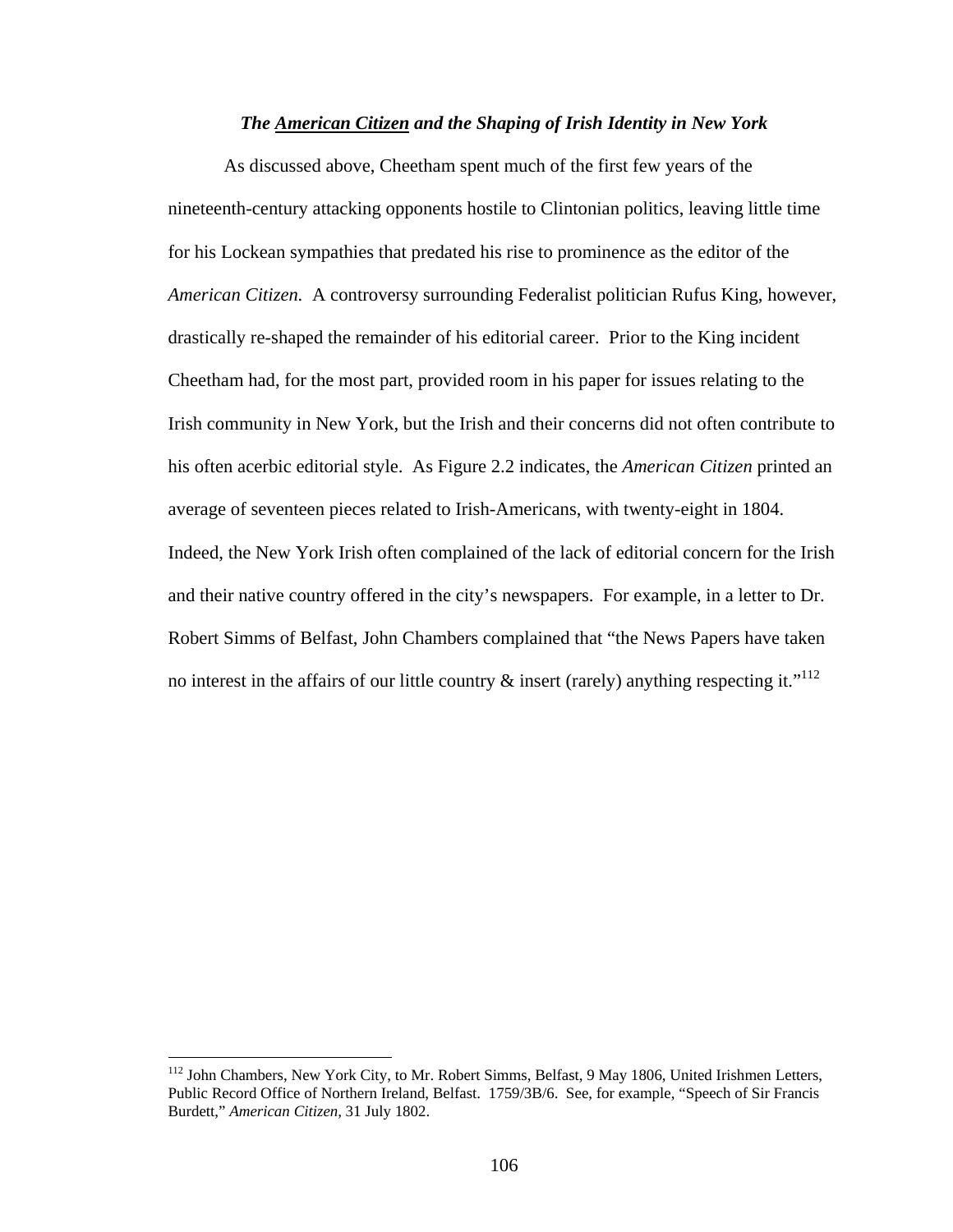

**Figure 2.2: Number of Irish-related pieces in the American Citizen, 1801-1810**

 Although Cheetham printed Irish-related news in the *American Citizen*  sporadically from 1801 to 1806, he attempted to foster a community identity for the Irish in New York, as well as naming their detractors. For instance, Cheetham wrote in 1802 that "at a time when it has become fashionable…to vilify and revile men of *Irish Birth,"*  it was necessary to remind the public that the Irish had "adopted" the United States "as their country, and are daily becoming naturalized Citizens."113 Indeed, Cheetham considered the *"meritorious* Irish" to be "useful citizens," "good Americans," and "faithful supporters of the People," criticizing Federalist opponents for chastising Irish-Americans.

And what sort of men are they, Americans that are in the practice of calumniating the Natives of Ireland? What are they, that have derided the National Character of the Irish, exulted over their sufferings, stigmatized them with the most odious and illiberal Epithets, and striven to repel from our shores, those hapless Fugitives from "*Poverty*," and "from Oppression," who, as our Forefathers did seek an "Asylum in this Land?

<sup>113</sup> *American Citizen,* 8 November 1802.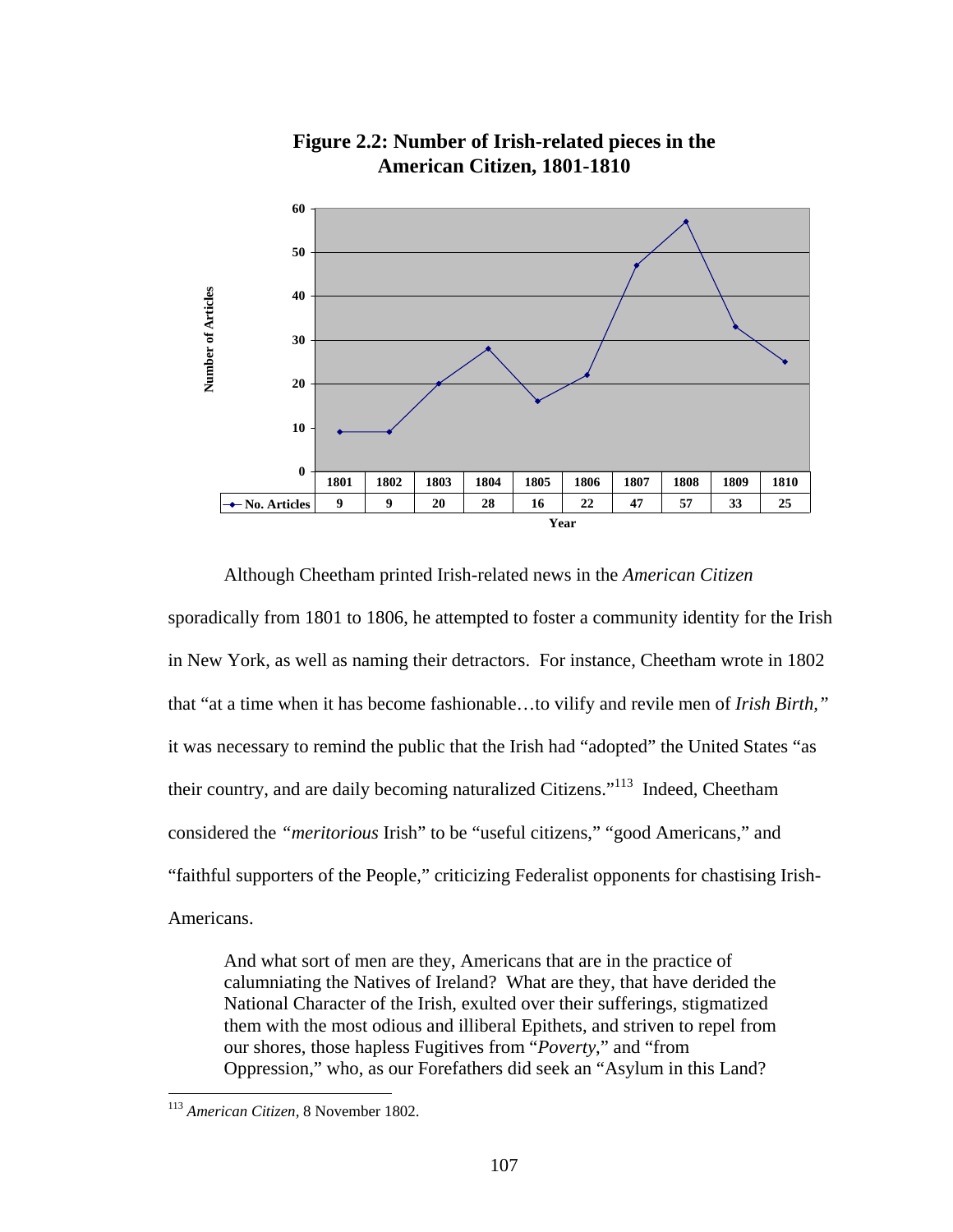They are your *Otis's,* your *Harpers,* your *Dayton's,* and your *Bayards. Such* are the characters, who, in order to gratify a silly ambition, and in the hope of accomplishing mad and delusive projects beyond their reach, would sacrifice the interests and the honor of their country…Such is the characteristic traits of *modern Federalism*! 114

 In addition to Cheetham's objections to terms such as "renegade," "foreigner," and "vagrant" when used against Irish-Americans, he continually defended his own status as a naturalized American citizen. Indeed, after arriving in September 1794, Cheetham, although reveling in relative obscurity as a hat manufacturer, demonstrated that he was a "man of good moral character attached to the Constitution of the United States," and as a result he was naturalized on 25 November 1797 at the Common Pleas Court of New York, with one Edward Smith—himself a hatter—serving as his sponsor.<sup>115</sup> Cheetham, realizing the difficulty of attaining citizenship in the wake of the Alien and Sedition Laws, was protective of his status as a naturalized American, objecting to being characterized as a "*turbulent and officious alien*," encouraging "any person desirous of ascertaining" his citizenship to examine his naturalization certificate, which he kept at his Pearl Street office.<sup>116</sup> Indeed, Irish-Americans in New York were keenly aware of the difficulties associated with attaining naturalization. For example, when discussing naturalization in a letter to Robert Simms, John Caldwell wrote that "no country under heaven, throws more obstacles in the way" of men hoping to attain citizenship than the United States, even though much is promised to "emigrants of every description, provided they are industrious  $\&$  well conducted."<sup>117</sup>

 $114$  Ibid.

<sup>115</sup> Kenneth Scott, ed., *Early New York Naturalizations: Abstracts of Naturalization Redords from Federal State, and Local Courts, 1792-1840* (Baltimore: Genealogical Publishing Co., 1981), 9.

<sup>116</sup> *American Citizen,* 10 and 24 July 1801.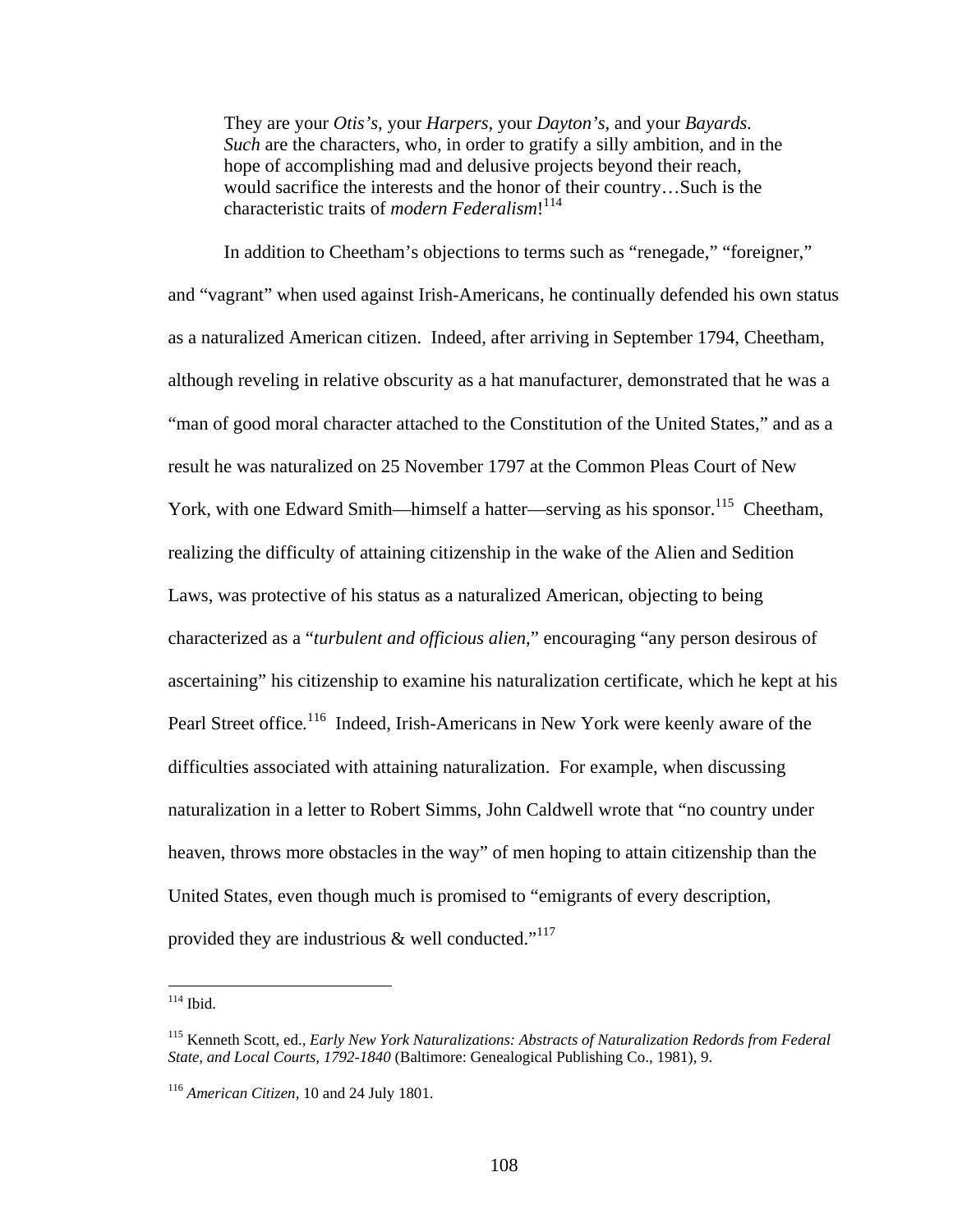Cheetham's publication of yearly toasts by the Hibernarian Provident Society contributed greatly to the development of Irish-American identity.<sup>118</sup> As David Waldstreicher notes, "toasts possessed the dialogic character often found in early modern literature," in that these momentous occasions offered daily in the local tavern, "toasts were often the centerpiece of festive dinners."<sup>119</sup> Toasts were indeed acts of symbolic political loyalty, and these bold public proclamations, often under the influence of strong drinks at a local tavern, were diligently recorded and published in newspapers. "Taverns were far more than places to imbibe," writes Waldstreicher, and "men repaired there to read the newspapers and discuss politics: they were ideal sites for these public acts of affiliation."120 Toasts re-printed in local newspapers, according to Waldstreicher, were part of an expressive "imagined community" based on newspapers serving as "documentary windows onto the scenes and symbols" of political discourse in the early republic. $121$ 

In this instance, by publishing the public toasts of the Hibernarian Provident Society in addition to patriotic songs and poems, the *American Citizen* gave Irish-

120 Ibid., 26.

<sup>&</sup>lt;sup>117</sup> John Caldwell to Robert Simms, 18 October 1802, United Irishmen Letters.

<sup>118</sup> For the Hibernarian Provident Society, see Wilson, *United Irishmen, United States,* Miller, et. al., *Irish Immigrants in the Land of Canaan,* 617.

<sup>119</sup> David Waldstreicher, *In the Midst of Perpetual Fetes : The Making of American Nationalism, 1776- 1820* (Chapel Hill: University of North Carolina Press, 1997. Published for the Omohundro Institute of Early American History and Culture). See also Simon P. Newman, *Parades and Politics of the Street: Festive Culture in the Early American Republic* (Philadelphia: University of Pennsylvania Press, 1997); Benedict R. O'G Anderson, *Imagined Communities : Reflections on the Origin and Spread of Nationalism* (London: Verso Editions/NLB, 1983).

<sup>121</sup> Ibid., 10, 11. For the origin of the term "imagined community," see Anderson, *Imagined Communities*. Waldstreicher draws heavily from Anderson's theory for his discussion of celebrations, festivals, newspapers, and literature of early America in order to illustrate the development of American "nationalism."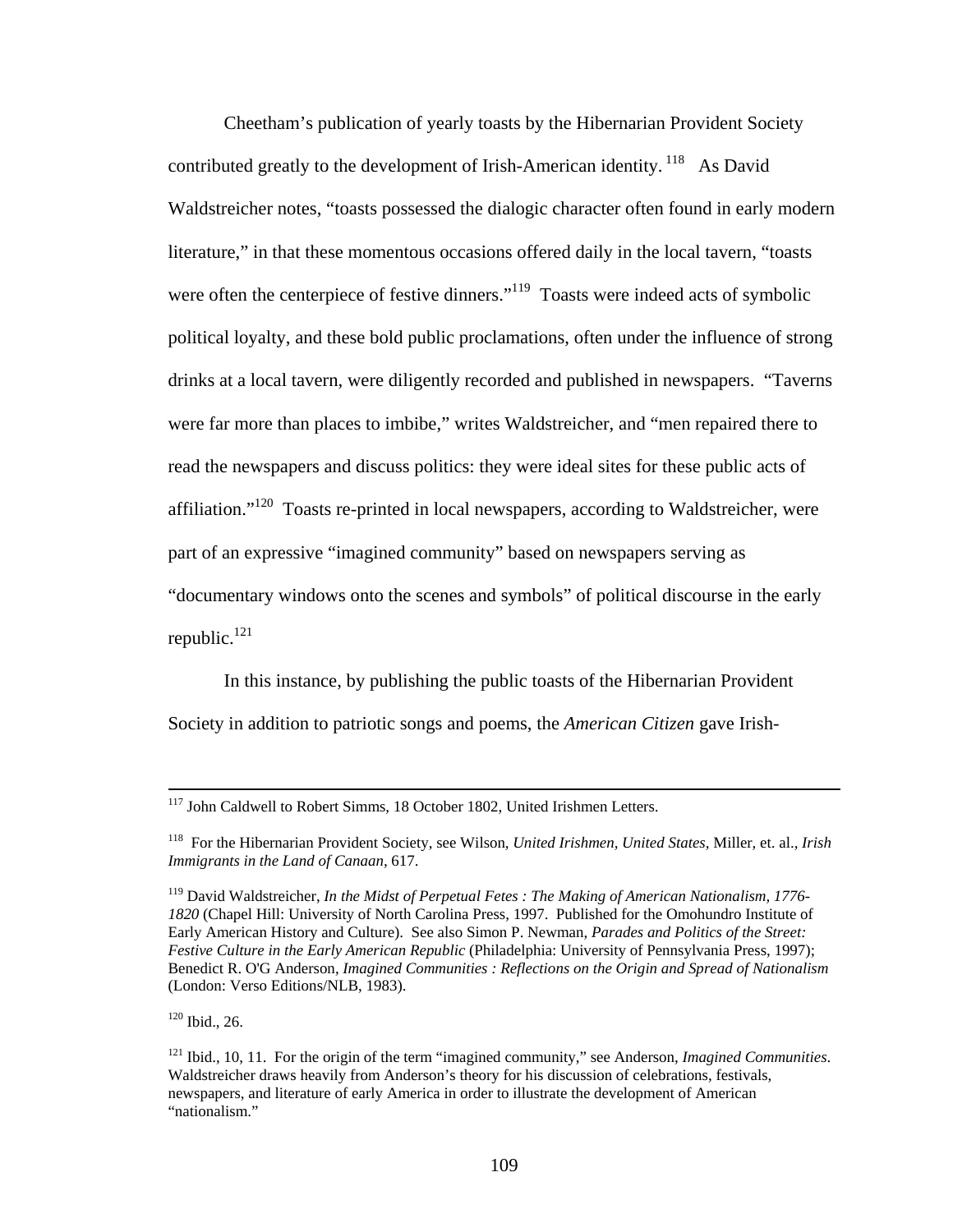Americans in New York a sense of importance within the larger community. For example, in 1801 members of the society toasted the "memory of those brave and patriotic Irishmen, whose lives have been…sacrificed" in an unsuccessful attempt to emancipate their "country from British tyranny," as well as "the people of America, the freest and consequently the happiest on earth."122 Moreover, the toasts of 1802 reminded the Republican Irish residing in New York that they were "indebted to the American people for an asylum from oppression," and that they should make it their duty to advance the "happiness and honor of their adopted country."<sup>123</sup> Furthermore, Cheetham reprinted poetry by Irish-Americans that offered a nostalgic glimpse for "true Sons of Erin" to remember the "blood of our brothers," who fought valiantly against English tyrants.124 Another poem that celebrated the life of Bartholemew Teeling, a United Irishmen who advocated the "the principles of Liberty and the equal rights of man," and who was subsequently convicted of high treason for his role in the failed rebellion of 1798, appeared in the pages of the *American Citizen*. 125

> When bloated Britain's bloody train, The scourge of half a groaning world, Shall sleep beneath our green domain, Or from our craggy coast he hurl'd; Then *Teeling* o'er thy lowly grave Erin's warm sons shall sorrowing bend; Shall say, here rests the truly brave, The tyrant's foe, the people's friend.<sup>126</sup>

<sup>122 &</sup>quot;Toasts of the Hibernarian Provident Society," *American Citizen,* 20 March 1801. The members also toasted "the President of the United States," as well as a call for a revision of the Alien and Sedition laws.

<sup>123 &</sup>quot;Toasts of Hibernarian Provident Society," *American Citizen,* 19 March 1802. For more Hibernarian Toasts, see *American Citizen,* 22 March 1803,

<sup>124 &</sup>quot;A New Song by the Irish Patriot," *American Citizen,* 22 March 1802.

<sup>125</sup> *American Citizen,* 18 April 1803.

<sup>126</sup> Anonymous, "To the Memory of *Bartholemew Teeling,*" *American Citizen,* 18 April 1803.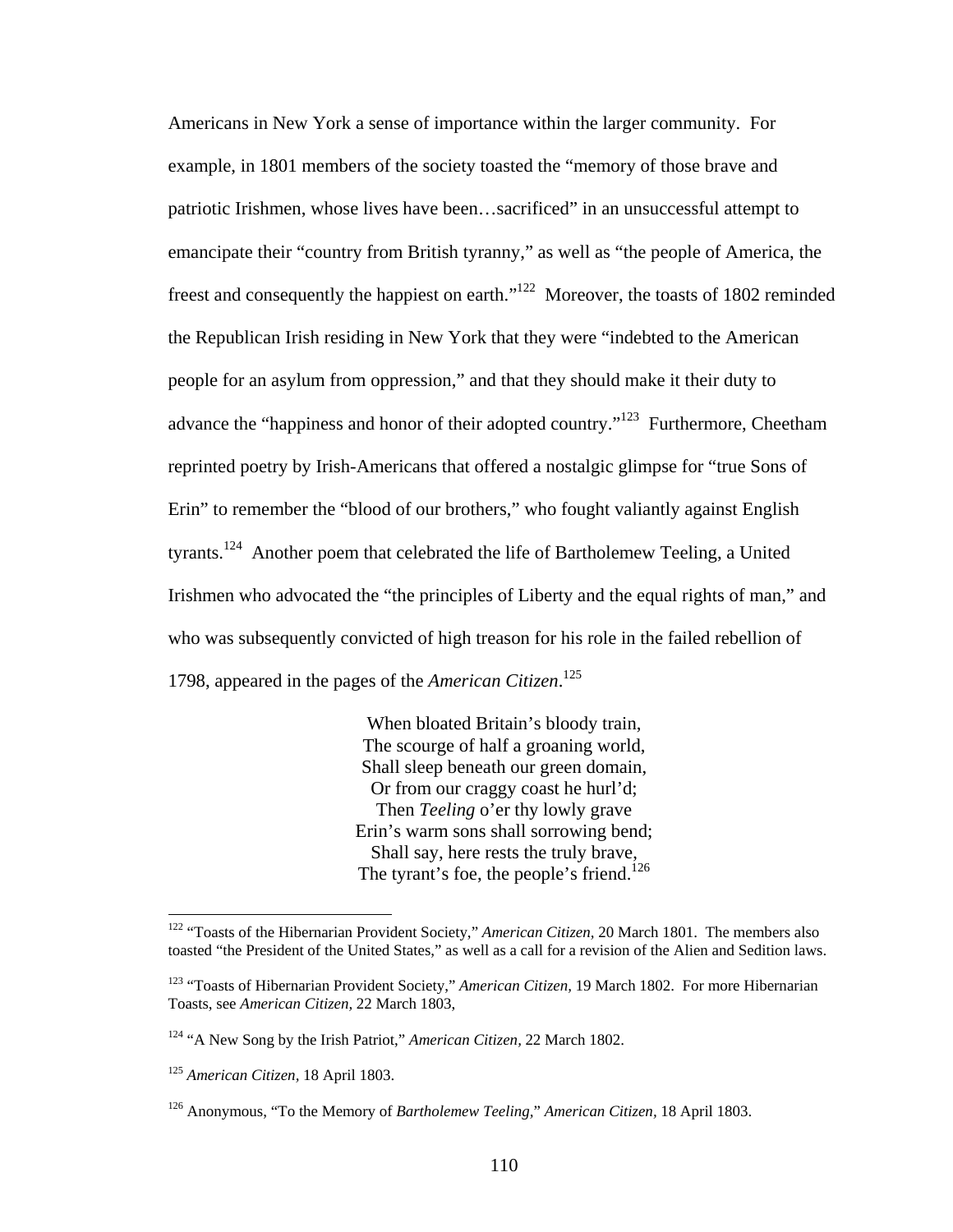Thus, by conflating the memory of Ireland with that of the United States, Irish poets and the Hibernarian Provident Society presented a distinct Irish-American identity for recently arrived émigrés.

# *Rufus King and the Election of 1807*

The controversy surrounding Rufus King's candidacy for a seat in the State Assembly of New York in 1807—an incident that catapulted Irish-Americans to the forefront of public debate in New York City—originated in the devastation of the failed Irish rebellion of 1798. Thomas Addis Emmet, one of Ireland's premier barristers, was the legal adviser of the Dublin Society of United Irishmen.<sup>127</sup> Shortly after the United Irishmen were outlawed, Emmet became a prominent leader within the organization and was, by mid-1797, the leader of the movement in southern Ireland, even serving as editor of Dublin's leading opposition newspaper, *The Press*. Emmet sought political equality for all Irishmen, declaring publicly that the goals of the United Irishmen movement were "an impartial and adequate representation of the Irish nation in Parliament," and a "union of power" among the Irish.<sup>128</sup> Moreover, Emmet used his political ties to solicit military

<sup>&</sup>lt;sup>127</sup> For Thomas Addis Emmet and the United Irishmen in New York, see Robert Greenhalgh Albion and Jennie Barnes Pope, *The Rise of New York Port, 1815-1860* (New York: C. Scribner's Sons, 1939); Nancy J. Curtin, *The United Irishmen : Popular Politics in Ulster and Dublin, 1791-1798* (New York: Oxford University Press, 1994); David Dickson, Dâaire Keogh, and Kevin Whelan, *The United Irishmen : Republicanism, Radicalism, and Rebellion* (Dublin, Ireland: The Lilliput Press, 1993); Solomon Nadler, "Federal Patronage and New York Politics: 1801-1830" (Ph.D. diss., New York University, 1973); Thomas P. Robinson, "The Life of Thomas Addis Emmet" (Ph.D. diss., New York University, 1955); Richard J. Twomey, *Jacobins and Jeffersonians: Anglo-American Radicalism in the United States, 1790-1820* (New York: Garland, 1989); David A. Wilson, *United Irishmen, United States : Immigrant Radicals in the Early Republic* (Ithaca, N.Y.: Cornell University Press, 1998).

<sup>128</sup> Macneven and Emmet, *Pieces of Irish History,* 255-279; Haines, *Memoir of Emmet,* 40-73; Madden, *United Irishmen,* V: 255-279. Emmet's goal for the rebellion was, according to Miller, "an equality of rights, not of property; and he believed that both elite leadership and the presence of a disciplined French army were essential to prevent insurrection from degenerating into "acts of outrage and cruelty" that "would give the nation lasting causes of grief and shame." Miller, et. al., *Irish Immigrants in the Land of Canaan,* 610-611.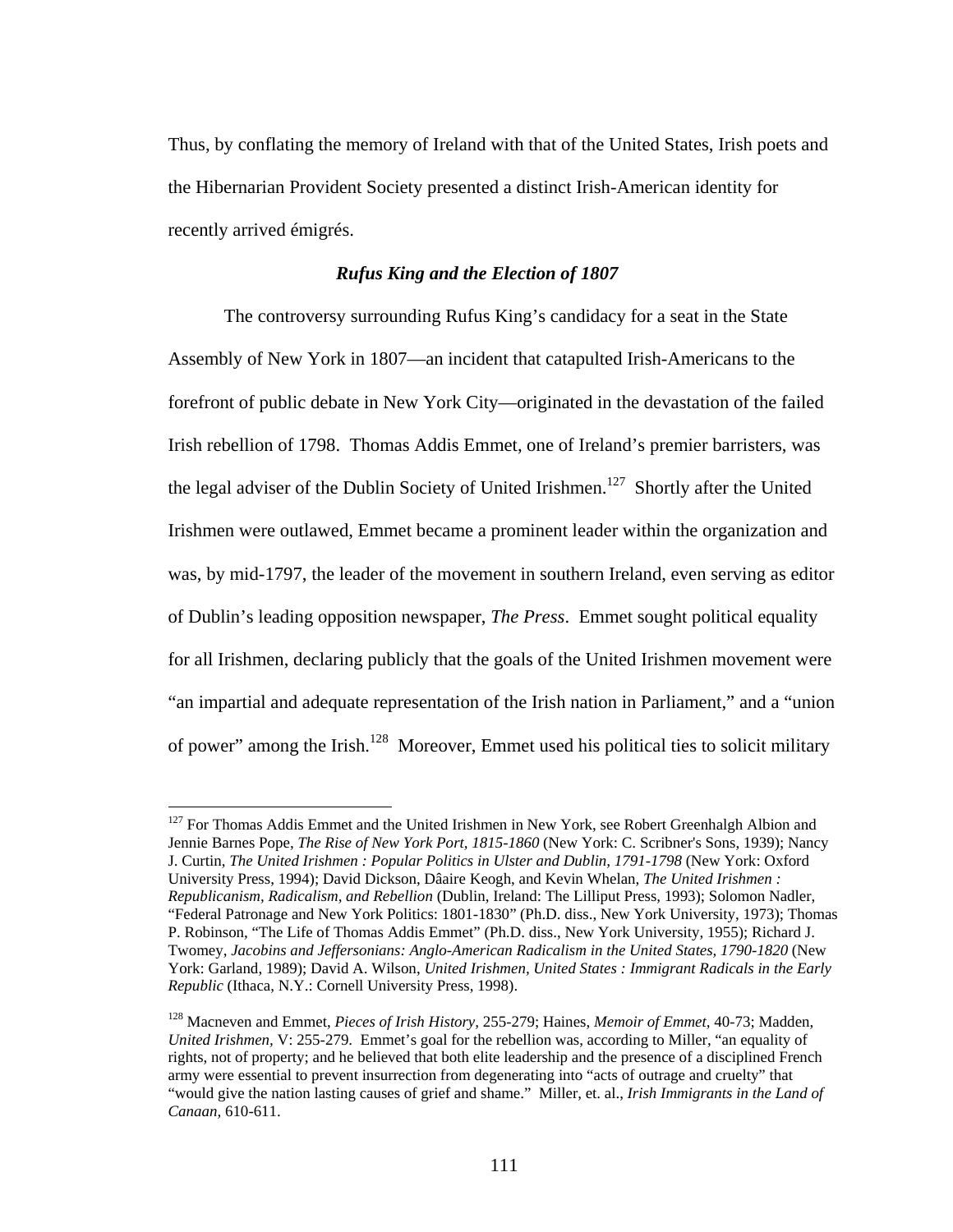aid from Revolutionary France for a rebellion.<sup>129</sup> Emmet was confident that the union between the French mercenaries and the United Irishmen would "take place," doing much to ameliorate the "condition of the poor, in abolishing tythes, in establishing a national system of education, and in correcting the 'bloody nature' of the criminal code."130 The rebellion, however, was crushed, and Emmet—along with his compatriots William James Macneven and William Sampson—struck a deal with Charles Cornwallis, the first Marquis Cornwallis and lord lieutenant of Ireland, that allowed the rebel leaders to seek exile in the United States in exchange for agreeing to "disclose the outlines of their conspiracy (without divulging names)."131 Emmet, according to historian Richard Twomey, was "appointed spokesman to negotiate a general amnesty on behalf of all state prisoners then lodged in Dublin's prisons," and as a result of his efforts, on 21 October

<sup>129</sup> Miller, et. al., *Irish Immigrants in the Land of Canaan,* 610-611. See also Durey, *Transatlantic Radicals,* 101.

<sup>130</sup> Rosamond Jacob, *The Rise of the United Irishmen, 1791-1794,* (London, 1937), 43; Twomey, *Jacobins and Jeffersonians,* 37.

<sup>131</sup> Miller, *Irish Immigrants in the Land of Canaan*, 611. William Macneven was a doctor educated in Vienna, and a close associate with Emmet and William Sampson within the Directory of the United Irishmen. He arrived in America following his release from prison in 1804. William Sampson, was a Trinity College of Dublin trained lawyer who became an active defender of the United Irishmen in both the court and in the pages of *The Press,* helping to draft the "Belfast Resolutions" that called for wholesale Parliamentary reform. Charged with high treason for his radical disposition, he was released from prison in 1799, and after having spent some time in Spain, France, and Germany, arrived in the United States in 1805. See Madden, *United Irishmen*; William James MacNeven and Thomas Addis Emmet, *Pieces of Irish History Illustrative of the Condition of the Catholics of Ireland, of the Origin and Progress of the Political System of the United Irishmen, and of Their Transactions with the Anglo-Irish Government* (New-York: Printed for Bernard Dornin); Michael J. O'Brien, *In Old New York: The Irish Dead in Trinity and St. Paul's Churchyards* (New York: 1928); Deasmumhan O Raghallaigh, "William James Macneven," *Studies: An Irish Quarterly Review* 30 (1941). Charles Cornwallis, the first marquis and second earl Cornwallis, was the commander of British forces in the southern colonies during the American Revolution following Clinton's return to New York in 1780. After his surrender at Yorktown, Cornwallis served the crown as the governor-general of India from 1786-1793 and later as the lord lieutenant of Ireland during the rebellion (1798-1801), enjoying far greater success at suppressing the rebels than he did in the former North American colonies. For studies of Cornwallis, see W. S. Seton-Karr, *The Marquess Cornwallis* (Oxford,: Clarendon press, 1890); Franklin B. Wickwire and Mary Wickwire, *Cornwallis: The American Adventure* (Boston: Houghton Mifflin, 1970); Franklin B. Wickwire and Mary Wickwire, *Cornwallis and the War of Independence* (London: Faber and Faber, 1971).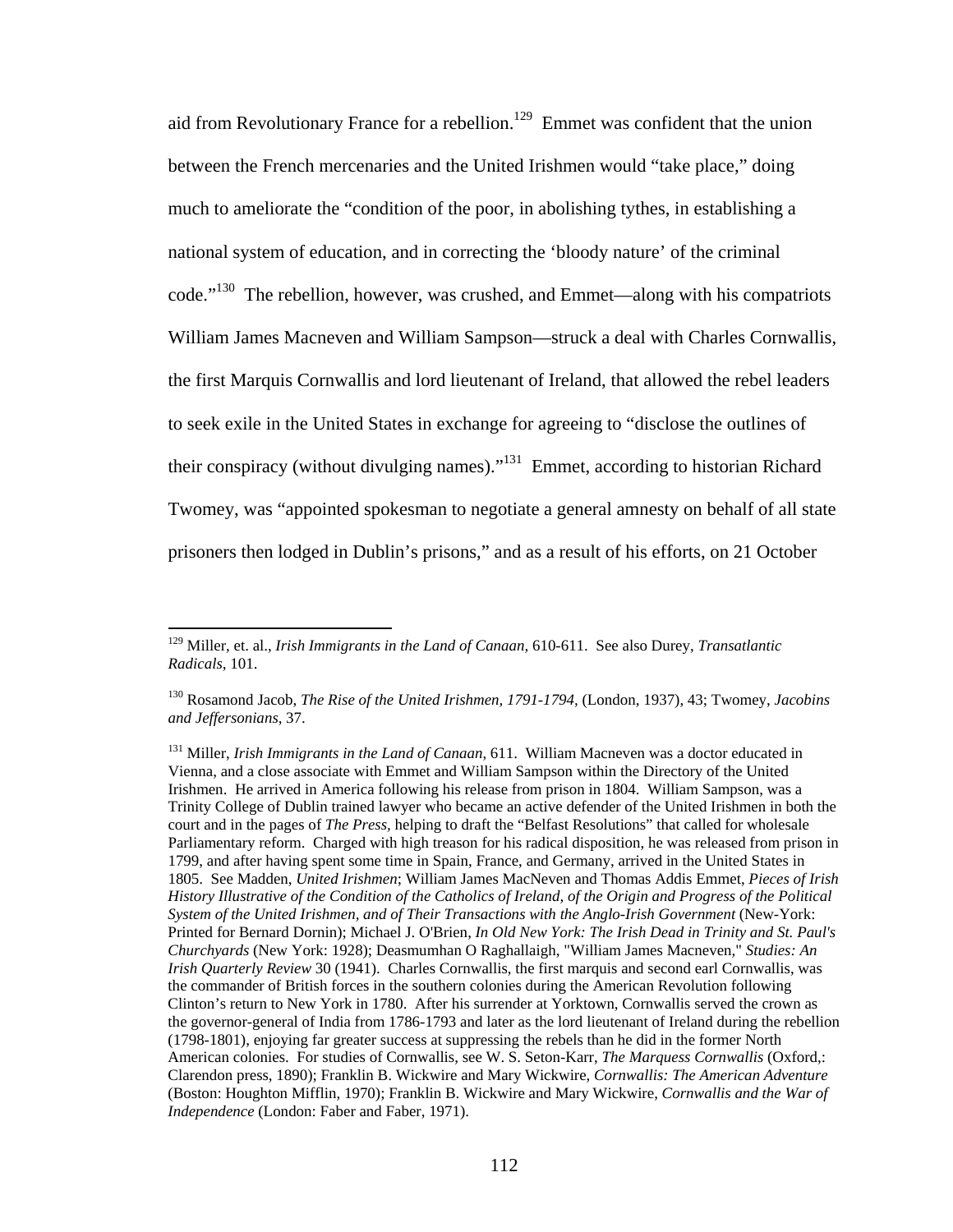1798 "the prisoners were granted permission to retire to a neutral country on the condition that none of them return to Europe."<sup>132</sup>

Emmet and his fellow Irish rebels thought their immediate emigration to the United States was explicit in their agreement with Lord Cornwallis. That was not the case, however, as the British government rescinded their agreement on 22 October 1798, in part, they would later allege, because of Rufus King, the U.S. ambassador to Britain and arch-Federalist from New York. King used his considerable diplomatic influence to ensure that "all prisoners *except*" Emmet, Macneven, and others "would be allowed to emigrate."<sup>133</sup> Incensed, Emmet demanded to know why King would prevent "avowed" republicans" from immigrating to the United States."<sup>134</sup>

Although Emmet knew the United States offered the opportunity to resume his life following the failure of 1798, he knew it was rife with "disadvantages," namely the activity of Federalists who opposed his emigration.<sup>135</sup> Indeed, King expressed to fellow Federalist Alexander Hamilton in a private letter that if United Irishmen attempted to immigrate to the United States, "our government will have the power and inclination to exclude these disaffected characters, who will be suffered to seek an asylum among us."<sup>136</sup> Moreover, he explained his motivation in preventing the emigration of Emmet

<sup>132</sup> Twomey, *Jacobins and Jeffersonians,* 43.

<sup>133</sup> Ibid.*,* 43.

<sup>134</sup> William James MacNeven and Thomas Addis Emmet, *Pieces of Irish History Illustrative of the Condition of the Catholics of Ireland, of the Origin and Progress of the Political System of the United Irishmen, and of Their Transactions with the Anglo-Irish Government,* (New York: Printed for Bernard Dornin, 1807), i-xi. See also Charles Glidden Haines, *Memoir of Thomas Addis Emmet,* (New York, 1829), 68-82 and Samuel Neilson, *Brief Statement of a Negociation between Certain United Irishmen and the Irish Government, in July, 1798,* (New York, 1802), 6, 38-39.

<sup>135</sup> Thomas Addis Emmet to Archibald Hamilton Rowan, 8 July 1802, in Madden, *United Irishmen,* VI: 59- 60.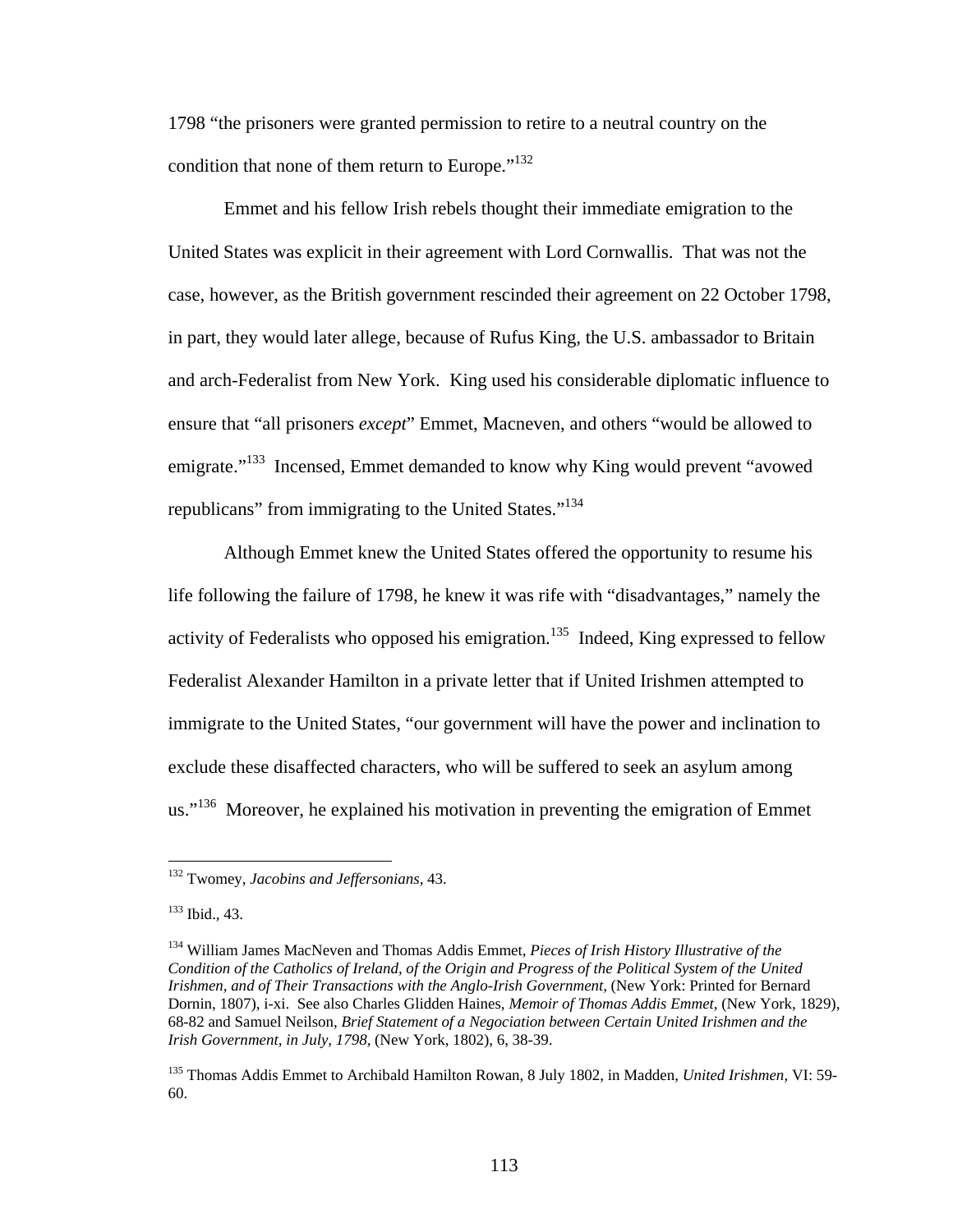and Macneven that radical Irishmen had, upon reaching the United States, sided with "the *malcontents*"—"especially in our middle states."<sup>137</sup>

 Consequently, many prominent self-described republican leaders of the United Irishmen were prevented from entering American ports through the efforts of King, forcing them to linger for many years in the dungeons of English prisons. When they did arrive, however, they received heroic welcomes from their countrymen in New York, as well as considerable attention from James Cheetham, who published lengthy notices of their arrivals as a political gesture to not only Irish-Americans, but to the Federalists as well. For example, in July 1805 Cheetham wrote that "we have great pleasure in stating the arrival in this City of Doctor Mac Neven, late an eminent Physician of the City of Dublin," a gentleman who "distinguished himself in the Irish cause of 1798" that unsuccessfully attempted to "shake off English domination."138 Furthermore, Cheetham announced the arrival of William Sampson, "the Irish Barrister, whose great exertions in defense of his suff-ring countrymen, have exposed him to so much persecution."<sup>139</sup> Cheetham considered Sampson to be a "gentleman" of "various accomplishments" that would "entitle him to high rank among men of learning and genius," thus making him an "agreeable acquisition to society" in New York.<sup>140</sup>

 The King ordeal exploded in 1807 after Emmet and his fellow United Irishmen had firmly settled into the New York political sphere as adjuncts to the Clintonian

137 Ibid., 44.

 <sup>136</sup> Twomey, *Jacobins and Jeffersonians,* 43.

<sup>138</sup> *American Citizen,* 15 July 1805.

<sup>139</sup> *American Citizen,* 7 July 1806.

 $140$  Ibid.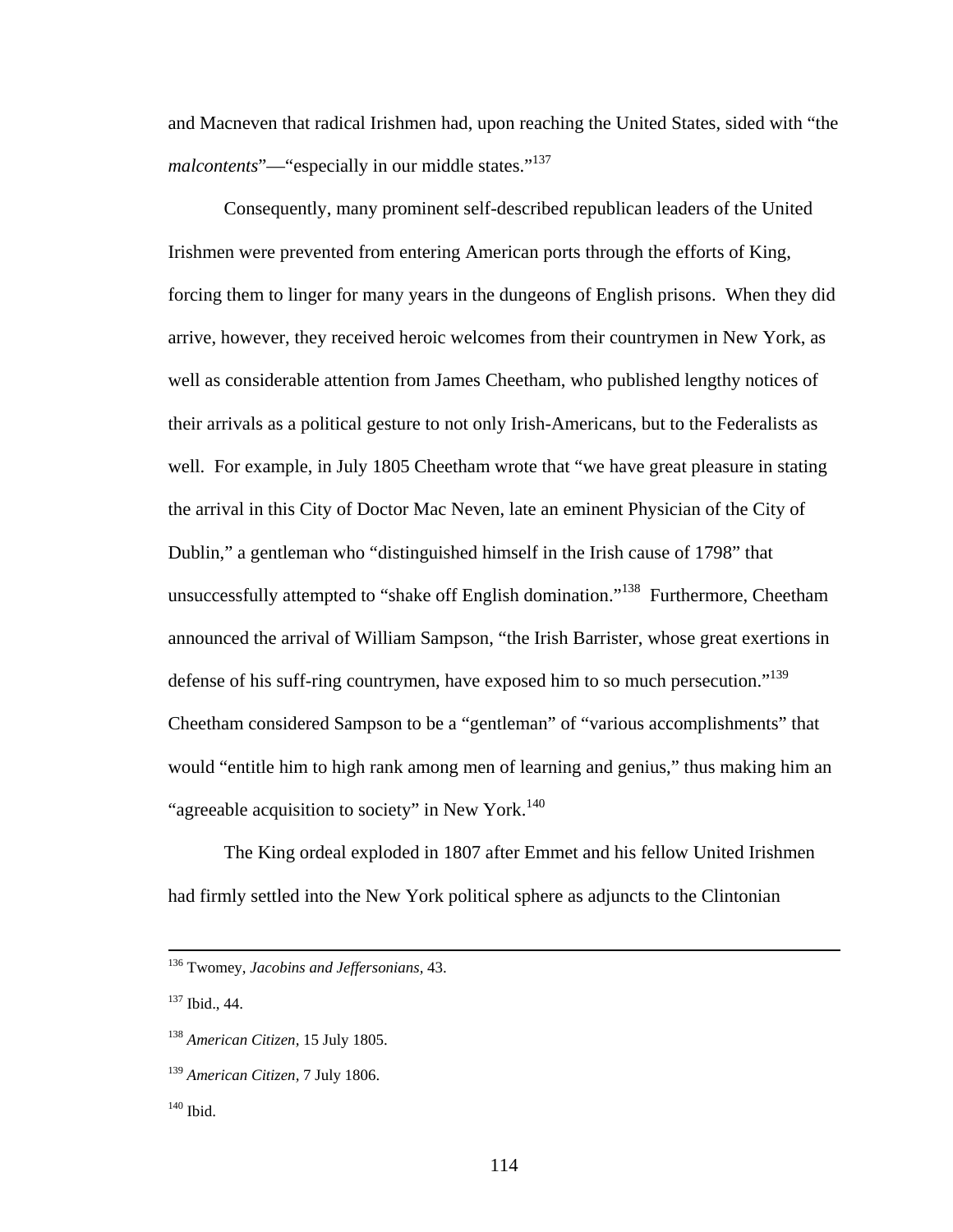Republicans. Emmet, in order to unify the city's large Irish population attached his name and considerable public influence to DeWitt Clinton, who, in return, offered political protection. Such a union was politically disastrous for New York Federalists. Following the national and state elections in 1800 and 1801, Federalist power declined rapidly in the United States, especially in New York. Indeed, by 1806, the Federalists controlled only nineteen of the 112 State Assembly seats.<sup>141</sup> Federalists attributed this political declension in part to the insurgence of Irish-Americans in New York. "This city," lamented David B. Ogden in a letter to William Meredith, "is completely ruled by Irishmen."<sup>142</sup> Moreover, editors in-league with the Federalist Party railed against the influence of these "serpents," who would "befall America" with their "dreadful evils, moral and political."143 Further, Federalists accused the Clintonian Republicans of abusing naturalization laws, allowing Irish-Americans to become naturalized citizens in about "half the time" as required by the law.<sup>144</sup>

Initially, the Federalists tried to capitalize on the large Irish-American community by nominating Andrew Morris—an Irish-American—for a seat in the State Assembly in 1807. This maneuver backfired, however, as the Hibernarian Provident Society declared that any member who voted for the Federalist ticket would be permanently expelled from their ranks.<sup>145</sup> Soon after the failure to lure Irish-Americans away from the Clintonian

<sup>&</sup>lt;sup>141</sup> Strum, "Federalist Hibernophobes in New York," 7.

<sup>&</sup>lt;sup>142</sup> David B. Ogden to William Meredith, 6 May 1807, William Meredith Papers, Historical Society of Pennsylvania.

<sup>143</sup> *New York Evening Post,* 4-6 September 1804; New York *Gazette,* 5 May 1806.

<sup>144</sup> New York *People's Friend,* 4 May 1807.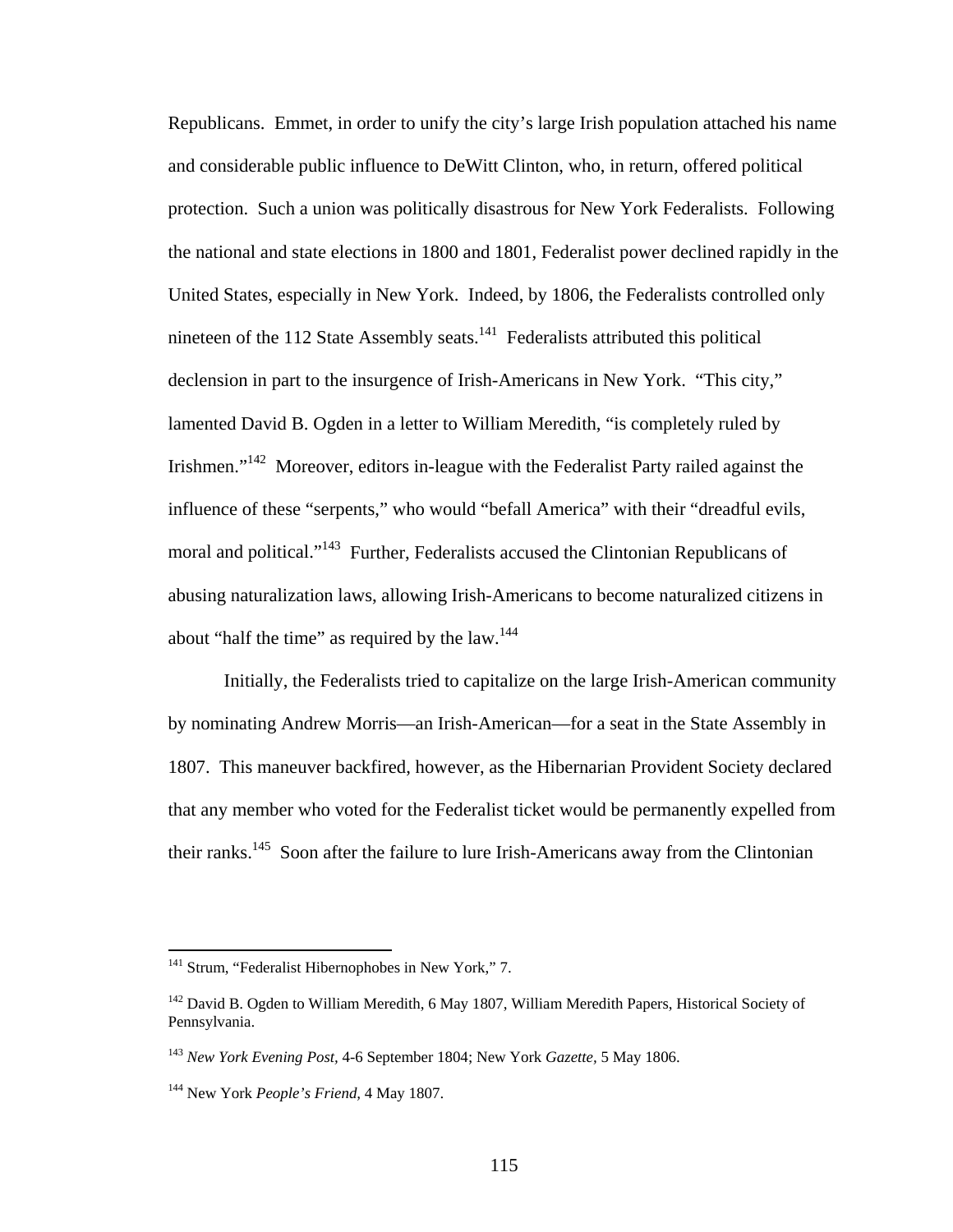Republicans, Cheetham published a scathing public letter from Emmet to Rufus King, who was on the same ticket as Morris as a candidate for the state assembly*.* Emmet wrote that prior to engaging in a discussion of King's candidacy, he wanted to make a "few general observations" regarding King's efforts to prevent "our being permitted to emigrate to America."<sup>146</sup> Emmet asserted that the "misfortunes" of having the negotiations between Great Britain and the United Irishmen absolved were "incalculable," with Emmet and his compatriots wasting "four of the best years of our lives in prison."<sup>147</sup> Furthermore, Emmet maintained that neither President John Adams nor King were "warranted to prevent our touching these shores," even though Adams could have deported the United Irishmen "if he had reason to think we were plotting anything against the United States."148 In a demonstration of support for Emmet and the Irish community—with pecuniary gains in mind—Cheetham ran advertisements for a "second edition of the *Citizen,*" of 9 April "containing Mr. Emmet's letter to Rufus King…is ready for sale at this office." $149$ 

 King scoffed at Cheetham's audacity in publishing Emmet's letter. Reacting to the 9 April 1807 issue of the *American Citizen,* King deflected the charges in a letter to a

<sup>147</sup> Ibid.

148 Ibid.

 <sup>145</sup> *New-York Evening Post,* 4 April 1807. See also John D. Crimmins, *St. Patrick's Day: Its Celebration in New York and Other Places, 1737-1845,* (New York, 1902), 309-310; Strum, "Federalist Hibernophobes in New York," 9.

<sup>146</sup> Thomas Addis Emmet, "To Rufus King, Esq.," *American Citizen,* 9 April 1807. See also "To Rufus King, Esq.," *American Citizen,* 6 April 1807. Throughout the election of 1807, Coleman continually attacked Emmet in the pages of the *New-York Evening Post.* See, for example, 4, 11, 13, 15 April 1807. For example, Coleman proclaimed to his audience that he would "prove that *Thomas Addis Emmet* in his late letter to Mr. King, was guilty of a falsehood in an assertion material to his defence against the crimes with hath he stood charged." *New-York Evening Post,* 14 April 1807.

<sup>149 &</sup>quot;Mr. Emmet's Letter," *American Citizen,* 10 April 1807.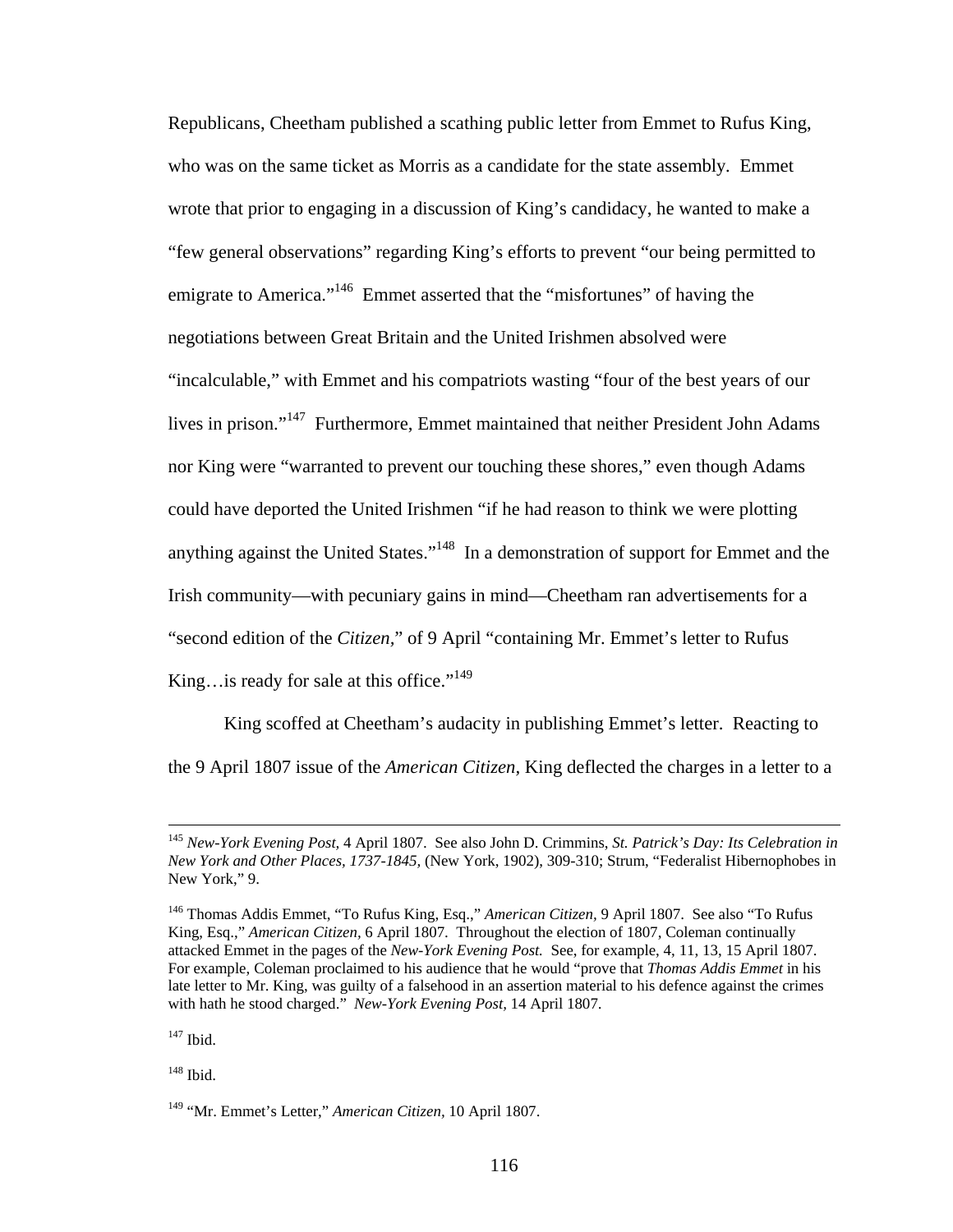close friend. Writing that his candidacy "has awakened old animosities and brought up others of a more recent and malignant nature against me," King characterized Emmet as a man "full of insolence, vanity and malignity" who, on a daily basis, was "assailed with the lowest and coarsest ribaldy," haranguing Irish-Americans "on the subject of Irish oppression," making light of "having interfered with their being permitted to come to this country."150 Moreover, in an unpublished address endorsed by King, Emmet's attack was viewed as an "unworthy attempt to excite discord and hatred between the new and old citizens," arguing that King acted in the best interested of the United States, which was embroiled in an undeclared war with France.<sup>151</sup>

Cheetham did not shy away from such a controversial topic. Using Emmet as a symbolic figurehead, Cheetham appealed to Irish-Americans by conflating their failed rebellion of 1798 with the American Revolution, maintaining that to vote for Federalists was a demonstration of loyalty to British tyrants. For example, Cheetham asserted that "the same principles, the same love of liberty, the same ardor to resist the tyrannical oppressions of Britain which animated the bosoms of Washington, of Jefferson, of Clinton, and a thousand other worthies of our revolution, glowed in the soul of Emmet."<sup>152</sup> Indeed, Cheetham argued that the "cause of Ireland was the cause of the

<sup>150</sup> Rufus King to Mr. Gore, 10 April 1807, in Charles King, ed., *The Life and Correspondence of Rufus King; Comprising His Letters, Private and Official, His Public Documents, and His Speeches* (New York: G. P. Putnam's sons, 1894), v. 5: 23-24. King's published papers, which number six large volumes, was published in the late-nineteenth century by his grandson, Charles. Charles King vehemently denounced both Emmet's and Cheetham's criticisms of his grandfather, writing that "the history of Mr. King's agency relative to the prevention of the emigration of the Irish State Prisoners has been so clearly given in the body of this work, that it would seem unnecessary to introduce any further proof of the falsity of the charges brought against him." King, ed., *Correspondence of Rufus King,* v. 5: 23. See also King, ed., *Correspondence of Rufus King,* v. 2: 635-648.

<sup>&</sup>lt;sup>151</sup> "Endorsed by R.K. Dft. Of an address to the Pub. Respecting my interference to prevent the Exile of the Ir. Stat. Prisrs. to the U.S.," King, ed., *Correspondence of Rufus King,* v. 5: 24, 25, 27.

<sup>152</sup> *American Citizen,* 14 April 1807.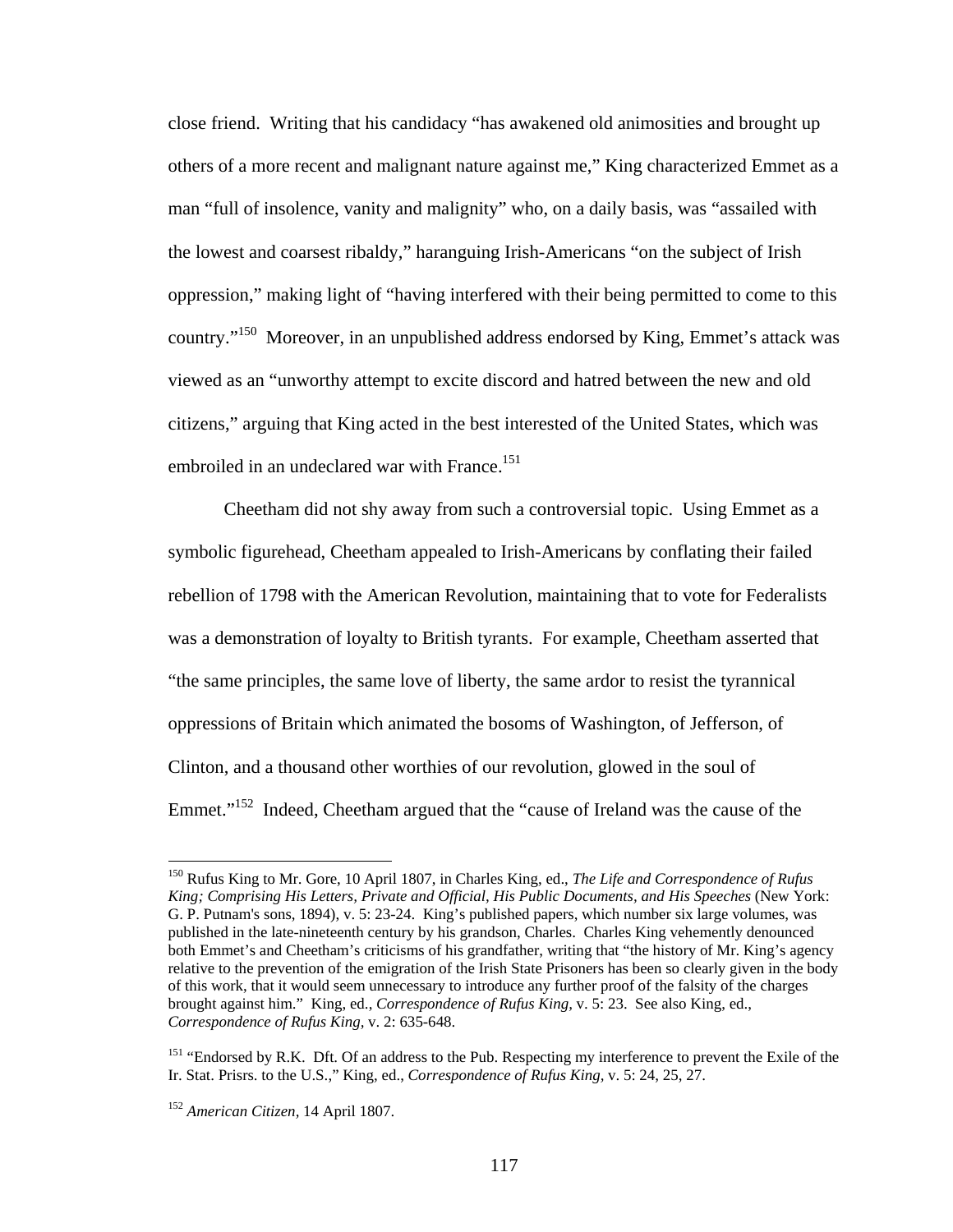United States—the cause of mankind—the cause of the world," and "if resistance to tyranny *must* be termed *rebellion,* against the British government, and so did the United States.<sup>153</sup> Accordingly, Cheetham considered King's refusal to allow Irish emigration to be "unauthorized and cruel conduct."

Alas! Mr. King denied this ASSYLUM TO THE OPPRESSED, and although the British government, less cruel than him, had given permission to the unaccused—untried—but imprisoned patriots to emigrate to "America," yet Mr. king stepped in, in violation of the constitution of his country, to stop their emigration and to keep them immuted in dungeons! But the patriotic Congress of '76, and the sage convention of '87 could not foresee this—no, it was not in the heart of man to conceive that a minister of the United States, rebelling against the principles of the revolution, and transgressing the laws of his country and of God, could have been guilty of an offense so enormous. Irishmen men of all nations—all ye in whom the spark of '76 is not extinct, read this paper—reflect—and act.<sup>154</sup>

Furthermore, Cheetham accused King of succumbing to "aristocratic pride," becoming a

"DUPE AND TOOL OF THE BRITISH GOVERNMENT," a "base instrument of the

oppression and cruelty of the British government," a government, Cheetham maintained,

that destroyed Ireland "with fire and sword."155 As a result of his "interposition between

the British cabinet and the Irish state prisoners," wrote Cheetham, King "forfeited

whatever claims...to the esteem and confidence" of New Yorkers.<sup>156</sup> Federalists, on the

<sup>153</sup> *American Citizen,* 6 April 1807. Cheetham goes on to write that "the savage plunderings, burnings, and massacres committed by the British troops in the "Colonies," thus eloquently described by Congress, were reiterated upon the people of Ireland with ten fold aggravation and effect. For Ireland, British genius was exhausted in inventing tortures—in inflicting pain and death…

<sup>154</sup> Ibid. See also *American Citizen,* 8, 10, 11, 13, 20, 23, 25, 28 April 1807.

<sup>155</sup> *American Citizen,* 11, 13, 20 April 1807.

<sup>156</sup> *American Citizen,* 13 April 1807.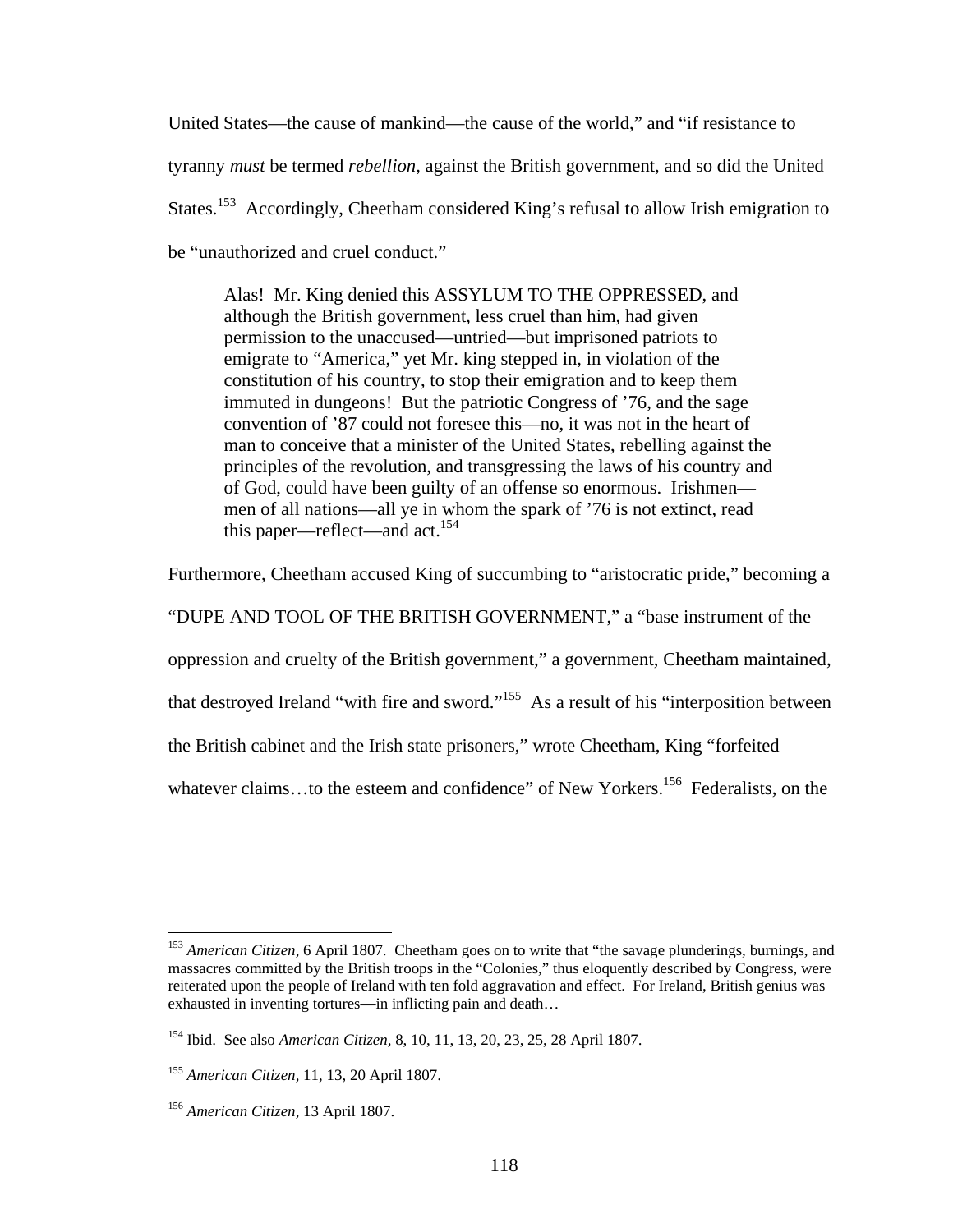other hand, argued that there was no connection—social or political—between the American and Irish rebellions.<sup>157</sup>

Moreover, sensing a larger concern at stake in the Emmet-King affair, Cheetham seized the opportunity to argue on behalf of Irish immigrants, asserting that recently arrived foreigners were equal to native-born Americans. "The native citizen cannot with impunity traduce the alien," he wrote, "nor can the alien, exempt from liability to the laws, calumniate the native citizen," for in "respect to the freedom of speech and the freedom of the press the native and the alien have equal rights."<sup>158</sup>

 As the 1807 election drew closer, the Federalists—sensing their support dwindling and the strength of the Republican-Irish alignment growing through Cheetham's considerable influence—re-named their ticket after unsuccessfully trying to lure Irish-Americans into their fold with the Morris candidacy. As a consequence of Cheetham's barrage against Rufus King and fellow hibernophobic Federalists, the "American Party" was created in order to appeal to native-born New Yorkers, especially mechanics and laborers. The "American Ticket" was opposed not necessarily to "foreigners as such," but rather to that "restless, disorganizing set of unprincipled demagogues," the Clintonians.<sup>159</sup> Indeed, William Coleman portrayed Federalists on the "American Ticket" as a group that knew "no other distinctions between foreign and native citizens," mentioning—much to the dismay of Cheetham, as outlined above—"that the name of a foreigner, and an Irishman, ANDREW MORRIS, has now been placed on

1

<sup>157</sup> See, for example, "Letter III," *New-York Evening Post,* 7 April 1807, "Letter IV," *New-York Evening Post,* 16 April 1807, "Letter VII," *New-York Evening Post,* 17 April 1807

<sup>158</sup> *American Citizen,* 13 April 1807.

<sup>159</sup> *New-York Evening Post,* 4 April 1807.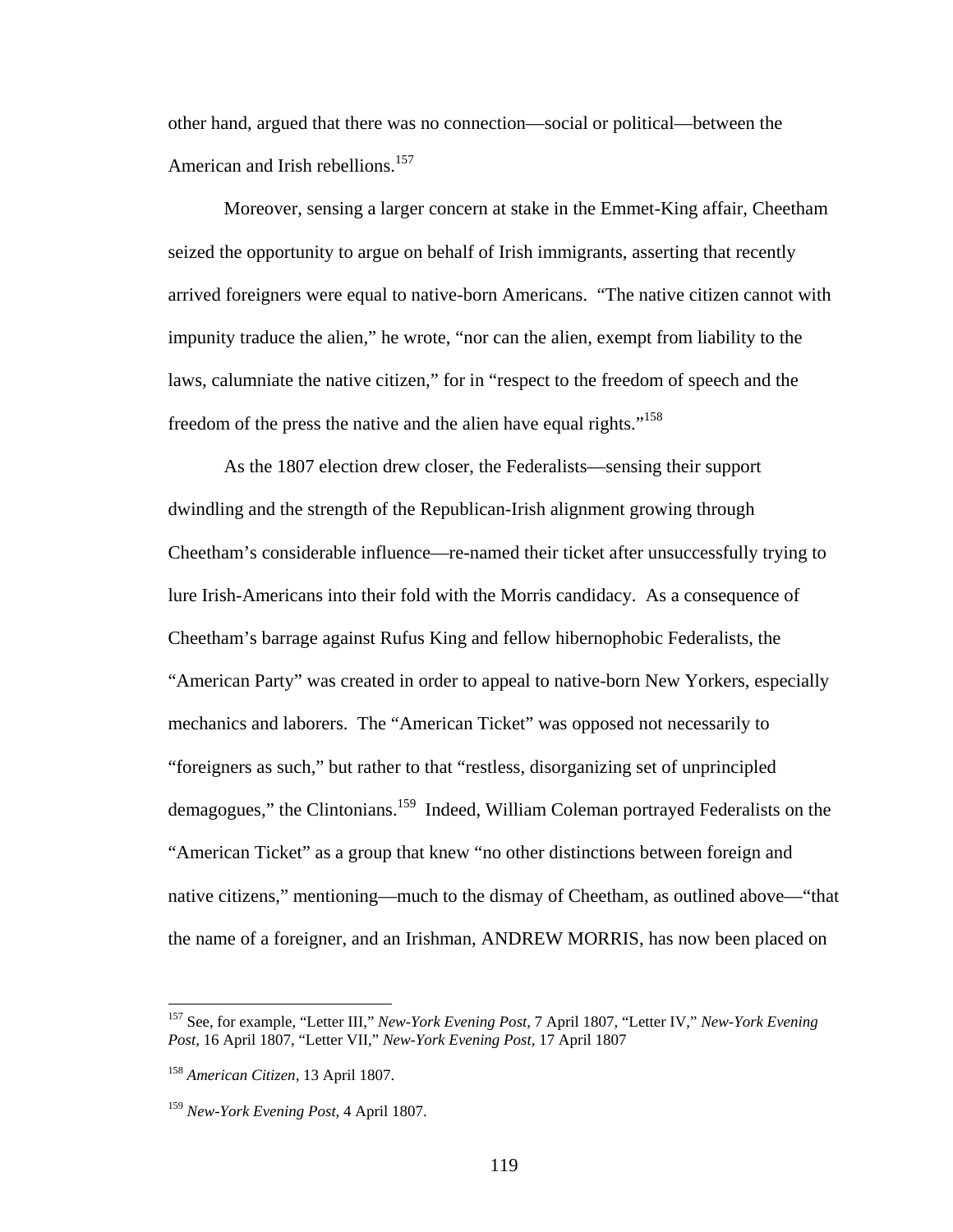our Assembly ticket."<sup>160</sup> Despite such proclamations, however, Coleman could not resist attacking the Irish-Americans, asserting that the "*Provident Hibernarian Society,* which was corporated for charitable purposes, has now been wickedly converted into an electioneering engine," with men who were "yet an alien in our country" delivering "the most inflammatory" speeches.<sup>161</sup>

Federalists considered the political activity of Irish-Americans to be a threat to their liberty. For example, at a meeting held at Gilbert's Long Room, Federalists resolved that "officious interference by foreigners and aliens with our elections," was an act that could not "long be submitted to without endangering our liberties, and is therefore calculated to awaken the apprehensions, and rouse the indignation of every American."<sup>162</sup> Indeed, Federalists considered the criticisms offered by Emmet and Cheetham regarding Rufus King's ministerial activities in the late-eighteenth century to be "impudent" and "intermeddling with our concerns, and an outrage upon all propriety and decorum," urging New York voters to use their "best exertions to promote the success of the AMERICAN TICKET."<sup>163</sup> Just as Republicans tried to capitalize on loosely connecting the Irish and American rebellions, Coleman and the Federalists attempted to conflate Emmet with the controversial former Girondin, Citizen Genet, who married into the Clinton family.<sup>164</sup>

<sup>160</sup> Ibid.

<sup>&</sup>lt;sup>161</sup> Ibid.

<sup>162</sup> *New-York Evening Post,* 8 April 1807.

<sup>163</sup> Ibid. For further examples of such resolutions enacted by other wards in the city, see *New-York American Citizen,* 7, 8, 10, 11, 14, 16, 17, 20, 22 April 1807.

<sup>164 &</sup>quot;Emmet and Genet," *New-York Evening Post,* 14 April 1807.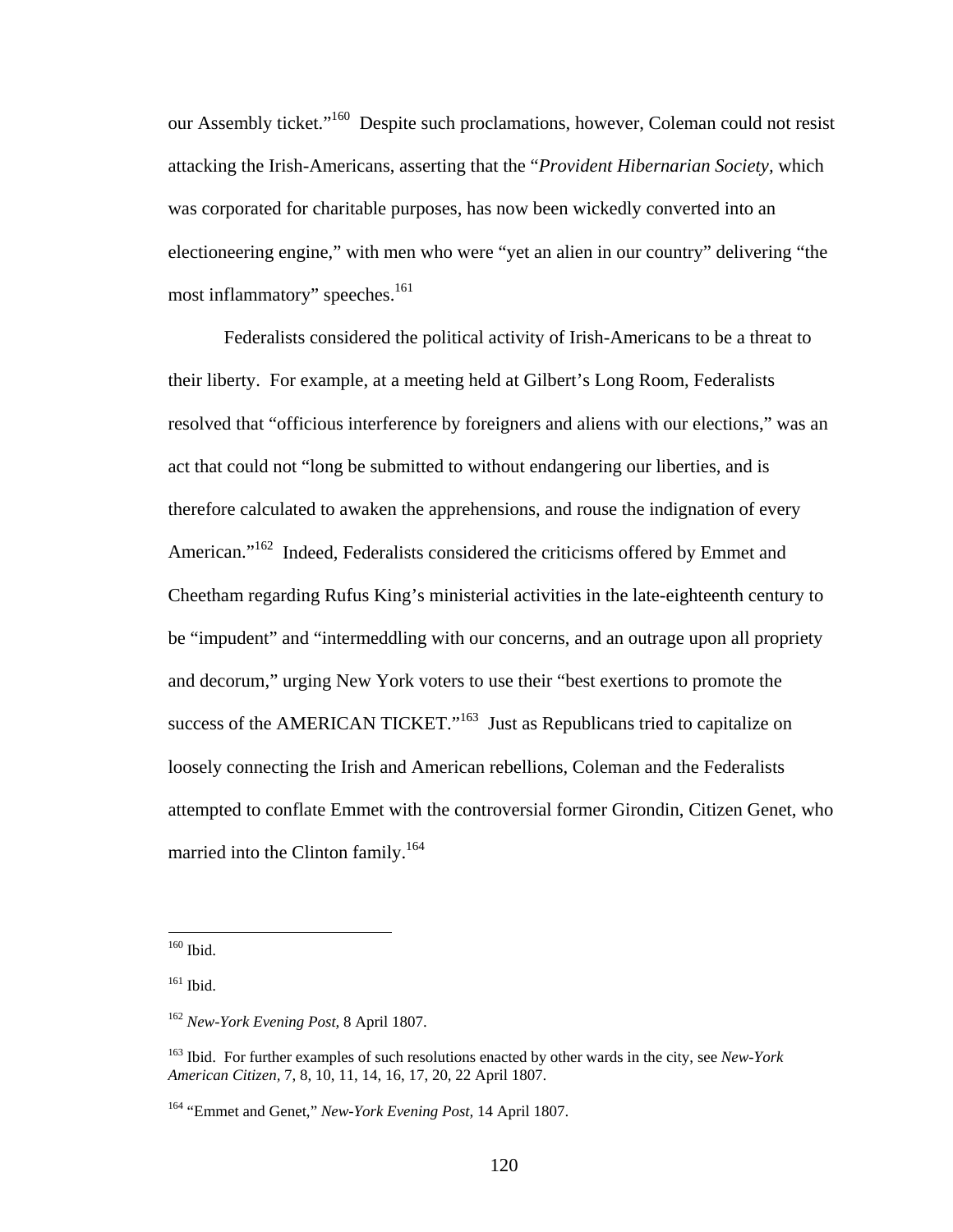As the election neared, Coleman and Cheetham continued to jeer at one another, pleading with readers to support their political platforms. For Coleman, the outcome of the election would finally determine the course of the early republic, namely whether or not the United States would take on the character of Revolutionary France—which, by that time, had dwindled into Napoleonic dictatorship. Indeed, the question was whether the "followers and disciples of WASHINGTON," (in other words, *true* Americans), or those who supported the politics of "*Genet, Emmet,* and *Tom Paine*."165 Coleman urged New Yorkers to vote for the "AMERICAN TICKET' that consisted of "*Patriotic Americans,*" hoping to block Emmet and DeWitt Clinton.166 "*No Dictators, no Jacobins,*" but "AMERICANISM, and our Country *Forever.*" 167 Indeed, Coleman seemed confident heading into the election, writing that "victory already hovers over us."<sup>168</sup> Cheetham, on the other hand, asked how Irish-Americans could cast votes for "a *single* man upon" the American ticket, especially after Federalist newspapers published several "insolent paragraphs" that accused Irish-Americans of brawling, drunkenness, and clannishness.<sup>169</sup> Moreover, Cheetham pleaded with the Irish to "rise in your mights" and strength, and put down by your votes the BRITISH PARTY," in other words, the Federalists.<sup>170</sup> In order to secure Irish-American participation in the election, Cheetham

1

168 Ibid.

<sup>165 &</sup>quot;The Question Stated," *New-York Evening Post,* 27 April 1807.

<sup>166 &</sup>quot;American Ticket," *New-York Evening Post,* 28 April 1807. See also *New-York Evening Post,* 29 April 1807.

<sup>167</sup> Ibid.

<sup>169</sup> *American Citizen,* 29 April 1807. See, for example, *Morning Chronicle,* 28 April 1807. See also New York *Mercantile Chronicle,* 28-30 April 1807.

<sup>170</sup> *American Citizen,* 30 April 1807.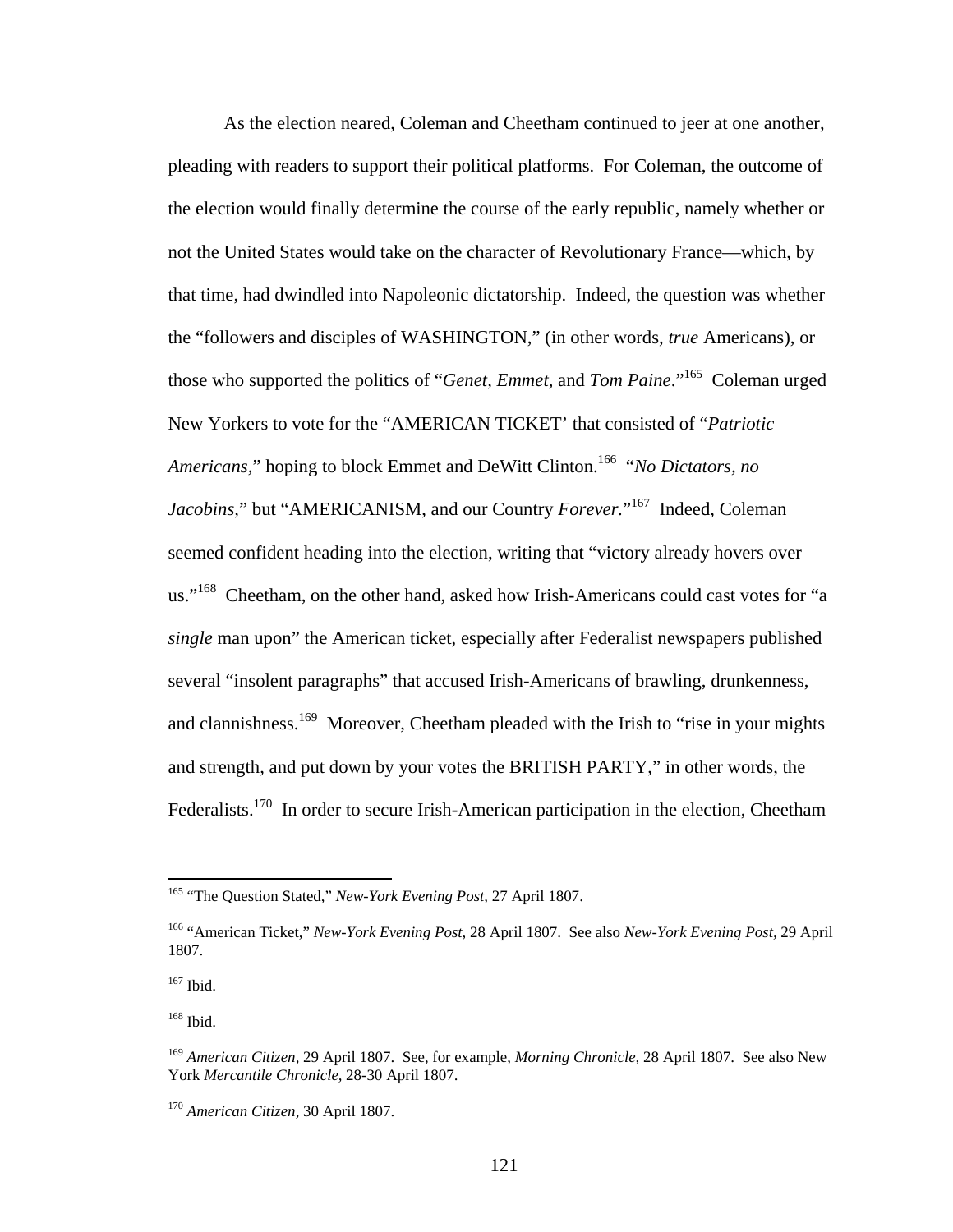reminded Irish-Americans that Federalists were the "base tool of the British government."

Irishmen! Catholics! In opposing the BRITISH PARTY, you support the cause of republicanism—of Religion and of God. Come then to the polls, my friends—bring up your neighbors, and down with the BRITISH FACTION.<sup>171</sup>

 Federalists, according to historian Harvey Strum, were confident following the election that they had tapped into the anti-Irish nativism in the city in order to regain their political authority. Indeed, according to one Federalist, "the conduct of the Irish and French raised [the part] beyond all former example."<sup>172</sup> Such bravado, however, proved to be false and unwarranted, for the so-called "American Ticket" was universally rejected by residents of New York—city and state—with Republicans gaining a majority of State Assembly seats and ousting Morgan Lewis from the Governor's mansion. Moreover, as a result of their victory, Irish-Americans "marched past the homes of the major Federalist Assembly candidates in New York City, including Rufus King and Andrew Morris," shouting, howling, and hissing at the American Party's candidates, all while "cheering for Thomas Emmet."<sup>173</sup>

 The 1807 election and the Rufus King controversy were turning points for Cheetham and the Irish community. Indeed, King was a lasting issue for Cheetham, for the editor was still asserting in 1809 that King, rather than being an "*honourable man,* the Minister of an independent nation," was instead the "abject tool of the British

<sup>&</sup>lt;sup>171</sup> Ibid.

<sup>&</sup>lt;sup>172</sup> William Van Ness to Ebenezer Foote, 11 April 1807, Ebenezer Foote Papers, New York State Library.

<sup>&</sup>lt;sup>173</sup> Strum, "Federalist Hibernophobes in New York," 12.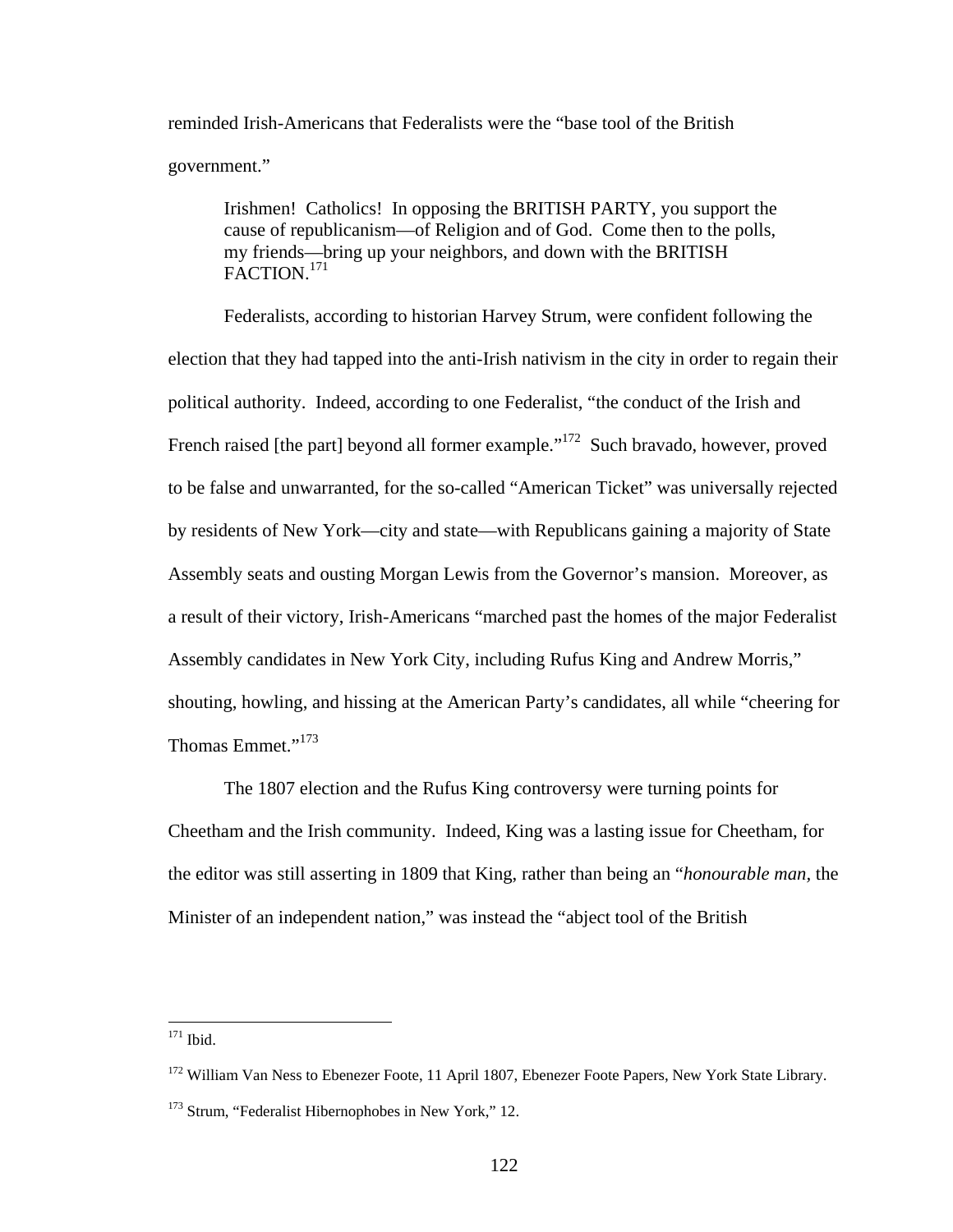government."<sup>174</sup> The election demonstrated latent Federalist hostility to Irish immigrants, and Federalists would again blame the Irish-American community for their failure to elect their ticket in 1808, criticizing the Republicans for catering to a "tribe fresh from the bogs of Ireland."175 Moreover, the election catapulted Cheetham's *American Citizen* to the forefront of Irish-American politics, beginning his drift away from the Clintonian Fold as he asserted his political influence and independence. No longer were the Irish cursory individuals in his newspapers; rather, the Irish-American community received considerably more attention following the election of 1807, with Cheetham taking their interests seriously, opening his newspapers for Irish grievances.

## *Reconstructing Irish Transatlantic Identity*

Following the election of 1807, Cheetham, according to historian Michael Durey, began "showing dangerous signs of political independence," especially given the increasingly fractured relationship between Cheetham and DeWitt Clinton. Indeed, Cheetham was a useful scapegoat in the wake of Clinton's continuous political somersaults. As a result of his growing sense of duty to defend the common man—as well as his disdain for continually serving as Clinton's political aegis—Cheetham opened the pages of the *American Citizen* to Irish-Americans, becoming the unofficial public organ for the community of Green Republicans.

Cheetham's championing of Irish-Americans occurred in the midst of his active campaign against the presidential nomination of James Madison, as well as his opposition to Jefferson's Embargo, a policy Cheetham considered to a "complicated act of national

<sup>174</sup> *American Citizen,* 25 April 1809.

<sup>175</sup> *New-York Evening Post,* 28 April 1808.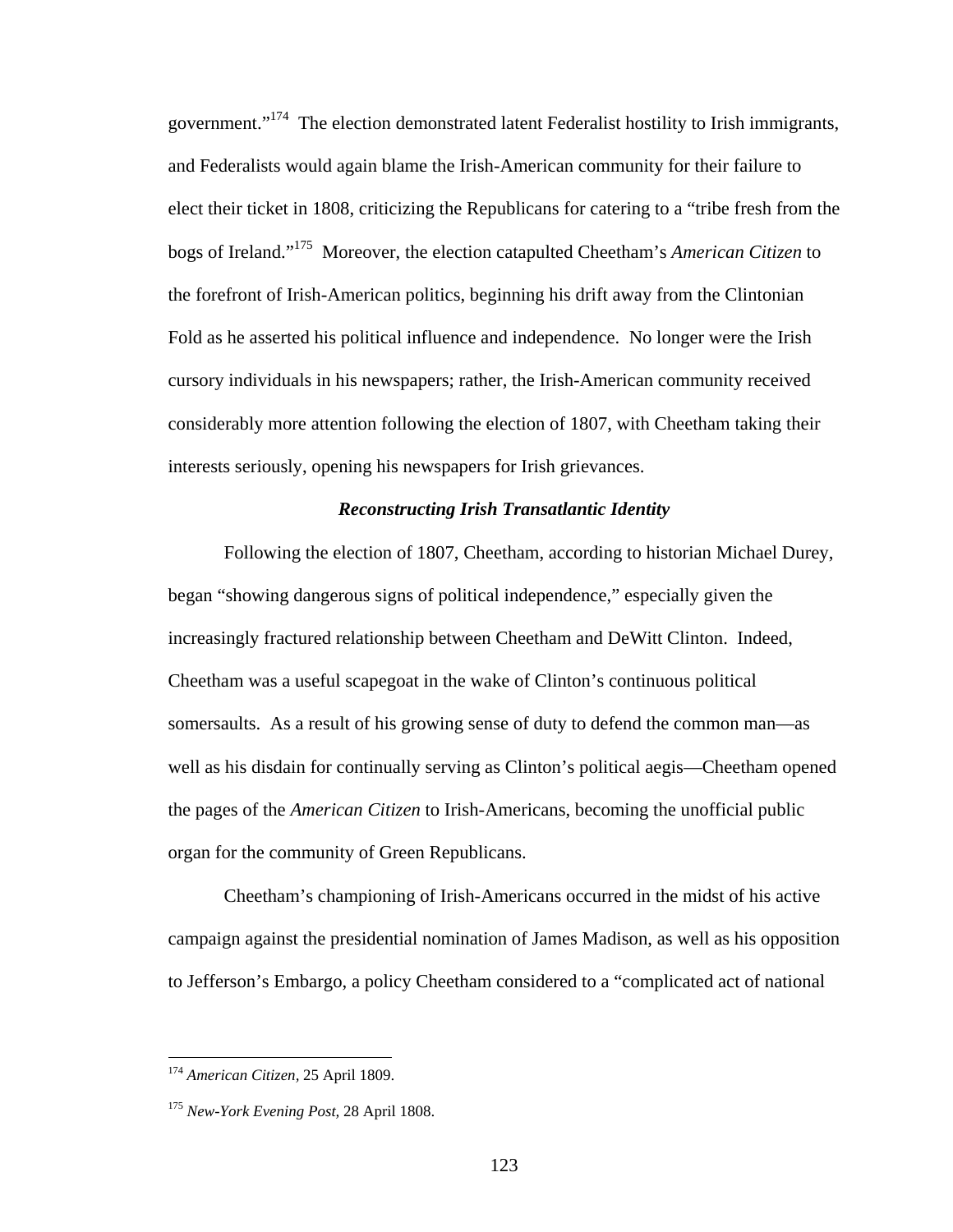folly and atrocious suicide."176 Although the embargo was wildly unpopular among the city's merchants, New York Republicans stood behind Jefferson's policy.177 Cheetham, however, argued that opposing the embargo was a "great, sacred and imperious duty," one that was "infinitely superior to the party disputes of party men."178 In a blithe political maneuver, Clinton cast the editor of the *American Citizen* adrift when, upon his ascension to the state Senate, he toed the party line of supporting the embargo, even though he had previously chaired an anti-embargo meeting. Consequently, in late February 1809, the Republican Party, after accusing Cheetham of being a "base libeler, a political assassin, an enemy to the government of our country, a secret foe to the republican cause, [and] an insidious factionist," purged the editor from their ranks and him of his membership in the Tammany Society.<sup>179</sup> Soon thereafter, the state Senate, with Clinton's blessing, dismissed Cheetham as a state printer, thus ending the often-

<sup>176</sup> *American Citizen,* 31 December 1807. For Cheetham's opposition to Madison, see *American Citizen,*  27 July 1808. After a Republican caucus chose Madison as the presidential candidate for the party, Cheetham was infuriated, calling the caucus "an assemblage of intriguers, privately convened to plot their own elevation, upon the ruin, not unfrequently, of better men." See Cheetham, *The Life of Thomas Paine,*  (New York, 1809), iv.

<sup>177</sup> Hammond, *The History of Political Parties in the State of New-York,* I: 263.

<sup>178</sup> Cheetham, *The Life of Thomas Paine,* 153. For discussion of the embargo, see Louis Martin Sears, *Jefferson and the Embargo,* (New York, Octagon Books: 1966); Hammond, *The History of Political Parties in the State of New York.* 

<sup>179</sup> *American Citizen,* 1 March 1809. See also *Public Advertiser,* 30 January 1809, 9, 11, 22 February 1809; *New-York Evening Post,* 6, 23 February 1809. The Martlingites, a group of pro-Madison Burrites and Livingstonians who gained control of the party, initially wanted to oust DeWitt Clinton. The Martlingites were angered by Clinton's apparent opposition to the Embargo, and used the election of 1808 as a test of loyalty to Madison and the party. Forcing a meeting of the party's General Committee at Marling's Tavern in New York City, the Burrites and Livingstonians gained control of the city, leaving DeWitt Clinton in control of the countryside. Sensing a shift in the political sphere, Clinton decided to ally himself with the Martlingites in order to protect his own political career. As a result, Cheetham became expendable. See Durey, *Transatlantic Radicals,* 270-173; Mushkat, *Tammany,* 32-39; Cornog, *The Birth of Empire,* 76, 96, 109, 113, 116, 183; Siry, *DeWitt Clinton and the American Political Economy,* 142-146.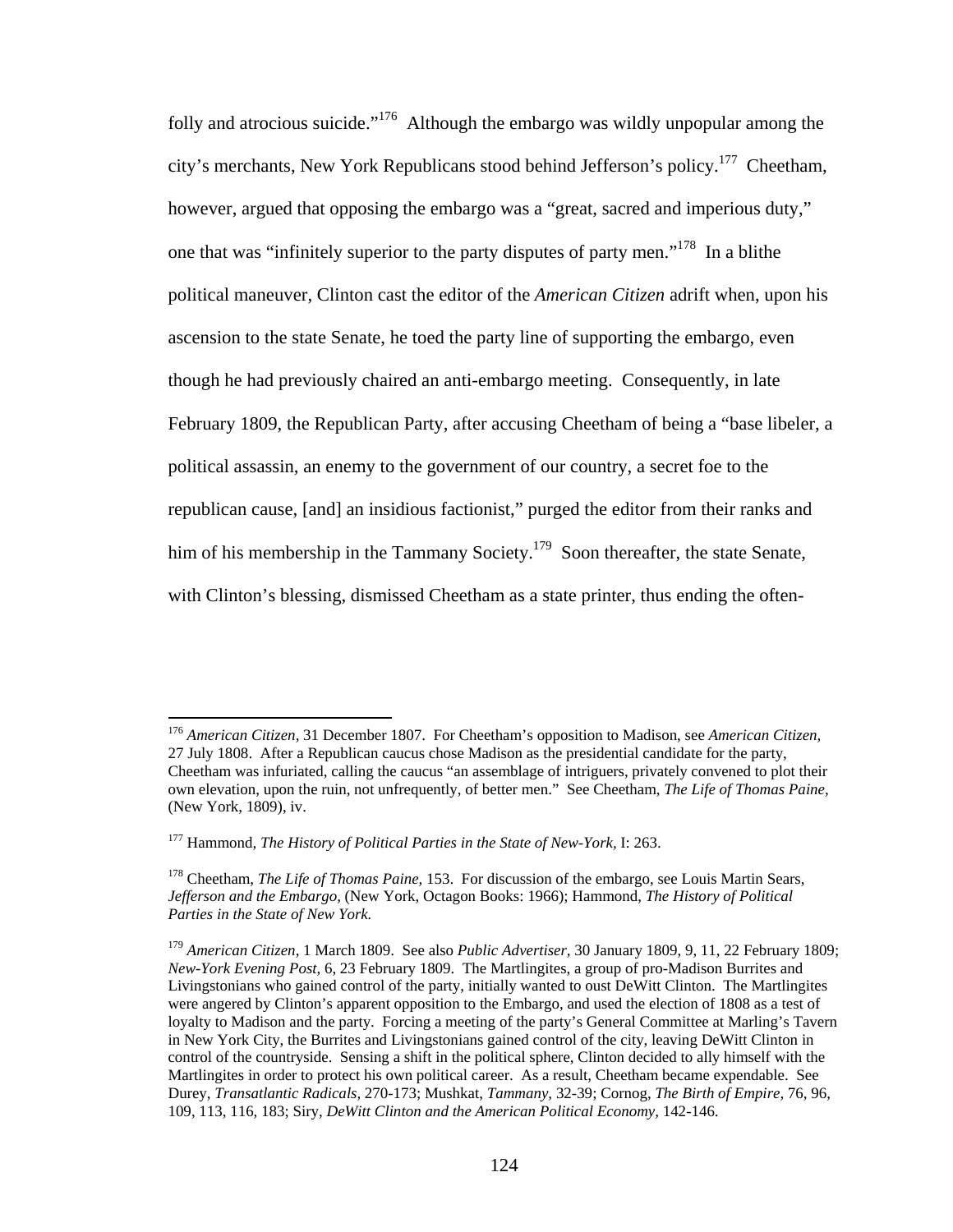tenuous relationship between party boss and editor. Clinton, who chaired the committee in the Senate that decided Cheetham's fate, voted "with the majority."180

 In the midst of this constant political turmoil, the Irish-Americans were a constant concern for Cheetham. Asserting that the *American Citizen* was the only newspaper in New York City that allowed Irish-Americans a voice in the community, Cheetham continued his campaign to foster an identity for New York's Irish. Cheetham continued to counter Coleman's denunciations, writing that "the abuse constantly accumulated upon the Irish character" induced him to "mention the historical fact, which is so honourable to the soldiers of that nation who fought and bled for our Independence."<sup>181</sup> When such "want of attachment to the country is wantonly flung in their faces," he asserted, "and the city is wounded by the thrusts which they receive, he who could refuse to render them justice, having it in his power, would do them wrong." $182$ 

 Cheetham, continuing his crusade to craft an Irish-American identity, chronicled the persecution of Irish patriots, a tactic that cleverly appealed to their sense of political isolation in New York at not only being underrepresented on committees within the Republican Party, but the denial of admission into the Tammany Society as well. "Wherever they go," lamented Cheetham, persecution seemed "to be the lot of the Irish patriots."<sup>183</sup> Beginning with the failed rebellion of 1798, Cheetham recounted the hardships Irish-Americans faced, especially the destruction of the radical newspaper *The Press.* "Types, presses, cases, and all the apparatus of the enlightening art, were thrown

<sup>180 &</sup>quot;And You too, Brutus," *American Citizen,* 4 April 1809.

<sup>181</sup> *American Citizen,* 10 May 1808.

<sup>182</sup> Ibid.

<sup>183 &</sup>quot;Persecution of the Irish Patriots," *American Citizen,* 23 September 1808. For more examples, see also *American Citizen,* 19 and 25 March 1808, 22 April 1808, 12 August 1808, and 14 December 1808.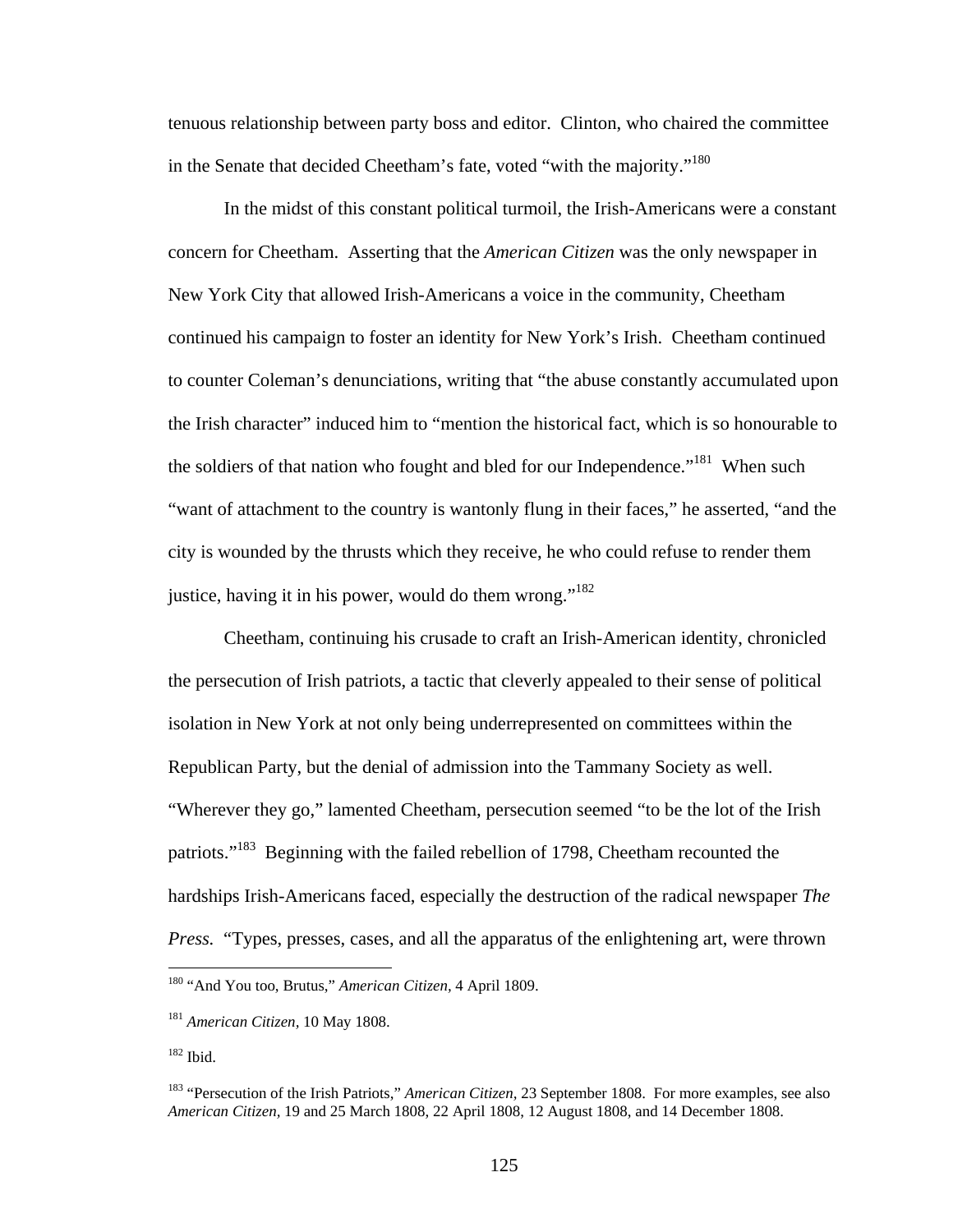into the streets and entirely destroyed by the ruffian bands of a mercenary soldiery."<sup>184</sup> With the press silenced in Ireland, the patriots escaped to the United States, only to be confronted with "extreme persecution" at the hands of "the federal party," who executed their xenophobic campaign with "unrelenting rigor."185 Irish-Americans, according to Cheetham, received limited political salvation following the election of 1800 that saw the Republican Party sweep into power, only to see the party fracture into numerous competing factions. Abraham Stagg—a Madisonian-Martlingite—asserted that he was "*determined to exert himself to put down the* IRISH," claiming that they were a "*turbulent set of beings,*" vowing to "*blackball every one of them who might"* attempt to gain admission to the Tammany Society.186 Cheetham considered Stagg's proclamation to be an "inflammatory declaration" that was "accompanied with remarks intended to degrade the Irish nation."<sup>187</sup>

 Irish-Americans sought Cheetham's help in order to assert their political identity. For example, William Murphy of 54 Front Street, after having received an invitation from the Secretary of New York's First Ward to attend a Federalist meeting at the Tontine Coffee House, wrote to Cheetham. Murphy, proclaiming himself to be an Irishmen, asserted that he was "strenuously opposed" to casting a vote for Federalists.<sup>188</sup> "For my part, Mr. Editor," wrote Murphy, "I cannot conceive what those federalists mean, unless they expect to purchase Irish votes for a half a pint of whiskey, as they often

1

<sup>184</sup> *American Citizen,* 23 September 1808.

<sup>185</sup> Ibid.

<sup>186 &</sup>quot;A Specimen of Madisonian Conduct," *American Citizen,* 21 September 1808.

<sup>187 &</sup>quot;Persecution of the Irish Patriots," *American Citizen,* 23 September 1808.

<sup>188 &</sup>quot;William Murphy to James Cheetham," *American Citizen,* 26 April 1808.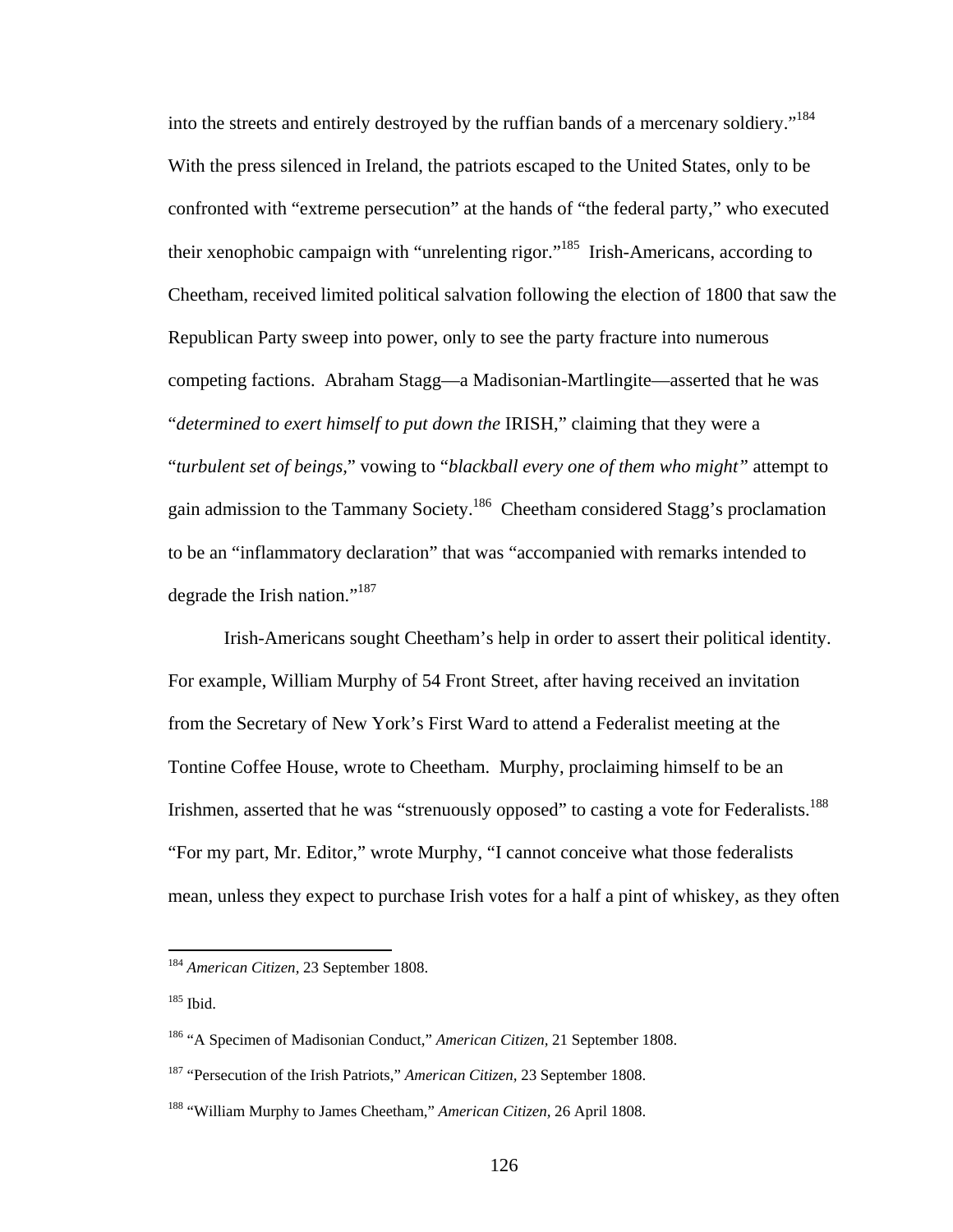boasted they can."189 Murphy concluded his letter by asking Cheetham to warn Irishman of the dangers posed by Federalists, a party more than willing to ignore their own nativist prejudices in order to gain political power. Moreover, an Irishman calling himself "Sarsfield" wrote to Cheetham in October 1808 regarding a story published in the Federalist *Public Advertiser.* In the piece, George White and Jacob Frank maintained that because of Cheetham's English heritage, he was secretly opposed to Irish participation in the Republican Party.<sup>190</sup> "Sarsfield," however, wrote "I have been in this city nearly five years, and during that period have scarcely ever missed a day without perusing [the *American Citizen*], and I must confess…I never beheld therein during that period a single assertion, insinuation or expression that could possible be construed into an item derogatory to the fame or character of an Irishman."<sup>191</sup>

Accordingly, Cheetham appealed to the Irish community regarding their lack of representation on committees within the Republican Party. For example, Cheetham aligned himself with the Adopted Republican Citizens, a group of immigrants devoted to Republican political principles, yet considered themselves as having been "*denominated*  FOREIGNERS *and treated as* SLAVES."192 Asserting that immigrants—especially Irish-Americans—were "*systematically excluded from the Republican committee of nomination,* now assembled to *name representatives to govern you,*" Archibald Taylor and former United Irishman Dr. Stephen Dempsey urged voters to "abstain from the

<sup>189</sup> Ibid.

<sup>190</sup> *Public Advertiser,* 28 October 1808.

<sup>191 &</sup>quot;Sarsfield to James Cheetham," *American Citizen,* 31 October 1808. Sarsfield also asks "has this been the case with the *Public Advertiser* or its proprietors" Frank and White? "No, sir, the *Public Advertiser* has grossly insulted, in the most public point of view, the honest, virtuous, industrious Irish republican." *American Citizen,* 31 October 1808.

<sup>192 &</sup>quot;Address to the Adopted Republican Citizens of New York," *American Citizen,* 15 April 1809.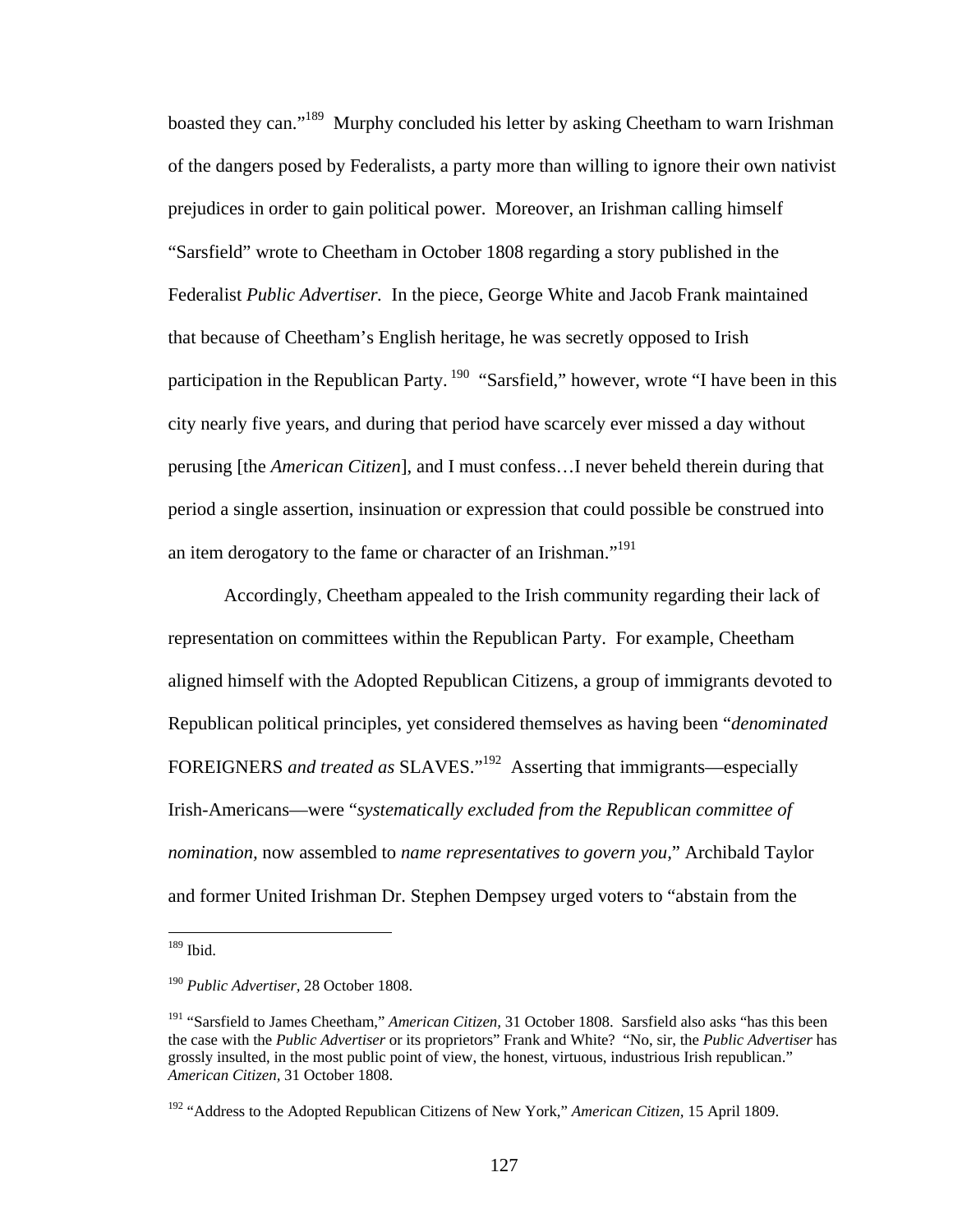polls" in order to "teach your *would be masters*" that "resisting tyranny wherever you find it or from whatever quarter it may come," that naturalized Americans would be respected in the political sphere.<sup>193</sup> Indeed, the Adopted Republican Citizens resolved to "not support a ticket" in which they were "excluded from any participation," as well as unanimously deciding to print their resolutions in the *American Citizen.*<sup>194</sup>The "Address" and "Resolutions" were reprinted two days later—with "EQUAL RIGHTS" as its headline—because of "the very numerous and unsatisfied applications which were made at [the office of the *American Citizen*]," as well as "the great sensibility which it has excited in many and the admiration of all."<sup>195</sup> Furthermore, Adopted Republican Citizens congregated in separate meetings in the Sixth and Ninth Wards, concluding that Cheetham should re-print their resolutions. The Ninth Ward, for instance, asserted that even though they were "sincerely and serious attached to the Republican cause," they would not "permit ourselves to be reduced to the oduous condition of *slaves,* in a country boasting of its freedom," thus refusing to support the Republican Party in the election of 1809.196 Lastly, Cheetham made his office the political focal point of the Adopted

 $193$  Ibid. The address goes on to say that "it is said that you are FOREIGNERS! Yes, you who have complied with all the requisites of the constitution and the laws, and are of right and in fact and to all intents and purposes *citizens,* are banished, by men calling themselves republicans, from public confidence! Countrymen of…Emmett…what say you to this? If all self respect and national recollectiosn be not extinct—if you are not the [illegible] descendents of [illegible] ancestors—if all remembrance of the tyranny which you yourselves have suffered, and the toils and perils which you have encountered to escape from its deadly grasp, be not removed from the seat of memory—if your feeling [illegible] blunted by faction—if your hearts are susceptible of a pant, you will *resist* [the efforts] to reduce you to the vile condition of slave." "Minutes of the Adopted Republican Citizens, *American Citizen,* 15 April 1809.

<sup>194 &</sup>quot;Resolutions of the Adopted Republican Citizens of New York," *American Citizen,* 15 April 1809.

<sup>195</sup> *American Citizen,* 17 April 1809.

<sup>196 &</sup>quot;Resolutions of Adopted Republican Citizens of the Ninth Ward," *American Citizen,* 20 April 1809.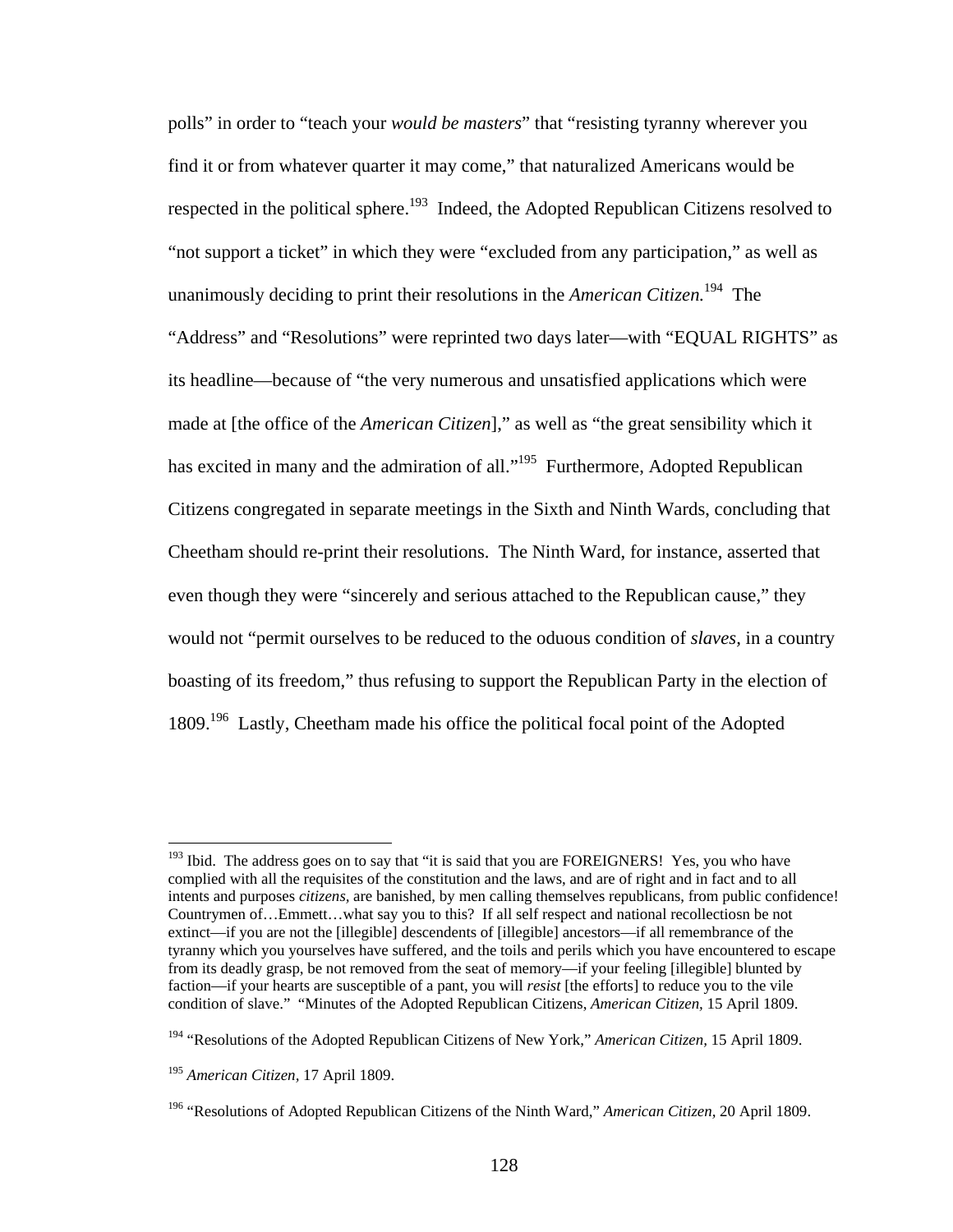Republican Citizens by announcing that anyone could obtain copies of the "Address from his Pearl Street office."<sup>197</sup>

 The actions of Cheetham and the Adopted Republican Citizens became a divisive issue within the Irish-American community, resulting in a hastily-convened meeting of the Hibernarian Provident Society in which United Irishmen pleaded with the dissenters that "*no distinction is made by Republicans between the native and foreign descendents of the fathers of this country*."198 Cheetham, however, argued that "the men who composed that meeting" of the Hibernarians, were "ambitious and designing men [forever] masked by a false exterior."<sup>199</sup> Comparing the leaders of the Hibernarian Provident Society to the "*Orangemen* of Ireland," Cheetham maintained that the Adopted Republicans had liberties that were being withheld from them.

The people of Ireland had a constitutional liberty, but it was withheld from them. Is not this precisely our own case here? We are free by the constitution and the laws, but we are not in practice very slaves. But let the Orangemen of the Hibernarian Provident Society do what they please; let them go on, let them abet a system of tyranny which has no parallel. *Verily they may have their reward.* We will however persevere. Our rights *shall* be respected. In defense of these we have suffered persecution before, and we can sustain it again. Finally we must triumph. $200$ 

Referring to the Hibernarian Provident Society as "Orangemen" was a symbolic gesture to not only the former United Irishmen, but to ordinary Irish-Americans in New York as well, for the Loyal Orange Order was organized by Irish Protestants in reaction to the Society of United Irishmen, helping to suppress the 1798 Rebellion with savage

<sup>197</sup> *American Citizen,* 20 April 1809.

<sup>198 &</sup>quot;To the Republican Adopted Citizens," *American Citizen,* 22 April 1809.

 $199$  Ibid.

<sup>200</sup> Ibid. For the Hibernarian Provident Society and the Orangemen, see also *American Citizen,* 24 April 1809.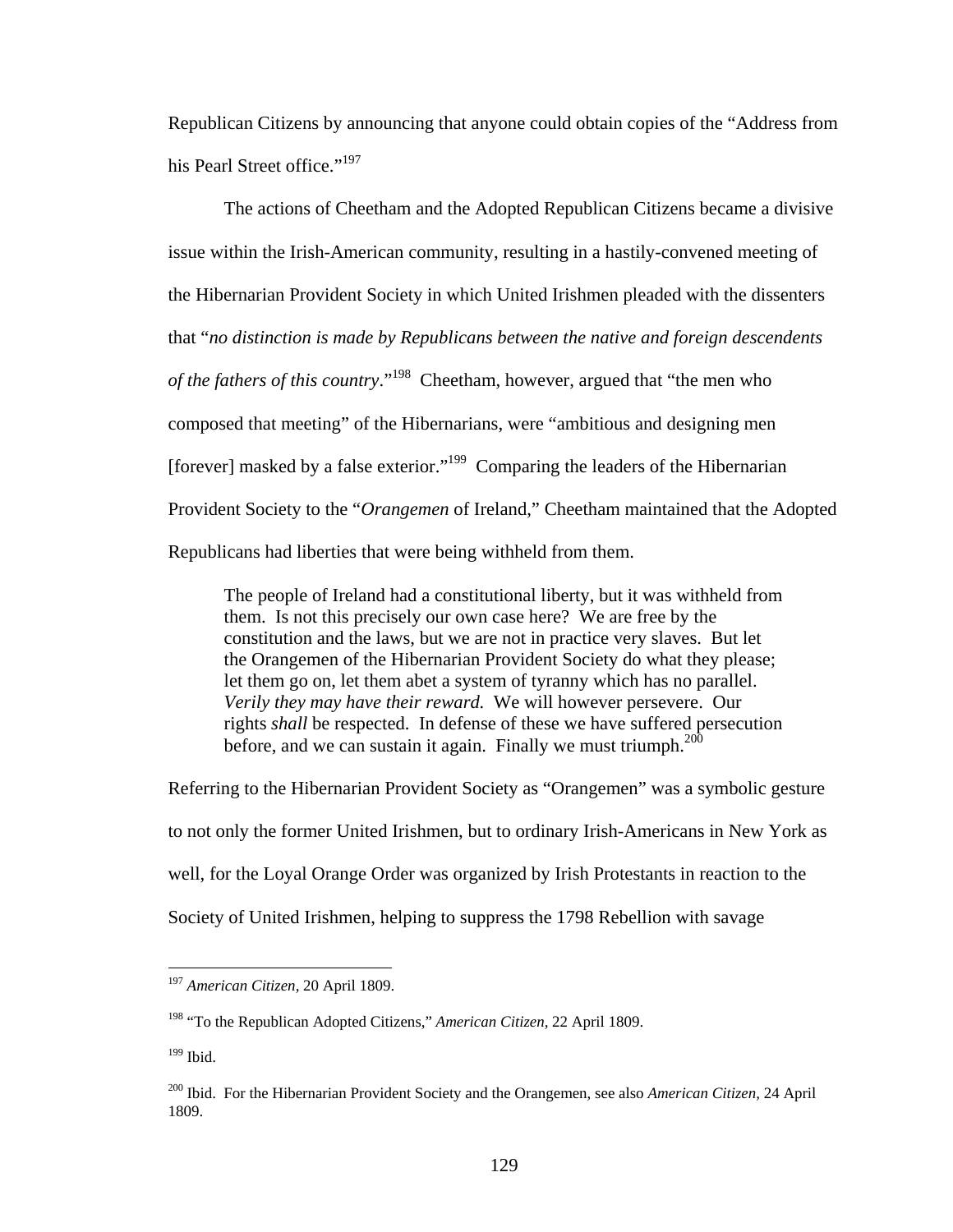ferocity.201 Indeed, Stephen Dempsey, a leader of the Adopted Republican movement, publicly dissolved his association with the Hibernarian Provident Society, stating that he despised the "threats of any men actuated by the same motives as the said acting committee of the Hibernarian Provident Society, and do therefore take this public method of desiring them to have my name struck off their books and no longer considered a member of that society."<sup>202</sup>

 Prior to the April state assembly elections in 1809, the *American Citizen* and the Adopted Republicans pleaded with the New York Irish to withhold their votes for the Republican Party which, as a consequence, was an action that drew influence away from the Hibernarian Provident Society. One noteworthy example was composed by one of Cheetham's correspondents with the pen-name "Sarsfield." "Republican Irishmen, most of us have contended against monarchy," wrote Sarsfield, "and all of us against federalism," unite against the Republicans so that "*we will not be their slaves, nor shall they be our masters.*" 203 Indeed, Sarsfield asserted that the Republican Party, "when an election is over, and the victory won by our votes, treat us with contempt, and join with their political opponents in *laughing us to scorn*."204 Moreover, "An Irishman" wrote

<sup>201</sup> For the Loyal Orange Order, see Miller, *Emigrants and Exiles,* 69, 87-88, 118, 184-85, 189-91, 230-234, 245, 248, 258, 266, 323, 353, 377-80, 422-423, 443-445, 450, 453, 494, 550, 552; Wilson, *United Irishmen, United States,* 22, 48, 61, 62, 74, 76, 95, 119, 157, 176. See also Michael Gordon, *The Orange Riots: Irish Political Violence in New York City, 1870 and 1871* (Ithaca: Cornell University Press, 1993); Dominic Bryan, *Orange Parades: The Politics of Ritual, Tradition, and Control* (London ; Sterling, Va.: Pluto Press, 2000); Ruth Dudley Edwards, *The Faithful Tribe : An Intimate Portrait of the Loyal Institutions* (London: HarperCollins Publishers, 1999); Tony Gray, *The Orange Order* (London: Bodley Head, 1972); Donald M. MacRaild, *Faith, Fraternity and Fighting: The Orange Order and Irish Migrants in Northern England, C. 1850-1920* (Liverpool: Liverpool University Press, 2005); Hereward Senior, *Orangeism in Ireland and Britain, 1795-1836* (London: Routledge & K. Paul, 1966).

<sup>202</sup> *American Citizen,* 24 April 1809.

<sup>203</sup> *American Citizen,* 24 April 1809.

 $204$  Ibid.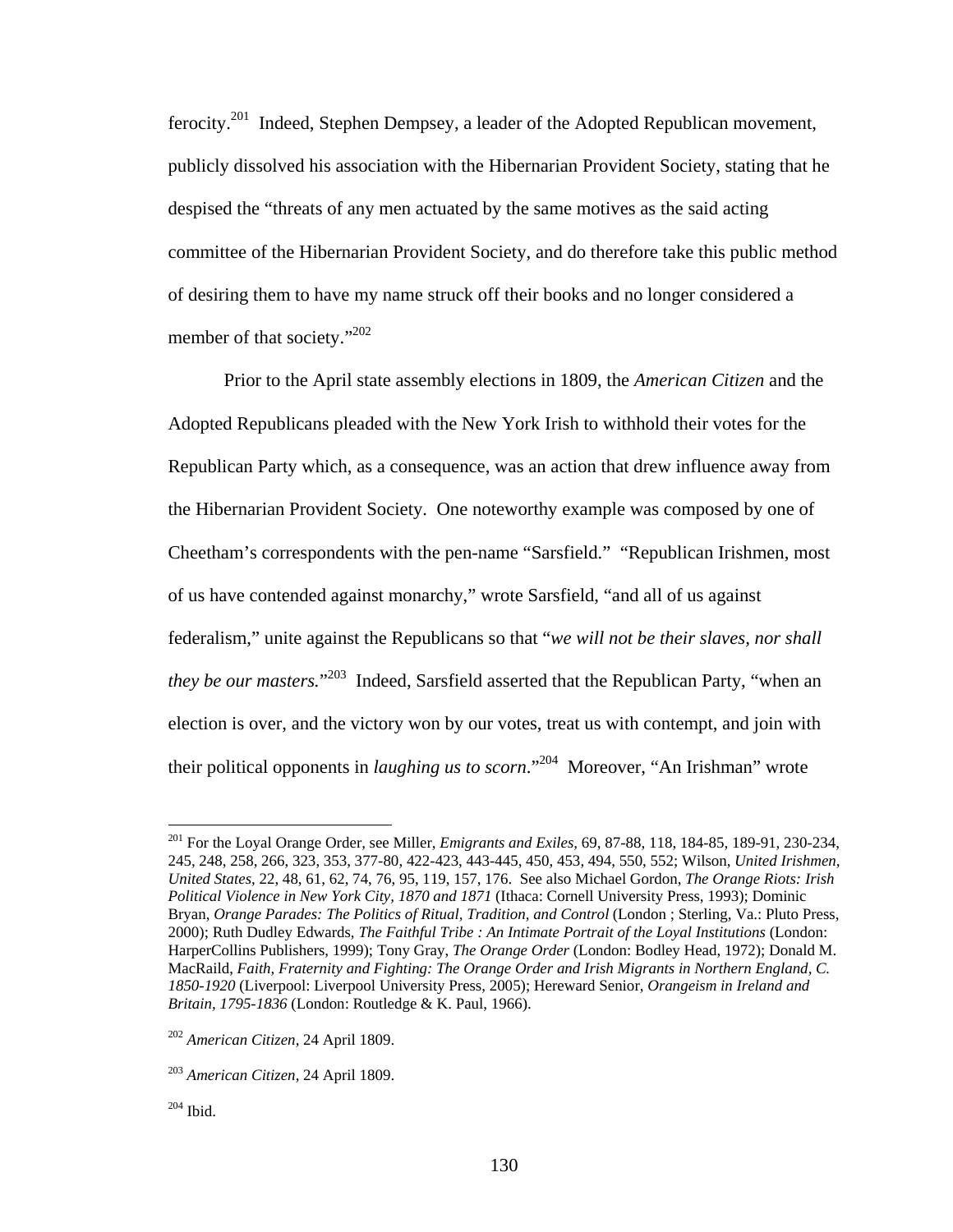that even though Irishmen were called the "ragged regiment" amongst numerous other epithets, they would "not be shaken from [their] purpose" in combating American oppression at the hands of Federalists and conservative Republicans.205

 Although Cheetham and the Adopted Republicans ultimately failed to oust the Republican "Throat Cutters" in 1809, they did, however, greatly succeed in reducing the Republican stronghold in the city assembly by convincing roughly 600 Irishmen to withhold their vote.<sup>206</sup> The outcome of the election infuriated leadership within the Republican Party, and a decision was made at haphazard meeting that a committee was to be appointed in order to "enquire and report to the people *what causes have produced the late unexpected and unexampled decline of our Republican majority.*" 207 Cheetham, though, scoffed at such a notion.

What? Is the government too as well as the republican party to disgraced by these proscribing and guinary acts? Upon what is the government to decide? What is it to do? To oppress and to punish republicans *because they had too much virtue and good sense to vote for men who are ever guilty of* fresh violations of the principles of liberty? They have gone to such an extreme of insolence and iniquity that every friend of freedom is alarmed. I have long foreseen this state of things and warned the community against it—But, alas! we are rapidly losing our independence and with it, I fear, our republican principles.<sup>208</sup>

### *Sinister Motivations of a Political Nature*

 During his brief—yet poignant—editorial career, James Cheetham garnered as many detractors as he did supporters, and these critics were especially apt at pointing to his shortcomings and various vices. For example, Thomas Barritt, a Poughkeepsie

<sup>205</sup> Ibid. See also "Fitzgerald," *American Citizen,* 24 April 1809.

<sup>206</sup> *American Citizen,* 1 May 1809.

<sup>207 &</sup>quot;Republicans Attend!" *American Citizen,* 3 May 1809.

<sup>208</sup> *American Citizen,* 3 May 1809.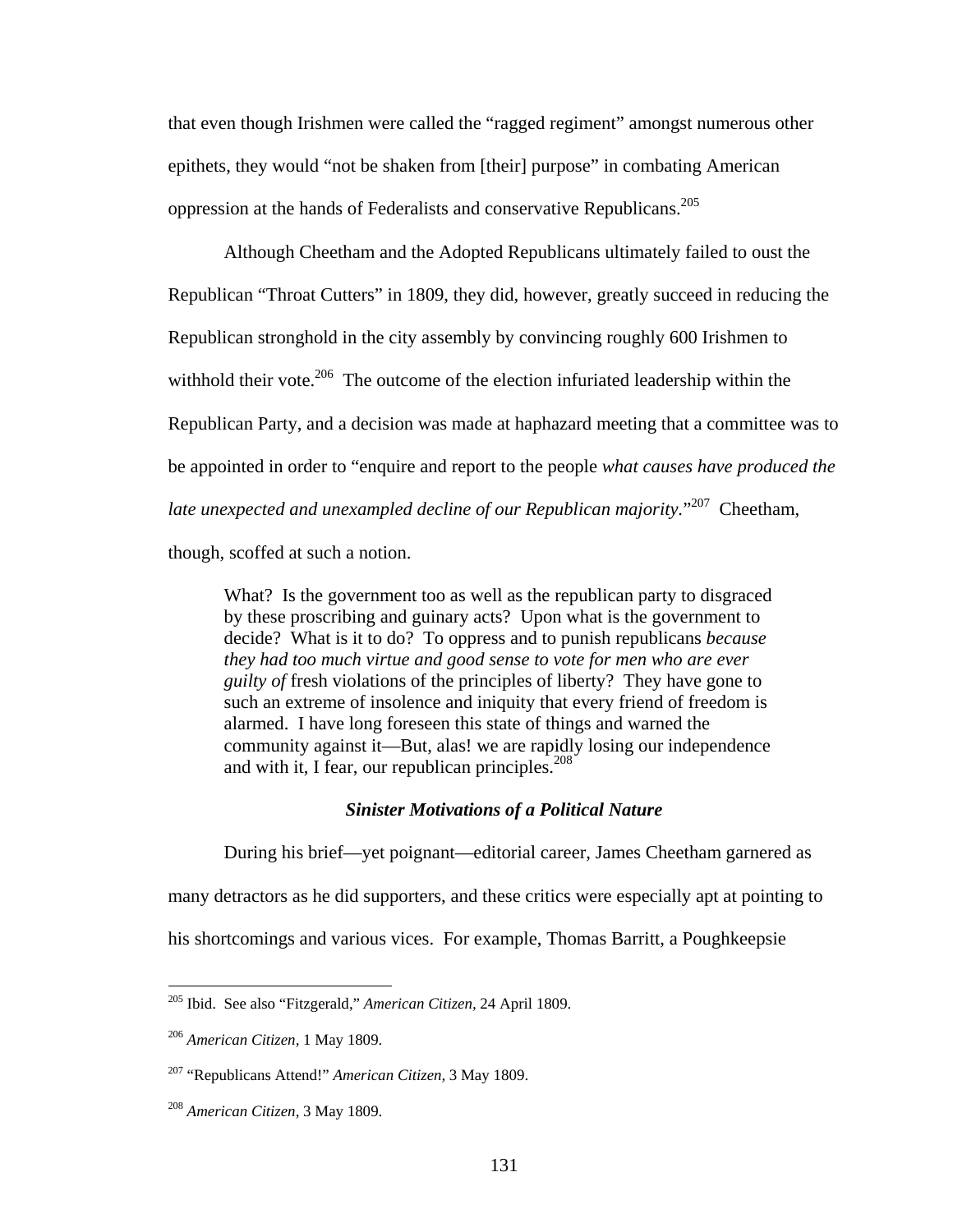resident derided Cheetham in a letter to Robert Hunter as "a consumit egotist" who was "a tyrant in every sense of the word, austere, proud and sordid."209 Stephen C. Carpenter and Lazarus Beach wrote in the *The People's Friend & Daily Advertiser* that Cheetham patronized "outcasts," maintaining that he loved faction above his adopted country.<sup>210</sup> Furthermore, Samuel and James Bayard—after taking over editorial control of *The People's Friend & Daily Advertiser*—called Cheetham a "liar" who was determined to "deceive" unsuspecting readers.211 Moreover, the *Washington Republican; Or, True American,* a weekly Federalist paper edited by Thomas Hardastle—whose brother, John, edited the Federalist semi-weekly *Spirit of '76*—considered Cheetham's daily observations to be "too *whining,*" asserting that he was "in the habit of carrying a dagger" and was always ready for a political assassination.<sup>212</sup> Lastly, John B. Colvin—editor of the tri-weekly *Washington Monitor*—wrote that Cheetham possessed a "quickness of perception, a rapidity in the association of images, a retentive memory, and a vivid imagination." Colvin, however, concluded that "the very faculty which makes him witty and agreeable, renders him incapable of correct decisions upon the subjects of his contemplation," the result of his obsession with money, which was "the leading object of Mr. Cheetham."<sup>213</sup>

 As far as money was concerned, Cheetham's opponents in New York delighted in pointing out the editor's finances. In an attempt to demonstrate that Cheetham was a

1

<sup>&</sup>lt;sup>209</sup> Thomas Barritt to Robert Hunter, 1 October 1810. Robert Hunter Papers, New York Public Library.

<sup>210</sup> *The People's Friend & Daily Advertiser,* 17 November 1806.

<sup>211 &</sup>quot;To the Roman Catholics," *The People's Friend & Daily Advertiser,* 27 April 1807.

<sup>212</sup> *Washington Republican; Or, True American,* 4 November 1809.

<sup>213</sup> *Washington Monitor,* 27 May 1809.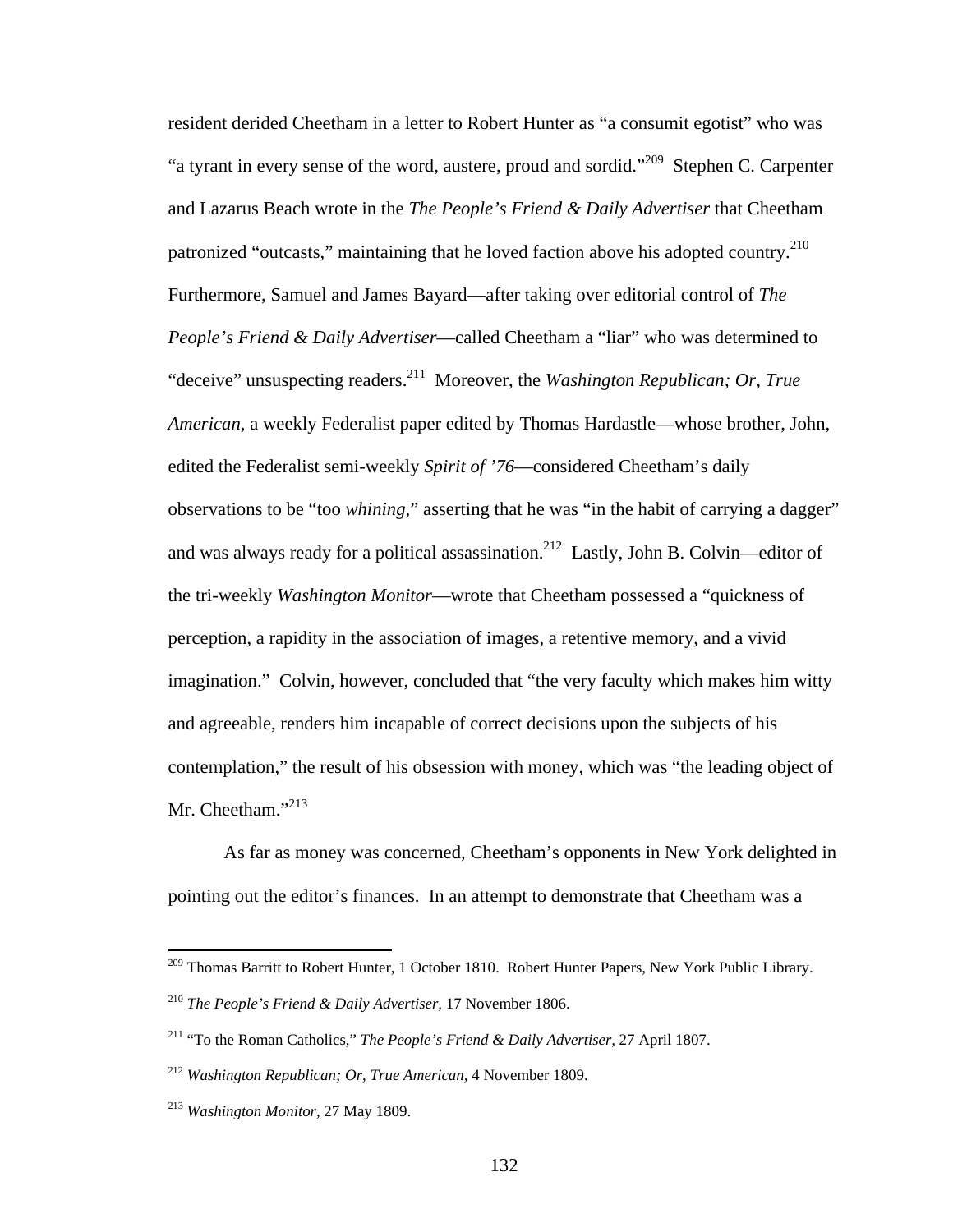political mercenary, editors such as Jacob Frank, George White, Charles Holt, and Henry Stanley mocked Cheetham's supposed financial success. In the *Public Advertiser,* Frank and White derided Cheetham's "stately mansion," writing that he "rears a numerous family, and is able to educate them in a style equal to the wealthiest of the native citizens."214 Moreover, Holt accused Cheetham in the *Columbian* with "living in splendor," whereas Stanley claimed in August 1806 that Cheetham had accumulated property worth roughly sixteen thousand dollars in two years.<sup>215</sup> Nevertheless, Cheetham lost a bulk of the small fortune he accumulated through his Clintonian patronage as a consequence of at least thirty libel suits brought against him.<sup>216</sup>

Controversy seemed to continually swirl around Cheetham's Pearl Street office as he sought to either expose dishonesty or remedy political and social ills aimed at those less fortunate. Initially buoyed by the promise of Republicanism in the United States, eventually disillusioned by the failure of Jefferson and Madison to apply such principles, and finally betrayed by his patron and political ally DeWitt Clinton, Cheetham spent the last months of his career railing against the ideas he espoused during his early life in Manchester and throughout his career as one of the leading Republican editors in the United States. In a last-ditch effort to vindicate his name and chastise those who had wronged him, Cheetham published his vituperative *Life of Thomas Paine,* a diatribe

1

<sup>214</sup> *New-York Public Advertiser,* 8 January 1810.

<sup>215</sup> *New York Columbian,* 29 November 1809, *Morning Chronicle,* 4 August 1806.

<sup>216</sup> *American Citizen,* 4 August 1806, 14 May 1807, 27 July 1807, 9 September 1807. Most of the libel suits brought against Cheetham were initiated by Morgan Lewis, who served as Governor of New York from 1804 to 1808, and his son-in-law, Maturin Livingston, New York City's Recorder. Between them, they sued Cheetham for libel over twenty times, and juries often times ruled against Cheetham, awarding damages as high as \$1,000.00 for one suit. See, for example, *The Trial of Maturin Livingston, Esq.: Against James Cheetham, for a Libel: Held at Sittings on the Twenty Eighth of Nov. 1807, before the Hon. Judge Spender* (New York: S. Gould, 1807)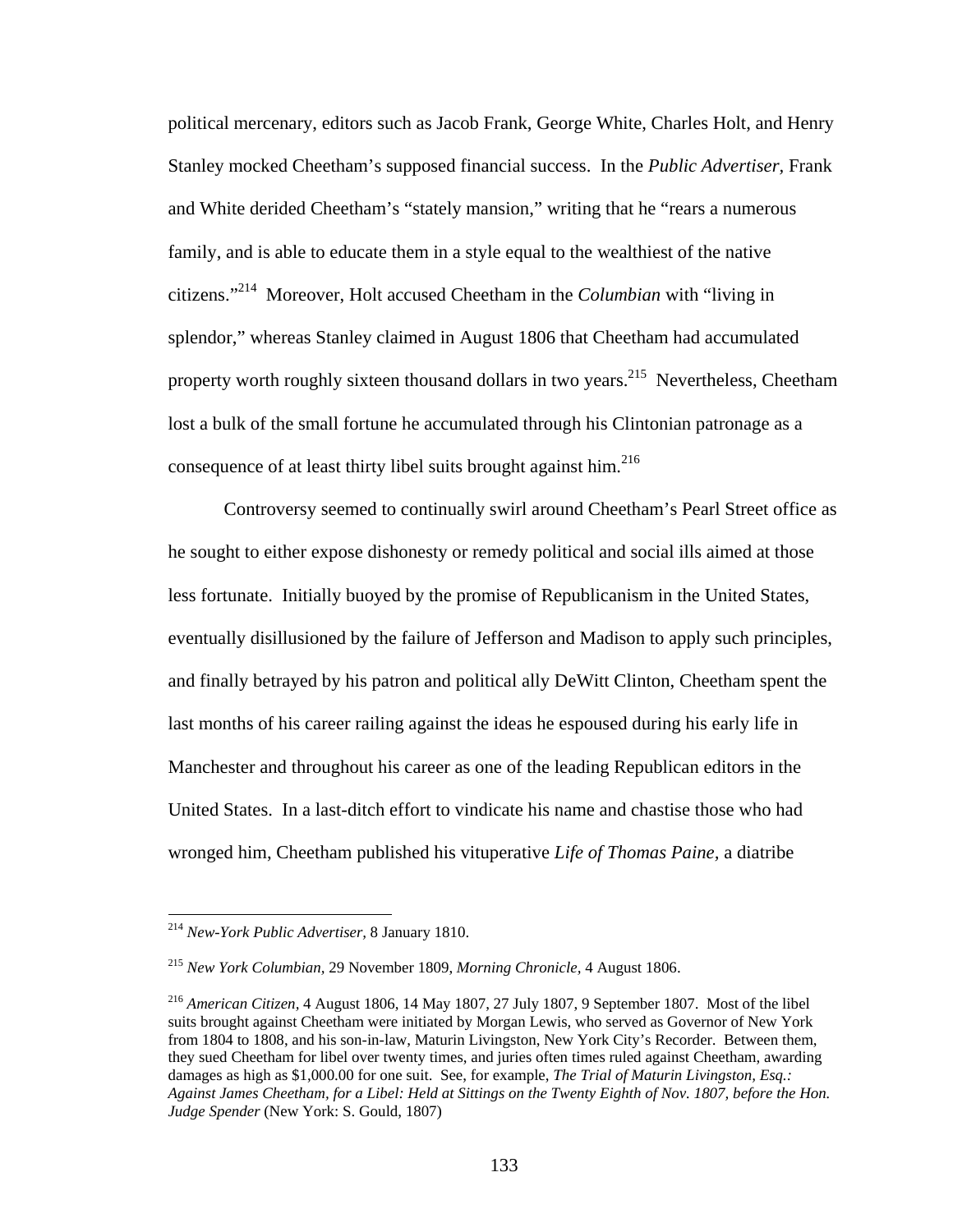aimed not only at Paine—whom he once idolized as a spry youth in Manchester—but Republican government in the United States.

Dismayed by his own failures, Cheetham lashed out against the political system he had once viewed as a beacon of hope for the rest of the world. Indeed, Cheetham became so disillusioned by his dismissal from the Republican Party and the Tammany Society that he rebuked his own defense of Naturalized Citizens in his biography of Paine. "Naturalized Citizens are to the Americans what the Helots are to the Grecians. There can be no greater slavery—no greater punishment for human pride and presumption."<sup>217</sup>

Observers, both friendly and critical, viewed the biography as an attempt by Cheetham to gain favor with the British government in hopes of returning to England. Dr. John Francis, an acquaintance of Cheetham during his later years in New York, had suspected the editor had "sinister motives of a political nature" for composing the biography, while Gilbert Vale cited a claim by Charles Christian—a contemporary of Cheetham—in his biography of Paine that Cheetham hoped to capitalize on his machinations against Paine to secure a "passport to the British treasury."<sup>218</sup>

 Whether or not Cheetham hoped to return to England was never realized. Fourteen months following the desperate publication of *The Life of Thomas Paine,*  Cheetham contracted malaria after moving his family to a residence three miles outside of the city. Soon thereafter in September 1810, according to Francis, Cheetham was

<sup>217</sup> James Cheetham, *The Life of Thomas Paine, Author of Common Sense, the Crisis, Rights of Man, & C. & C. & C.* (New York: Printed by Southwick and Pelsue, 1809), 124.

<sup>218</sup> Francis, *Old New York, or, Reminsices of the Past Sixty Years*, 142; Gilbert Vale, *The Life of Thomas Paine, author of "Common Sense," "Rights of Man," "Age of Reason," etc., etc. With Critical and Explanatory Observations on His Writings* (Boston: Printed and Published at the Boston Investigator Office, by J.P. Mendum, 1863), 3.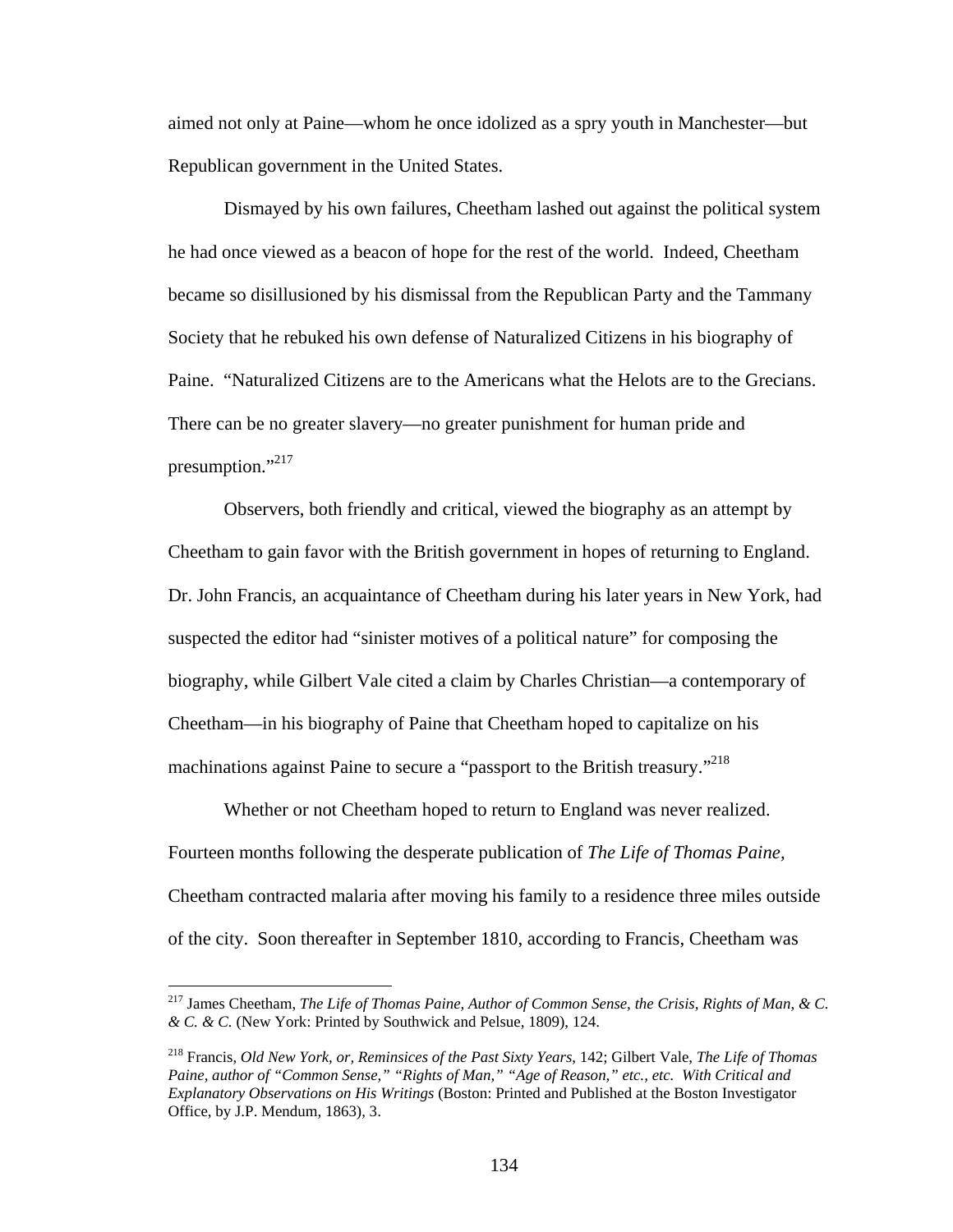"struck will a complication of ills—fever, congestion of the brain, and great cerebral distress."<sup>219</sup> Francis continues by writing that

On the second day of his sickness, his fever raging higher, he betrayed a disturbed intellect. On the night of the third day raving mania set in. Incoherently he called his family around him, and addressed his sons as to their peculiar avocations for life, giving advice to one ever to be temperate of all things, and to another urging the importance of knowledge. After midnight he became much worse, and was ungovernable. With Herculean strength he now raised himself from his pillow; with eyes of meteoric fierceness, he grasped his bed covering, and in a most vehement but rapid articulation, explained to his sons, "Boys! study Bolingbroke for style, and Locke for sentiment." He spoke no more. In a moment life had departed. His funeral was a solemn mourning of his political friends.<sup>220</sup>

Francis, who was familiar with numerous printers in early nineteenth-century New York,

considered Cheetham to be "the ablest writer we have had in our public journals," a

"great reader" who "possessed a magnificent library."<sup>221</sup>

As this chapter has demonstrated, James Cheetham's legacy consists of more than

his political ties to DeWitt Clinton and the biography of Thomas Paine. Rather,

Cheetham was the consummate reformer stemming from his days in Manchester through his political career in New York City that witnessed the publication of more than a dozen pamphlets and two newspapers. He was—until the last months of his life—a man who championed society's downtrodden. He advocated social justice and political rights for recently-arrived Irish-Americans and sought protection for the poor from greedy justices of the peace. Indeed, when arguing for the retention of the small claims court in New York, Cheetham wrote that

 $\overline{a}$ <sup>219</sup> Francis, "Reminisces of Printers, Authors, and Booksellers in New York," 260.

<sup>220</sup> Ibid.

<sup>221</sup> Ibid., 259. For notices of Cheetham's death, see *American Citizen* and *New-York Evening Post,* 20 September 1810, *New York Herald,* 22 September 1810.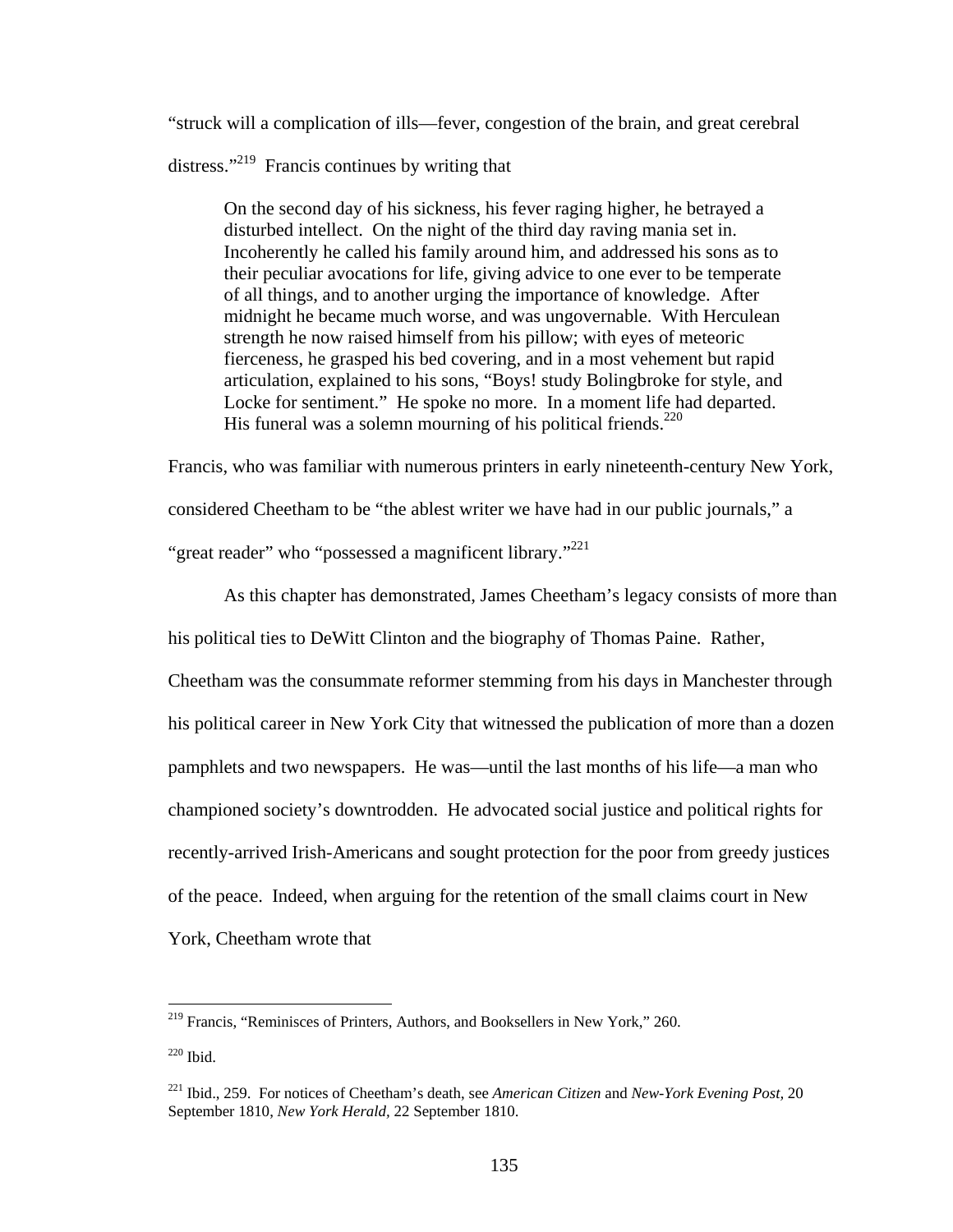I am a poor, plain man, but thank God I can feel for the miseries of my species. I am hurt by the blows they receive, I can "joy with their joy, and sorrow with their sorrows." I therefore tremble at the thought of so rash a deed as that which, without remorse, would destroy the court that, in a great measure, protects me from the craft and rapaciousness of men, appointed to administer the laws, needy, perhaps, unprincipled, doubtless without literary acquirements, who sully the reputation of the state, and of whom every poor man has cause to live in dread. God preserve me from such justices! $^{222}$ 

Cheetham's political prose was highly rhetorical, often times ridiculously so, and could, at times, be used in vindictive political assassinations. Despite his venomous tendencies, Cheetham drew from his knowledge of Lockean political theory to reach out to those less fortunate, rising above the fray of partisan politics to illustrate with eloquence and conviction social and political ills that existed first in Manchester and later in New York City. The lowly hat manufacturer who fled persecution in England eventually rose to the pinnacle of New York's political sphere only to come crashing down, his public life cut short by DeWitt Clinton and his private life by a mosquito.

Yet, despite his fall from grace and his untimely death, James Cheetham's career as an editor and polemist cast a lasting shadow on the New York political scene, especially in the Irish-American community. When drinking to the continued freedom of the press, Irish-Americans publicly thanked Cheetham for his "exertions to protect our national character against the unjust and illiberal prejudices of [our] federal opponents."223 Cheetham was described as a "printer, whose press always vindicated and defended [the Irish] when abused," and as a result of his falling out with Clinton, was

<sup>222</sup> See James Cheetham, *A Letter Concerning the Ten Pound Court in the City of New-York Addressed to the State Legislature* (New York: Printed for Denniston and Cheetham, 1803.), 38.

<sup>223 &</sup>quot;Toasts of Hibernarian Provident Society," *American Citizen,* 22 March 1803 and 10 March 1807, "St. Patrick's Day Toasts," *American Citizen,* 19 March 1808. See also *American Citizen,* 14 December 1808, 22 April 1808.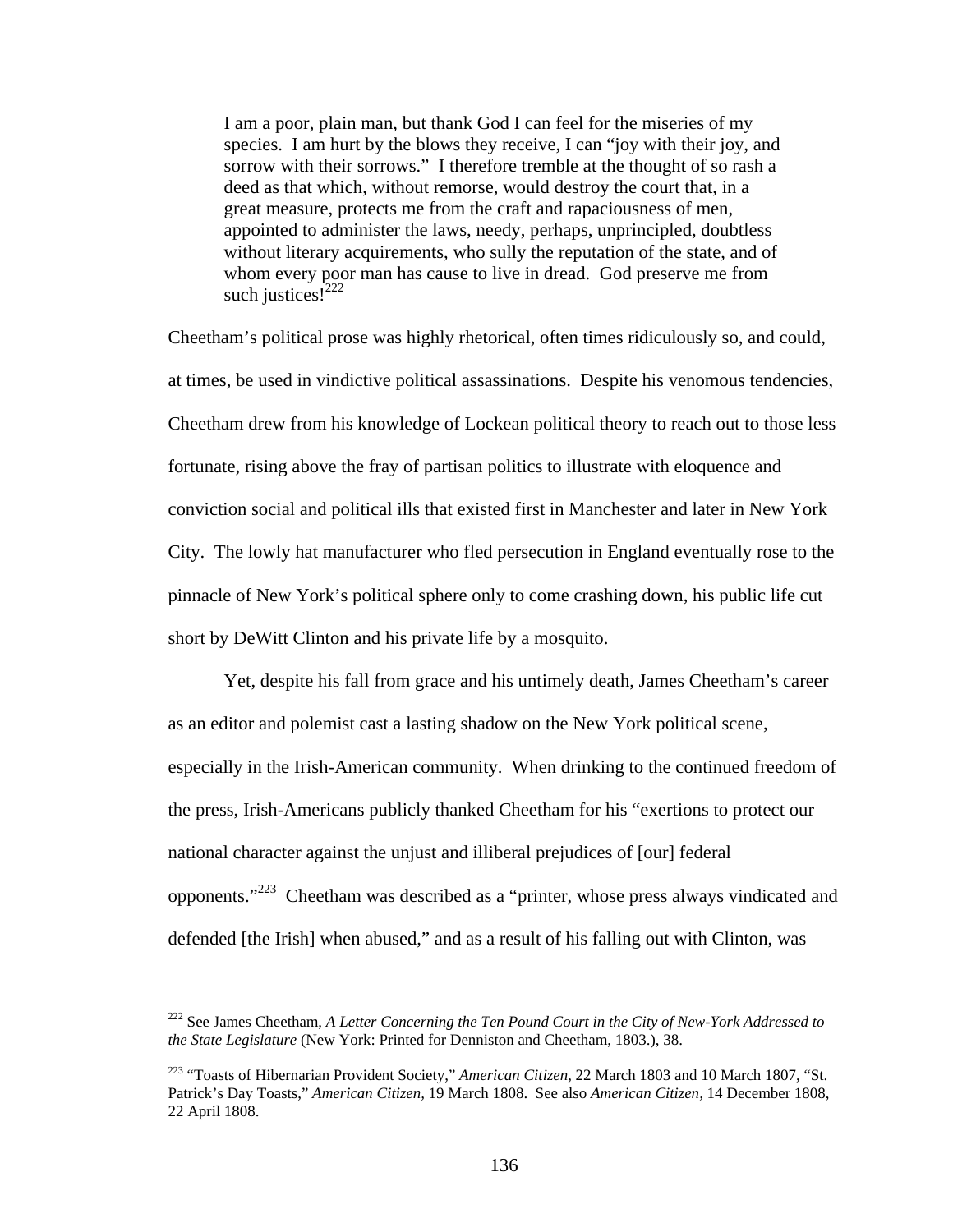"sacrificed to appease the disorganizing faction which rules this city, thereby attempting to put down the only public print through which your complaints and your wrongs could be made known to the people." $^{224}$ 

Consequently, historians have failed to correlate Cheetham's considerable influence in the Irish-American community with the appearance of an Irish newspaper in the early nineteenth-century, "both of which strived to shape the identity of the community," according to historian Paul Gilje, "asserting Irish nationalism, adhering to republican principles, and expressing a concern for new immigrants."<sup>225</sup> Cheetham's death in September 1810 created a void for Irish-Americans in the rhetorical public sphere once occupied by the *American Citizen.* Soon thereafter, a weekly paper printed initially by George Largin and Thomas Thompson for the editor Edward Gillespy titled *The Shamrock; or, Hibernarian Chronicle*, appeared on 15 December 1810, nearly three months after Cheetham's death. There were subtle differences between the two publications. Whereas Cheetham opened his columns to middle-class Irish-Americans namely, United Irishman exiles such as Thomas Addis Emmett—he also appealed to lower class readers, especially recently-arrived immigrants, by conflating Irish and American nationalism into a unique Irish-American identity, all while adhering to his own Republican sentiments. Conversely, Gillespy targeted middle-class émigrés by focusing on issues such as chastising the sectarian violence of Protestant Orangemen and freedom of religion for Protestants and Catholics in Ireland.<sup>226</sup> As the paper changed

<sup>224</sup> *American Citizen,* 24 April 1809.

 $225$  Gilje, "The Development of an Irish American Community in New York City," 73.

<sup>226</sup> On Orangeism, see *The Shamrock; or, Hibernarian Chronicle,* 22 December 1810. For Catholic emancipation, see 15 January 1811.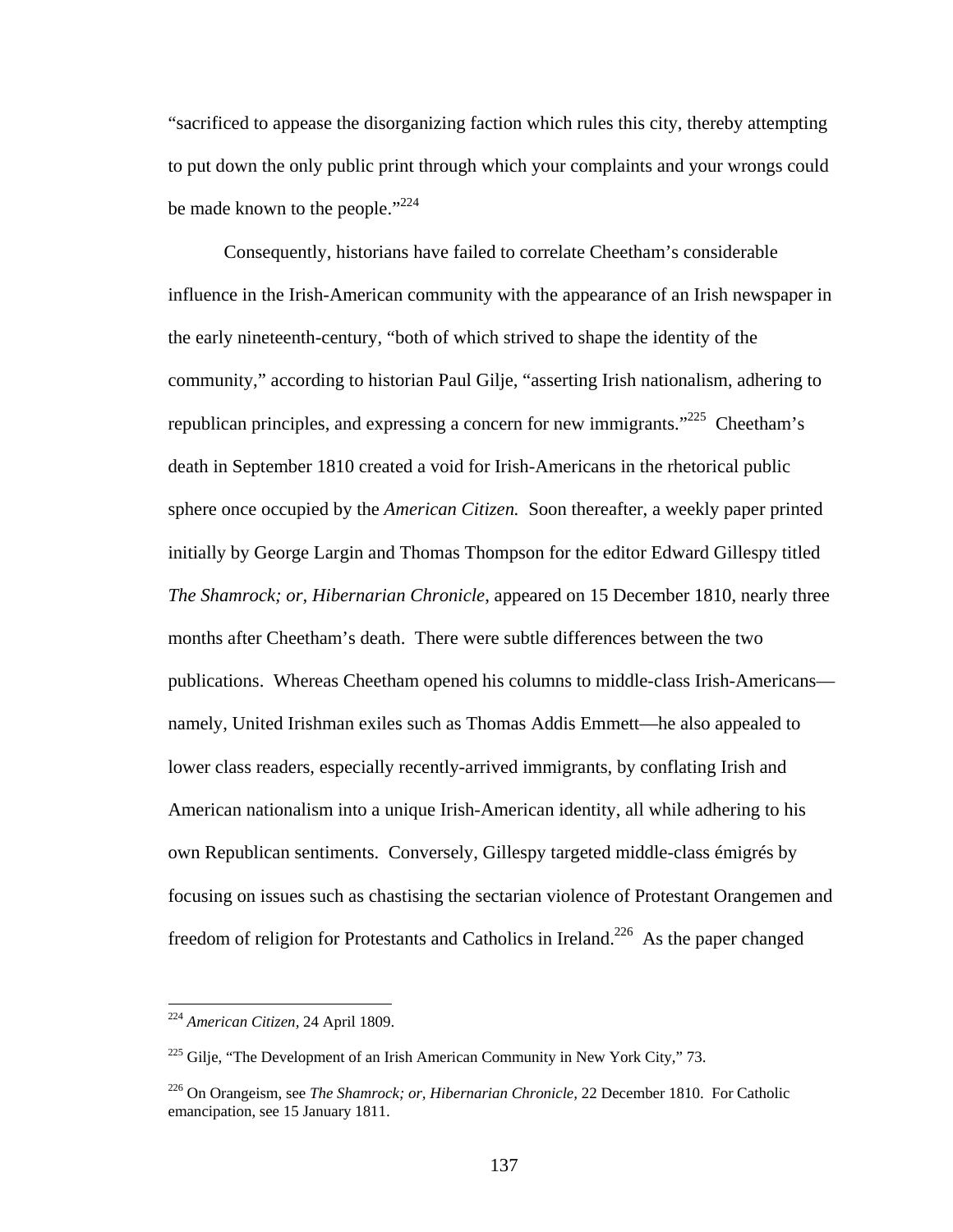hands from Gillespy to T.O. O'Connor in 1816, the editorial focus of *The Shamrock*  shifted to aiding recently-arrived Irish immigrants.<sup>227</sup>

There is little that is unique about *The Shamrock; or, Hibernarian Chronicle*  when compared with Cheetham's *American Citizen.* Indeed, as this chapter has demonstrated, among his numerous attempts to aid New York's downtrodden was his mission to create for Irish-Americans a unique identity by conflating Irish and American nationalism, an aim scoffed at by most other editors in New York City. Thus, Cheetham's career in New York City stemmed greatly from his early involvement with the Manchester Reformation Society and the *Manchester Herald.* By constructing a transatlantic identity for a downtrodden group of people, Cheetham was also shaping his own identity that connected two cities and spanned an ocean, and this is perhaps his greatest legacy.

1

<sup>227</sup> On immigration, see *The Shamrock,* 27 January 1816 and 5 July 1816. Gillespy often printed lists of Irish immigrants. See, for example, *The Shamrock,* 15 January 1811 and 23 March 1811. Largin and Thompson printed *The Shamrock* from 1810 to 1812, at which times those duties were transferred to Pelsue and Stephen Gould. The life of the paper experienced numerous ebbs and flows. It was suspended twice, first in June 1813 and then again in January 1815. The printing duties were passed on to T.O. O'Connor in September 1815, who relinquished duties to Henry Clayton and Daniel Fanshaw in June 1816. After a third suspension in August 1816, it was revived again by O'Connor who, in addition to printing the paper, became the editor. Clayton and Fanshaw printed the paper briefly in January 1817, and Peter Van Pelt and Benjamin Riley printed the paper until August 1817.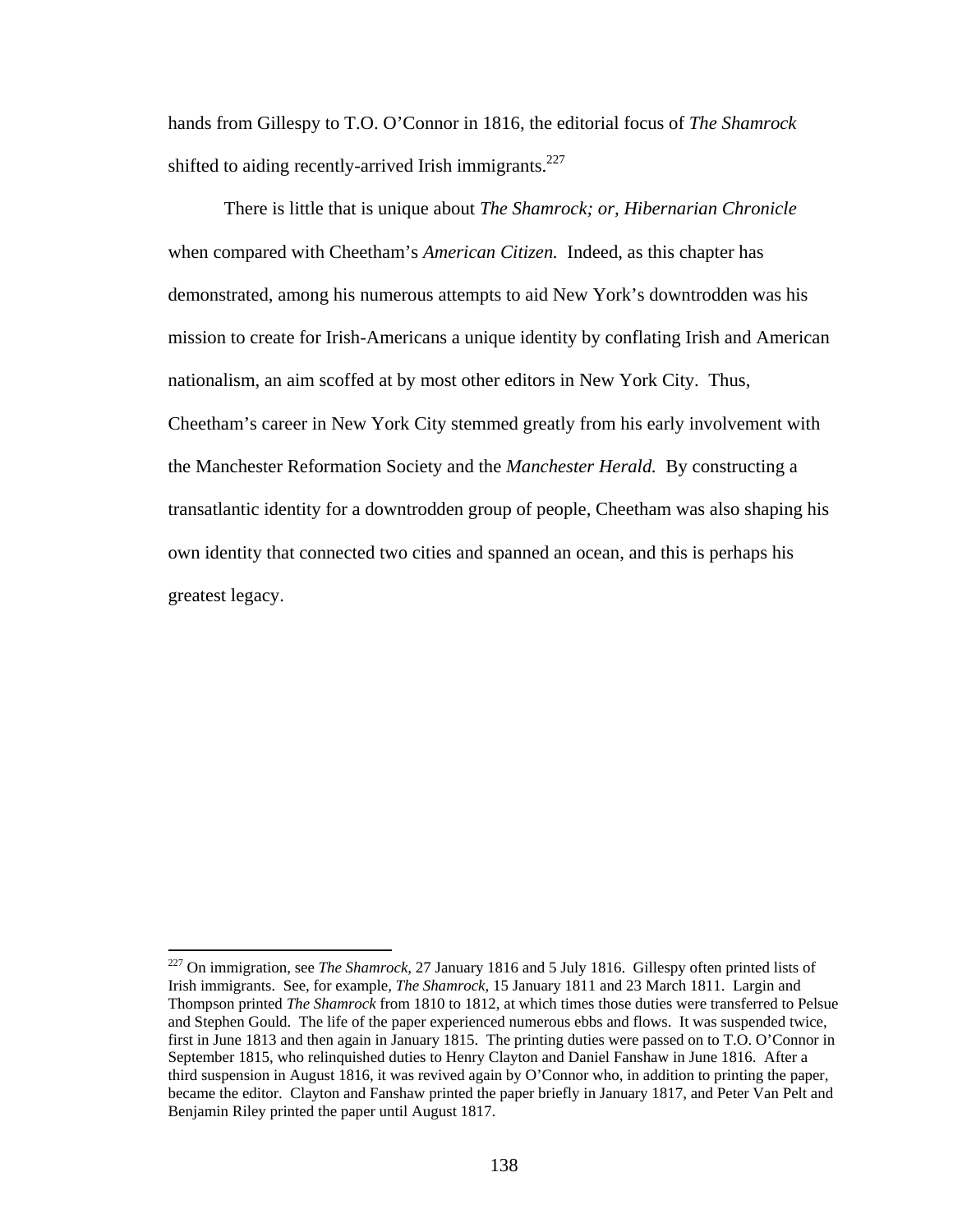## **Chapter Three**

# **"A Man of Education and Talents": The Strange Career of Dr. Peter Irving, Editor of the** *New-York Morning Chronicle*

In 1812, during his second tour of Europe, Peter Irving—the former editor of the New York *Morning Chronicle* and *The Corrector*—bumped into an old ally in London at the home of Jeremy Bentham. The topic of conversation between the two was not philosophy, but rather old New York. Indeed, Irving and his former patron Aaron Burr himself on a self-imposed European exile—reminisced about their experiences in the city's divisive political sphere. The two men had not seen one another since perhaps 1807 when Irving boarded the packet *Thomas,* en route to Nantes. Irving, however, departed London rather abruptly, prompting Burr to speculate as to why his old friend left so suddenly. In the journal he kept while in Europe, Burr wrote that "he left town without having called on me again or offering me the least service," leaving only an "apology that letters just received from the United States obliged him to leave town suddenly and unexpectedly."<sup>1</sup> Irving, however, would voluntarily remain in Europe for the next twenty-four years, and made no mention of the encounter in his own travel  $diary.<sup>2</sup>$ 

This awkward encounter in London typified the relationship between Irving and Burr. Both were ambitious men who would act spontaneously for their own personal

<sup>&</sup>lt;sup>1</sup> Aaron Burr, *The Private Journal of Aaron Burr, During his Residence of Four Years in Europe; with Selections from his Correspondence,* Matthew L. Davis, ed., 2 vols. (New York: Harper and Brothers, 1837), II: 275.

<sup>2</sup> See Peter Irving, *Peter Irving's Journals, Edited from Manuscripts in the Sterling Memorial Library, Yale University, the Miriam Lutcher Stark Library, University of Texas & the New York Public Library,* Leonard B. Beach, Theodore Hornberger, and Wyllis E. Wright, eds., (New York: New York Public Library, 1943).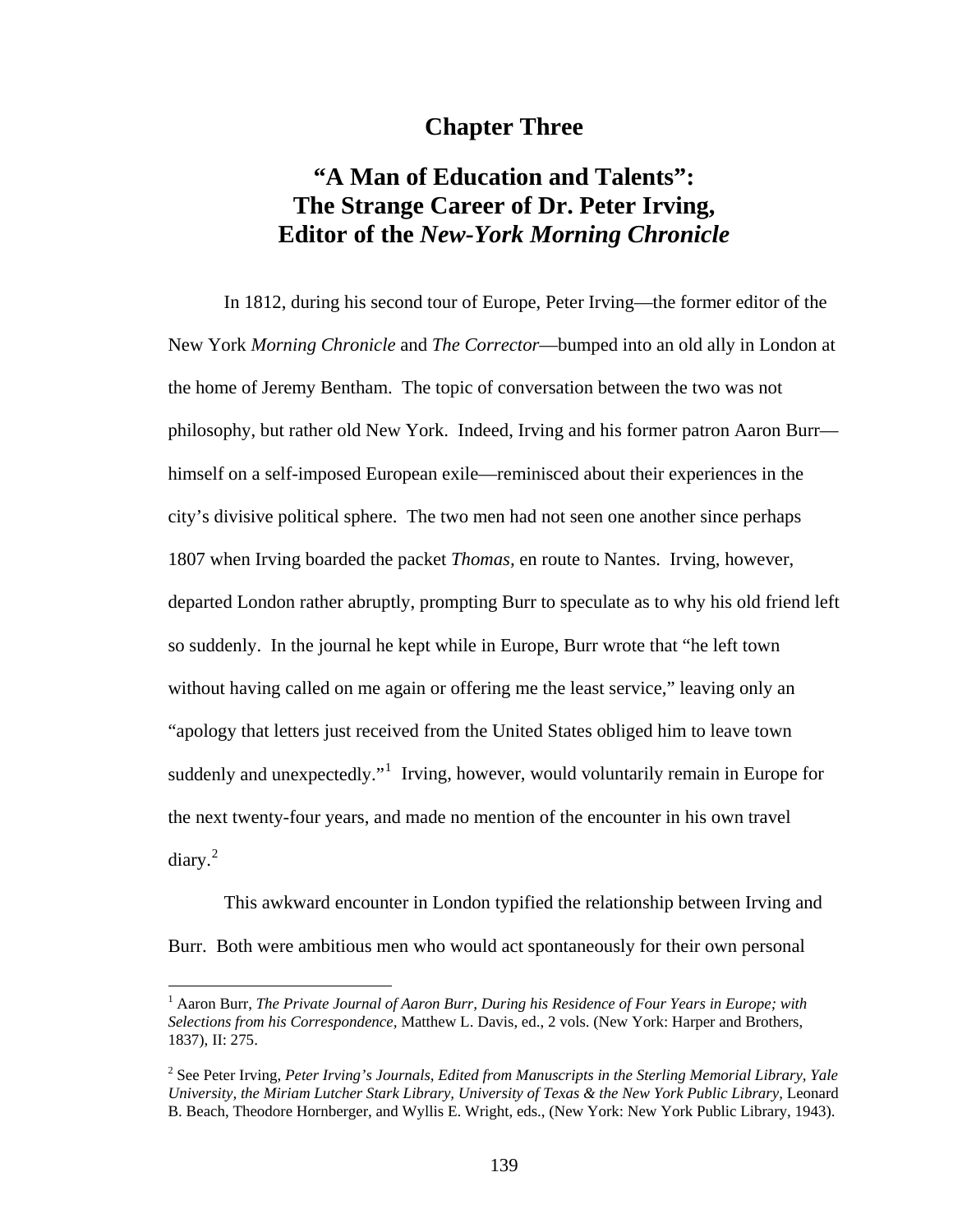benefit, and although Burr is generally considered one of the most ambitious men in American history, his former newspaper editor was also a political opportunist. As historian Jerome Mushkat notes, politics to Burr and his associates "was less the art of government than an avenue for immediate personal gain."<sup>3</sup> Indeed, Irving agreed to edit Burr's newspaper, the *Morning Chronicle,* in 1802—which he co-founded with Nathaniel Paulding—hoping to further his own political career in New York, and when that door was closed, he retired, only to accompany Burr down the Ohio River on his purported mission to separate the Western states from the Union. When that alleged plan was uncovered and Burr faced prosecution for treason, the opportunistic Irving jumped at the chance to sail for Europe, and when the downtrodden Burr demonstrated to his former editor that he had little to offer politically in London, Irving departed yet again.

 This chapter is an attempt to provide a sketch of Peter Irving's strange career as the editor of the *Morning Chronicle* and *The Corrector* within New York's rhetorical public sphere and the methods he used to craft a political identity for himself, Burr, and his supporters as an alternative Republican faction opposed to the Clintonians.<sup>4</sup> When

1

<sup>&</sup>lt;sup>3</sup> Jerome Mushkat, *Tammany: The Evolution of a Political Machine, 1789-1865* (Syracuse: Syracuse University Press, 1971), 51.

<sup>4</sup> For discussion of Peter Irving's career as a Burrite editor, see Stanley T. Williams, *The Life of Washington Irving,* 2 vols. (New York: Oxford University Press); Martin Roth, *Washington Irving's Contributions to "The Corrector"* (Minneapolis: University of Minnesota Press, 1968), 3-40; Wayne R. Kime, "Pierre M. Irving's Account of Peter Irving, Washington Irving, and *The Corrector," American Literature* 43 (March 1971): 108-114. See also Kime, ed., *The Miscellaneous Writings of Washington Irving* (Boston: Twayne Publishers, 1981), I: xv-xxiii. For discussions of the Burrites, see Howard B. Rock, Artisans of the New Republic: The Tradesmen of New York City in the Age of Jefferson (New York: New York University Press, 1984); Alfred F. Young, *The Democratic Republicans of New York: The Origins, 1763-1797* (Chapel Hill: University of North Carolina Press, 1967); Charles J. Nolan, Jr., *Aaron Burr and the American Literary Imagination* (Westport, CT: Greenwood Press, 1980); Joanne B. Freeman, *Affairs of Honor: National Politics in the New Republic* (New Haven: Yale University Press, 2001); Nancy Isenberg, "The 'Little Emperor': Aaron Burr, Dandyism, and the Sexual Politics of Treason," in *Beyond the Founders: New Approaches to the Political History of the Early American Republic,* Jeffrey L. Pasley, Andrew W. Robertson, and David Waldstreicher, eds., (Chapel Hill: University of North Carolina Press, 2004): 129-158.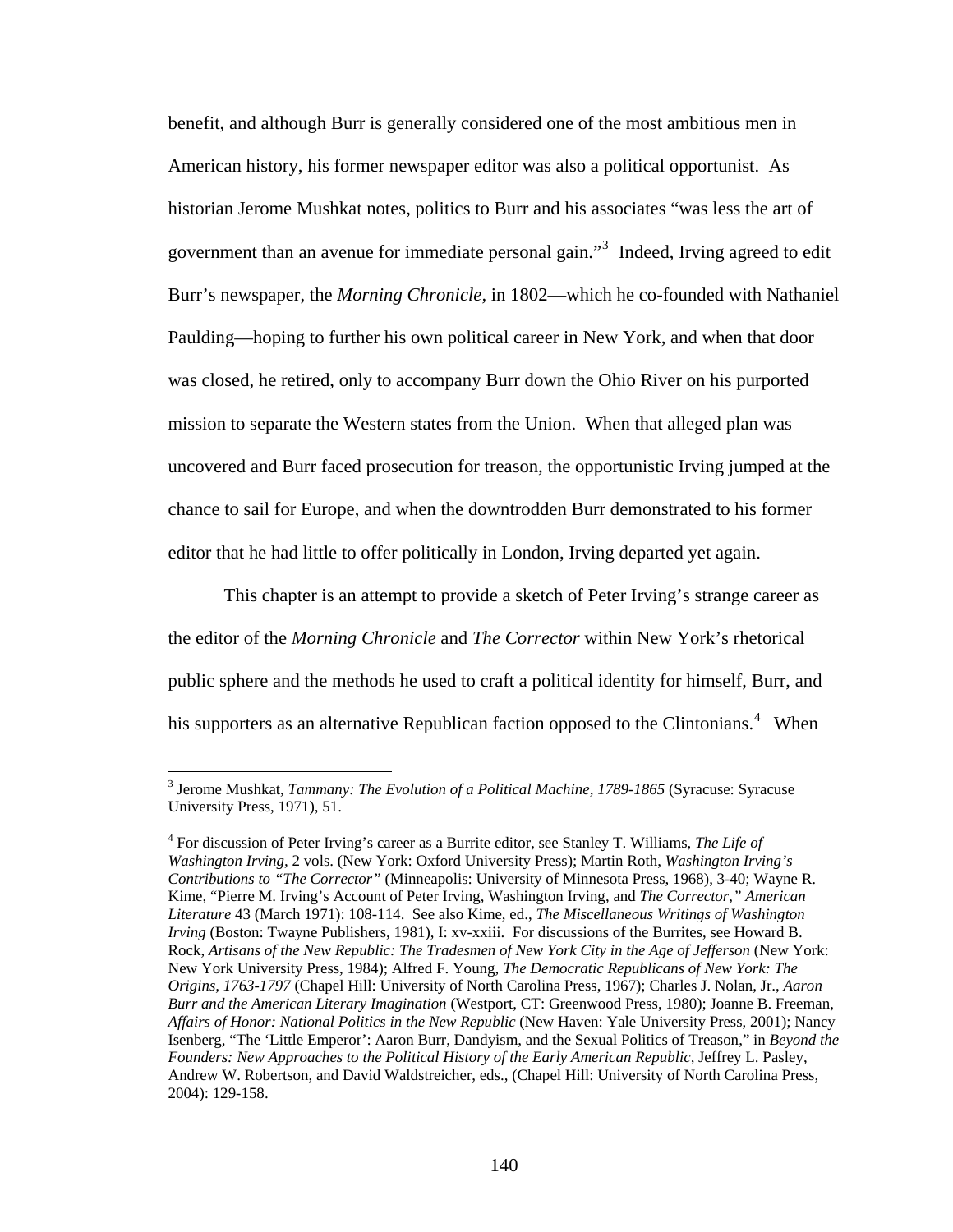juxtaposed with James Cheetham, Irving is a stark contrast to the prickly editor of the *American Citizen.* The political socialization of James Cheetham occurred in dark Manchester taverns amidst fellow working-class radicals and at the foot of the *Manchester Herald's* wooden press. Peter Irving, on the other hand, was a licensed physician whose study titled *An Inaugural Dissertation on the Influenza* was published by Thomas and James Swords in  $1794$ <sup>5</sup> Even though he would evolve into an editor capable of slinging political insults at Cheetham, William Coleman, DeWitt Clinton, Alexander Hamilton, or anyone else opposed to Aaron Burr, Irving was an unlikely choice to handle the editorial duties of a daily political newspaper. Nevertheless, Irving was hand-picked by Burr to oversee publication of the *Morning Chronicle*, a decision that resembled Alexander Hamilton's selection of the young, talented Federalist lawyer, William Coleman, to edit the *New-York Evening Post.* 

Even though Irving—a Columbia graduate, an aspiring doctor and politician, and leader in New York City's literary scene alongside his brother Washington—relinquished his duties as editor in December 1805, the *Morning Chronicle* continued publication until 1807 when it finally succumbed to the burdens of debt. The harsh political realities of New York forced Burr and his supporters to establish a political organ and, consequently, the *Morning Chronicle* was considered to be vital for the survival of Burrism. Irving, his newspapers, and Burr's "little band," therefore, are an example of the newspaper-based party system that developed in the nascent Republic, and the war of words between the

<sup>5</sup> Peter Irving, A*n Inaugural Dissertation on the Influenza. Submitted to the public examination of the faculty of physic, under the authority of the trustees of Columbia College, in the state of New-York, William Samuel Johnson, LL.D. president; for the degree of Doctor of Physic, on the sixth day of May, 1794. By Peter Irving, citizen of the state of New-York. [One line from Horace]* (New-York: Printed by T. and J. Swords, printers to the faculty of physic of Columbia College, 1794).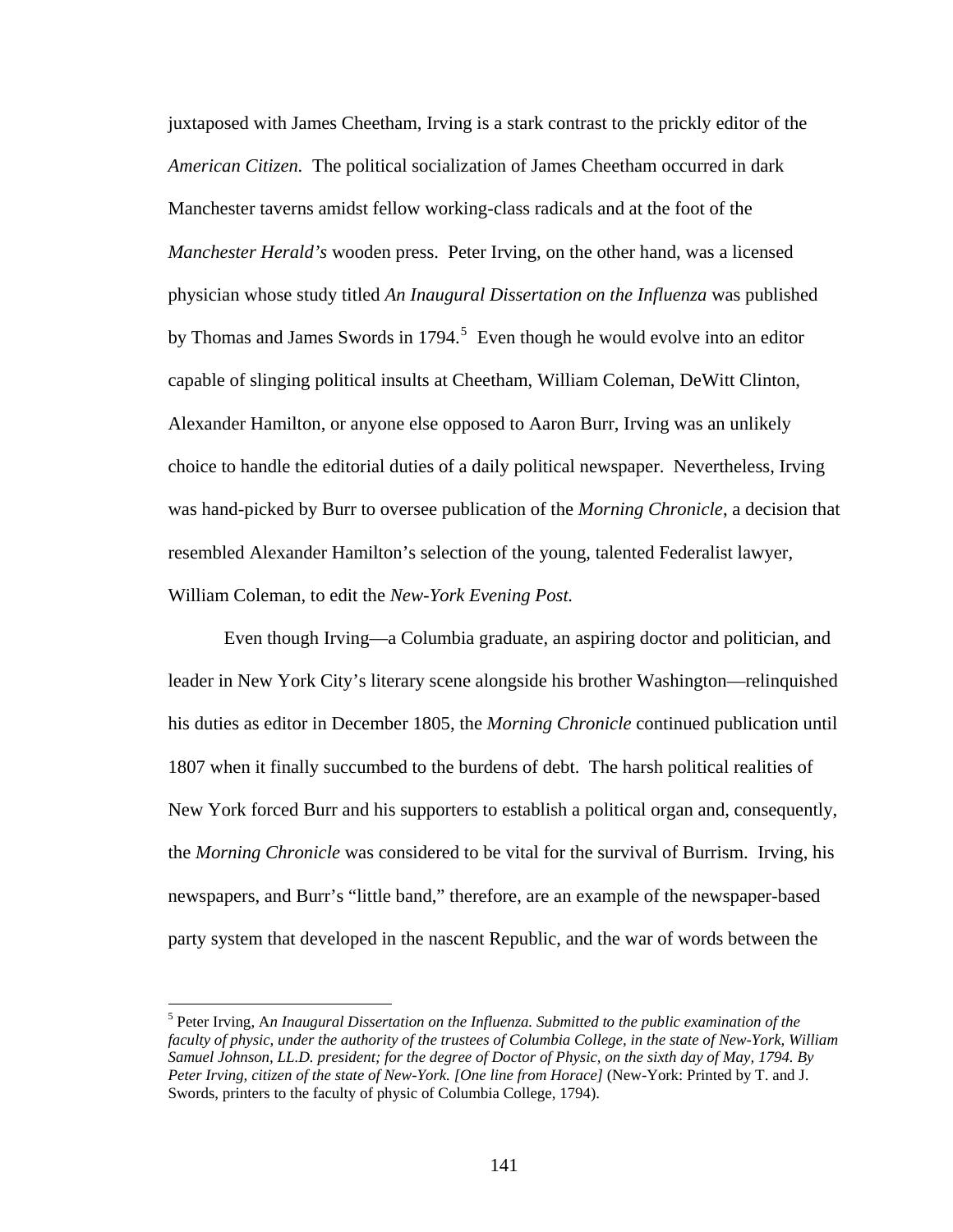*Morning Chronicle, The Corrector* and other New York editors such as the radical émigré James Cheetham are demonstrative of the image of power struggles and the making of identity in the early republic.<sup>6</sup>

### *No Medium of Communication*

 Why did Aaron Burr and his "Little Band" consider the establishment of a political newspaper essential for the success of their faction? Burr's role (or lack thereof) in the disastrous Presidential election of 1800 provoked numerous attacks by his political enemies, and during this controversy Burr was accused of undermining the people's will by attempting to steal the Presidency from Thomas Jefferson. Contemporaries accused him of aspiring to be "either Caesar or nobody," and that "his ambitious mind is a Pandora's box from whence proceed jealousy, hatred, revenge, desperation, and all the wicked passions that torment and perplex mankind."<sup>7</sup> Realizing that he was an immediate threat to their political hegemony in New York, the Clintonian faction declared a war of words on their former ally and his "little band."<sup>8</sup> DeWitt Clinton refused to appoint supporters of Burr to positions in the state government, and James Cheetham, the transplanted English radical and public mouthpiece of Clinton's group,

1

<sup>6</sup> For the newspaper-based party, see Pasley, *"The Tyranny of Printers".* See also Wm. David Sloan, "The Party Press"; Sloan, "The Early Party Press"; Sloan, "Scurrility and the Party Press"; Sloan, "Purse and Pen"; Gerald Baldasty, "The Press and Politics in the Age of Jackson," *Journalism Monographs* 89 (1984): 1-28.

<sup>7</sup> "Brutus," *Republican Watch-Tower,* 11 January 1804.

<sup>&</sup>lt;sup>8</sup>Jerome Mushkat argues that because "Burr gradually emerged as the party's strongman, his relations with its traditionally dominant factions, the Cintonians and the Livingstonians, grew strained." Mushkat, "Matthew Livingston Davis and the Political Legacy of Aaron Burr," *New York Historical Society Quarterly* 59, no. 2 (1975): 127. See also Mary-Jo Kline, "Editorial Note: The New York Elections of 1800," "The Republican Vice Presidential Nomination," and "Electioneering in New England," *The Political Correspondence and Public Papers of Aaron Burr,* 2 vols., Kline, et. al, eds. (Princeton: Princeton University Press, 1983),*,* I: 419-426; 430-435; 443-446. Milton Lomask, *Aaron Burr: The Years from Princeton to Vice President, 1756-1805,* (New York, NY: Farrar, Straus, Girous, 1979): 231-267; Nathan Schachner, *Aaron Burr,* (New York, NY: A.S. Bares & Company, 1937): 167-187.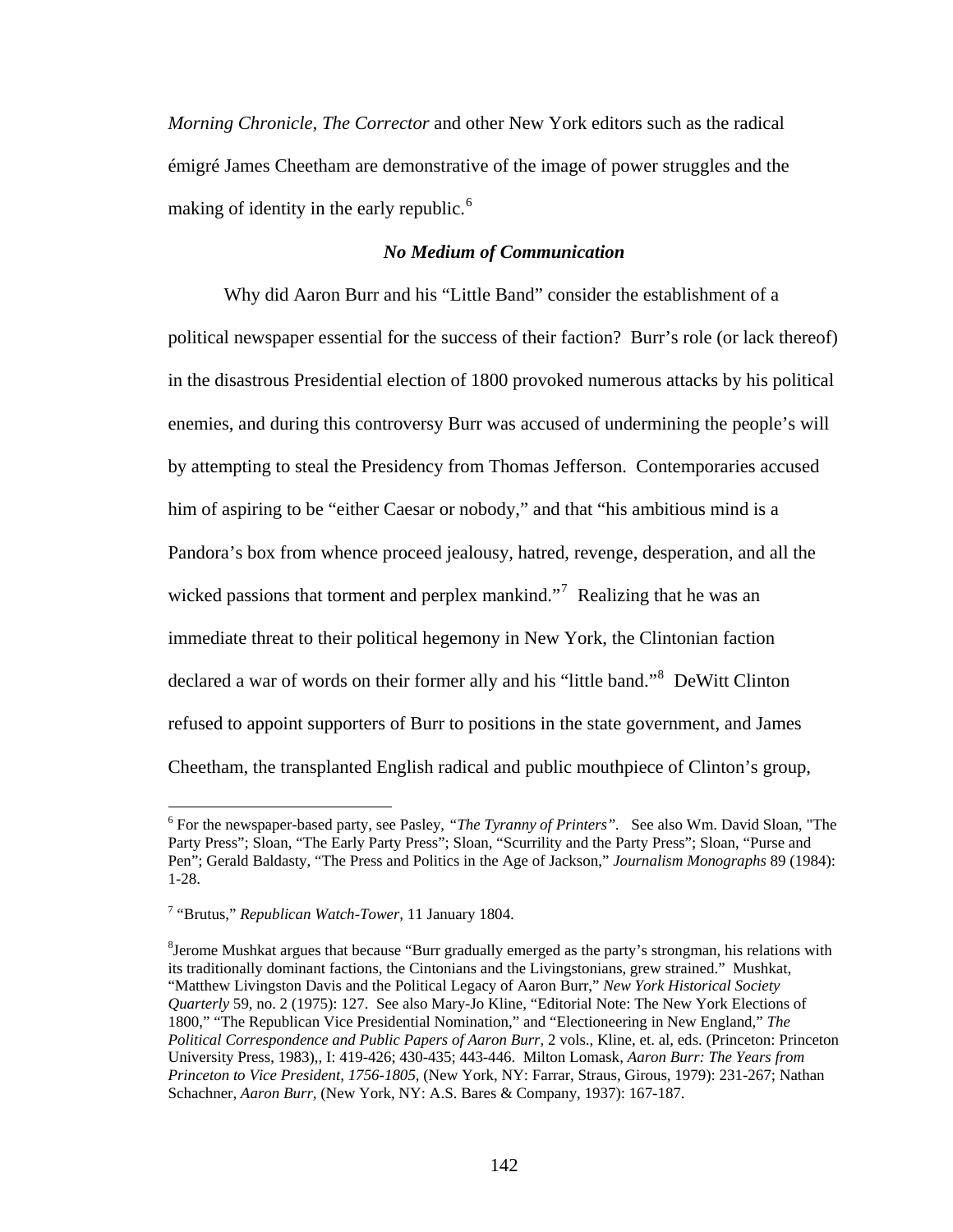began a ruthless pamphlet war in July 1802 that has, according to historian Dixon Ryan Fox, not been "surpassed in all the annals of American campaigns."<sup>9</sup> Indeed, Cheetham warned his readers about Burr. "Shall we then, be compelled to expose the Vice-President," he asked. "Are his minions determined to compel us to break silence, and to uncover a character incapable of bearing the light of day?"<sup>10</sup> Thomas Jefferson's election to the presidency, rather than unifying the young nation, instead fractured his party in New York, and the once-powerful alliance between the Clintonians and the Burrites was now splintered into two warring factions.<sup>11</sup>

In July 1802 Burr hinted to Pierpont Edwards that a "knot of Knaves" was

preparing a pamphlet certain to outline "imaginary intrigues of mine."12 Indeed,

<sup>10</sup> *American Citizen,* 20 May 1802.

<sup>&</sup>lt;sup>9</sup> Dixon Ryan Fox, *The Decline of the Aristocracy in the Politics of New York*, Robert V. Remini, ed. (New York: Harper & Row, 1965), 58. See also See Jabez D. Hammond, *A History of Political Parties in the State of New York* (Albany: C. Van Benthyson, 1842), I: 170-184. For DeWitt Clinton, see Evan Cornog, *The Birth of Empire: DeWitt Clinton and the American Experience, 1769-1828* (New York: Oxford University Press, 2000); Dorothie de Bear Bobbé, *DeWitt Clinton* (Monton, Balch, & Company, 1933); Steven E. Siry, *DeWitt Clinton and the American Political Economy: Sectionalism, Politics, and Republican Ideology, 1787-1828* (New York: Peter Lang, 1990); Craig Hanyan with Mary Hanyan, *DeWitt Clinton and the Rise of the People's Men* (Buffalo: McGill-Queen's University Press, 1996); Craig Hanyan, "DeWitt Clinton: Years of Molding, 1769-1807," Ph.D. diss., Harvard University, 1964; Michael P. Lagana, "DeWitt Clinton, Politician Toward a New Political Order, 1769-1802," Ph.D. diss., Columbia University, 1972; and Kenneth R. Nodyne, "The Role of DeWitt Clinton and the Municipal Government in the Development of Cultural Organizations in New York City, 1803-1817," Ph.D. diss., New York University, 1969

<sup>&</sup>lt;sup>11</sup> For an overview of the political history of early New York, see Alvin Kass, *Politics in New York State*, *1800-1830* (Syracuse: Syracuse University Press, 1965); David Maldywyn Ellis, *New York State and City*  (Ithaca: Cornell University Press, 1979); David Maldwyn Ellis, et. al., *A History of New York State* (Ithaca: Published in Cooperation with the New York State Historical Society and Cornell University Press, 1967); Mushkat, *Tammany*; Howard Lee McBain, *DeWitt Clinton and the Origin of the Spoils System in New York*  (New York: Columbia University Press, 1907); Paul A. Gilje, *The Road to Mobocracy: Popular Disorder in New York City, 1763-1834* (Chapel Hill: University of North Carolina Press, 1987—Published for the Institute of Early American History and Culture); Sean Wilentz, *Chants Democratic: New York City and the Rise of the American Working Class, 1788-1850* (New York: Oxford University Press, 1984); Howard B. Rock, *Artisans of the New Republic: The Tradesmen of New York City in the Age of Jefferson* (New York: New York University Press, 1984); Edward Countryman, *A People in Revolution: The American Revolution and Political Society in New York, 1760-1790* (Baltimore: The Johns Hopkins University Press, 1981); Fox, *The Decline of the Aristocracy in the Politics of New York;* Hammond, *The History of the Political Parties in the State of New York..*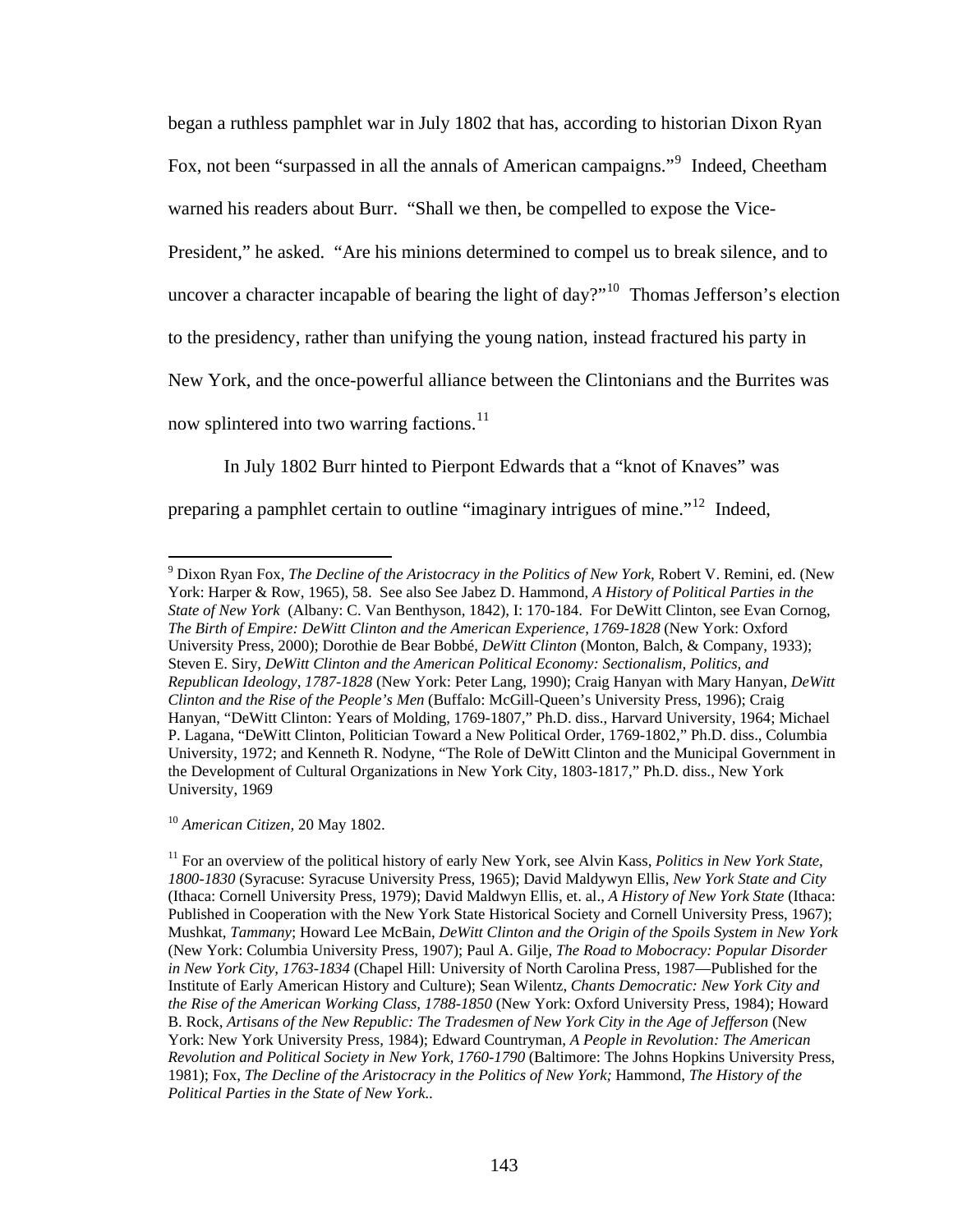Cheetham boasted that a "person is now engaged in writing a view of Mr. Burr's *political*  life, which will be put to press in a few days."<sup>13</sup> Cheetham portrayed Burr and his "Little" Band" as ruthless, scheming political opportunists, and his monopoly of the Republican press in the city forced the Burrites to establish their own newspaper. Indeed, Burr—in a rare display of contempt—sneered at the partisanship of the New York press in a letter to his son-in-law Joseph Alston. "There seems at present to be no medium of communication," he wrote, "the printers, called republican in this city, are devoted to the Clintons."<sup>14</sup> Thus, as a consequence of the frustration at having no public voice, Burr established the *Morning Chronicle*—with aid from Irving and Nathaniel Paulding—in 1802 as an attempt to craft a political identity in New York's Republican circles that had been, up that point, dominated by James Cheetham.

#### *Manly Freedom and Genuine Republican Principles*

Publication of the *Morning Chronicle* began on October 1<sup>st</sup>, 1802 at the height of Cheetham's pamphlet war. Irving promised that the *Morning Chronicle* would "advocate with manly freedom genuine REPUBLICAN principles," and that these intentions "shall be prosecuted with decision and perseverance," and with "decency and decorum."<sup>15</sup> Irving asserted that his newspaper, "in the fair field of honorable competition," would be "ever ready to meet its adversaries," all while not descending to "unworthy practices" that would threaten a man's "private character."<sup>16</sup> Furthermore, aside from promoting

 <sup>12</sup> Aaron Burr to Pierpont Edwards, 15 July 1802, in *Papers of Aaron Burr*, II: 728.

<sup>13</sup> *American Citizen,* 29 June 1802.

<sup>14</sup> Aaron Burr to Joseph Alston, 19 July 1802, *Papers of Aaron Burr,* II: 730.

<sup>15 &</sup>quot;Prospectus of the *Morning Chronicle,*" *Morning Chronicle,* 1, 2 October 1802. For an analysis on the importance of a newspaper's "prospectus," see Sloan, "The Early Party Press," 18-24.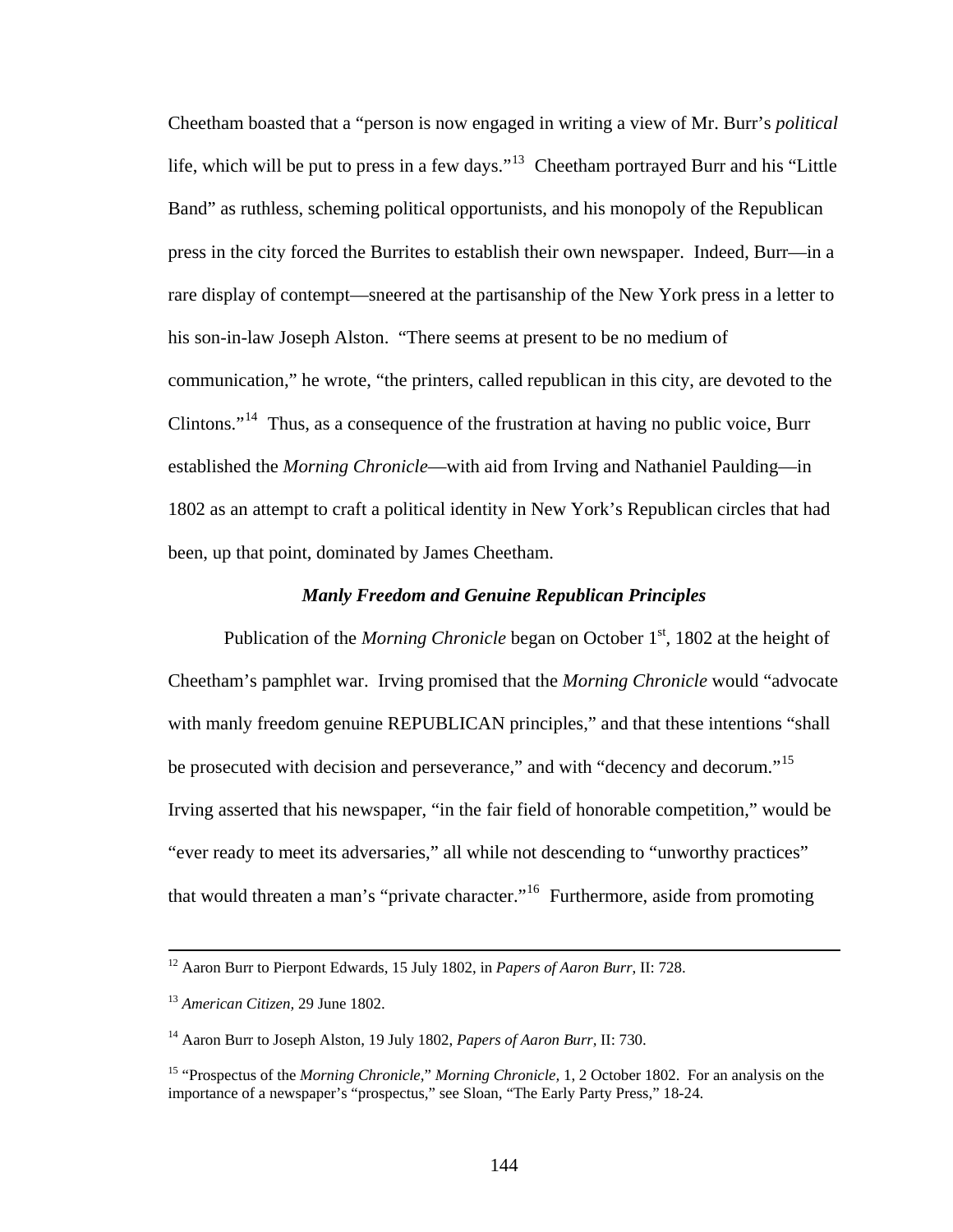political, commercial, and literary interests, the *Morning Chronicle* sought a more leisurely audience. "To aid in affecting these purposes," wrote Irving, "an invitation is given to all persons of leisure and literary taste," for the "sportive effusions of wit and humor, as well as the more serious productions of erudition, will receive a welcome and grateful insertion in THE MORNING CHRONICLE," while "malignancy, detraction, [and] scurrilous abuse," that filled the pages of the *American Citizen,* for example, "shall never be permitted to stain its pages."<sup>17</sup>

Irving's gesture to a more learned audience is one of the more striking—and perhaps contradictory—aspects of his career as a partisan journalist. Irving was *not* a transplanted European radical as many editors in the early Republic were, including his adversary James Cheetham.<sup>18</sup> He was a trained physician who initially aspired to practice law. As a patron of the arts, Irving "converted his doctor's office at 208 Broadway into a 'resort for the Muses'" and mingled with fellow literati in the "Lads of Kilkenny" club that congregated regularly at a coffeehouse in Lower Manhattan near the Park Theatre.<sup>19</sup> In 1796 with the aid of William Dunlap, Irving helped found the genre of American

 $16$  Ibid.

<sup>17</sup> *Morning Chronicle.* 1, 2 October 1802.

<sup>18</sup> See Chapter two. For more discussion on transatlantic radicalism, see Michael Durey, *Transatlantic Radicals and the Early American Republic* (Lawrence: University of Kansas Press, 1997); *"With the Hammer of Truth"*: *James Thomson Callender and America's Early National Heroes* (Charlottesville: University Press of Virginia, 1990); "Thomas Paine's Apostles: Radical Emigres and the Triumph of Jeffersonian Republicanism," *The William and Mary Quarterly* 44, no. 4 (1987): 661-688. See also Nigel Ken Little, "Transoceanic Radical: The Many Identities of William Duane," Ph.D. diss., Murdoch University—Perth, Western Australia, 2003; Kim Tousley, Phillips, "William Duane, Philadelphia's Democratic Republicans, and the Origins of Modern Politics," *Pennsylvania Magazine of History and Biography* 101 (1997): 365-87; Phillips, *William Duane, Radical Journalist in the Age of Jefferson.* New York: Garland Publishing, 1989; Pasley, *"The Tyranny of Printers",* especially 176-195.

<sup>19</sup> Beach, ed., "Introduction," *Peter Irving's Journals,* 8-9; Stanley Thomas Williams, *The Life of Washington Irving* (New York: Oxford University Press, 1935), 23, 25-26, 35-36, and Nancy Isenberg, *Fallen Founder: The Life of Aaron Burr* (New York: Viking, 2007), 247-248.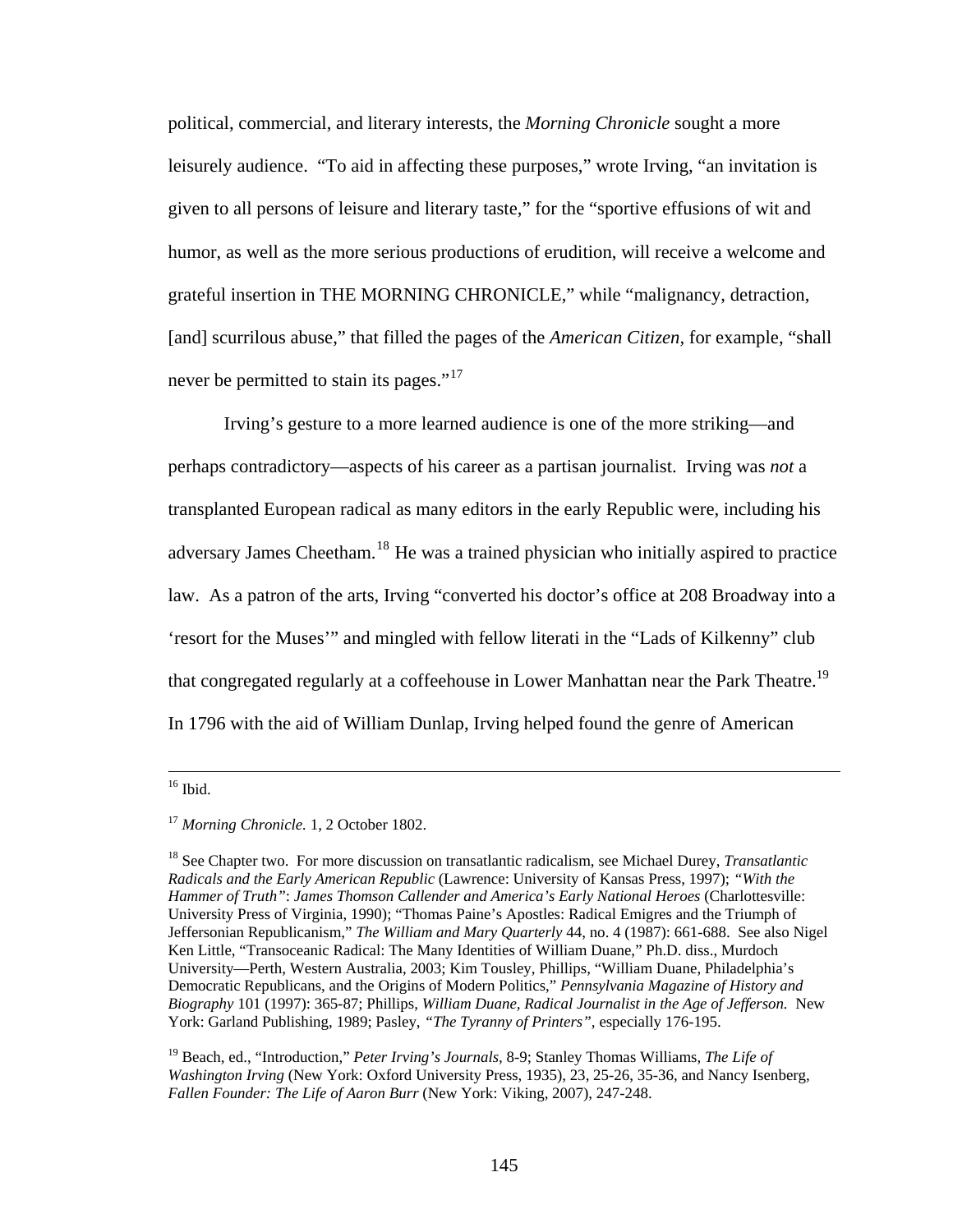theatrical criticism. Lastly, he had been elected to the state legislature prior to becoming editor of the *Morning Chronicle.* This early part of his career should be taken into consideration when analyzing his career as a partisan editor. Burr considered him to be "a man of education & talents & merits Esteem & respect" and he was, according to his chief, a "decided republican, but not of the persecuting intolerant sort."<sup>20</sup> Accordingly, Irving toed the Burrite line by choosing William A. Davis as his printer. Davis, whose brother Matthew L. Davis published the *Time Piece* in the late 1790s with the Irish radical John Daily Burk, was Burr's most trusted political confidant. Thus, a close reading of Irving's publications reveals a heightened sensibility, and one could argue that Irving's contributions to the *Morning Chronicle* were indeed quasi-genteel, which of course was consonant with Burr's political socialization. Irving's *Morning Chronicle,*  therefore, took an almost Chesterfieldian indifference towards New York's partisan political culture, expecting readers to recognize a "correctness of sentiment" that would differentiate their publication from the baseness of Cheetham's *American Citizen*. 21

Regarding Irving's background, Nathan Schachner asserts that Burr "erred" in appointing the "cultured, kindly gentleman, Dr. Irving" as the editor of the *Morning Chronicle,* for he was "unfit for the knock down and drag-out methods" of political journalism in New York City.<sup>22</sup> Moreover, historian Craig Hanyan considers the "genteel" Irving "little suited" to political polemics, and as a consequence, he was

<sup>20</sup> Burr to Charles Biddle, 7 December 1802, *Papers of Aaron Burr,* II: 743.

<sup>21</sup> *Morning Chronicle,* 6 August 1804.

<sup>22</sup> Schachner, *Aaron Burr*, 231.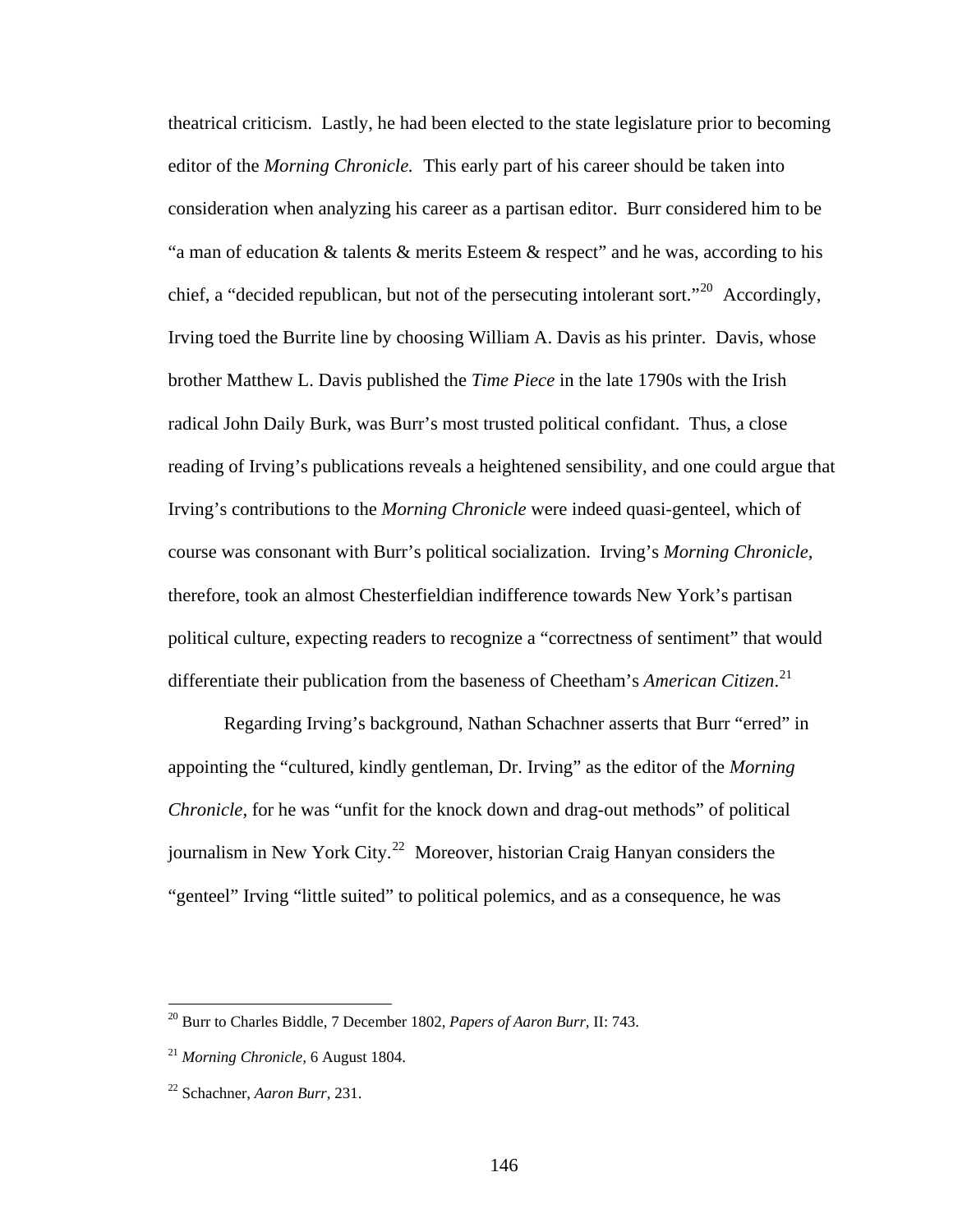"unable to flay about with the pen as were Clinton's apologists."<sup>23</sup> Further, in a recent essay, Nancy Isenberg discusses the gendered and sexually explicit language utilized by Cheetham to deride Irving and the *Morning Chronicle.* Isenberg explores the relationship between sexuality and politics, asserting that Burr's "dramatic career" reveals for scholars the "powerful role of gendered, sexualized discourses in constructing public identities and demolishing political reputations."<sup>24</sup> While certainly providing a unique perspective on Burr, Isenberg's interpretation of Irving's political career misses the mark. By stating that Cheetham used such gendered invective to cast Irving, the *Morning Chronicle*, and the "Little Band" in a negative light, she fails to clearly analyze the reasons behind Cheetham's motives.

 When such harsh criticisms of Irving and the Burrites are viewed in light of the discussion of Cheetham's career and political socialization in chapter two, they can be interpreted as the reactions of a working-class agitator devoted to republican sympathies, rather than as gendered characterizations. Cheetham, the working class hero who sought to ameliorate societal injustice perpetuated by corrupt, aristocratic politicians first in England and then in New York City, viewed Irving as a political opportunist who masked his own gentrified sentimentalities with the premise of promoting a democratic alternative to the Clintonian faction. Irving, therefore, represented to Cheetham an inadequate republican, and Cheetham's concept of manliness, therefore, was diametrically opposed to Irving's which, as a consequence, caused an immediate conflict in the publishing community.

<sup>&</sup>lt;sup>23</sup> Craig Hanyan, "DeWitt Clinton: Years of Molding, 1769-1807," (Ph.D. diss. Harvard University, 1964), 232.

<sup>&</sup>lt;sup>24</sup> Nancy Isenberg, "The 'Little Emperor': Aaron Burr, Dandyism, and the Sexual Politics of Treason," in Pasley, et. al., *Beyond the Founders,* 130.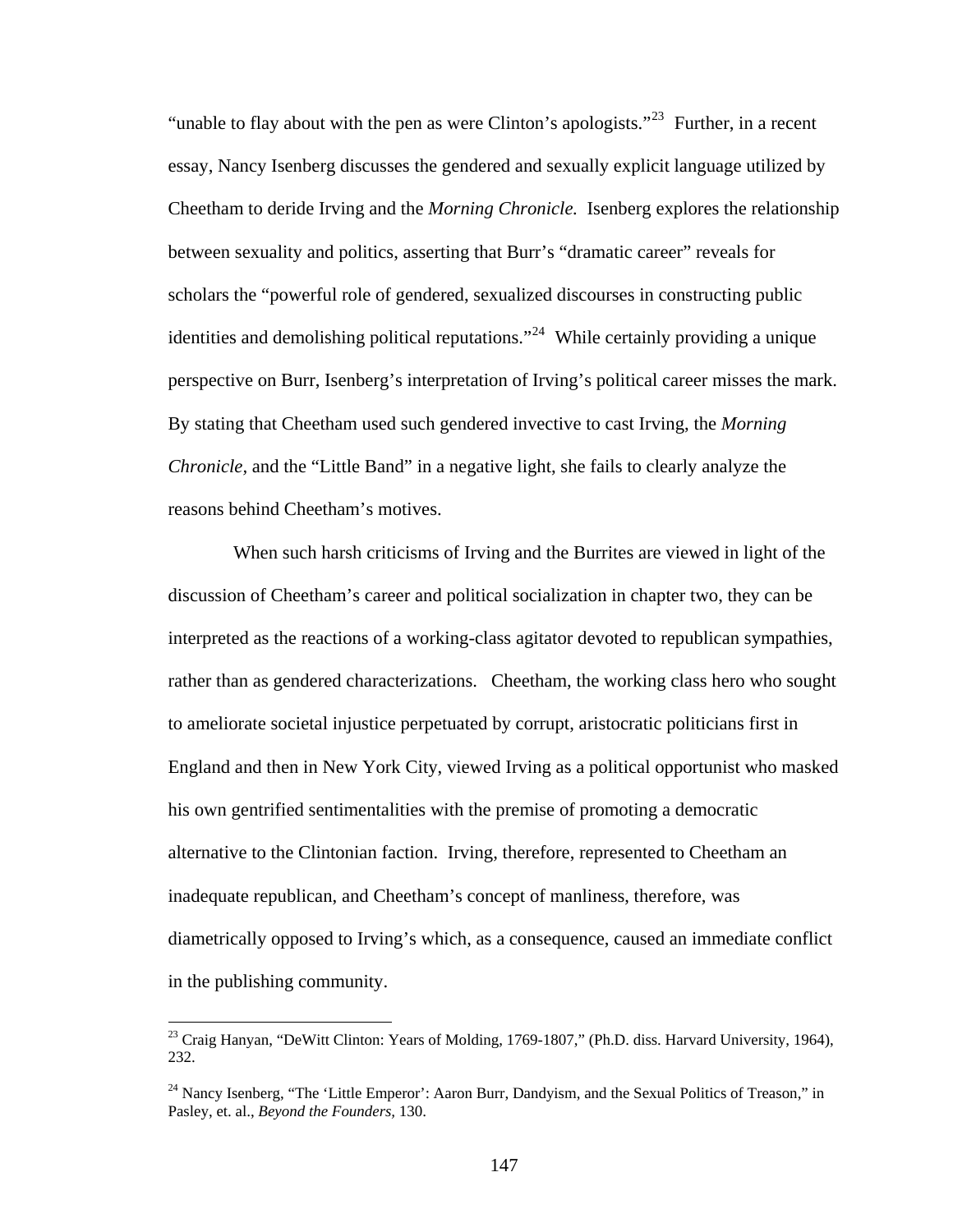### *Resentments of a Cruel Faction*

 As has been demonstrated, the Burrites—because of Cheetham's stranglehold on the Republican press—determined that the *Morning Chronicle* was essential in order to promote the career of their leader, even though scholars have considered it as nothing more than a "mercantile and cultural miscellany."<sup>25</sup> First, it needs to be understood that this assessment of the *Morning Chronicle* is incorrect. A close reading of Irving's writings—as well as the contributions of numerous pseudonymous authors, who were presumably Burrites—demonstrates that the *Morning Chronicle,* while not necessarily as flamboyant or vitriolic as Cheetham's *American Citizen* or *Republican Watch-Tower,*  interacted with opponents in its columns in an attempt to legitimize the political identity of Burr and his "Little Band." This was due in part to *Morning Chronicle* subscribers insisting that Irving join the fray and assert his political voice in publishing community. For example, an anonymous reader chastised Irving for his "gentleman-like manner" in abstaining from a "vigourus attack upon the bull-dogs of opposition," asserting that "no, sir—scurrility is the true Attic salt that gives relish to the daily dish," that the "rest may not, perhaps, be offensive to the palate, but they are mere chips in your porridge."<sup>26</sup> Irving would indeed take notice of this advice, for the significance of the *Morning Chronicle's* appearance in New York City as an alternative Republican daily can be seen in the pages of Federalist newspapers as they harangued Cheetham for losing his monopoly.<sup>27</sup> "We have not for some time been amused with a more curious and laughable article than that in which the *Citizen* hero advances to the combat against the

1

<sup>25</sup> See Roth, *Washington Irving's Contributions to "The Corrector,"* 10.

<sup>26 &</sup>quot;A Disappointed Subscriber," *Morning Chronicle,* 2 October 1802.

<sup>27</sup> Kline, "Editorial Note: The Pamphlet War," *The Papers of Aaron Burr,* II: 727.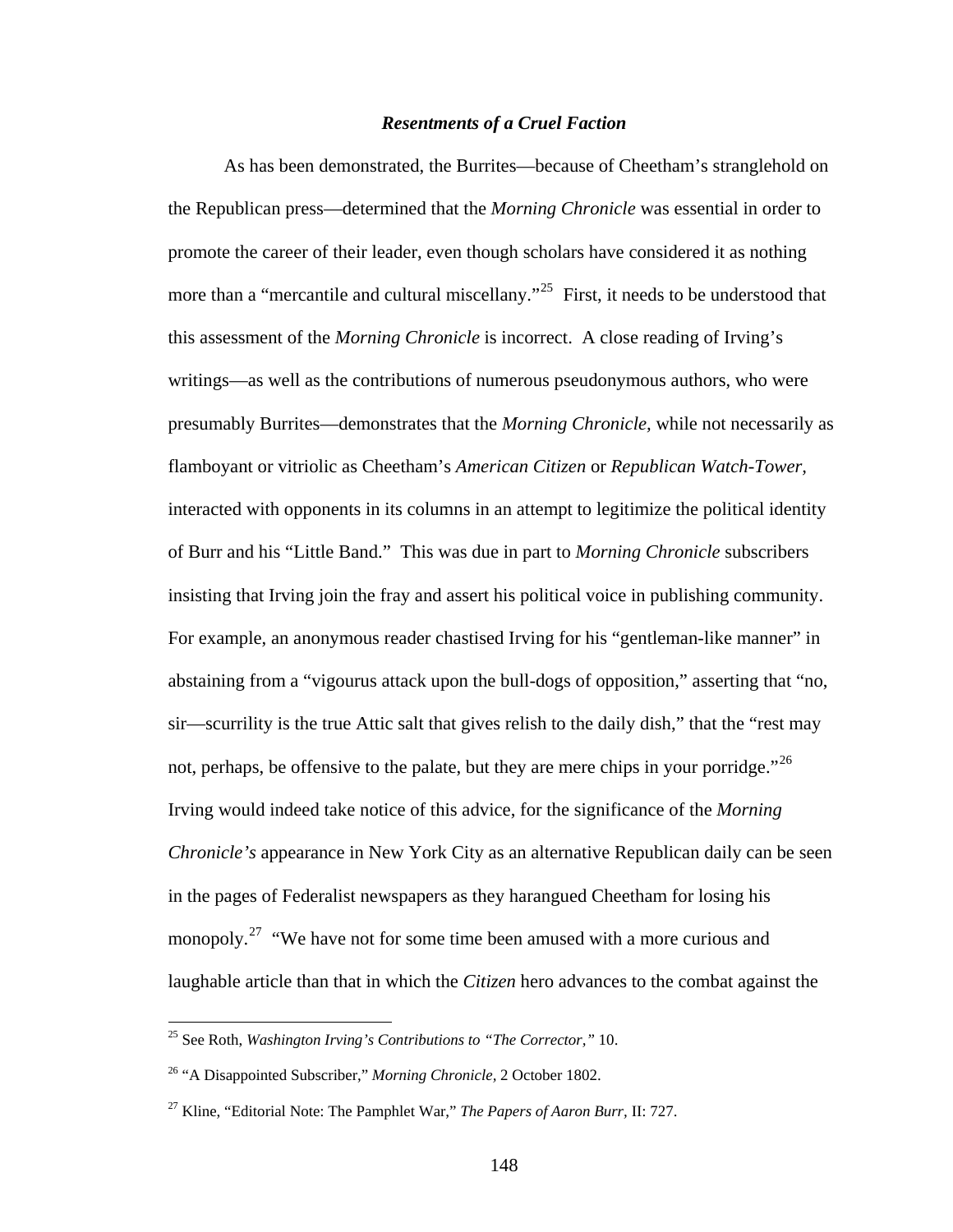*Morning Chronicle*," wrote William Coleman, editor of the *New York Evening Post,*  mocking Cheetham's supposed "open declaration of war" against Irving.<sup>28</sup>

At first Cheetham considered the *Morning Chronicle* to be of little consequence in New York, writing to Thomas Jefferson that there was "little of party Spirit" in the City, asserting that the Burrites, "although few in number, are exceedingly rancorous: they cannot, however, do us essential injury."29 Two years earlier DeWitt Clinton expressed the same opinion, maintaining that "no serious evil" could result from the "designs" of Burr's "little faction," for it was "governed by no principle" and was devoted entirely to the "aggrandisement" of Burr's career.<sup>30</sup> Shortly after the appearance of the *Morning Chronicle,* Cheetham described its editor as a "man of handsome talents, and of good reputation," though he implored Irving to engage "in a better cause, urging the young doctor to "*reflect* before he comes to a final conclusion," for he may have "much more to contend with than he expects."<sup>31</sup>

Initially, Irving used the *Morning Chronicle* to counter Cheetham's pamphlet war, which he and his fellow Burrites considered to be "unprecedented in the annals of perfidy and ambition."32 Cheetham's *A View of the Political Conduct of Aaron Burr—*discussed in chapter two—contained, according to Irving, "many vague conjectures and surmises, together with a variety of loose and injurious assertions," maintaining that "in many

1

<sup>28</sup> *New-York Evening Post,* 7 October 1802.

<sup>&</sup>lt;sup>29</sup> James Cheetham to Thomas Jefferson, 30 May 1803, Thomas Jefferson Papers, Library of Congress.

<sup>&</sup>lt;sup>30</sup> Thomas Jefferson to James Cheetham, facsimile of a letter from DeWitt Clinton to Jefferson, ca. 10 December 1801, The Gilder Lehrman Collection, New-York Historical Soceity.

<sup>31</sup> *American Citizen,* 16 August 1802.

<sup>32</sup> *Morning Chronicle,* 29 November 1803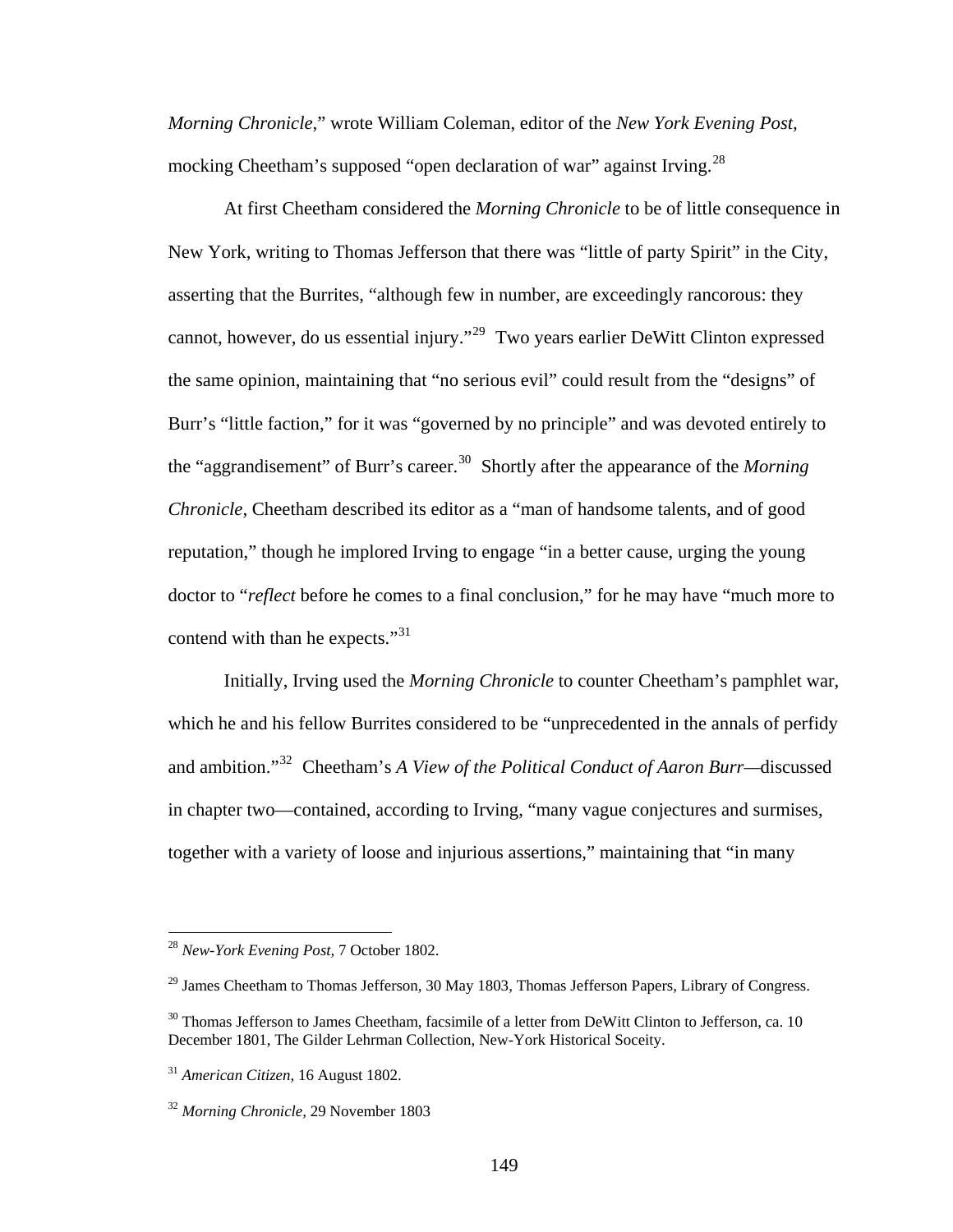instances, without any idea of even substantiating them."<sup>33</sup> He accused the "worthless" Cheetham of circulating falsehoods "with the most active industry" in order to "excite a spirit of dissension among men united in the same cause."<sup>34</sup> This last statement reflects of Irving's opening proclamation to not engage in partisan squabbling; indeed, it can be interpreted as an attempt to blame the divisions in New York City on the Clintons rather than Burr by reminding readers that had it not been for Cheetham and the Clintons, the two groups would still be united.

Burr's other supporters—aside from Irving's efforts as the faction's public mouthpiece—were ready at moment's notice to take up either pistol or pen to defend the reputation of their charismatic chief against his enemies. Commenting on New York's divisive political community, the New York *Spectator,* a Federalist semi-weekly, considered the language of the *American Citizen* to be potentially "dangerous," and that if the "avowed sentiments of this restless, cruel faction" was not somehow subdued, New Yorkers "may bid farewell to the boasted peace and tranquility" of the community because the "bloody scenes of revolutionary France [would be] performed [in Americal."<sup>35</sup>

The intra-party squabble had the potential for violence. For example, Burrite John Swartwout exchanged rounds with DeWitt Clinton in an 1802 duel. Swartwout considered the Clintonian opposition to Burr's career, according to historian Evan Cornog, to be "basely motivated," founded only on DeWitt Clinton's "own ambitions."<sup>36</sup>

<u>.</u>

<sup>33</sup> *Morning Chronicle,* 30 June 1803.

<sup>34</sup> *Morning Chronicle,* 24 February 1803. For more on the Burr's defense by his supporters, see for example the *Morning Chronicle,* 28, 29, 30 June; 7, 15, 22 July 1803.

<sup>35</sup> *New York Spectator,* 25 January 1804.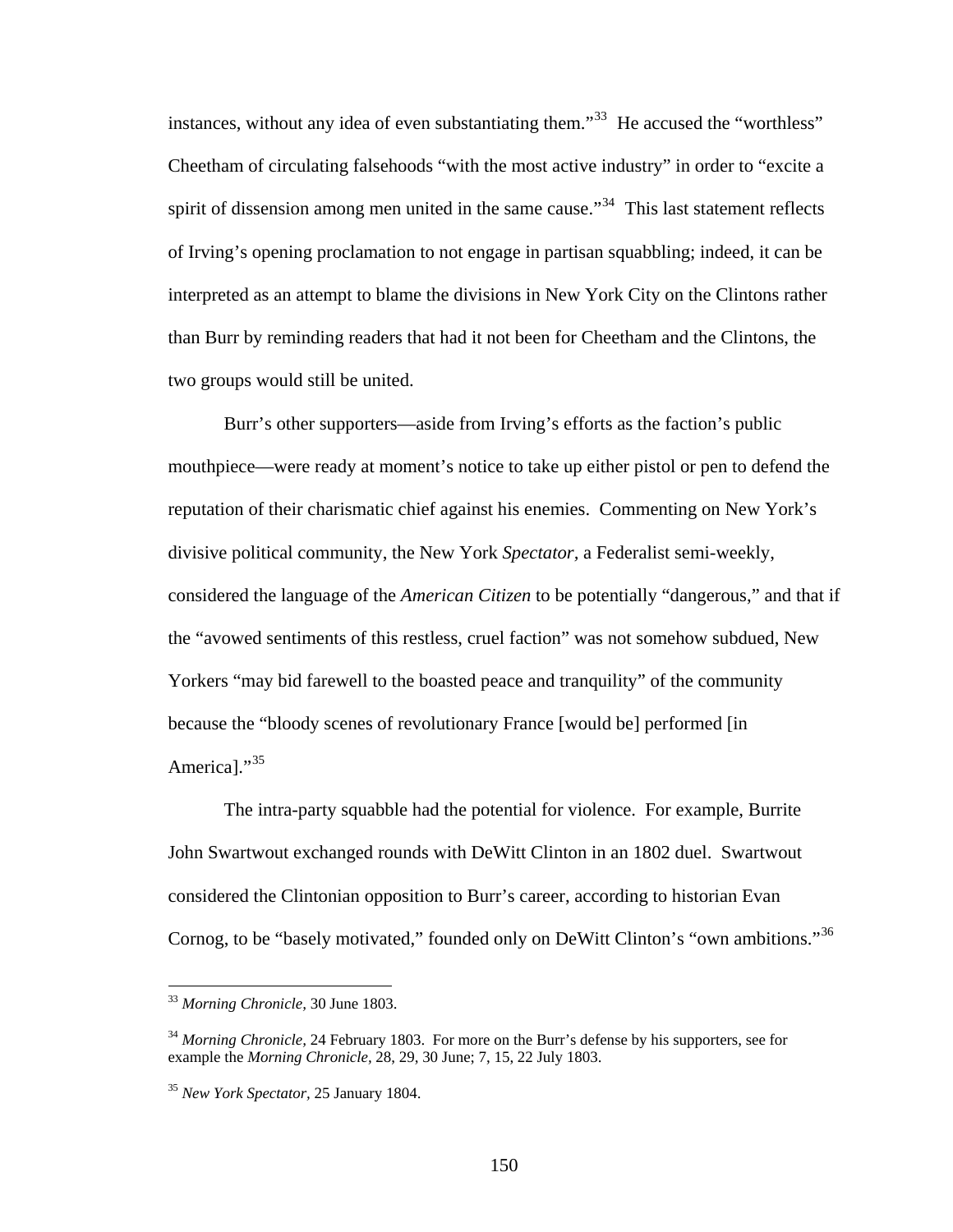Clinton countered by accusing Swartwout of being a "liar, a scoundrel, and a villain."<sup>37</sup> After several shots were fired with Swartwout sustaining two injuries, Clinton sneered at his antagonist that he did not "want to hurt him [Swartwout], but I wish I had the *principal* [Burr] here—I will meet him when he pleases."<sup>38</sup> Such an encounter between Clinton and Burr, however, never occurred. Instead, Cheetham sought to create tension between Burr and Alexander Hamilton in the columns of the *American Citizen,*  attempting to pit the two men against one another, an affair which did finally occur on July 11<sup>th</sup>, 1804 at Weehawken, New Jersey.<sup>39</sup> Furthermore, Matthew Livingston Davis a man Cheetham considered to be the "little, sneaking *tool* of Mr. Burr"—is known to have prowled the streets of Lower Manhattan, pistol in hand, vowing to gun down Cheetham if the two men crossed paths.<sup>40</sup>

William P. Van Ness—the New York lawyer who served as the "second" in the duel with Hamilton—was often asked to pick up his pen to defend Burr's reputation. In *An Examination of the Various Charges Exhibited Against Aaron Burr, Esq,* Van Ness discussed the divisiveness of early American political culture, contending that New York,

 <sup>36</sup> Cornog, *The Birth of Empire,* 43. See also Lomask, *Aaron Burr,* I: 252, 287; Hammond, *History of Political Parties,* I: 186; Siry, *DeWitt Clinton and the American Political Economy*, 67; Bobbé, *DeWitt Clinton,* 89; Isenberg, *Fallen Founder,* esp. 223-270.

<sup>37</sup> Cornog, *The Birth of Empire,* 43.

<sup>38</sup> *New-York Evening Post,* 9 August 1802.

<sup>39</sup> See, for example, *American Citizen,* 3 August 1803, 6 January 1804; *Republican Watch-Tower,* 8 January 1804. For discussion of the build-up to the duel in newspapers, see Steven C. Smith, "Printers, Called Republican in This City': The Power of the Political Press in Early National New York," in *The Image of Power: Proceedings of the Annual Conference of the Society for the Interdisciplinary Study of Social Imagery,* Will Wright and Steven Kaplan eds. (Colorado Springs: Colorado State University, 2006): 264-271.

<sup>40</sup> *American Citizen,* 21 January 1803; for Davis on the prowl, see Charles Levermore, "The Rise of Metropolitan Journalism, 1800-1840," *The American Historical Review* 6 (1901): 449.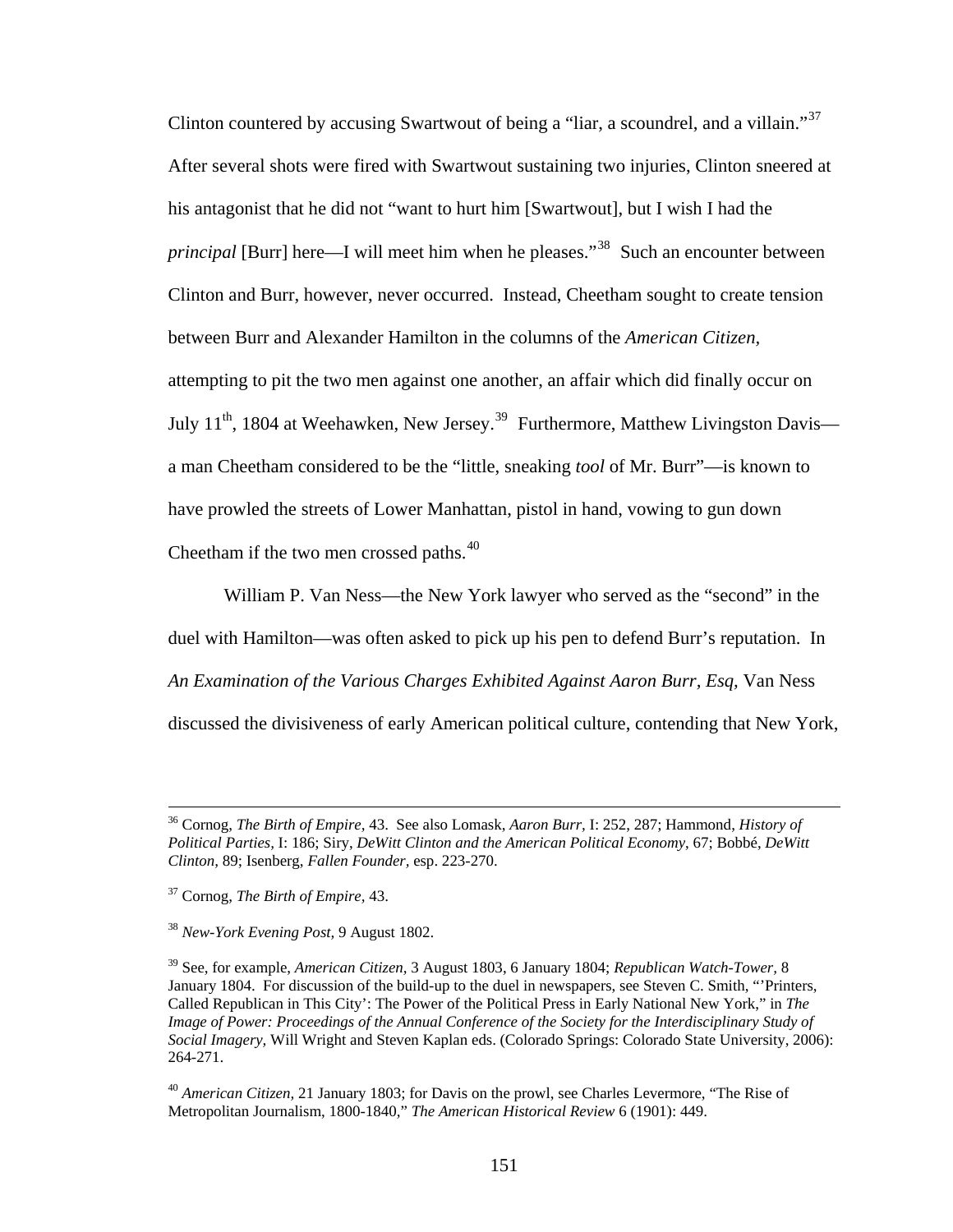more than any other state had been "agitated by the efforts of contending parties."<sup>41</sup> He condemned the campaign to smear Burr's reputation as a cowardly diversion by the Clintonians. "Conscious of the impurity of their motives," he wrote, "and the iniquity of their designs, in darkness they have meditated [Burr's] destruction, and like cowards, sought to blast his reputation."<sup>42</sup> Furthermore, Van Ness revealed his xenophobic prejudices, lashing out against "desperate and licentious foreigners" such as Cheetham who sought control of the press, writing that "all the local dissensions of a political nature" have been caused by "men of this description."<sup>43</sup> By associating the transplanted English radical with the Clintonians, Van Ness portrayed their faction as "manifestly hostile" to republican government in the United States, intimating—"without the fear of contradiction"—that if the Clintonian hegemony in New York persisted unchecked, "they will not only impede the operations of the government, but soon involve us in all the horrors of intestine war."<sup>44</sup>

President Thomas Jefferson was aware of the Clintonian's attacks on Burr, the result of his avid consumption of newspapers that included Cheetham's *American Citizen*. 45 He alluded to Burr's conflict with the Clintonians in the *Anas*, yet refused to

43 Ibid*.,* 18.

<sup>41</sup> William P. Van Ness, *An Examination of the Various Charges Exhibited Against Aaron Burr, Esq., Vice-President of the United States; and a Development of the Characters and Views of his Political Opponents. A New Edition; Revised and Corrected, with Additions. By Aristides.* (New York, NY: 1804), 2, 3. Milton Lomask considers Van Ness to be a "far better writer than the editor of the *Citizen,*" and that he "brushed off Cheetham's censures of the Vice President as though they were so many dead flies. He named Burr's enemies and laced them up one side and down the other." Lomask, *Aaron Burr,* I: 321-322.

<sup>42</sup> Van Ness, *An Examination,* 9.

<sup>44</sup> Ibid*.,* 22.

<sup>&</sup>lt;sup>45</sup> Thomas Jefferson to James Cheetham, 23 April 1802, Thomas Jefferson Papers, Library of Congress. Regarding the arrangement between Jefferson and Cheetham, Milton Lomask argues that "one gets the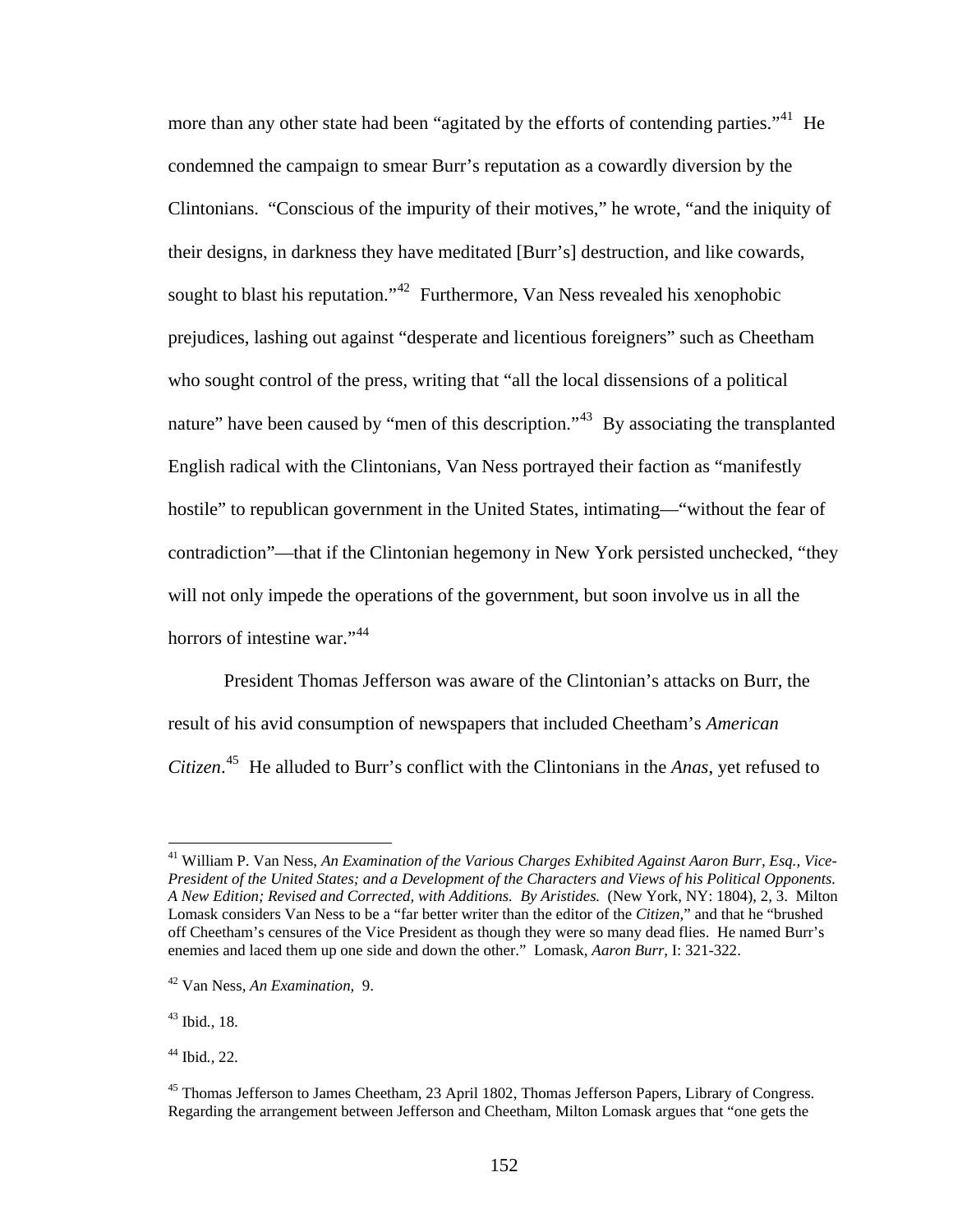intervene, indicating that he had no intention of silencing Burr's critics in New York, the consequence of Jefferson refusing to trust Burr after the debacle in  $1800<sup>46</sup>$  Indeed, Jefferson refused to retain Burr as his Vice-Presidential candidate in 1804, which of course, according to Irving, was the result of the Clintonian's "efforts of defamation."<sup>47</sup> Facing certain political oblivion, Burr threw his name into the 1804 New York gubernatorial race, and the *Morning Chronicle* immediately began promoting Burr's candidacy. It should be noted, however, that Irving—ever the political opportunist—held a stake in Burr's candidacy, for he was on Burr's ticket as a candidate for the New York state assembly.<sup>48</sup> Thus, it was in Irving's best interest to fiercely promote Burr's candidacy, for his own career as a politician in New York was intimately intertwined with the lame-duck Vice-President.

Burr was, according to Irving, "eminently entitled" to the state's chief magistracy because of his "political talents" and his "republican integrity."49 Burr possessed a "comprehensive and decisive mind," he held "correct views of government," and was a patriot who had been "assailed in the most malignant manner by the men whose success was the result of his talents and exertions," for the power, influence, wealth, and intrigues

49 Ibid*.*

impression that Jefferson knew that a scriptorial blast at Burr was in the offing." Lomask, *Aaron Burr,* I: 316.

<sup>46 &</sup>quot;Conversations with Aaron Burr," 26 January 1804, *Anas,* in *Thomas Jefferson: Writings,* Merrill D. Peterson, ed., (New York, NY: Library of America, 1984), 691. Jefferson stated that "I answered by recapitulating to him what had been my conduct previous to the election of 1800. That I had never interfered directly or indirectly with my friends or any others, to influence the election either for him or myself; that I considered it my duty to be merely passive except that, in Virginia I had taken some measures to procure for him the unanimous vote of that state, because I thought any failure there might be imputed to me.."

<sup>47</sup> *Morning Chronicle,* 21 February 1804.

<sup>48</sup> Washington Irving, *The Complete Works of Washington Irving: Letters, 1802-1823,* Ralph M. Alderman, Herbert L. Kleinfield, Jenifer S. Banks, eds., (Boston: Twayne Publishers, 1978), I: 50.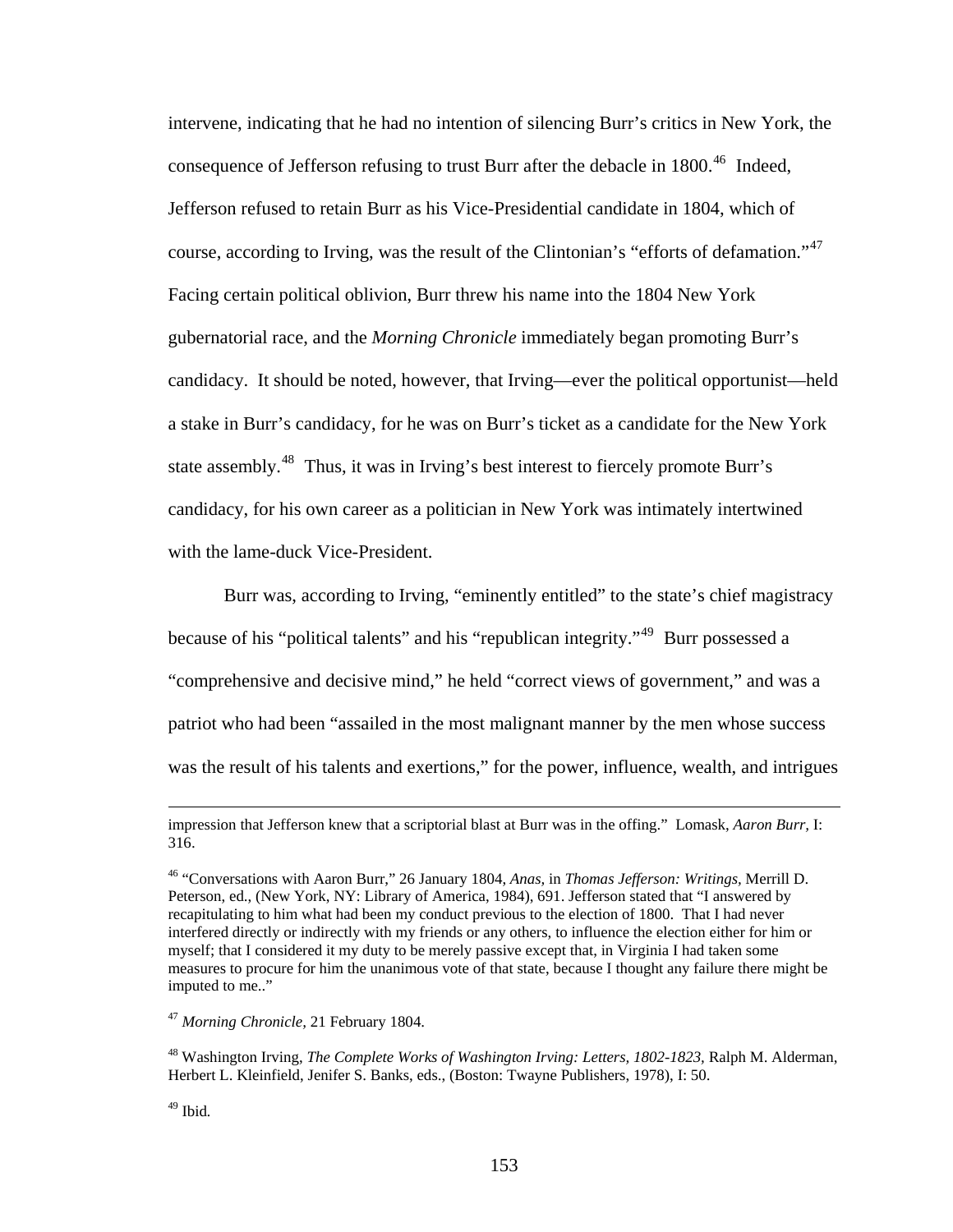of the Clintonians "point [ed] to the ruin" of Burr's career.<sup>50</sup> In order to prevent the Burrites from winning the election, numerous attacks appeared in newspapers, broadsides, and pamphlets that described Burr as a man "destitute of moral virtue," whose well-known "political perfidiousness and intrigues," would lead to despotism if he were elected. $51$ 

The "broadsides" published during the New York election further damaged Burr's reputation. For instance, the hand-bill titled *The Conduct of Aaron Burr, Towards a Poor German Family* accused the Vice-President of embezzling money from a deceased German immigrant to pay his debts. "His notes [were] remaining unpaid in the bank," and because of his dishonesty, Burr gained a "sum amounting from 17,000 to 20,000 dollars."52 Furthermore, *THE LIAR Caught in his own Toils* charged that Burr stole Behren's money, claiming that "*Burr* was deeply involved in debt," and that he illegally obtained the inheritance.<sup>53</sup> The hand-bill concluded that Burr was a dishonest intriguer and that he was unfit to hold the highest office in New York. The authors of these handbills, therefore, established a pattern of hostility in order to undermine the political identity of Burr and his supporters.

<sup>50</sup> *Morning Chronicle,* 22 February 1804; 13 March 1804. For more on Burr's candidacy in the *Morning Chronicle,* see for example 9, 10, 11, 17, 18, 23 April 1804.

<sup>51</sup> *THE LIAR: Caught in his own Toils—or Aaron Burr Convicted by his own Witnesses* (New York, 1804), *Aaron Burr! The Following Hand-bill was circulated in the year 1801, by the Federalist Party. It is now re-published for the* Gratification *of those Federal Gentlemen who are now Supporting "this Catiline."*  (New York, 1804).

<sup>&</sup>lt;sup>52</sup> Conduct of Aaron Burr, Towards a Poor German Family—a Relation Founded in Fact, (New York, 1804). For a discussion of the Behren's case see Fleming, *Duel,* 217-218. For a discussion of the aforementioned procuring of Federalist support, see Lomask, *Aaron Burr,* I: 336-344; Schachner, *Aaron Burr,* 241-245; Fleming, *Duel,* 205-220.

<sup>53</sup> *THE LIAR Caught in his own Toils—or Aaron Burr Convicted by his own Witnesses!* (New York, 1804).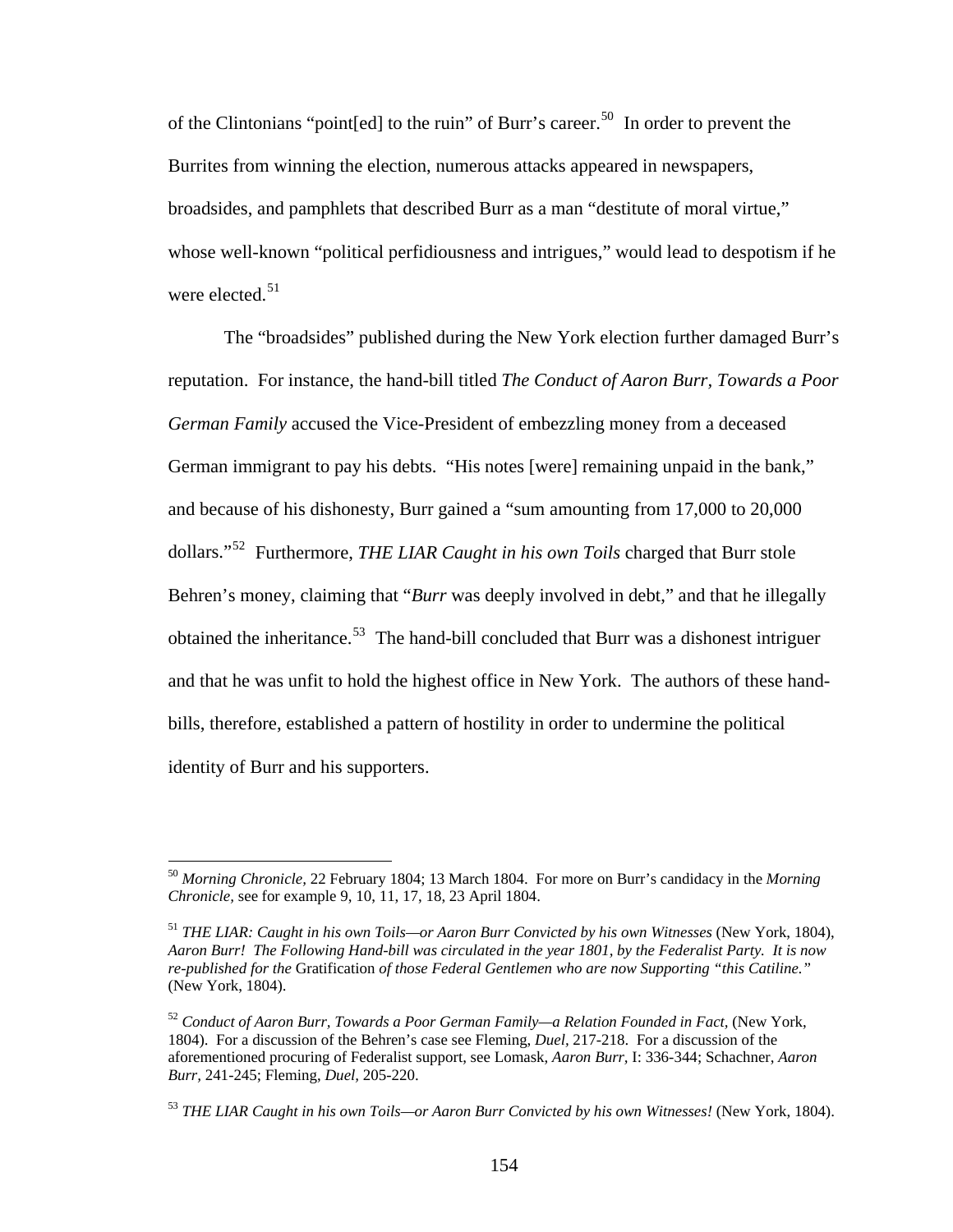Irving considered the transaction between Burr and Behrens to be "perfectly correct and honorable" and that the accusations were "base misrepresentations."<sup>54</sup> Irving and the Burrites, therefore, attempted to indicate that they were friends to immigrants, and that targeting them for pecuniary gain was inconceivable. "The [German] inhabitants of this city are men of proud and generous spirits," stated the *Morning Chronicle,* "and we do not know one that is not warmly the friend of Mr. Burr."<sup>55</sup> Such a defense was necessary if Burr was going gain support from New York City's diverse population, especially considering that the Clintonians controlled the Irish vote through the activity of James Cheetham, who was considered to be their unofficial spokesman, as demonstrated in chapter two.

Irving, contrary to scholarly perceptions, did not refrain from engaging in the heated debates during Burr's push for the chief magistracy in New York. Indeed, during the campaign, Irving wrote that "among the arts employed by aristocratic party," the most prominent were their "unceasing slanders against Col. Burr," as well as against "persons who come forward and boldly and actively in his favor."<sup>56</sup> Burr's opponent, Morgan Lewis, "is to be supported by all the force of the family coalition," whereas Burr "appears before us unsupported by the force of proud aristocracy."<sup>57</sup> Further, Irving asserted that "men who endeavor to gain an election by misrepresentation," with hand-bills, newspapers, and false statements "by traducing the character of the rival candidate, must

<sup>54</sup> *Morning Chronicle,* 14 April 1804. See also *Morning Chronicle,* 16, 17, 18, 23, 25 April 1804; *The Corrector,* 14 April 1804.

<sup>55</sup> *Morning Chronicle,* 18 April 1804.

<sup>56</sup> *Morning Chronicle,* 31 March 1804. See also *Morning Chronicle,* 26 March 1804.

<sup>57</sup> *Morning Chronicle,* 25 April 1804.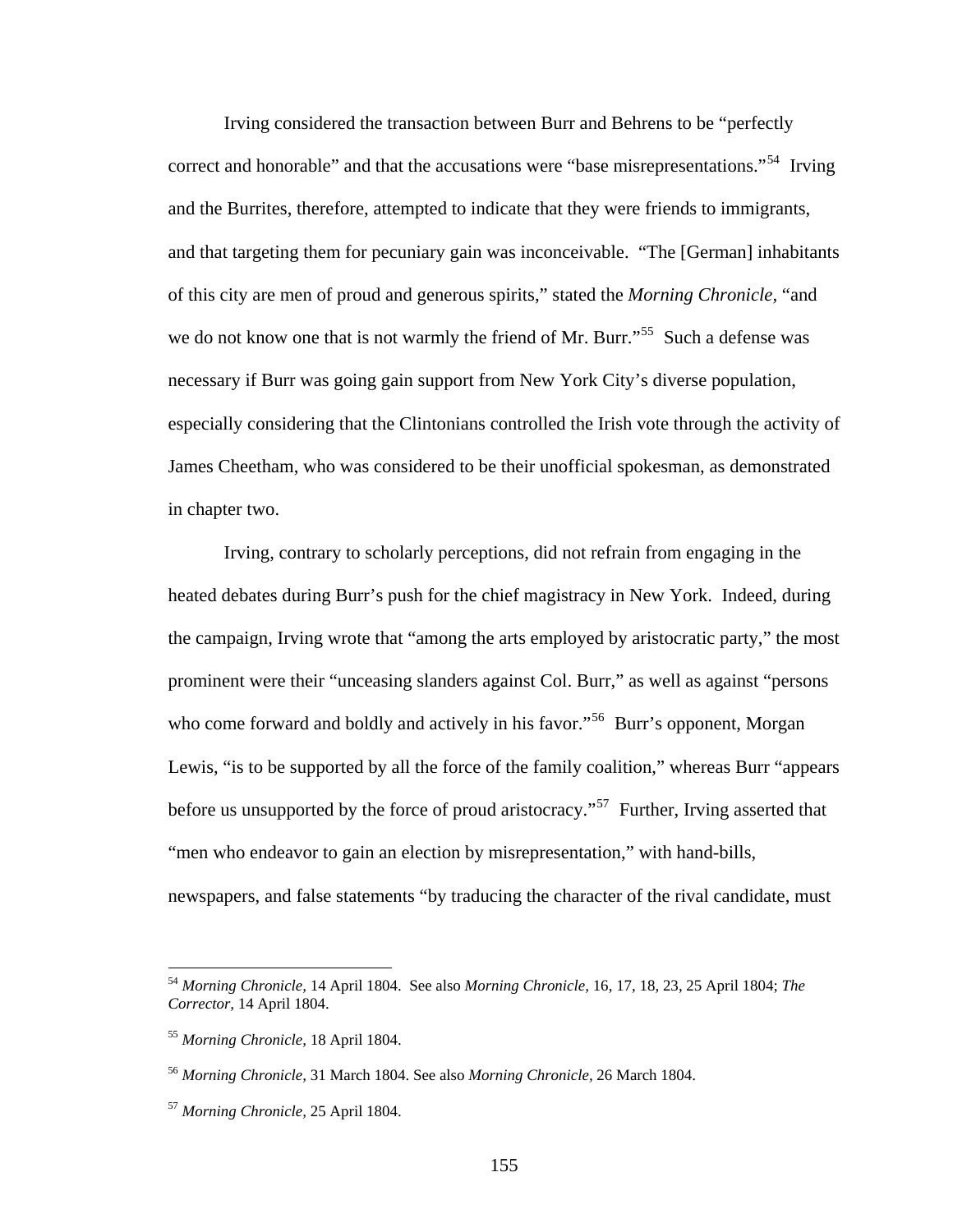be unworthy of aid from republicans."<sup>58</sup> In this instance, therefore, the Burrites attempted to characterize the Clintonians as opportunistic aristocrats unfit for political office, while portraying themselves as honest men who did not stoop the levels of malicious attacks in order to gain the public's trust.

Irving's publication of *The Corrector* from March 28<sup>th</sup>, 1804 to April 26<sup>th</sup>, 1804 during the New York election, however, provides the best example of his ability to engage in partisan political journalism. *The Corrector* is demonstrative of Irving's desire to promote the Burrites, for his own career in politics rested on Burr's candidacy for governor. Irving, however, refrained from staining the pages of the *Morning Chronicle*  with bitter partisan rhetoric, which would have gone against his bold proclamation two years earlier to remain above the fray of scurrilous journalism, even though he used the *Morning Chronicle* for this purpose. Moreover, in order to mask his identity as the editor of *The Corrector*—he used the pseudonym "Toby Tickler"—Irving went beyond the physical boundary of the Old East community of printers and his ties with William A. Davis, choosing instead Stephen Gould & Co.—whose office was located on the corner of Broadway and Wall street—to publish the paper. This was a clever political maneuver because it disguised the newspaper's sympathies, allowing he and his fellow Burrites Matthew L. Davis, William P. Van Ness, and his younger brother Washington to write for the paper anonymously.<sup>59</sup>

<sup>58</sup> *Morning Chronicle,* 18 April 1804.

<sup>59</sup> Literary scholars have examined *The Corrector* in order to discuss Washington Irving's contributions. See Roth, *Washington Irving's Contributions to the Corrector;* Wayne R. Kime, "Pierre M. Irving's Account of Peter Irving, Washington Irving, and *The Corrector,*" *American Literature* 43 (March 1971): 108-114; Kime, *Miscellaneous Writings of Washington Irving,* I: xv-xcvi. David Longworth, *Longworth's American Almanac, New York Register, and City Directory, for the Twenty-Ninth Year of American Independence* (New-York: D. Longworth, 1804).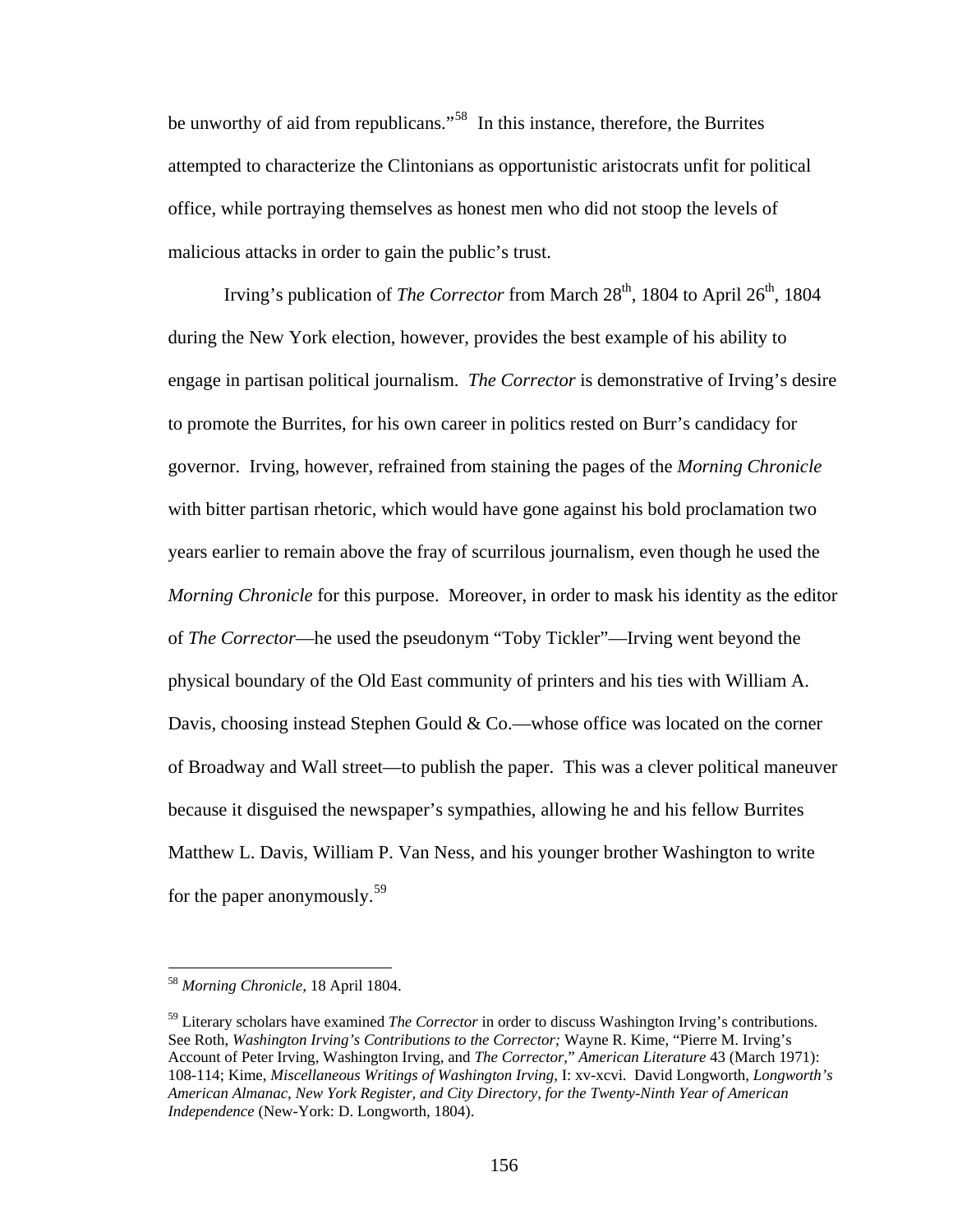Irving promised to "unmask a set of villains as unprincipled as ever disgraced any nation on earth—a mercenary, haughty, aristocratic faction," who sought to "betray the people, and to rob them of their most inestimable privileges" utilizing Republicanism as a useful aegis for their malignant designs.<sup>60</sup> The Clintons, according to Irving, had monopolized the "licentiousness of the press" in order to perpetuate their political dominance.<sup>61</sup> Irving continually promised to meet Burr's enemies "at every point," and vowed to "unfold the annals of corruption" with the "proofs of villainy in [his] hand."62 Nothing was more repugnant to the "nature of a Republican constitution" than the "predominance of an overweening married Aristocracy in the administration of its government," asserting that despotism was preferable to the rule of the Clintons.<sup>63</sup> If elected, asserted an anonymous contributor to *The Corrector,* Burr was "determined to break the chains of the tyrants."<sup>64</sup>

Despite the tireless efforts of Irving and the Burrites to paint Morgan Lewis as a devotee "to the interests of the ruling party," Burr lost the election by a wide margin.<sup>65</sup> "The election is lost by a great majority," Burr wrote to his daughter Theodosia, "*tant mieux.*"66 The campaign against Burr demonstrated the divisiveness of New York politics and these publications—as base as they may have been—ultimately determined

<sup>60</sup> *The Corrector,* 28 March 1804.

<sup>61</sup> *Ibid.*

<sup>62</sup> *The Corrector,* 31 March 1804.

<sup>63</sup> *The Corrector,* 4 April 1804.

<sup>64</sup> *The Corrector,* 26 April 1804.

<sup>65</sup> *The Corrector,* 18 April 1804.

<sup>66</sup> Aaron Burr to Theodosia Burr Alston, 1 May 1804, *Correspondence of Aaron Burr and his Daughter Theodosia,* Mark Van Doren, ed., (New York: S.A. Jacobs, 1929), 161. "*Tant Mieux"* translates as "just as well."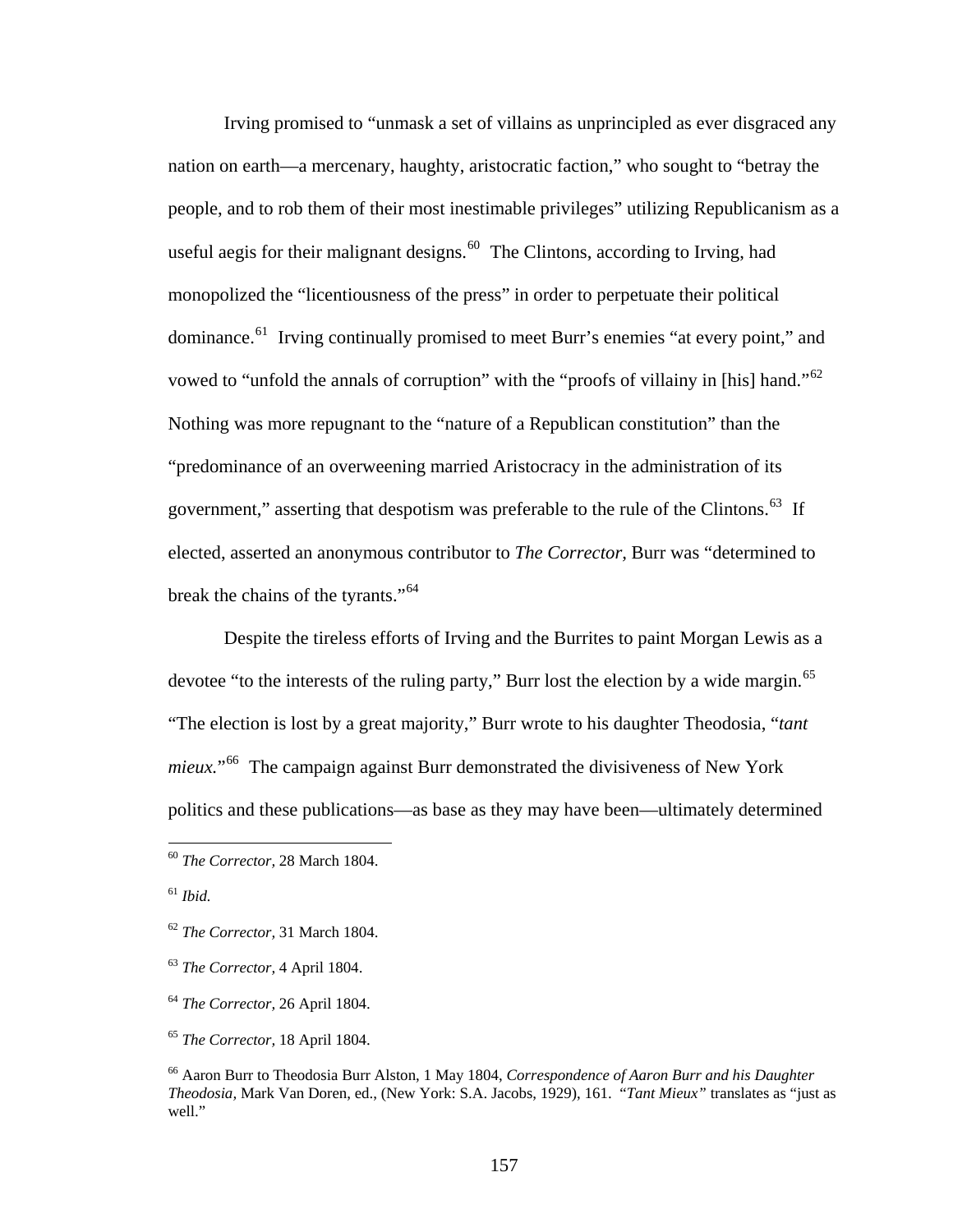Burr's defeat in the gubernatorial election.Cheetham and the Clintonians—in an attempt to maintain their hegemony in New York politics—were the primary detractors of Burr's candidacy. Indeed, Matthew Livingston Davis later recalled that Burr's opponents attacked him "with libels of the most atrocious character," for the Clintonian's opposition dealt Burr's chances of victory a concerted blow.<sup>67</sup> Furthermore, Davis implicated the prejudices held by Burr's enemies by asserting that his friend had witnessed "slanders, countenanced and circulated in whispers by men high in authority," until his integrity "was so far ruined as to render any defence, on his part or on the part of his friends, useless and unavailing."<sup>68</sup>

### *Dueling Politicians, Dueling Editors*

More than any event, the duel in 1804 between Burr and Hamilton that resulted in the latter's death can be considered a turning point in Irving's brief political career.<sup>69</sup> Although writing for opposing factions, Cheetham and William Coleman became strange bedfellows by combining their talents against Burr after the duel, and as a result, helped one another in their own power struggle by ridding the Republicans and Federalists of a challenger in New York City. Cheetham and Coleman accused Burr of pre-conceiving Hamilton's murder; that he practiced shooting at a mark; that the Burrites had formed a

1

<sup>67</sup> Davis, *Memoirs of Aaron Burr*, II: 293.

<sup>68</sup> *Ibid.,* 89.

 $69$  For discussion of the duel, see See J. Lee and Conalee Levine-Schneidman, "Suicide or Murder? The Burr-Hamilton Duel." *JPH* 8, no. 2 (1980): 159-181; W.J. Rorabaugh, "The Political Duel in the Early Republic," *JER,* 15 (Spring 1995): 1-23. Joanne B. Freeman, "Dueling as Politics: Reinterpreting the Burr-Hamilton Duel." *WMQ* 53, no. 2 (1996): 289-318; Joseph J. Ellis, "The Duel," *in Founding Brothers: The Revolutionary Generation,* (New York, NY: Vintage Books, 2000): 20-47; Arnold A. Rogow, *A Fatal Friendship: Alexander Hamilton and Aaron Burr,* (New York, NY: Hill and Wang, 1998); Thomas Fleming, *Duel: Alexander Hamilton, Aaron Burr and the Future of America* (New York, NY: Basic Books, 1999); Isenberg, *Fallen Founder,* esp. 223-271, and Roger G. Kennedy, *Burr, Hamilton, and Jefferson: A Study in Character,* ( New York, NY: Oxford University Press, 2000). See also Samuel Engle Burr, Jr., *The Burr-Hamilton Duel and Related Matters,*  $2<sup>nd</sup>$ . Ed., (San Antonio, TX: The Naylor Company, 1971); Merrill Lindsay, "Pistols Shed Light on Famed Duel," in *Smithsonian* 7, no. 8 (1976).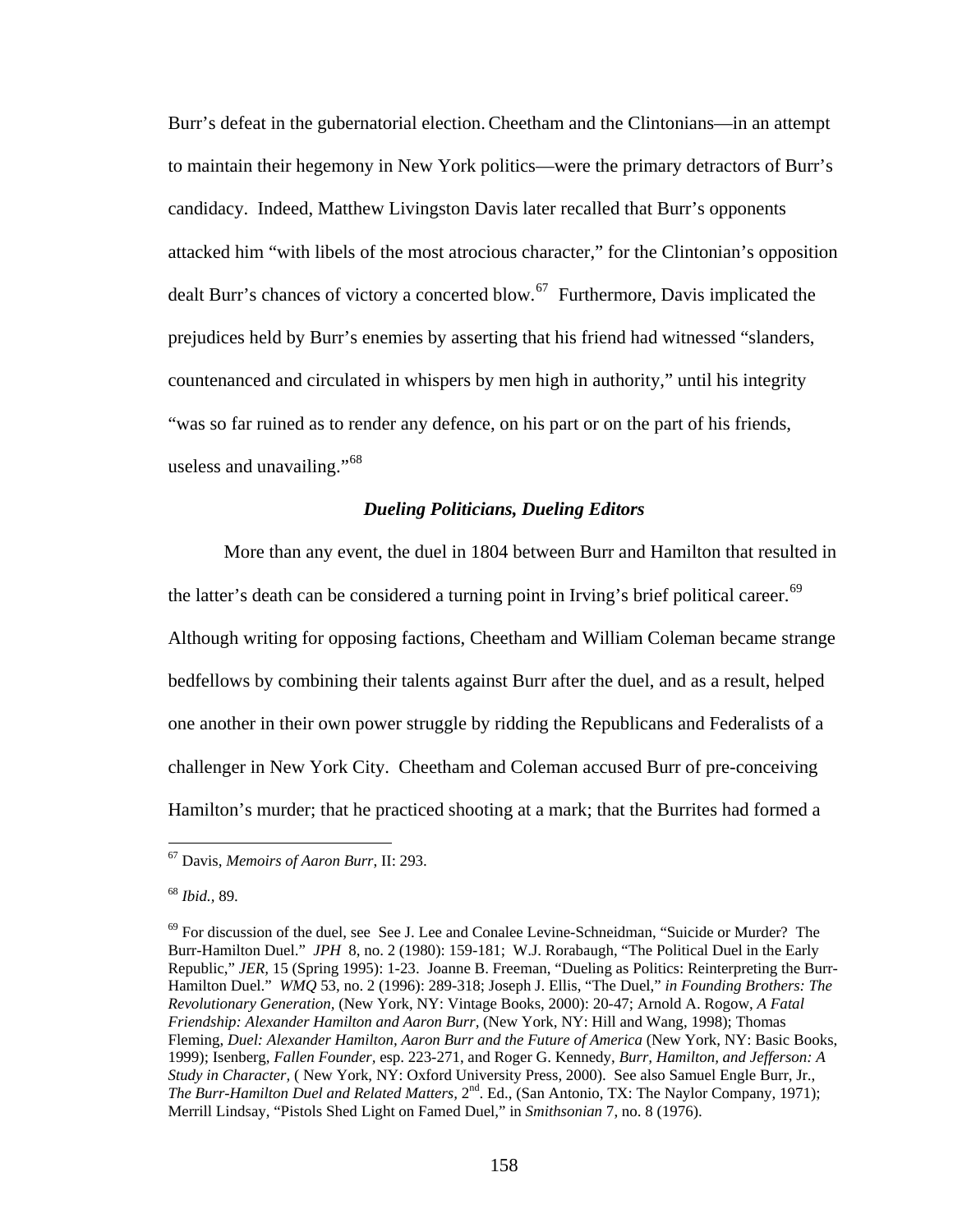"Society of Duelists" to rid Burr of political enemies; and that he wore a special vest that would have prevented an injury.<sup>70</sup> Irving, treading on shaky political ground, needed to mount an able public defense if he hoped to salvage what remained of Burr's tattered reputation. Recent scholarship contends that the *Morning Chronicle* "leaped to the defense of its patron" Aaron Burr, yet Irving remained conspicuously silent until August  $6<sup>th</sup>$ —nearly a month after Hamilton's death—which can hardly be considered a "leap."<sup>71</sup> Consequently, Irving committed political suicide for his newspaper by waiting, losing any remaining credibility among his peers in the community.

Cheetham, aside from his attacks on Burr, established himself in New York by targeting Alexander Hamilton; yet, even he breached partisan lines by lauding Hamilton after the duel. "Hamilton, I believe," Cheetham wrote, "entertained political opinions at variance with mine," but that since his death, he considered it presumptuously arrogant to "pursue him to the grave for *opinions* HONESTLY entertained," leaving it instead, "to a species of party rancor which I disclaim."<sup>72</sup> Cheetham's sudden humility sharply contrasted his previous contempt for Hamilton, a man he once called the "spoiled child of the federal party."73 This was to the delight of Coleman, the editor of Hamilton's newspaper, the *New-York Evening Post.* Indeed, Coleman took "melancholy pleasure" in observing Cheetham "uniting with [Hamilton's] friends, in one common sentiment of

<sup>70</sup> See, for example, *American Citizen* 20, 21, 23, 26 July 1804; *Republican Watch-Tower,* 21, 25, 28, July 1804; *Evening Post,* 23, 30 July, 3 August 1804. Jerry W. Knudson maintains that "not until about the beginning of August did newspapers begin commenting on the vice president's role in the affair," but evidence clearly indicates that Cheetham—soon to be followed by Coleman—began attacking Burr in his columns well before August 1804. See Knudson, *Jefferson and the Press: Crucible of Liberty* (Columbia: University of South Carolina Press, 2006), 122.

<sup>71</sup> Knudson, *Jefferson and the Press*, 116.

<sup>72</sup> *American Citizen,* 20 July 1804; *Republican Watch-Tower,* 20 July 1804.

<sup>73</sup> Cheetham, *A View,* 13.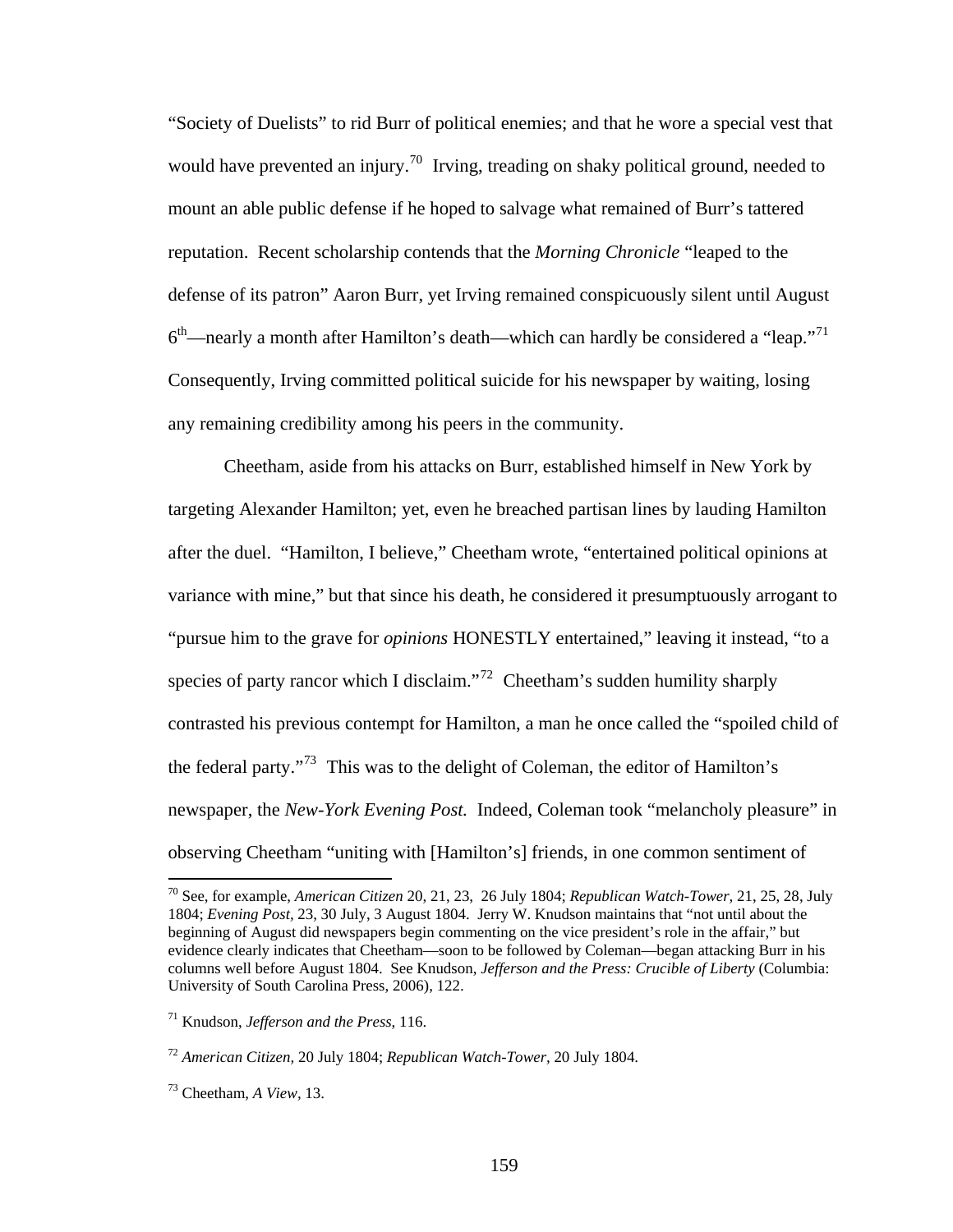esteem" for Hamilton.<sup>74</sup> Cheetham, however, deliberately exonerated Hamilton to vilify Burr, just as the Vice-President suspected. Writing to Charles Biddle, Burr vented at this apparent transformation by the English radical. "You will remark that all our intemperate and unprincipled Jacobins who have been for Years reviling H[amilton] as a disgrace to the Country and a pest to Society are now the most Vehement in his praise," he wrote, "and you will readily perceive that their Motive is, not to respect him but, Malice to me."<sup>75</sup> Although Cheetham was criticized by Republican editors for extolling Hamilton, the duel did not force Cheetham's defection from the Republican Party as one scholar has recently claimed; rather, his break did not occur until 1809 when he was driven from the Tammany Society and stripped of his state printing contracts by his former Clintonian allies, as pointed out in chapter two.<sup>76</sup>

The *Morning Chronicle* identified the true source of political poison following the duel—the Clintonians and their mouthpiece James Cheetham. "It is by officious intermeddlers, who have neither the feelings of gentlemen nor the hearts of men, that this subject has been handled."<sup>77</sup> The Burrites charged Cheetham, whom they described as "the arch fiend who directs this demonic warfare" with printing numerous accusations that ran counter to the decorum of politics.78 Furthermore, the *Morning Chronicle* condemned the "apparent sympathy" Cheetham showed Hamilton and accused him of

<sup>74</sup> *New-York Evening Post,* 20 July 1804.

<sup>75</sup> Aaron Burr to Charles Biddle, 18 July 1804, *Papers of Aaron Burr,* II: 887.

<sup>76</sup> Knudson, *Jefferson and the Press,* 123-124. See also Durey, *Transatlantic Radicals,* 271-273, Mushkat, *Tammany,* 37-38.

<sup>77 &</sup>quot;Vindex, no. 1," *Morning Chronicle,* 6 August 1804*.*

<sup>78</sup> Ibid*.*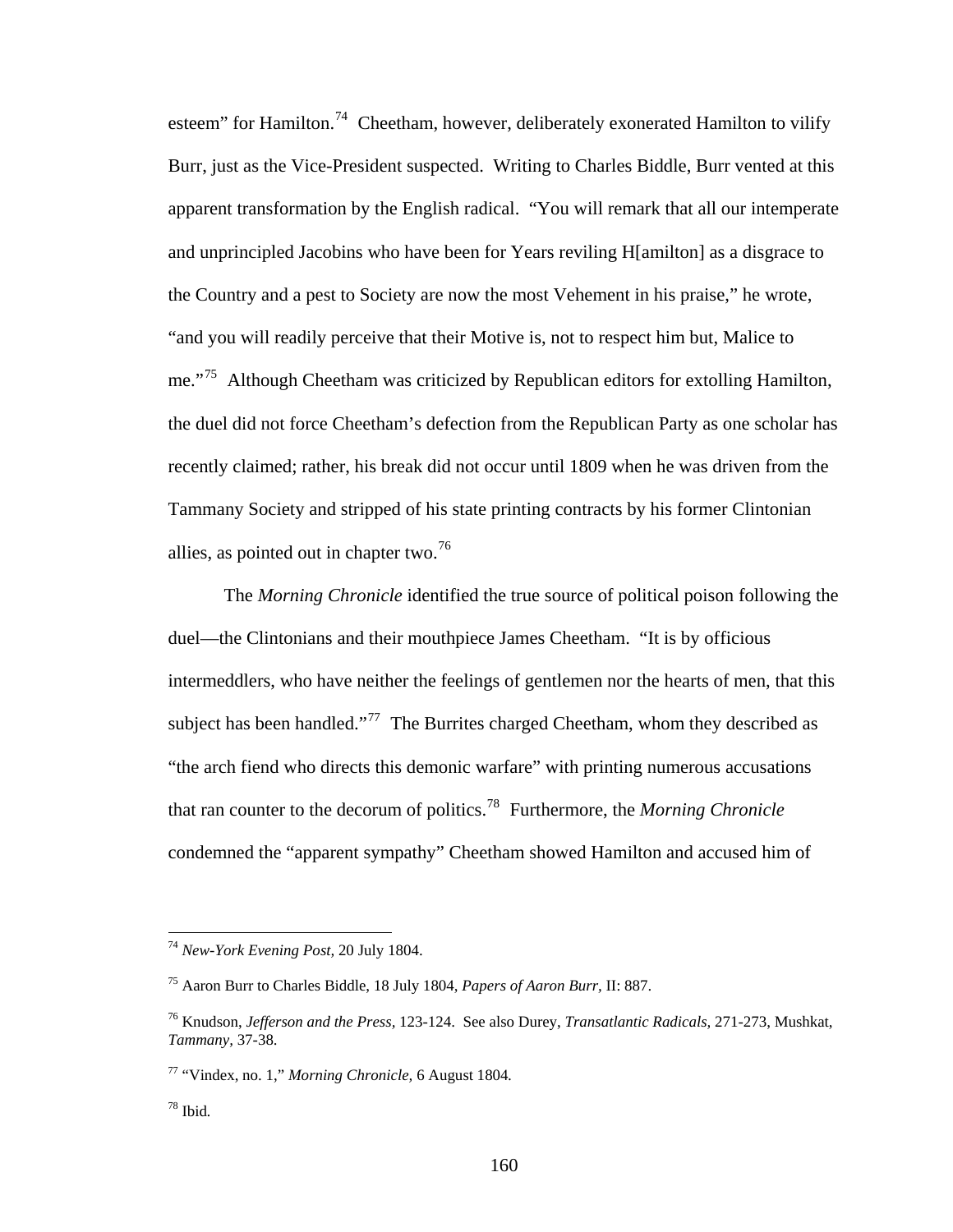hypocrisy.79 Indeed, the Burrites blamed the *American Citizen* for pitting the two men against one another, arguing that "the late unfortunate contest appears to have been for many months a favorite object of pursuit."<sup>80</sup>

Cheetham, however, dismissed all contrary versions of the affair. <sup>81</sup> He questioned Irving's timing, writing that "had the Editor of the *Morning Chronicle* came forward in due season," Burr would have been given a proper hearing, "but, at this late date, any attempt is as improper as it is unavailing."<sup>82</sup> He maintained that Irving's silence was an evasion of the Coroner's Inquest, which concluded that Burr callously murdered Hamilton.<sup>83</sup> Furthermore, he mocked the high-browed, indifferent tone of the *Morning Chronicle*, sardonically writing that Burr murdered Hamilton "in a style of ease and politeness so superior to any thing on record, that we have cause to admire rather

1

81 Ibid*.*

<sup>82</sup> *American Citizen,* 9 August 1804.

83 For the Coroner's Inquest, see "Coroner's Inquest on the Death of Alexander Hamilton," *Interview in Weehawken: The Burr-Hamilton Duel as Told in the Original Documents,* Harold C. Syrett and Jean G. Cooke, eds., (Middlettown, Conn.: Wesleyan University Press, 1960), 156-159. The inquest stated that "good and lawful men of the said City and County of New York, duly chosen and Who being then and there duly sworn and Charged to enquire for the People of the State of New york, When Where how and by What means the said, Alexander Hamilton, Came to his death, do Upon their Oath say that Aaron Burr, late of the Eight Ward of the said City in the said County Esquire and Vice President of the United States, not having the fear of God before his eyes, but being moved and seduced by the Instigation of the devil, on the eleventh day of July in the year last aforesaid, with force and Arms, in the county of Bergen and State of New Jersey in and upon the Said Alexander Hamilton in the peace of God and of the people, of the Said State of New Jersey, then and there being, feloniously Wilfully and of his Malice aforethought, did make an Assault, and that the Said Aaron Burr, a Certain Pistol of the Value of One Dollar Charged and loaded with Gun powder and a leaden bullet which he the said Aaron Burr, then and there had and held in his right hand, to, at, and against the right-side of the Belly of the Said Alexander Hamilton did then and there shoot off and discharge, by means Whereof he the Said Aaron Burr feloniously and Wilfully and of his Malice Aforethought, did then and there give Unto him the Said Alexander Hamilton, With the leaden bullet aforesaid so as aforesaid Shot off and discharged out of the Pistol aforesaid by the force of the Gun powder aforesaid upon the right side of the belly of him the said Alexander Hamilton. "Coroner's Inquest, *Interview in Weehawken,* 156-7.

<sup>79</sup> Ibid*.*

<sup>80 &</sup>quot;Vindex, no. 2," *Morning Chronicle,* 8 August 1804. See also Smith, "'Printers, Called Republican in This City.""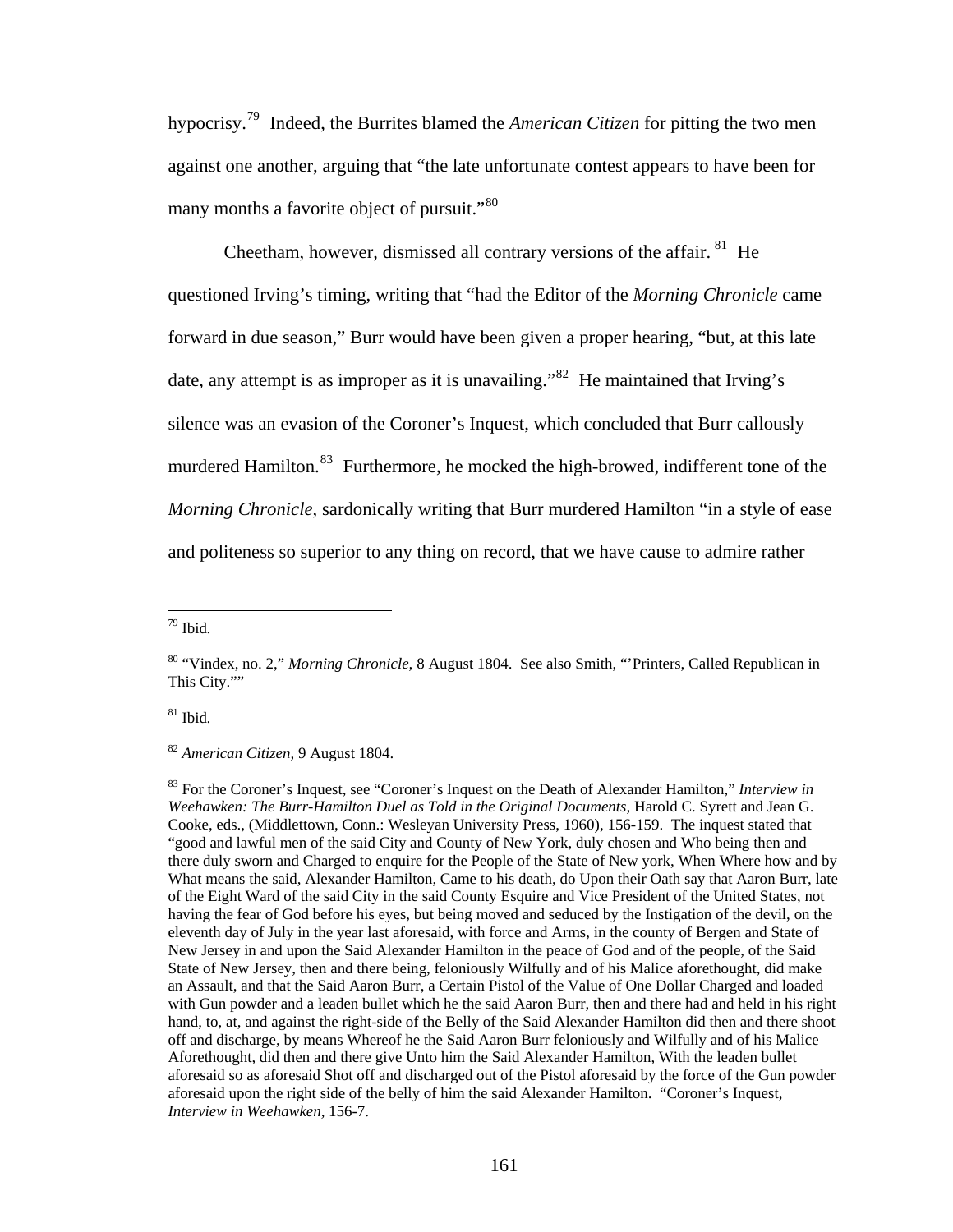than to censure the humanity  $\&$  blandishments of the perpetrator!"<sup>84</sup> Lastly, he asserted that Irving, "after having peeped, and dodged, and remained for some time *in cog.* in evasion of the law, has returned to her occupation," resuming "the guardianship of the *honor* of Aaron Burr," committing an "outrage on the virtue and good sense of the community."<sup>85</sup>

Irving, realizing the limited effect of the *Morning Chronicle* in countering Cheetham and Coleman's charges*,* concluded that a pamphlet would be needed to defend the Vice-President's reputation. Van Ness, writing under the pseudonym "Lysander," criticized the Coroner's Inquest, asking the men who wrote the report to verify their assertion that Burr murdered Hamilton in cold blood, implying their conclusions were incorrect. Moreover, he attacked editors in New York who, since the death of Hamilton, attempted to excite public passions by accusing Burr of murder and destroying his character. He mocked Coleman as "the *virtuous* editor of the Evening Post," and accused his "*immaculate* coadjutor and new aid-de-camp," James Cheetham, of propagating "the grossest falsehoods" without the "least regard to truth." 86 Furthermore, Van Ness did not refrain from blaming powerful New York politicians, namely DeWitt Clinton and his counterparts, whose "poisonous patronage" employed the radical editor James Cheetham.<sup>87</sup> "There is a certain class of men so obdurate in vice, and so hardened in slander," he wrote, "that they never hesitate to use any means, however vile, in order to

<sup>84</sup> *American Citizen,* 8 August 1808; *Republican Watch-Tower,* 11 August 1804.

<sup>85</sup> *American Citizen,* 8 August 1808; *Republican Watch-Tower,* 11 August 1804; *American Citizen* 9 August 1804.

<sup>86</sup> Van Ness, "A Candid Examination of the Whole Affair, in a Letter to a Friend," in *A Correct Statement of the Late Melancholy Affair of Honor, Between General Hamilton and Col. Burr, (New York, NY:* published by G. & R. Waite, 1804), 62.

<sup>87</sup> Ibid*.,* 67.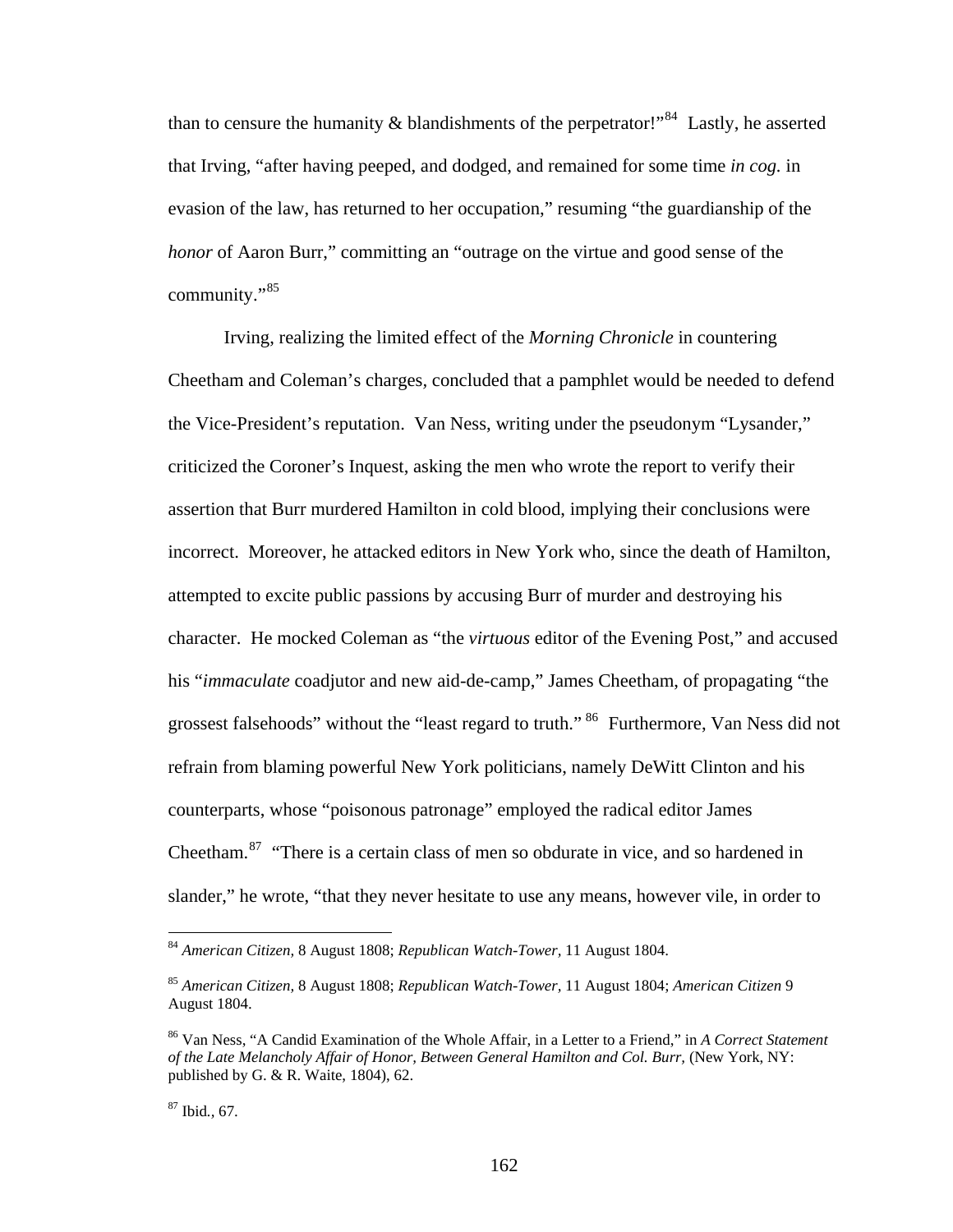injure, and if possible, to destroy the character and reputation of the Vice President."<sup>88</sup> Van Ness continued by asserting that even though the Clintonians "appear to lament" the loss of Hamilton "with crocodile tears" in order to "impress the public mind with the horrid idea" that he was murdered, they "inwardly rejoiced" after his death.<sup>89</sup> Indeed, Van Ness repeatedly asserted that Cheetham feigned his remorse *only* to trample on Burr, arguing that he "propagated the vilest slanders" and the "most unjust and cruel aspersions."90

Van Ness's pamphlet, which was published by George and Robert Waite, presented a feeble case, failing to convince the public of Burr's innocence. Cheetham considered the pamphlet "desperate," writing that it was "time to prostrate forever the miserable advocates of an impotent chief," mockingly calling the Burrites "Lilliputian assailants."<sup>91</sup> Consequently, the Burrite defense was overshadowed by Cheetham and Coleman, and as a result, the writing of Irving and Van Ness became historically obscure.

#### *Uninfluential Atoms*

Contemporaries, especially the Clintonian faction, found it easy to exonerate Hamilton in order to vilify Burr, and as a result of the outrage of editors and the inquest that charged him with murder, the Vice-President fled New York. Without a chief to promote or defend, the *Morning Chronicle* was suddenly confronted with an identity crisis and, as a consequence, had little remaining influence in New York City. Indeed, without Burr as a unifying force, the *Morning Chronicle* lost its political identity, and the

<sup>88</sup> Ibid*.,* 62.

<sup>89</sup> Ibid*.,* 62.

<sup>90</sup> Ibid*.,* 67.

<sup>91</sup> *American Citizen,* 20 August 1804.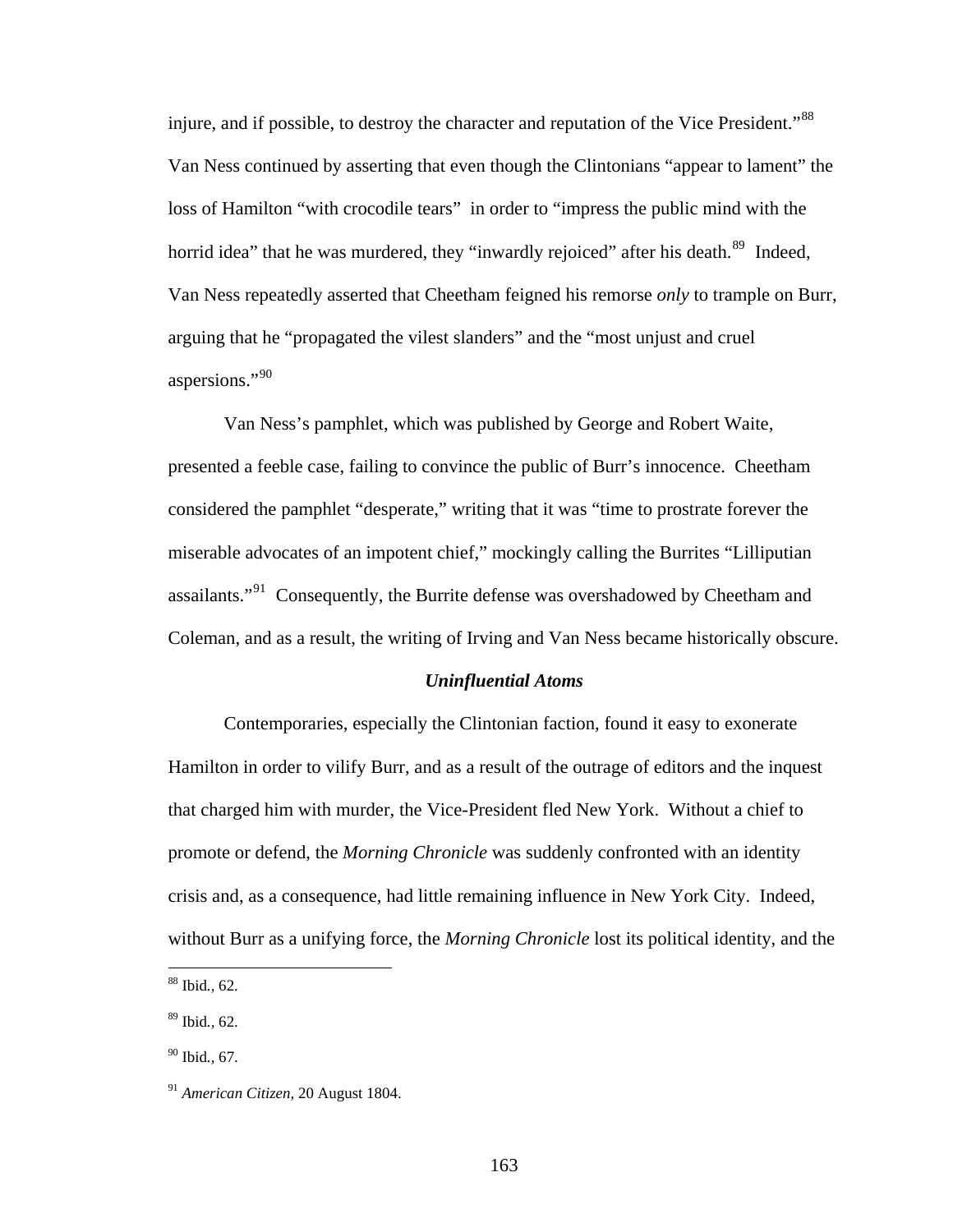faction began to splinter, despite Irving's confidence following the humiliating loss to Lewis in 1804 that the Burrites had "become both numerous and formidable."<sup>92</sup>

Although his brother Washington vowed to "promote the interests of Peter's paper" wherever he traveled in order to counter the "rancorous height [of] political animosities" in New York, the Burrites faced grim political prospects and, as a result, Peter Irving sold his share of the newspaper in December 1805 with little fanfare and turned over the editorial duties to Henry Stanley.<sup>93</sup> Stanley—despite the many setbacks that stripped the Burrites of their political agency—continued publishing the *Morning Chronicle* until June 1807 when it finally succumbed to the burdens of debt. This was to the great dismay of Matthew Livingston Davis, who considered the *Morning Chronicle*  as an essential element for the survival of Burr's faction. He wrote that "the instant the Chronicle ceased to exist, *the Burrites would become 'uninfluential atoms,'* there would be *no rallying point,*" and Burr, along with his associates, would be considered to be so impotent as to be "*incapable any longer of supporting a press*."<sup>94</sup> This was indeed a concerted blow to the relevancy of the Burrites, for in the early American Republic especially New York City—an active newspaper was essential for the survival of political parties.

By placing his political destiny in the hands of the shifty Burr, Peter Irving ventured down an uncertain path, his own identity intimately connected with the

<sup>92</sup> *Morning Chronicle,* 27 April 1804

<sup>93</sup> Washington Irving to William Irving, Jr., 1 August 1804 and 20 September 1804, *Letters of Washington Irving,* I: 43, 105. Knudson asserts that the *Morning Chronicle* "waned after Hamilton's death and expired in the summer of 1805, when it was absorbed by the *Poughkeepsie Journal*." This, however, is incorrect, as evidenced by Stanley's activities as editor of the paper until June 1807. See Knudson, *Jefferson and the Press,* 116.

<sup>&</sup>lt;sup>94</sup> Matthew Livingston Davis to William P. Van Ness, 15 August, 28 August 1805, 1 August 1809, in Pasley, *"Tyranny of Printers,*" p. 216-217, p. 442, n. 36.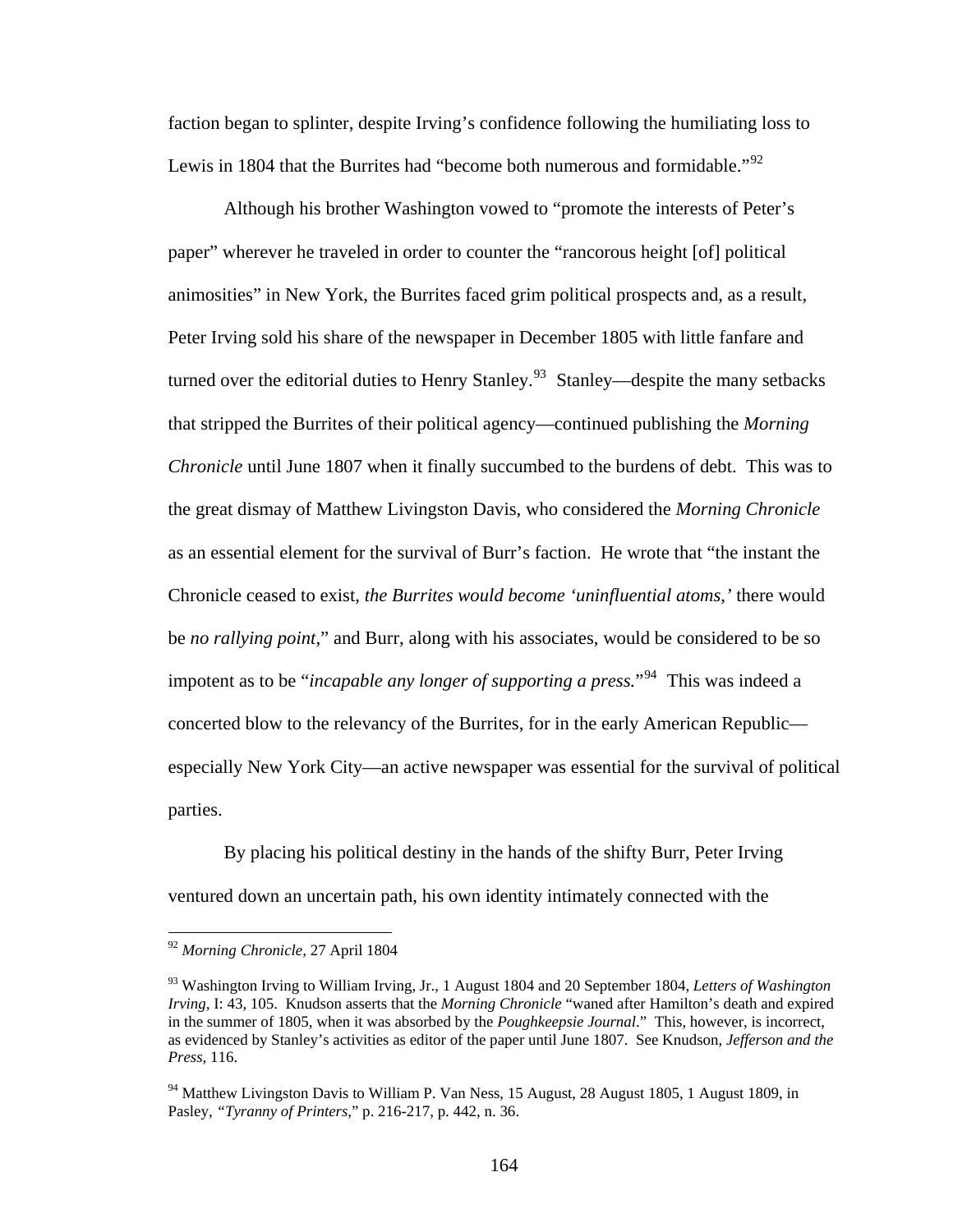enigmatic New Yorker. The tone of his vernacular attempted to portray Burr as a virtuous Republican, whereas he strove to paint Clinton and his satellites as aristocrats who threatened to undermine the will of the people. Although he would later play a leading role in the negotiations with the Clintonians for a brief reconciliation that revolved around access to the Clinton-owned Manhattan Bank—a maneuver that was roundly criticized by Stanley in the *Morning Chronicle* during the final year and a half of its existence—Irving, for whatever reason, lost interest in politics after Burr's exile.

Evidence may indicate, however, that Irving played a role in Burr's plan to separate a portion of the American Southwest from the United States. An obscure reference in his European travel journals to the first settlement in Ohio, which allows for speculation that Irving's career took a very strange turn indeed as he and Burr traversed the Ohio River. Writing as he toured the Scottish highlands, Irving reflected on a rain shower that drove him "to a mount of earth—covered with grass & cedar trees. It stands on the right side of the road  $\&$  the margin of the lake, near two or three little thatched cottages. It resembles those I recollected to have seen near Marietta, and doubtless encloses the bones of Scottish warriors slain in battle."<sup>95</sup> Indeed, prior to his departure, he remarked to his brother-in-law Richard Dodge that his initial trip to Europe was an "advantageous opportunity," and that he anticipated an "improvement from [his present] excursion."<sup>96</sup> Was Irving speaking metaphorically, or is this passage purely coincidental? If in fact Irving traveled down the Ohio River with Burr, then it would

<sup>95</sup> Leonard B. Beach, eds., et. al., *Peter Irving's Journals, Edited from Manuscripts in the Sterling Memorial Library, Yale University, the Miriam Luther Stark Library, University of Texas &The New York Public Library,* (New York: New York Public Library, 1943), 115.

<sup>&</sup>lt;sup>96</sup> Peter Irving to Colonel Richard Dodge, 7 January 1807, Sterling Memorial Library, Yale University.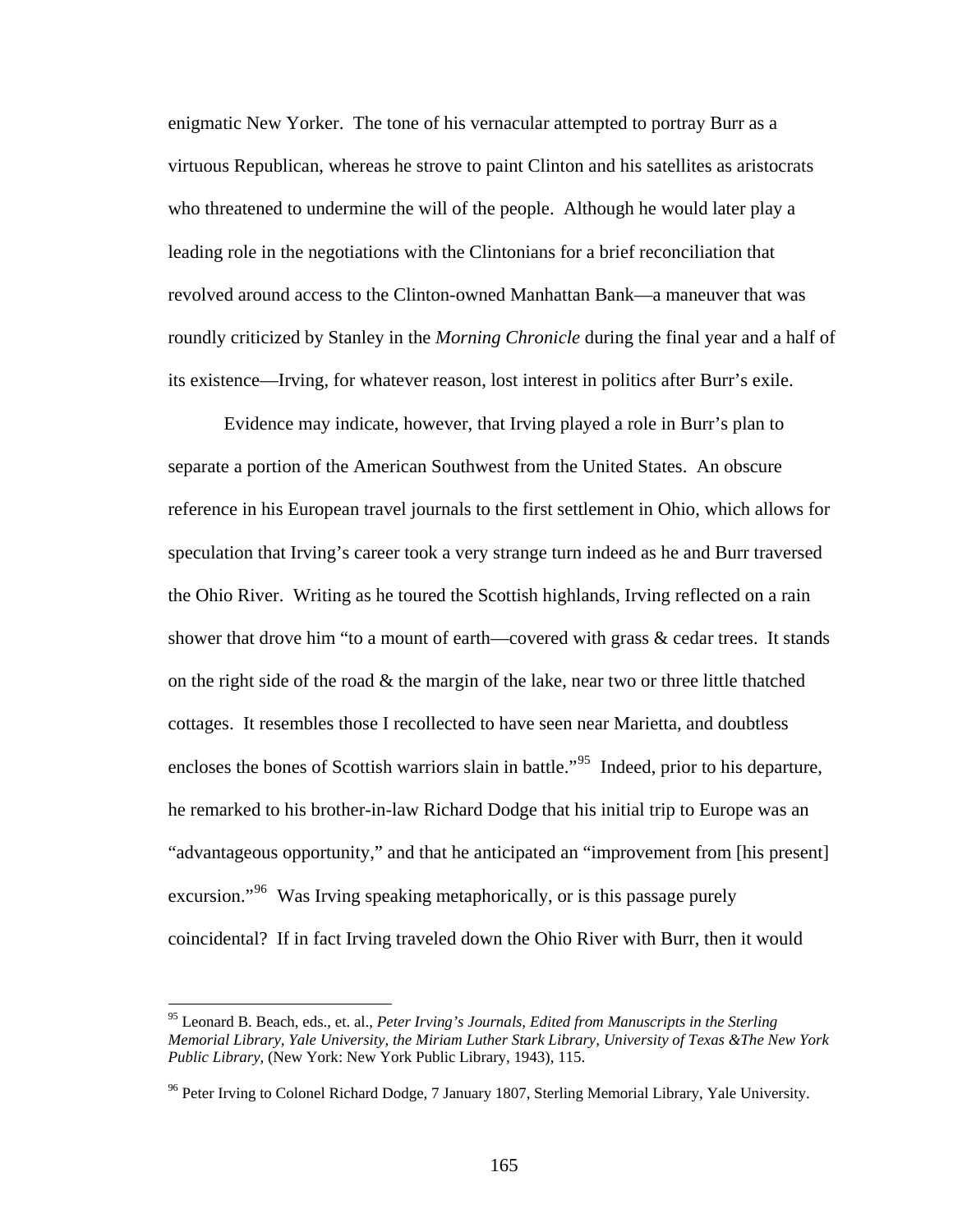perhaps also explain his rather abrupt departure for a European tour in January 1807, only a month before Burr was arrested for his mysterious activities.<sup>97</sup>

In conclusion, Irving and his career as a partisan journalist is representative of a political opportunist looking to further his own career, and by attaching himself to the ambitious and ambivalent Burr—agreeing to oversee publication of the *Morning Chronicle—*Irving has remained somewhat elusive and inaccessible to scholars writing about the early history of New York. His contributions to the divisive community of printers, booksellers, and bookbinders in New York—while not as acerbic as his adversary Cheetham—demonstrate that Irving was capable of engaging in spiteful political back-biting in order to promote Burr and the "Little Band" in New York City. However, his attempt—through the publication of the *Morning Chronicle—*to craft a political identity for Burr and the "Little Band" should ultimately be considered a failure. Indeed, it was his inability to differentiate himself and his faction from competitors in New York City that caused the inevitable failure of his venture into journalism and politics. Thus, the older brother of Washington Irving has remained in the shadows of the historical underworld, and has instead been viewed by historians and literary scholars as a man of leisure: a scholar, theatrical critic, physician, and patron of the arts, seldom as an ambitious politician who, by supporting the career of Aaron Burr, was concurrently promoting his own political fortunes.

<sup>97</sup> On Burr's "conspiracy," see Buckner F. Melton, *Aaron Burr: Conspiracy to Treason* (New York: John Wiley & Sons, 2002); T.P. Abernethy, *The Burr Conspiracy* (Glouchester: Peter Smith, 1968); Joseph Wheelan, *Jefferson's Vendetta: The Pursuit of Aaron Burr and the Judiciary* (New York: Carroll & Graff Publishers, 2005).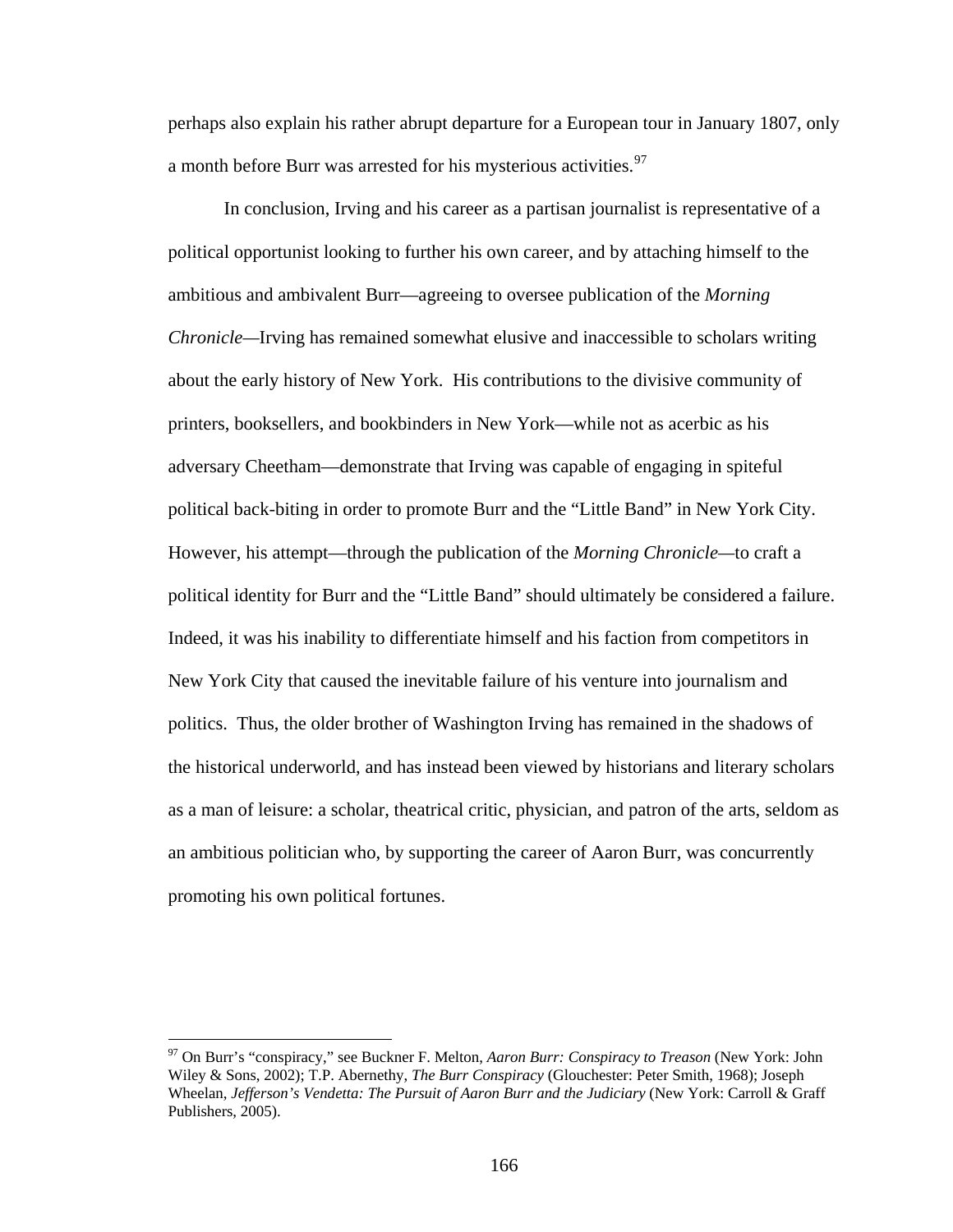## **Conclusion**

### **Communities and Identities**

 While discussing the usefulness of *The Structural Transformation of the Public Sphere* for historical inquiry, John L. Brooke points out the inevitable clash between idealistic philosophy and historical reality, asserting that Habermas "described a polity that ought to be," whereas historians "describe polities as they have functioned in real time."<sup>1</sup> As noted in the introduction, the Habermasian public sphere, as a concept, is an abstraction, and this thesis, through a careful analysis of disparate records such as directories, newspapers, pamphlets, published speeches, journals, and personal letters, has reinterpreted the public sphere not as a theoretical domain predicated on certain socio-economic conditions such as the assumption of universal citizenship, suffrage, and individual autonomy among the learned bourgeoisie, but rather as an actual physical space—a "community" of like-minded artisans and businessmen who shared common identities as printers, booksellers, and bookbinders despite ideological barriers.

In addition to emphasizing the abstract nature of the Habermasian public sphere as it relates to historical inquiry, Brooke points out that "historians are particularly dubious about the apparent emphasis in *The Structural Transformation* on deliberation and rationality, asserting instead that public communication "occurs in modes other than rational deliberation," namely forms that are emotional and symbolic as opposed to

<sup>&</sup>lt;sup>1</sup> John L. Brooke, "Consent, Civil Society, and the Public Sphere in the Age of Revolution and the Early American Republic," in *Beyond the Founders: New Approaches to the Political History of the Early American Republic*, ed. Jeffrey L. Pasley, David Waldstreicher, and Andrew W. Robertson (Chapel Hill: University of North Carolina Press, 2004), 225. Jürgen Habermas, *The Structural Transformation of the Public Sphere: An Inquiry into a Category of Bourgeois Society*, trans. Thomas Burger and Frederick Lawrence (Cambridge, Mass.: The MIT Press, 1989).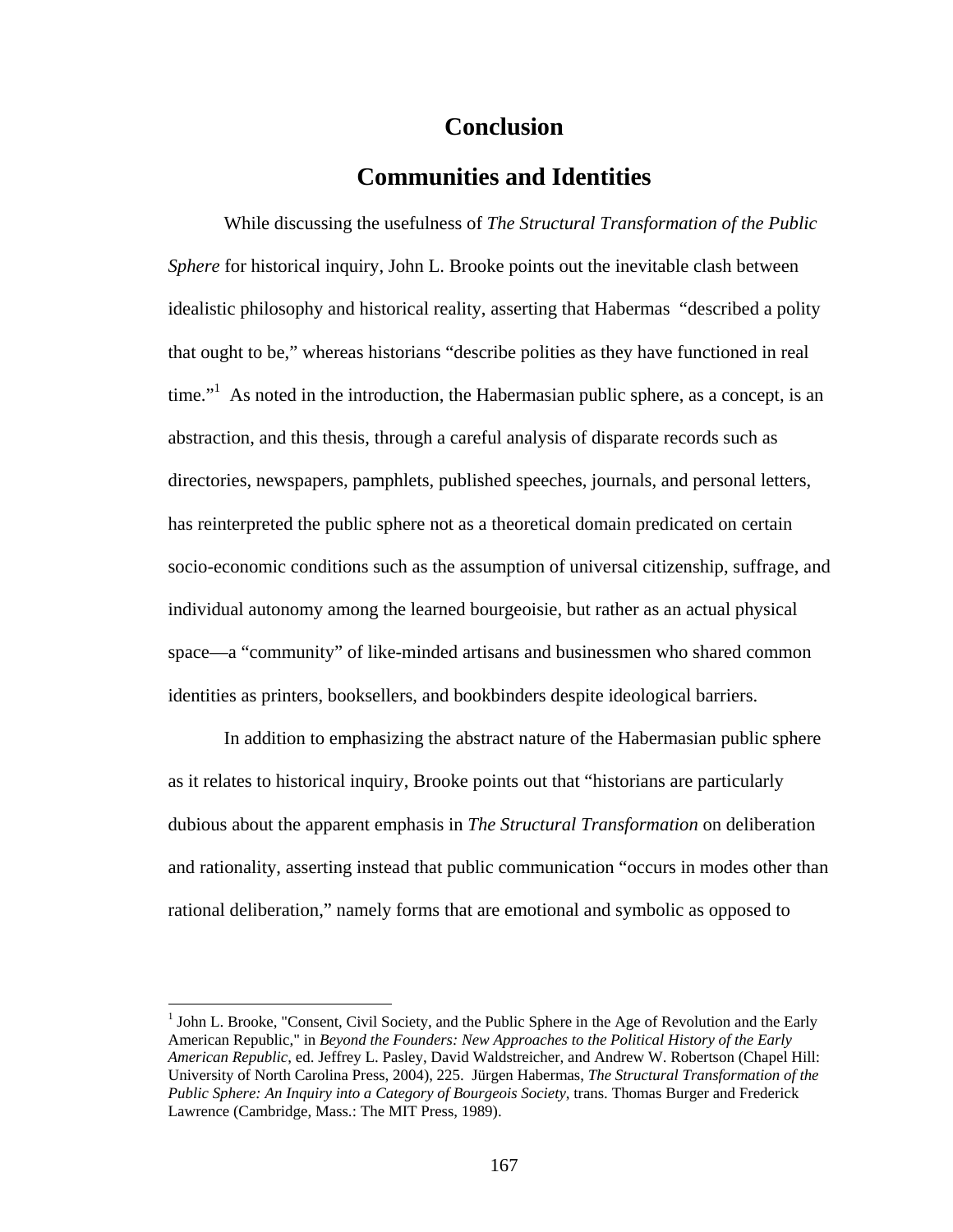rational-critical.<sup>2</sup> Brooke makes an interesting point that is relevant to this thesis, especially chapters two and three. Discourse, as it appeared it in the pages of New York newspapers from 1800 to 1810, largely resembled the frames of reference outlined by Brooke: emotional and symbolic as opposed to the purely Habermasian notion of rational-critical dialogue. Granted, there were moments of reasoned clarity in the pages of the *American Citizen, Morning Chronicle,* and the *New-York Evening Post* where the editor authored—either publicly or pseudonymously—a piece that called for public reflection and deliberation. Editors, though, utilized an amalgamation of rational-critical rhetoric with that of a symbolic style that played to the emotions of readers, especially James Cheetham when he addressed the Irish-American community and Dr. Peter Irving's musings on the perceived threat to the Republic by New York's aristocratic families.

 By reconstructing the early development of New York City's printing and publishing community, this thesis contributes to the historiographical dialogue started by William E. Ames, Wm. David Sloan, and Gerald Baldasty that refutes the notion that journalism in the early Republic was, according to Frank Luther Mott, "in many respects disgraceful—a kind of 'Dark Ages' of American journalism," the consequence of "scurrility and vulgar attacks on personal character."<sup>3</sup> Ames, in one of the first studies to contest this concept, asserts that journalism in this period offered "higher quality information and interpretation of American society than at any other time in American

 $2^2$  Ibid., 225.

<sup>&</sup>lt;sup>3</sup> Frank Luther Mott, *American Journalism: A History, 1690-1960, 3*<sup>rd</sup> ed., (New York: MacMillan, 1962), 168-169.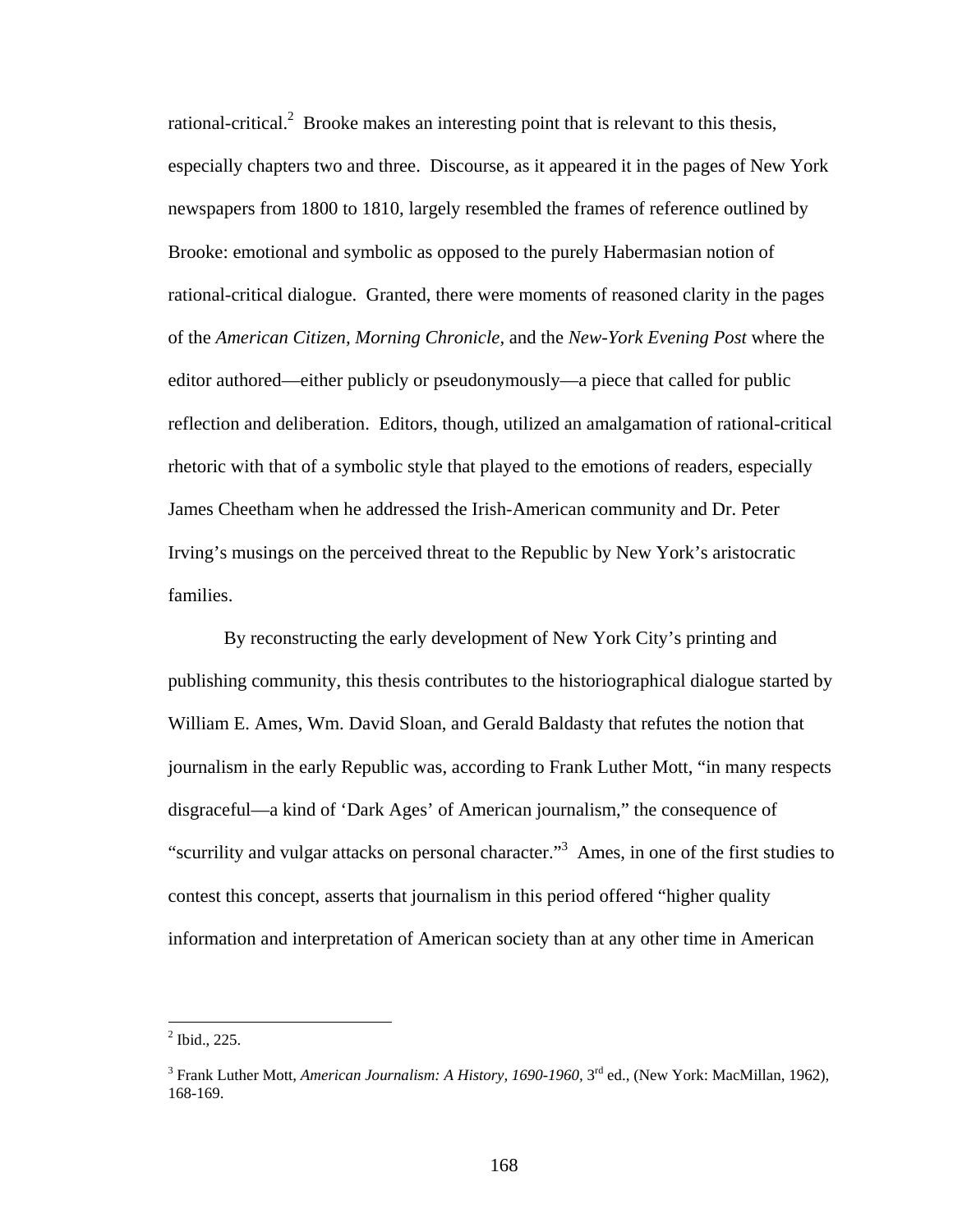history."<sup>4</sup> Echoing Ames' sentiment, Sloan maintains that the early American press needs to be studied "on its own terms rather than in light of the journalistic concepts that developed later," asserting that the "party press must be viewed in terms of its importance to the political system" of the early Republic.<sup>5</sup> This thesis has evaluated the centrality of the press to political dialogue in early national New York City, a place that has been touched on in recent studies of newspaper politics in the early Republic but not fully explored.<sup>6</sup> It is especially important to highlight the significance of editors such as James Cheetham and Peter Irving to the political dialogue in nineteenth-century Gotham given the latest attempt to revive the hackneyed "dark ages" paradigm. Indeed, one author recently wrote that the press in early America was "at times vile, crude, unjust," more of a scar "on the communities to which it reported than a service, a means of inciting more than informing."<sup>7</sup> To assert, as this author has, that journalism in this period was nothing more than a vehicle for exaggerated libel misses the mark entirely and reduces editors

<sup>4</sup> William E. Ames, *A History of the National Intelligencer* (Chapel Hill: University of North Carolina Press, 1972), ix. See also William E. Ames, "Samuel Harrison Smith Founds the *National Intelligencer*," *Journalism Quarterly* 42, no. 3 (1965); William E. Ames, "Federal Patronage and the Washington, D.C. Press," *Journalism Quarterly* 49, no. 1 (1972); William E. Ames and Dwight L. Teeter, "Politics, Economics, and the Mass Media," in *Mass Media and the National Experience*, ed. Ronald T. Farrar and John D. Stevens (New York: Harper & Row, 1971).

<sup>5</sup> Wm. David Sloan, "Scurrility and the Party Press, 1789-1816," *American Journalism* V (1988): 99; Sloan, "The Early Party Press: The Newspaper Role in American Politics, 1788-1812," *Journalism History*  9, no. 1 (Spring 1982): 23. See also Gerald J. Baldasty, *The Press and Politics in the Age of Jackson* (Columbia, S.C.: Association for Education in Journalism and Mass Communication, 1984); William David Sloan, "The Party Press: The Newspaper Role in National Politics, 1789-1816." (Ph.D. diss., University of Texas-Austin, 1981); William David Sloan, "Journalism Historians Lost in the Past, Need Direction," *Journalism Educator* 42, no. 3 (1987); William David Sloan, "'Purse and Pen': Party-Press Relationships, 1789-1816," *American Journalism* 6 (1989).

<sup>6</sup> See Jeffrey L. Pasley, *"The Tyranny of Printers" : Newspaper Politics in the Early American Republic* (Charlottesville: University Press of Virginia, 2001). Much of Pasley's study centers on Philadelphia and Connecticut.

<sup>7</sup> Eric Burns, *Infamous Scribblers: The Founding Fathers and the Rowdy Beginnings of American Journalism* (New York: Public Affairs, 2006), 8, 12. For my concerns and criticisms of Burns' book, which are numerous, see Steven C. Smith, "Review of *Infamous Scribblers: The Founding Fathers and the Rowdy Beginnings of American Journalism,* by Eric Burns," *Journalism History* 32, no. 3 (2006): 179-180.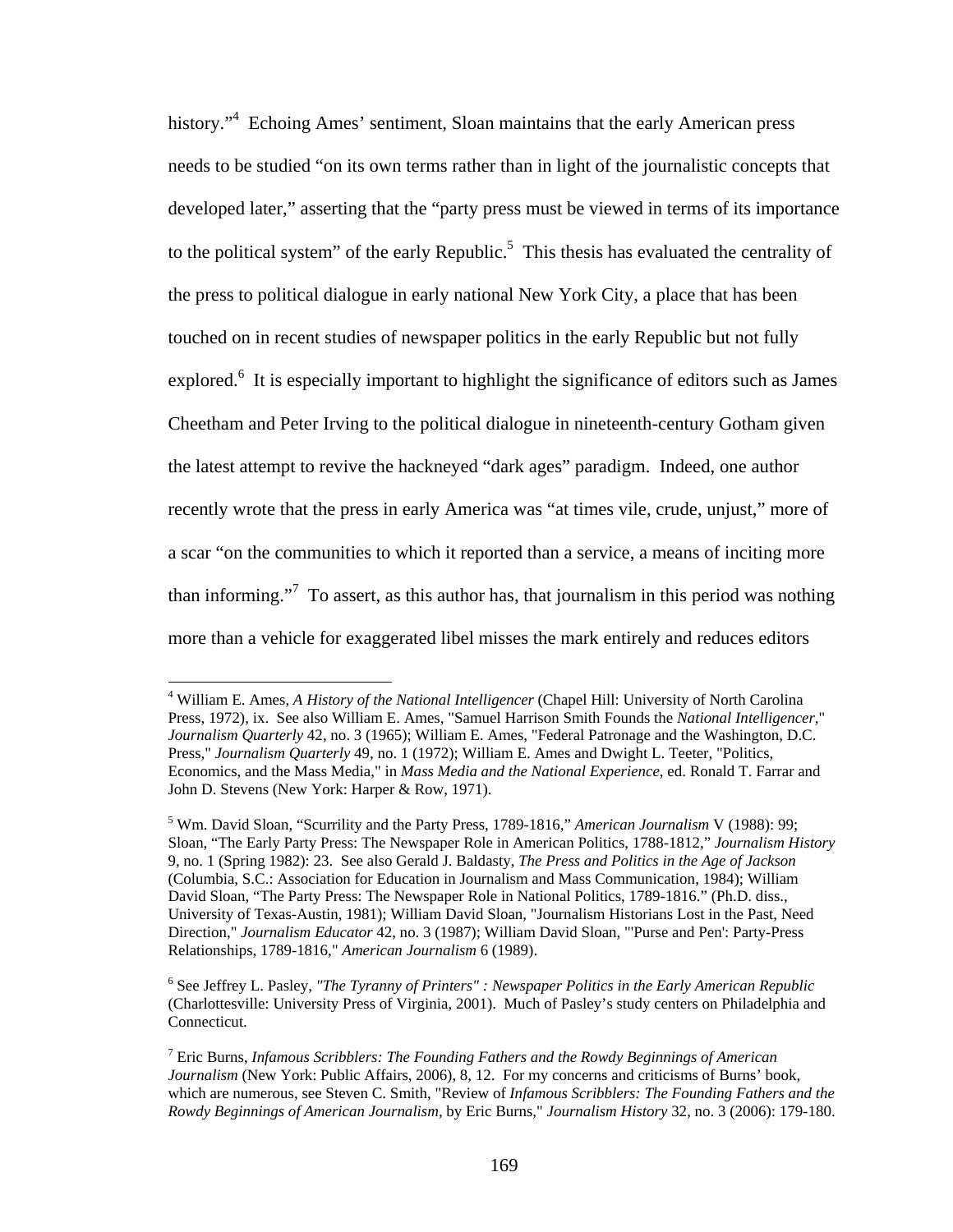such as Cheetham and Irving to nothing more than scandal-mongering party hacks. That is not the case in this instance. As this thesis has demonstrated, Cheetham and Irving while serving as public voices for New York's competing Republican factions—were men of substance and learning who demonstrated the ability for independent political thought, Cheetham more so than Irving.

 This thesis has dealt extensively with the differing notions of community and identity in early national New York City. Chapter one, for example, utilizes Peter Thompson's theory of "public space" to examine the deliberate social construction of a community by Manhattan's printers, booksellers, and bookbinders based on their shared identities through their association with the development of Gotham's printing and publishing trade.<sup>8</sup> Indeed, since the Habermasian public sphere was not a physical space but rather a social realm that only existed in conversation, this thesis has maintained that by looking at public discourse as part of an organic community, a better understanding of print and publishing culture will emerge that will enrich the prevailing scholarly dialogue.

Utilizing this public community as a useful point of departure, chapters two and three draw from Benedict Anderson and David Waldstreicher' poignant studies of "imagined communities" in order to provide detailed portraits of Manhattan newspaper editors James Cheetham and Peter Irving and the ways in which they created—or "imagined"—unique identities for their communities of readers.  $\frac{9}{5}$  As a result, three

<sup>8</sup> Peter Thompson, *Rum Punch & Revolution : Taverngoing & Public Life in Eighteenth-Century Philadelphia* (Philadelphia: University of Pennsylvania Press, 1999). See also Michael Warner, "The Mass Public and the Mass Subject," in *Habermas and the Public Sphere*, ed. Craig Calhoun (Cambridge, Mass.: M.I.T. Press, 1992).

<sup>9</sup> Benedict R. O'G Anderson, *Imagined Communities : Reflections on the Origin and Spread of Nationalism* (London: Verso Editions/NLB, 1983); David Waldstreicher, *In the Midst of Perpetual Fetes : The Making*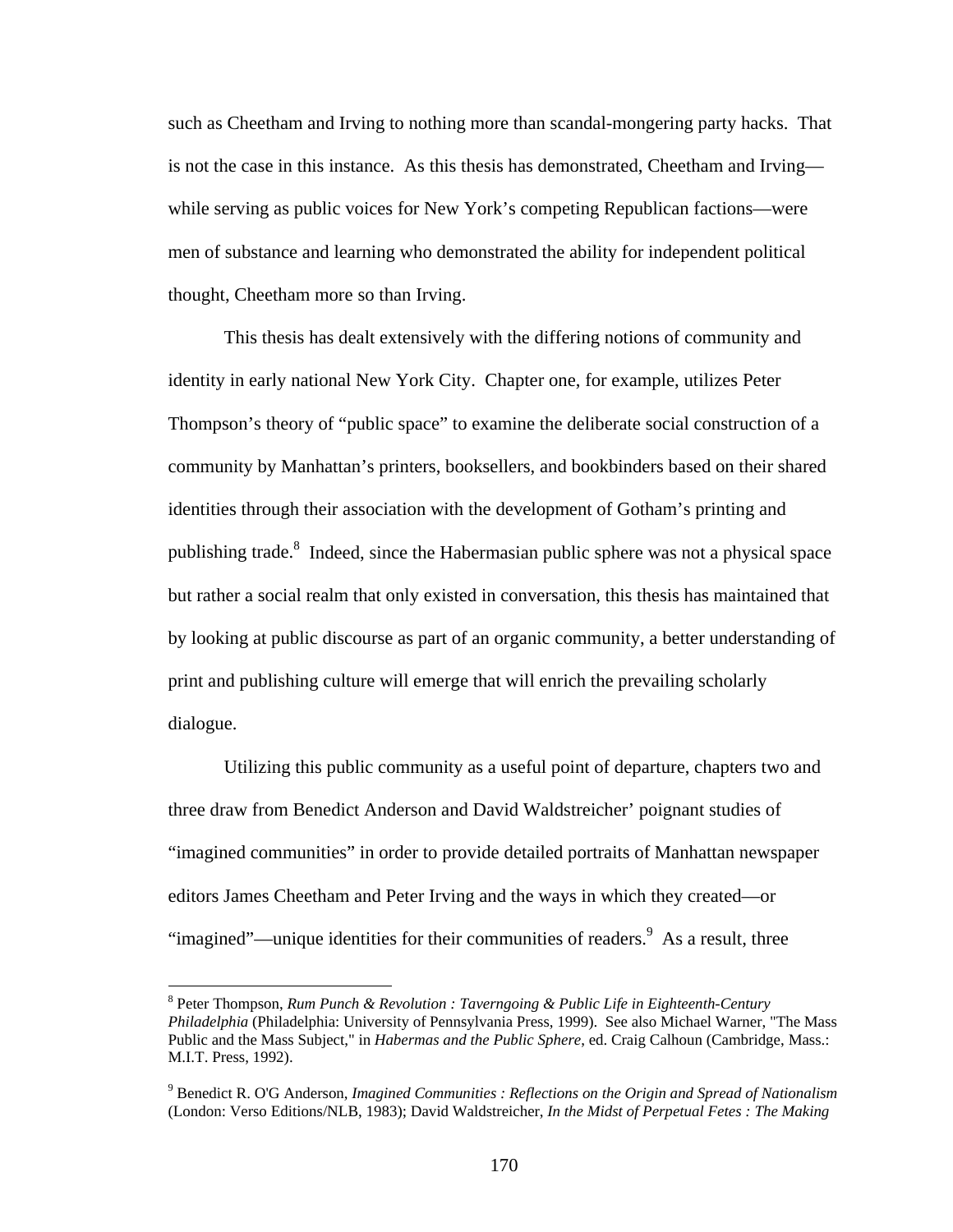separate—yet overlapping—"communities" emerged in the pages of this thesis. The organic community of printers, booksellers, and bookbinders that existed in Gotham's Old East Ward served as the foundation from which the "communities" constructed by Cheetham and Irving emerged on the pages of their publications. For example, Cheetham's concerns revolved around ameliorating the social ills perpetuated by what he perceived to be as a despotic city government as well as vehemently objecting to Federalist denunciations of immigrants, especially Irish-Americans. Consequently, through his championing of recently-arrived Irish émigrés, Cheetham fostered a community identity, a unique fusion of Irish and American patriotic gestures that were largely symbolic, yet genuinely effective. Irving, on the other hand, wrote from a more refined, leisurely perspective, which contrasted the highly-charged, working-class rhetoric of James Cheetham. Yet, despite Irving's gentrified inclinations as a scholar, theatrical critic, purveyor of literature, and practitioner of medicine, he truly believed he was advocating a democratic alternative to what he and his fellow Burrites considered a threat to the republic in the form of the so-called aristocratic faction, the Clintons.

Ultimately, the Thompsonian notion of "public space" proved to be a more useful frame of reference than a purely Andersonian "imagined community" because it allows the physical space of the community of printers, booksellers, and bookbinders to serve as a foundation for the rhetorical communities created by Cheetham and Irving. Broadly speaking, Cheetham and Irving were part of a larger public community that existed in the Old East Ward in what is now Lower Manhattan, the result of their mutually shared identities with their fellow printers, booksellers, and bookbinders. Stemming from this

*of American Nationalism, 1776-1820* (Chapel Hill: University of North Carolina Press, 1997. Published for the Omohundro Institute of Early American History and Culture).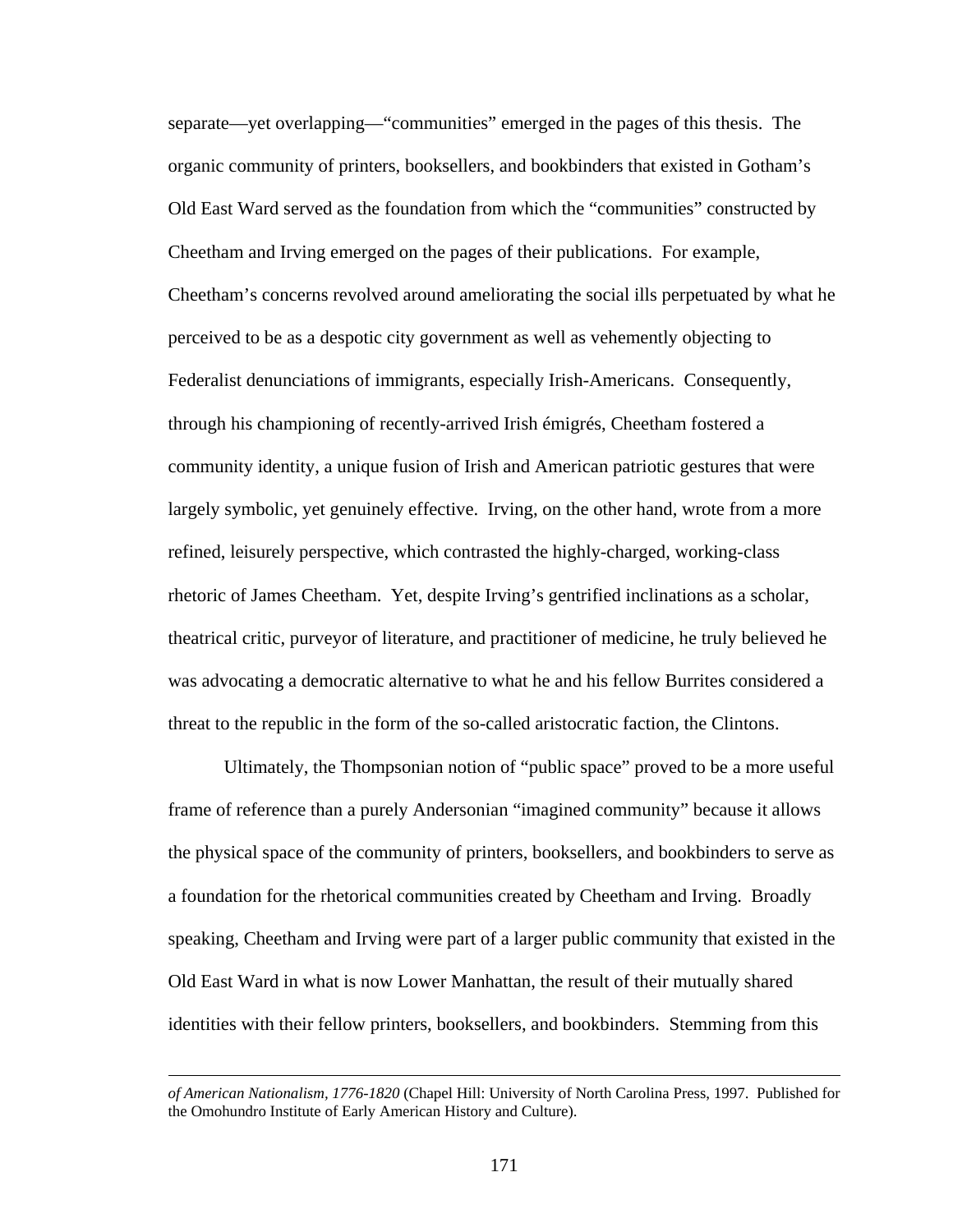public space, Cheetham, through the *American Citizen* and numerous pamphlets, wrote for the working-class, the downtrodden, and the immigrants. Irving's community, on the other hand, consisted of a more genteel and leisurely clientele, appealing to men of wit, wisdom, and education, all while painting Aaron Burr's rivals as despotic aristocrats, upholding Burr as a man of the people.

Nevertheless, despite the significance of these three overlapping "communities" to the social, cultural, economic, and political milieu of New York City in the early Republic, there remain several lingering questions that merit further historical inquiry. Although this thesis has clearly demonstrated that these communities existed from 1800 to 1810, it is necessary to ask when the community of printers, booksellers, and bookbinders began to form. The database that contributed to the reemergence of this community will have to be expanded to include listings prior to 1800. This could be a tricky proposition however, as printers in New York did not distribute city directories until 1786, so in order to determine where printers, booksellers, and bookbinders worked before the publication of the first register, documents such as tax records will have to be consulted.10 Also, a larger sample of editors and newspapers will need to be examined to compliment the snapshots of James Cheetham and Peter Irving. Lastly, it is also intriguing to ponder the depth of political ties between printers, booksellers, and bookbinders by studying advertising patterns in the city's prominent partisan newspapers. Such topics and questions, however, will have to wait for a future volume.

 $\overline{a}$ 

 $10$  In order to construct a similar database for her study of the 1741 New York slave conspiracy, Jill Lepore relied heavily on public tax lists given that census records and directories were not readily available. See Lepore, *New York Burning: Liberty, Slavery, and Conspiracy in Eighteenth-Century Manhattan* (New York: Alfred A. Knopf, 2005), esp. Appendices A, B, and C, pp. 233-273.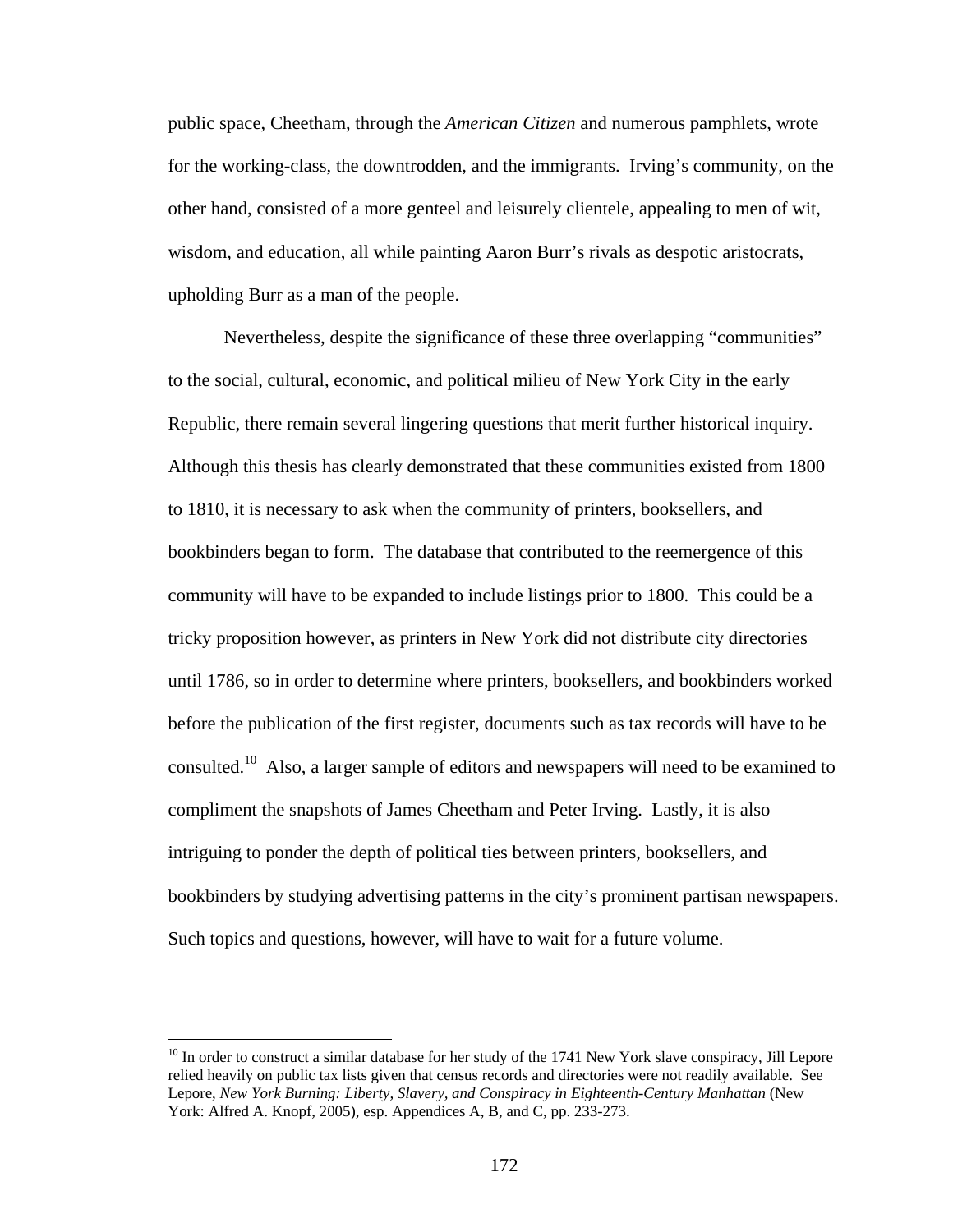### **Appendix One**

### **Graphs and Tables**

 This appendix is devoted to providing a more in-depth discussion of the many graphs and tables presented in this thesis where space was otherwise not available for a full textual disclosure of numbers and/or explanations of methodology in gaining values. Each table or graph is accompanied by a brief paragraph describing which figure from the text it corresponds with in addition to any methodological explanation that would otherwise be required in order to clarify the information in the thesis.

**Population of New York City, 1790-1820** 

| Year | <b>Bronx</b> | <b>Brooklyn</b> | <b>Manhattan</b> | <b>Oueens</b> | <b>Richmond</b> | <b>Total Population</b> |
|------|--------------|-----------------|------------------|---------------|-----------------|-------------------------|
| 1790 | 1,781        | 4.495           | 33.131           | 6.159         | 3,835           | 49.401                  |
| 1800 | 1,755        | 5,740           | 60,515           | 6.642         | 4.564           | 79.216                  |
| 1810 | 2.267        | 8.303           | 96.373           | 7.444         | 5.347           | 119.734                 |
| 1820 | 2.782        | 11.187          | 123,706          | 8.246         | 6.135           | 152,056                 |

This table is a numerical representation of Figure 1.1. Although some of the actual numbers are provided in the text, I thought it was necessary to reproduce the actual

statistics to corroborate Figure 1.1.

Source:U.S. Bureau of the Census, *1990 Census of Population and Housing*, "Population and Housing Unit Counts," CPH-2-1, Table 46. See Michael R. Haines, "Population of cities with at least 100,000 population in 1990: 1790–1990," in *Historical Statistics of the United States, Earliest Times to the Present: Millennial Edition,* edited by Susan B. Carter, Scott Sigmund Gartner, Michael R. Haines, Alan L. Olmstead, Richard Sutch, and Gavin Wright (New York: Cambridge University Press, 2006), Table Aa832-1033. Ellis Library, University of Missouri <www.mulibraries.missouri.edu>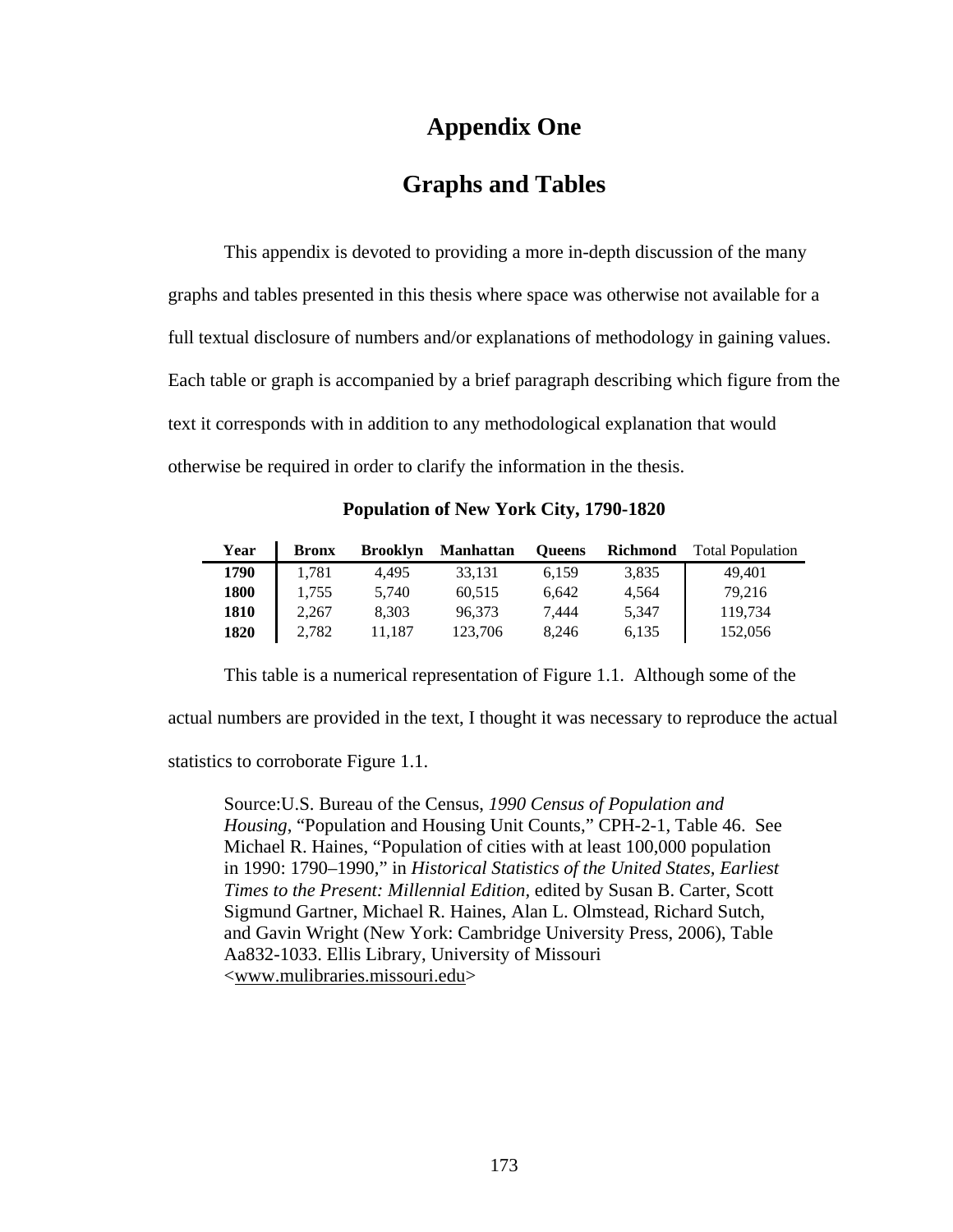| Year | Number         | Newspapers Established                    |
|------|----------------|-------------------------------------------|
| 1800 | 6              | American Citizen                          |
|      |                | <b>Forlorn Hope</b>                       |
|      |                | Porcupine's Gazette                       |
|      |                | Prisoner of Hope                          |
|      |                | Republican Watch-Tower                    |
|      |                | Temple of Reason                          |
| 1801 | 1              | New-York Evening Post                     |
| 1802 | 5              | Chronicle Express                         |
|      |                | New-York Herald                           |
|      |                | New-York Journal                          |
|      |                | Morning Chronicle                         |
|      |                | Weekly Visitor                            |
| 1803 | 0              |                                           |
| 1804 | 3              | The Corrector                             |
|      |                | <b>Moniteur Francais</b>                  |
|      |                | Remembrancer                              |
| 1805 | 0              |                                           |
| 1806 | 5              | <b>Bowery Republican</b>                  |
|      |                |                                           |
|      |                | Independent Republican<br>People's Friend |
|      |                | New-York Spy                              |
|      |                | Weekly Inspector                          |
|      |                |                                           |
| 1807 | $\overline{4}$ | New-York Aurora                           |
|      |                | Columbian Herald                          |
|      |                | Daily Advertiser                          |
|      |                | <b>Public Advertiser</b>                  |
| 1808 | 5              | Daily Advertiser                          |
|      |                | Observateur Impartial                     |
|      |                | Oracle                                    |
|      |                | Pelican                                   |
| 1809 | 6              | Columbian                                 |
|      |                | Columbian Herald                          |
|      |                | New York Journal                          |
|      |                | <i>Observer</i>                           |
|      |                | Spirit of '76                             |
|      |                | Washington Republican                     |
| 1810 | 5              | <b>New-York Morning Post</b>              |
|      |                | <b>Morning Star</b>                       |
|      |                | <b>Political Bulletin</b>                 |
|      |                | The Shamrock                              |
|      |                | <b>United States' Shipping List</b>       |
|      |                |                                           |

**Number of Newspaper Established in New York City, 1800-1810** 

Figure 1.5 illustrates the number of newspapers founded in New York City for a thirty year period, beginning in 1790 and ending in 1820. The graph is a cumulative summary of this growth, and only a few newspapers from the 1800-1810 category are provided in the text. In order to better illustrate the growth of the newspaper industry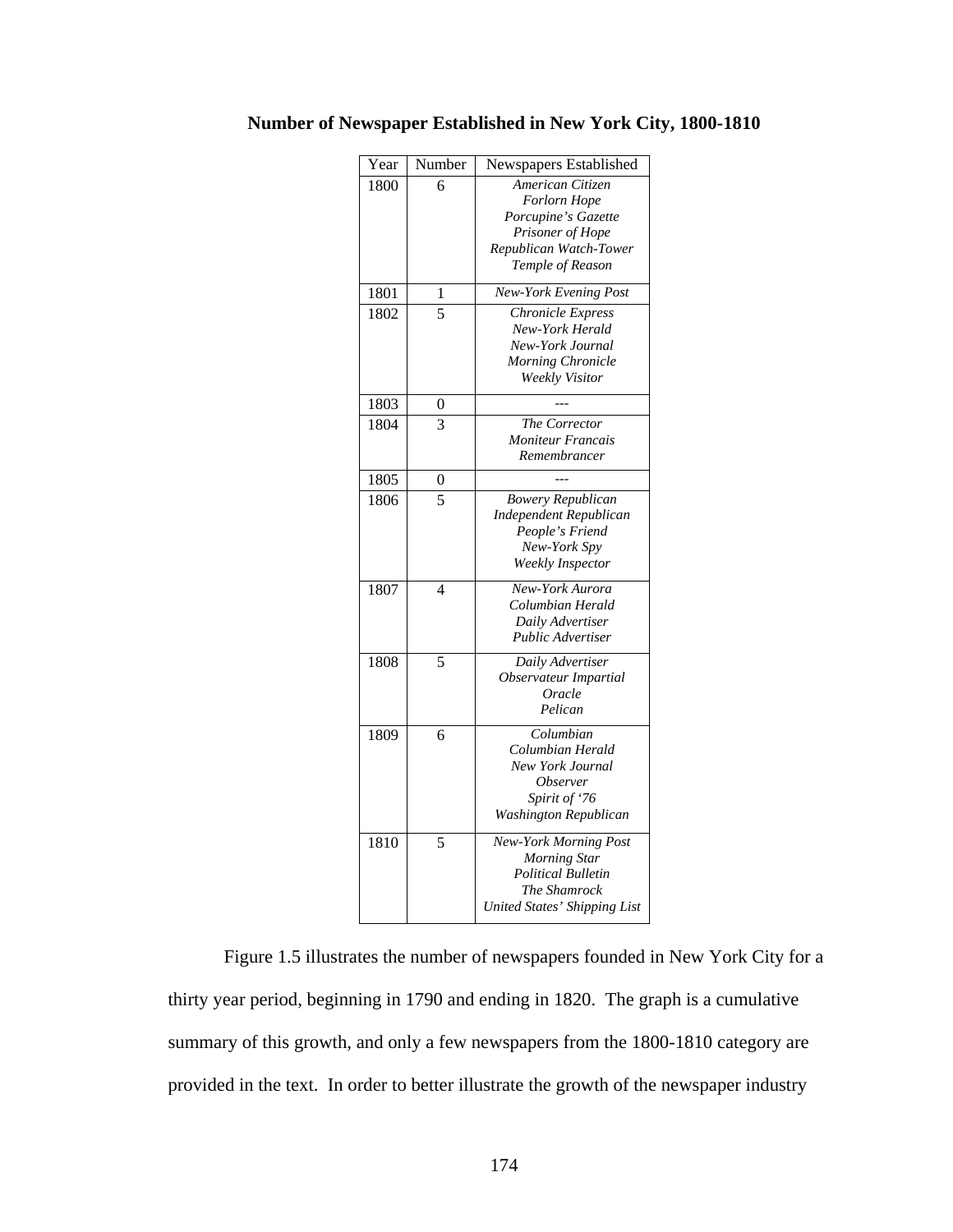from 1800 to 1810, the table listed above does two things: it provides the number of newspapers established per year in addition to listing the names of the actual papers. This list is based on my database of newspapers in New York City from 1790-1820, which is discussed and subsequently listed in Appendix three.



**Number of Newspapers Established in New York City per Year, 1800-1810**

This chart illustrates the number of newspapers established per year in New York City from 1800 to 1810, excluding 1803 and 1805, the years in which Yellow Fever prevented papers from being founded. It is based on the above-mentioned table that breaks down the expansion of the newspaper industry from 1800 to 1810.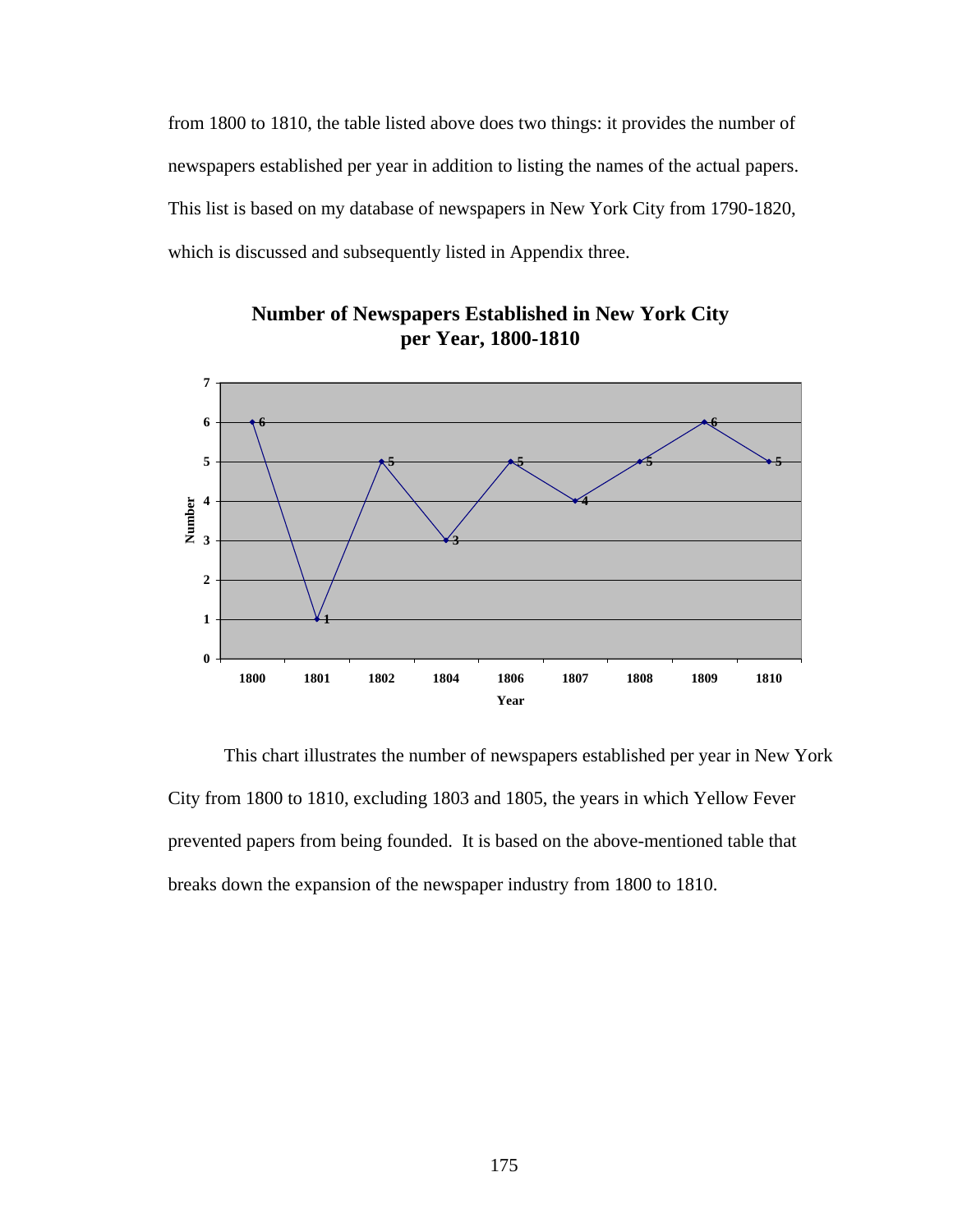| Year        | <b>Print Shops</b><br>M) | <b>Print Shops Publishing Newspapers</b><br>(N) | <b>Newspapers in New York City</b><br>(N) |
|-------------|--------------------------|-------------------------------------------------|-------------------------------------------|
| <b>1800</b> | 34                       | 12                                              | 15                                        |
| 1801        | 32                       |                                                 | 11                                        |
| 1802        | 38                       | 10                                              | 15                                        |
| 1803        | 45                       | 10                                              | 14                                        |
| 1804        | 52                       | 11                                              | 17                                        |
| 1805        | 45                       | 10                                              | 14                                        |
| 1806        | 47                       | 16                                              | 19                                        |
| 1807        | 37                       | 13                                              | 20                                        |
| 1808        | 37                       | 11                                              | 15                                        |
| 1809        | 44                       | 14                                              | 17                                        |
| 1810        | 52                       | 12                                              | 16                                        |

**Print Shops and Newspapers in New York City, 1800-1810** 

This table (Figure 1.6) is fairly straight-forward in that it compares the total number of print shops in New York City from 1800 to 1810 with the number of print shops known to have produced newspapers. Also, the right column indicates how many newspapers were published each year. As the reader is certain to notice, there were always more newspapers than printers; this is the result of printers often publishing weekly or semi-weekly "country" editions of their daily metropolitan papers.

**Percentage of Printers, Booksellers, and Bookbinders in the Old East Ward, 1800- 1810** 

|              | <b>Old East Printers</b><br>(N) | <b>Manhattan Printers</b><br>(N) | <b>Old East Printers</b><br>$($ %) |
|--------------|---------------------------------|----------------------------------|------------------------------------|
| 1800         | 20                              | 34                               | 58.8                               |
| 1801         | 20                              | 32                               | 62.5                               |
| 1802         | 19                              | 38                               | 50                                 |
| 1803         | 18                              | 45                               | 40                                 |
| 1804         | 23                              | 52                               | 44.2                               |
| 1805         | 25                              | 45                               | 55.5                               |
| 1806         | 17                              | 47                               | 36.2                               |
| 1807         | 14                              | 37                               | 37.8                               |
| 1808         | 12                              | 37                               | 32.4                               |
| 1809         | 16                              | 44                               | 36.3                               |
| 1810         | 17                              | 52                               | 32.6                               |
| <b>TOTAL</b> | 201                             | 463                              | 43.4                               |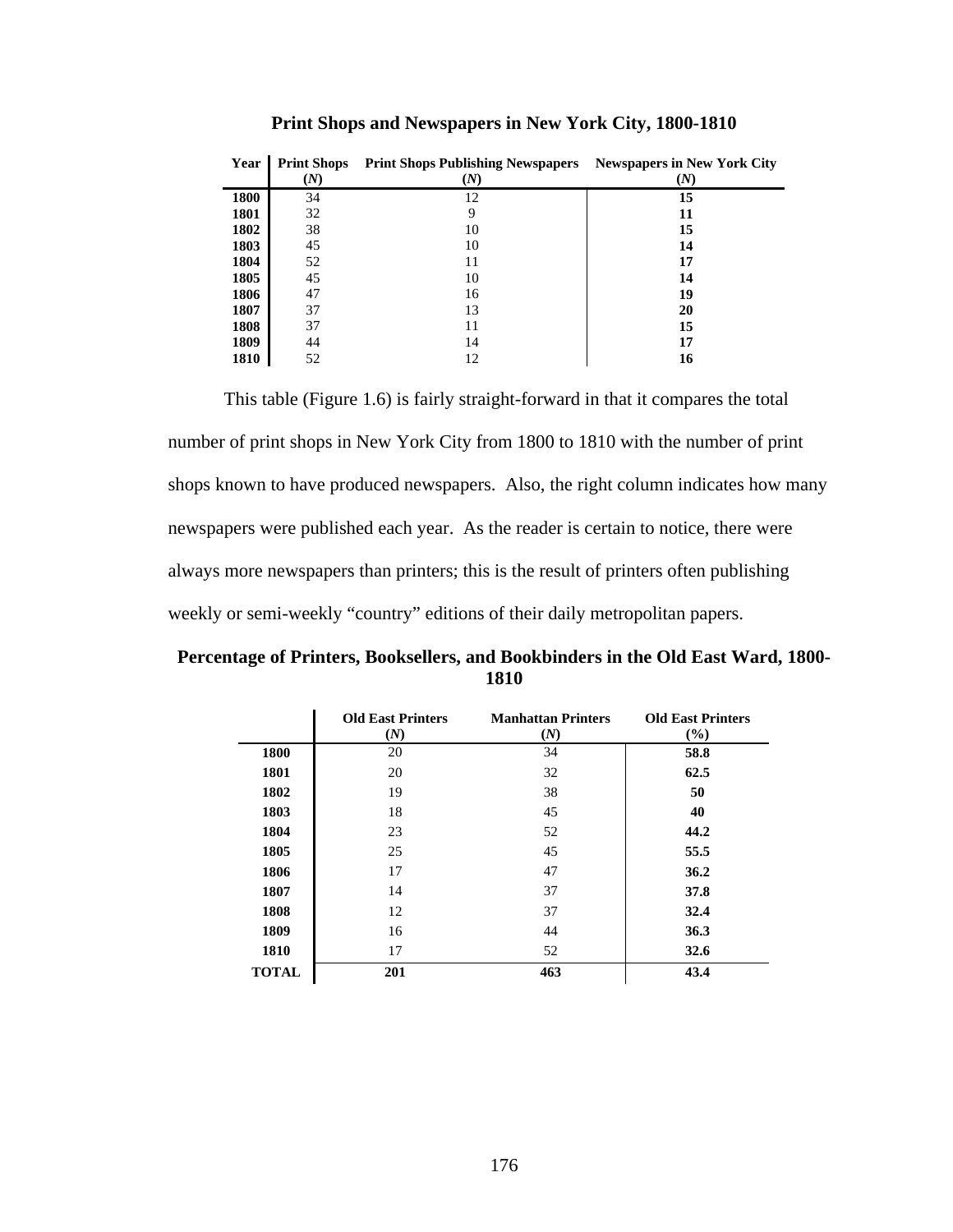|              | <b>Old East Booksellers</b><br>(N) | <b>Manhattan Booksellers</b><br>(N) | <b>Old East Booksellers</b><br>(%) |
|--------------|------------------------------------|-------------------------------------|------------------------------------|
| 1800         | 13                                 | 15                                  | 86.6                               |
| 1801         | 16                                 | 22                                  | 72.7                               |
| 1802         | 20                                 | 25                                  | 80                                 |
| 1803         | 20                                 | 26                                  | 76.9                               |
| 1804         | 20                                 | 28                                  | 71.4                               |
| 1805         | 28                                 | 48                                  | 58.3                               |
| 1806         | 23                                 | 29                                  | 79.3                               |
| 1807         | 25                                 | 29                                  | 86.2                               |
| 1808         | 19                                 | 25                                  | 76                                 |
| 1809         | 15                                 | 20                                  | 75                                 |
| 1810         | 13                                 | 21                                  | 61.9                               |
| <b>TOTAL</b> | 212                                | 288                                 | 73.6                               |

|              | <b>Old East Bookbinders</b><br>(N) | <b>Manhattan</b><br><b>Bookbinders</b><br>(N) | <b>Old East</b><br><b>Bookbinders</b><br>(%) |
|--------------|------------------------------------|-----------------------------------------------|----------------------------------------------|
| 1800         | 5                                  | 13                                            | 38.4                                         |
| 1801         | 7                                  | 19                                            | 36.8                                         |
| 1802         | 6                                  | 20                                            | 30                                           |
| 1803         | 9                                  | 22                                            | 40.9                                         |
| 1804         | 7                                  | 20                                            | 35                                           |
| 1805         | 7                                  | 26                                            | 26.9                                         |
| 1806         | 7                                  | 22                                            | 31.8                                         |
| 1807         | 9                                  | 25                                            | 36                                           |
| 1808         | 6                                  | 19                                            | 31.5                                         |
| 1809         | 4                                  | 24                                            | 16.6                                         |
| 1810         | 10                                 | 32                                            | 31.2                                         |
| <b>TOTAL</b> | 77                                 | 242                                           | 31.8                                         |

The percentages in the three tables listed above (Figure 1.8) are derived from a controlled sample of all printers, booksellers, and booksellers listed at Pearl Street, Water Street, William Street, Front Street, Maiden Lane and the Fly Market, Pine Street, Gold Street, Peck-Slip, Cliff Street, and Ann Street. For each year, I counted the number of printers, booksellers, and bookbinders with addresses with those streets and divided the total by the total number of printers, booksellers, and bookbinders in Manhattan. The twelve streets and one market were chosen because of the natural boundaries of William Street and the East River docks. In addition to the natural boundaries that create a unique imagined community, the data does not indicate—aside from a few isolated areas on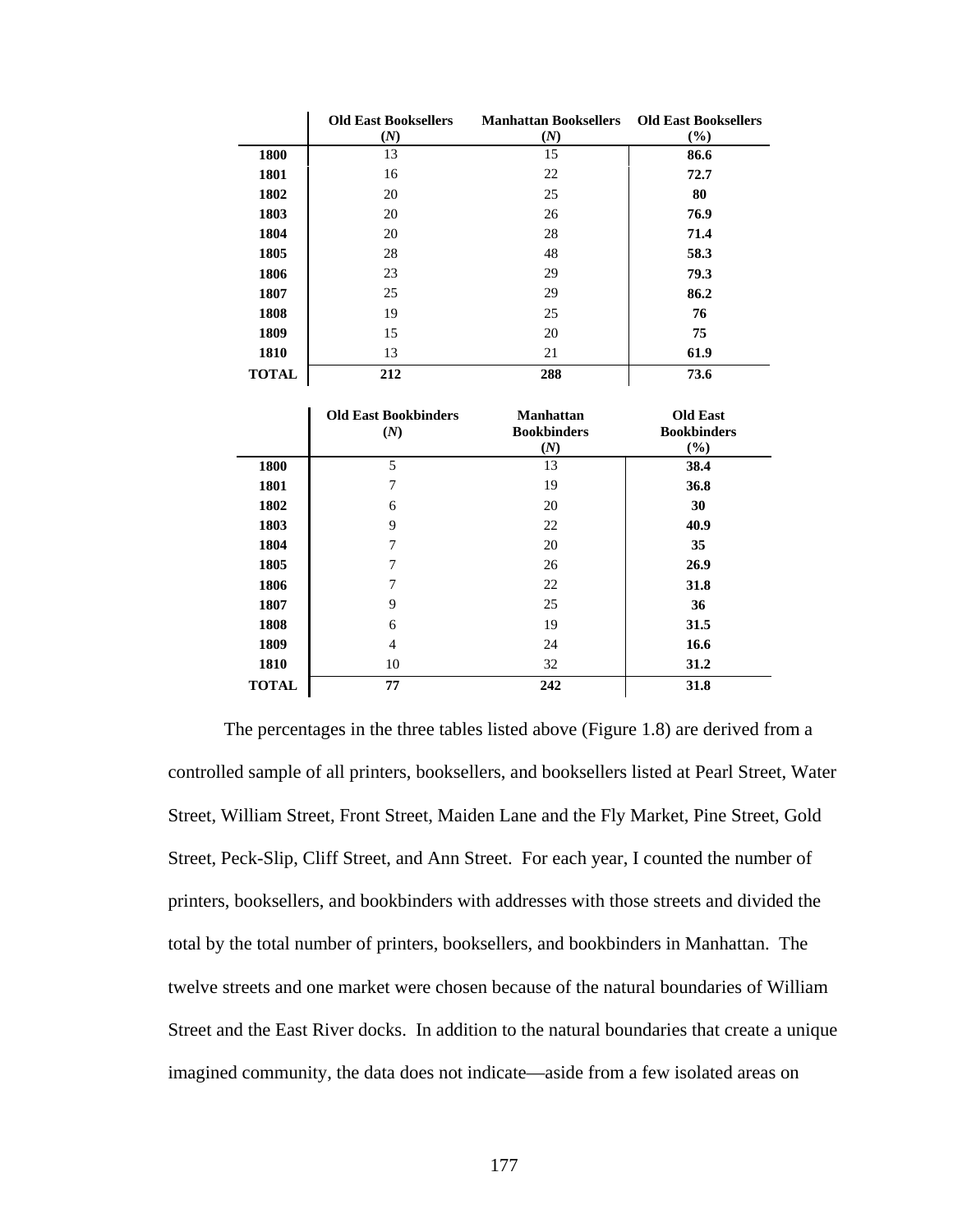Broadway, Chatham Street, and Chatham Street, for example—that *clusters* of printers, booksellers, and bookbinders existed anywhere else in early nineteenth-century Manhattan. Indeed, a majority of the other streets contained in the database have only one tenant per year, and often times these tenants lasted only one year at that location before disappearing from the directories.



**Number of Printers, Booksellers, and Bookbinders on Most Populated Streets, 1800-1810**

This graph outlines the number of printers, booksellers, and bookbinders on various streets in Manhattan. It corresponds with Figure 1.8, the percentage of printers, booksellers, and bookbinders in the Old East Ward from 1800 to 1810. In addition to Figure 1.8, this graph illustrates how prominent the various streets that made up the community of printers, booksellers, and bookbinders were in comparison to other streets such as Chatham Street, Chamber Street, and Broadway, the only three streets on the graph that were outside of the area bound by William Street, Pearl Street, and the East River waterfront.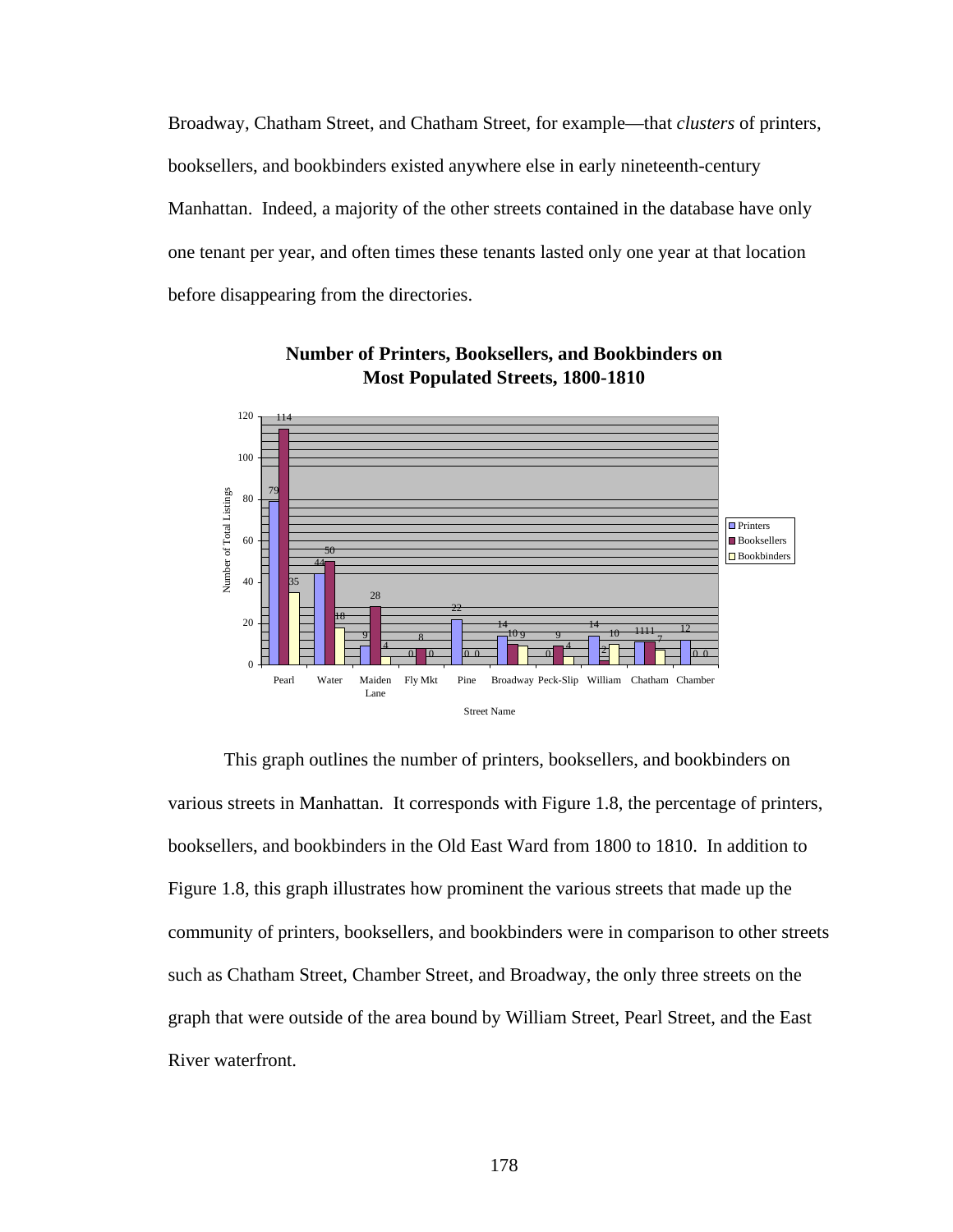| Year | <b>Newspapers in New York</b><br><b>City</b><br>(N) | <b>Republican</b><br><b>Newspapers</b><br>(N) | Federalist<br><b>Newspapers</b><br>(N) | Newspapers in the Old<br>East<br>$(\%)$ |
|------|-----------------------------------------------------|-----------------------------------------------|----------------------------------------|-----------------------------------------|
| 1800 | 15                                                  | $\mathbf{r}$                                  | 6                                      | $7/15 = 46.6$                           |
| 1801 | 11                                                  |                                               | 6                                      | $9/11 = 81.8$                           |
| 1802 | 15                                                  | 6                                             |                                        | $9/15=60$                               |
| 1803 | 14                                                  |                                               | 8                                      | $14/14=100$                             |
| 1804 | 17                                                  | 8                                             |                                        | $15/17 = 88.2$                          |
| 1805 | 14                                                  |                                               | ┑                                      | $12/14 = 85.7$                          |
| 1806 | 19                                                  | 6                                             | 10                                     | $14/19=73.6$                            |
| 1807 | 20                                                  |                                               | 12                                     | $14/20=70$                              |
| 1808 | 15                                                  | 3                                             |                                        | $10/15 = 66.7$                          |
| 1809 | 17                                                  | 3                                             | 9                                      | $14/17 = 82.3$                          |
| 1810 | 16                                                  | 6                                             |                                        | $10/16 = 62.5$                          |

**Percentage of Newspapers Published in the Old East, 1800-1810** 

This table corresponds with Figure 1.10. The aim of this table is twofold: first, to indicate how many newspapers were published in New York City from 1800 to 1810 and what their political affiliation were; second, to provide a percentage of how many of the *total* number of newspapers were published in the community of printers, booksellers, and bookbinders. The addresses of newspaper offices within the community, consisting of Pearl Street, Water Street, William Street, Front Street, Maiden Lane and the Fly Market, Pine Street, Gold Street, Peck-Slip, Cliff Street, and Ann Street, were counted and divided by the total number of newspapers in the city for each year.

**Printers, Booksellers, and Bookbinders on Pearl Street, 1800-1810** 

| Year | No. 102-189/Total=%Printers | No. 102-189/Total=%Booksellers | No. 102-189/Total=%Bookbinders | <b>Total</b>   |
|------|-----------------------------|--------------------------------|--------------------------------|----------------|
| 1800 | $4/7 = 57.1$                | $4/7 = 57.1$                   | $2/4=50$                       | $10/18 = 55.5$ |
| 1801 | $8/9=88.9$                  | $6/7 = 85.7$                   | $\frac{1}{2}$ =50              | $15/18 = 83.3$ |
| 1802 | $6/8=75$                    | $8/9=88.8$                     | $2/2=100$                      | $16/19 = 84.2$ |
| 1803 | $6/7 = 85.7$                | $8/10=80$                      | $4/4=100$                      | $18/21 = 85.7$ |
| 1804 | $6/9=66.7$                  | $11/12 = 91.7$                 | $\frac{1}{2}$ =50              | $18/24=75$     |
| 1805 | $6/9=75$                    | $13/15 = 86.7$                 | $\frac{1}{2}$ =50              | $20/25 = 80$   |
| 1806 | $6/8=75$                    | $11/13=84.6$                   | $\frac{1}{4}$ = 25             | $18/25=72$     |
| 1807 | $4/7 = 57.1$                | $13/16 = 81.2$                 | $2/3 = 66.7$                   | $19/26=73$     |
| 1808 | $4/5=80$                    | $8/11=72.7$                    | $\Omega$                       | $12/18 = 66.7$ |
| 1809 | $6/7 = 85.7$                | $7/8 = 87.5$                   | $2/3 = 66.7$                   | $15/18 = 83.3$ |
| 1810 | $2/4=50$                    | $6/6=100$                      | $3/6=50$                       | $11/16 = 68.7$ |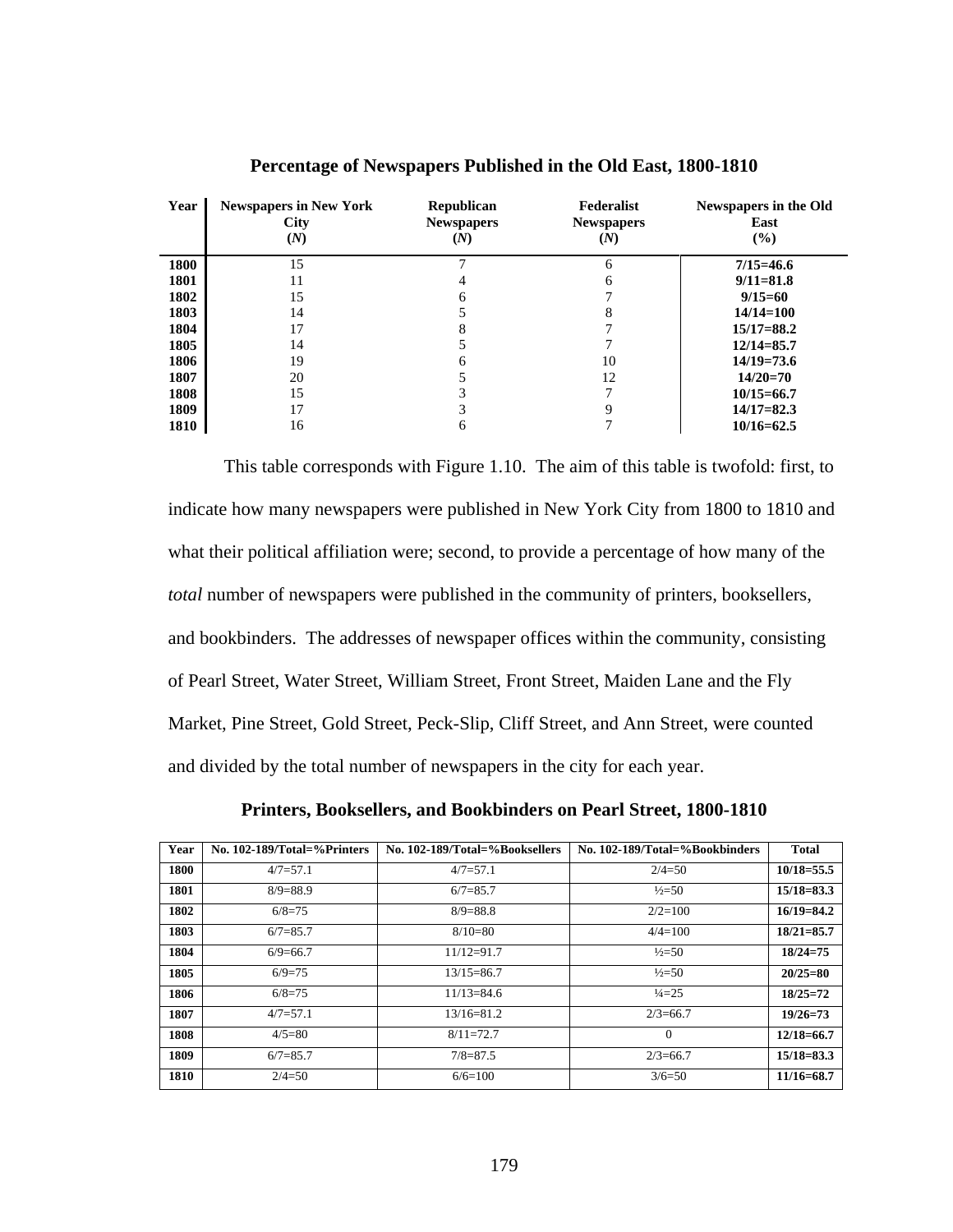This table breaks down the numbers presented in Figure 1.12, which outlines the percentage of printers, booksellers, and bookbinders that resided in the small geographic area on Pearl Street between the addresses 102 and 189. Given that I have relatively little space in which to present these interesting numbers, I outlined them as percentages knowing I would reproduce the numbers in this Appendix. The math is pretty simple: I divided the number working in shops between 102 and 189 Pearl Street per year and by the *total* number of listings for each occupation per year. Moreover, to give an overall impression for each year, I tabulated the total number of the three occupations residing between the sample area and divided it by the total number of all three for each year, coming up with a percentage total for each year in addition to each individual percentage. In order to keep it as simple as possible, I only listed one decimal place.

**Number of Irish-related pieces in the American Citizen, 1801-1810**

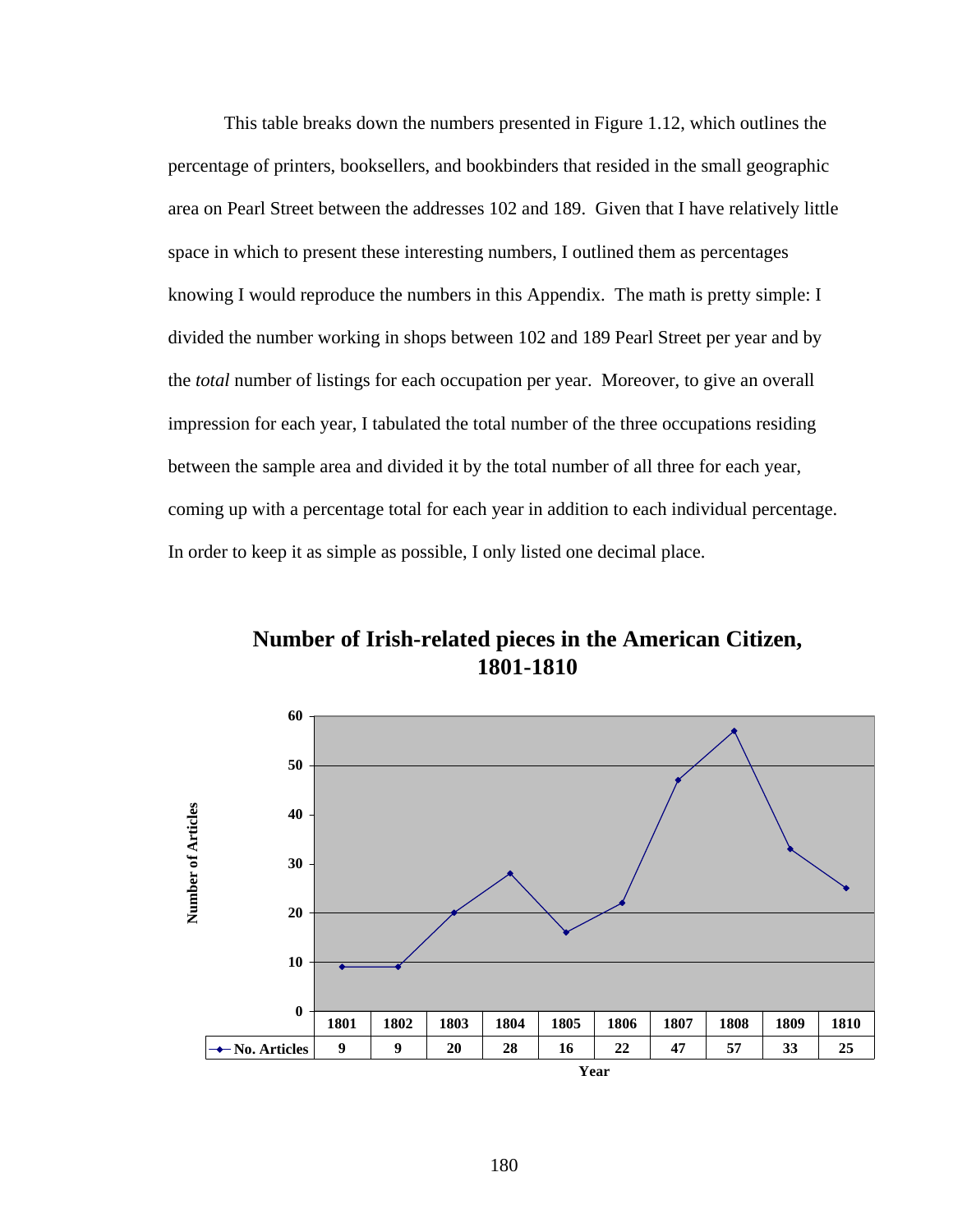The numbers in this table/chart (Figure 2.2) were derived from a close reading of the *American Citizen.* Any time Cheetham either mentioned Ireland or the Irish or discussed a topic that concerned Ireland, the Irish, or Irish-Americans living in New York City, it was noted and tabulated, excluding advertisements (although he did often advertise Irish-made products or products from Ireland). Unfortunately, given the sheer volume of work that Cheetham published in the *American Citizen—*over 3,000 issues—I was unable to calculate a percentage of Irish-related pieces in the *American Citizen,*  merely settling for counting content.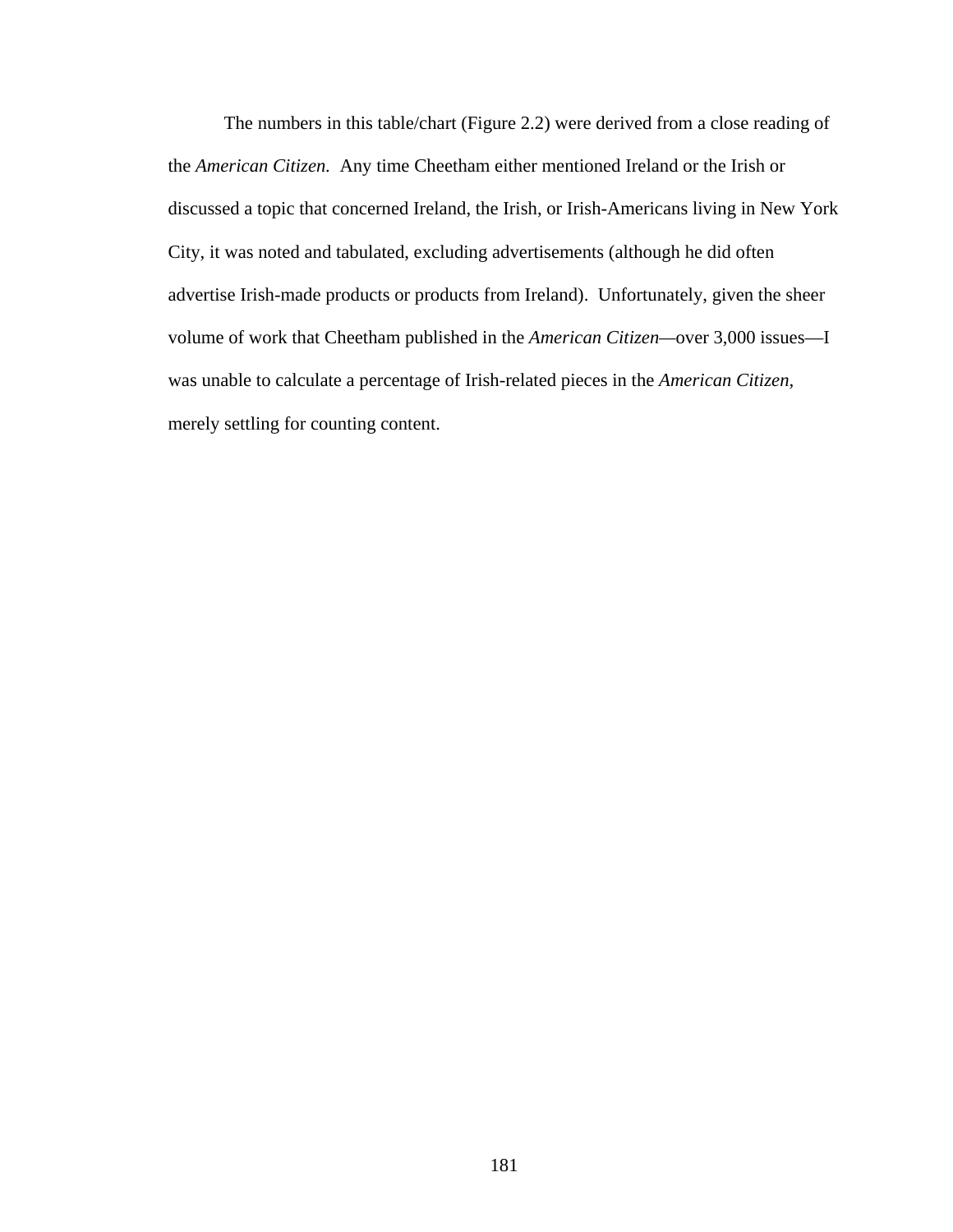#### **Appendix Two**

## **List of Printers, Booksellers, and Bookbinders In New York City, 1800-1810**

These pages list the names and addresses of printers, booksellers, and bookbinders of New York City from 1800 to 1810. It is based on a database constructed using the city directories published by David Longworth (1765-1821). Longworth's directories were consulted primarily because of their availability, as well as their consistency. Longworth published directories in various forms from 1796 until 1819 and he was, in fact, to the best of my knowledge, the only printer to publish city directories yearly during the time in which this study covers. The construction of the database is simple: I read each page of each edition of Longworth's directory from 1800 to 1810. I created rudimentary tables for each year in a notebook with the categories "printers, booksellers, and bookbinders," and I noted their names and addresses. After compiling this data by hand, I transferred the information to a MS Excel spreadsheet. Rather than lumping all of the names into one massive database, I utilized three sheets in one spreadsheet file to create separate, searchable databases for printers, booksellers, and bookbinders.

Using the "data filter" function embedded in the spreadsheet software, I was able to isolate entries according to name, address, date listed, and, of course, occupation. Although I began noticing distinct patterns of settlement as I studied the actual directories, it was not until I looked closely at the database did I start to realize how unique their movement was. The methodology was fairly simple: for each occupation, I isolated the year and then the corresponding street, counting how many printers,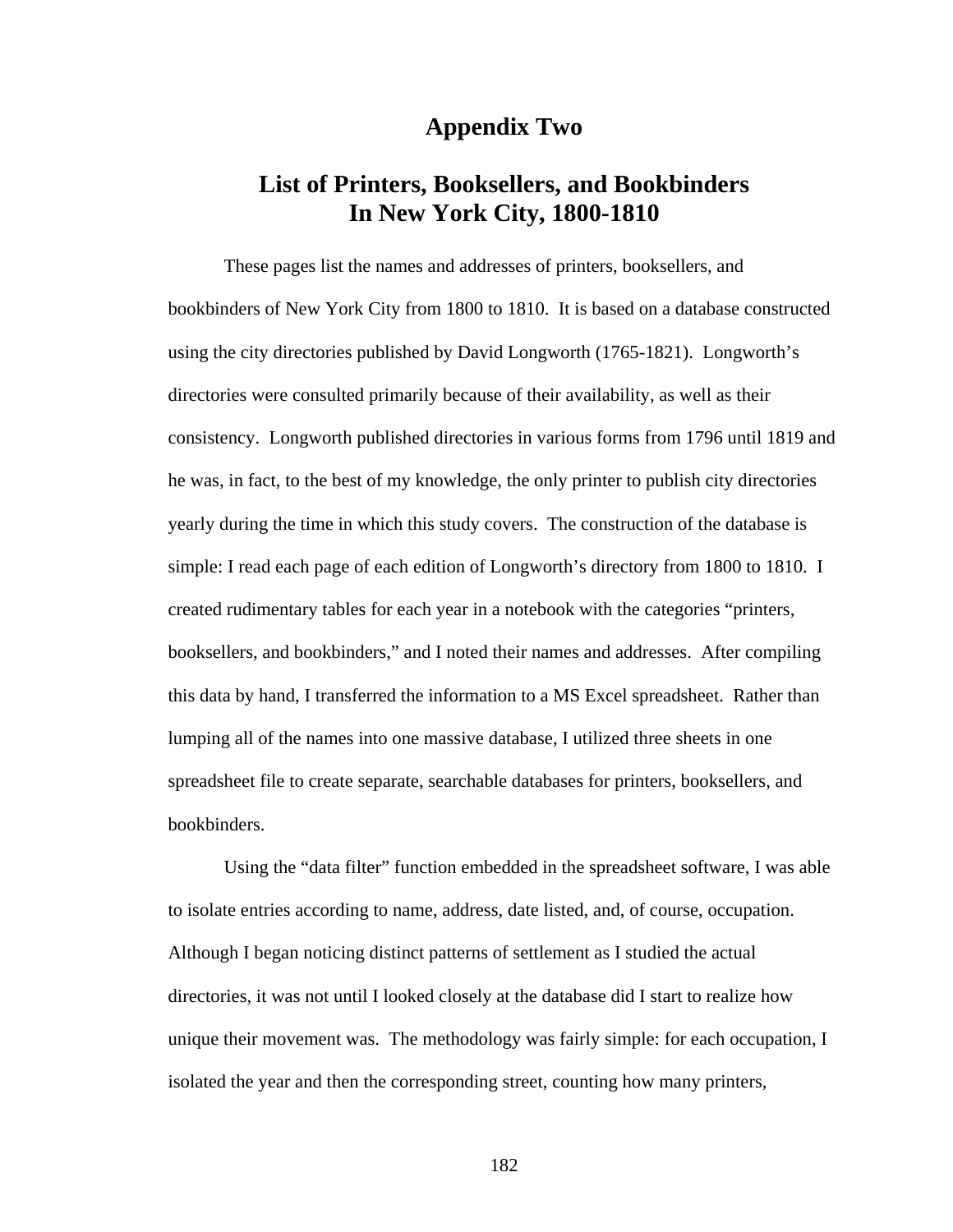booksellers, and booksellers resided on certain streets. I did this for the ten years I had on record in the database. From then on, I was able to create tables and graphs to illustrate the raw data. Moreover, the database was flexible enough to allow me to isolate certain addresses (such as the sample of Pearl Street occupants with addresses ranging from 102 to 189).

The database is reproduced here in its simplest form to provide a rough sketch for the graphs and tables used in this study. I chose to lump all three occupations by year for ease of use, thus, listings are arranged in the following way: alphabetically by year and occupation. Moreover, citations for the directories, rather than being reprinted here, are listed under "primary sources" in the bibliography.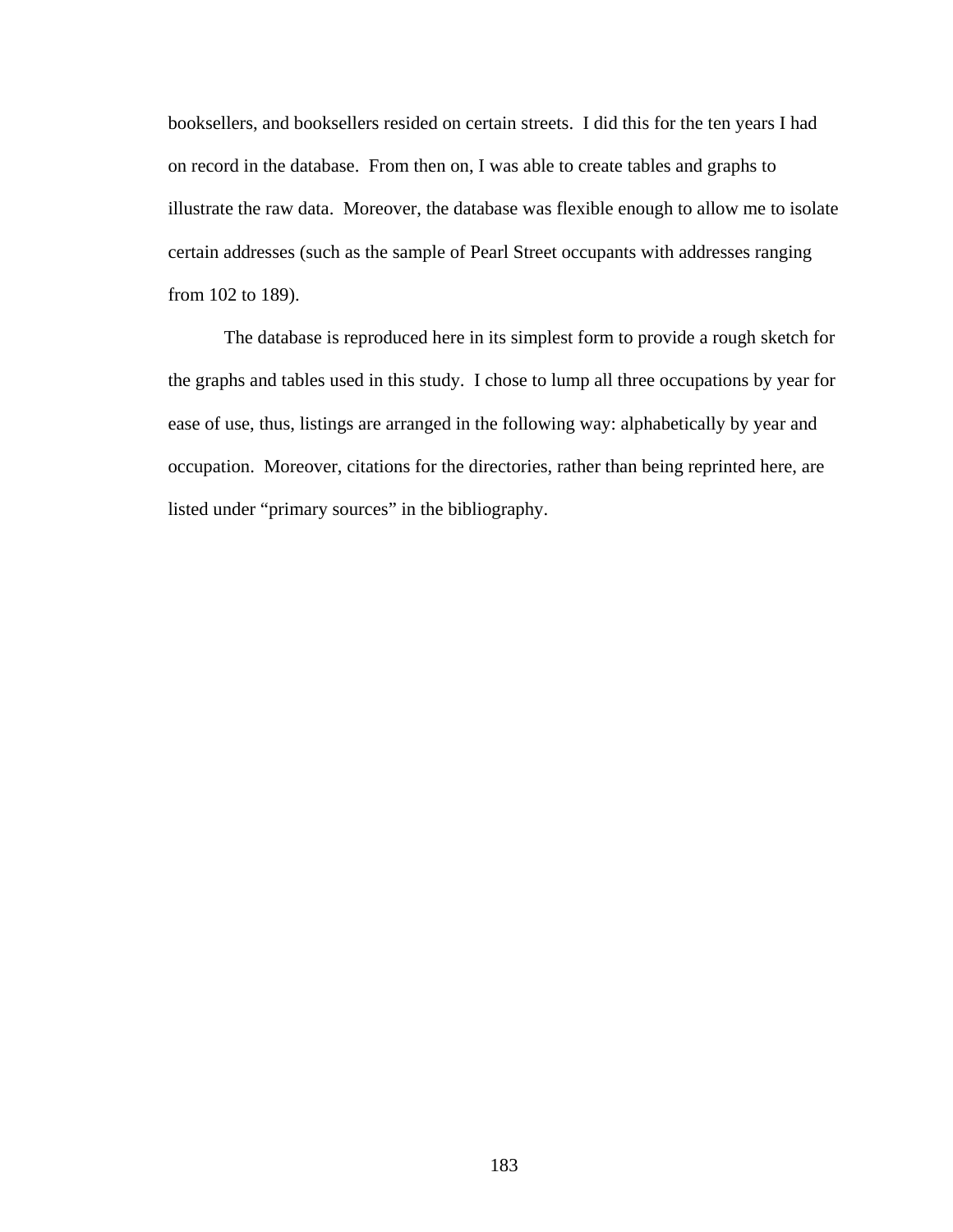| <b>Last Name</b>  | <b>First Name</b> | Occupation        | <b>Street Number</b> | <b>Street Name</b> |
|-------------------|-------------------|-------------------|----------------------|--------------------|
| Allison           | Robert            | Printer           | 177                  | William            |
| Belden            | C.A.              | Printer           | 12                   | Nassau             |
| Bowen             | John              | Printer           | 318                  | Pearl              |
| <b>Brown</b>      | James             | Printer           | 63                   | Pearl              |
| <b>Bruce</b>      | David             | Printer           | 41                   | Cliff              |
| Cornard           | Ephraim           | Printer           | 31                   | Nassau             |
| Collins           | Isaac             | Printer           | 189                  | Pearl              |
| Collins           | David             | Printer           |                      | Thomas             |
| Crooks            | John              | Printer           | 41                   | Liberty            |
| Cunning           | William           | Printer           | 63                   | Ann                |
| Doyle             | James             | Printer           | 11                   | Cedar              |
| Durell            | William           | Printer           | 106                  | Maiden Lane        |
| Forman            | George            | Printer           | 64                   | Water              |
| Harrell           | John              | Printer           | 34                   | Whitehall          |
| Harrison          | John              | Printer           | 3                    | Peck-slip          |
| Hill              | Charles           | Printer           | 403                  | Pearl              |
| Hopkins           | George F.         | Printer           | 136                  | Pearl              |
| Jones             | Louis             | Printer           | 55                   | Pine               |
| Lang              | John              | Printer           | 116                  | Pearl              |
| Leaycraft         | James             | Printer           |                      | <b>Barley</b>      |
| <b>M'Farlane</b>  | Monteath          | Printer           | 29                   | Gold               |
| Ming              | Alexander         | Printer           | 86                   | Font               |
| Oram              | James             | Printer           | 102                  | Water              |
| Paritot           | Claude            | Printer           | 54                   | Chatham            |
| Robins            | William           | Printer           | 85                   | Fair               |
| Ringwood          | Thomas            | Printer           | 63                   | Ann                |
| Saunders          | Robert            | Printer           | 12                   | James              |
| Scott             | James             | Printer           | 44                   | <b>Barclay</b>     |
| Slote             | Peter             | Printer           | 71                   | Chamber            |
| Swords            | T.&J.             | Printer           | 99                   | Pearl              |
| Teneyck           | Richard A.        | Printer           | 16                   | Garden             |
| Tiebout           | John C.           | Printer           | 246                  | Water              |
| Totten            | John C.           | Printer           | 5                    | <b>Barclay</b>     |
| Wilson            | Robert            | Printer           |                      | Church             |
| Arden             | Thomas            | Bookseller        |                      | 186 Pearl          |
| Brown & Stansbury |                   | Bookseller        | 114                  | Water              |
| <b>Buntsell</b>   | Peter             | <b>Bookseller</b> | 35                   | Beck               |
| Campbell          | Samuel            | Bookseller        | 124                  | Pearl              |
| Duychinck         | Evert             | <b>Bookseller</b> | 110                  | Pearl              |
| Falconer          | William           | Bookseller        | 94                   | Water              |
| Jansen & Co.      |                   | Bookseller        | 248                  | Pearl              |
| Macgill           | Robert            | Bookseller        | 24                   | Maiden Lane        |
| Reid              | John              | Bookseller        | 106                  | Water              |
| Smith             | Charles           | <b>Bookseller</b> | 52                   | Maiden Lane        |
| Somerville        | Alexander         | Bookseller        |                      |                    |
| Swords            | T.&J.             | Bookseller        | 99                   | Pearl              |
|                   |                   |                   |                      |                    |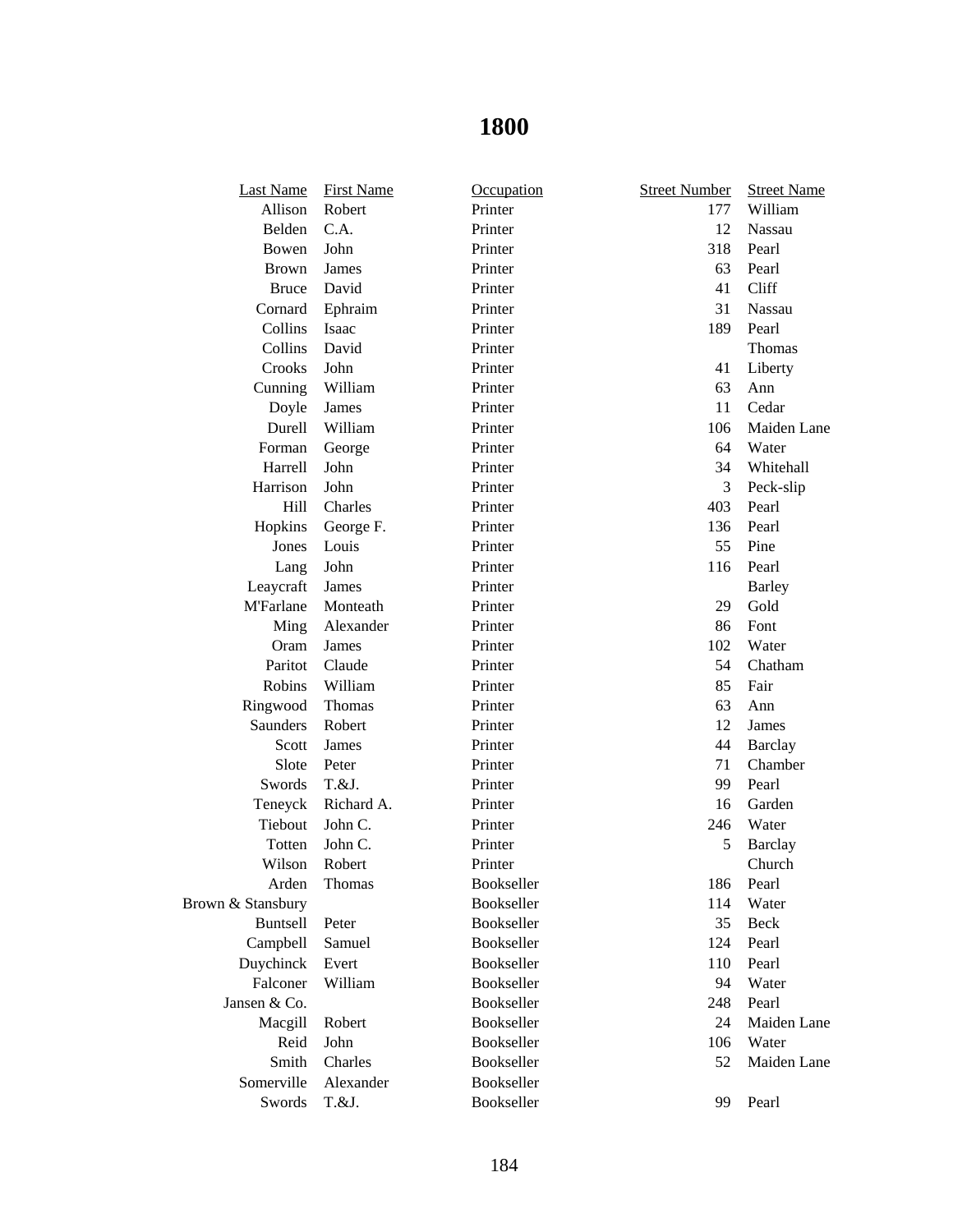| Teneyck        | Philip         | <b>Bookseller</b> | 148 | Pearl        |
|----------------|----------------|-------------------|-----|--------------|
| <b>Tiebout</b> | John $C$ .     | <b>Bookseller</b> | 246 | Water        |
| Ackley         | James          | <b>Bookbinder</b> | 62  | <b>Stone</b> |
| Bell           | Nathaniel      | <b>Bookbinder</b> |     | Bowery       |
| Bell & Smith   |                | <b>Bookbinder</b> | 94  | Chatham      |
| Black          | John           | <b>Bookbinder</b> | 31  | Cedar        |
| Fenwick        | <b>Thomas</b>  | <b>Bookbinder</b> |     | L. Catharine |
| Gale           | <b>Marinus</b> | <b>Bookbinder</b> | 2   | Ferry        |
| Gorney         | Benjamin       | <b>Bookbinder</b> | 97  | Maiden Lane  |
| Griffith       | Hugh M.        | <b>Bookbinder</b> | 358 | Pearl        |
| Johnston       | Elkannah       | <b>Bookbinder</b> | 383 | Pearl        |
| Judah          | Naphal         | <b>Bookbinder</b> | 112 | Pearl        |
| Mesier         | Peter A.       | <b>Bookbinder</b> | 107 | Pearl        |
| Miller         | Alexander      | <b>Bookbinder</b> | 35  | Reed         |
| Smith          | Daniel         | <b>Bookbinder</b> | 94  | Chatham      |

| Belden & Co.      |               | Printer | 131            | Pearl               |
|-------------------|---------------|---------|----------------|---------------------|
| Bowen             | John          | Printer |                | Mott                |
| <b>Brown</b>      | James         | Printer | 63             | Pearl               |
| <b>Bruce</b>      | David         | Printer | 40             | Day                 |
| <b>Butler</b>     | James         | Printer |                | <b>Bowery</b>       |
| Cheetham          | James         | Editor  | 22             | William             |
| Collins           | Isaac         | Printer | 189            | Pearl               |
| Crookes           | John          | Printer | 41             | Liberty             |
| Denniston         | David         | Printer | 142            | Pearl               |
| Dodge             | Daniel        | Printer | 25             | James               |
| Doyle             | James         | Printer | 11             | Cedar               |
| Harrison          | John          | Printer | 3              | Peck-slip           |
| Haswell           | Thomas        | Printer | 1              | <b>Barley</b>       |
| Hopkins           | George K.     | Printer | 118            | Pearl               |
| Jewison           | George        | Printer | 64             | Warren              |
| Johnson           | Paul R.       | Printer | 51             | <b>Cliff Street</b> |
| Johnson & Stryker |               | Printer | 29             | Gold                |
| Jones             | Lewis         | Printer | 55             | Pine Street         |
| Kirk              | <b>Thomas</b> | Printer |                | <b>Brooklyn</b>     |
| Lang              | John          | Printer | 116            | Pearl               |
| Lang $& Co.$      |               | Printer | 116            | Pearl               |
| <b>M'Farlane</b>  | Monteath      | Printer | 290            | Water               |
| Ming & Young      |               | Printer | 33             | Liberty             |
| Oram              | James         | Printer | 102            | Water               |
| Robins            | William       | Printer | 116            | Pearl               |
| Slote             | Peter         | Printer | 71             | Chamber             |
| Swords            | T.&J.         | Printer | 99             | Pearl               |
| Tiebout           | John          | Printer | 246            | Water               |
| Turner            | John          | Printer | 63             | Ann                 |
| Waite             | G. & R.       | Printer | 64             | Maiden Lane         |
| Warrand           | & Co.         | Printer | $\overline{2}$ | <b>Broad</b>        |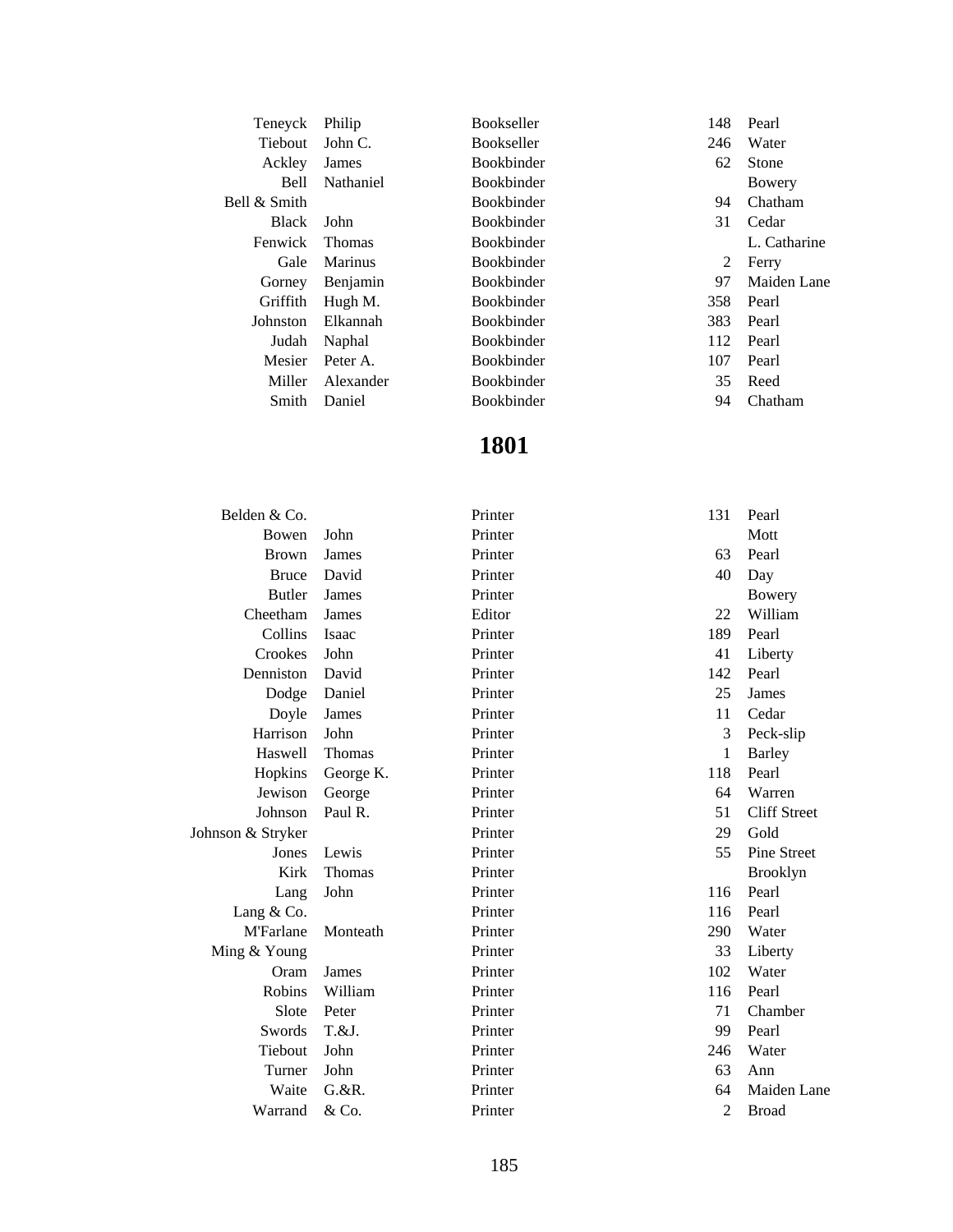| Wilson            | Robert        | Printer           |     | Pear c. Pine     |
|-------------------|---------------|-------------------|-----|------------------|
| Arden             | Thomas S.     | Bookseller        | 186 | Pearl            |
| <b>Black</b>      | John          | Bookseller        | 31  | Cedar            |
| Brown & Stansbury |               | Bookseller        | 114 | Water            |
| <b>Burstell</b>   | Peter         | Bookseller        | 35  | Beckman          |
| Campbell          | Samuel        | Bookseller        | 124 | Pearl            |
| Durell            | William       | Bookseller        | 106 | Maiden Lane      |
| Duychinck         | Evert         | Bookseller        | 110 | Pearl            |
| Falconer          | William       | Bookseller        | 94  | Water            |
| Fenno             | John W.       | Bookseller        | 114 | Broadway         |
| Flanagan          | Christopher   | Bookseller        | 27  | <b>Nassau</b>    |
| Gaine & Tanyeck   |               | <b>Bookseller</b> | 148 | Pearl            |
| Jansen            | G.            | Bookseller        | 196 | Water            |
| Low               | John          | Bookseller        | 33  | Chatham          |
| Macgill           | Robert        | Bookseller        | 24  | Maiden Lane      |
| Reid              | John          | Bookseller        | 106 | Water            |
| Stephens          | Stephen       | Bookseller        | 165 | Pearl            |
| Swords            | T.&J.         | Bookseller        | 99  | Pearl            |
| Tenyeck           | Philip        | Bookseller        | 148 | Pearl            |
| Tiebout           | John          | Bookseller        | 246 | Water            |
| Waite             | G. & R.       | Bookseller        | 64  | Maiden Lane      |
| Wand              | M.            | Bookseller        | 2   | Broadway         |
| Oram & Boyle      |               | Bookseller        | 102 | Water            |
| Bell              | Nathaniel     | Bookbinder        | 112 | <b>Broadway</b>  |
| <b>Black</b>      | John          | Bookbinder        | 31  | Cedar            |
| <b>Brown</b>      | Christian     | Bookbinder        | 70  | Water            |
| <b>Burnton</b>    | Thomas        | Bookbinder        | 28  | Cedar            |
| Debevois          |               | Bookbinder        | 251 | Greenwich        |
| Evans             | <b>Titusw</b> | Bookbinder        | 60  | James            |
| Fraird            | George        | Bookbinder        |     | Orchard c. Grand |
| Gale              | Marinus       | Bookbinder        | 2   | Ferry            |
| Griffith          | Hugh M.       | Bookbinder        | 88  | Water            |
| Johnston          | E. & R.       | Bookbinder        | 385 | Pearl            |
| Louden            | Samuel E.     | Bookbinder        | 2   | Broadway         |
| Messier           | Peter A.      | Bookbinder        |     | 107 Pearl        |
| Moore             | Robert        | Bookbinder        |     | First c. Grand   |
| Pemberton         | William       | Bookbinder        | 16  | Reed             |
| Ringwood          | Thomas        | Bookbinder        | 59  | Ann              |
| Sinclair          | George        | Bookbinder        | 196 | William          |
| Smith             | Daniel        | Bookbinder        | 70  | Vesey            |
| Willis            | William       | Bookbinder        | 19  | Cheapside        |
| Williamson        | George        | Bookbinder        |     | William c. Gold  |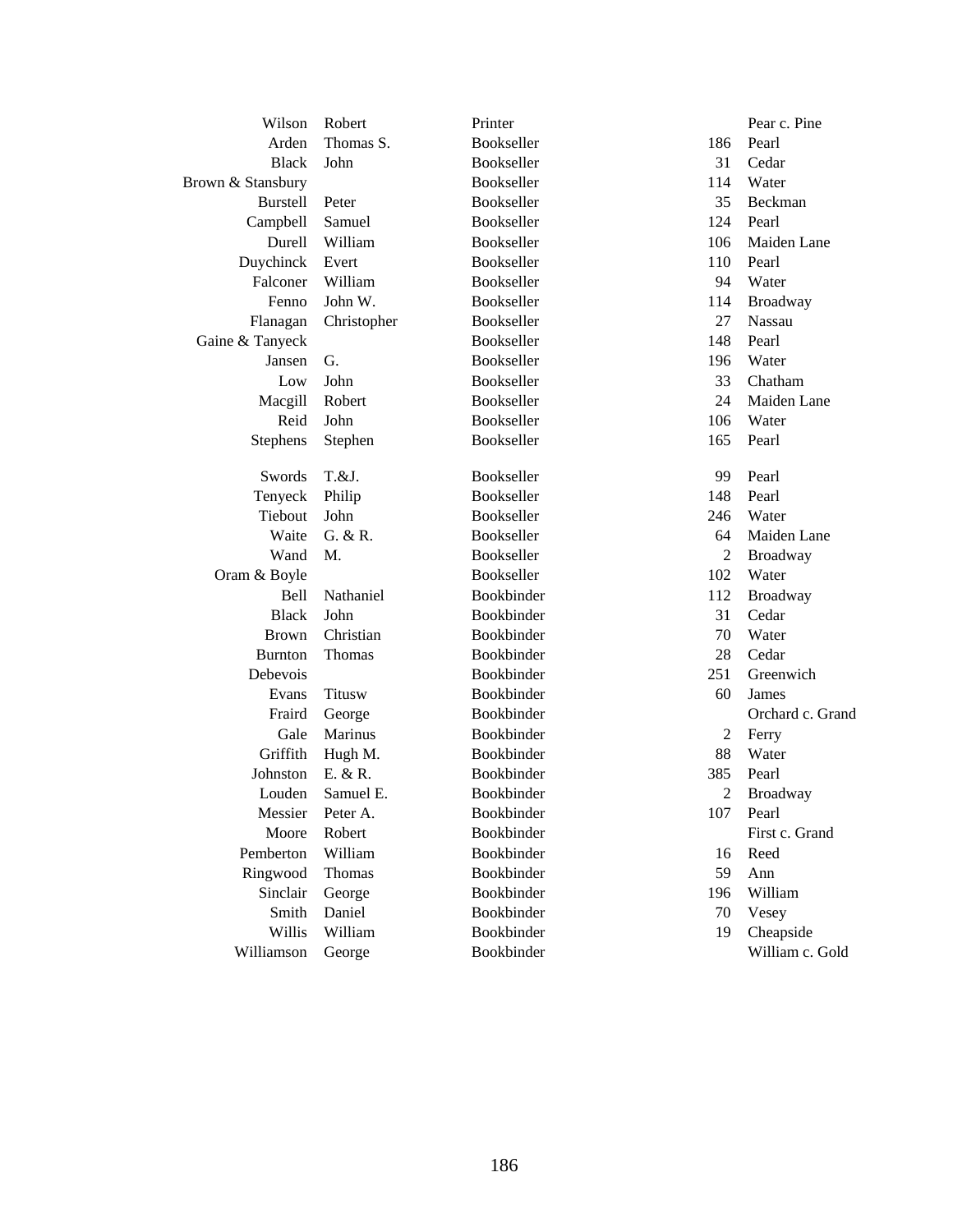| Andrews           | Sydney       | Printer    | 24             | Cedar                |
|-------------------|--------------|------------|----------------|----------------------|
| Beach             | Lazarus      | Printer    | 358            | Pearl                |
| Bloomfield        | James        | Printer    | 10             | <b>Upper Road</b>    |
| Boland            | Martin       | Printer    | 32             | Chapel               |
| Burnham           | Michael      | Printer    | 40             | Pine                 |
| Cheetham          | James        | Editor     | 13             | <b>Bridge Street</b> |
| Collins           | Isaac & Sons | Printer    | 189            | Pearl                |
| Crookes           | John         | Printer    | 41             | Liberty              |
| Cunning           | William      | Printer    | 34             | Chamber              |
| Denniston         | David        | Printer    | 142            | Pearl                |
| Dodge             | Daniel       | Printer    | 25             | James                |
| Doyle             | James        | Printer    | 70             | William              |
| Elliot            | William      | Printer    | 41             | Liberty              |
| Gird              | Henry, Jr.   | Printer    | 13             | Partition            |
| Hamill            | John         | Printer    | 34             | Whitehall            |
| Harrison          | John         | Printer    | 3              | Peck-slip            |
| Heard & Forman    |              | Printer    | 156            | Pearl                |
| Hopkins           | George F.    | Printer    | 118            | Pearl                |
| Hopkins           | Elliott      | Printer    | 17             | Pearl                |
| Jack              | Robert       | Printer    | 19             | Water                |
| Johnson           | Paul R.      | Printer    | 29             | Gold                 |
| Larry             | John         | Printer    | 116            | Pearl                |
| Long              | George       | Printer    | 26             | Church               |
| Lucy              | William      | Printer    | 23             | Cliff                |
| <b>M'Farlane</b>  | Monteath     | Printer    | 290            | Water                |
| Ming & Young      |              | Printer    | 90             | William              |
| Aram              | James        | Printer    | 102            | Water                |
| Paristont         | Claude       | Printer    | 253            | <b>Barclay</b>       |
| Ringwood          | Thomas       | Printer    | 59             | Ann                  |
| Slote             | Peter        | Printer    | 71             | Chamber              |
| Stryker           | John         | Printer    | 1              | Temple               |
| Swords            | T.&J.        | Printer    | 99             | Pearl                |
| Tiebout           | John         | Printer    | 246            | Water                |
| Waite             | $G.$ & R.    | Printer    | 64             | Maiden Lane          |
| Ward & Co.        | M.           | Printer    | $\overline{2}$ | Broad c. Wall        |
| Wharney           | Joseph       | Printer    | 32             | <b>Broad</b>         |
| Wilson            | Robert       | Printer    | 23             | Chapel               |
| Kirk (Brooklyn)   | Thomas       | Printer    |                | Old Ferry House      |
| Arden             | Thomas S.    | Bookseller | 186            | Pearl                |
| <b>Barlas</b>     | William      | Bookseller | 114            | Maiden Lane          |
| Bland             | John         | Bookseller | 31             | Cedar                |
| <b>Boyle</b>      | E.M.         | Bookseller | 94             | Water                |
| Brown & Stansbury |              | Bookseller | 114            | Water                |
| Campbell          | Samuel       | Bookseller | 124            | Pearl                |
| Collins           | Isaac & sons | Bookseller | 189            | Pearl                |
| Durell            | William      | Bookseller | 106            | Maiden Lane          |
| Duychinck         | Evert        | Bookseller | 110            | Pearl                |
|                   |              |            |                |                      |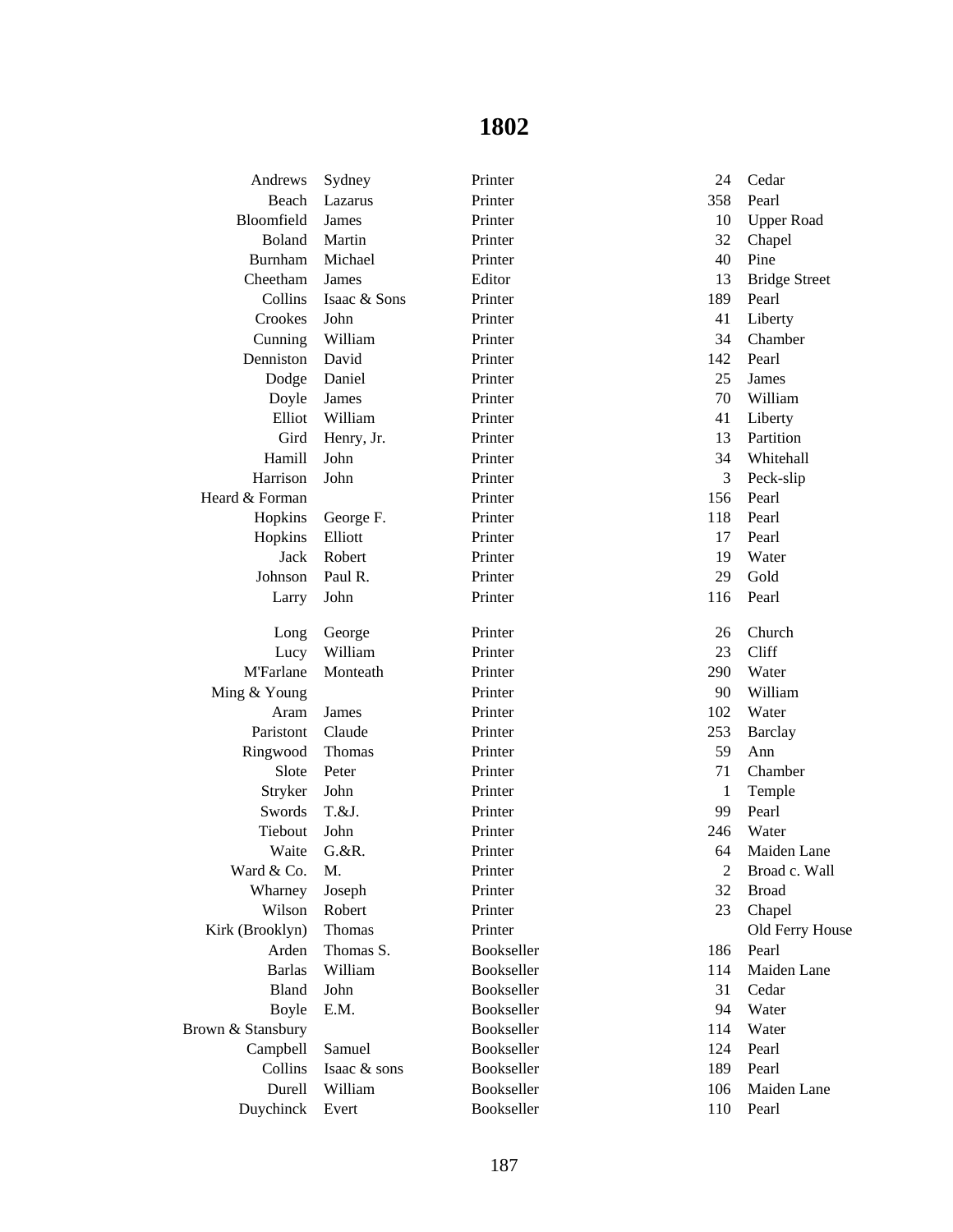| Duychinck       | David         | Bookseller        | 45             | Gold             |
|-----------------|---------------|-------------------|----------------|------------------|
| Falconer        | William       | Bookseller        | 112            | Pearl            |
| Gaine & Teneyck |               | Bookseller        | 148            | Pearl            |
| Jansen          | George        | Bookseller        | 198            | Water            |
| [Illegible]     | Napthali      | Bookseller        | 84             | Maiden Lane      |
| Low             | John          | Bookseller        | 33             | Chatham          |
| Macgill         | Robert        | Bookseller        | 24             | Maiden Lane      |
| Reid            | John          | Bookseller        | 106            | Water            |
| Sergeant & Co.  |               | Bookseller        | 129            | Water            |
| Smith           | Charles       | Bookseller        | 289            | Pearl            |
| Swords          | T.&J.         | Bookseller        | 99             | Pearl            |
| Teneyck         | Philip        | Bookseller        | 148            | Pearl            |
| Tiebout         | John          | Bookseller        | 246            | Water            |
| Totten          | John          | <b>Bookseller</b> | 55             | Chatham          |
| Waite           | G. & R.       | Bookseller        | 64             | Monarch Lane     |
| Ward & Co.      |               | Bookseller        | $\overline{2}$ | Broad c. Wall    |
| <b>Bell</b>     | Nathaniel     | Bookbinder        | 320            | Broadway         |
| <b>Black</b>    | John          | Bookbinder        | 31             | Cedar            |
| <b>Brown</b>    | Christian     | Bookbinder        | 70             | Water            |
| <b>Burnton</b>  | Thomas        | Bookbinder        | 28             | Cedar            |
| Dubois          | Peter         | Bookbinder        | 251            | Greenwich        |
| Evans           | <b>Titusw</b> | Bookbinder        | 262            | William          |
| Fenwick         | Thomas        | Bookbinder        |                | L. Catharine     |
| Friend          | George        | Bookbinder        |                | Orchard c. Grand |
| Gale            | Marinus       | Bookbinder        | 63             | Ann              |
| Griffith        | Hugh M.       | Bookbinder        | 88             | Water            |
| Harris          | Benjamin      | Bookbinder        | 223            | Greenwich        |
| Johnson         | Elkanab       | Bookbinder        | 64             | Chatham          |
| Louden          | Samuel E.     | Bookbinder        | 102            | Pearl            |
| Mesier          | Peter A.      | Bookbinder        | 107            | Pearl            |
| Sinclair        | George        | Bookbinder        | 54             | Chatham          |
| Smith           | Daniel        | Bookbinder        | 70             | Vesey            |
| Vandyck         | Thomas        | Bookbinder        | 44             | Warner           |
| Walker          | William       | Bookbinder        | $\overline{7}$ | Fisher           |
| Willis          | William       | Bookbinder        | 19             | Cheapside        |
| Wright          | <b>Thomas</b> | Bookbinder        | 29             | George           |
|                 |               |                   |                |                  |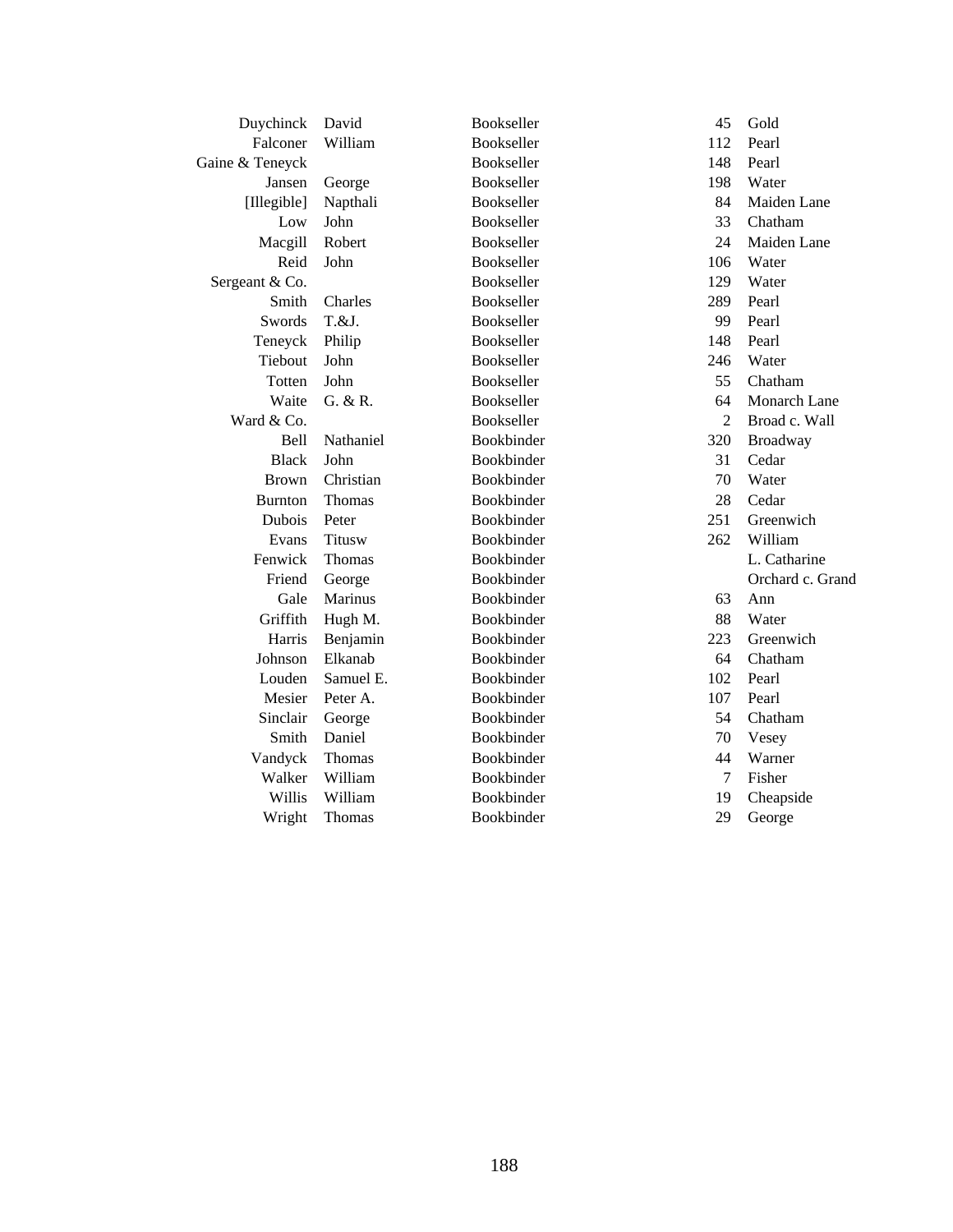| Beach            | Lazarus    | Printer    | 62           | Cherry             |
|------------------|------------|------------|--------------|--------------------|
| Bloomfield       | James      | Printer    | 20           | <b>Upper Road</b>  |
| <b>Brown</b>     | James      | Printer    | 63           | Liberty c. Green   |
| <b>Bruce</b>     | George     | Printer    | 7            | <b>New</b>         |
| Cheetham         | James      | Editor     | 136          | Pearl              |
| Coleman          | William    | Editor     | 55           | <b>Pine Street</b> |
| Collins & Son    | Isaac      | Printer    | 189          | Pearl              |
| Burnham          | Michael    | Printer    | 40           | Pine               |
| Crooker          | Richard    | Printer    | 217          | William            |
| Crookes          | John       | Printer    | 41           | Liberty            |
| Crumbie          | Robert     | Printer    | 22           | Frost              |
| Cunning          | William    | Printer    | 30           | Chamber            |
| Dodge            | Daniel     | Printer    | 25           | James Rear         |
| Elliot           | William    | Printer    | 32           | Chatham            |
| Forman           | George     | Printer    | 64           | Water              |
| Garrison         | Simon      | Printer    | 89           | Fair               |
| Gird             | Henry, Jr. | Printer    | 113          | Partition          |
| Gould            | Stephen    | Printer    |              | Broad c. Wall      |
| Hamill           | John       | Printer    | 43           | Cliff              |
| Harrison         | John       | Printer    | 3            | Peck-slip          |
| Haswell          | Thomas     | Printer    | $\mathbf{1}$ | Thomas near Wm.    |
| Heard & Forman   |            | Printer    | 156          | Pearl near Wall    |
| Hever            | William    | Printer    | 260          | William            |
| Hopkins          | George F.  | Printer    | 118          | Pearl              |
| Hopkins          | Elliott    | Printer    | 121          | <b>Broad</b>       |
| Jack             | Peter      | Printer    |              | Greenwich          |
| Jones            | Louis      | Printer    | 55           | Pine Street        |
| Lang             | John       | Printer    | 116          | Pearl              |
| <b>M'Farlane</b> | Monteath   | Printer    | 290          | Water              |
| Ming             | Alexander  | Printer    | 390          | Pearl              |
| Ming & Young     |            | Printer    | 90           | William            |
| <b>Nichols</b>   | Lewis      | Printer    | 308          | Broadway           |
| Oram             | James      | Printer    | 102          | Water              |
| Irving           | Peter, MD  | Editor     | 103          | Water              |
| Piron            | Mushere    | Printer    |              | Pump               |
| Rowe             | Thomas     | Printer    | 62           | Cherry             |
| Sage & Clough    |            | Printer    | 149          | Pearl              |
| Slote            | Peter      | Printer    | 71           | Chamber            |
| Stryker          | John       | Printer    | 308          | Broadway           |
| Swords           | T.&J.      | Printer    | 160          | Pearl              |
| Thorburn         | John       | Printer    | 32           | Lombard            |
| Tiebout          | John       | Printer    | 246          | William            |
| Waite            | George     | Printer    | 59           | Liberty            |
| Wate             | R.         | Printer    | 64           | Maiden Lane        |
| Ward & Co.       | M.         | Printer    | 2            | Broad c. Wall      |
| Arden            | Thomas     | Bookseller | 186          | Pearl              |
| <b>Black</b>     | John       | Bookseller | 31           | Cedar              |
|                  |            |            |              |                    |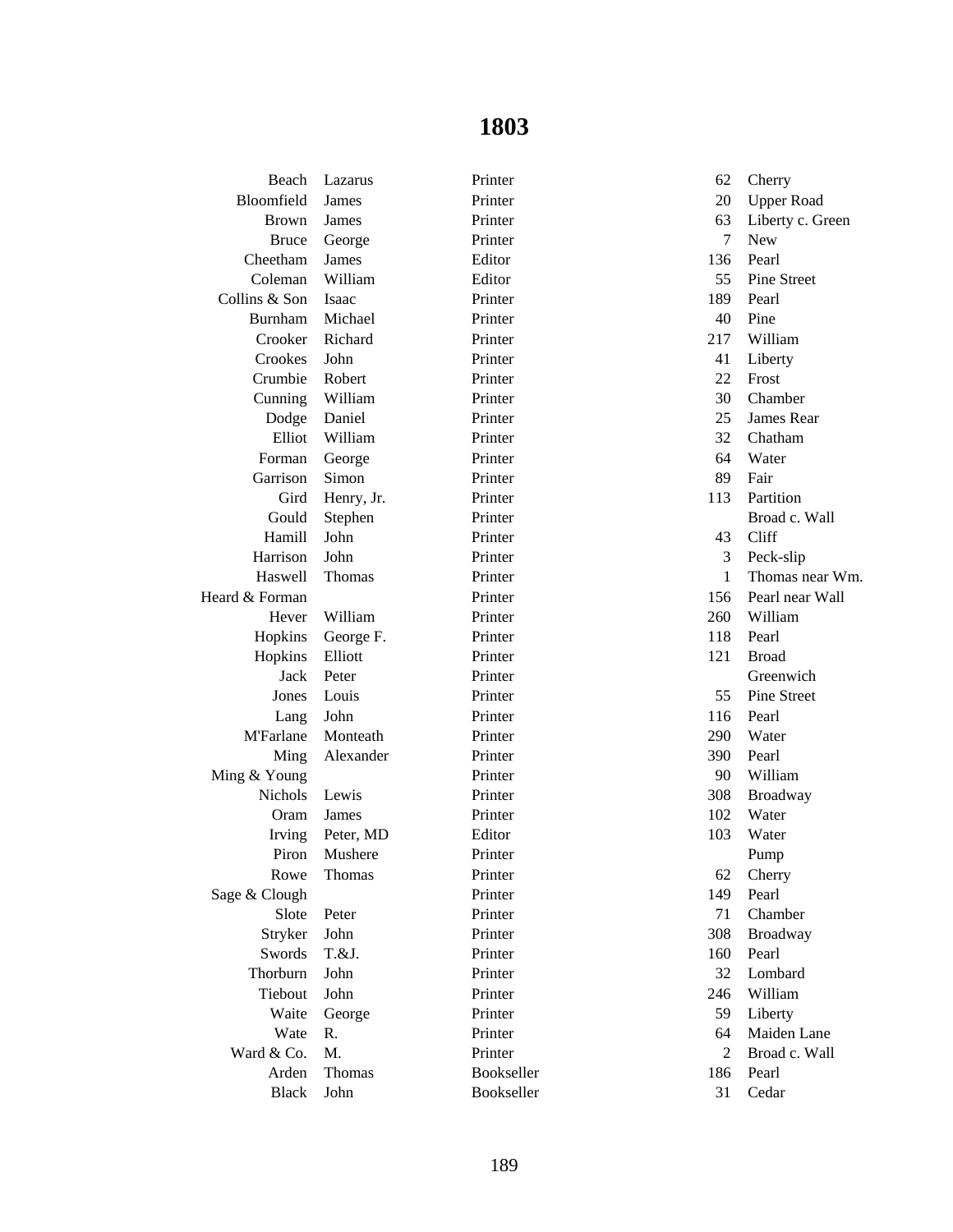| Boyle & Haines  |               | Bookseller | 94           | Water         |
|-----------------|---------------|------------|--------------|---------------|
| Campbell        | Samuel        | Bookseller | 124          | Pearl         |
| Cariat's        |               | Bookseller | $\mathbf{1}$ | City-Hall     |
| Collins         | Isaac & sons  | Bookseller | 186          | Pearl         |
| Davis           | Cornelius     | Bookseller | 7            | Peck-slip     |
| Durell          | William       | Bookseller | 106          | Maiden Lane   |
| Duychinck       | Evert         | Bookseller | 110          | Pearl         |
| Falconer        | William       | Bookseller | 106          | Maiden Lane   |
| Fautnier        | Peter         | Bookseller | 15           | Warren        |
| Flanagan        | Christian     | Bookseller | 151          | Water         |
| Forman          | George        | Bookseller | 64           | Water         |
| Gaine & Teneyck |               | Bookseller | 148          | Pearl         |
| Gould           | Stephen       | Bookseller |              | Broad c. Wall |
| Harrison        | John          | Bookseller | 3            | Peck-slip     |
| Jansen          | George        | Bookseller | 403          | Pearl         |
| <b>M'Dermot</b> | Robert        | Bookseller | 28           | Harmon        |
| M'Dermot &      |               |            |              |               |
| Thompson        |               | Bookseller | 149          | Pearl         |
| Macgill         | Robert        | Bookseller | 118          | Fly Market    |
| Reid            | John          | Bookseller | 106          | Water         |
| Stansbury       | Abraham       | Bookseller | 114          | Water         |
| Stephens        | Stephen       | Bookseller | 165          | Pearl         |
| Swords          | $T.\&J.$      | Bookseller | 160          | Pearl         |
| Teneyck         | Philip        | Bookseller | 148          | Pearl         |
| Tiebout         | John          | Bookseller | 246          | Water         |
| <b>Bell</b>     | Nathaniel     | Bookbinder | 220          | <b>Bowery</b> |
| <b>Black</b>    | John          | Bookbinder | 31           | Cedar         |
| <b>Brown</b>    | Christian     | Bookbinder | 70           | Water         |
| <b>Burnton</b>  | Thomas H.     | Bookbinder | 116          | Broadway      |
| <b>Burell</b>   | J.            | Bookbinder | 80           | Water         |
| <b>Burstell</b> | Peter         | Bookbinder | 10           | <b>Wall</b>   |
| Culbertson      | Henry         | Bookbinder | 38           | Chapel        |
| Evans           | <b>Titusw</b> | Bookbinder | 262          | William       |
| Fenwick         | Thomas        | Bookbinder |              | L. Catharine  |
| Ferguson        | Francis       | Bookbinder | 102          | Pearl         |
| Griffith        | Hugh M.       | Bookbinder |              | 131 Greenwich |
| Johnston        | Elkanah       | Bookbinder | 50           | Maiden Lane   |
| Mertoney        | John          | Bookbinder |              | Pump          |
| Mesier          | Peter A.      | Bookbinder | 107          | Pearl         |
| Moore           | Robert        | Bookbinder | 38           | Pearl         |
| Perry           | Robert        | Bookbinder |              | Gibbs Alley   |
| Ronolds         | John          | Bookbinder | 188          | Pearl         |
| Sinclair        | George        | Bookbinder | 332          | Water         |
| Smith           | Daniel        | Bookbinder | 70           | Vesey         |
| Vandyck         | Thomas        | Bookbinder | 44           | Warren        |
| Walden          | William       | Bookbinder | 7            | Fisher        |
| Wright          | Thomas        | Bookbinder | 29           | George        |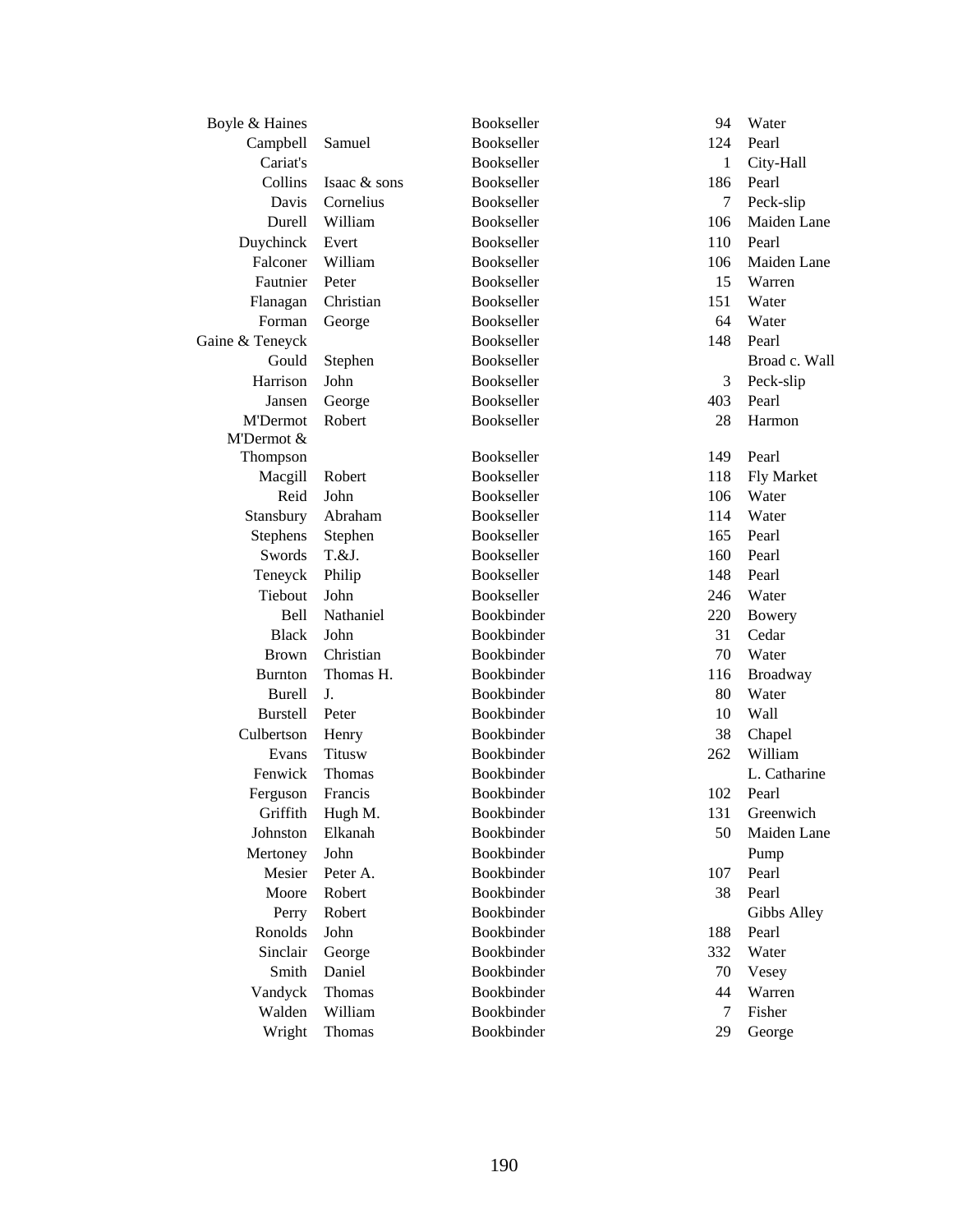| Andrews           | Sydney       | Printer | 12  | Cedar              |
|-------------------|--------------|---------|-----|--------------------|
| <b>Boland</b>     | Martin       | Printer | 58  | Chamber            |
| Burnham           | Michael      | Printer | 40  | Pine               |
| <b>Butler</b>     | Amos         | Printer | 91  | Liberty            |
| Collins           | John         | Printer | 21  | Park               |
| Collins           | Isaac & Sons | Printer | 189 | Pearl              |
| Crookes           | John         | Printer | 68  | Pine               |
| Crumbie           | Robert       | Printer | 22  | Front              |
| Cunning           | William      | Printer | 60  | Dey                |
| Davis             | William      | Printer | 39  | William            |
| Dennis            | Joseph       | Printer | 74  | Catharine          |
| Douglass          | Richard      | Printer |     | Anthony            |
| Elliot            | William      | Printer |     | Frankfort          |
| Cheetham          | James        | Editor  | 81  | Pearl              |
| Coleman           | William      | Editor  | 53  | Pine               |
| Forman            | Aaron        | Printer | 91  | Beckman            |
| Forman            | George       | Printer | 64  | Water              |
| Gould & Co.       | S.           | Printer |     | Broad c. Wall      |
| Haswell           | Thomas       | Printer |     | Colden n. William  |
| Hopkins           | Elliott      | Printer | 42  | Stone              |
| Hopkins           | George F.    | Printer | 118 | Pearl              |
| Hopkins & Seymour |              | Printer | 118 | Pearl              |
| Johnson           | Paul R.      | Printer | 263 | Water              |
| Jones             | Louis        | Printer | 55  | Pine               |
| Lang              | John         | Printer | 116 | Pearl              |
| Leaycraft         | James        | Printer | 181 | Washington         |
| Lewis             | Zachariah    | Editor  | 51  | Beaver             |
| <b>M'Farlane</b>  | Monteath     | Printer | 290 | Water              |
| <b>Marks</b>      | Samuel       | Printer | 33  | Chapel             |
| Ming              | Alexander    | Printer | 102 | Water              |
| Ming & Young      |              | Printer | 102 | Water              |
| Moffatt           | John         | Printer | 85  | Fair               |
| <b>Nichols</b>    | Lewis        | Printer | 308 | Broadway           |
| Pace              | Henry        | Printer | 93  | Pearl              |
| Pelsue            | William      | Printer | 442 | Pearl              |
| Pierson           | Caleb        | Printer | 102 | Chamber            |
| Ringwood          | Thomas       | Printer | 89  | Fair               |
| Russell           | John         | Printer |     | Front c. Whitehall |
| Sage & Clough     |              | Printer | 149 | Pearl              |
| Saunders          | Robert       | Printer | 12  | Thames             |
| Simpson           | Thomas       | Printer |     | Magazine           |
| Slote             | Peter        | Printer | 71  | Chamber            |
| Stryker           | John         | Printer | 29  | Gold               |
| Swaine            | John         | Printer |     | Grand              |
| Swords            | T.&J.        | Printer | 160 | Pearl              |
| Thomas            | William      | Printer | 29  | George             |
| Tiebout           | John         | Printer | 238 | Water              |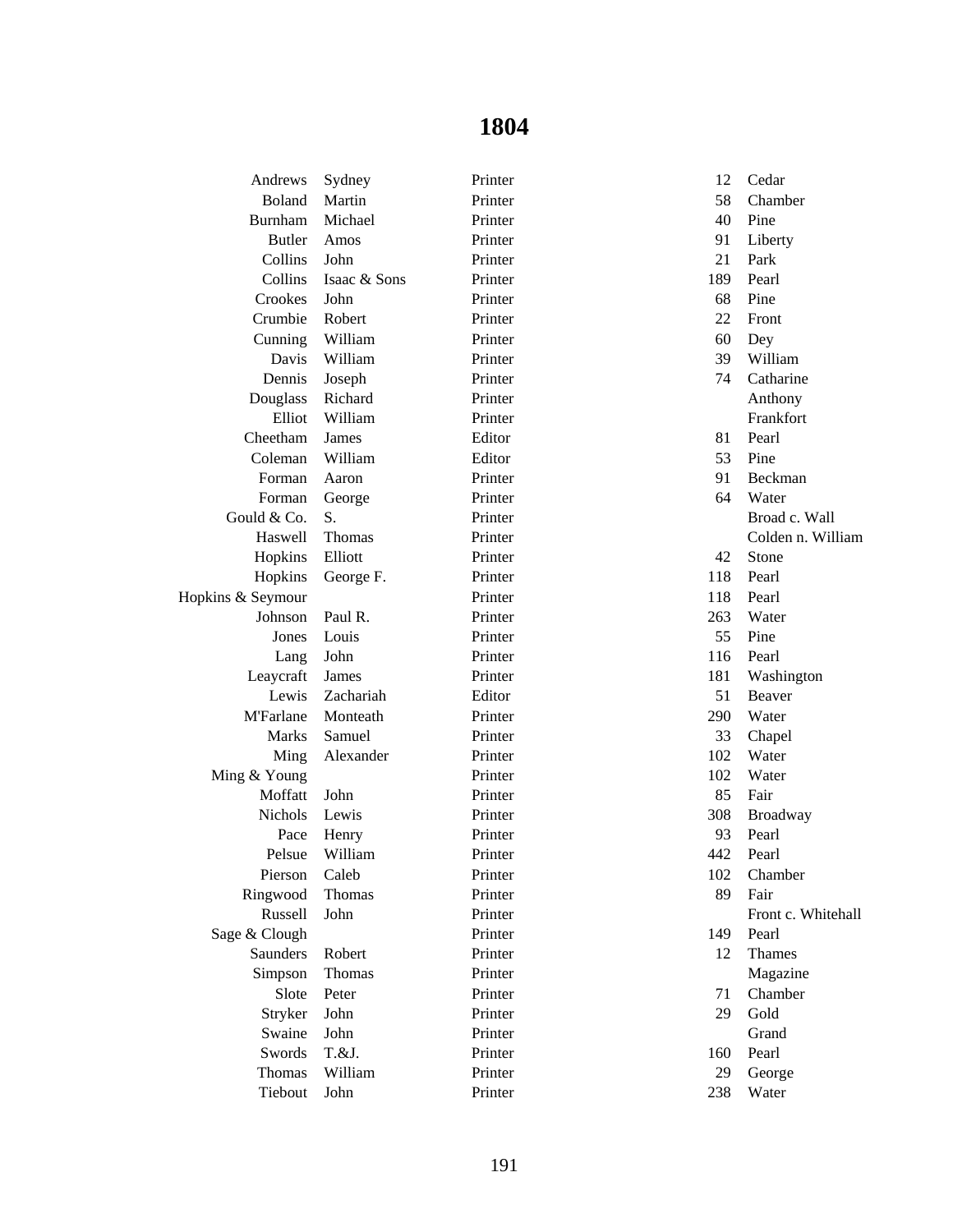| Tillman         | John           | Printer           | 44  | Frankfort          |
|-----------------|----------------|-------------------|-----|--------------------|
| Turner          | John           | Printer           | 37  | Liberty            |
| Vermilye        | W.W.           | Printer           |     | Hudson             |
| Waite           | $G.$ &R.       | Printer           | 64  | Maiden Lane        |
| Wilson          | Robert         | Printer           | 103 | Water              |
| Alsop           | John           | Bookseller        | 153 | Pearl              |
| Arnold          | Philip         | Bookseller        | 8   | Harmon             |
| <b>BLACK</b>    | <b>JANE</b>    | Bookseller        | 31  | Cedar              |
| Campbell        | Samuel         | Bookseller        | 124 | Pearl              |
| Collins         | Isaac & sons   | Bookseller        | 189 | Pearl              |
| Dornia          | <b>Bernard</b> | Bookseller        | 150 | Pearl              |
| Durell          | William        | Bookseller        | 106 | Maiden Lane        |
| Duychinck       | Evert          | Bookseller        | 110 | Pearl              |
| Falconer        | William        | Bookseller        | 112 | Pearl              |
| Fautnier        | Peter          | Bookseller        | 15  | Warren             |
| Flanagan        | Christopher    | Bookseller        | 151 | Water              |
| Forman          | George         | Bookseller        | 64  | Water              |
| Gould & Co.     | S.             | Bookseller        |     | Broad c. Wall      |
| Kirk            | <b>Thomas</b>  | Bookseller        | 94  | Water              |
| Low             | John           | Bookseller        | 33  | Chatham            |
| <b>M'Dermot</b> | Robert         | Bookseller        | 255 | Pearl              |
| Macgill         | Robert         | Bookseller        | 118 | Fly Market         |
| Messier         | Peter A.       | Bookseller        | 107 | Pearl              |
| Sage & Thompson |                | Bookseller        | 149 | Pearl              |
| Sargent & Co.   |                | Bookseller        | 129 | Water              |
| Scoles          | John           | Bookseller        | 17  | U. Reed            |
| Stansbury       | Samuel         | Bookseller        | 114 | West               |
| Stephens        | Stephen        | Bookseller        | 165 | Pearl              |
| Swords          | $T.\&J.$       | Bookseller        | 160 | Pearl              |
| Teneyck         | Philip         | Bookseller        | 148 | Pearl              |
| Tiebout         | John           | Bookseller        | 238 | Water              |
| Totten          | John C.        | Bookseller        | 155 | Chatham            |
| Waite           | G. & R.        | Bookseller        | 64  | Maiden Lane        |
|                 | Nathaniel      | Bookbinder        | 220 |                    |
| Bell            |                |                   |     | <b>Bowery</b>      |
| <b>Bliss</b>    | David          | Bookbinder        | 6   | Stone Lane         |
| <b>Brewer</b>   | James          | Bookbinder        |     | 3rd near Rivington |
| <b>Brown</b>    | Christian      | Bookbinder        | 70  | Water              |
| Burnell         | Joseph         | Bookbinder        | 13  | Partition          |
| Crane           | Benjamin       | Bookbinder        | 80  | Cherry             |
| Culburtson      | Henry          | Bookbinder        | 38  | Lumber             |
| Devillers       | Joseph         | <b>Bookbinder</b> |     | Second             |
| Evans           | <b>Titusw</b>  | Bookbinder        | 262 | William            |
| Fenwick         | Thomas         | Bookbinder        |     | Anthony            |
| Frowd           | William        | Bookbinder        |     | Mote               |
| Jansen          | George         | Bookbinder        | 248 | Pearl              |
| Johnston        | Elkanah        | Bookbinder        |     | <b>Barley</b>      |
| Mills           | Timothy        | Bookbinder        | 14  | Ann                |
| Moore           | Robert         | Bookbinder        | 38  | Pearl              |
| Ronolds         | John           | Bookbinder        | 188 | Pearl              |
| Sinclair        | George         | Bookbinder        | 207 | Water              |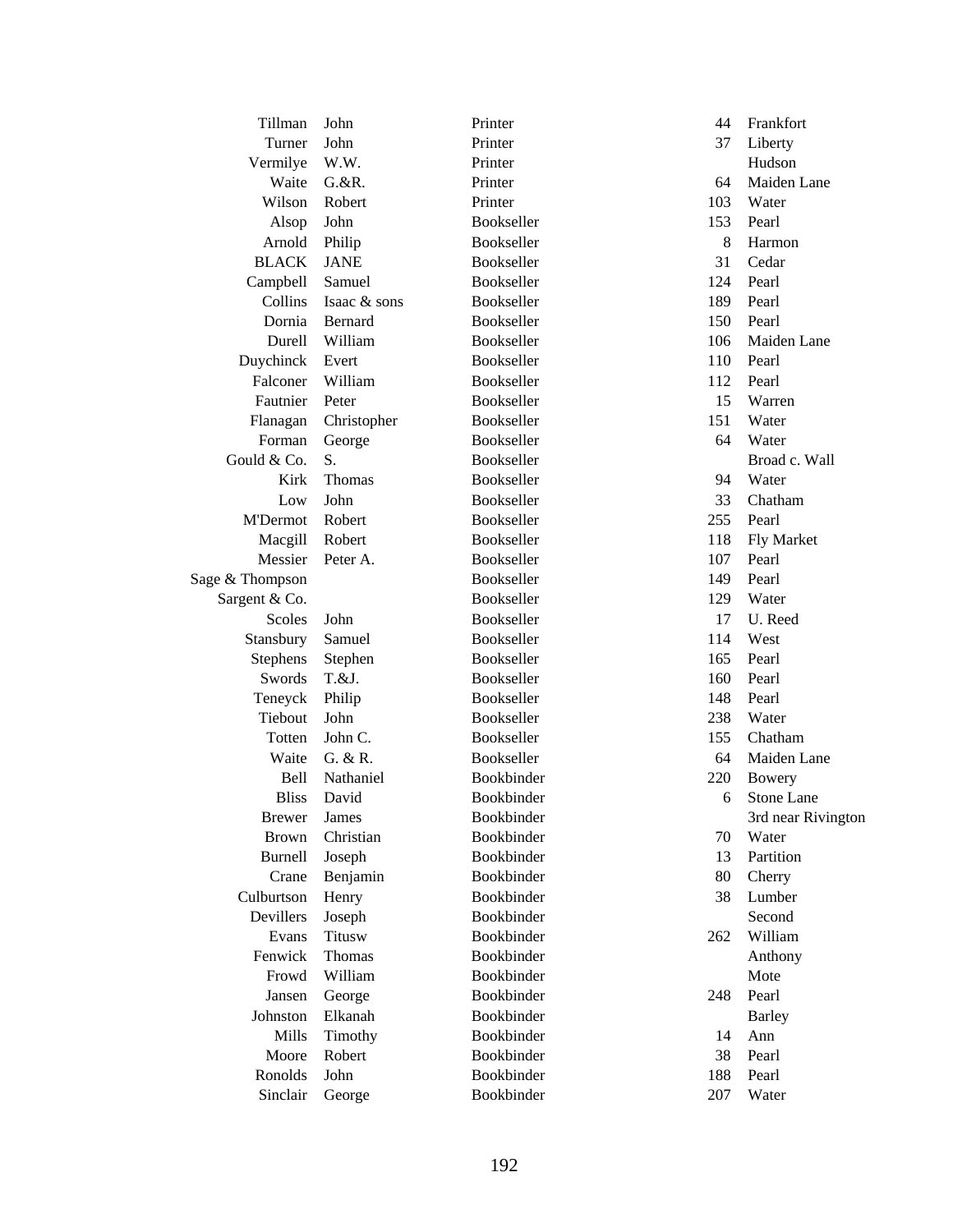| Smith  | Daniel D.     |
|--------|---------------|
| Walker | William       |
| Wright | <b>Thomas</b> |

Bookbinder 70 Vesey<br>Bookbinder 7 Fisher Bookbinder Bookbinder 43 Harman

| Bloomfield        | James      | Printer               | 4   | Bedlow            |
|-------------------|------------|-----------------------|-----|-------------------|
| <b>Bruce</b>      | George     | Printer               |     | not listed        |
| Burnham           | Michael    | <b>Master Printer</b> | 40  | Pine              |
| <b>Butler</b>     | Amos       | Printer               | 68  | Pine              |
| Collins & Perkins |            | <b>Master Printer</b> | 189 | Pearl             |
| Crookes           | John       | <b>Master Printer</b> | 68  | Pine              |
| Crumbie           | Robert     | Printer               |     | Washington        |
| Crooker           | Richard    | Printer               | 68  | Pine              |
| Cunning           | William    | Printer               | 33  | Division          |
| Davis             | William A. | <b>Master Printer</b> | 39  | William           |
| Deane & Andrews   |            | <b>Master Printer</b> | 71  | William c. Maiden |
| Dennis            | Joseph     | Printer               |     | not listed        |
| Forman            | Aaron      | <b>Master Printer</b> |     | Dey c. Broadway   |
| Forman            | George     | <b>Master Printer</b> | 64  | Water             |
| Gould & Co.       | S.         | <b>Master Printer</b> |     | Wall c. Broad     |
| Halwell           | Thomas     | Printer               |     | not listed        |
| Heyer             | Walter     | Printer               |     | Magazine          |
| Hopkins           | Elliott    | Printer               | 118 | Pearl             |
| Hopkins & Seymour |            | <b>Master Printer</b> | 118 | Pearl             |
| Jeweson           | George     | Printer & Porter      | 22  | Garden            |
| Jones             | Louis      | <b>Master Printer</b> | 55  | Pine              |
| Jones             | Louis, Jr. | <b>Master Printer</b> | 99  | Water             |
| Johnson           | Paul R.    | Printer               | 46  | Cedar             |
| Long              | John       | <b>Master Printer</b> |     | not listed        |
| Leaycraft         | James      | Printer               | 181 | Washington        |
| <b>M'Farlane</b>  | Monteath   | Printer               | 290 | Water             |
| <b>Marks</b>      | Samuel     | Printer               | 98  | Maiden Lane       |
| Ming & Young      |            | <b>Master Printer</b> | 102 | Water             |
| Garrison          | Simon      | Printer               | 45  | Warren            |
| Nichols           | Lewis      | <b>Master Printer</b> | 308 | Broadway          |
| Pierson           | Caleb      | <b>Master Printer</b> | 102 | Chamber           |
| Saunders          | Robert     | Printer               | 12  | Thomas            |
| Sage & Clough     |            | <b>Master Printer</b> | 149 | Pearl             |
| Simpson           | Thomas     | Printer               |     | Leonard           |
| Stryker           | John       | Printer               | 14  | Naussau           |
| Swords            | T.&J.      | <b>Master Printer</b> |     | 160 Pearl         |
| Swaine            | John       | <b>Master Printer</b> | 49  | Pearl             |
| Thomas            | William    | Printer               | 117 | Pearl             |
| Tiebout           | John       | Printer               | 238 | Water             |
| Tillman           | John       | Printer               | 44  | Frankfort         |
| Turner            | John       | Printer               | 37  | Liberty           |
| Andrews           | Sydney     | Printer               | 71  | William           |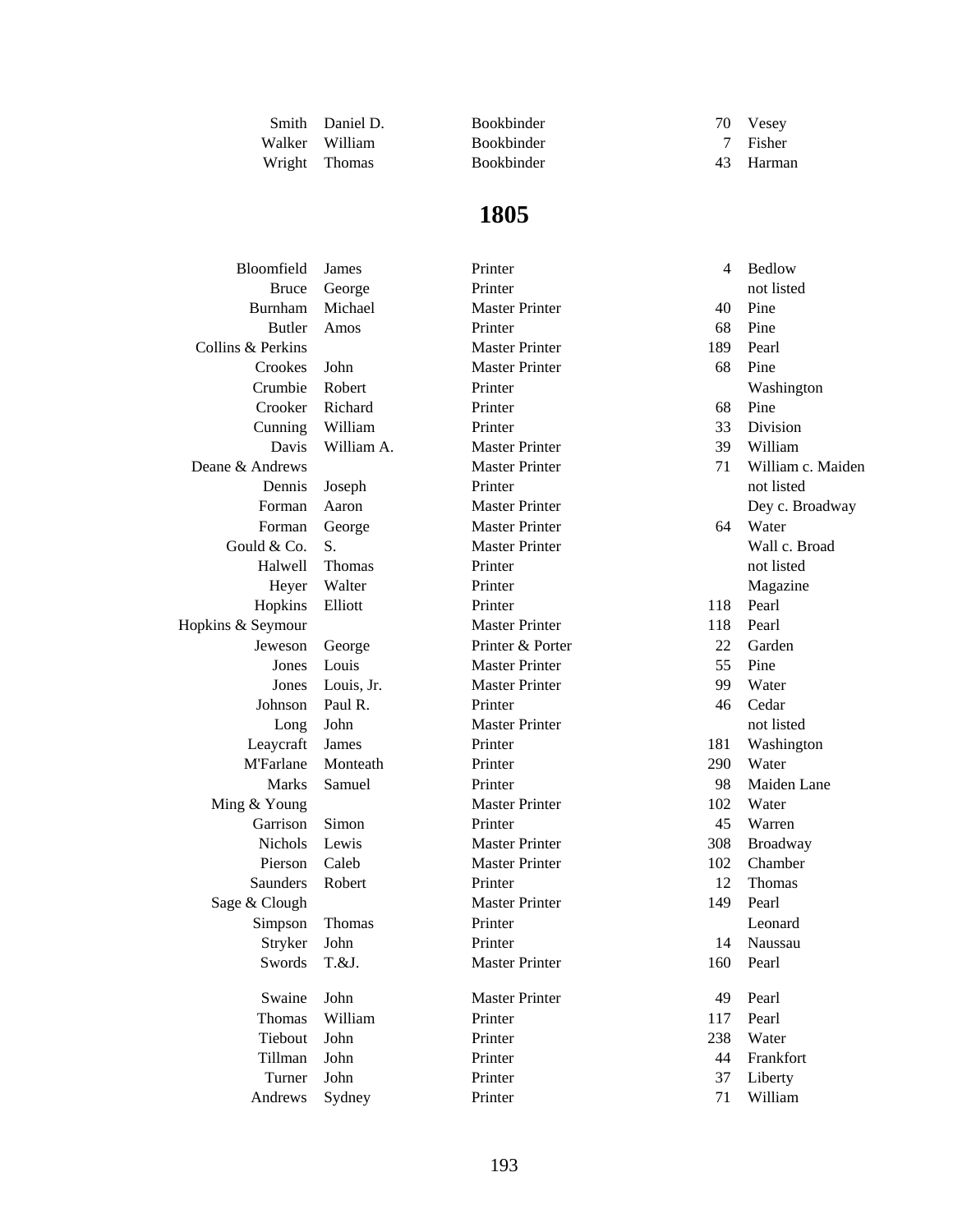| Cheetham            | James       | Editor     | 81           | Pearl             |
|---------------------|-------------|------------|--------------|-------------------|
| Frank               | Jacob       | Printer    |              | Front c. Brown    |
| Totten              | John C.     | Printer    | 155          | Chatham           |
| Arden               | Thomas      | Bookseller | 186          | Pearl             |
| <b>Burliss</b>      | William     | Bookseller |              | not listed        |
| Blecker             | John        | Bookseller | 148          | Pearl             |
| Burtis & Crane      |             | Bookseller | 80           | Cherry            |
| <b>Burstell</b>     | Peter       | Bookseller | 10           | Wall              |
| Campbell            | Samuel      | Bookseller | 124          | Pearl             |
| Collins, Perkins, & |             |            |              |                   |
| Co.                 |             | Bookseller | 189          | Pearl             |
| Davis               | Cornelius   | Bookseller |              | not listed        |
|                     |             |            |              | William c. Maiden |
| Deane & Andrews     |             | Bookseller | 71           | Ln.               |
| Donin               | bernard     | Bookseller | 130          | Pearl             |
| Forman              | George      | Bookseller | 64           | Water             |
| Francis             | David H.    | Bookseller |              | not listed        |
| Gibbons             | James       | Bookseller | 12           | Chamber           |
| Gould & Co.         | Stephen     | Bookseller |              | Wall c. Broad     |
| Harrison (widow)    | Jo.         | Bookseller | 3            | Peck-slip         |
| Hopkins             | George      | Bookseller | 118          | Pearl             |
| Jansen              | Thomas B.   | Bookseller | 116          | Broadway          |
| Judah               | Napthali    | Bookseller | 84           | Maiden Lane       |
| Kirk                | Thomas      | Bookseller | 48           | Maiden Lane       |
|                     |             |            |              | Shakespeare-      |
| Longworth           | David       | Bookseller |              | Gallery           |
| Moore               | Robert      | Bookseller | 38           | Pearl             |
| Reid                | Benjamin G. | Bookseller | 248          | Pearl             |
| Reid                | John        | Bookseller | 106          | Water             |
| Ronalds & Louden    |             | Bookseller | 188          | Pearl             |
| Sage & Thompson     |             | Bookseller | 149          | Pearl             |
| Sargent & Co.       |             | Bookseller | 39           | Wall              |
| Riley & Co.         | Isaac       | Bookseller | $\mathbf{1}$ | City-Hotel        |
| Scoles              | John        | Bookseller | 222          | Broadway          |
| Smith               | Daniel D.   | Bookseller | 70           | Vesey             |
| Stansbury           | Daniel      | Bookseller | 114          | Water             |
| Burtis & Crane      |             | Bookseller | 80           | Cherry            |
| Durell              | William     | Bookseller | 106          | Maiden Lane       |
| Duychinck           | Evert       | Bookseller | 110          | Pearl             |
| Falconer            | William     | Bookseller | 112          | Pearl             |
| Fautnier            | Peter       | Bookseller | 15           | Warren            |
| Flanagan            | Christopher | Bookseller | 151          | Water             |
| Low                 | John        | Bookseller | 33           | Chatham           |
| <b>M'Dermot</b>     | Robert      | Bookseller | 28           | Harman            |
| M'Gill              | Robert      | Bookseller | 118          | Fly Market        |
| Mesier              | Peter A.    | Bookseller | 107          | Pearl             |
| Ming & Young        |             | Bookseller | 102          | Water             |
| Stephens            | Stephen     | Bookseller | 165          | Pearl             |
| Swords              | T.&J.       | Bookseller | 160          | Pearl             |
| Tiebout             | John        | Bookseller | 238          | Water             |
|                     |             |            |              |                   |
| Totten              | John C.     | Bookseller | 155          | Chatham           |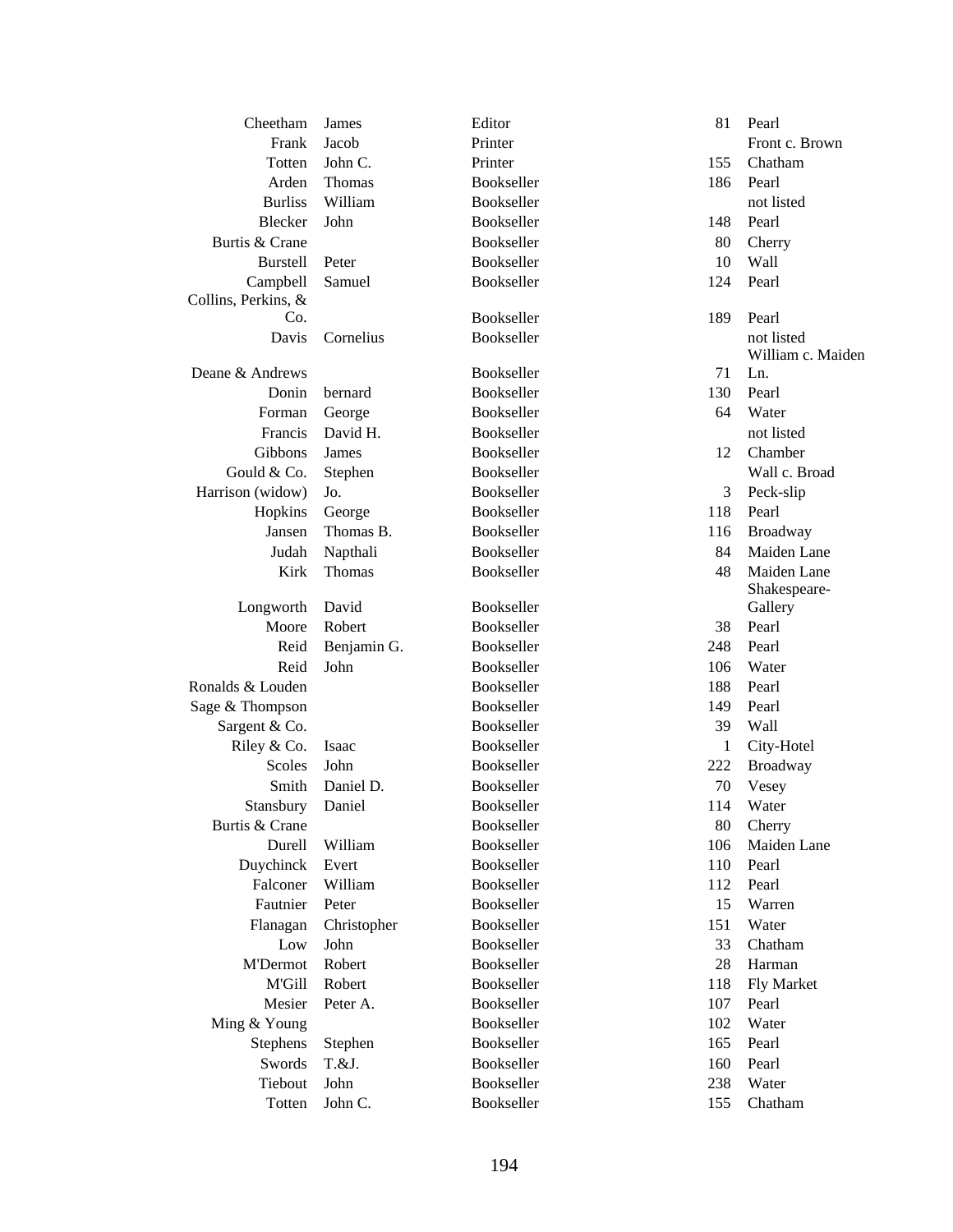| Arnold             | Philips      | Bookseller | 60  | Cherry             |
|--------------------|--------------|------------|-----|--------------------|
| <b>Barlas</b>      | William      | Bookseller | 6   | Liberty            |
| <b>Bliss</b>       | David        | Bookseller | 56  | Maiden Lane        |
| <b>Bell</b>        | Nathaniel    | Bookbinder | 82  | Bowery             |
| <b>Brown</b>       | Christian    | Bookbinder | 71  | Water              |
| <b>Bliss</b>       | David        | Bookbinder | 56  | Maiden Lane        |
| <b>Brewer</b>      | James        | Bookbinder |     | 3rd near Rivington |
| <b>Burnton</b>     | T.H.         | Bookbinder | 151 | Water              |
| Burrell            | Joseph       | Bookbinder |     | not listed         |
| <b>Burtsell</b>    | Peter        | Bookbinder | 10  | Wall               |
| Culbertson         | Henry        | Bookbinder | 10  | Wall               |
| Crane              | Benjamin     | Bookbinder | 80  | Cherry             |
| Delamontange       | John         | Bookbinder |     | not listed         |
| Devaliers          | Joseph       | Bookbinder |     | not listed         |
| Evans              | <b>Titus</b> | Bookbinder | 262 | William            |
| Fenwick            | Thomas       | Bookbinder | 61  | Anthony            |
| Frowd              | William      | Bookbinder |     | not listed         |
| Jansen             | George       | Bookbinder | 116 | Broadway           |
| Johnson            | Elkanah      | Bookbinder |     | not listed         |
| Mills              | Timothy      | Bookbinder | 104 | Pearl              |
| Moore              | Robert       | Bookbinder | 38  | Pearl              |
| Sinclair           | George       | Bookbinder | 207 | Water              |
| Smith              | Daniel       | Bookbinder | 70  | Vesey              |
| Vandyck            | Thomas       | Bookbinder | 9   | George             |
| Van Rarst & Burell |              | Bookbinder | 6   | Lumber             |
| Walker             | William      | Bookbinder | 7   | Fisher             |
| Wright             | Thomas       | Bookbinder | 12  | Bowery             |
| Sackett            | Joseph       | Bookbinder | 235 | Greenwich          |
| Swain              | William      | Bookbinder | 100 | Reed               |
|                    |              |            |     |                    |

| Andrews        | Sydney       | Printer | 28  | U. Reed          |
|----------------|--------------|---------|-----|------------------|
| Beach          | Lazarus      | Printer | 14  | Barclay          |
| Bloomfield     | James        | Printer | 4   | <b>Bedlow</b>    |
| <b>Burnes</b>  | Peter        | Printer | 129 | Division         |
| <b>Burnham</b> | Michael      | Printer | 40  | Pine             |
| Cameron        | William      | Printer | 27  | Fair             |
| Cheetham       | James        | Editor  | 86  | Pearl            |
| Collins        | <b>Isaac</b> | Printer | 189 | Pearl            |
| Collins        | John         | Printer | 99  | Water            |
| Crooker        | Richard      | Printer | 7   | Rector           |
| Davis          | William A.   | Printer | 49  | Stone            |
|                |              |         |     |                  |
| Coleman        | William      | Editor  | 40  | Pine             |
| Forman         | Aaron        | Printer |     | Dey c. Greenwich |
| Forman         | George       | Printer | 64  | Water            |
| Frank          | Jacob        | Printer | 132 | Water            |
| Garrison       | Simon        | Printer | 59  | Chapel           |
|                |              |         |     |                  |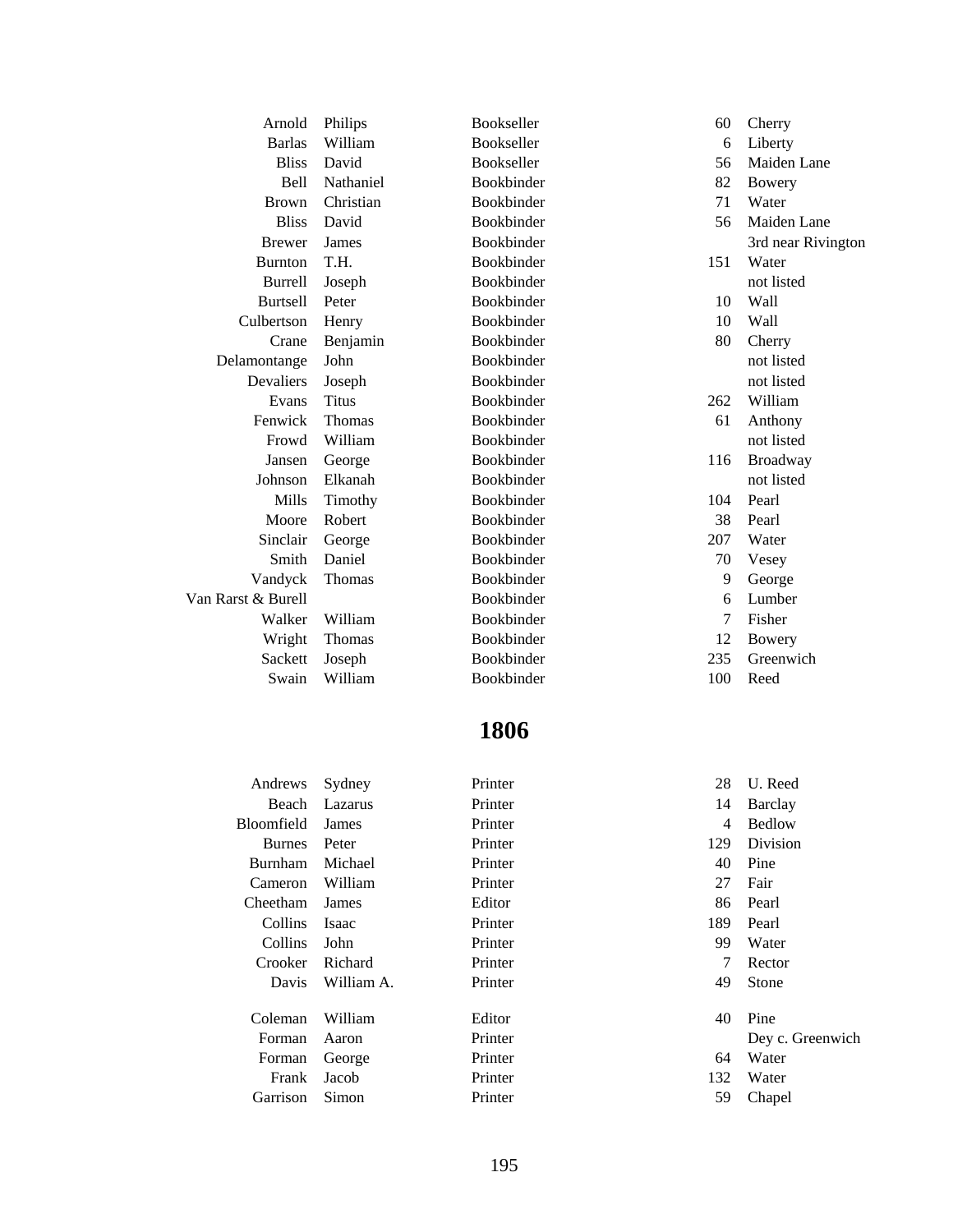| Garrison          | Henry      | Printer               | 20  | <b>Broad</b>         |
|-------------------|------------|-----------------------|-----|----------------------|
| Gould             | S.         | Printer               | 5   | Wall                 |
| Hardcastle        | John       | Printer               | 2   | Wall                 |
| Hopkins           | George F.  | Printer               | 118 | Pearl                |
| Hopkins & Seymour |            | Printer               | 118 | Pearl                |
| Jack              | Peter      | Printer               | 27  | <b>Bridge Street</b> |
| Kelly             | Charles E. | Printer               | 74  | Hudson               |
| Lang              | John       | Printer               | 116 | Pearl                |
| Lang & Turner     |            | Printer               | 116 | Pearl                |
| Longworth         | David      | Printer               | 11  | Park                 |
| M'Buel            | Alexander  | Printer               | 36  | <b>Barclay</b>       |
| <b>M'Farlane</b>  | Monteath   | Printer               | 308 | <b>Broadway</b>      |
| M'Farlane & Long  |            | Printer               | 308 | Broadway             |
| Marks             | Samuel     | Printer               | 132 | Chatham              |
| Moffat            | John A.    | Printer               | 314 | Broadway             |
| Peckwell          | Henry W.   | Printer               | 158 | William              |
| Sage              | Harris     | Printer               | 61  | Pearl                |
| Simpson           | Thomas     | Printer               |     | <b>Budd</b>          |
| Slote             | Peter      | Printer               | 71  | Chamber              |
| Smith & Forman    |            | Printer               | 70  | Vesey                |
| Stryker           | John       | Printer               | 14  | Naussau              |
| Swaine            | John       | Printer               |     | Barley c. Elm        |
| Swords            | T.&J.      | Printer               | 160 | Pearl                |
| Thomas            | John R.    | <b>News Collector</b> | 3   | Water                |
| Thorburn          | John       | Printer               | 32  | Thorburn             |
| Totten            | John C.    | Printer               | 155 | Chatham              |
| Tunnison          | Garret     | Printer               |     | Thomas c. Chapel     |
| Turner            | John       | Printer               | 37  | Liberty              |
| Waite             | $G.$ &R.   | Printer               | 38  | Maiden Lane          |
| Waterman          | James      | Printer               | 58  | <b>Barclay</b>       |
| Ming              | Alexander  | Printer               | 102 | Water                |
| Blecker           | John       | <b>Bookseller</b>     | 148 | Pearl                |
| <b>Brannon</b>    | William    | Bookseller            | 186 | Pearl                |
| Brisban & Brannon |            | Bookseller            | 186 | Pearl                |
| Burtis & Crane    |            | Bookseller            | 19  | Peck-slip            |
| Campbell          | Samuel     | Bookseller            | 124 | Pearl                |
| Campbell &        |            |                       |     |                      |
| Mitchell          |            | Bookseller            | 124 | Pearl                |
| Dornin            | Richard    | Bookseller            | 136 | Pearl                |
| Durell            | William    | Bookseller            | 106 | Maiden Lane          |
| Duychinck         | Evert      | Bookseller            | 110 | Pearl                |
| Flanagan          | J & M      | Bookseller            | 151 | Water                |
| Forman            | George     | Bookseller            | 64  | Water                |
| Gould             | S.         | Bookseller            | 5   | Wall                 |
| Judah             | N.         | Bookseller            | 84  | Maiden Lane          |
| Low               | John       | Bookseller            | 33  | Chatham              |
| M'Dermot          | Robert     | Bookseller            | 248 | Pearl                |
| Macgill           | Robert     | Bookseller            | 118 | Fly Market           |
| Messier           | Peter      | Bookseller            | 107 | Pearl                |
| Mitchell          | Edward     | Bookseller            | 124 | Pearl                |
| Reid              | John       | Bookseller            | 106 | Water                |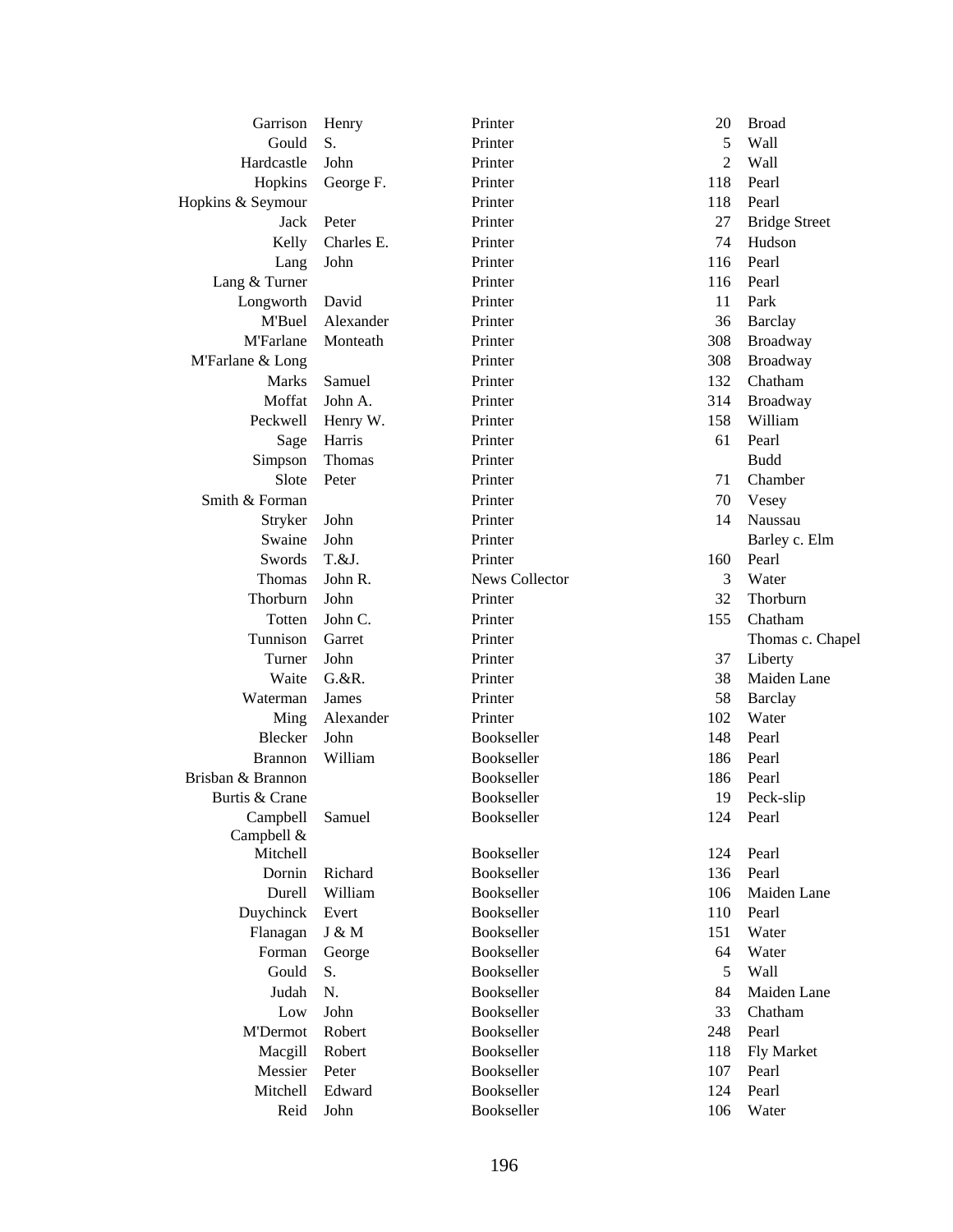| Sargeant        | Ezra          | Bookseller        | 39  | Wall         |
|-----------------|---------------|-------------------|-----|--------------|
| Scoles          | John          | Bookseller        | 222 | Broadway     |
| Scott           | Richard       | Bookseller        | 243 | Pearl        |
| Stansbury       | Samuel        | Bookseller        | 111 | Water        |
| <b>Stephens</b> | Stephen       | <b>Bookseller</b> | 115 | Pearl        |
| Swords          | T.&J.         | Bookseller        | 160 | Pearl        |
| Thompson        | John          | Bookseller        | 45  | Beaver       |
| Totten          | John C.       | Bookseller        | 155 | Chatham      |
| Waite           | G. & R.       | Bookseller        | 38  | Maiden Lane  |
| Ming            | Alexander     | Bookseller        | 102 | Maiden Lane  |
| Bell            | Nathaniel     | Bookbinder        | 69  | William      |
| [Illegible]     | David         | Bookbinder        | 56  | Maiden Lane  |
| Crane           | Benjamin      | Bookbinder        | 19  | Peck-slip    |
| Cunningham      | Henry         | Bookbinder        | 91  | <b>Broad</b> |
| Jansen          | George        | Bookbinder        | 116 | Broadway     |
| Johnston        | Elkanah       | Bookbinder        |     | Division     |
| Martin          | Henry         | Bookbinder        |     | Jefferson    |
| Miller          | Alexander     | Bookbinder        | 49  | Church       |
| Mills           | Timothy       | Bookbinder        | 102 | Pearl        |
| Montayne        | John          | Bookbinder        | 27  | Chatham      |
| Moore           | Robert        | Bookbinder        | 38  | Pearl        |
| Olmstead        | James         | Bookbinder        | 156 | William      |
| Sackett         | Joseph        | Bookbinder        |     | Orangw       |
| Sinclair        | G.            | Bookbinder        | 207 | Water        |
| Smith           | Daniel        | Bookbinder        | 70  | Vesey        |
| Smith           | Thomas        | Bookbinder        | 96  | Go's         |
| Swaim           | <b>Thomas</b> | Bookbinder        | 241 | Pearl        |
| Vandycke        | <b>Thomas</b> | Bookbinder        | 9   | George       |
| Walker          | William       | Bookbinder        | 7   | Fi           |
| West            | William       | Bookbinder        |     | Pell         |
| Wood            | Samuel        | Bookbinder        | 362 | Pearl        |
| Wright          | Thomas        | Bookbinder        | 12  | Bowery       |

| Beach            | Lazarus   | Printer | 122 | Water         |
|------------------|-----------|---------|-----|---------------|
| <b>Beresford</b> | R.H.      | Printer | 134 | Water         |
| <b>Blayvelt</b>  | Thomas T. | Printer | 58  | Dey           |
| Bruce            | D. & G.   | Printer | 156 | Pearl         |
| Bunce            | George    | Printer | 3   | Dutch         |
| <b>Butler</b>    | Amos      | Printer | 159 | Pearl         |
| Cheetham         | James     | Editor  |     | 86 Pearl      |
| <b>Crooker</b>   | Richard   | Printer | 7   | Rector        |
| Crumbie          | Robert    | Printer | 339 | Greenwich     |
| Desnouvnes       | Joseph    | Printer | 15  | Ohio          |
| Forman           | Aaron     | Printer |     | Barclay       |
| Forman           | George    | Printer | 64  | Water         |
| Frank            | Jacob     | Printer |     | Water c. Pine |
| Garrison         | Simon     | Printer | 59  | Chapel        |
|                  |           |         |     |               |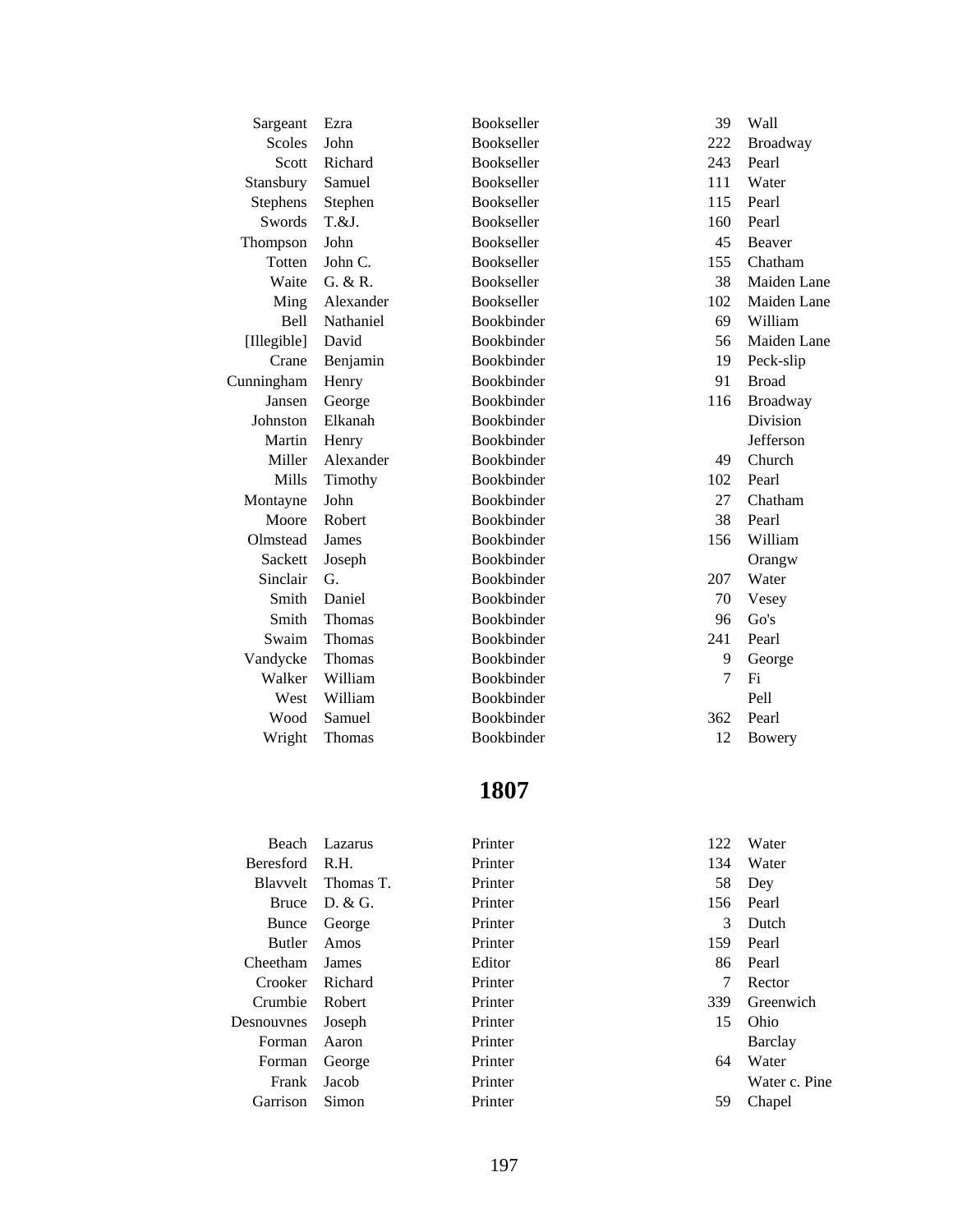| Gird              | Henry          | Printer    | 11  | Skinner              |
|-------------------|----------------|------------|-----|----------------------|
| Hardcastle        | John           | Printer    | 8   | Wall                 |
| Harrison (widow)  | John           | Printer    | 3   | Peck-slip            |
| Hopkins           | George F.      | Printer    | 118 | Pearl                |
| Jack              | Peter          | Printer    | 96  | <b>Broad</b>         |
| Kelly             | Charles        | Printer    |     | Thomas c. Chatham    |
| Lupton            | William        | Printer    | 50  | Harman               |
| M'Carter          | William        | Printer    | 17  | <b>Bridge Street</b> |
| <b>M'Farlane</b>  | Monteath       | Printer    | 398 | Broadway             |
| Platt             | Thomas         | Printer    | 58  | Division             |
| Sage              | Harris         | Printer    | 61  | Pearl                |
| Smith & Forman    |                | Printer    | 70  | Vesey                |
| Swaine            | John           | Printer    | 21  | <b>Bridge Street</b> |
| Swords            | T.&J.          | Printer    | 160 | Pearl                |
| Tiebout           | John           | Printer    | 238 | Water                |
| Tomkins           | William        | Printer    | 311 | Broadway             |
| Tunison           | Garrit         | Printer    | 59  | Chapel               |
| Turner            | John           | Printer    | 33  | Beaver               |
| Waite             | $G.$ &R.       | Printer    | 38  | Maiden Lane          |
| White             | Samuel         | Printer    | 93  | Chamber              |
| Wiley             | Charles        | Printer    | 6   | Reed                 |
| Wilson            | Thomas         | Printer    | 12  | Dover                |
| Wood              | Samuel         | Printer    | 362 | Pearl                |
| Blecker           | John           | Bookseller | 148 | Pearl                |
| <b>Brannon</b>    | John           | Bookseller | 142 | Washington           |
| Brisban & Brannon |                | Bookseller | 1   | City-Hall            |
| Burtis & Crane    |                | Bookseller | 19  | Peck-slip            |
| Campbell          | Samuel         | Bookseller | 124 | Pearl                |
| Campbell &        |                |            |     |                      |
| Mitchell          |                | Bookseller | 124 | Pearl                |
| Collins & Perkins |                | Bookseller | 189 | Pearl                |
| Dornin            | Bernard        | Bookseller | 136 | Pearl                |
| Durell            | William        | Bookseller |     | Vernick              |
| Duychinck         | Evert          | Bookseller | 110 | Pearl                |
| Flanagan          | J.             | Bookseller | 110 | Maiden Lane          |
| Forman            | George         | Bookseller | 64  | Water                |
| Harrison (widow)  | J.             | Bookseller | 3   | Peck-slip            |
| Macgill           | Robert         | Bookseller | 118 | Fly Market           |
| Messier           | Peter          | Bookseller | 107 | Pearl                |
| Mitchell          | Edward         | Bookseller | 124 | Pearl                |
| Oram              | James          | Bookseller | 114 | Water                |
| Reid              | <b>James</b>   | Bookseller | 106 | Water                |
| Ronalds           | James & Thomas | Bookseller | 188 | Pearl                |
| Sargeant          | Ezra           | Bookseller | 39  | Wall                 |
| Scott             | Richard        | Bookseller | 243 | Pearl                |
| Stephens          | Stephen        | Bookseller | 165 | Pearl                |
| Swords            | T.&J.          | Bookseller | 160 | Pearl                |
| Thompson          | John           | Bookseller | 99  | Pearl                |
| Thompson          | Hart & Co.     | Bookseller | 186 | Pearl                |
| Tiebout           | John           | Bookseller | 238 | Water                |
| Waite             | G. & R.        | Bookseller | 38  | Maiden Lane          |
|                   |                |            |     |                      |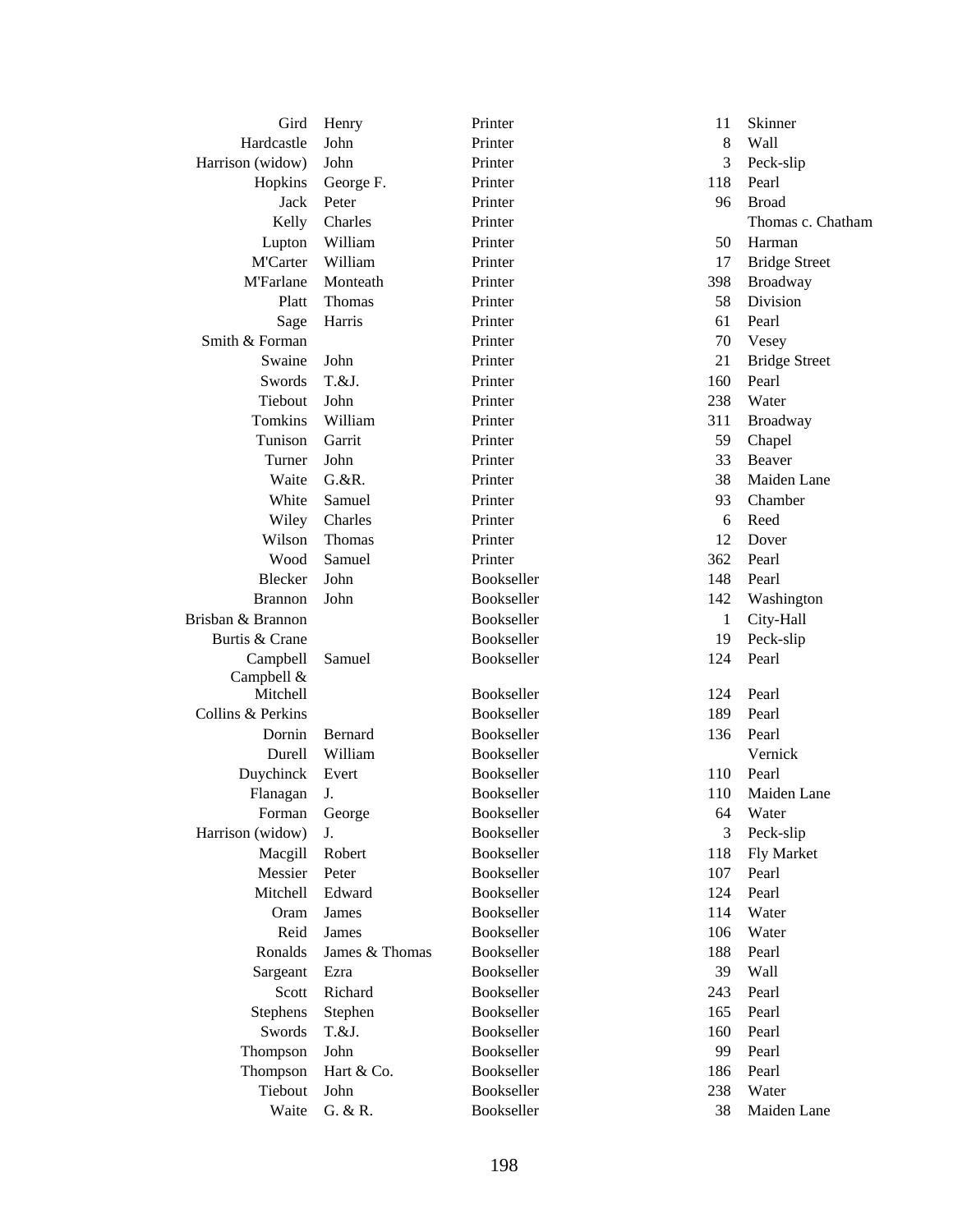| Ward & Co.      | Mathias       | Bookseller        | 149 | Pearl           |
|-----------------|---------------|-------------------|-----|-----------------|
| Wood            | Samuel        | Bookseller        | 362 | Pearl           |
| <b>Bell</b>     | Nathaniel     | Bookbinder        | 56  | Gold            |
| <b>Brown</b>    | Christian     | Bookbinder        | 23  | Murray          |
| <b>Burtsell</b> | Peter         | Bookbinder        | 10  | Wall            |
| Crane           | Benjamin      | Bookbinder        | 19  | Peck-slip       |
| Culbertson      | Henry         | <b>Bookbinder</b> | 6   | Elizabeth       |
| Fenwick         | <b>Thomas</b> | Bookbinder        | 61  | Anthony         |
| Forbes          | George        | Bookbinder        | 175 | William         |
| Fraunus         | D.P.          | Bookbinder        | 33  | Church          |
| Jansen          | George        | Bookbinder        | 64  | Chatham         |
| Johnson         | Samuel        | Bookbinder        | 31  | Third           |
| Low             | John          | Bookbinder        | 33  | Chatham         |
| Martin          | Henry         | Bookbinder        | 27  | Elizabeth       |
| Mills           | Timothy       | <b>Bookbinder</b> | 102 | Pearl           |
| Montayne        | John          | Bookbinder        | 68  | Chapel          |
| Moore           | Robert        | Bookbinder        | 38  | Pearl           |
| Olmstead        | James         | Bookbinder        | 71  | Stone           |
| Perry           | Robert        | <b>Bookbinder</b> | 17  | Elizabeth       |
| Shedden         | John          | <b>Bookbinder</b> | 94  | Water           |
| Sinclair        | George        | Bookbinder        | 235 | <b>Broadway</b> |
| Smith           | Samuel D.     | Bookbinder        | 70  | Vesey           |
| Swarm           | William       | Bookbinder        | 10  | Cliff           |
| Thompson        | John          | Bookbinder        | 99  | Pearl           |
| Vaddycke        | Thomas        | Bookbinder        |     | Peck-slip       |
| Walker          | John          | Bookbinder        | 29  | Fisher          |
| Walker          | William       | Bookbinder        | 29  | Fisher          |

| Baker            | Luther    | Printer | 84  | John                 |
|------------------|-----------|---------|-----|----------------------|
| Beach            | Lazarus   | Printer | 44  | <b>Stone</b>         |
| Bill             | John      | Printer | 440 | Greenwich            |
| <b>Bruce</b>     | D. & G.   | Printer | 156 | Pearl                |
| Burnham          | Michael   | Printer | 40  | Pine                 |
| Cheetham         | James     | Editor  | 86  | Pearl                |
| Clough           | J.        | Printer | 46  | Fair                 |
| Evans            | John      | Printer | 17  | <b>Bridge Street</b> |
|                  |           |         |     | Barclay c.           |
| Forman           | Aaron     | Printer |     | Greenwich            |
| Frank            | Jacob     | Printer |     | Water c. Pine        |
| Garrison         | Simon     | Printer | 58  | Chapel               |
| Gird             | Henry     | Printer | 11  | <b>Skinner</b>       |
| Lang             | John      | Printer | 116 | Pearl                |
| <b>M'Carty</b>   | William   | Printer | 35  | Rose                 |
| <b>M'Farlane</b> | Monteath  | Printer | 308 | <b>Broadway</b>      |
| M'Farlane & Long |           | Printer | 308 | <b>Broadway</b>      |
| Ming             | Alexander | Printer | 104 | Water                |
| Moffatt          | John A.   | Printer | 27  | Chapel               |
|                  |           |         |     |                      |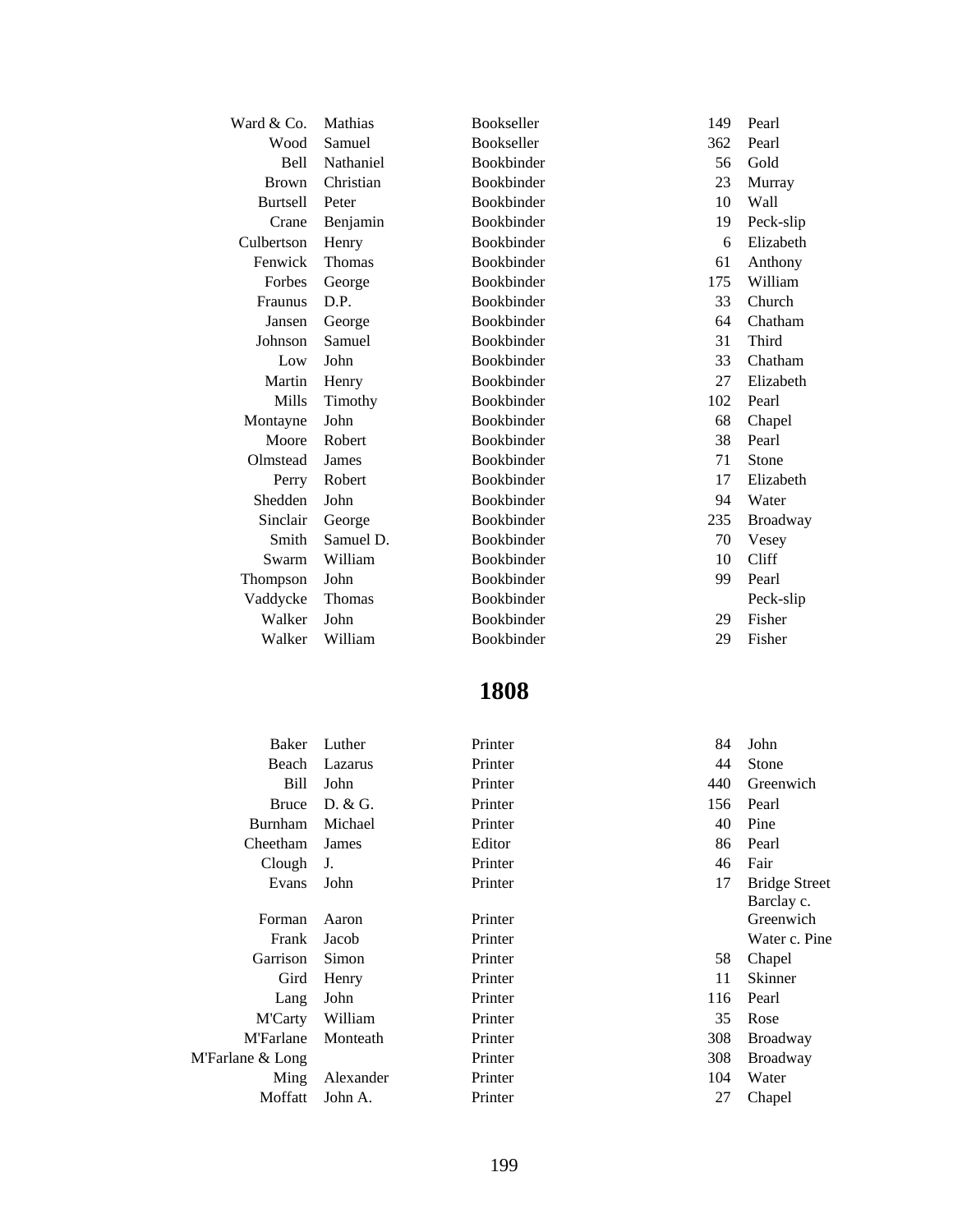| Pudney            | Joseph    | Printer    | 18  | Chapel          |
|-------------------|-----------|------------|-----|-----------------|
| Robinson          | Jacob     | Printer    | 42  | Gold            |
| Reed              | Alexander | Printer    | 43  | Chatham         |
| Reins             | David     | Printer    | 95  | Chatham         |
| Seymour           | Jonathan  | Printer    | 110 | Pearl           |
| Simpson           | Thomas    | Printer    |     | Water           |
| Slote             | Peter     | Printer    | 71  | Chambers        |
| Smith & Forman    |           | Printer    | 193 |                 |
| Smith             | John G.   | Printer    | 10  | Ferry           |
| Swords            | T.&J.     | Printer    | 160 | Pearl           |
| Thompson          | George    | Printer    | 10  | Hague (rear)    |
| Thorburn          | John      | Printer    | 32  | Lumber          |
| Tiebout           | J.        | Printer    | 238 | Water           |
| Totten            | John C.   | Printer    | 155 | Chatham         |
| Tomkins           | William   | Printer    | 6   | Magazine        |
| Turner            | John      | Printer    | 53  | Beaver          |
| Wood              | Samuel    | Printer    | 362 | Rear            |
| Woods             | John      | Printer    | 20  | Chapel          |
| Joule             | Timothy   | Printer    | 34  | Frankfort       |
| Bleecker          | John      | Bookseller | 112 | <b>Broadway</b> |
| <b>Brannon</b>    | John      | Bookseller | 1   | City-Hall       |
| <b>Burtis</b>     | Samuel A. | Bookseller | 19  | Peck-slip       |
| Campbell          | Samuel    | Bookseller | 124 | Pearl           |
| Campbell &        |           |            |     |                 |
| Mitchell          |           | Bookseller | 124 | Pearl           |
| Dornin            | Bernard   | Bookseller | 136 | Pearl           |
| Durell            | William   | Bookseller |     | Vanicle         |
| Duychinck         | Evert     | Bookseller | 110 | Pearl           |
| Forman            | George    | Bookseller | 64  | Water           |
| Hopkins & Barnard |           | Bookseller | 118 | Pearl           |
| Macgill           | Robert    | Bookseller | 118 | Fly Market      |
| Ming              | Alexander | Bookseller | 104 | Water           |
| Mitchell          | Edward    | Bookseller | 124 | Pearl           |
| <b>Nunes</b>      | Abraham   | Bookseller | 236 | Broadway        |
| Oram              | James     | Bookseller | 114 | Water           |
|                   | Reid John | Bookseller | 106 | Water           |
| Sargeant          | Ezra      | Bookseller | 39  | Wall            |
| Scott             | Richard   | Bookseller | 243 | Pearl           |
| Stephens          | Stephen   | Bookseller | 165 | Pearl           |
| Swords            | T.&J.     | Bookseller | 160 | Pearl           |
| Thompson          | John      | Bookseller | 99  | Pearl           |
| Tiebout           | John      | Bookseller | 238 | Water           |
| Totten            | John C.   | Bookseller | 155 | Chatham         |
| Waite             | G. & R.   | Bookseller | 38  | Maiden Lane     |
| Wood              | Samuel    | Bookseller | 362 | Pearl           |
| Bell              | Nathaniel | Bookbinder | 56  | Gold            |
| <b>Bliss</b>      | David     | Bookbinder | 287 | Greenwich       |
| <b>Brown</b>      | Christian | Bookbinder | 71  | Water           |
| <b>Burtsell</b>   |           | Bookbinder | 10  | Wall            |
| Crane             | Benjamin  | Bookbinder | 85  | Cherry          |
| Cunningham        | Henry     | Bookbinder | 51  | Second          |
|                   |           |            |     |                 |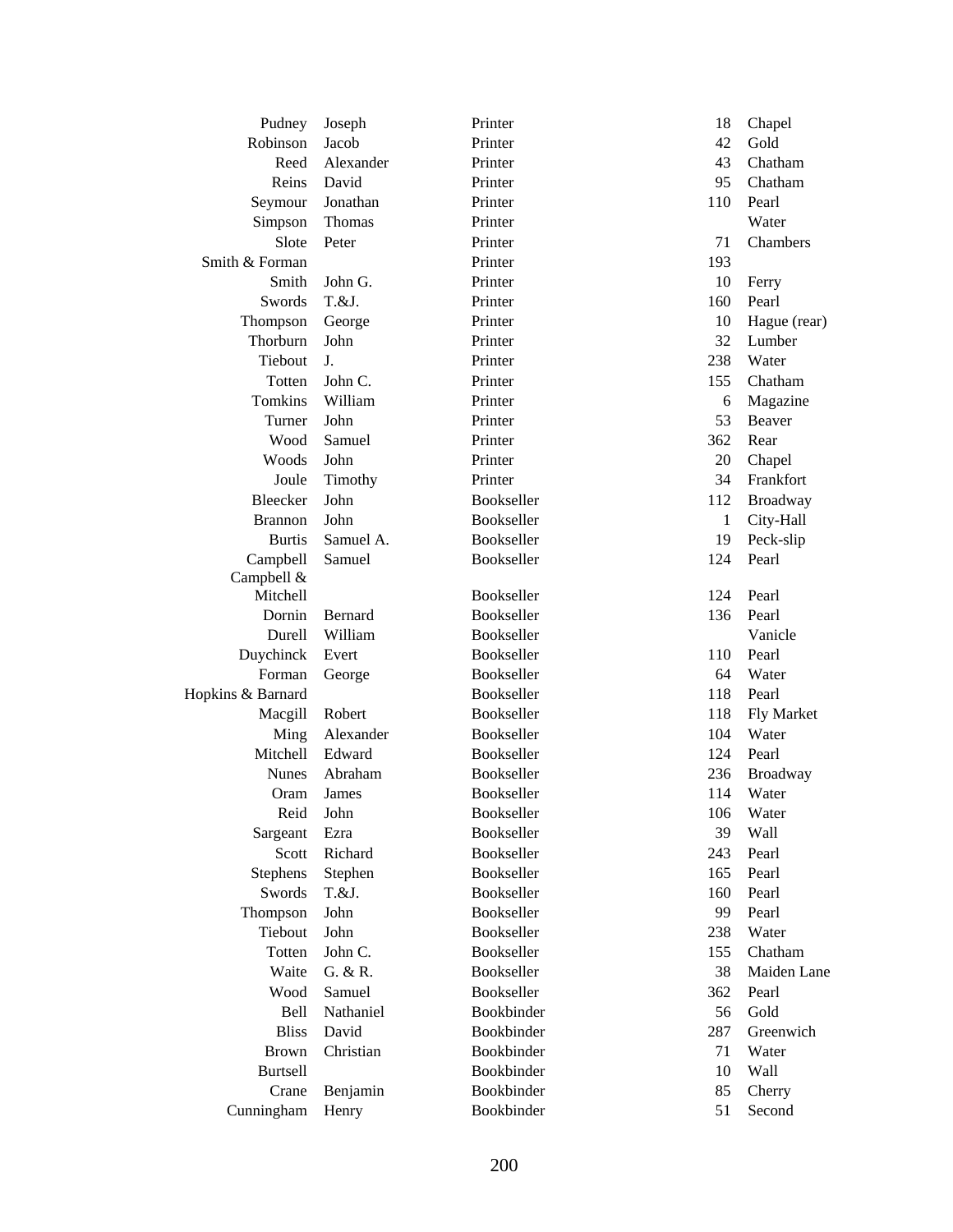| Fenwick         | <b>Thomas</b> | <b>Bookbinder</b> | 61  | Anthony         |
|-----------------|---------------|-------------------|-----|-----------------|
| Jansen          | George        | <b>Bookbinder</b> | 116 | <b>Broadway</b> |
| Martin          | Henry         | <b>Bookbinder</b> | 196 | Bowery          |
| Montayne        | John          | <b>Bookbinder</b> |     | Reed            |
| Moore           | Robert        | <b>Bookbinder</b> | 38  | Pearl           |
| Price           | Samuel        | <b>Bookbinder</b> | 58  | Anthony         |
| Saffen          | Samuel        | <b>Bookbinder</b> | 31  | Partition       |
| <b>Shedden</b>  | John          | <b>Bookbinder</b> | 94  | Water           |
| <b>Sinclair</b> | G.            | <b>Bookbinder</b> | 259 | <b>Broadway</b> |
| Smith           | <b>Thomas</b> | <b>Bookbinder</b> | 80  | Vassar          |
| Thompson        | John          | <b>Bookbinder</b> | 99  | Pearl           |
| Vandyck         | <b>Thomas</b> | <b>Bookbinder</b> | 9   | Peck-slip       |
| Walker          | John          | <b>Bookbinder</b> | 55  | Second          |
|                 |               |                   |     |                 |

| Andrews          | Sydney    | Printer | 48  | Elm            |
|------------------|-----------|---------|-----|----------------|
| <b>Bunce</b>     | George    | Printer | 3   | Dutch          |
| <b>Burnham</b>   | Michael   | Printer | 40  | Pine           |
| <b>Butler</b>    | Amos      | Printer | 159 | Pearl          |
| Campbell         | William   | Printer | 5   | Henry          |
| Cheetham         | James     | Editor  | 86  | Pearl          |
| Crookes          | John      | Printer | 159 | Pearl          |
| Decker           | Wi        | Printer | 40  | Rose           |
| Coleman          | William   | Editor  | 40  | Pine           |
| Fill             | Lewis     | Printer | 102 | Cherry         |
|                  |           |         |     | Barclay c.     |
| Forman           | Aaron     | Printer |     | Greenwich      |
| Forman           | George    | Printer | 178 | Greenwich      |
| Frank            | Jacob     | Printer |     | Water c. Pine  |
| Gird             | Henry     | Printer | 30  | Roosevelt      |
| Graham           | John      | Printer |     | Leonard        |
| Gray             | Nathaniel | Printer | 51  | Cliff          |
| Handeville       | John      | Printer | 13  | Murray         |
| Heyer            | Walter W. | Printer | 7   | Burling-ship   |
| Johnston         | John      | Printer | 41  | <b>Barclay</b> |
| Lang             | John      | Printer | 116 | Pearl          |
| Little           | William   | Printer | 104 | Gold           |
| Youle            | Timothy   | Printer | 104 | Gold           |
| <b>M'Carty</b>   | William   | Printer | 47  | Second         |
| <b>M'Farland</b> | Monteath  | Printer | 308 | Broadway       |
| <b>M'Farsane</b> | John      | Printer | 30  | Lumber         |
| M'Kay            | William   | Printer | 74  | Liberty        |
| Moffatt          | John A.   | Printer | 25  | Chatham        |
| Murray           | Daniel    | Printer | 58  | Cedar          |
| <b>O'Neill</b>   | Thomas    | Printer | 8   | Magazine       |
| Pearce           | Caleb     | Printer | 409 | Broadway       |
| Peckwell         | Henry W.  | Printer | 129 | Water          |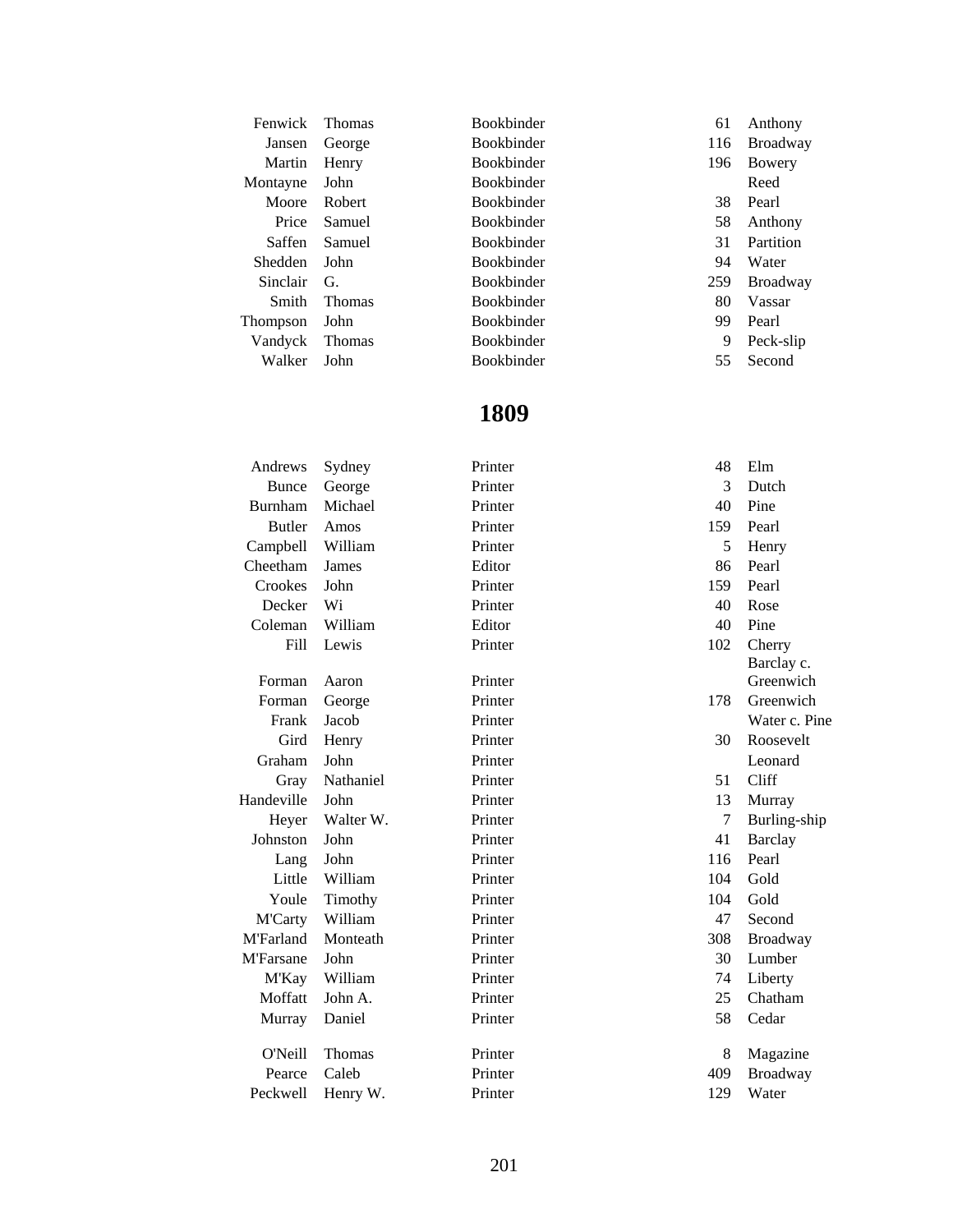| Rabineau          | Jacob        | Printer           | 12             | Beckman            |
|-------------------|--------------|-------------------|----------------|--------------------|
| Reins             | David H.     | Printer           | 49             | <b>Barclay</b>     |
| Seymour           | Johnathan    | Printer           | 118            | Pearl              |
| Swords            | T.&J.        | Printer           | 160            | Pearl              |
| Tennery           | Joseph       | Printer           |                | Mulberry c. Hester |
| Thorburn          | John         | Printer           | 40             | Carter             |
| Tiebout           | John         | Printer           | 238            | Water              |
| Turny             | John         | Printer           | 53             | Beaver             |
| Walter            | John         | Printer           | 40             | Leonard            |
| Ward & Co.        | M. & William | Printer           | $\overline{4}$ | City-Hall          |
| Watts             | John         | Printer           | 51             | Murray             |
| White             | George       | Printer           | 130            | Water              |
| White             | Samuel       | Printer           | 172            | Pearl              |
| <b>Brannon</b>    | John         | Bookseller        |                | Thaines c. Temple  |
| <b>Burtis</b>     | Samuel A.    | Bookseller        | 19             | Peck-slip          |
| Collins & Perkins |              | Bookseller        | 189            | Pearl              |
| Durell            | William      | Bookseller        | 19             | Magazine           |
| Duychinck         | Evert        | Bookseller        | 110            | Pearl              |
| Forman            | George       | Bookseller        | 178            | Greenwich          |
| Hitt              | D.           | Bookseller        | 139            | Church             |
| Judah             | N.           | Bookseller        | 84             | Maiden Lane        |
| Macgill           | Robert       | <b>Bookseller</b> | 118            | Fly Market         |
| Mesier            | Peter        | Bookseller        | 107            | Pearl              |
| Mitchell          | Edward       | Bookseller        | 86             | Duane              |
| Powers            | Thomas       | Bookseller        | 116            | Broadway           |
| Ronalds           | Thomas A.    | Bookseller        | 188            | Pearl              |
| Scott             | Richard      | Bookseller        | 243            | Pearl              |
| Shedden           | John         | Bookseller        | 94             | Water              |
| <b>Stephens</b>   | Stephen      | Bookseller        | 136            | Pearl              |
| Swords            | T.&J.        | Bookseller        | 160            | Pearl              |
| Thompson          | John         | Bookseller        | 126            | Pearl              |
| Tiebout           | John         | Bookseller        | 238            | Water              |
| Totten            | John         | Bookseller        | 155            | Chatham            |
| <b>Bliss</b>      | David        | Bookbinder        | 287            | Greenwich          |
| <b>Bradford</b>   | John         | Bookbinder        | 20             | Henry              |
| Brown             | Christian    | Bookbinder        | 71             | Water              |
| <b>Burnton</b>    | J.T.         | Bookbinder        | 1              | Division           |
| Collander &       |              |                   |                |                    |
| Vandycke          |              | Bookbinder        | 23             | George             |
| Crane             | Benjamin     | Bookbinder        | 85             | Cherry             |
| Delamontagnie     | John         | Bookbinder        | 27             | Fall               |
| Fenwick           | Thomas       | Bookbinder        | 61             | Anthony            |
| Furman            | Lydia        | Bookbinder        | 21             | Pell               |
| Hunt              | William      | Bookbinder        | 9              | Leonard            |
| Jansen            | George       | Bookbinder        | 17             | George             |
| Marshall          | Gilbert      | Bookbinder        | 27             | Stone              |
| Mills             | Timothy      | Bookbinder        | 102            | Pearl              |
| Moore             | Robert       | Bookbinder        | 38             | Pearl              |
| Ogilvie           | Isaac        | Bookbinder        | 9              | Oak                |
| Perkins           | Thomas       | Bookbinder        | 24             | Charlotte          |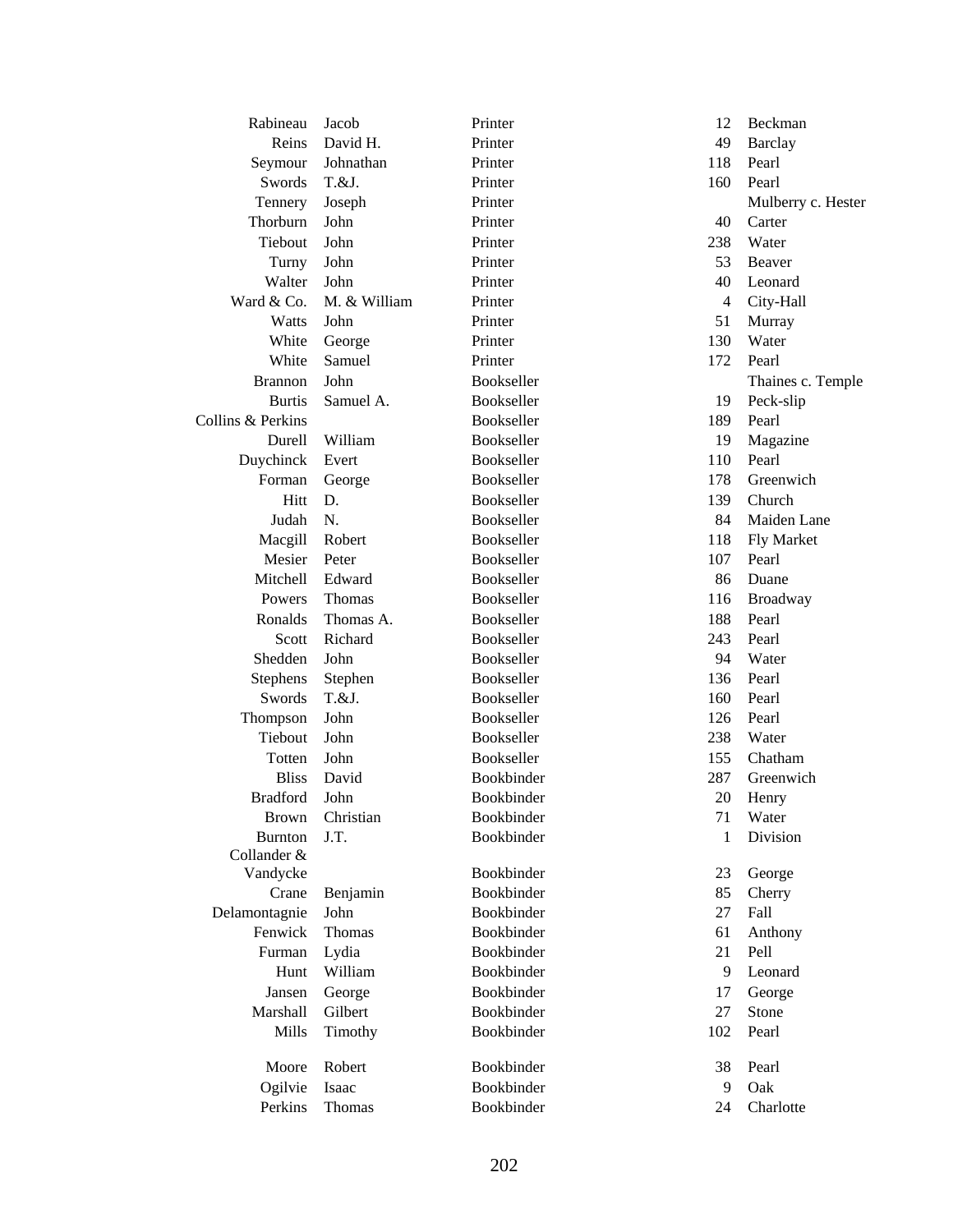| Perry             | Robert  | <b>Bookbinder</b> |     | Mott c. Pump   |
|-------------------|---------|-------------------|-----|----------------|
| Sackett           | Joseph  | <b>Bookbinder</b> |     | Chapel         |
| Smith             | Thomas  | Bookbinder        | 13  | Barclay        |
| Thompson Robert   |         | <b>Bookbinder</b> | 17  | Cedar          |
| Thompson          | John    | <b>Bookbinder</b> | 126 | Pearl          |
| Vandycke          | Thomas  | <b>Bookbinder</b> | 24  | George         |
| Varranst Nicholas |         | <b>Bookbinder</b> | 32  | Lumber         |
| Walker            | William | <b>Bookbinder</b> | 20  | <b>Barnard</b> |

| Andrews        | Sydney W.    | Printer | 278 | Greenwich      |
|----------------|--------------|---------|-----|----------------|
| Blunt          | Edmond M.    | Printer | 391 | Broadway       |
| <b>Brown</b>   | Zephaniah    | Printer | 95  | p              |
| <b>Bunce</b>   | George       | Printer | 3   | Dutch          |
| <b>Burnham</b> | Michael      | Printer | 40  | Pine           |
| <b>Butler</b>  | Amos         | Printer | 9   | Pearl          |
| Cheetham       | James        | Printer | 129 | Water          |
| Claugh         | [illegible]  | Printer | 30  | Lumber         |
| Conrad         | Ephraim      | Printer | 4   | Frankfort      |
| Crooker        | Richard      | Printer | 151 | Cherry         |
| Crump          | Francis      | Printer | 62  | Harman         |
| Davis          | William      | Printer | 45  | Mott           |
| Decker         | William      | Printer | 1   | Duane          |
| Degruske       | W.I.         | Printer | 49  | Chapel         |
| Denaus         | Joseph       | Printer | 69  | Chapel         |
| Dukus          | <b>James</b> | Printer | 52  | <b>Buckner</b> |
| Durnham        | <b>Silas</b> | Printer | 238 | Water          |
| Elliott        | William      | Printer | 114 | Water          |
| Frank          | Jacob        | Printer |     | Water c. Pine  |
| Gird           | Henry        | Printer | 45  | Cherry         |
| Gould          | S.           | Printer |     | <b>Broad</b>   |
| Gray           | Nathaniel    | Printer | 51  | Cliff          |
| Hardcastle     | John         | Printer | 5   | Murray         |
| Lang           | John         | Printer | 116 | Pearl          |
| Holt           | Charles      | Editor  | 65  | Pine           |
| Lewis          | Z.           | Printer | 40  | <b>Broad</b>   |
| Long           | George       | Printer | 77  | Anthony        |
| Looker         | John         | Printer |     | Hetty          |
| M'Kee          | Henry        | Printer | 83  | Front          |
| Moffatt        | John         | Printer | 262 | William        |
| Munson         | John         | Printer | 372 | Pearl          |
| Olin           | Aaron        | Printer | 14  | Rose           |
| Peckwell       | Henry        | Printer | 129 | William        |
| Pelsue         | William L.   | Printer | 76  | <b>Barclay</b> |
| Pudney         | Joseph       | Printer | 10  | Anthony        |
| Rash           | James        | Printer | 15  | Stone          |
| Roone          | James H.     | Printer | 81  | Bowery         |
| Slote          | Peter        | Printer | 189 | Chatham        |
|                |              |         |     |                |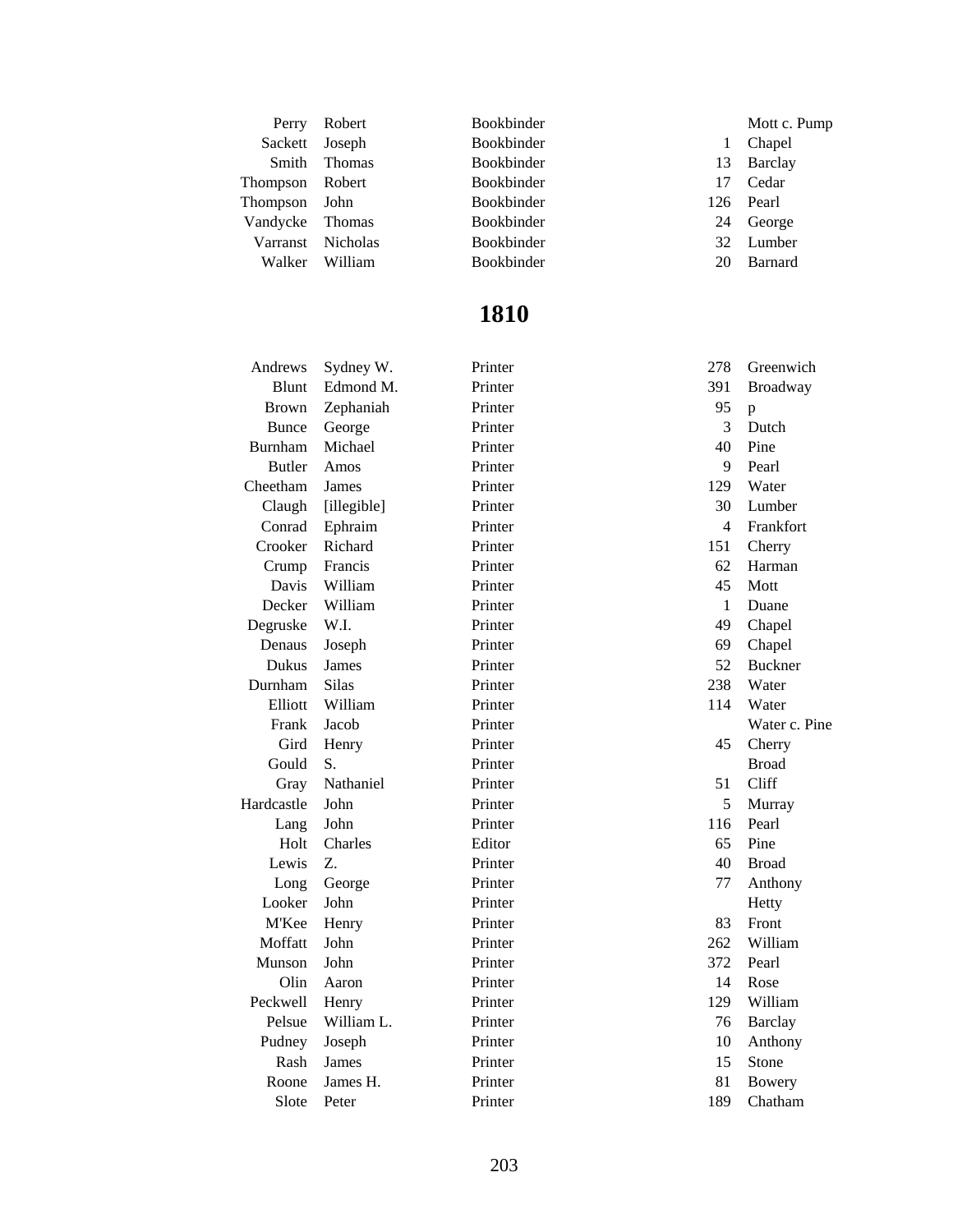| Small              | Pierce       | Printer           | 108 | Mott              |
|--------------------|--------------|-------------------|-----|-------------------|
| Smith              | James        | Printer           | 71  | Magazine          |
| Smith & Forman     |              | Printer           | 195 | Greenwich         |
| Southwick & Pelsue |              | Printer           | 3   | <b>New</b>        |
| Swords             | T.&J.        | Printer           | 160 | Pearl             |
| Tillman            | John         | Printer           | 42  | <b>Barclay</b>    |
| Tomkins            | William      | Printer           | 55  | Magazine          |
| Tunison            | G.C.         | Printer           | 145 | Chatham           |
| Turner             | John         | Printer           | 53  | Beaver            |
| Van Winkle         | Cornelius    | Printer           | 16  | Stone             |
| Waite              | G. & R.      | Printer           | 38  | Maiden Lane       |
| Whitehead          | Edward       | Printer           | 36  | <b>Buckner</b>    |
| Wilson             | Alexander    | Printer           | 79  | Gold              |
| Youle              | Timothy      | Printer           | 1   | Garden            |
| <b>Burklo</b>      | D.C. & P.    | Bookseller        | 24  | William           |
| <b>Burtis</b>      | Samuel A.    | Bookseller        | 19  | Peck-slip         |
| Collins & Perkins  |              | Bookseller        | 189 | Pearl             |
| Durell             | William      | <b>Bookseller</b> | 91  | Magazine          |
| Duychinck          | Evert        | Bookseller        | 110 | Pearl             |
| Gould              | S.           | Bookseller        |     | <b>Broad</b>      |
| Inskeep & Bradford |              | Bookseller        | 128 | Broadway          |
| Judah              | N.           | Bookseller        | 84  | Maiden Lane       |
| <b>M'Dermot</b>    | Robert       | Bookseller        |     | City-Hotel        |
| Macgill            | Robert       | Bookseller        | 118 | <b>Fly Market</b> |
| Mesier             | Peter A.     | Bookseller        | 107 | Pearl             |
| Mitchell           | Edward       | Bookseller        | 86  | Duane             |
| Nelson             | Edward       | Bookseller        | 452 | Greenwich         |
| Powers             | Thomas       | Bookseller        | 116 | Broadway          |
| Reid               | John         | Bookseller        | 106 | Water             |
| Ronalds            | Thomas A.    | Bookseller        | 188 | Pearl             |
| Shedden            | John         | Bookseller        | 94  | Water             |
| Swords             | T.&J.        | Bookseller        | 160 | Pearl             |
| Thompson           | John         | Bookseller        | 126 | Pearl             |
| Waite              | G. & R.      | <b>Bookseller</b> | 38  | Maiden Lane       |
| Wand               | M. & William | Bookseller        | 4   | City-Hotel        |
| Bell               | Nathaniel    | Bookbinder        | 45  | Beaver            |
| <b>Bliss</b>       | David        | Bookbinder        | 287 | Greenwich         |
| <b>Bradford</b>    | John         | Bookbinder        | 9   | Beaver            |
| <b>Brown</b>       | Christian    | Bookbinder        | 71  | Water             |
| <b>Burnton</b>     | J.T.         | Bookbinder        | 28  | Cedar             |
| <b>Burtsell</b>    | Peter        | Bookbinder        | 10  | Wall              |
| Cotland            | Aaaron       | Bookbinder        | 91  | Beckman           |
| Crane              | Benjamin     | <b>Bookbinder</b> |     |                   |
| Hunt               | William      | Bookbinder        | 13  | Leonard           |
| Jansen             | George       | Bookbinder        | 17  | George            |
| Johnson            | Samuel       | Bookbinder        | 27  | Nassau            |
|                    |              |                   |     |                   |
| M'Kenzie           | Hugh M.      | Bookbinder        | 178 | War               |
| Marshall           | Gilbert      | Bookbinder        | 59  | William           |
| Martin             | Henry        | Bookbinder        |     | Pump c. Mott      |
| Masterson          | Thomas       | Bookbinder        | 183 | Duane             |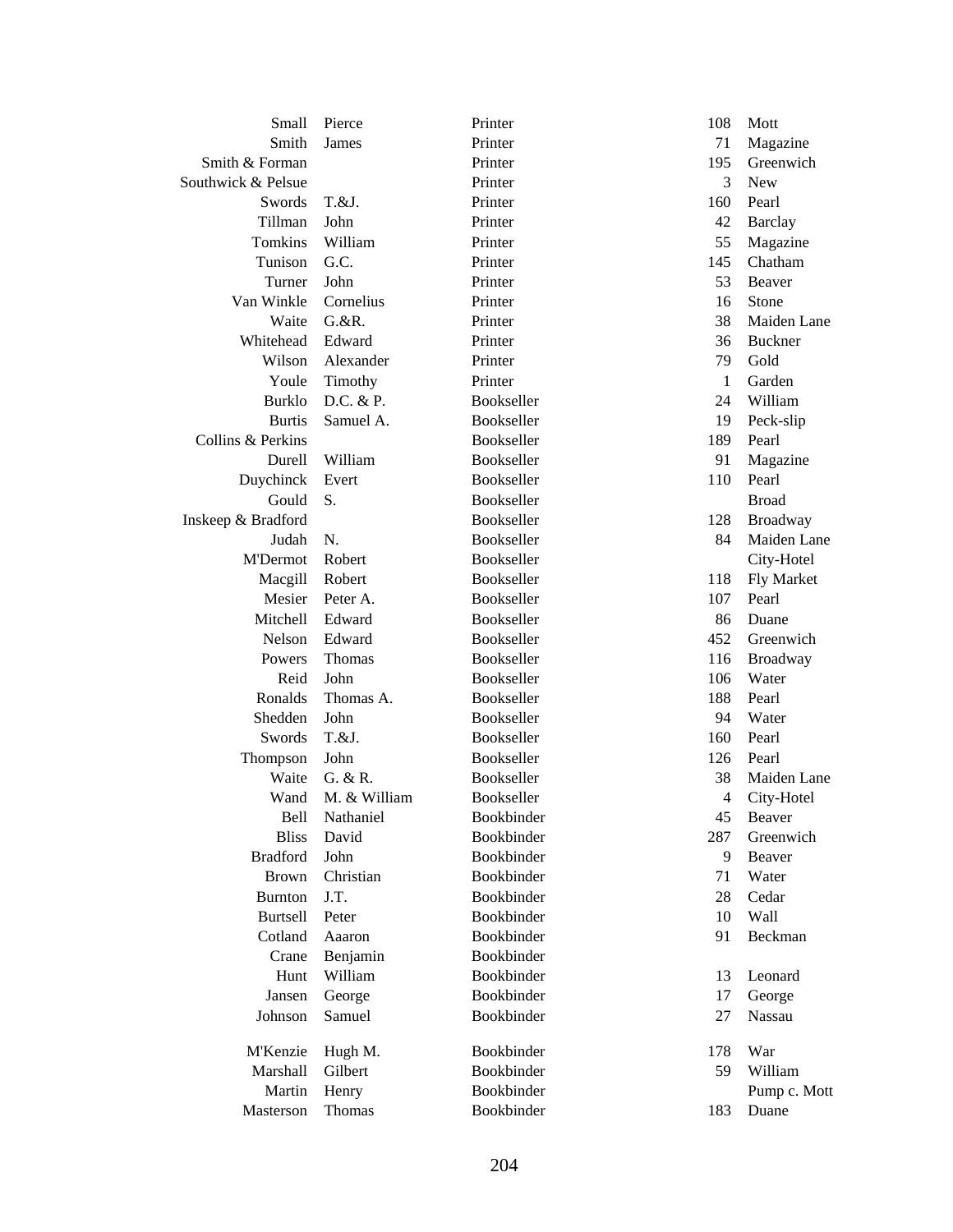| Mills           | Timothy         | <b>Bookbinder</b>       | 102 |               |
|-----------------|-----------------|-------------------------|-----|---------------|
| Moore           | Robert          | <b>Bookbinder</b>       | 38  | Pearl         |
| Olmstead        | James           | <b>Bookbinder</b><br>61 |     | Pearl         |
| Parsons         | Chester         | <b>Bookbinder</b><br>99 |     | Pearl         |
| Perkins         | <b>Thomas</b>   | <b>Bookbinder</b><br>27 |     | Elizabeth     |
| Perry           | Robert          | <b>Bookbinder</b>       | 27  | Elizabeth     |
| Sackett         | Joseph          | <b>Bookbinder</b>       | 8   | Chapel        |
| Smith           | Daniel D.       | Bookbinder              | 183 | Greenwich     |
| Smith           | <b>Thomas</b>   | <b>Bookbinder</b>       | 13  | Barclay       |
| Swaim           | William         | <b>Bookbinder</b>       | 241 | Pearl         |
| Thompson        | John            | <b>Bookbinder</b>       | 126 | Pearl         |
| Thompson        | Robert          | <b>Bookbinder</b>       | 11  | <b>Thomas</b> |
| Tuner           | Levin           | <b>Bookbinder</b>       | 27  | Stone         |
| Vandyck         | <b>Thomas</b>   | <b>Bookbinder</b>       | 19  | Barclay       |
| <b>Vauranst</b> | <b>Nicholas</b> | <b>Bookbinder</b>       | 5   | Cliff         |
| Walker          | William         | <b>Bookbinder</b>       | 29  | Bayard        |
| Wortman         | John            | <b>Bookbinder</b>       | 10  | Bayard        |
|                 |                 |                         |     |               |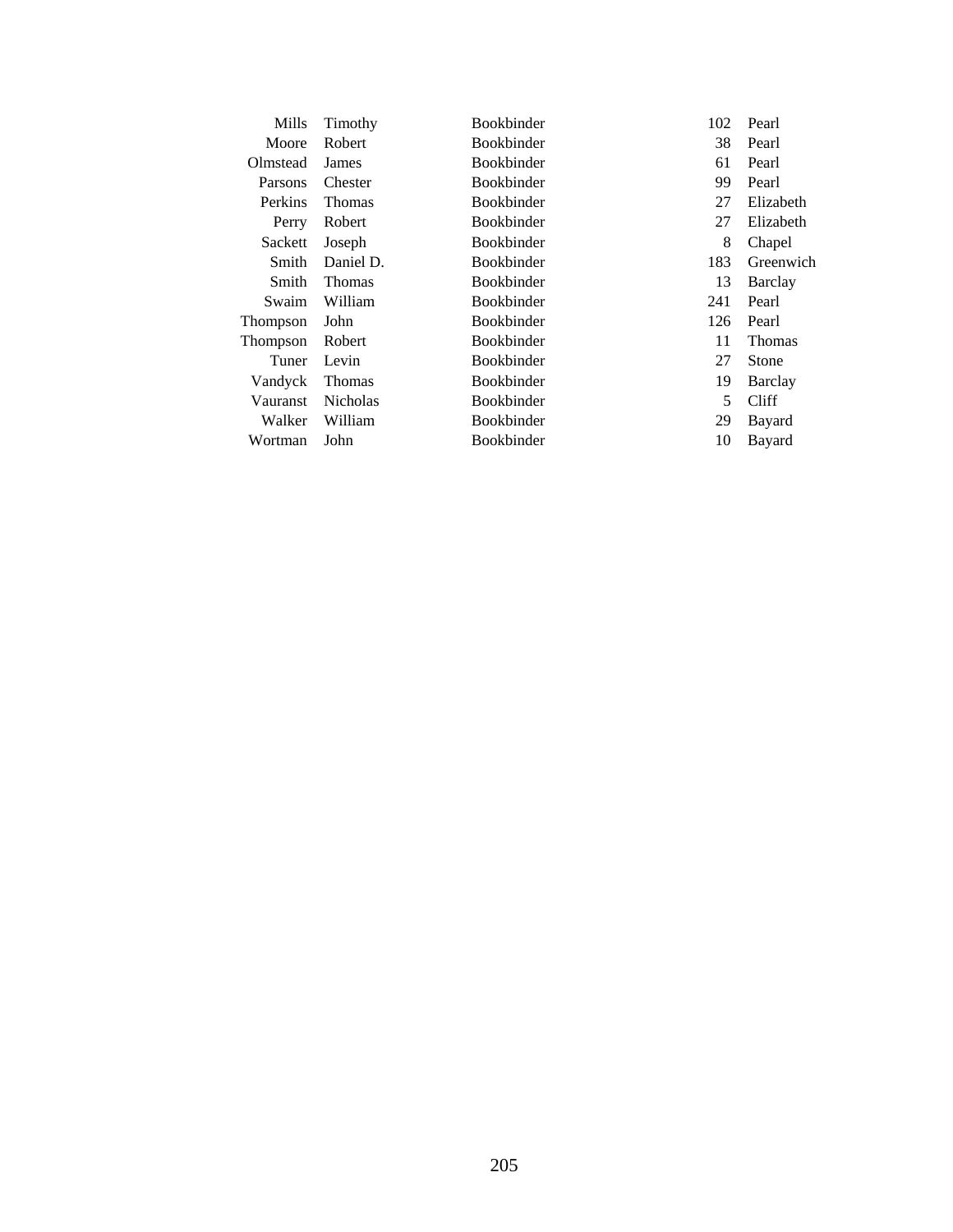#### **Appendix Three**

### **List of Newspapers in New York City, 1790-1820**

Listed below are the name(s), editor(s), and printer(s) of every newspaper printed in New York City from 1790 until 1820. This appendix, much like Appendix Two, is derived from my own database of New York newspapers, compiled from Charles Brigham's *History and Bibliography of American Newspapers.* And, in the same vein as the previous list, this table of newspapers is meant to offer a glimpse into the patterns indicated in chapter one.

 This database, similar to the database of printers, booksellers, and bookbinders, was searchable through the "data filter" function. Often times, once a name was settled on for discussion in the thesis, I would cross-reference the name with this database to see what newspaper(s) the printer published and when they were published. Moreover, by doing so, I was also able to ascertain the location of certain newspapers, which proved to be an invaluable tool since many newspapers offices were not listed in Longworth's directories.

Within the table, I list three different sets of years: the dates the newspaper was operational, the years the editor composed the paper and, if different from the editor, the years the printers reproduced the sheets for public consumption. In some cases either the editor or the printer could not be determined, so as to avoid any confusion and/or scholarly backlash, I left the cell intentionally blank.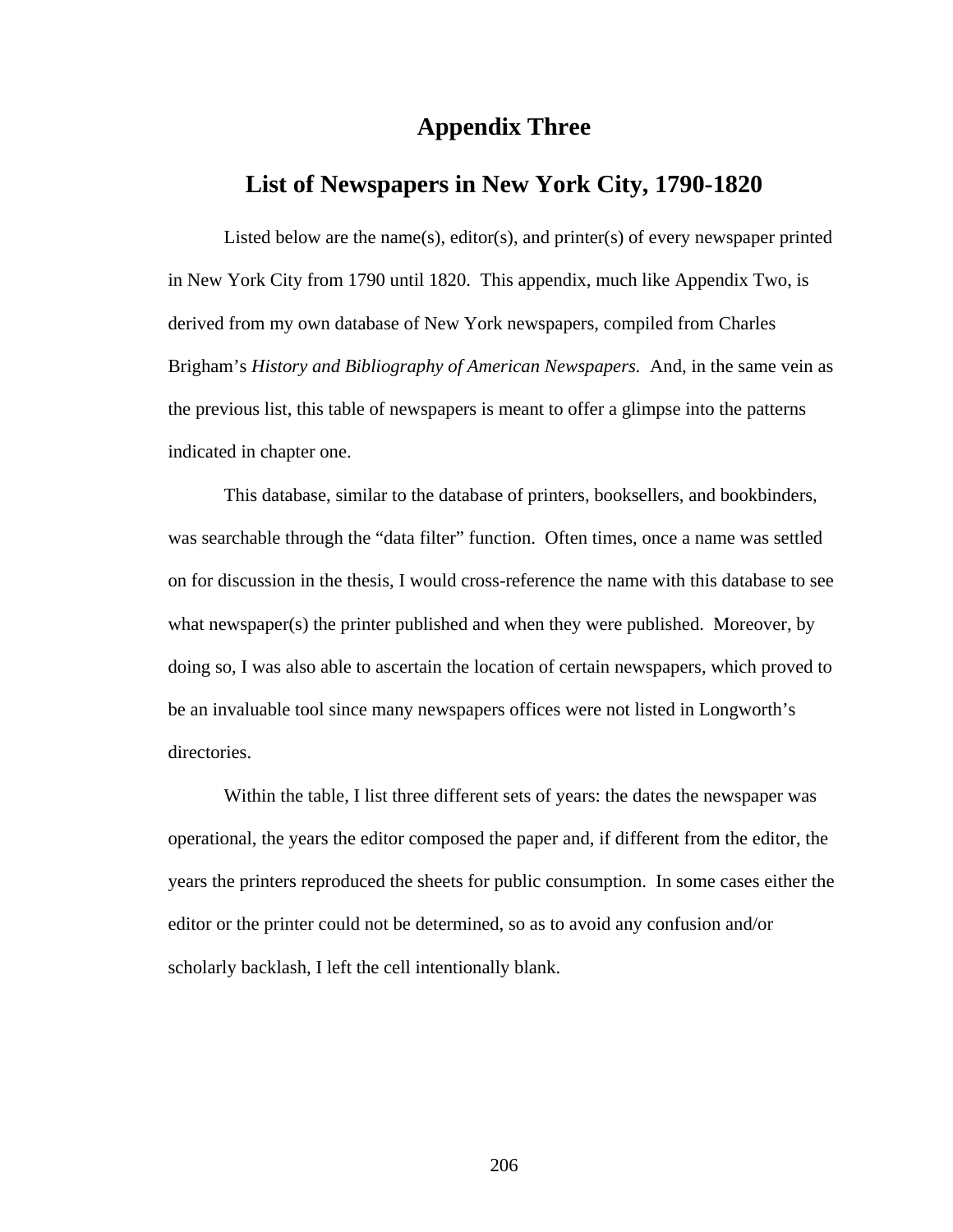| Newspaper                       | Years     | Editors                 | Years      | Printers               | Years         |
|---------------------------------|-----------|-------------------------|------------|------------------------|---------------|
|                                 |           |                         | Edited     |                        | Printed       |
| American Citizen                | 1800-1810 | James Cheetham          | 1801-1810  | David Denniston &      | 1800-1803     |
|                                 |           |                         |            | G[arret] C. Tunnison   |               |
|                                 |           |                         |            | Garret C. Tunnison     | 1810          |
| American                        | 1793-1796 | Noah Webster            | 1793-1796  | George Bunce           | $1793 - 1796$ |
| Minerva                         |           |                         |            |                        |               |
| Argus                           | 1795-1800 | Thomas                  | 1795-1798  | Thomas Greenleaf       | 1795-1798     |
|                                 |           | Greenleaf               |            | David Frothingham      | 1798-1799     |
|                                 |           | Ann Greenleaf           | 1798-1800  |                        |               |
| New-York Aurora                 | 1807-1809 |                         |            | Frank, White & Co.     | 1807-1809     |
|                                 |           |                         |            | (Jacob Frank &         |               |
|                                 |           |                         |            | George White)          |               |
| Columbian                       | 1809-1820 | Charles Holt            | 1809-1816  | <b>Charles Holt</b>    | 1809-1816     |
|                                 |           |                         |            | <b>Baptis Irvine</b>   | 1815-1817     |
|                                 |           |                         |            | Alden Spooner          | 1817-1820     |
| Columbian                       | 1799      | J.M. Williams           | 1799       | Robert Huntin          | 1799          |
| Gazette                         |           |                         |            | Monteith M'Farlane     | 1799          |
| Bowery                          | 1806      | John Swaine             | 1806       | John Swaine            | 1806          |
| Republican                      |           |                         |            |                        |               |
| Chronicle                       | 1802-1804 | Peter Irving            | 1804-1806  | William A. Davis       | 1802-1804     |
| <b>Express</b>                  |           |                         |            |                        |               |
| Columbian                       | 1807-1808 | J[ohn] Griswold,        | 1807-1808  |                        |               |
| Herald, and                     |           | Jun.                    |            |                        |               |
| American                        |           |                         |            |                        |               |
| Repository                      |           |                         |            |                        |               |
| Columbian                       | 1809      | John Griswold           | 1809       | P[---] Canfield        | 1809          |
| Herald                          |           |                         |            |                        |               |
| Commercial                      | 1797-1797 | Noah Webster            | 1797-1799  | George F. Hopkins      | 1797-         |
| Advertiser                      |           | Ebenezer Belden         | 1799-1803  | Joseph Mills           | 1803-1811     |
| The Corrector                   | 1804      | Peter Irving            | 1804       | Stephen Gould          | 1804          |
|                                 |           | (Toby Tickler,<br>Esq.) |            |                        |               |
| Daily Advertiser                | 1785-1806 | Francis Childs          | 1785-1796  | John Swaine            | 1789-1794     |
|                                 |           | <b>John Morton</b>      | 1796       | William Robins         | 1796          |
|                                 |           | Samuel Bayard           | 1803, 1806 | Robert Wilson          | 1800-1802     |
|                                 |           | Henry Pringle           | 1803-1805  | Jonathan Seymour       | 1803          |
|                                 |           | <b>Thomas Pringle</b>   | 1803-1805  | George Bruce           | 1803-1806     |
| Daily Advertiser                | 1807      | James A. Bayard         | 1807       | James A. Bayard &      | 1807          |
| (succeeded The                  |           | & Samuel Bayard         |            | Samuel Bayard          |               |
| People's Friend)                |           |                         |            |                        |               |
| Daily Advertiser                | 1808-1809 |                         |            | <b>Joseph Desnoues</b> | 1808, 1809    |
|                                 |           |                         |            | Lewis Jones            | 1809          |
| Diary                           | 1792-1792 | Samuel Loudon           | 1792       | Samuel Loudon          |               |
|                                 |           | Abraham Brower          | 1794       | John Crookes           | 1797-1798     |
| New-York<br><b>Evening Post</b> | 1801-1820 | William Coleman         | 1801-1820  | Michael Burnham        | 1801-1820     |
| Forlorn Hope                    | 1800      | William Keteltas        | 1800       | published from the     |               |
|                                 |           |                         |            | Prison, NY. (pub. for  |               |
|                                 |           |                         |            | prison reform)         |               |
|                                 |           |                         |            |                        |               |
|                                 |           |                         |            |                        |               |
|                                 |           |                         |            |                        |               |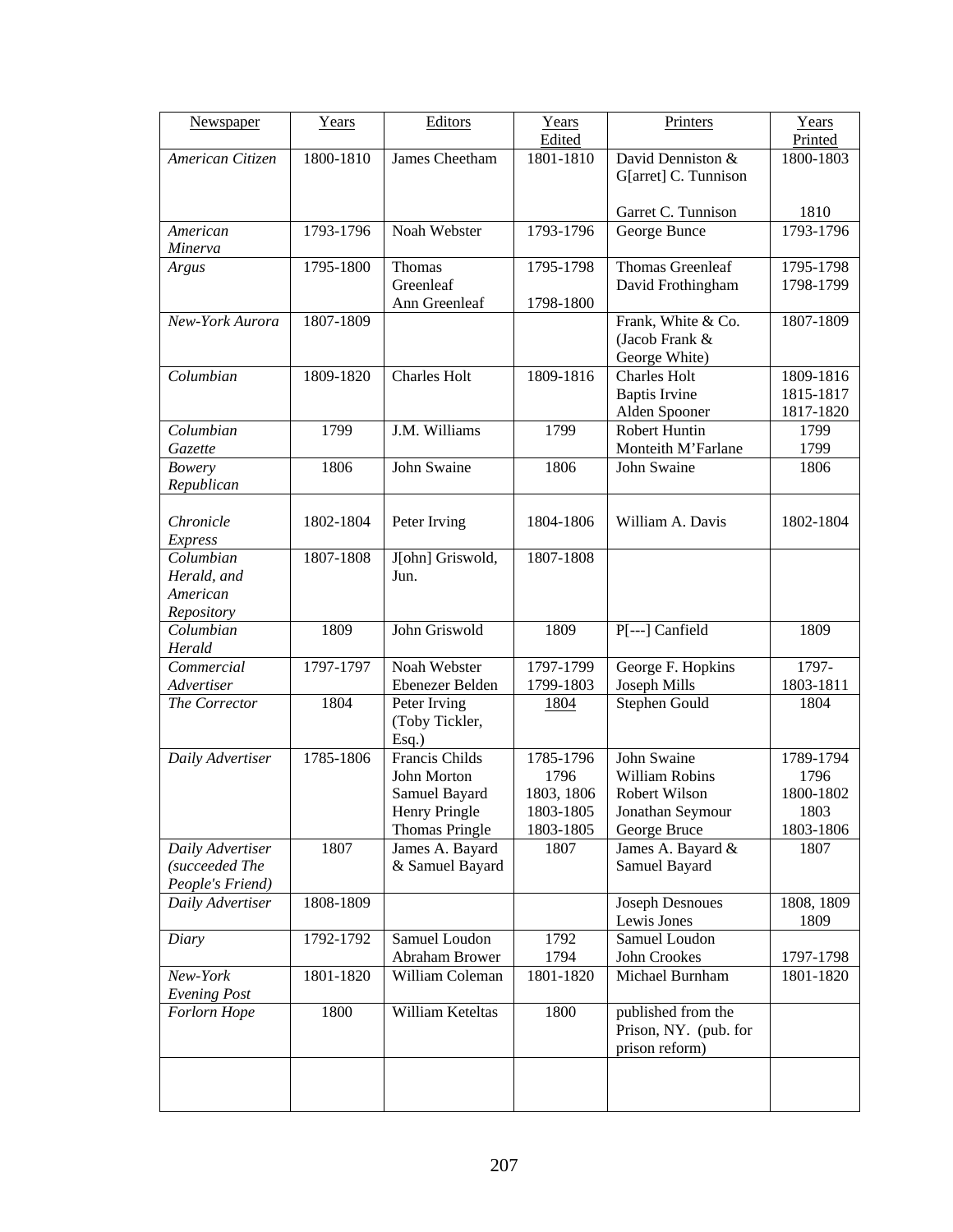| New-York Gazette           | 1795-1795 |                            |           | Archibald M'Lean        | 1795       |
|----------------------------|-----------|----------------------------|-----------|-------------------------|------------|
|                            |           |                            |           | John Lang               | 1797       |
|                            |           |                            |           | John West               | 1814       |
|                            |           |                            |           | Robert U. Lang          | 1820       |
| Gazette                    | 1795-1799 | John Delafond              | 1795      | John Delafond           | 1795       |
| Francaise                  |           |                            |           | Labruere, Parisot&co.   | 1795       |
| New-York Herald            | 1802-1817 | William Coleman            | 1802      | Michael Burnham         | 1802       |
| Independent                | 1811-1812 | Harmer & Elliott           | 1811      | Harmer & Elliott        | 1811       |
| Mechanic                   |           |                            |           |                         |            |
| Independent                | 1806-1807 | Swaine &                   | 1806      | Swaine & Jackson        | 1806       |
| Republican                 |           | Jackson                    |           |                         |            |
| New-York                   | 1802      | Lazarus Beach &            | 1802      | Lazarus Beach &         | 1802       |
| Journal                    |           | <b>Samuel Mallory</b>      |           | <b>Samuel Mallory</b>   |            |
| New York Journal           | 1809-1811 | Jacob Frank &              | 1809      | Jacob Frank & George    | 1809       |
|                            |           | George White               |           | White                   |            |
|                            |           |                            |           | Philip Tabele           | 1811       |
| Mercantile                 | 1798-1820 |                            |           | John Crookes            | 1798       |
| Advertiser                 |           |                            |           | James Chevalier         | 1799       |
|                            |           |                            |           | <b>Amost Butler</b>     | 1808       |
|                            |           |                            |           | George W. Hyer          | 1819       |
| Minerva                    | 1796-1797 |                            |           | George F. Hopkins       | 1796       |
|                            |           |                            |           | Joseph D. Webb          | 1796       |
|                            |           |                            |           | Noah Webster, Jr.       | 1796       |
|                            |           |                            |           |                         |            |
| Moniteur                   | 1804      | $A[-.] P.A.$               | 1804      | [Lewis Deare and        | 1804       |
| Francais                   |           | Maulouin (in               |           | <b>Sydney Andrews</b> ] |            |
|                            |           | same building as           |           |                         |            |
| Morning                    | 1802-1807 | Daily Adv)<br>Peter Irving | 1802-1805 | William A. Davis        | 1802-1803  |
| Chronicle                  |           | <b>Henry Stanley</b>       | 1805-1807 | Robert Wilson           | 1803-1804  |
|                            |           |                            |           | Lewis Jones             | 1804-1807  |
|                            |           |                            |           | Lazarus Beach           | 1807       |
| New-York                   | 1810-1812 | Joseph Osborne             | 1810      | Garret C. Tunison       | 1810       |
| <b>Morning Post</b>        |           |                            |           |                         |            |
| Morning Star               | 1810-1813 | Joseph Osborne             | 1810      | Garret C. Tunison       | 1810       |
| <b>Observateur</b>         | 1808      | Editors of the             | 1810      | $W[-.]$ Turner & Co.    | 1810       |
| <b>Impartial</b>           |           | Minerva                    |           |                         |            |
| <b>Observer</b>            | 1809-1811 |                            |           | William Elliot          | 1809       |
| Oracle                     | 1808      |                            |           | <b>Joseph Desnoues</b>  | 1808       |
| Pelican                    | 1808      | Joseph Forster             | 1808      | John Hardcastle         | 1808       |
|                            | 1806-1807 |                            |           | Jacob Frank             | 1806       |
| People's Friend            |           | Stephen C.                 | 1806      | Lazarus Beach           | 1806       |
|                            |           | Carpenter<br>Samuel Bayard | 1807      | John H. Prentiss        | 1807       |
|                            |           | James A. Bayard            | 1807      |                         |            |
| <b>Political Bulletin</b>  | 1810-1811 |                            |           | John Hardcastle         | 1810       |
|                            |           |                            |           | Wm. Cobbett             |            |
| Porcupine's                | 1800      | Wm. Cobbett                | 1800      |                         | 1800       |
| Gazette<br>New-York Price- | 1796-1818 |                            |           | James Oram              | 1796       |
| Current                    |           |                            |           | Alexander Ming &        | 1804       |
|                            |           |                            |           | William Young           |            |
|                            |           |                            |           | <b>Alexander Ming</b>   | 1805, 1814 |
|                            |           |                            |           | Samuel Dickinson        | 1813       |
| Prisoner of Hope           | 1800      | William Sing               | 1800      |                         |            |
|                            |           |                            |           |                         |            |
|                            |           |                            |           |                         |            |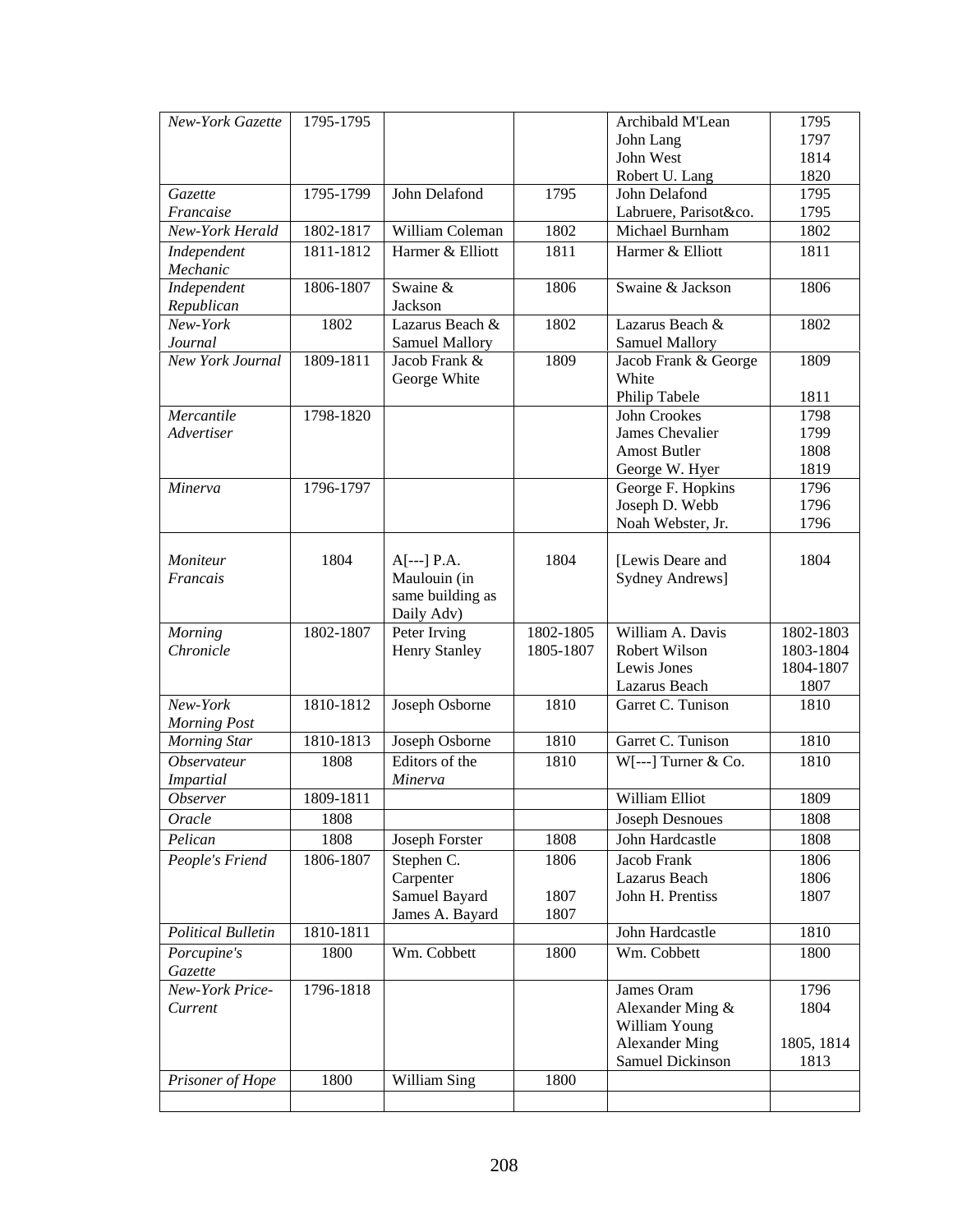| Public Advertiser                             | 1807-1813 | George White           | 1812      | Jacob Frank              | 1807      |
|-----------------------------------------------|-----------|------------------------|-----------|--------------------------|-----------|
|                                               |           |                        |           | Jacob Frank & George     | 1808      |
|                                               |           |                        |           | White                    |           |
|                                               |           |                        |           | Philip Tabele            | 1811      |
|                                               |           |                        |           | <b>Samuel Brower</b>     | 1811      |
| Remembrancer                                  | 1804-1806 |                        |           | G.&R. Waite              | 1804      |
| Republican                                    | 1800-1810 | James Cheetham         | 1801-1810 | David Denniston          | 1800-1803 |
| Watch-Tower                                   |           |                        |           | Garret C. Tunison        | 1810      |
| <b>Shamrock</b>                               | 1810-1817 | <b>Edward Gillespy</b> | 1810      | George Largin &          | 1810      |
|                                               |           |                        |           | Thomas Thompson          |           |
|                                               |           |                        |           | William L. Pelsue &      | 1812      |
|                                               |           |                        |           | Stephen Gould            |           |
| Spectator                                     | 1797-1820 | Noah Webster           | 1797      | George F. Hopkins        | 1797      |
|                                               |           |                        |           | Ebenezer Belden          | 1799      |
|                                               |           |                        |           | Joseph Mills             | 1803      |
| Spirit of '76                                 | 1809      |                        |           | John Hardcastle          | 1809      |
| New-York Spy                                  | 1806-1806 | John C. Totten         | 1806      | John C. Totten           | 1806      |
| Tablet                                        | 1797-1797 | John Tiebout &         | 1797      | John Tiebout &           | 1797      |
|                                               |           | <b>Thomas Burling</b>  |           | <b>Thomas Burling</b>    |           |
|                                               |           |                        |           | John Tiebout             | 1798      |
| Temple of Reason                              | 1800-1801 | Dennis Driscol         | 1800      | Dennis Driscol           | 1800      |
|                                               |           |                        |           |                          |           |
|                                               |           |                        |           |                          |           |
| <b>Time Piece</b>                             | 1797-1798 | Philip Freneau         | 1797      | <b>Alexander Menut</b>   | 1797      |
|                                               |           | Matthew L. Davis       | 1798      | Matthew L. Davis         | 1798      |
|                                               |           | John D. Burk and       | 1798      | R. Saunders              | 1798      |
|                                               |           | Dr. James Smith        |           |                          |           |
| <b>United States'</b><br><b>Shipping List</b> | 1810-1812 |                        |           | Jonathan Elliott         | 1810      |
| Washington<br>Federalist                      | 1809-1809 |                        |           | Thomas Hardcastle        | 1809      |
| Weekly Inspector                              | 1806-1807 | Thomas Green           | 1806      | George F. Hopkins &      | 1806      |
|                                               |           | Fessenden              |           | Jonathan Seymour         |           |
| Weekly                                        | 1811-1813 |                        |           | G.&R. Waite              | 1811      |
| Messenger                                     |           |                        |           |                          |           |
| New-York Weekly                               | 1788-1817 | John Harrison          | 1788-1804 | John Harrison            | 1788-1804 |
| <b>Museum</b>                                 |           | Margaret               | 1804-1808 | <b>Margaret Harrison</b> | 1804-1808 |
|                                               |           | Harrison               |           | <b>Charles Harrison</b>  | 1808-1811 |
|                                               |           |                        |           | James Oram               | 1812      |
| <b>Weekly Visitor</b>                         | 1802-1807 | <b>Alexander Ming</b>  | 1802      | Alexander Ming &         | 1802      |
|                                               |           | & William              |           | William Young            | 1805      |
|                                               |           | Young                  |           | John Clough              |           |
| The Booksellers'                              | 1813      | Isaac Riley and        | 1813      | Charles Wiley            | 1813      |
| Advertiser and                                |           | Charles Wiley          |           |                          |           |
| Spirit of the                                 |           |                        |           |                          |           |
| Literary World                                |           |                        |           |                          |           |
| Booksellers'                                  | 1815      | Isaac Riley and        | 1815      | Isaac Wiley              | 1815      |
| Reporter &                                    |           | Charles Wiley          |           |                          |           |
| Literary                                      |           |                        |           |                          |           |
| Advertiser                                    |           |                        |           |                          |           |
| Le Bulletin                                   | 1793      | Louis Jones            | 1793      | Louis Jones              | 1793      |
|                                               |           |                        |           |                          |           |
| Columbian<br>Gazetteer                        | 1793-1794 | John Buel & Co.        | 1793-1794 | John Buel & Co.          | 1793-1794 |
|                                               |           |                        |           |                          |           |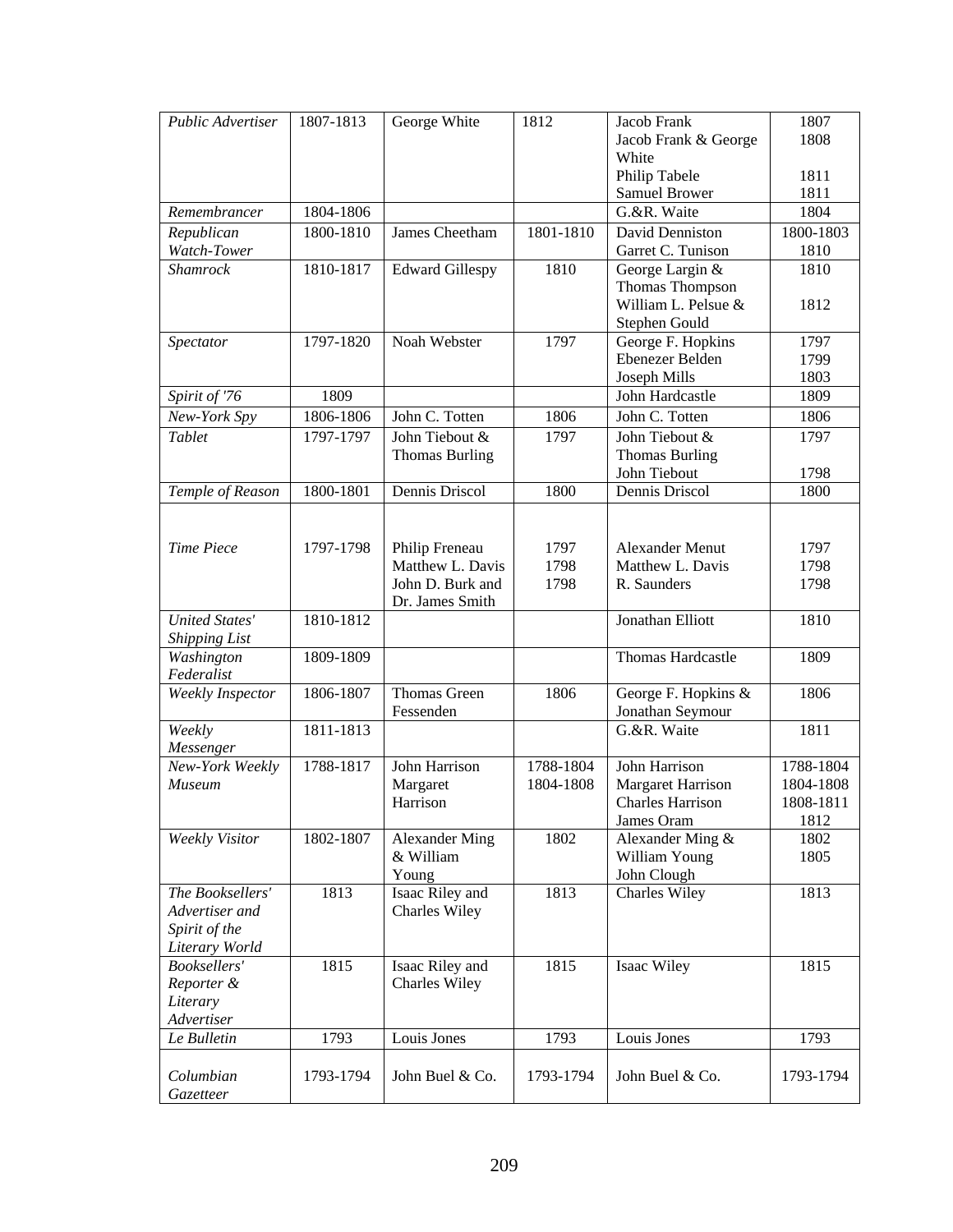| Columbian<br>Herald                                | 1817      | John Griswold                                                     | 1817                                | John Griswold                                            | 1817                      |
|----------------------------------------------------|-----------|-------------------------------------------------------------------|-------------------------------------|----------------------------------------------------------|---------------------------|
| Courier, and<br>Mercantile<br>Directory            | 1815-1817 | Baren't Gardenier<br>Gardenier, Asten<br>& Co.<br>Theodore Dwight | 1815<br>1816<br>1817                |                                                          |                           |
| New-York Daily<br>Advertiser                       | 1817-1820 | Theodore Dwight<br>Dwight<br>Townsend<br>William Walker           | 1817-1820<br>1818-1820<br>1818-1820 | John W. Walker                                           | 1817-1820                 |
| Daily Express                                      | 1813      | Garret C. Tunison                                                 | 1813                                |                                                          |                           |
| Daily Items, For<br>Merchants                      | 1815-1816 | Alexander Ming                                                    | 1816                                | <b>Alexander Ming</b>                                    | 1816                      |
| The Daily<br>Telegraph                             | 1812-1813 |                                                                   |                                     | Benjamin Brewer                                          | 1812-1813                 |
| Der Deutsche<br>Freund                             | 1819      | Peter Schmidt<br>Rev. Friederick<br>Christian<br>Schaeffer        | 1819<br>1819                        | Simon Probasco                                           | 1819                      |
| <b>Evening Mercury</b>                             | 1793      | John Buel & Co.                                                   | 1793                                | John Buel & Co.                                          | 1793                      |
| New-York<br><b>Evening Post</b>                    | 1794-1795 | Levi Wayland<br>Matthew L. Davis                                  | 1794-1795<br>1794-1795              | Matthew L. Davis                                         | 1794-1795                 |
| New-York Exile                                     | 1817-1818 | <b>Walter Cox</b>                                                 | 1818                                | <b>Walter Cox</b>                                        | 1818                      |
| New-York Gazette<br>of the United<br><b>States</b> | 1789-1790 | John Fenno                                                        | 1790                                | John Fenno                                               | 1790                      |
| Greenleaf's New<br>York Journal                    | 1794-1800 | Thomas<br>Greenleaf<br>Ann Greenleaf                              | 1794-1798<br>1798-1800              | Thomas Greenleaf<br>David Frothingham                    | 1794-1798<br>1798-1799    |
| Harmer's New<br>York Regiser                       | 1813      | Joseph Harmer                                                     | 1813                                | Joseph Harmer                                            | 1813                      |
| The Herald; a<br>Gazette for the<br>Country        | 1794-1797 | George Bunce &<br>Co.<br>Hopkins, Webb,<br>& Co.                  | 1794-1796<br>1796-1797              |                                                          |                           |
| Ladies' Weekly<br>Museum                           | 1817      | James Oram                                                        | 1817                                | James Oram                                               | 1817                      |
| New-York<br>Messenger                              | 1819-1820 | Jared W. Bell &<br>Moses Y. Scott                                 | 1819-1820                           |                                                          |                           |
| Mid-day Courier                                    | 1814      | Lazarus Beach &<br>Co.                                            | 1814                                |                                                          |                           |
| <b>Military Monitor</b>                            | 1812-1814 |                                                                   |                                     | Joseph Desnoues<br>John Hardcastle<br>Nicholas Van Riper | 1812<br>1812<br>1813-1814 |
| Mott and Hurtin's<br>New-York Weekly<br>Chronicle  | 1795      | Mott & Hurtin                                                     | 1795                                |                                                          |                           |
| National<br>Advocate                               | 1812-1820 | Henry Wheaton                                                     |                                     | George White                                             |                           |
| Olio                                               | 1813-1814 | <b>Samuel Marks</b>                                               | 1813-1814                           | <b>Samuel Marks</b>                                      |                           |
| New-York Patriot                                   | 1815-1816 |                                                                   |                                     | Ephraim Conrad                                           | 1815                      |
|                                                    |           |                                                                   |                                     |                                                          |                           |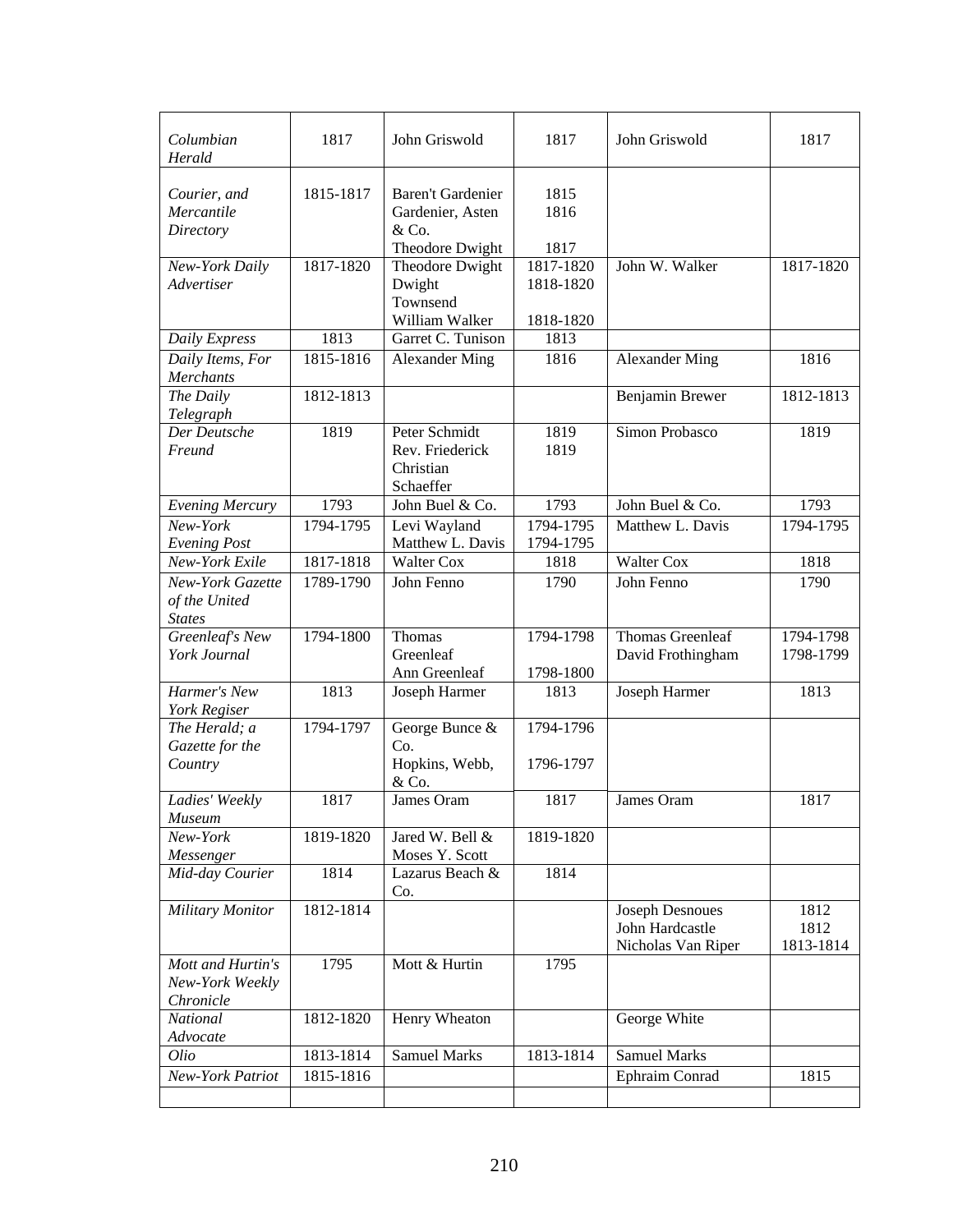| Patron of              | $1820+$   |                       |                 | Jonathan Seymour      | 1820      |
|------------------------|-----------|-----------------------|-----------------|-----------------------|-----------|
| Industry               |           |                       |                 |                       |           |
| Phoenix                | 1812-1813 | George White          | 1812            |                       |           |
|                        |           | Samuel Brower         | 1812            |                       |           |
|                        |           |                       |                 |                       |           |
| <b>Public Sale</b>     | 1814-1818 | Nathaniel T.          | 1814-1815       |                       |           |
| Report                 |           | Elredge               |                 |                       |           |
|                        |           | Elredge & John        | 1816-1818       |                       |           |
|                        |           | Wood                  |                 |                       |           |
| Register of the        | 1796-1798 | John I. Johnson       | 1796-1798       | Cornelius C. Van Alen | 1796-1797 |
| <b>Times</b>           |           |                       |                 | &Co.                  | 1797-1798 |
|                        |           |                       |                 | Crookes & Saunders    |           |
| Republican             | 1817-1819 | Samuel                |                 | Charles N. Baldwin    | 1817-1819 |
| Chronicle              |           | Woodworth             |                 | Abraham Asten         | 1817-1819 |
|                        |           |                       |                 | Baldwin, Asten & Co.  | 1817-1819 |
| New-York               | 1815-1820 |                       |                 | Mahlon Day            | 1815-1819 |
| Shipping and           |           |                       |                 | <b>Charles Turner</b> | 1815-1820 |
| Commercial List        |           |                       |                 | Mahlon & Turner       | 1815-1820 |
| The Times              | 1813      | David Longworth       | 1813            | Nicholas Van Riper    | 1813      |
| The War                | 1812-1817 | Thomas                |                 | Samuel Woodworth      |           |
|                        |           | O'Connor              |                 |                       |           |
| New-York Weekly        | 1785-1795 | Mott & Hurtin         | 1795            | Andrew                | 1795      |
| Chronicle              |           |                       |                 | Commardinger          |           |
| <b>Weekly Observer</b> | 1811      | Jonathan Elliot       | 1811            | Jonathan Elliott      | 1811      |
| <b>Weekly Visitor</b>  | 1817-1820 | <b>Alexander Ming</b> | $1817 - 1820 +$ | <b>Alexander Ming</b> | 1817-     |
|                        |           |                       |                 |                       | $1820+$   |
| Western Star, and      | 1812-1813 |                       |                 | George Douglass       | 1812-1813 |
| Harp of Erin           |           |                       |                 |                       |           |
| <b>Wood's New-York</b> | 1820      | John Wood             |                 | John Wood             |           |
| Sale Report and        |           |                       |                 |                       |           |
| Price Current          |           |                       |                 |                       |           |
| Youth's New            | 1797      | <b>Charles Smith</b>  | 1797            | Jacob S. Mott         | 1797      |
| Paper                  |           |                       |                 |                       |           |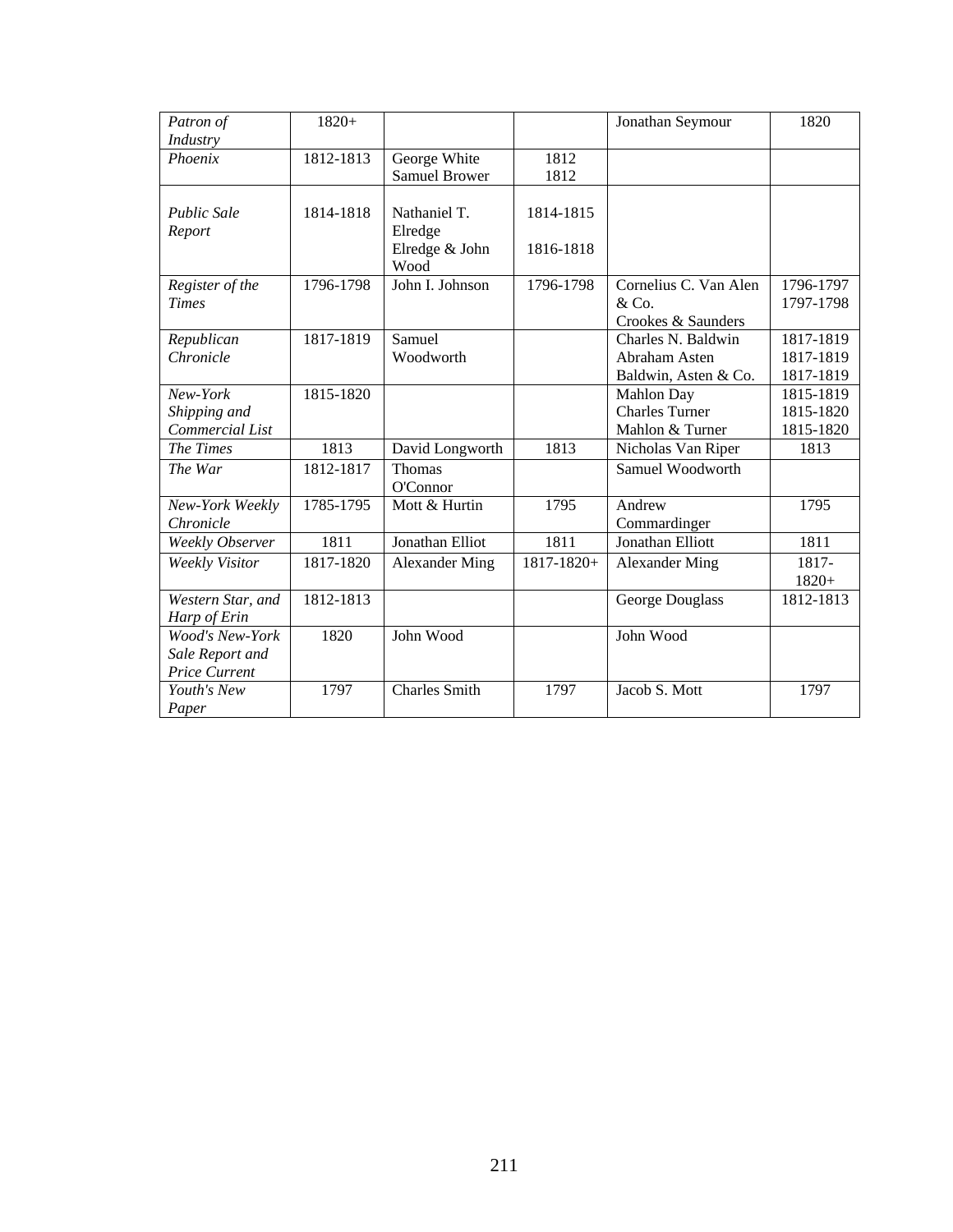# **Bibliography**

## **Secondary Sources**

#### **Books**

- Adams, William Forbes. *Ireland and Irish Emigration to the New World from 1815 to the Famine*. New York,: Russell & Russell, 1967.
- Albion, Robert Greenhalgh, and Jennie Barnes Pope. *The Rise of New York Port, 1815- 1860*. New York: C. Scribner's Sons, 1939.
- Ames, William E. *A History of the National Intelligencer*. Chapel Hill: University of North Carolina Press, 1972.
- Baldasty, Gerald. *The Commercialization of News in the Nineteenth Century.* Madison: University of Wisconsin Press, 1992.
- Barnhurst, Kevin G. and John C. Nerone. *The Form of News: A History.* New York: Guilford Press, 2001.
- Bemis, Samuel Flagg. *Jay's Treaty : A Study in Commerce and Diplomacy*. New Haven: Yale University Press, 1962.
- Bender, Thomas. *Community and Social Change in America*. New Brunswick, N.J.: Rutgers University Press, 1978.
- Biemer, Linda Briggs. *Women and Property in Colonial New York : The Transition from Dutch to English Law 1643-1727*. Ann Arbor, Mich.: UMI Research Press, 1983.
- Bobbé, Dorothie de Bear. *DeWitt Clinton.* New York: Minton Balch & Company, 1933.
- Bayor, Ronald H. and Timothy J. Meagher, eds. *The New York Irish*. Baltimore: The Johns Hopkins University Press, 1996.
- Blackmar, Elizabeth. *Manhattan for Rent, 1785-1850*. Ithaca: Cornell University Press, 1989.
- Blumin, Stuart M. *The Emergence of the Middle Class : Social Experience in the American City, 1760-1900*. New York: Cambridge University Press, 1989.
- Bolt, Christine and Seymour Dreshcer, eds. *Anti-Slavery, Religion, and Reform: Essays in Memory of Roger Anstey.* London: Folkstone, 1980.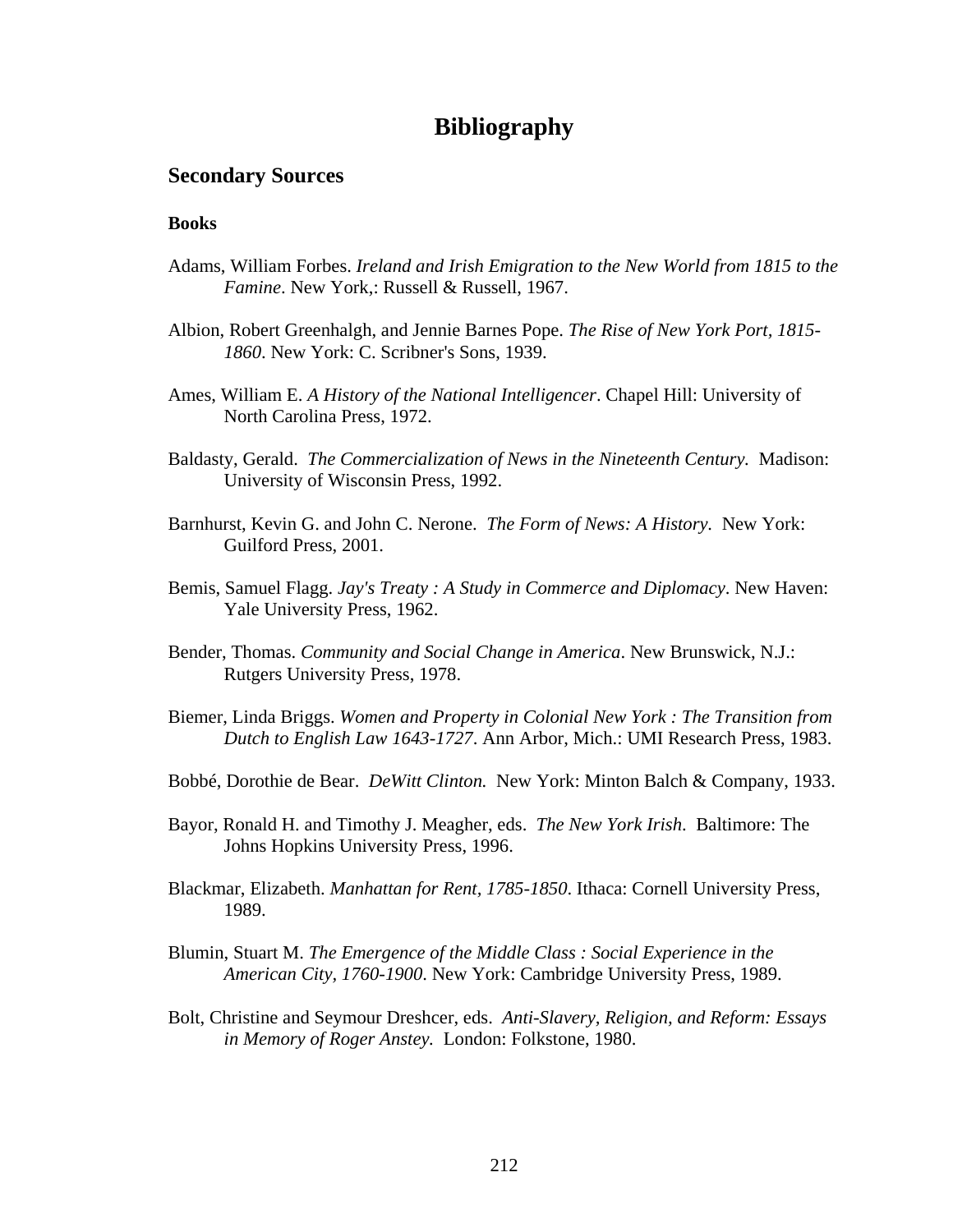- Bond, Donovan H. and W. Reynolds McLeod, eds. *Newsletters to Newspaper: Eighteenth-Century Journalism.* Morgantown, WV: The School of Journalism, West Virginia University, 1977.
- Bone, Kevin, Mary Beth Betts, and Stanley Greenberg. *The New York Waterfront: Evolution and Building Culture of the Port and Harbor*. New York, 1997.
- Bonomi, Patricia U. *A Factious People: Politics and Society in Colonial New York.* New York: Columbia University Press, 1971.
- Brigham, Clarence S. *Journals and Journeymen: A Contribution to the History of Early American Newspapers.* Philadelphia: University of Pennsylvania Press, 1950.
- Bromwell, Wm J. *History of Immigration to the United States; Exhibiting the Number, Sex, Age, Occupation, and Country of Birth of Passengers Arriving from Foreign Countries by Sea, 1819 to 1855* Reprints of Economic Classics. New York,: A. M. Kelley, 1969.
- Brown, Charles Henry. *William Cullen Bryant.* New York: Scribner, 1971.
- Brown, Christopher L. *Moral Capital: Foundations of British Abolitionism.* Chapel Hill: University of North Carolina Press, 2006. Published for the Omohundro Institute of Early American History and Culture.
- Brown, Richard D. *Knowledge Is Power: The Diffusion of Information in Early America, 1700 1865.* New York: Oxford University Press, 1990.
- Burns, Eric. *Infamous Scribblers: The Founding Fathers and the Rowdy Beginnings of American Journalism*. New York: Public Affairs, 2006.
- Burrows, Edwin G. and Mike Wallace. *Gotham: A History of New York City to 1898*. New York: Oxford University Press, 1998.
- Calhoun, Craig. *Habermas and the Public Sphere.* Cambridge, MA: MIT Press, 1992.
- Clark, Charles E. *The Public Prints: The Newspaper in Anglo-American Culture, 1665- 1740.* New York: Oxford University Press, 1994.
- Combs, Jerald A. *The Jay Treaty : Political Battleground of the Founding Fathers*. Berkeley: University of California Press, 1970.
- Cornog, Evan. *The Birth of Empire: DeWitt Clinton and the American Experience, 1769- 1828.* New York: Oxford University Press, 2000.
- Countryman, Edward. *A People in Revolution: The American Revolution and Political Society in New York, 1760-1790.* New York: Norton, 1981.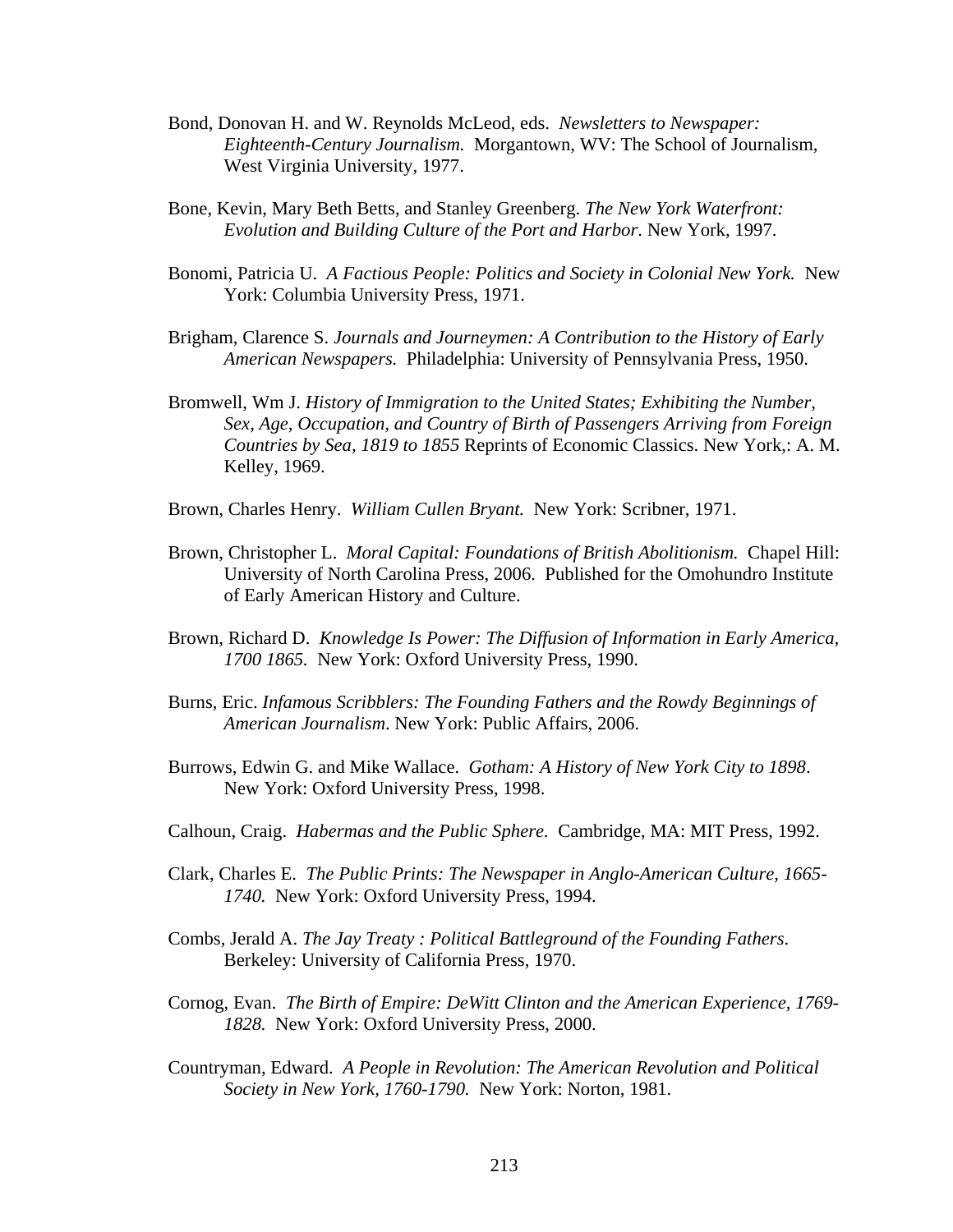Churchill, Allen. *Park Row*. New York: Rinehart, 1958.

Cunningham, Noble E., Jr. *The Jeffersonian Republicans: The Formation of Party Organization, 1789-1801.* Chapel Hill: University of North Carolina Press, 1957. Published for the Institute of Early American History and Culture.

\_\_\_\_\_\_\_\_. *The Jeffersonian Republicans in Power: Party Operations, 1801-1809.*  Chapel Hill: University of North Carolina Press, 1963. Published for the Institute of Early American History and Culture.

- Crimmins, John D. *St. Patrick's Day: Its Celebration in New York and Other Places, 1737-1845.* New York, 1902.
- Curtin, Nancy J. *The United Irishmen : Popular Politics in Ulster and Dublin, 1791- 1798*. New York: Oxford University Press, 1994.
- Davidson, Cathy N. *Revolution and the Word : The Rise of the Novel in America*. New York: Oxford University Press, 2004.
- Dickson, David, Dâaire Keogh, and Kevin Whelan. *The United Irishmen : Republicanism, Radicalism, and Rebellion*. Dublin, Ireland: The Lilliput Press, 1993.
- Dolan, Jay P. *The Immigrant Church : New York's Irish and German Catholics, 1815- 1865*. Baltimore: Johns Hopkins University Press, 1975.
- Doyle, David Noel. *Ireland, Irishmen and Revolutionary America, 1760-1820*. Dublin: The Mercier Press for The Cultural Relations Committee of Ireland, 1981.
- Dunn, Susan. *Jefferson's Second Revolution : The Election Crisis of 1800 and the Triumph of Republicanism*. Boston: Houghton Mifflin, 2004.
- Durey, Michael. *Transatlantic Radicals and the Early American Republic*. Lawrence, Kans.: University Press of Kansas, 1997.

\_\_\_\_\_\_\_\_. *"With the Hammer of Truth": James Thomson Callender and America's Early National Heroes*. Charlottesville: University Press of Virginia, 1990.

- Elkins, Stanley M., and Eric L. McKitrick. *The Age of Federalism*. New York: Oxford University Press, 1993.
- Ellis, David Maldwyn. *New York State and City.* Ithaca: Cornell University Press, 1979.
- Ellis, David M., James A. Frost, Harold C. Syrett, and Harry J. Carman. *A History of New York State.* Ithaca: Published in Cooperation with the New York State Historical Society and Cornell University Press, 1967.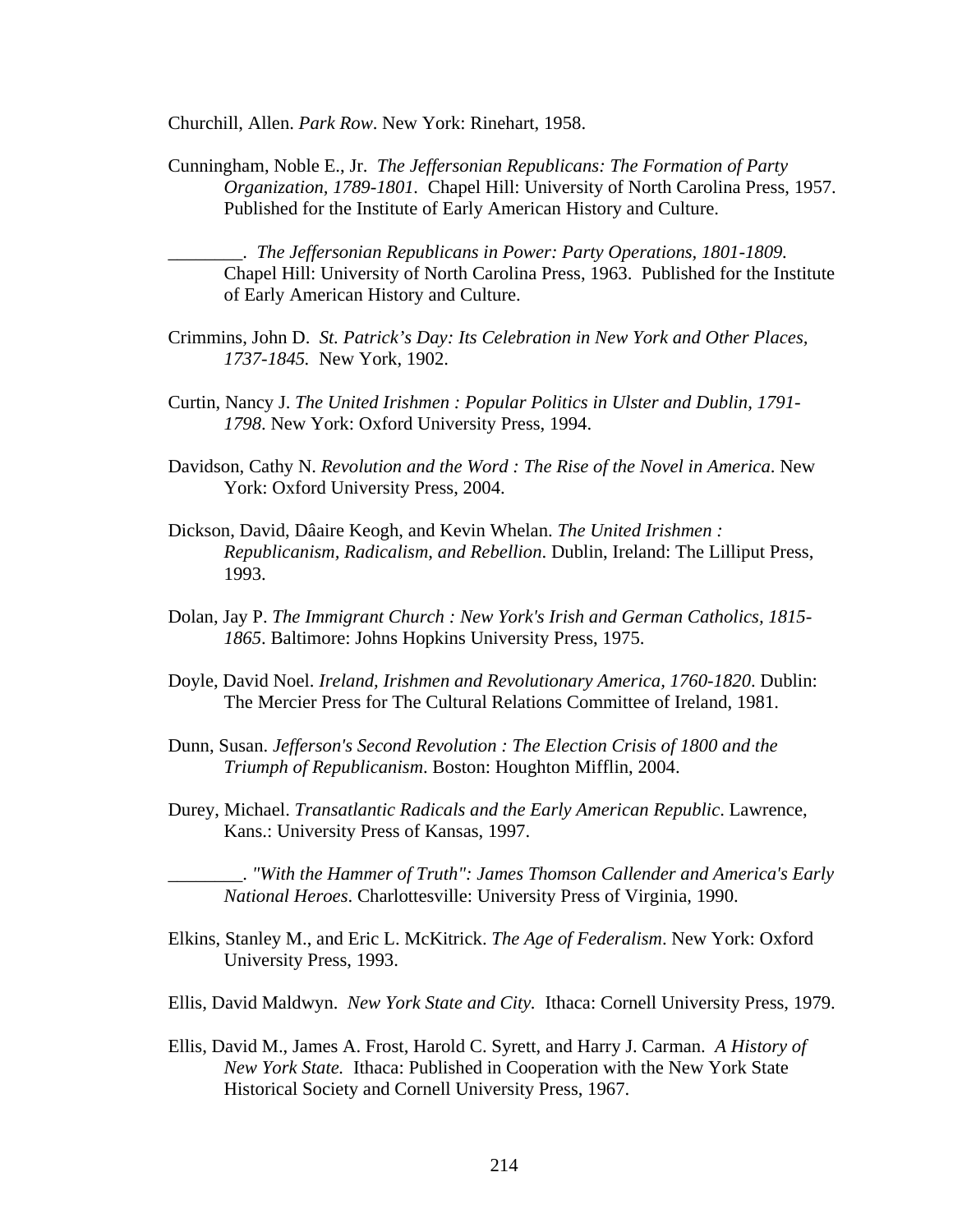- Ellis, Richard E. *The Jeffersonian Crisis: Courts and Politics in the Young Republic.*  New York: W.W. Norton & Co., 1974.
- Ernst, Robert. *Immigrant Life in New York City, 1825-1863*. Port Washington, N.Y.,: I.J. Friedman, 1965.
- Exman, Eugene. *The Brothers Harper: A Unique Publishing Partnership and Its Impact Upon the Cultural Life of America from 1817 to 1853*. New York: Harper & Row, 1965.
- Fanning, Charles. *New Perspectives on the Irish Diaspora*. Carbondale: Southern Illinois University Press, 2000.
- Fay, Bernard. *The Two Franklins: Fathers of American Democracy*. Boston: Little, Brown, 1933.
- Fischer, David Hackett. *The Revolution of American Conservatism : The Federalist Party in the Era of Jeffersonian Democracy*. New York: Harper & Row, 1965.
- Fleming, Thomas. *Duel: Alexander Hamilton, Aaron Burr, and the Future of America.*  New York: Basic Books, 1999.
- Fliegelman, Jay. *Declaring Independence: Jefferson, Natural Language, and the Culture of Performance.* Stanford, CA: Stanford University Press, 1993.
- Foner, Eric. *Tom Paine and Revolutionary America.* New York: Oxford University Press, 2005.
- Fox, Dixon Ryan. *The Decline in Aristocracy in the Politics of New York.* Edited by Robert V. Remini. New York: Harper & Row, 1965.
- Freeman, Joanne B. *Affairs of Honor: National Politics in the New Republic.* New Haven: Yale University Press, 2001.
- Gilje, Paul A. *The Road to Mobocracy: Popular Disorder in New York City, 1763-1834.*  Chapel Hill: University of North Carolina Press, 1987. Published for the Institute of Early American History and Culture.
- Goodwin, Albert. *The Friends of Liberty: The English Democratic Movement in the Age of the French Revolution*. Cambridge: Harvard University Press, 1979.
- Gribben, Arthur. *The Great Famine and the Irish Diaspora in America*. Amherst: University of Massachusetts Press, 1999.
- Habermas, Jürgen. *The Structural Transformation of the Public Sphere: An Inquiry into a Category of Bourgeois Society.* Cambridge, MA: MIT Press, 1991.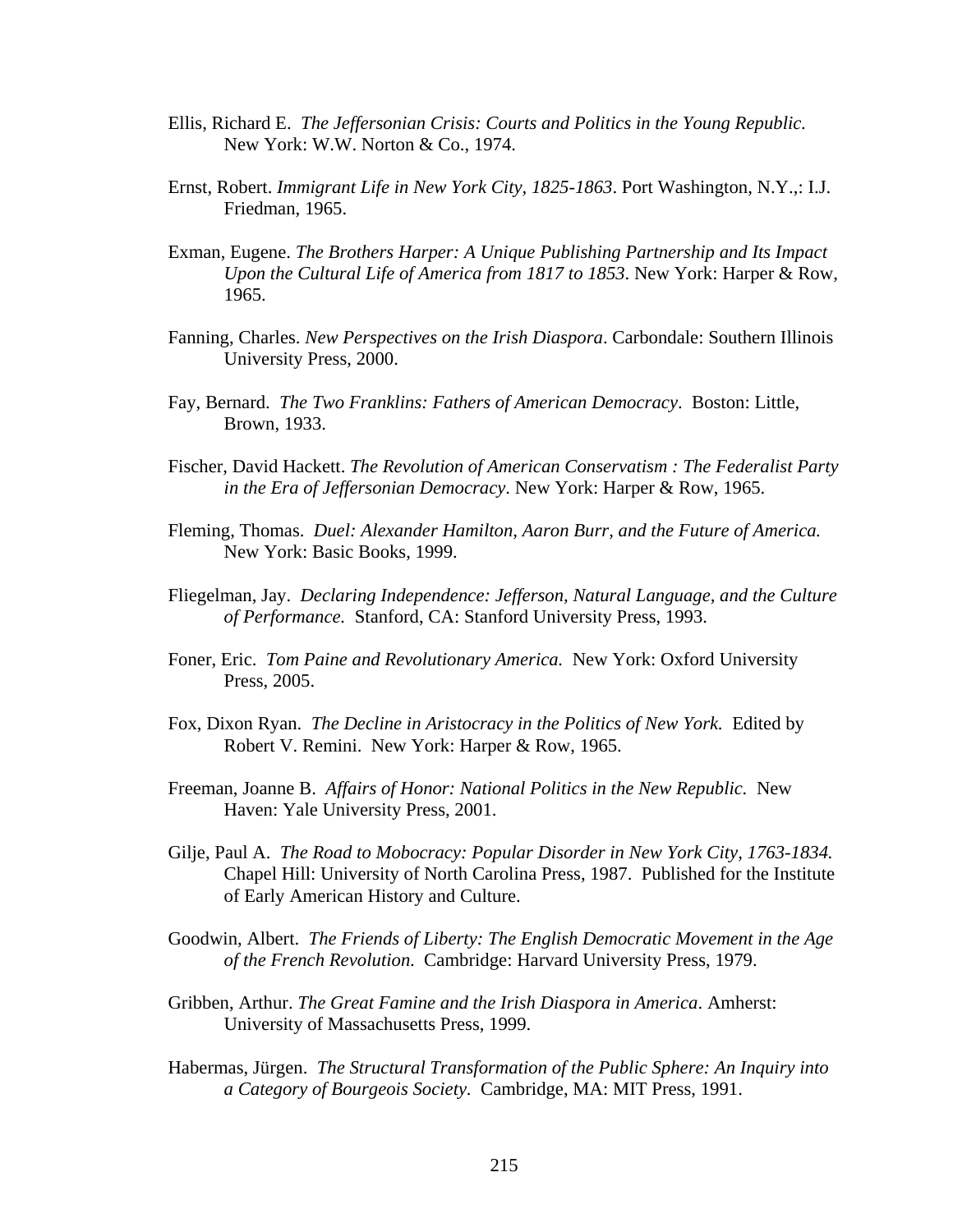- Hall, David D. *Cultures of Print: Essays in the History of the Book.* Amherst, MA: University of Massachusetts Press, 1996.
- Hart, Jim Allee. *Views on the News: The Developing Editorial Syndrome, 1500-1800.*  Carbondale: Southern Illinois University Press, 1970.
- Hamilton, Milton W. *The Country Printer: New York State, 1785-1830*. New York: Columbia University Press, 1964.
- Hartog, Hendrik. *Public Property and Private Power : The Corporation of the City of New York in American Law, 1730-1870*. Chapel Hill: University of North Carolina Press, 1983.
- Henkin, David M. *City Reading: Written Words and Public Spaces in Antebellum New York.* New York*:* Columbia University Press, 1998.
- Horn, James P. P., Jan Lewis, and Peter S. Onuf. *The Revolution of 1800 : Democracy, Race, and the New Republic*. Charlottesville: University of Virginia Press, 2002.
- Humphrey, Carol Sue. *The Press of the Young Republic, 1783-1833*. Westport, Conn.: Greenwood Press, 1996.
- Innes, Stephen. *Work and Labor in Early America*. Chapel Hill: Published for the Institute of Early American History and Culture by the University of North Carolina Press, 1988.
- Jacob, Margaret and James Jacob. *The Origins of Anglo-American Radicalism*. London: George Allen & Unwin, 1984.

\_\_\_\_\_\_\_\_. *This Popular Engine: New England Newspapers During the American Revolution, 1775-1789*. Newark, Del. & London : University of Delaware Press ; Associated University Presses, 1992.

- John, Richard R. *Spreading the News: The American Postal System from Franklin to Morse.* Cambridge: Harvard University Press, 1995.
- Johnson, Paul E. *A Shopkeeper's Millennium : Society and Revivals in Rochester, New York, 1815-1837*. 1st ed. New York: Hill and Wang, 1978.
- Johnson, Paul E., and Sean Wilentz. *The Kingdom of Matthias*. New York: Oxford University Press, 1994.
- Joyce, William B. and others, eds. *Printing and Society in Early America*. Worcester, Mass.: American Antiquarian Society, 1983.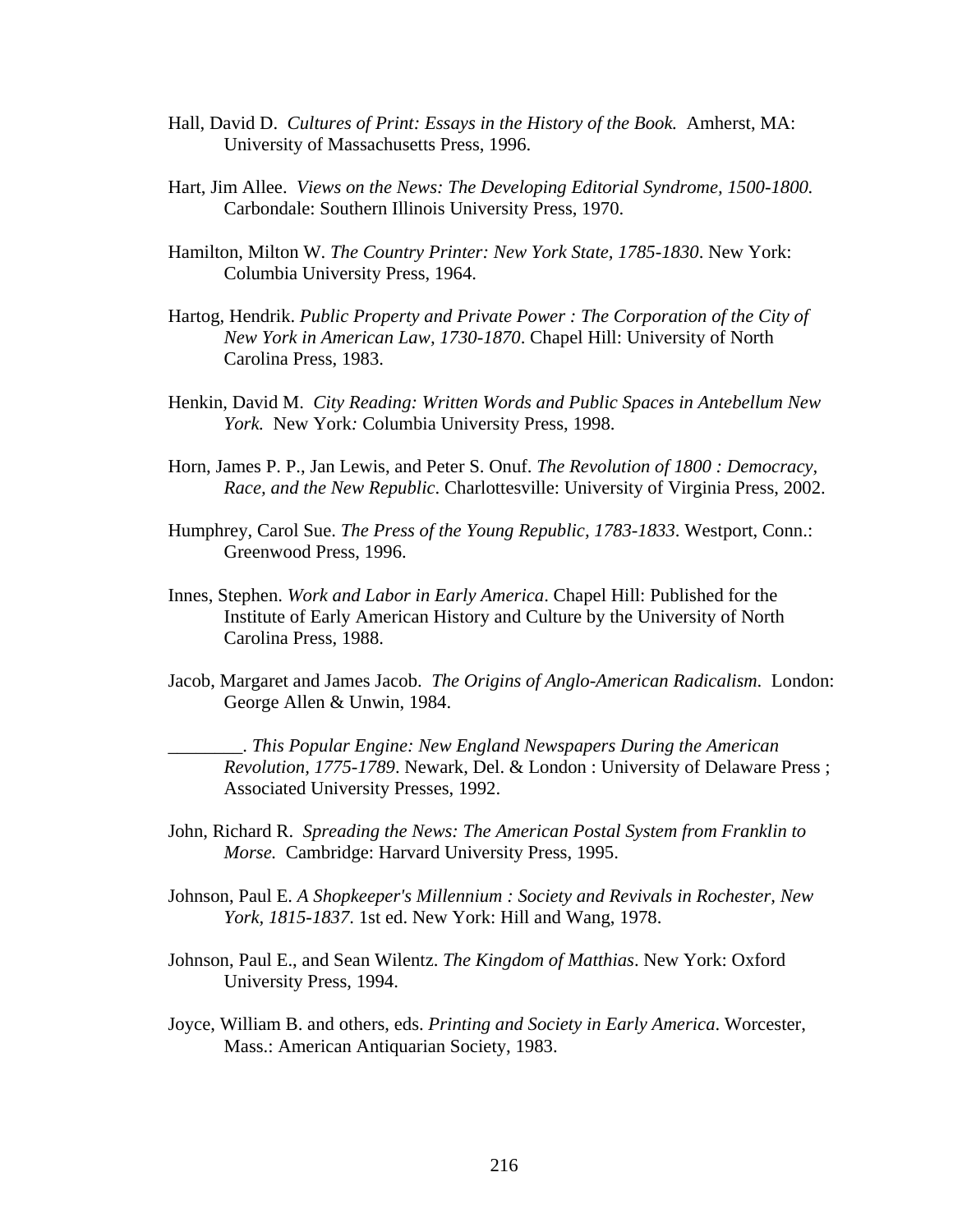- Kass, Alvin. *Politics in New York State, 1800-1830.* Syracuse: Syracuse University Press, 1965.
- Kammen, Michael G. *Colonial New York : A History*. New York: Scribner, 1975.
- Knight, Frida. *The Strange Case of Thomas Walker: Ten Years in the Life of a Manchester Radical*. London: Lawrence & Wishart, 1957.
- Knudson, Jerry W. *Jefferson and the Press: Crucible of Liberty*. Columbia: University of South Carolina Press, 2006.
- Kouwenhoven, John Atlee. *The Columbia Historical Portrait of New York; an Essay in Graphic History in Honor of the Tricentennial of New York City and the Bicentennial of Columbia University*. Garden City, N.Y.: Doubleday, 1953.
- Lause, Mark A. *Some Degree of Power: From Hired Hand to Union Craftsmen in the Preindustrial American Printing Trade, 1778-1815.* Fayetteville: University of Arkansas Press, 1991.
- Lehmann-Haupt, Hellmut. *The Book in America: A History of the Making and Selling of Books in the United States.* New York: Bowker, 1952.
- Luke, Myron. *The Port of New York, 1800-1810: Foreign Trade and the Business Community*. Hempstead, NY, 1953.
- McBain, Howard Lee. *DeWitt Clinton and the Origins of the Spoils System in New York.*  New York: Columbia University Press, 1907.
- Malone, Dumas. *The Public Life of Thomas Cooper, 1783-1839.* New Haven: Yale University Press, 1929.
- Marshall, Leon S. *Development of Public Opinion in Manchester, 1780-1820*. Syracuse: Syracuse University Press, 1946.
- Miller, Kerby A. *Emigrants and Exiles: Ireland and the Irish Exodus to North America*. New York: Oxford University Press, 1985.
- Miller, Kerby A., and Paul Wagner. *Out of Ireland : The Story of Irish Emigration to America*. Washington, D.C.: Elliott & Clark Pub., 1994.
- Mott, Frank Luther. *American Journalism: A History, 1690-1960.* New York: Macmillan, 1962.
- Morgan, Charlotte E. *The Origin and History of the New York Employing Printers' Association.* New York: Columbia University Press, 1930.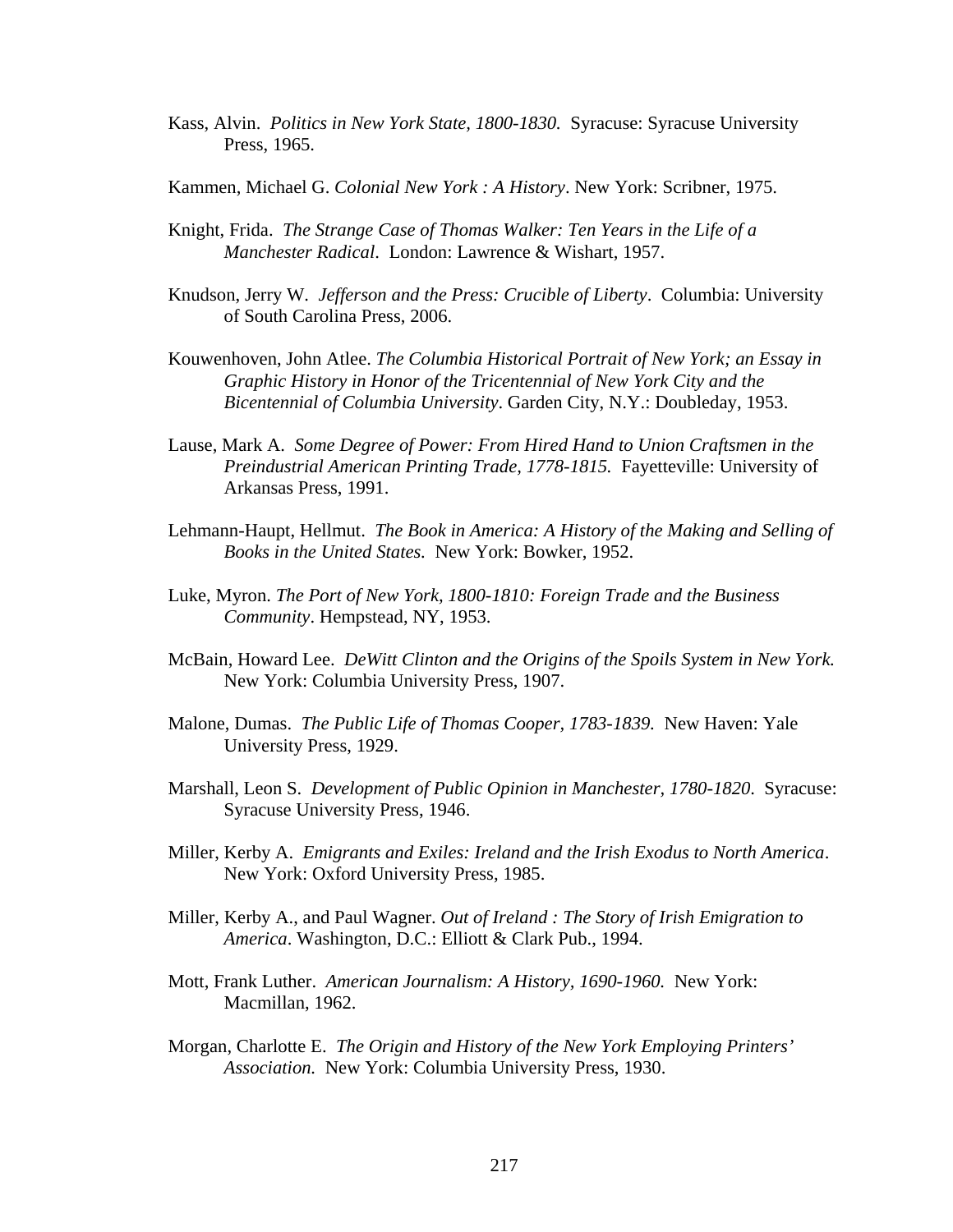- Mushkat, Jerome. *Tammany: The Evolution of a Political Machine, 1789-1865.*  Syracuse: Syracuse University Press, 1971.
- Nerone, John. *The Culture of the Press in the Early Republic: Cincinnati, 1793-1848*. New York: Garland Pub, 1989.

\_\_\_\_\_\_\_\_. *Violence Against the Press: Policing the Public Sphere in U.S. History* . New York: Oxford University Press, 1994.

- Nevins, Allan. *The Evening Post; a Century of Journalism*. New York: Boni and Liveright, 1922.
- Nolan, Charles J., Jr. *Aaron Burr and the American Literary Imagination.* Westport, Conn: Greenwood, 1980.
- Nord, David Paul. *Communities of Journalism: A History of American Newspapers and Their Readers.* Urbana: University of Illinois Press, 2001.
- Pasley, Jeffrey L., et. al. *Beyond the Founders: New Approaches to the Political History of the Early American Republic.* Chapel Hill, NC: University of North Carolina Press, 2004.
- Pasley, Jeffrey L.. *"The Tyranny of Printers:" Newspaper Politics in the Early American Republic.* Charlottesville, VA: University of Virginia Press, 2001.
- Phillips, Kim Tousley. *William Duane, Radical Journalist in the Age of Jefferson.* New York, NY: Garland Publishing, 1989. Published for Outstanding Studies in Early American History.
- Pred, Allan Richard. *Urban Growth and Circulation of Information: The United States System of Cities, 1790-1840.* Cambridge, Mass.: Harvard University Press, 1973.
- Read, Donald. *Press and People, 1790-1850: Opinion in Three English Cities*. London: Edward Arnold, 1961.
- Ritchie, Robert C. *The Duke's Province : A Study of New York Politics and Society, 1664- 1691*. Chapel Hill: University of North Carolina Press, 1977.
- Robertson, Andrew W. *The Language of Democracy: Political Rhetoric in the United States and Britain, 1790-1900*. Ithaca: Cornell University Press, 1995.
- Rock, Howard B. *Artisans of the New Republic: The Tradesmen of New York City in the Age of Jefferson*. New York: New York University Press, 1984.
- Rogow, Arnold A. *A Fatal Friendship: Alexander Hamilton and Aaron Burr.* New York: Hill and Wang, 1998.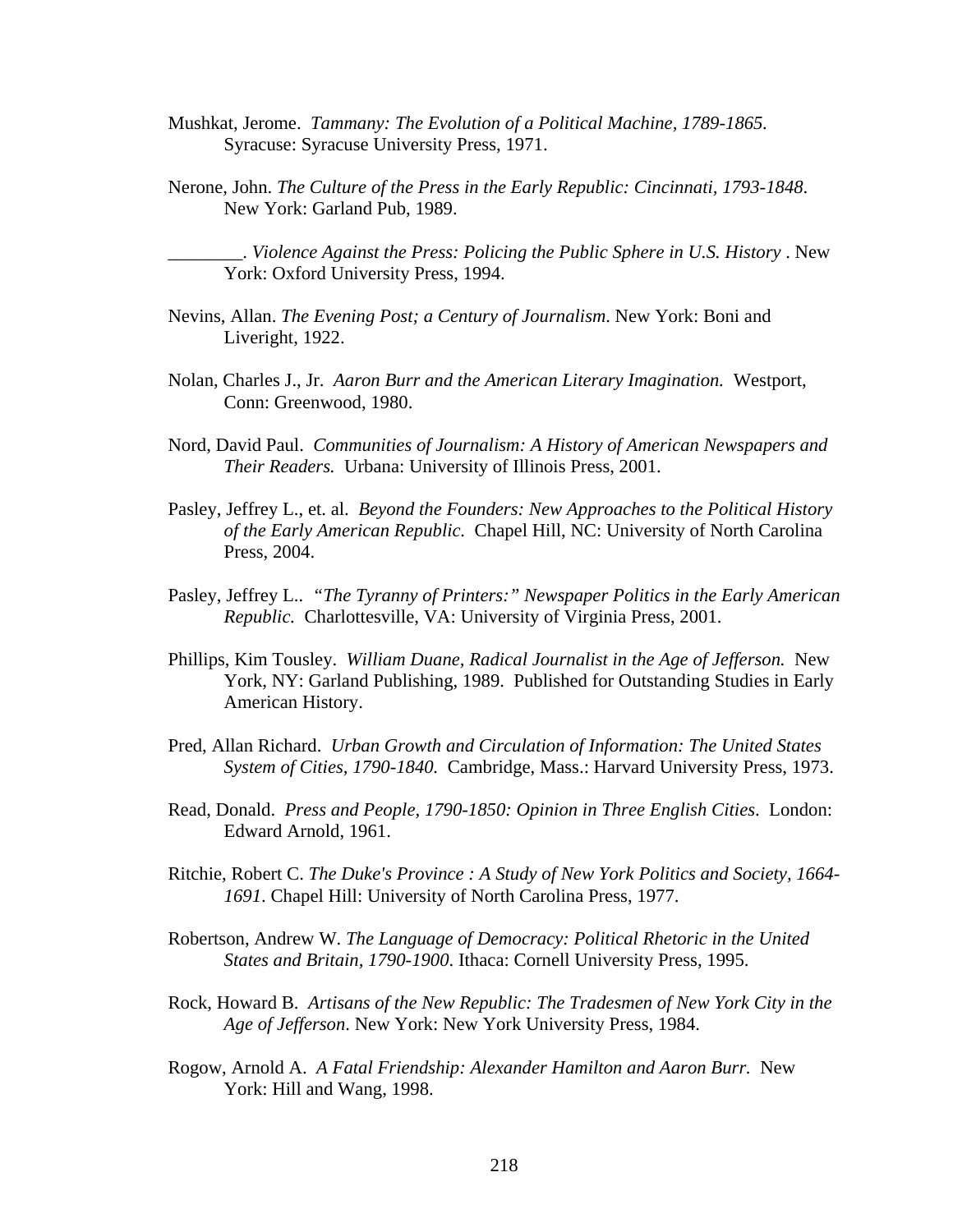- Rorabaugh, W. J. *The Craft Apprentice : From Franklin to the Machine Age in America*. New York: Oxford University Press, 1986.
- Rosenwaike, Ira. *Population History of New York City*. [1st ed. Syracuse, N.Y.]: Syracuse University Press, 1972.
- Salinger, Sharon V. *Taverns and Drinking in Early America.* Baltimore: The Johns Hopkins University Press, 2002.
- Schachner, Nathan. *Aaron Burr: A Biography.* New York: A.S. & Barnes Company, 1961.
- Schiller, Dan. *Objectivity and the News : The Public and the Rise of Commercial Journalism*. Philadelphia: University of Pennsylvania Press, 1981.
- Schudson, Michael. *Discovering the News: A Social History of American Newspapers*. New York: Basic Books, 1978.
- Sennett, Richard. *The Fall of Public Man*. New York: Vintage Books, 1978.
- Silver, Rollo G. *The American Printer, 1787-1825*. Charlottesville: University Press of Virginia, 1967.
- Siry, Steven E. *DeWitt Clinton and the American Political Economy: Sectionalism, Politics, and Republican Ideology, 1787-1828.* New York: Peter Lang, 1990.
- Sloan, William David and Julie Hedgepeth Williams. *The Early American Press, 1690 1783.* Westport, Conn.: Greenwood Press, 1994.
- Smith, Billy Gordon. *The "Lower Sort" : Philadelphia's Laboring People, 1750-1800*. Ithaca, N.Y.: Cornell University Press, 1990.
- Smith, Culver H. *The Press, Politics, and Patronage: The American Government's Use of Newspapers, 1789-1875*. Athens, Ga.: University of Georgia Press, 1977.
- Spaulding, Ernest Wilder. *New York in the Critical Period, 1783-1789.* New York: Columbia University Press, 1932.
- Starr, Paul. *The Creation of the Media: Political Origins of Modern Communications.*  New York: Basic Books, 2004.
- Stevens, George A. *New York Typographical Union Number Six.* Albany: J.B. Lyon Company, 1913.
- Stewart, Donald H. *The Opposition Press of the Federalist Period*. Albany, N.Y.: State University of New York Press, 1969.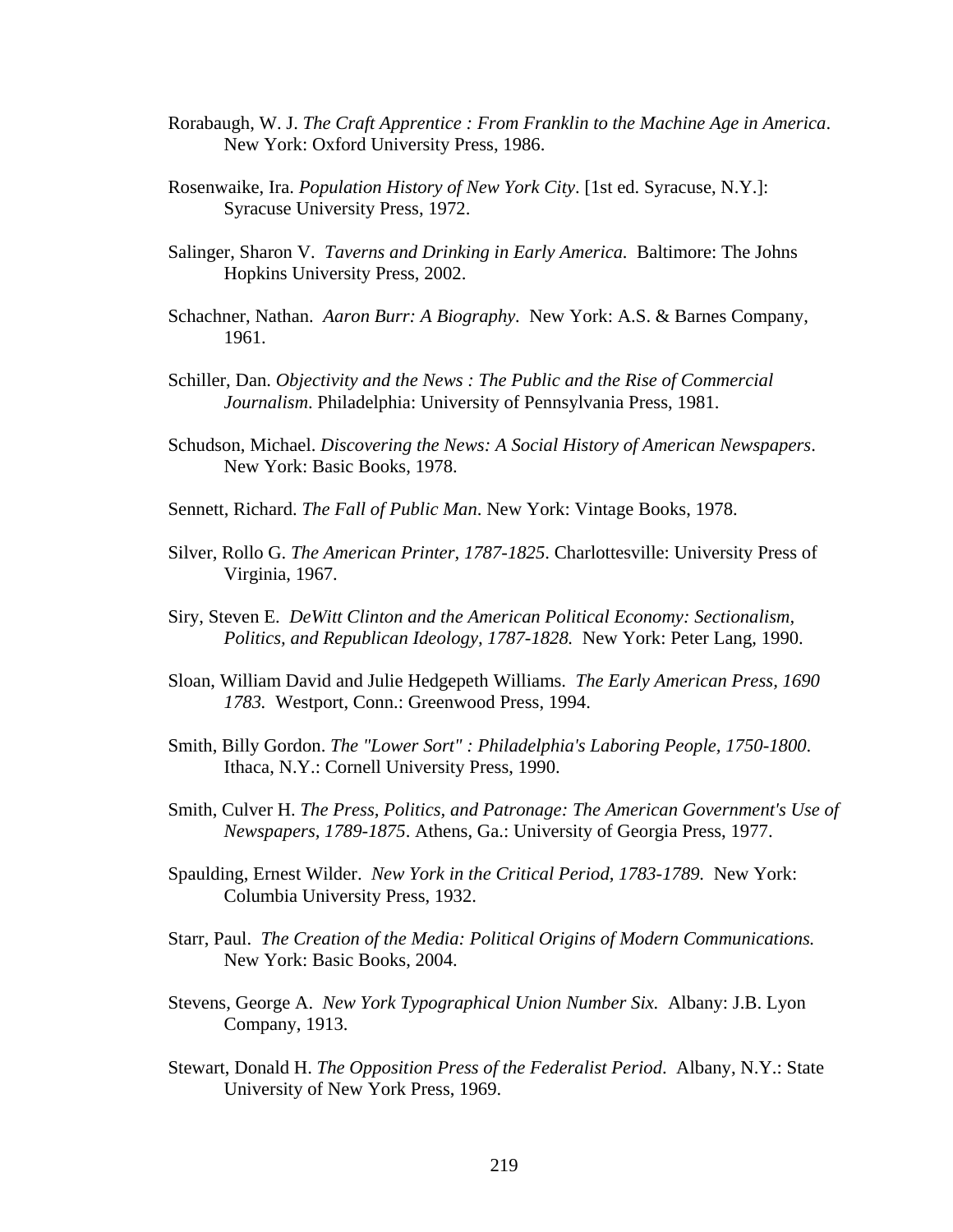- Stott, Richard Briggs. *Workers in the Metropolis : Class, Ethnicity, and Youth in Antebellum New York City*. Ithaca, N.Y.: Cornell University Press, 1990.
- Tagg, James D. *Benjamin Franklin Bache and the Philadelphia "Aurora"*. Philadelphia: University of Pennsylvania Press, 1991.
- Thompson, E.P. *The Making of the English Working Class*. New York: Vintage, 1963.
- Turner, Hy B. *When Giants Ruled : The Story of Park Row, New York's Great Newspaper Street*. New York: Fordham University Press, 1999.
- Twomey, Richard J. *Jacobins and Jeffersonians: Anglo-American Radicalism in the United States, 1790-1820*. New York: Garland, 1989.
- Ulrich, Laurel. *A Midwife's Tale : The Life of Martha Ballard, Based on Her Diary, 1785-1812*. New York: Vintage Books, 1991.
- Van Deusen, Glyndon G. *Thurlow Weed, Wizard of the Lobby*. New York: Da Capo Press, 1969.
- Waldstreicher, David. *In the Midst of Perpetual Fetes: The Making of American Nationalism, 1776-1820*.Chapel Hill: University of North Carolina Press, 1997. Published for the Omohundro Institute of Early American History and Culture.
- Warner, Michael. *The Letters of the Republic : Publication and the Public Sphere in Eighteenth-Century America*. Cambridge, Mass.: Harvard University Press, 1990.
- Wilentz, Sean. *Chants Democratic: New York City and the Rise of the American Working Class, 1788-1850.* New York: Oxford University Press, 1984.
- Williams, Stanley T. *The Life of Washington Irving.* 2 volumes. New York: Oxford University Press, 1935.
- Wilson, David A. *United Irishmen, United States: Immigrant Radicals in the Early Republic*. Ithaca: Cornell University Press, 1998.
- Wood, Gordon S. *The Creation of the American Republic, 1776-1787.* Chapel Hill: University of North Carolina Press, 1969. Published for the Omohundro Institute of Early American History and Culture.

\_\_\_\_\_\_\_\_. *The Radicalism of the American Revolution.* New York: Vintage, 1991.

Wroth, Lawrence C. *The Colonial Printer*. 2nd ed. Charlottesville, Va.: Dominion Books, 1964.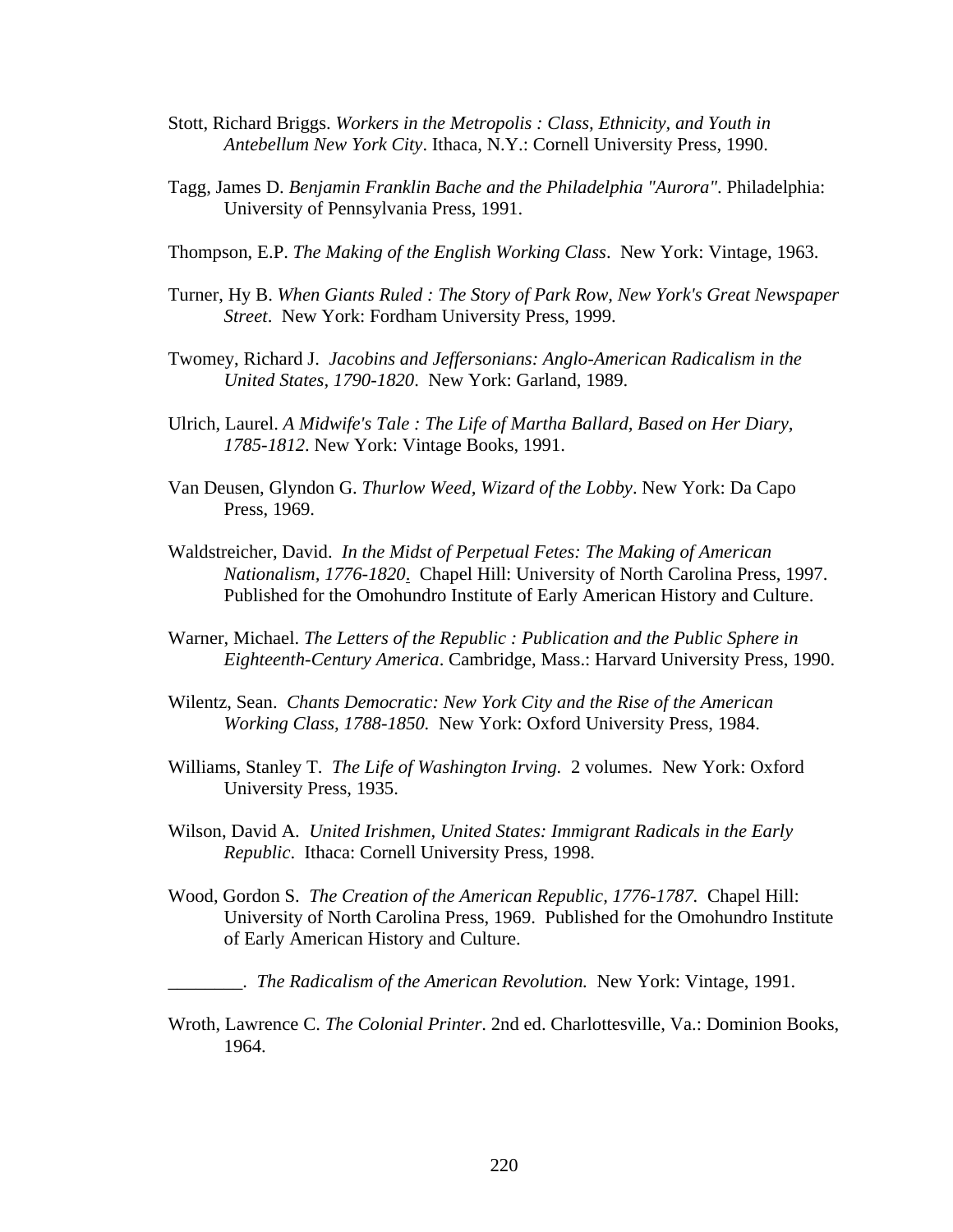- Young, Alfred F. *The Democratic Republicans of New York: The Origins, 1763-1797.*  Chapel Hill: University of North Carolina Press, 1967. Published for the Institute of Early American History and Culture.
- Ziff, Larzer. *Writing in the New Nation: Prose, Print, and Politics in the Early United States.* New Haven: Yale University Press, 1991.

#### **Articles, Essays, and Conference Proceedings**

Ames, William E. "Samuel Harrison Smith Founds the *National Intelligencer*." *Journalism Quarterly* 42, no. 3 (1965): 389-396.

\_\_\_\_\_\_\_\_. "Federal Patronage and the Washington, D.C. Press." *Journalism Quarterly* 49, no. 1 (1972): 22-30.

- Ames, William E., and Dwight L. Teeter. "Politics, Economics, and the Mass Media." In *Mass Media and the National Experience*, ed. Ronald T. Farrar and John D. Stevens. New York: Harper & Row, 1971.
- Baldasty, Gerald. "The Press and Politics in the Age of Jackson." *Journalism Monographs* 89 (1984): 1-28.
- Barnett, George E. "The Printers: A Study in American Trade Unionism." *American Economic Association Quarterly* 10, no. 3 (1909): 3-379.
- Boston, Ray. "The Impact of 'Foreign Liars' on the American Press, 1790-1800." *Journalism Quarterly* 50 (1973): 722-30.
- Brooke, John L. "Consent, Civil Society, and the Public Sphere in the Age of Revolution and the Early American Republic." In *Beyond the Founders: New Approaches to the Political History of the Early American Republic*. Edited by Jeffrey L. Pasley, Andrew W. Robertson, and David Waldstreicher. Chapel Hill: University of North Carolina Press, 2004: 207-250.
- Bruce, David J. "Reminisces of Thomas Paine." *The Truth Seeker* 6 (1879).
- Carey, James W. "The Problem of Journalism History." *Journalism History* 1, no. 1 (Spring 1974): 3-5, 27.
- Clemens, Paul G. E. "The Consumer Culture of the Middle Atlantic, 1760-1820." *William and Mary Quarterly* 62, no. 4 (2005): 577-624.
- Day, John Kyle. "The Federalist Press and Slavery in the Age of Jefferson." *The Historian* 65, no. 6 (2003): 1303-1329.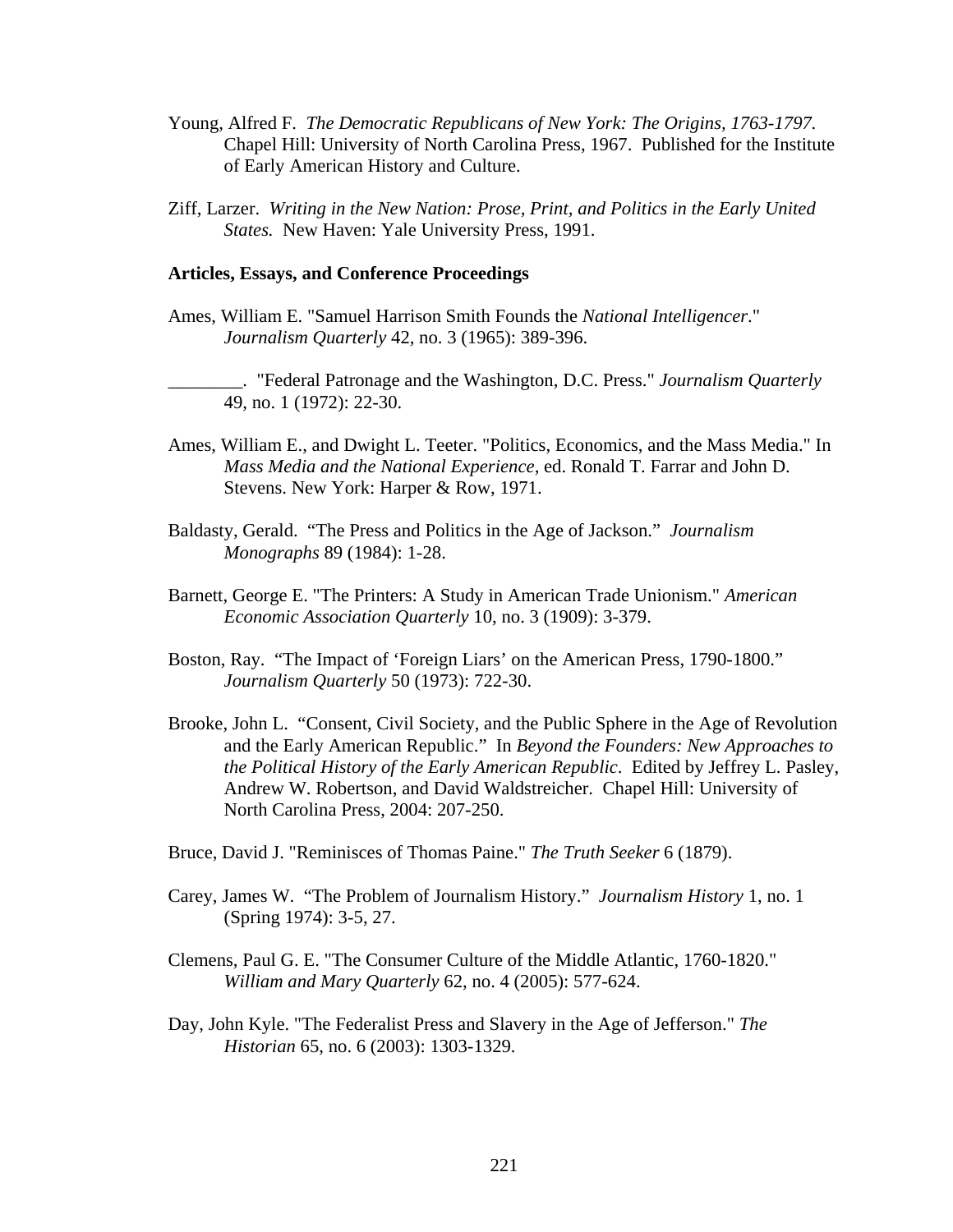Durey, Michael. "Thomas Paine's Apostles: Radical Emigres and the Triumph of Jeffersonian Republicanism." *The William and Mary Quarterly* 44, no. 4 (1987): 661-688.

\_\_\_\_\_\_\_\_. "Irish Deism and Jefferson's Republic: Denis Driscol in Ireland and America, 1793-1810." *Éire-Ireland* 25, no. 4 (1990): 56-76.

\_\_\_\_\_\_\_\_. "The Dublin Society of United Irishmen and the Politics of the Carey-Drennan Dispute, 1792-1794." *The Historical Journal* 37, no. 1 (1994): 89-111.

- Formisano, Ronald P. "Deferential-Participant Politics: The Early Republic's Political Culture, 1789-1840." *The American Political Science Review* 68, no. 2 (1974): 473-487.
- Gilje, Paul. "The Development of an Irish Community in New York before the Great Migration." In *The New York Irish*, ed. Ronald H. Bayor and Timothy J. Meagher. Baltimore, MD: The Johns Hopkins University Press, 1996.
- Handforth, Pauline. "Manchester Radical Politics, 1789-1794." *Transactions of the Lancashire and Chesire Antiquarian Society* 66 (1956): 87-106.
- Isenberg, Nancy. "The 'Little Emperor:' Aaron Burr, Dandyism, and the Sexual Politics of Treason." In *Beyond the Founders: New Approaches to the Political History of the Early American Republic.* Edited by Jeffrey L. Pasley, Andrew W. Robertson, and David Waldstreicher. Chapel Hill: University of North Carolina Press, 2004: 129-158.
- Kime, Wayne R. "Pierre M. Irving's Account of Peter Irving, Washington Irving, and *The Corrector.*" *American Literature* 43 (March 1971): 108-114.
- Knudson, Jerry W. "The Case of Albert Gallatin and Jeffersonian Patronage." *Western Pennsylvania Historical Magazine* 52 (1969): 241-250.

\_\_\_\_\_\_\_\_. "Political Journalism in the Age of Jefferson." *Journalism History* 1 (1974): 20-23.

- Lause, Mark A. "The "Unwashed Infidelity": Thomas Paine and Early New York City Labor History." *Labor History* 27, no. 3 (1986): 385-409.
- Lehmann-Haupt, Hellmut. *The Book in America: A History of the Making and Selling of Books in the United States*. 2d [rev. and enl. American] ed. New York: Bowker, 1952.
- Levermore, Charles. "The Rise of Metropolitan Journalism, 1800-1840." *The American Historical Review* 6 (1901): 446-465.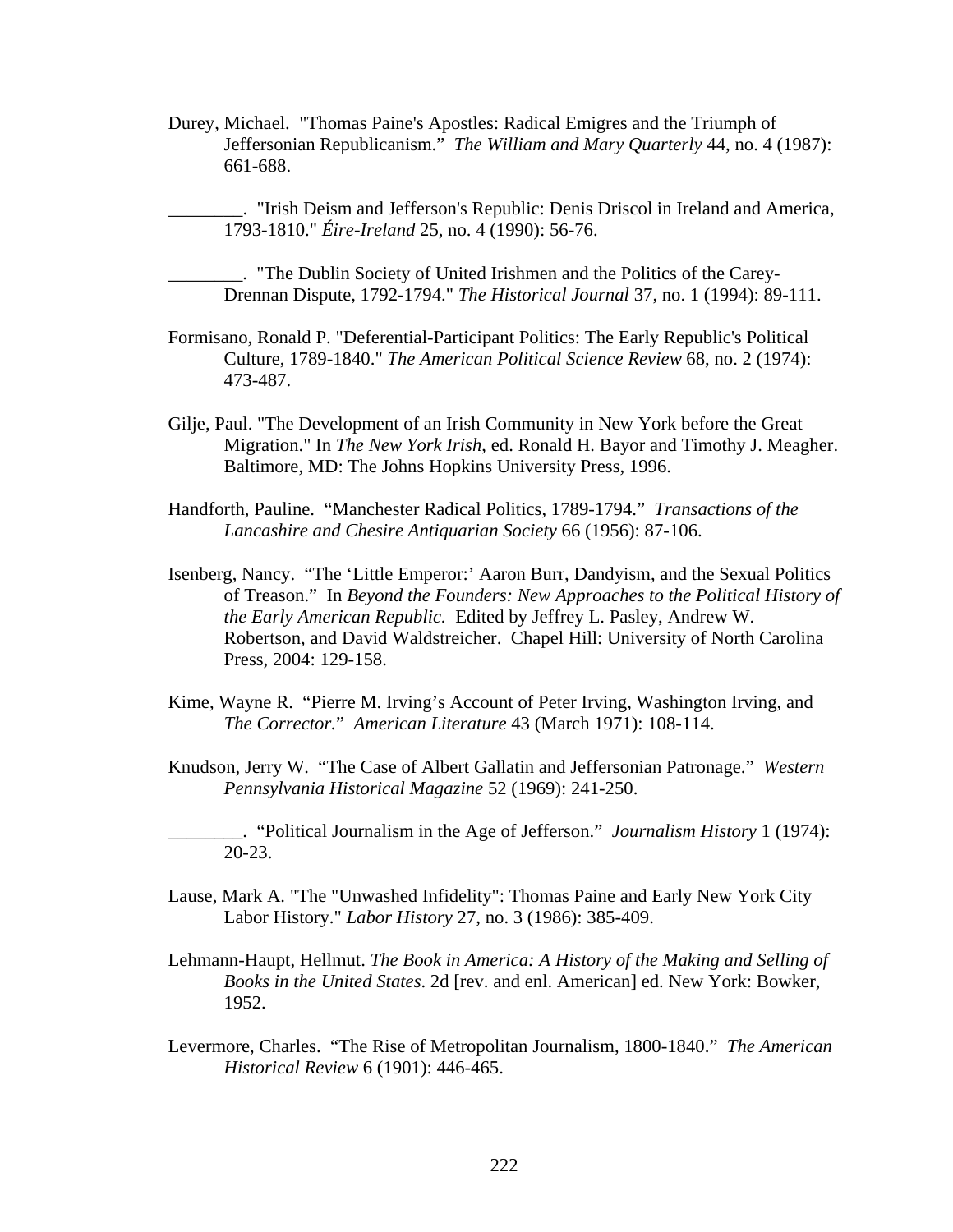- Lienesch, Michael. "Thomas Jefferson and the American Democratic Experience: The Origins of the Partisan Press, Popular Political Parties, and Public Opinion." In *Jeffersonian Legacies.* Edited by Peter S. Onuf. Charlottesville: University Press of Virginia, 1993: 316-339.
- Martin, Benjamin Ellis. "Transition Period of the American Press." *Magazine of American History* 17 (1887): 273-294.
- Merwick, Donna. "Becoming English: Anglo-Dutch Conflict in the 1670s in Albany, New York." *New York History* 62 (1981): 389-414.
- Miller, Kerby A. "'Scotch-Irish Myths' and 'Irish' Identities in Eighteenth and Nineteenth-Century America." In *New Perspectives on the Irish Diaspora*, ed. Charles Fanning. Carbondale, ILL: Southern Illinois University Press, 2000.
- Mott, Frank Luther. "Jefferson and the Press." *Journalism Monographs,* no. 2. Baton Rouge: Louisiana State University Press, 1943.
- Murrin, John M. "English Rights as Ethnic Aggression: The English Conquest, the Charter of Liberties of 1683, and Leisler's Rebellion in New York." In *Authority and Resistance in Early New York*, ed. William Pencak and Conrad Wright. New York, 1988.
- Mushkat, Jerome. "Matthew Livingston Davis and the Political Legacy of Aaron Burr." *New York Historical Society Quarterly* 59, no. 2 (1975): 123-148.
- Narret, David E. "Dutch Customs of Inheritance, Women, and the Law in Colonial New York City." In *Authority and Resistance in Early New York*, ed. William Pencak and Conrad Wright. New York, 1988.
- Nord, David Paul. "A Plea for Journalism History." *Journalism History* 15, no. 1 (Spring 1988): 8-15.
- Pasley, Jeffrey L. "Matthew Livingston Davis's Notes From the Political Underground: The Conflict of Political Values in the Early American Republic." Unpublished Paper, January 1996. http://jeff.pasleybrothers.com/writings/davisv2.htm
- Phillips, Kim Tousley. "William Duane, Philadelphia's Democratic Republicans, and the Origins of Modern Politics." *Pennsylvania Magazine of History and Biography* 101 (1977): 365-87.
- Pred, Allan Richard. *Urban Growth and the Circulation of Information: The United States System of Cities, 1790-1840*. Cambridge, Mass.: Harvard University Press, 1973.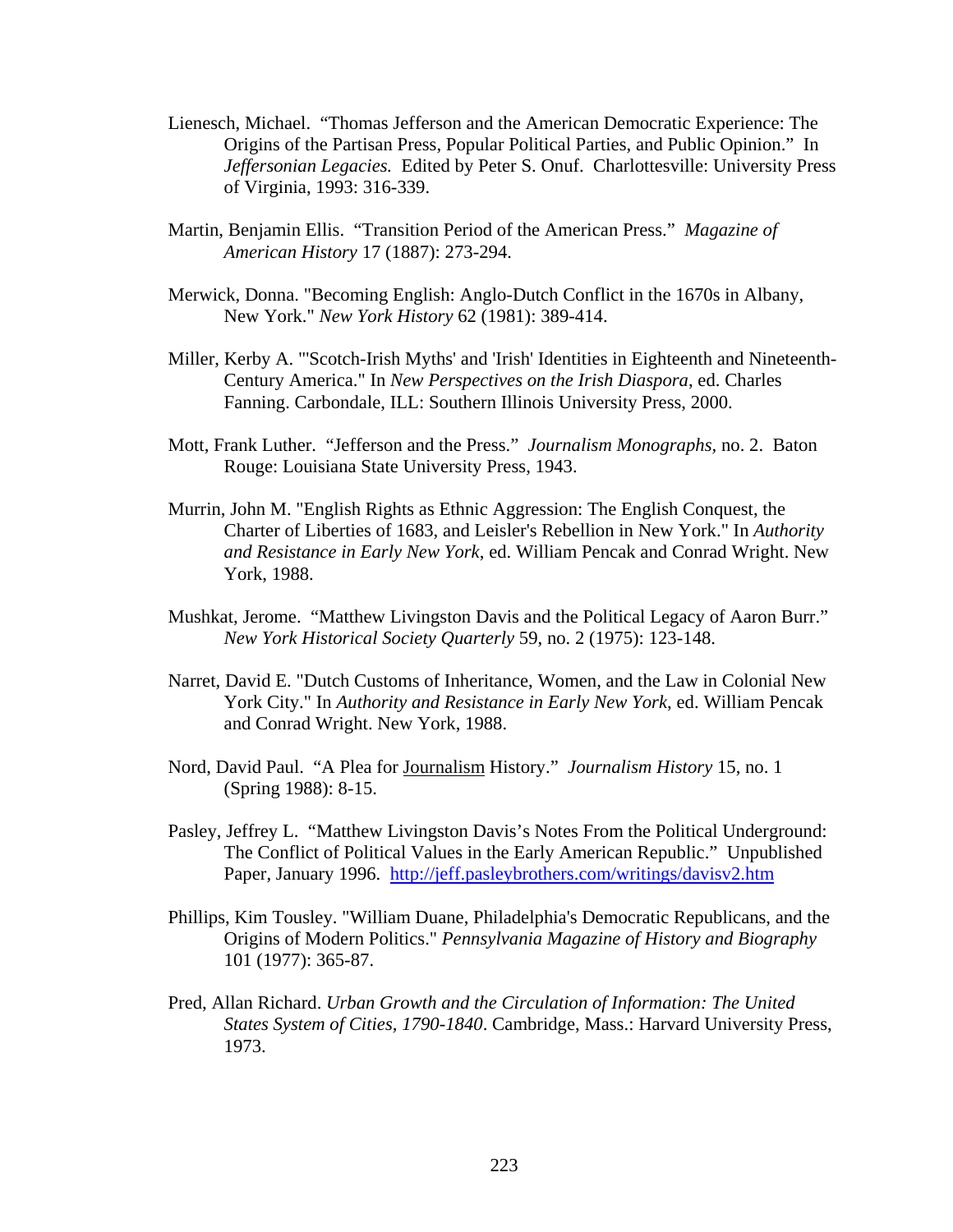- Prince, Carl E. "The Federalist Party and Creation of a Court Press, 1789-1801." *Journalism Quarterly* 53, no. 2 (1976): 238-41.
- Rodgers, Daniel T. "Republicanism: The Career of a Concept." *Journal of American History* 79 (1992): 11-38.
- Rorabaugh, W.J. "The Political Duel in the Early Republic: Burr v. Hamilton." *Journal of the Early Republic* 15, no. 1 (1995): 1-23.
- Shalhope, Robert E. "Republicanism and Early American Historiography." *The William and Mary Quarterly* 39 (1982): 334-356.

\_\_\_\_\_\_\_\_. "Toward a Republican Synthesis: The Emergence of an Understanding of Republicanism in American Historiography." *The William and Mary Quarterly*  29 (1972): 49-80.

Sloan, Wm. David. "The Early Party Press: The Newspaper Role in American Politics, 1788-1812." *Journalism History* 9, no. 1 (Spring 1982): 18-24.

\_\_\_\_\_\_\_\_. "Examining the 'Dark Ages' Concept: The Federalist-Republican Press as a Model." *Journal of Communication Inquiry* 2 (1982): 105-119.

\_\_\_\_\_\_\_\_. "Journalism Historians Lost in the Past, Need Direction." *Journalism Educator* 42, no. 3 (1987): 4-7, 48.

\_\_\_\_\_\_\_\_. ""Purse and Pen": Party-Press Relationships, 1789-1816." *American Journalism* 6 (1989): 103-27.

\_\_\_\_\_\_\_\_. "Scurrility and the Party Press, 1789-1816." *American Journalism* 5, no. 2 (1988 ): 97-112.

Smith, Jeffrey A. *Printers and Press Freedom: The Ideology of Early American Journalism*. New York: Oxford University Press, 1988.

\_\_\_\_\_\_\_\_. "Newspapers for Free: The Economies of Newspaper Circulation in the Early Republic." *Journal of the Early Republic* 23, no. 3 (Fall 2003): 381-420.

Smith, Steven C. "Printers, Called Republican in This City: The Power of the Political Press in Early National New York." In *The Image of Power: Proceedings of the Annual Conference of the Society for the Interdisciplinary Study of Social Imagery*. Edited by Will Wright and Steven Kaplan. Colorado Springs, CO: Colorado State University, 2006: 264-271.

\_\_\_\_\_\_\_\_. "Review of *Infamous Scribblers: The Founding Fathers and the Rowdy Beginnings of American Journalism,* by Eric Burns." *Journalism History* 32, no. 3 (2006): 179-180.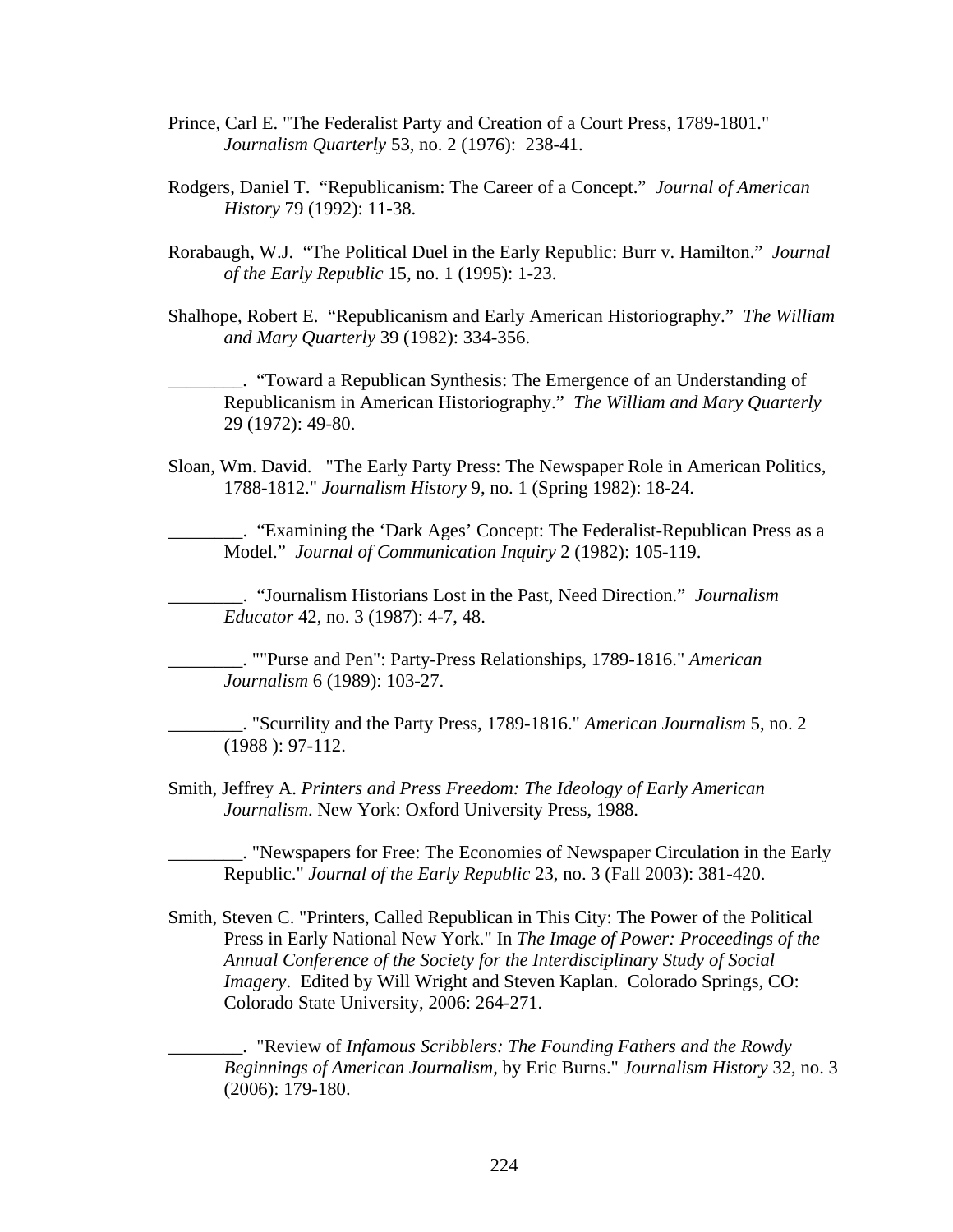- Stagg, J.C.A. "The Enigma of Aaron Burr." *Reviews in American History* 12, no. 3 (1984): 378-382.
- Stewart, Ethelbert. "A Documentary History of the Early Organizations of Printers." *Bulletin of the Bureau of Labor* 61 (1905).
- Strum, Harvey. "Federalist Hibernophobes in New York, 1807." *Éire-Ireland* 16, no. 4 (1981): 7-13.
- Taylor, Alan. ""The Art of Hook & Snivey": Political Culture in Upstate New York During the 1790s." *Journal of American History* 79, no. 4 (1993): 1371-1396.
- Twomey, Richard J. "Jacobins and Jeffersonians: Anglo-American Radical Ideology, 1790-1810." The *Origins of Anglo-American Radicalism*. Edited by Margaret Jacob and James Jacob. London: George Allen & Unwin, 1984: 284-299.
- Wallace, Michael. "Changing Concepts of Party in the United States: New York, 1815, 1828." *The American Historical Review* 74 (December 1968): 453-491.
- Warner, Michael. "The Mass Public and the Mass Subject." In *Habermas and the Public Sphere*, ed. Craig Calhoun, 377-401. Cambridge, Mass.: M.I.T. Press, 1992.
- Wood, Gordon S. "The Real Treason of Aaron Burr." *Proceedings of the American Philosophical Society* 143 (June 1999): 280-295.
- "Hamilton on the Louisiana Purchase: A Newly Identified Editorial from the *New-York Evening Post.*" *The William and Mary Quarterly* 12 (1955): 268-281.

#### **Theses and Dissertations**

- Hanyan, Craig. "Dewitt Clinton: Years of Molding, 1769-1807." Ph.D. diss., Harvard University, 1964.
- Lagana, Michael P. "Dewitt Clinton: Politician toward a New Political Order, 1769- 1802." Ph.D. diss., Columbia University, 1972.
- Lasher, Lawrence M. "James Cheetham: Journalist and Muckraker." Ph.D. diss., University of Maryland-College Park, 1965.
- Mitchell, A.V. "Radicalism and Repression in the North of England, 1791-1797." M.A. thesis, University of Manchester, 1958.
- Nadler, Soloman. "Federal Patronage and New York Politics, 1801-1830." Ph.D. diss., New York University, 1973.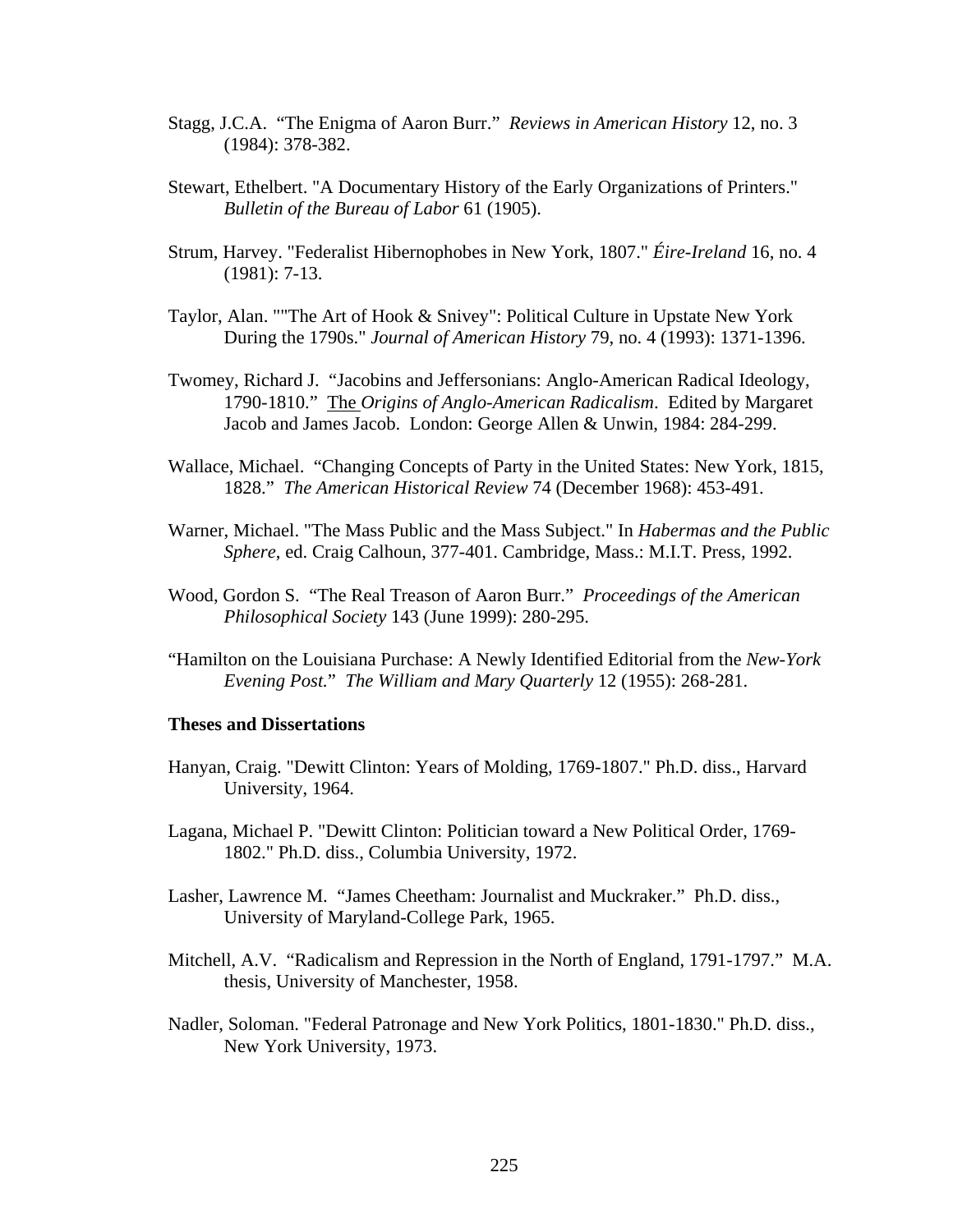- Nodyne, Kenneth R. "The Role of Dewitt Clinton and the Municipal Government in the Development of Cultural Organizations in New York City, 1803-1817." Ph.D. diss., New York University, 1969.
- Pernicone, Carole Groneman. "The Bloody Ould Sixth: A Social Analysis of a New York City Working-Class Community." Ph.D. diss., University of Rochester, 1973.
- Robinson, Thomas P. "The Life of Thomas Addis Emmet." Ph.D. diss., New York University, 1955.
- Sloan, William David. "The Early Party Press: The Newspaper Role in American Politics, 1789-1816." Ph.D. diss., The University of Texas at Austin, 1981.
- Walvin, James. "English Democratic Societies and Popular Radicalism, 1791-1794." Ph.D. diss., University of York, 1969.
- Willis, Edmund P. "Social Origins of Political Leadership in New York City from the Revolution to 1815." Ph.D. diss., University of California, Berkeley, 1967.

#### **Reference Works, Annotated Bibliographies, and Compilations**

- Brigham, Clarence S. *History and Bibliography of American Newspapers, 1690-1820.* 2 Volumes. Worcester, MA: American Antiquarian Society, 1947.
- Gottesman, Ruth Suswein, ed. *The Arts and Crafts in New York, 1777-1779: Advertisements and News Items from New York City Newspapers*. New York: New York Historical Society, 1948.
- Gottesman, Ruth Suswein, ed. *The Arts and Crafts in New York, 1800-1804*. New York: New York Historical Society, 1949.
- Growoll, Adolf. *Book-Trade Bibliography in the United States in the Nineteenth Century.*  New York: Dibdin Club, 1898.
- McKay, George Leslie, ed. *A Register of Artists, Engravers, Booksellers, Bookbinders, Printers, and Publishers in New York City, 1633-1820*. New York: New York Public Library, 1942.
- Scott, Kenneth. *Early New York Naturalizations: Abstracts of Naturalization Records from Federal, State, and Local courts, 1792-1840*. Baltimore: Genealogical Publishing Co., 1981.
- Shea, Ann M. and Marion R. Casey. *The Irish Experience in New York City: A Select Bibliography*. New York: New York Irish History Roundtable, 1995.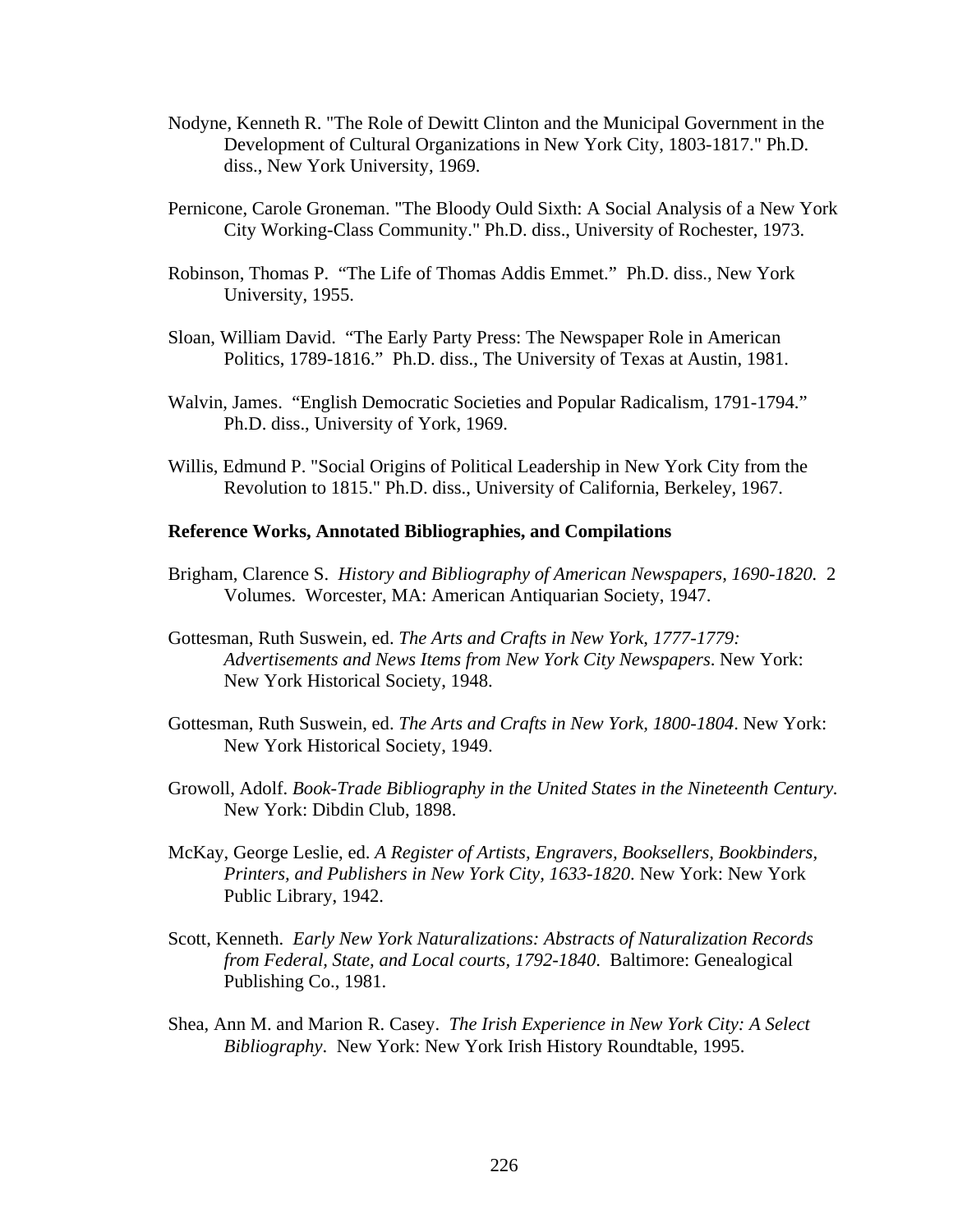- Sloan, Wm. David. *American Journalism History: An Annotated Bibliography.* New York: Greenwood Press, 1989.
- Weiss, Harry B., ed. *A Graphic Summary of the Growth of Newspapers in New York and Other States, 1704-1820.* New York: New York Public Library, 1948.

\_\_\_\_\_\_\_\_. *The Number of Persons and Firms Connected with the Graphic Arts in New York City, 1633-1820*. New York: New York Public Library, 1940.

## **Primary Sources**

## **Almanacs and City Directories Special Collections, Ellis Library, University of Missouri**

- Aston, Joseph. *The Manchester Guide: A Brief Historical Description of the Towns of Manchester and Salford, the Public Buildings, and the Charitable and Literary Institutions*. London: Joseph Aston, 1804.
- Duncan, William, and Cornelius Tiebout. *The New-York Directory, and Register, for the Year 1795 Illustrated with a New and Accurate Plan*. New-York: Printed for the editor, by T. and J. Swords, no. 99 Pearl-Street, 1795.
- Franks, David C. *The New-York Directory Containing, a Valuable and Well Calculated Almanack;--Tables of the Different Coins, Suitable for Any State, and Digested in Such Order, as to Render an Exchange between Any of the United States Plain and Easy*. New-York: Printed by Shepard Kollock, corner of Wall and Water Streets, 1786.

\_\_\_\_\_\_\_\_. *The New-York Directory, Containing 1. Names of Citizens, Their Occupations, and Places of Abode. 2. Officers of the State*. New-York: Printed by Samuel and John Loudon for the editor, 1787.

- Longworth, David and Abraham Shoemaker. *Longworth's American Almanack, New York Register, and City Directory for the Twenty-Fifth Year of American Independence.* New York: D. Longworth, 1800
- Longworth, David. *Longworth's American Almanac, New York Register, and City Directory, for the Twenty-Sixth Year of American Independence*. New-York: D. Longworth, 1801.
- Longworth, David, and Abraham Shoemaker. *Longworth's American Almanac, New York Register, and City Directory, for the Twenty Seventh Year of American Independence*. New-York: D. Longworth, 1802.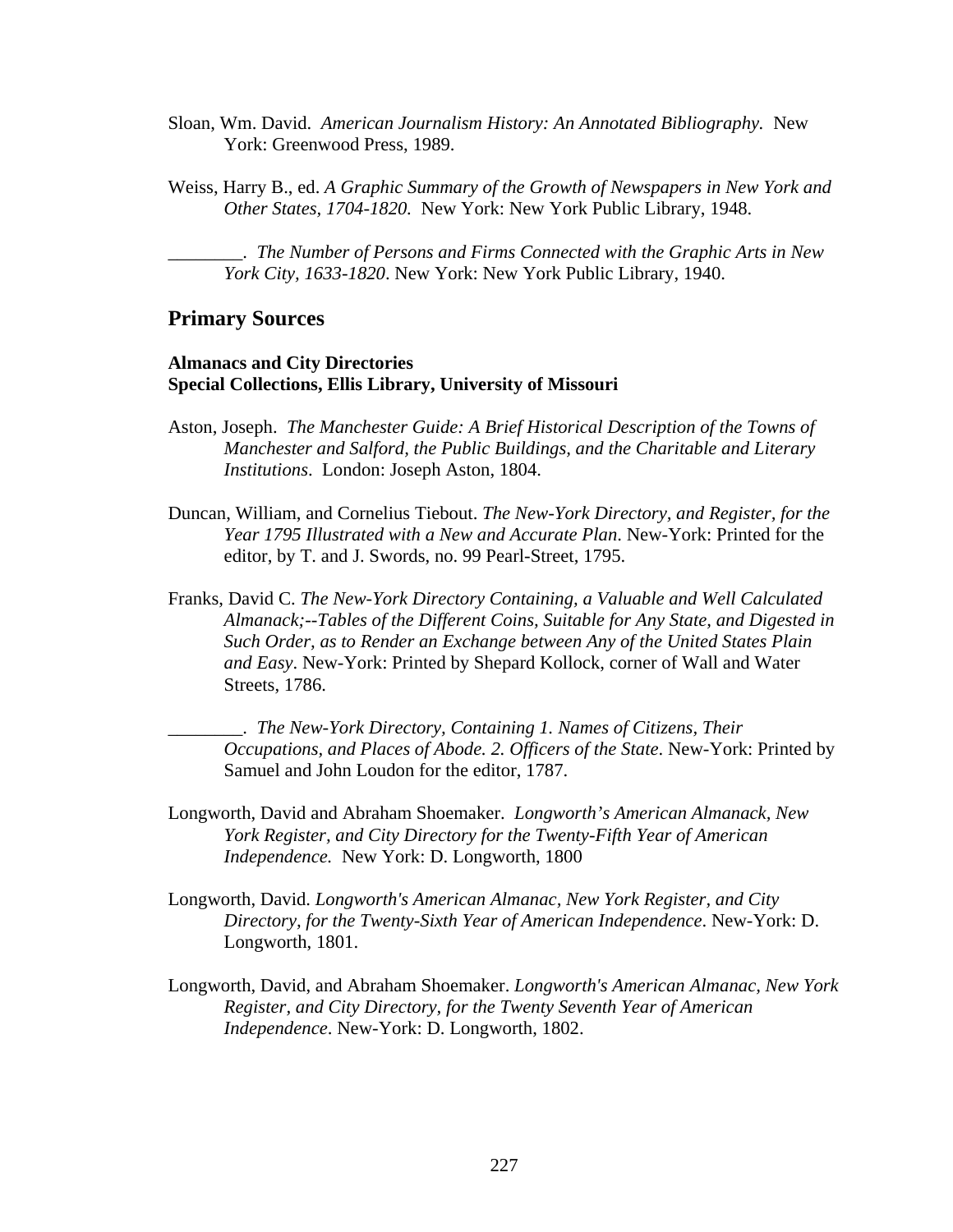Longworth, David. *Longworth's American Almanac, New York Register, and City Directory, for the Twenty-Eighth Year of American Independence*. New-York: D. Longworth, 1803.

\_\_\_\_\_\_\_\_. *Longworth's American Almanac, New York Register, and City Directory, for the Twenty-Ninth Year of American Independence*. New-York: D. Longworth,, 1804.

\_\_\_\_\_\_\_\_. *Longworth's American Almanack, New York Register, City Directory, for the Thirtieth Year of American Independence*. New-York: David Longworth, 1805.

\_\_\_\_\_\_\_\_. *Longworth's American Almanac, New York Register, and City Directory, for the Thirty-First Year of American Independence*. New-York: David Longworth, 1806.

\_\_\_\_\_\_\_\_. *Longworth's American Almanac, New York Register, and City Directory, for the Thirty-Second Year of American Independence*. New-York: David Longworth, 1807.

\_\_\_\_\_\_\_\_. *Longworth's American Almanac, New York Register, and City Directory, for the Thirty Third Year of American Independence*. New York: David Longworth, 1808.

\_\_\_\_\_\_\_\_. *Longworth's American Almanac, New York Register, and City Directory, for the Thirty-Fourth Year of American Independence*. New York: David Longworth, 1809.

\_\_\_\_\_\_\_\_. *Longworth's American Almanac, New York Register, and City Directory, for the Thirty-Fifth Year of American Independence*. New York: David Longworth, 1810.

M'Comb, John, and Cornelius Tiebout. *The New York Directory, and Register, for the Year 1789 Illustrated with an Accurate and Elegant Plan of the City of New-York, and Part of Long-Island, Including the Suburbs, with All the Streets, Lanes, Public Buildings, Wharves, &C. Exactly Laid Down, from the Latest Survey. ... Price--3 S. 6d. With the Plan of the City*. New-York: Printed for Hodge, Allen, and Campbell, and sold at their respective stores, 1789.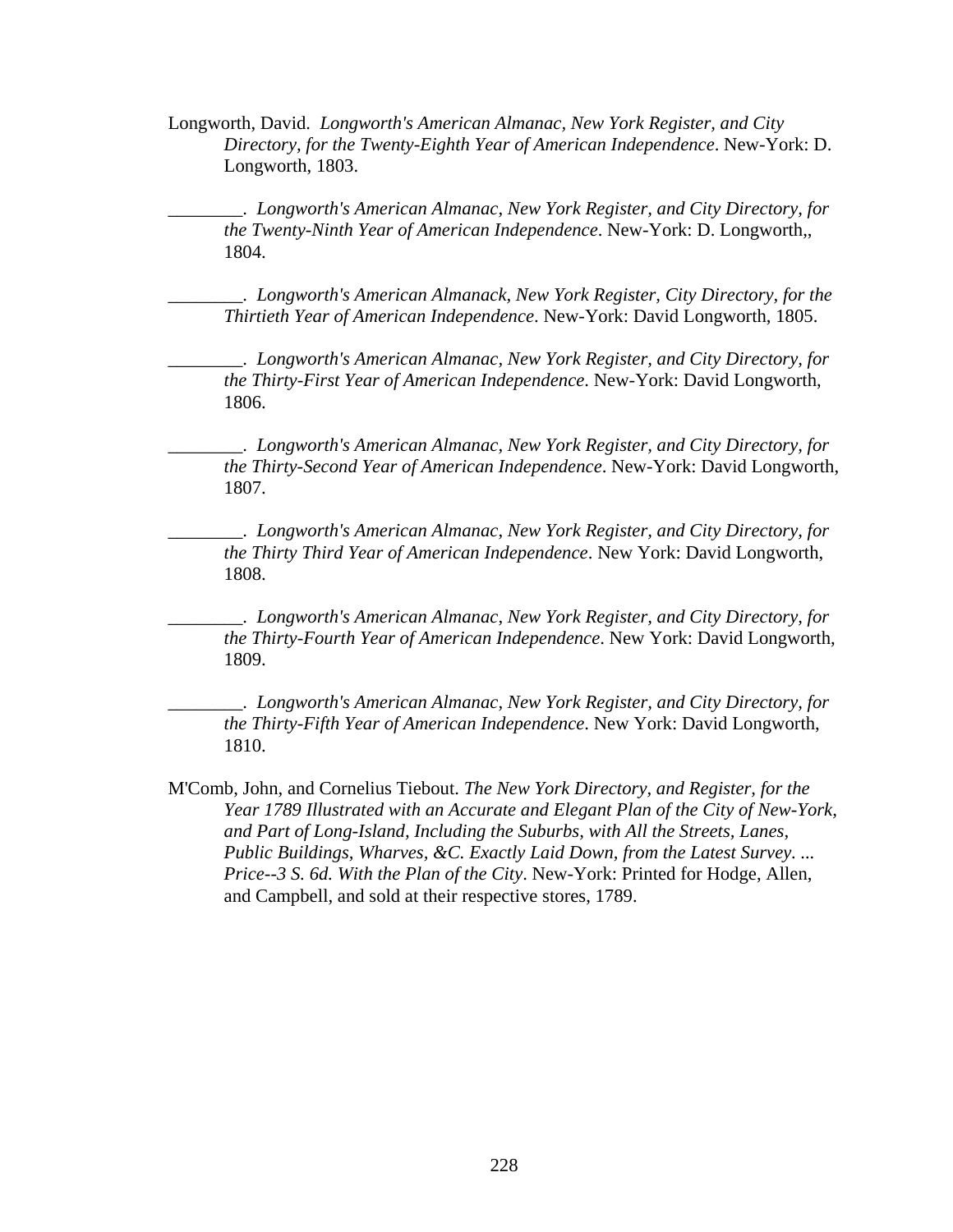## **Broadsides Special Collections, Ellis Library, University of Missouri Instructional Materials Center, King Library, Miami University Special Collections, Thompson Library, The Ohio State University**

*Address to the Freeholders of the State of New York.* New York: 1804.

- *Aaron Burr! The Following Hand-bill was Circulated in the Year 1801, by the Federal Party. It is Now Republished for the Gratification of those Federal Gentlemen Where are Now Supporting "this Cataline*.*"* New York, 1801.
- *Conduct of Aaron Burr, Towards a Poor German Family—a Relation Founded in Fact.*  New York, 1804.
- Greenleaf, Thomas. *To the Public: The Just Observation, That a Greater Proportion of Harmony and Good Will Always Subsist in That Community, Whose Inhabitants Have Acquired a General Knowledge of Its Laws, Together with the Rapid Increase of the Inhabitants of This State, Evince the Necessity of a Further Distribution of the Laws of This State ... Proposals for Re-Printing, by Subscription, a Correct Edition of the Revised Laws of the State of New-York*. New York: Printed by Thomas Greenleaf, 1791.

*Jefferson & Burr, against the Clinton & Livingston Combination.* Albany, NY: 1804.

- *New-York, May 18, 1795. The Following Are the Established Prices of Printing, Done at the Resepctive Offices of the Subscribers*. New York: s.n., 1795.
- *Pretensions upon which Colonel Burr Merits the Free Suffrage of his Fellow-Citizens.*  New York, 1804.
- *Scale of Prices, Established October 28, 1809. By the New-York Typographical Society.*  New York: n.p., n.d.
- *Scale of Prices Adopted October 7th, 1815, by the New-York Typographical Society*. New York: 1815. Early American Imprints, Second Series, 35492.
- *THE LIAR: Caught in His Own Toils—or Aaron Burr Convicted by his own Witnesses!*  New York, 1804.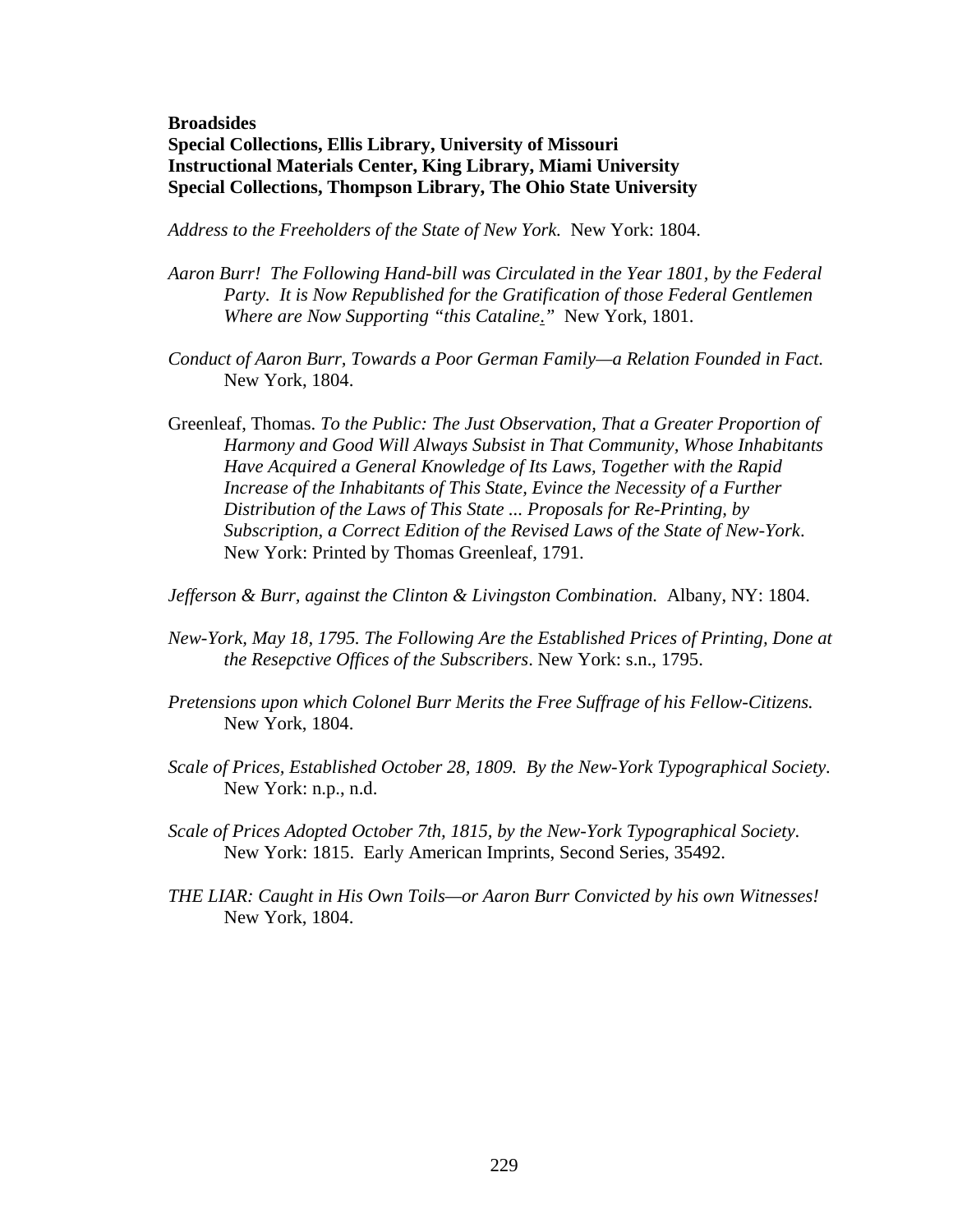**Books, Pamphlets, and Published Speeches Special Collections, Ellis Library, University of Missouri Instructional Materials Center, King Library, Miami University Special Collections, Thompson Library, The Ohio State University** 

Chandler, Adoniram. *An Oration Delivered before the New-York Typographical Society on Their Seventh Anniversary, July 4, 1816*. New-York: Printed for the Society by J. Seymour, 1816.

Cheetham, James. *A Dissertation Concerning Political Equality, and the Corporation of New-York*. New-York: Printed by D. Denniston, 1800.

\_\_\_\_\_\_\_\_. *A Narrative of the Suppression by Col. Burr of the History of the Administration of John Adams, late President of the United States, written by John Wood.* New York: Denniston and Cheetham, 1802

\_\_\_\_\_\_\_\_. *A Reply to Aristides.* New York: Printed by James Cheetham, 1804.

\_\_\_\_\_\_\_\_. *Nine Letters on the Subject of Aaron Burr's Political Defection with an Appendix.* New York: Denniston and Cheetham, 1803.

\_\_\_\_\_\_\_\_. *A View of the Political Conduct of Aaron Burr.* New York: Denniston and Cheetham, 1802.

- Clough, John. *An Address, Delivered on the Fourth of July, 1801 before the Franklin Typographical Association of New-York, and a Select Company*. New-York: Printed by George F. Hopkins, 1801.
- *Constitution of the New-York Typographical Society, passed July, 1809.* New York: C.S. Van Winkle, 1810.
- Coleman, William*. A Collection of the Facts and Documents, relative to the Death of\ Major General Alexander Hamilton; With Comments: Together with the various Orations, Sermons, and Eulogies, that have been published or Written on his life and Character*. New-York: Printed by Hopkins and Seymour, 1804.

\_\_\_\_\_\_\_\_. *Particulars of the Late Duel, fought at Hoboken, July 11, between Aaron Burr and Alexander Hamilton, Esqrs., in which the Latter Unfortunately Fell, containing All the Papers Relating to that Event, Together with the Will of Gen. Hamilton, and The Letters of Bishop Moore, and the Rev. J.M. Mason.* New York, NY: Forman, 1804.

Francis, John W. *Old New York, or, Reminisces of the Past Sixty Years: Being an Enlarged and Revised Edition of the Anniversary Discourse Delivered Before the New York Historical Society.* New York: C. Roe, 1858.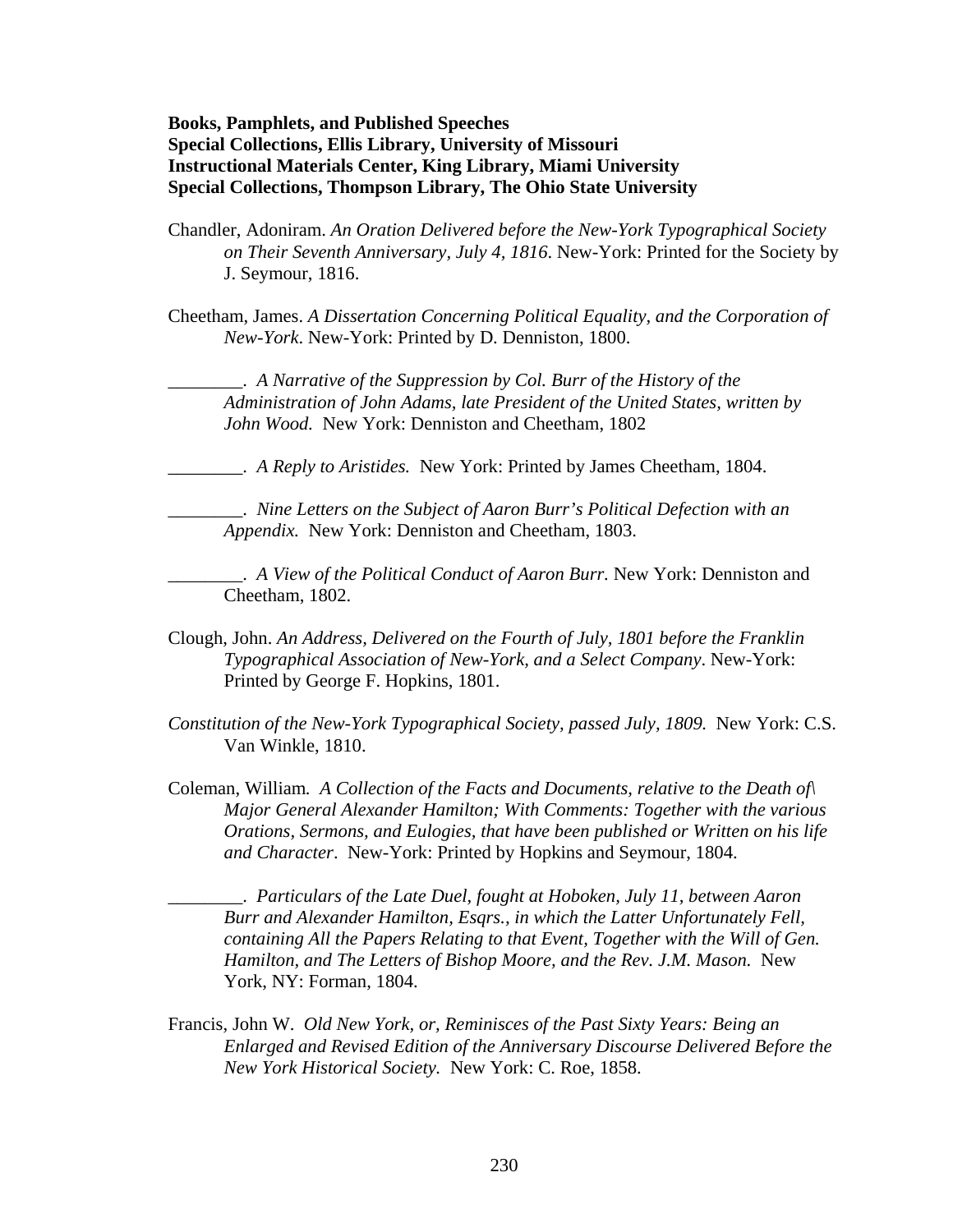\_\_\_\_\_\_\_\_. "Reminisces of Printers, Authors, and Booksellers in New York." *The International Magazine of Literature, Art, and Science,* 5, no. 2 (1852)

- Franklin, Benjamin. *The Life of Dr. Benjamin Franklin. Written by Himself.* New-York: Printed and Sold by T. and J. Swords, 1794.
- Irving, Peter. *An Inaugural Dissertation on the Influenza. Submitted to the Public Examination of the Faculty of Physic, under the Authority of the trustees of Columbia College, in the State of New-York, William Samuel Johnson, LL.D., president; for the Degree of Doctor of Physic, on the sixth day of May, 1794. By Peter Irving, citizen of the State of New York.* New-York: Printed by T. and J. Swords, printers to the faculty of physic of Columbia College, no. 167, William-Street, 1794.
- Ladd, William ("Philanthropos"). *A Letter to Aaron Burr, Vice President of the United States of America, on the Barbarous Origin, the Criminal Nature and the Baneful Effects of Duels; Occasioned by the Late Fatal Interview with the Deceased and Much Lamented General Alexander Hamilton, by Philanthropos.* New York, 1804.
- Mack, Ebenezer. *An Oration, Delivered Before the New-York Typographical Society.*  New York: Woodworth, 1813.
- Ringwood, Thomas. *An Address Delivered before the Franklin Typographical Association of New-York, and a Select Company on the Fifth of July, 1802 in Commemoration of the Twenty-Seventh Anniversary of American Independence, and of the Third of the Association*. New-York: Printed by Southwick and Crooker, 1802.
- [Van Ness, William P.]. *A Correct Statement of the Late Melancholy Affair of Honor, Between General Hamilton and Col. Burr, in Which the Former Unfortunately Fell, July 11, 1804. Containing the Whole of the Correspondence Between the Parties and the Seconds—the Particulars of the Interview—and the Death of Gen. Hamilton, His Will—and an Account of the Funeral Honors Paid to His Memory, &c. A Candid Examination of the Whole Affair, In a Letter to a Friend. By Lysander*. New York, NY: published by G. & R. Waite, 1804.
- [ \_\_\_\_\_\_\_\_ ]. *An Examination of the Various Charges Exhibited Against Aaron Burr, Esq. Vice President of the United States; and a Development of the Characters and Views of his Political Opponents. By Aristides.* New York, NY: Ward and Gould, 1803.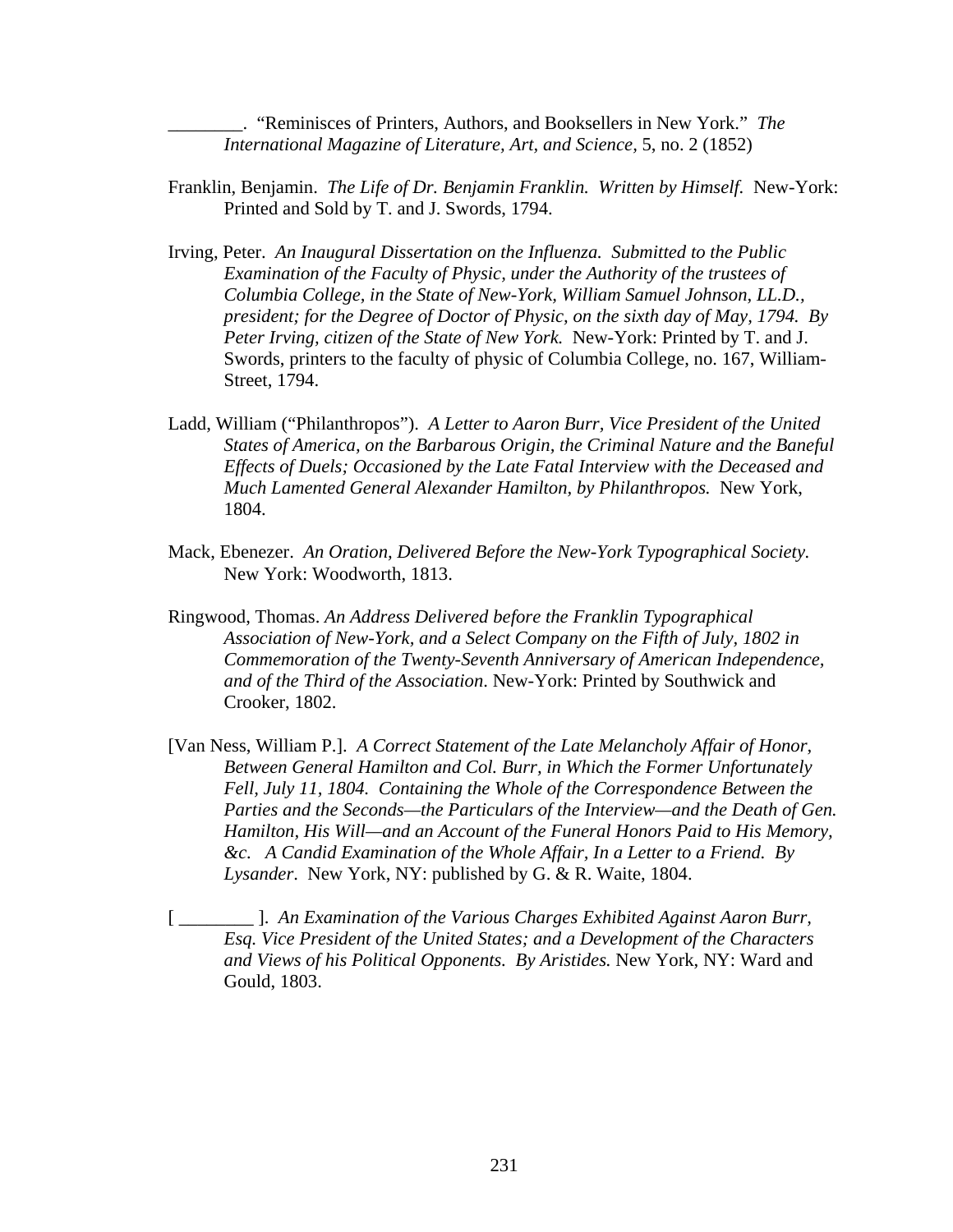Walker, Thomas. *The whole proceedings on the trial of indictment against Thomas Walker of Manchester, merchant, Samuel Jackson, James Cheetham, Oliver Pearsal, Benjamin Booth, and Joseph Collier; for a conspiracy to overthrow the constitution and government, and to aid and assist the French, (being the King's enemies) in case they should invade this kingdom; tried at the Assizes at Lancaster, April 2, 1794, before the Hon. Mr. Justice Heath, one of the judges of His Majesty's Court of Common Pleas. Taken in short-hand by Joseph Gurney*. Manchester, UK: Printed for T. Boden and J. Debrett, 1794.

#### **Published Primary Sources**

- Adams, Charles. *The Memoir of Washington Irving, with Selections From His Works and Criticisms.* Freeport, NY: Books for Libraries Press, 1870.
- Biddle, James S. ed. *Autobiography of Charles Biddle, Vice President of the Supreme Executive Council of Pennsylvania, 1745-1821.* Philadelphia: E. Claxton and Company, 1883.
- Davis, Matthew L. *Memoirs of Aaron Burr with Miscelaneous Selections from His Correspondence.* 2 Volumes. New York, NY: Books for Libraries Press, 1970. (Re-print of 1836 edition)

\_\_\_\_\_\_\_\_. *The Private Journal of Aaron Burr, During his Residence of Four Years In Europe; with Selections from his Correspondence.* 2 Volumes. New York, NY: Harper and Brothers, 1837.

Ford, Worthington C. "Letters of James Cheetham." *Proceedings of the Massachusetts Historical Society* 3rd Series, 1(1907): 41-64.

Ford, Paul L., ed. *The Journals of Hugh Gaine, Printer*. 2 Volumes. New York: 1902.

- Haines, Michael R. "Population of cities with at least 100,000 population in 1990: 1790–1990 ." Table Aa832-1033 in *Historical Statistics of the United States, Earliest Times to the Present: Millennial Edition.* Edited by Susan B. Carter, Scott Sigmund Gartner, Michael R. Haines, Alan L. Olmstead, Richard Sutch, and Gavin Wright. New York: Cambridge University Press, 2006.
- *Historical Statistics of the United States, Earliest Times to the Present: Millennial Edition.* Edited by Susan B. Carter, Scott Sigmund Gartner, Michael R. Haines, Alan L. Olmstead, Richard Sutch, and Gavin Wright. New York: Cambridge University Press, 2006.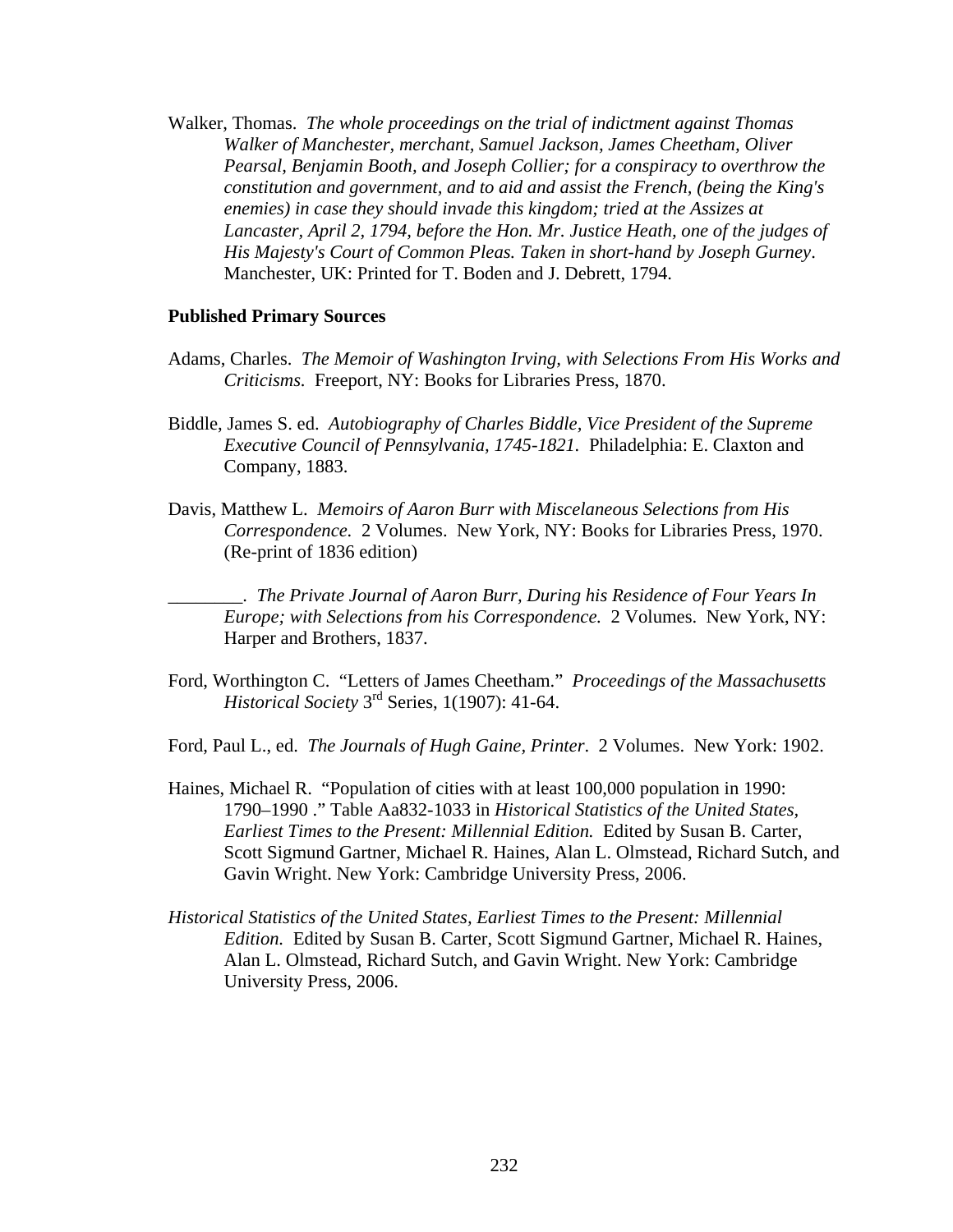- Irving, Peter. *Peter Irving's Journals, Edited from manuscripts in the Sterling Memorial Library, Yale University, The Miriam Lutcher Stark Library, University of Texas & The New York Public Library.* Edited by Leonard B. Reach, Theodore Hornberger, and Wyllis E. Wright. New York: The New York Public Library, 1943.
- Irving, Washington. *The Journals of Washington Irving.* 3 Volumes. Edited by William P. Trent and George S. Hellman. Boston: The Bibliophile Society, 1919.
- Irving, Washington. *The Letters of Washington Irving.* 4 Volumes. Edited by Ralph M. Aderman, Herbert L. Kleinfield, and Jenifer S. Banks. Boston: Twayne Publishers, 1978.
- Irving, Washington. *The Miscellaneous Writings of Washington Irving, 1803-1859.*  Edited by Wayne R. Kime. Boston: Twayne Publishers, 1981.
- King, Charles, ed. *The Life and Correspondence of Rufus King; Comprising His Letters, Private and Official, His Public Documents, and His Speeches*. New York: G. P. Putnam's sons, 1894.
- Kline, Mary-Jo, ed. *Political Correspondence and Public Papers of Aaron Burr.* 2 Volumes. Princeton, NJ: Princeton University Press, 1983.
- Miller, Kerby A., et. al. *Irish Immigrants in the Land of Canaan: Letters and Memoirs from Colonial and Revolutionary America, 1675-1815*. New York: Oxford University Press, 2003.
- Roth, Martin, ed. *Washington Irving's Contributions to The Corrector*. Minneapolis: University of Minnesota Press, 1968.
- Syrett, Harold C., ed. *The Papers of Alexander Hamilton.* 27 Volumes. New York, NY: Columbia University Press, 1977.
- Syrett, Harold C. and Jean G. Cooke, eds. *Interview in Weekhawken: The Burr-Hamilton Duel as told in the Original Documents.* Middletown, CT: Wesleyan University Press, 1960.
- *The Debates and Proceedings in the Congress of the United States with an Appendix Containing Important State Papers and Public Documents, and All the Laws of a Public Nature; with a Copious Index; Compiled from Authentic Materials*. Washington: Gales and Seaton, 1834.
- Van Doren, Mark. *Correspondence of Aaron Burr and His Daughter Theodosia.* New York, NY: S.A. Jacobs, 1929.